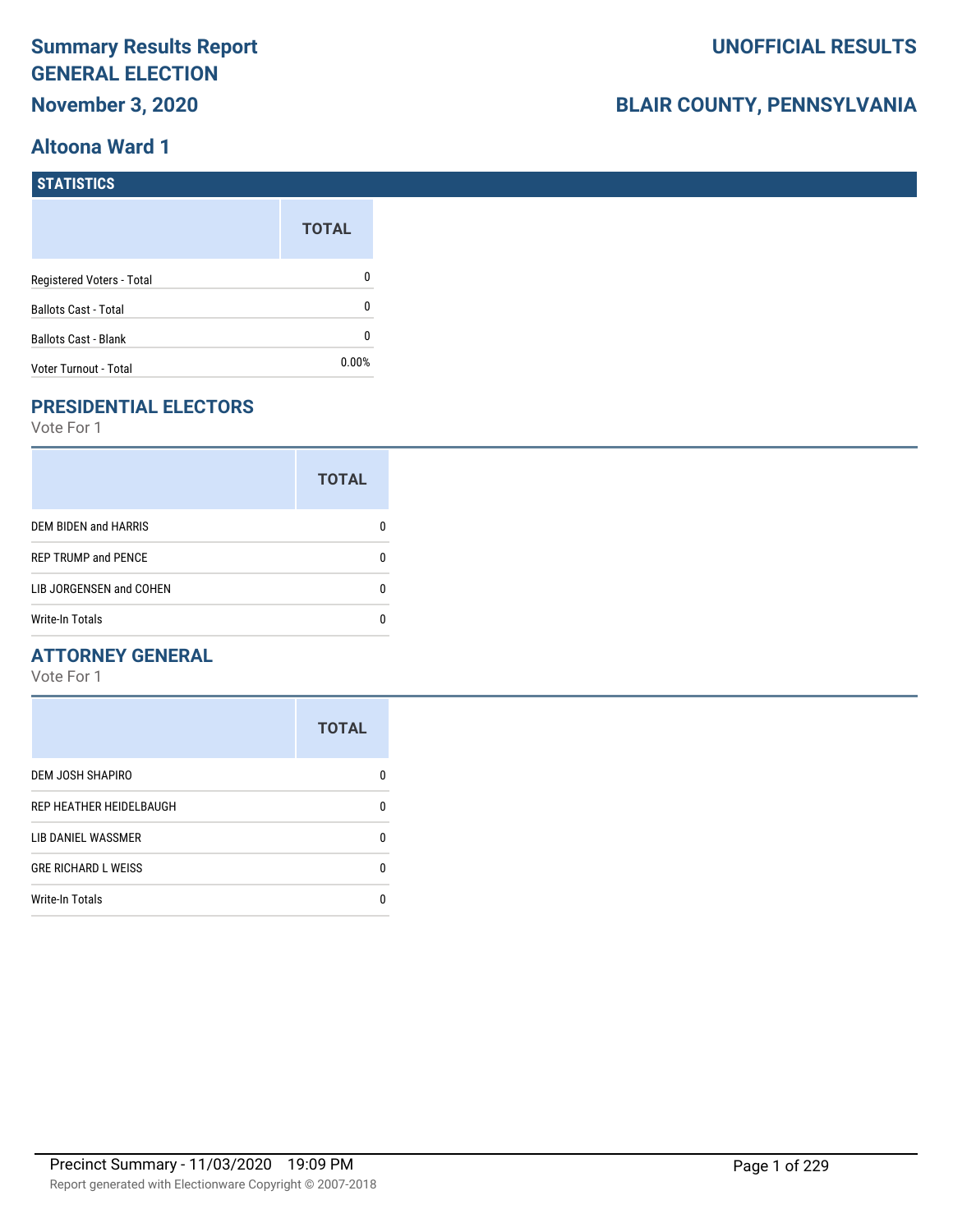# **Summary Results Report GENERAL ELECTION November 3, 2020**

## **Altoona Ward 1**

#### **AUDITOR GENERAL**

Vote For 1

| <b>TOTAL</b> |
|--------------|
|              |
| 0            |
| O            |
| O            |
|              |
|              |

### **STATE TREASURER**

Vote For 1

|                             | <b>TOTAL</b> |
|-----------------------------|--------------|
| DEM JOE TORSELLA            | n            |
| <b>REP STACY L. GARRITY</b> | n            |
| LIB JOE SOLOSKI             | n            |
| <b>GRE TIMOTHY RUNKLE</b>   | n            |
| <b>Write-In Totals</b>      | n            |

#### **REPRESENTATIVE IN CONGRESS 13TH DISTRICT**

Vote For 1

|                        | <b>TOTAL</b> |
|------------------------|--------------|
| <b>DEM TODD ROWLEY</b> | O            |
| REP JOHN JOYCE         | n            |
| <b>Write-In Totals</b> |              |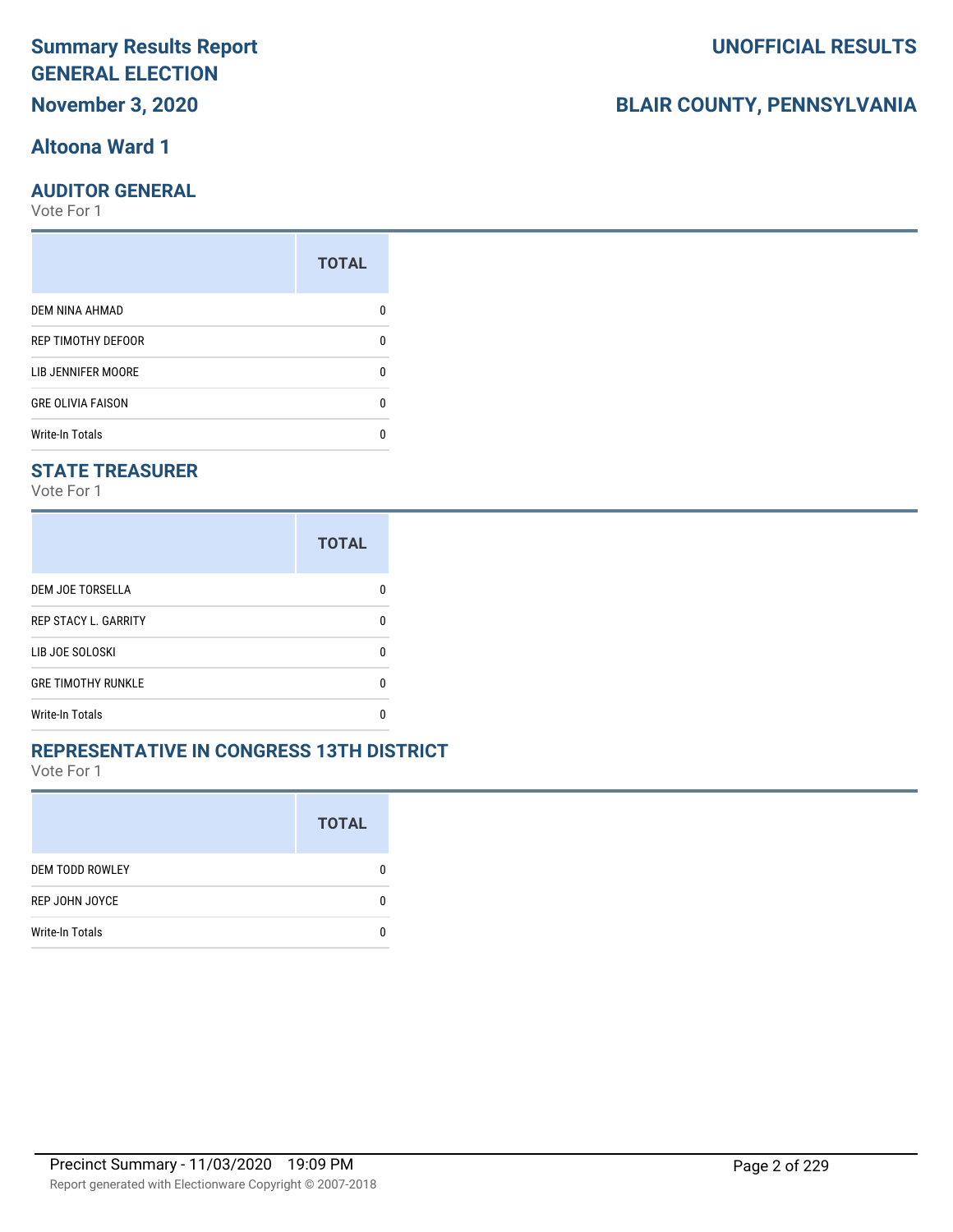# **Summary Results Report GENERAL ELECTION November 3, 2020**

## **BLAIR COUNTY, PENNSYLVANIA**

### **Altoona Ward 1**

#### **REPRESENTATIVE IN THE GENERAL ASSEMBLY 79TH DISTRICT**

|                        | <b>TOTAL</b> |
|------------------------|--------------|
| <b>DEM JASON RUNK</b>  |              |
| <b>REP LOU SCHMITT</b> |              |
| <b>Write-In Totals</b> |              |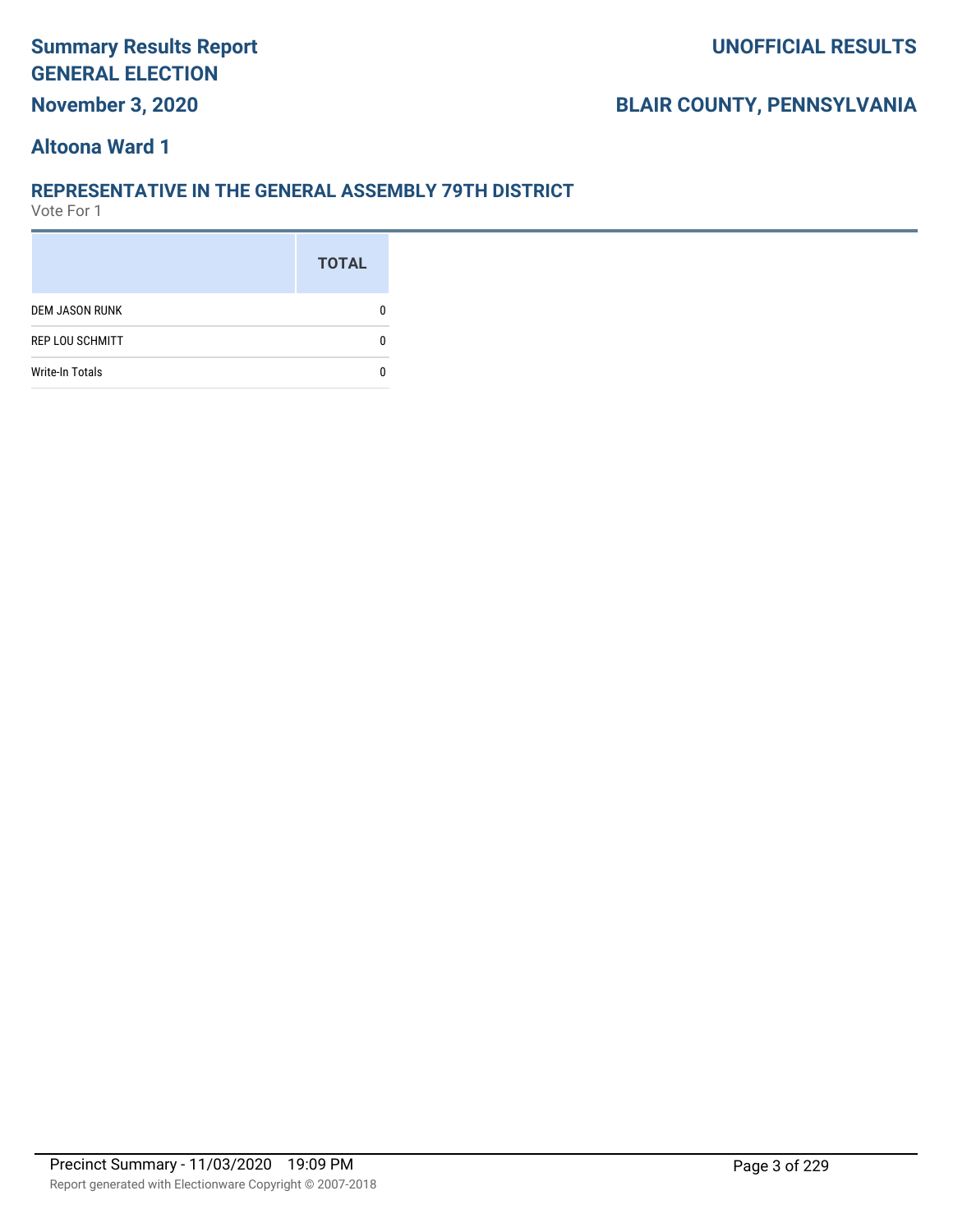## **Altoona Ward 2, Precinct 1**

| <b>STATISTICS</b>           |              |
|-----------------------------|--------------|
|                             | <b>TOTAL</b> |
| Registered Voters - Total   | 0            |
| <b>Ballots Cast - Total</b> | 0            |
| Ballots Cast - Blank        | 0            |
| Voter Turnout - Total       | $0.00\%$     |

# **PRESIDENTIAL ELECTORS**

Vote For 1

|                            | <b>TOTAL</b> |
|----------------------------|--------------|
| DEM BIDEN and HARRIS       |              |
| <b>REP TRUMP and PENCE</b> |              |
| LIB JORGENSEN and COHEN    | n            |
| <b>Write-In Totals</b>     |              |

#### **ATTORNEY GENERAL**

|                            | <b>TOTAL</b> |
|----------------------------|--------------|
| DEM JOSH SHAPIRO           | n            |
| REP HEATHER HEIDELBAUGH    | 0            |
| LIB DANIEL WASSMER         | n            |
| <b>GRE RICHARD L WEISS</b> | n            |
| <b>Write-In Totals</b>     |              |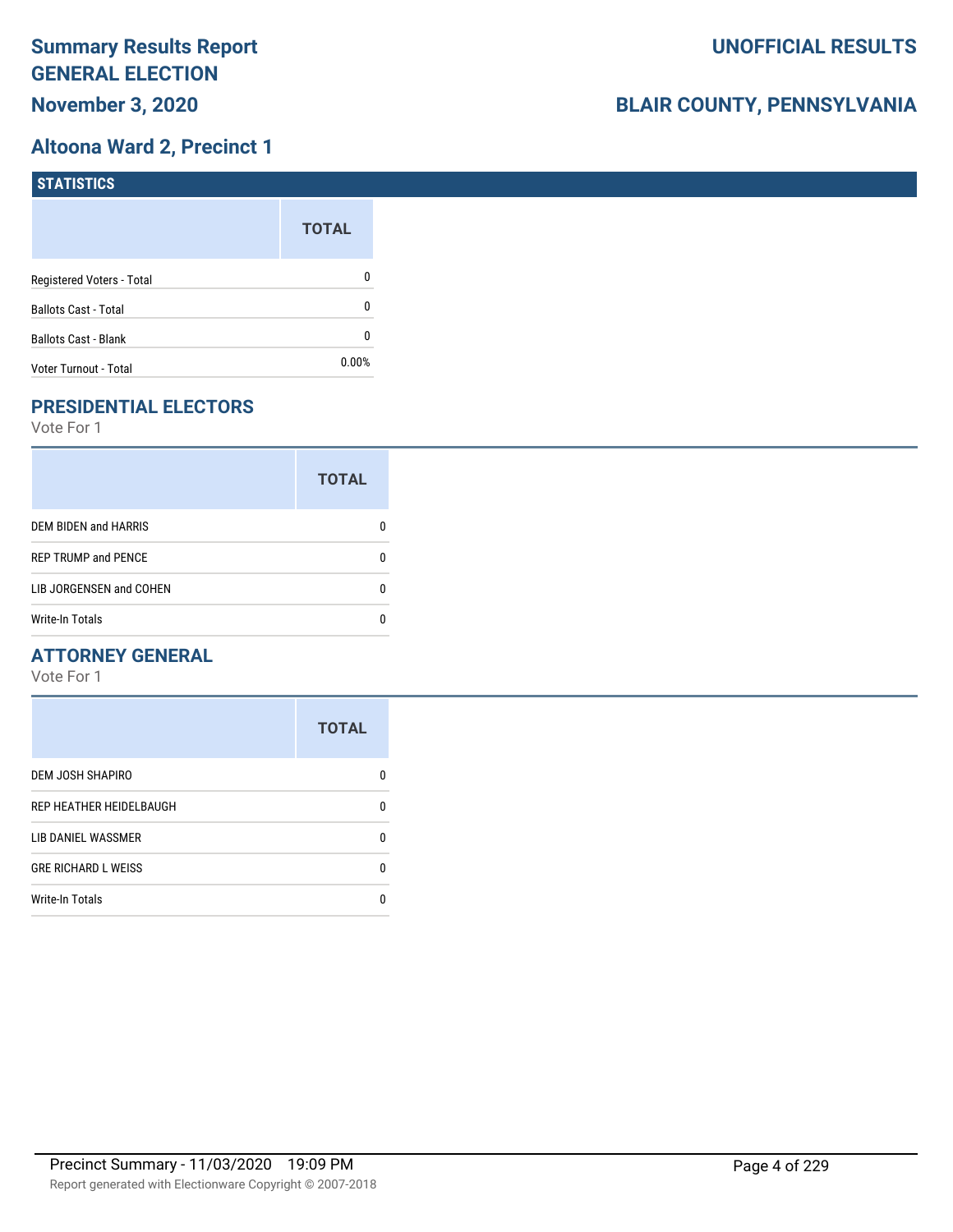# **November 3, 2020**

## **Altoona Ward 2, Precinct 1**

#### **AUDITOR GENERAL**

Vote For 1

| <b>TOTAL</b> |
|--------------|
|              |
| ŋ            |
| ŋ            |
| 0            |
|              |
|              |

#### **STATE TREASURER**

Vote For 1

|                             | <b>TOTAL</b> |
|-----------------------------|--------------|
| DEM JOE TORSELLA            |              |
| <b>REP STACY L. GARRITY</b> | n            |
| LIB JOE SOLOSKI             | n            |
| <b>GRE TIMOTHY RUNKLE</b>   | n            |
| <b>Write-In Totals</b>      |              |

#### **REPRESENTATIVE IN CONGRESS 13TH DISTRICT**

Vote For 1

|                        | <b>TOTAL</b> |
|------------------------|--------------|
| <b>DEM TODD ROWLEY</b> | 0            |
| REP JOHN JOYCE         | n            |
| <b>Write-In Totals</b> |              |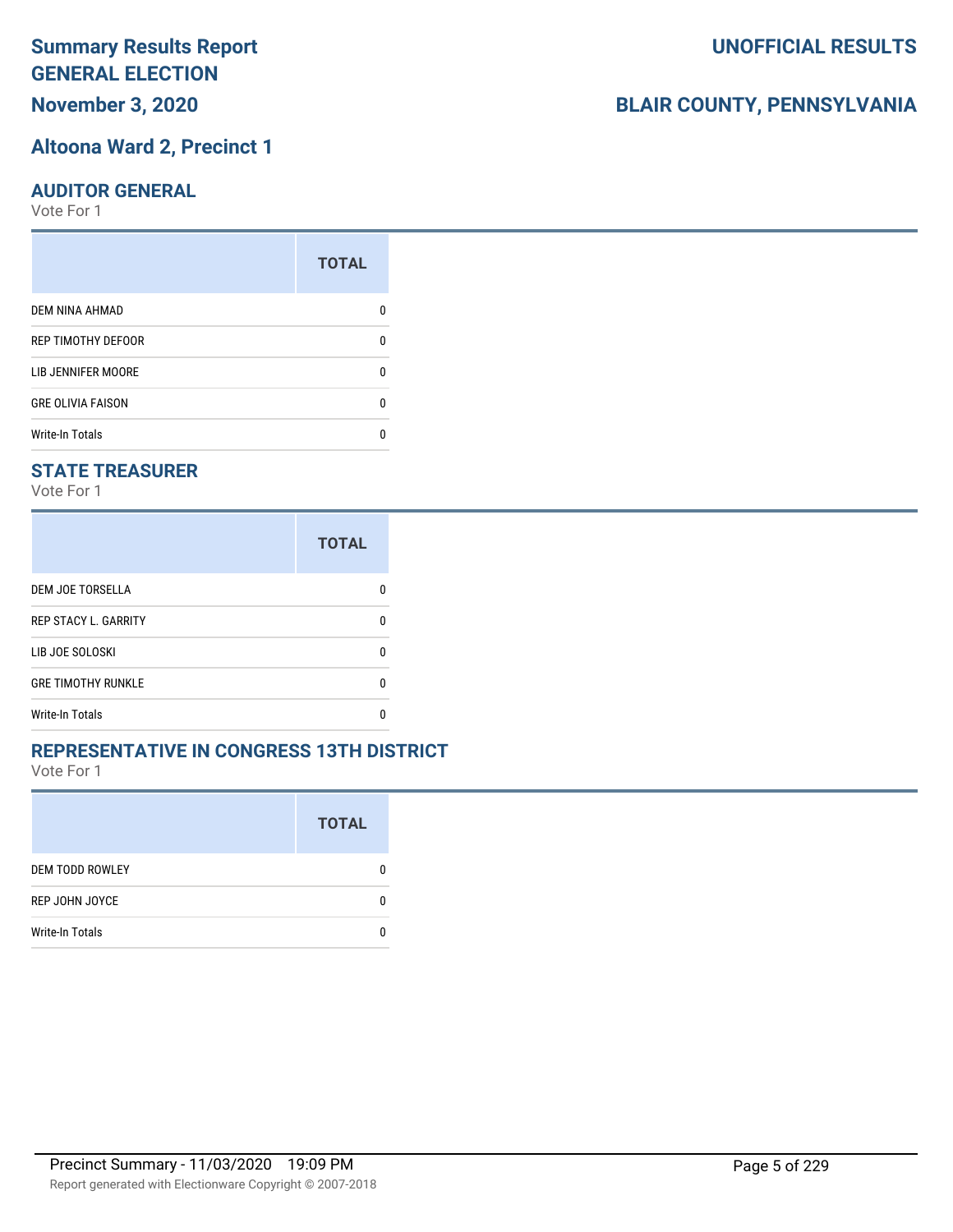## **Altoona Ward 2, Precinct 1**

#### **REPRESENTATIVE IN THE GENERAL ASSEMBLY 79TH DISTRICT**

|                        | <b>TOTAL</b> |
|------------------------|--------------|
| <b>DEM JASON RUNK</b>  |              |
| <b>REP LOU SCHMITT</b> |              |
| <b>Write-In Totals</b> |              |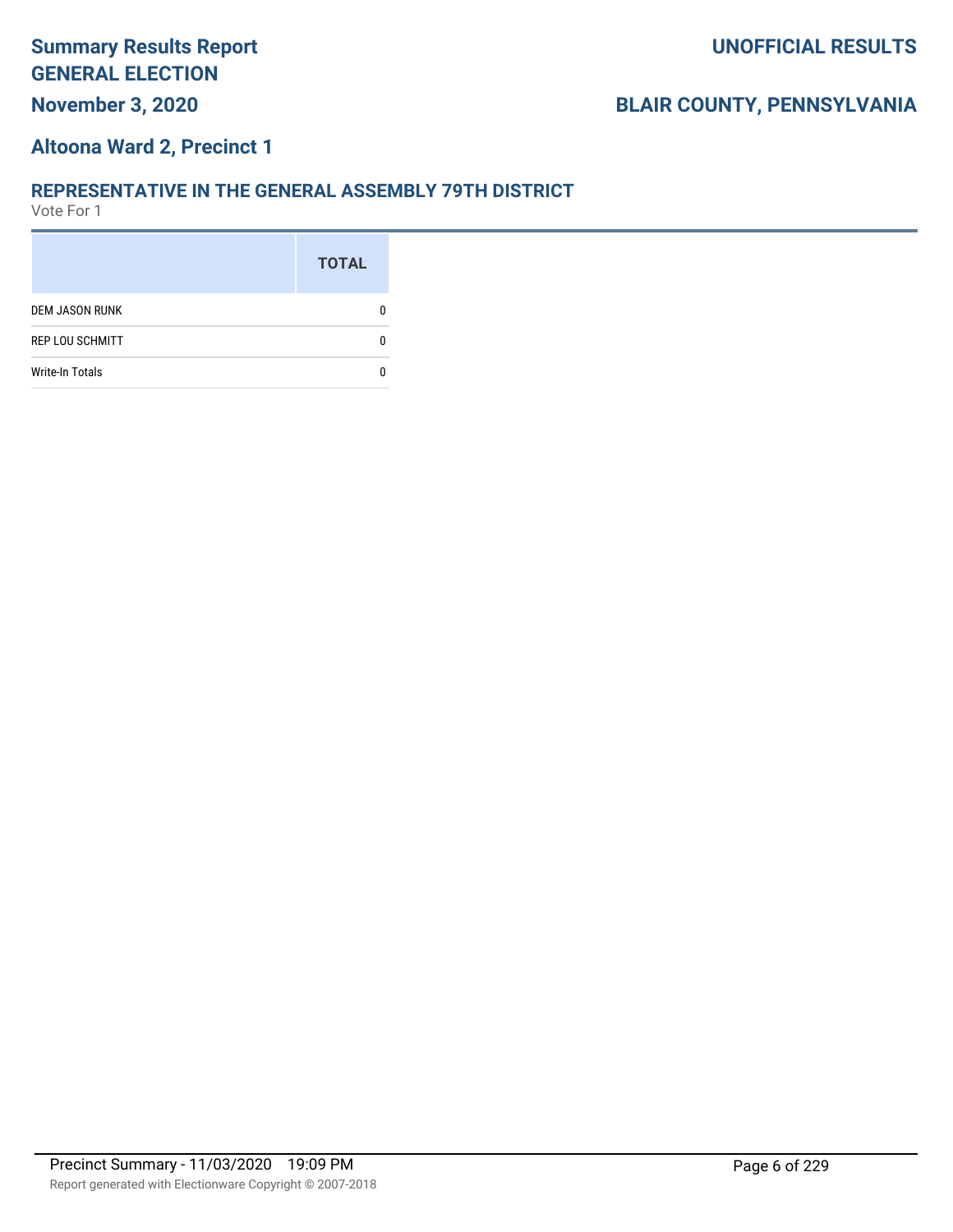## **Altoona Ward 2, Precinct 2**

| <b>STATISTICS</b>           |              |
|-----------------------------|--------------|
|                             | <b>TOTAL</b> |
| Registered Voters - Total   | 0            |
| <b>Ballots Cast - Total</b> | 0            |
| Ballots Cast - Blank        | 0            |
| Voter Turnout - Total       | $0.00\%$     |

# **PRESIDENTIAL ELECTORS**

Vote For 1

|                            | <b>TOTAL</b> |
|----------------------------|--------------|
| DEM BIDEN and HARRIS       |              |
| <b>REP TRUMP and PENCE</b> |              |
| LIB JORGENSEN and COHEN    |              |
| <b>Write-In Totals</b>     |              |

#### **ATTORNEY GENERAL**

|                            | <b>TOTAL</b> |
|----------------------------|--------------|
| DEM JOSH SHAPIRO           | n            |
| REP HEATHER HEIDELBAUGH    | 0            |
| LIB DANIEL WASSMER         | n            |
| <b>GRE RICHARD L WEISS</b> | n            |
| <b>Write-In Totals</b>     |              |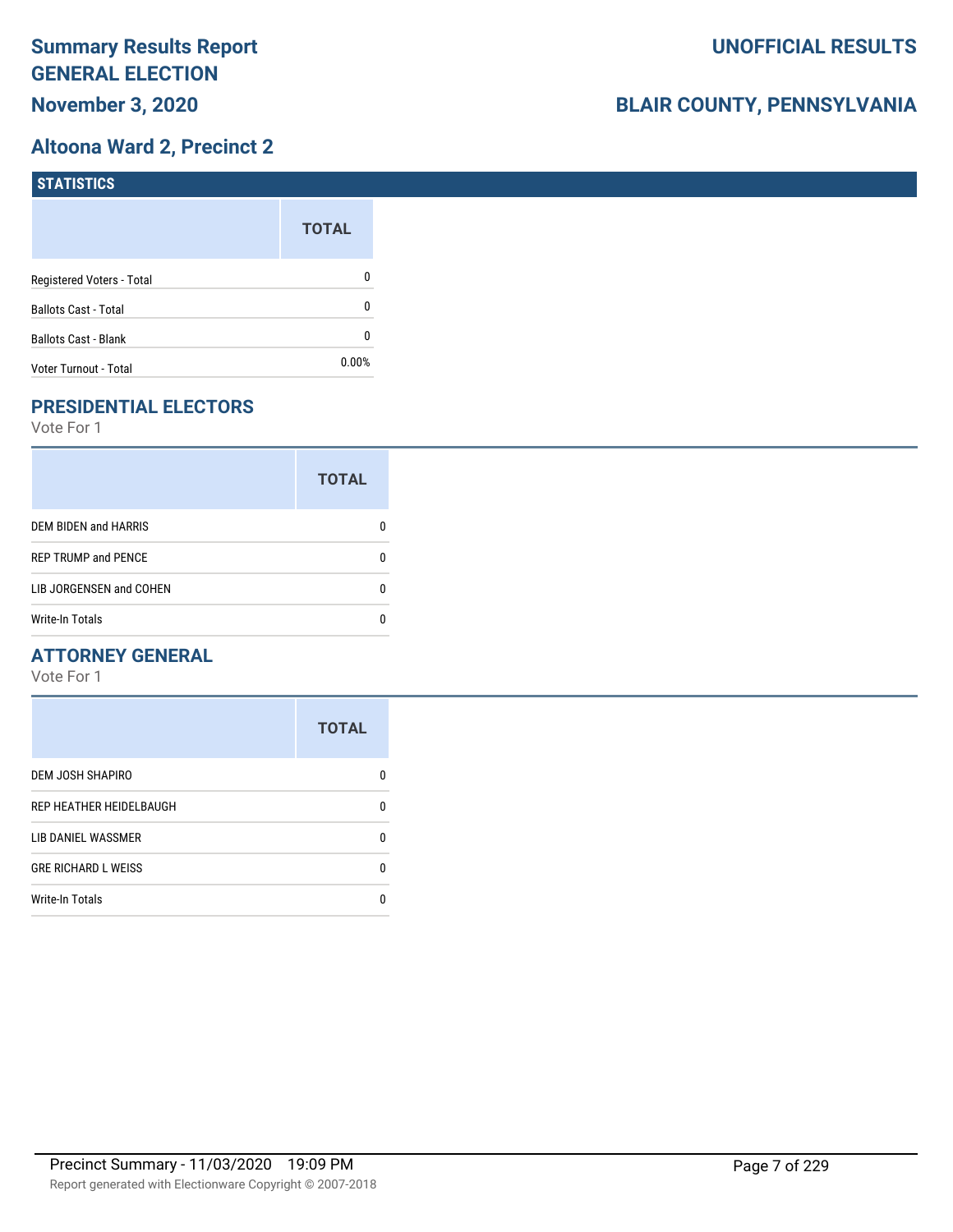**November 3, 2020**

## **Altoona Ward 2, Precinct 2**

## **AUDITOR GENERAL**

Vote For 1

|                          | <b>TOTAL</b> |
|--------------------------|--------------|
| DEM NINA AHMAD           |              |
| REP TIMOTHY DEFOOR       | O            |
| LIB JENNIFER MOORE       | O            |
| <b>GRE OLIVIA FAISON</b> | ŋ            |
| <b>Write-In Totals</b>   |              |

## **STATE TREASURER**

Vote For 1

|                             | <b>TOTAL</b> |
|-----------------------------|--------------|
| DEM JOE TORSELLA            | n            |
| <b>REP STACY L. GARRITY</b> | n            |
| LIB JOE SOLOSKI             | n            |
| <b>GRE TIMOTHY RUNKLE</b>   | n            |
| <b>Write-In Totals</b>      |              |

#### **REPRESENTATIVE IN CONGRESS 13TH DISTRICT**

Vote For 1

|                        | <b>TOTAL</b> |
|------------------------|--------------|
| <b>DEM TODD ROWLEY</b> |              |
| REP JOHN JOYCE         | 0            |
| <b>Write-In Totals</b> |              |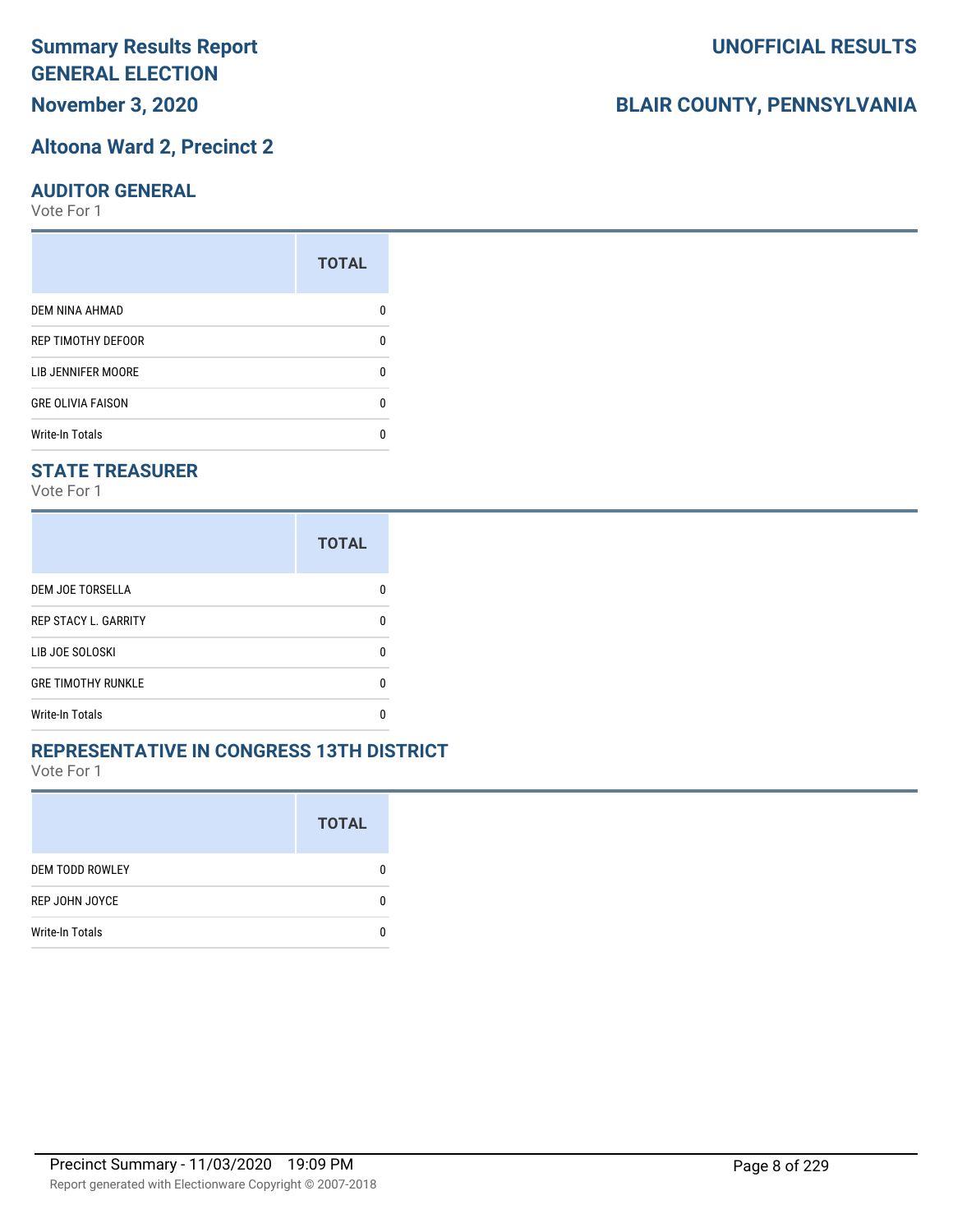## **Altoona Ward 2, Precinct 2**

#### **REPRESENTATIVE IN THE GENERAL ASSEMBLY 79TH DISTRICT**

|                        | <b>TOTAL</b> |
|------------------------|--------------|
| <b>DEM JASON RUNK</b>  |              |
| <b>REP LOU SCHMITT</b> |              |
| <b>Write-In Totals</b> |              |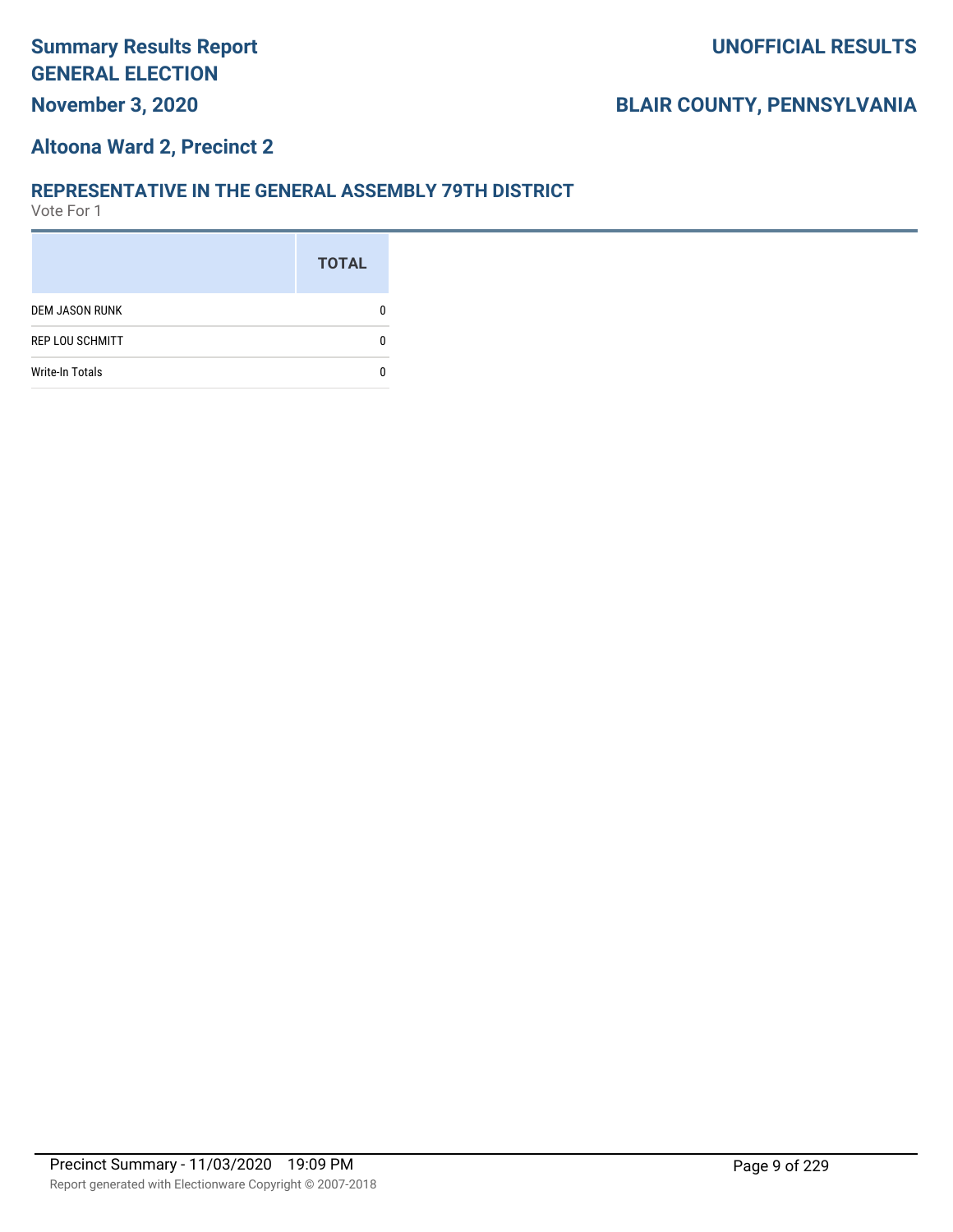## **Altoona Ward 3, Precinct 1**

| <b>STATISTICS</b>           |              |
|-----------------------------|--------------|
|                             | <b>TOTAL</b> |
| Registered Voters - Total   | 0            |
| <b>Ballots Cast - Total</b> | 0            |
| Ballots Cast - Blank        | 0            |
| Voter Turnout - Total       | $0.00\%$     |

# **PRESIDENTIAL ELECTORS**

Vote For 1

|                            | <b>TOTAL</b> |
|----------------------------|--------------|
| DEM BIDEN and HARRIS       |              |
| <b>REP TRUMP and PENCE</b> |              |
| LIB JORGENSEN and COHEN    | n            |
| <b>Write-In Totals</b>     |              |

#### **ATTORNEY GENERAL**

|                            | <b>TOTAL</b> |
|----------------------------|--------------|
| DEM JOSH SHAPIRO           | n            |
| REP HEATHER HEIDELBAUGH    | 0            |
| LIB DANIEL WASSMER         | n            |
| <b>GRE RICHARD L WEISS</b> | 0            |
| <b>Write-In Totals</b>     | п            |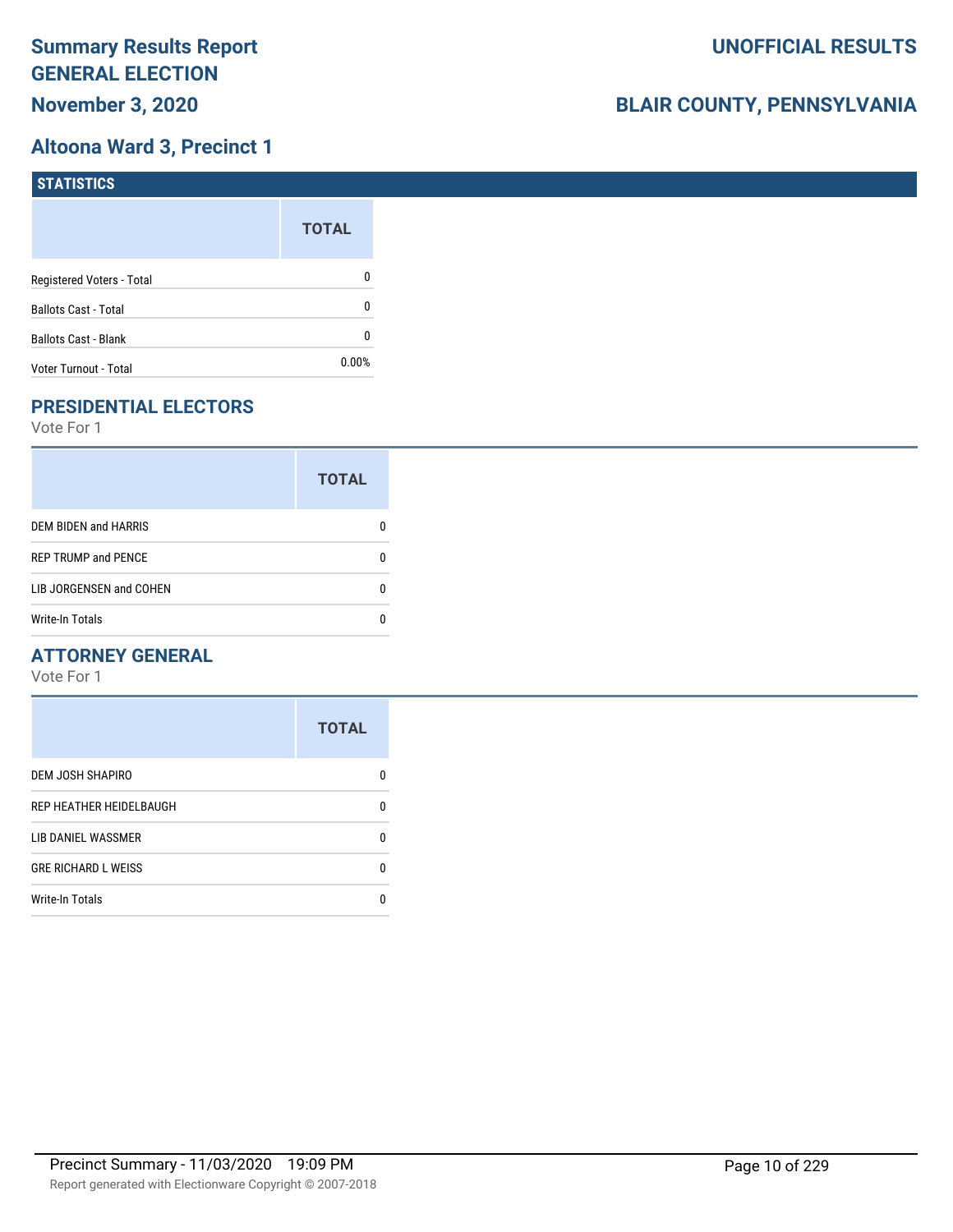# **November 3, 2020**

## **Altoona Ward 3, Precinct 1**

#### **AUDITOR GENERAL**

Vote For 1

|                          | <b>TOTAL</b> |
|--------------------------|--------------|
| <b>DEM NINA AHMAD</b>    |              |
| REP TIMOTHY DEFOOR       | n            |
| LIB JENNIFER MOORE       |              |
| <b>GRE OLIVIA FAISON</b> | ŋ            |
| <b>Write-In Totals</b>   |              |

#### **STATE TREASURER**

Vote For 1

|                             | <b>TOTAL</b> |
|-----------------------------|--------------|
| DEM JOE TORSELLA            |              |
| <b>REP STACY L. GARRITY</b> | n            |
| LIB JOE SOLOSKI             | n            |
| <b>GRE TIMOTHY RUNKLE</b>   | n            |
| <b>Write-In Totals</b>      |              |

#### **REPRESENTATIVE IN CONGRESS 13TH DISTRICT**

Vote For 1

|                        | <b>TOTAL</b> |
|------------------------|--------------|
| <b>DEM TODD ROWLEY</b> | 0            |
| REP JOHN JOYCE         | n            |
| <b>Write-In Totals</b> |              |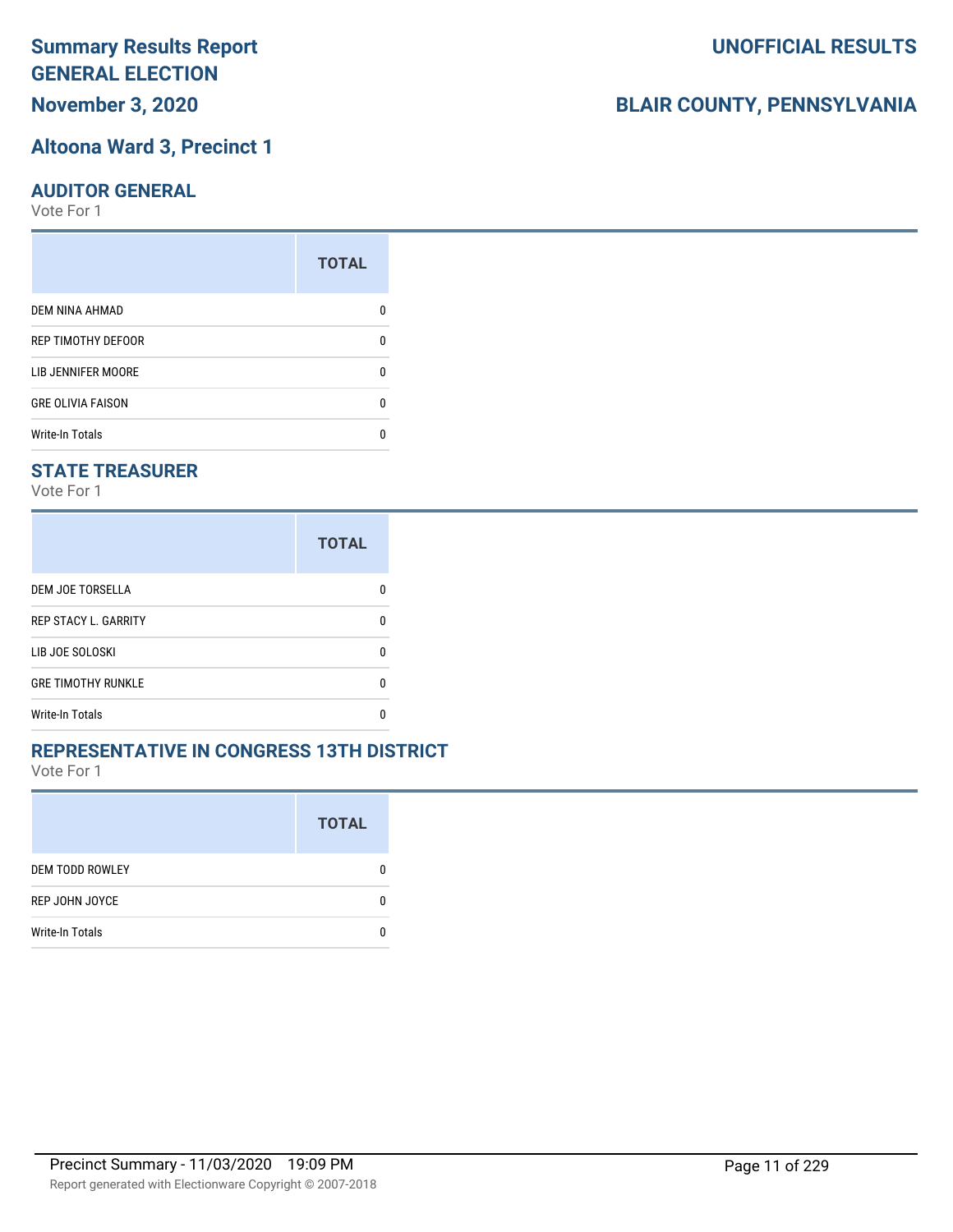## **Altoona Ward 3, Precinct 1**

#### **REPRESENTATIVE IN THE GENERAL ASSEMBLY 79TH DISTRICT**

|                        | <b>TOTAL</b> |
|------------------------|--------------|
| <b>DEM JASON RUNK</b>  |              |
| <b>REP LOU SCHMITT</b> |              |
| <b>Write-In Totals</b> |              |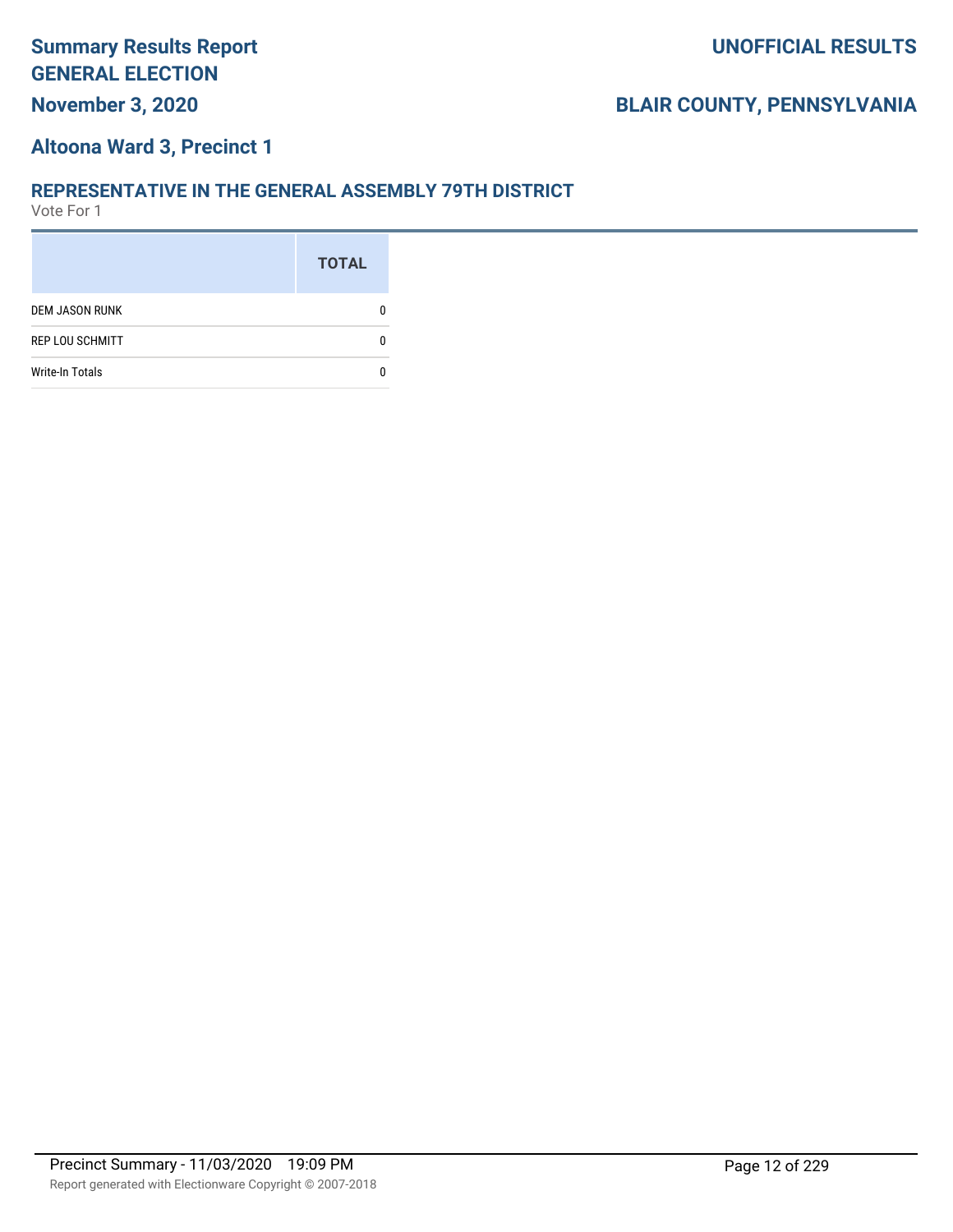## **Altoona Ward 3, Precinct 2**

| <b>STATISTICS</b>           |              |
|-----------------------------|--------------|
|                             | <b>TOTAL</b> |
| Registered Voters - Total   | 0            |
| <b>Ballots Cast - Total</b> | 0            |
| Ballots Cast - Blank        | 0            |
| Voter Turnout - Total       | $0.00\%$     |

## **PRESIDENTIAL ELECTORS**

Vote For 1

|                            | <b>TOTAL</b> |
|----------------------------|--------------|
| DEM BIDEN and HARRIS       |              |
| <b>REP TRUMP and PENCE</b> |              |
| LIB JORGENSEN and COHEN    |              |
| <b>Write-In Totals</b>     |              |

#### **ATTORNEY GENERAL**

|                            | <b>TOTAL</b> |
|----------------------------|--------------|
| DEM JOSH SHAPIRO           | n            |
| REP HEATHER HEIDELBAUGH    | 0            |
| LIB DANIEL WASSMER         | n            |
| <b>GRE RICHARD L WEISS</b> | n            |
| <b>Write-In Totals</b>     |              |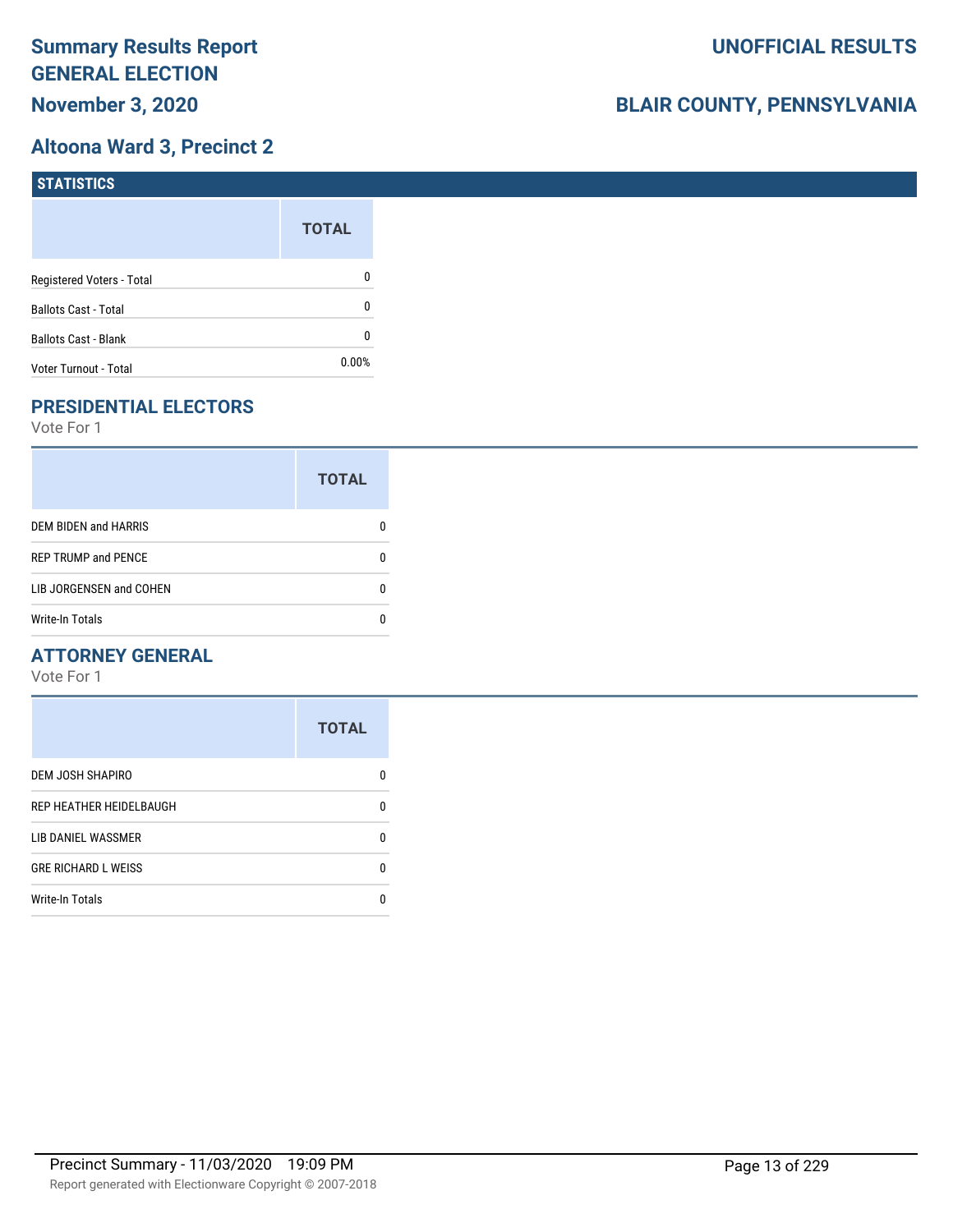# **November 3, 2020**

#### **Altoona Ward 3, Precinct 2**

#### **AUDITOR GENERAL**

Vote For 1

|                           | <b>TOTAL</b> |
|---------------------------|--------------|
| <b>DEM NINA AHMAD</b>     |              |
| <b>REP TIMOTHY DEFOOR</b> | n            |
| LIB JENNIFER MOORE        |              |
| <b>GRE OLIVIA FAISON</b>  | n            |
| <b>Write-In Totals</b>    |              |

#### **STATE TREASURER**

Vote For 1

|                             | <b>TOTAL</b> |
|-----------------------------|--------------|
| <b>DEM JOE TORSELLA</b>     |              |
| <b>REP STACY L. GARRITY</b> |              |
| LIB JOE SOLOSKI             | n            |
| <b>GRE TIMOTHY RUNKLE</b>   | n            |
| Write-In Totals             |              |

#### **REPRESENTATIVE IN CONGRESS 13TH DISTRICT**

Vote For 1

|                        | <b>TOTAL</b> |
|------------------------|--------------|
| <b>DEM TODD ROWLEY</b> | O            |
| REP JOHN JOYCE         | n            |
| <b>Write-In Totals</b> |              |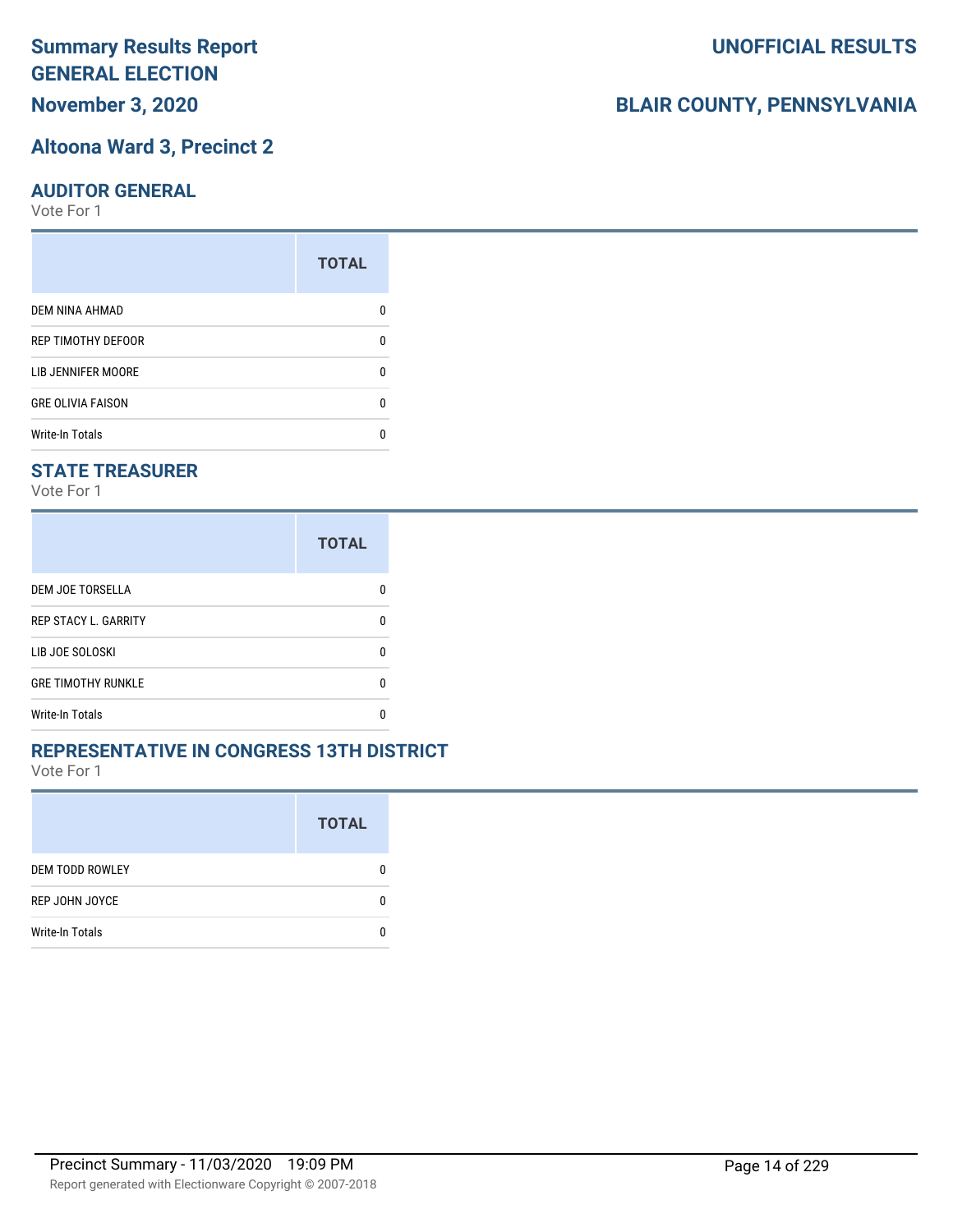## **Altoona Ward 3, Precinct 2**

#### **REPRESENTATIVE IN THE GENERAL ASSEMBLY 79TH DISTRICT**

|                        | <b>TOTAL</b> |
|------------------------|--------------|
| <b>DEM JASON RUNK</b>  |              |
| <b>REP LOU SCHMITT</b> |              |
| <b>Write-In Totals</b> |              |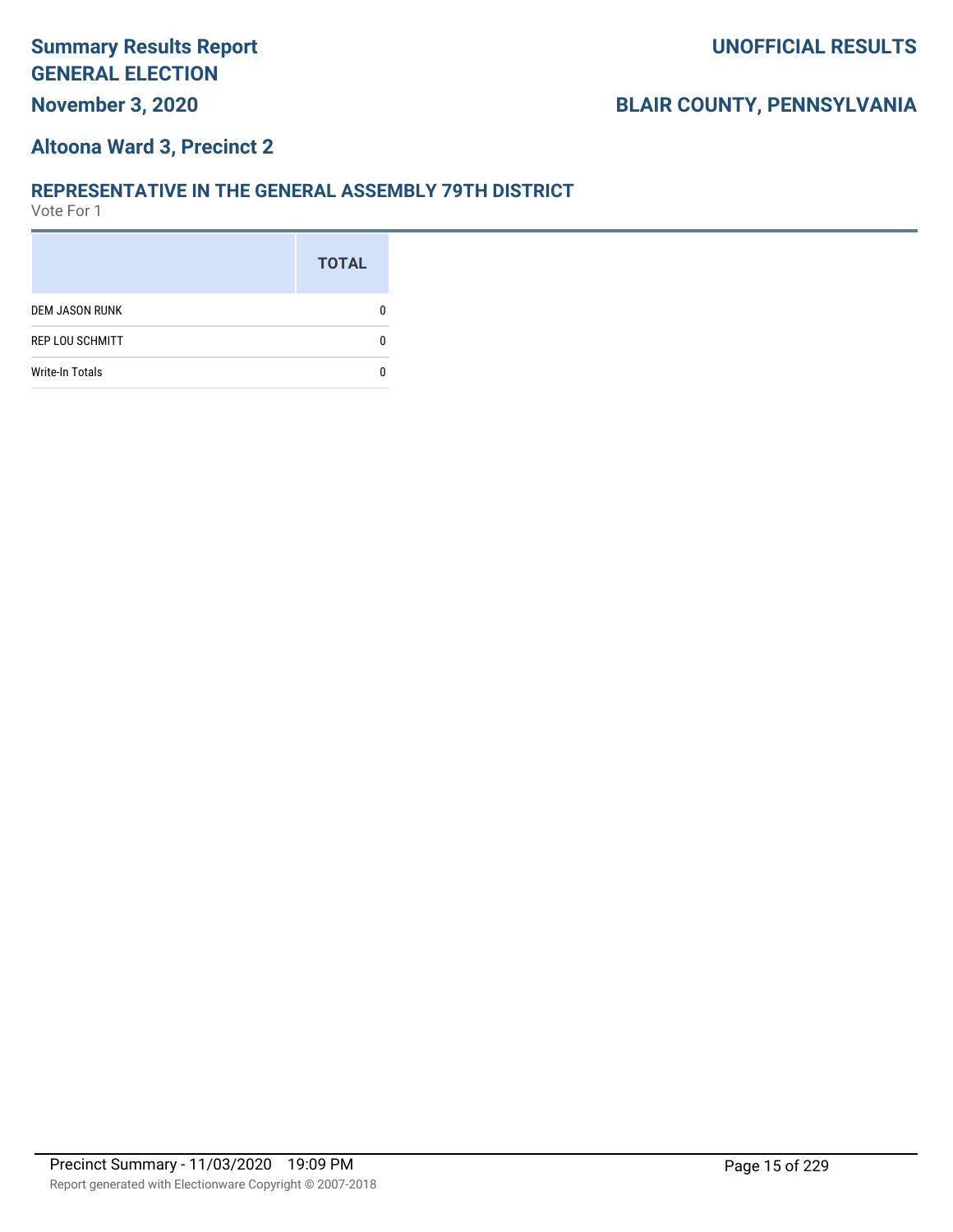## **Altoona Ward 4, Precinct 1**

| STATISTICS                  |              |
|-----------------------------|--------------|
|                             | <b>TOTAL</b> |
| Registered Voters - Total   | 0            |
| <b>Ballots Cast - Total</b> | 0            |
| <b>Ballots Cast - Blank</b> | 0            |
| Voter Turnout - Total       | 0.00%        |

## **PRESIDENTIAL ELECTORS**

Vote For 1

|                             | <b>TOTAL</b> |
|-----------------------------|--------------|
| <b>DEM BIDEN and HARRIS</b> |              |
| <b>REP TRUMP and PENCE</b>  |              |
| LIB JORGENSEN and COHEN     |              |
| <b>Write-In Totals</b>      |              |

#### **ATTORNEY GENERAL**

|                            | <b>TOTAL</b> |
|----------------------------|--------------|
| DEM JOSH SHAPIRO           | n            |
| REP HEATHER HEIDELBAUGH    | 0            |
| LIB DANIEL WASSMER         | n            |
| <b>GRE RICHARD L WEISS</b> | n            |
| <b>Write-In Totals</b>     |              |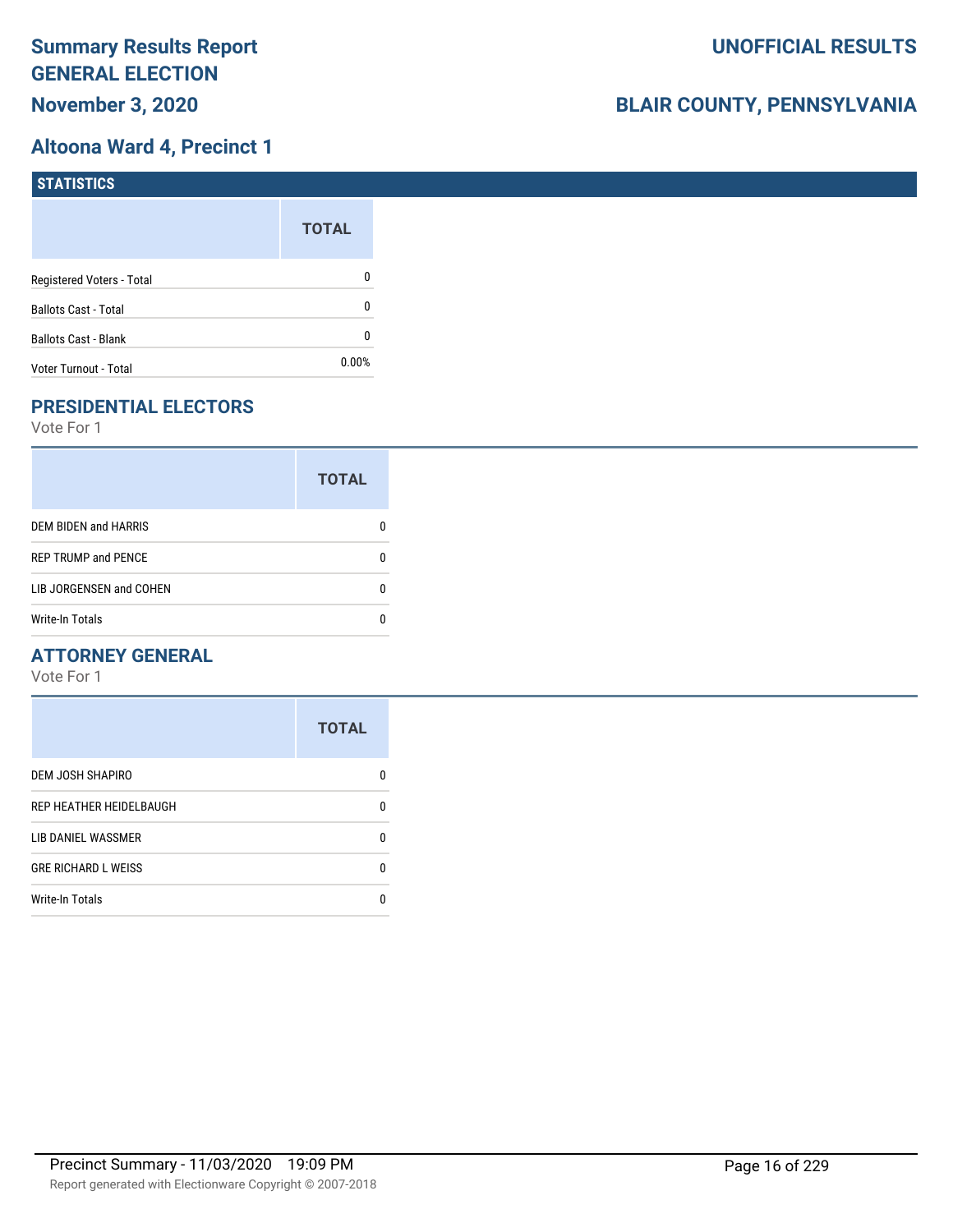**November 3, 2020**

#### **Altoona Ward 4, Precinct 1**

#### **AUDITOR GENERAL**

Vote For 1

|                          | <b>TOTAL</b> |
|--------------------------|--------------|
| DEM NINA AHMAD           |              |
| REP TIMOTHY DEFOOR       | n            |
| LIB JENNIFER MOORE       |              |
| <b>GRE OLIVIA FAISON</b> | n            |
| <b>Write-In Totals</b>   |              |

### **STATE TREASURER**

Vote For 1

|                             | <b>TOTAL</b> |
|-----------------------------|--------------|
| DEM JOE TORSELLA            |              |
| <b>REP STACY L. GARRITY</b> | n            |
| LIB JOE SOLOSKI             | n            |
| <b>GRE TIMOTHY RUNKLE</b>   | n            |
| <b>Write-In Totals</b>      |              |

#### **REPRESENTATIVE IN CONGRESS 13TH DISTRICT**

Vote For 1

|                        | <b>TOTAL</b> |
|------------------------|--------------|
| <b>DEM TODD ROWLEY</b> | 0            |
| REP JOHN JOYCE         | n            |
| <b>Write-In Totals</b> |              |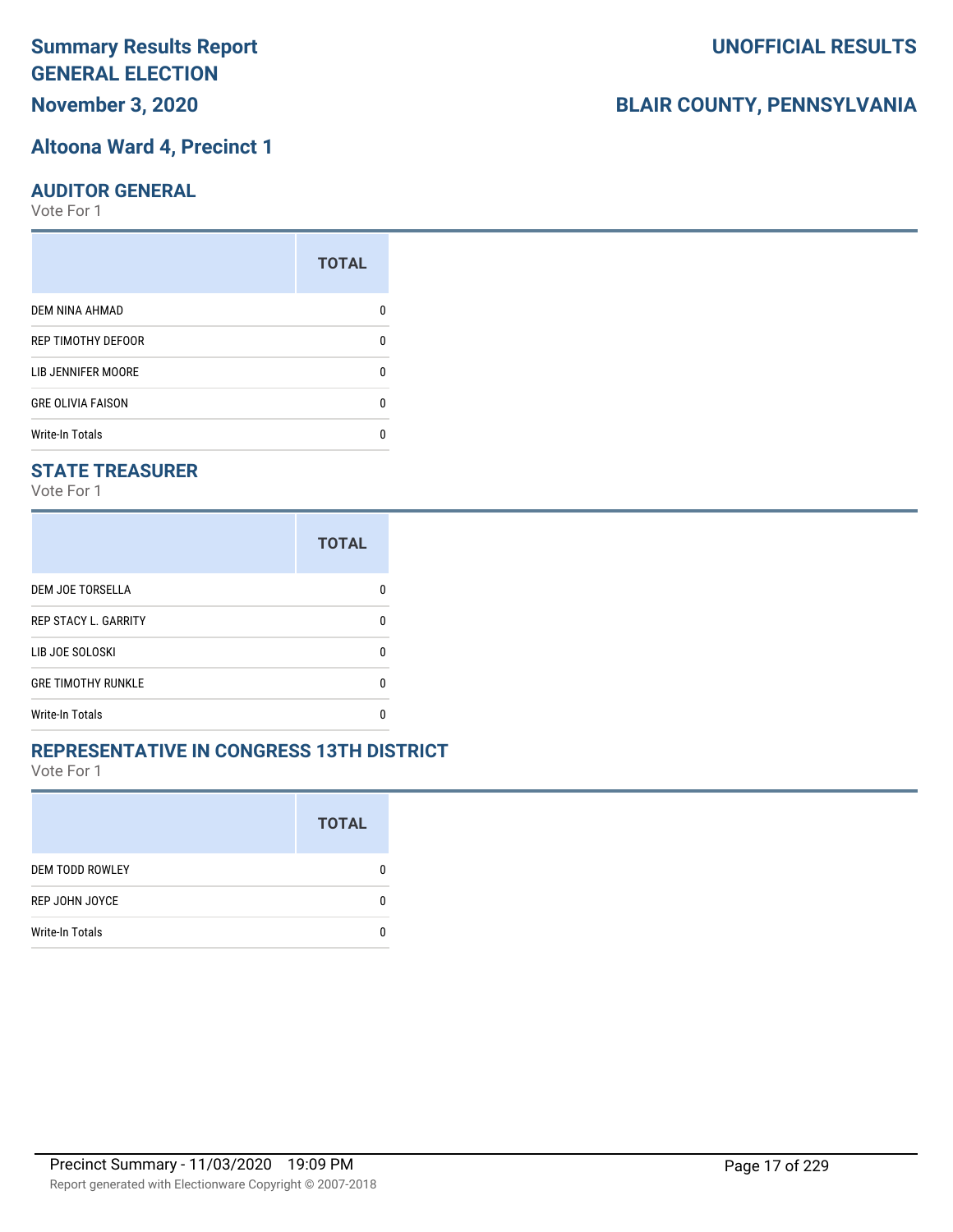## **Altoona Ward 4, Precinct 1**

#### **REPRESENTATIVE IN THE GENERAL ASSEMBLY 79TH DISTRICT**

|                        | <b>TOTAL</b> |
|------------------------|--------------|
| <b>DEM JASON RUNK</b>  |              |
| <b>REP LOU SCHMITT</b> |              |
| <b>Write-In Totals</b> |              |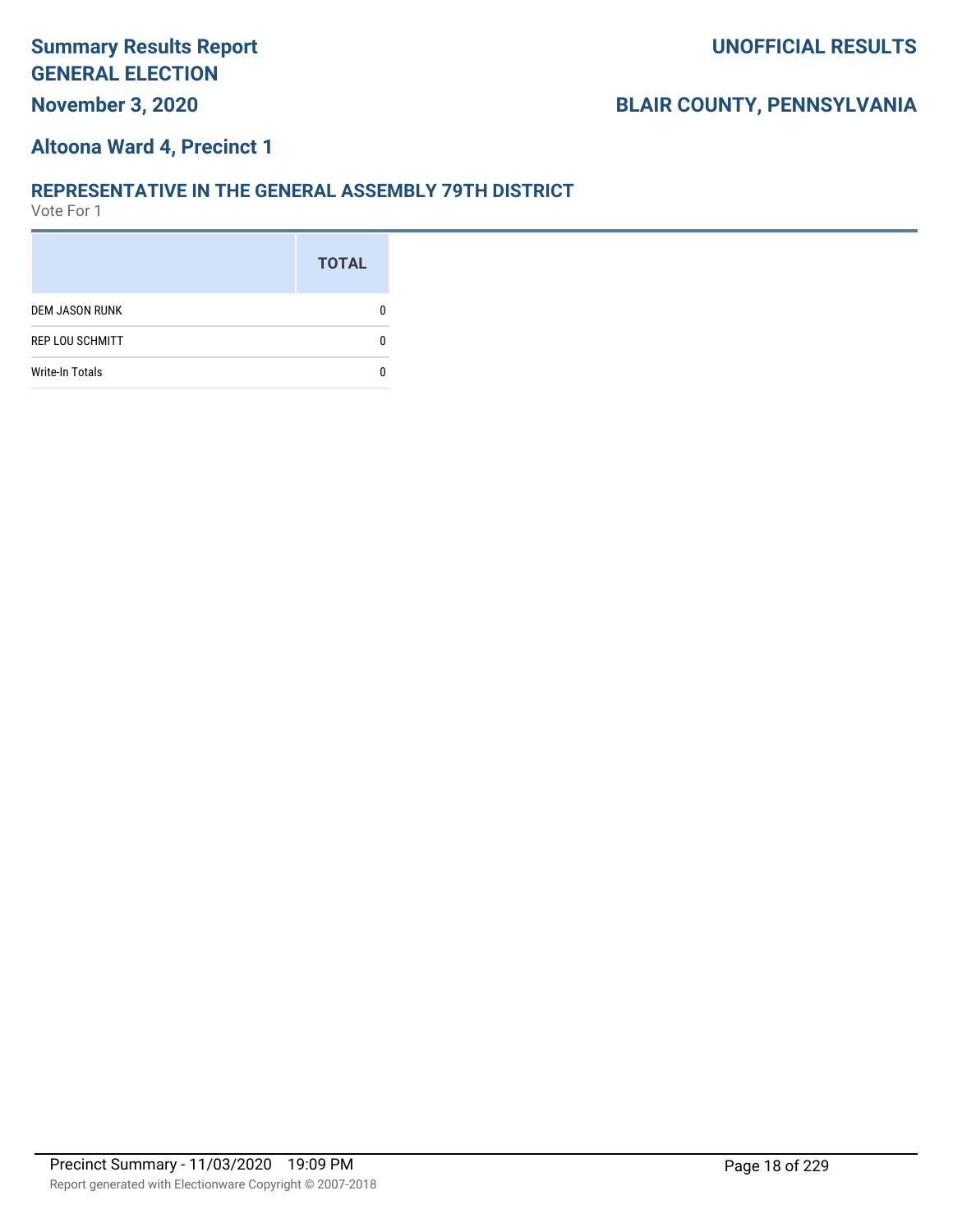## **Altoona Ward 4, Precinct 2**

| STATISTICS                  |              |
|-----------------------------|--------------|
|                             | <b>TOTAL</b> |
| Registered Voters - Total   | 0            |
| <b>Ballots Cast - Total</b> | 0            |
| <b>Ballots Cast - Blank</b> | 0            |
| Voter Turnout - Total       | $0.00\%$     |

## **PRESIDENTIAL ELECTORS**

Vote For 1

|                             | <b>TOTAL</b> |
|-----------------------------|--------------|
| <b>DEM BIDEN and HARRIS</b> |              |
| <b>REP TRUMP and PENCE</b>  |              |
| LIB JORGENSEN and COHEN     |              |
| <b>Write-In Totals</b>      |              |

#### **ATTORNEY GENERAL**

|                            | <b>TOTAL</b> |
|----------------------------|--------------|
| DEM JOSH SHAPIRO           | n            |
| REP HEATHER HEIDELBAUGH    | 0            |
| LIB DANIEL WASSMER         | n            |
| <b>GRE RICHARD L WEISS</b> | n            |
| <b>Write-In Totals</b>     |              |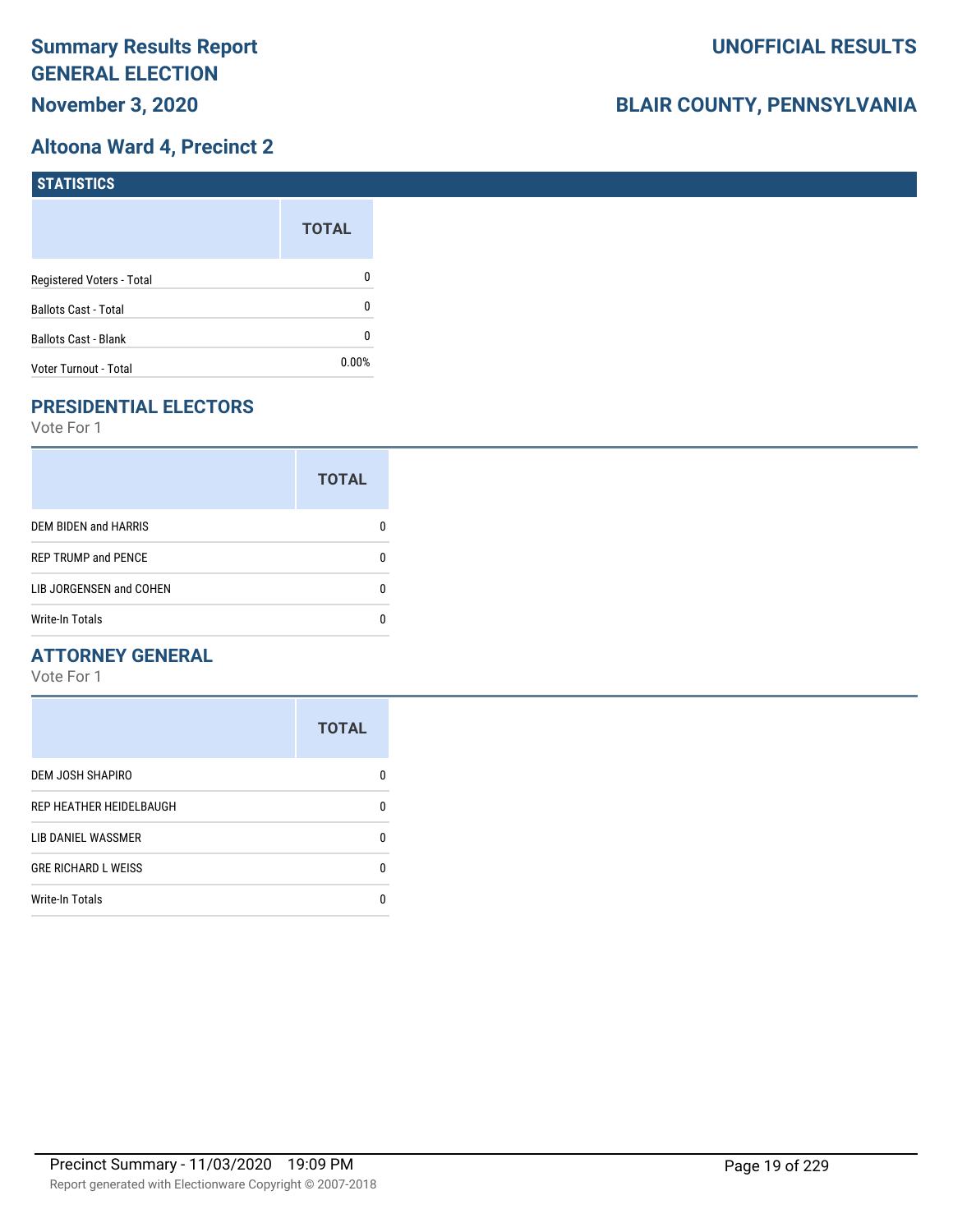## **November 3, 2020**

#### **Altoona Ward 4, Precinct 2**

#### **AUDITOR GENERAL**

Vote For 1

|                          | <b>TOTAL</b> |
|--------------------------|--------------|
| <b>DEM NINA AHMAD</b>    |              |
| REP TIMOTHY DEFOOR       | n            |
| LIB JENNIFER MOORE       |              |
| <b>GRE OLIVIA FAISON</b> | ŋ            |
| <b>Write-In Totals</b>   |              |

#### **STATE TREASURER**

Vote For 1

|                             | <b>TOTAL</b> |
|-----------------------------|--------------|
| DEM JOE TORSELLA            |              |
| <b>REP STACY L. GARRITY</b> | n            |
| LIB JOE SOLOSKI             | O            |
| <b>GRE TIMOTHY RUNKLE</b>   | n            |
| <b>Write-In Totals</b>      |              |

#### **REPRESENTATIVE IN CONGRESS 13TH DISTRICT**

Vote For 1

|                        | <b>TOTAL</b> |
|------------------------|--------------|
| <b>DEM TODD ROWLEY</b> | O            |
| REP JOHN JOYCE         | n            |
| <b>Write-In Totals</b> |              |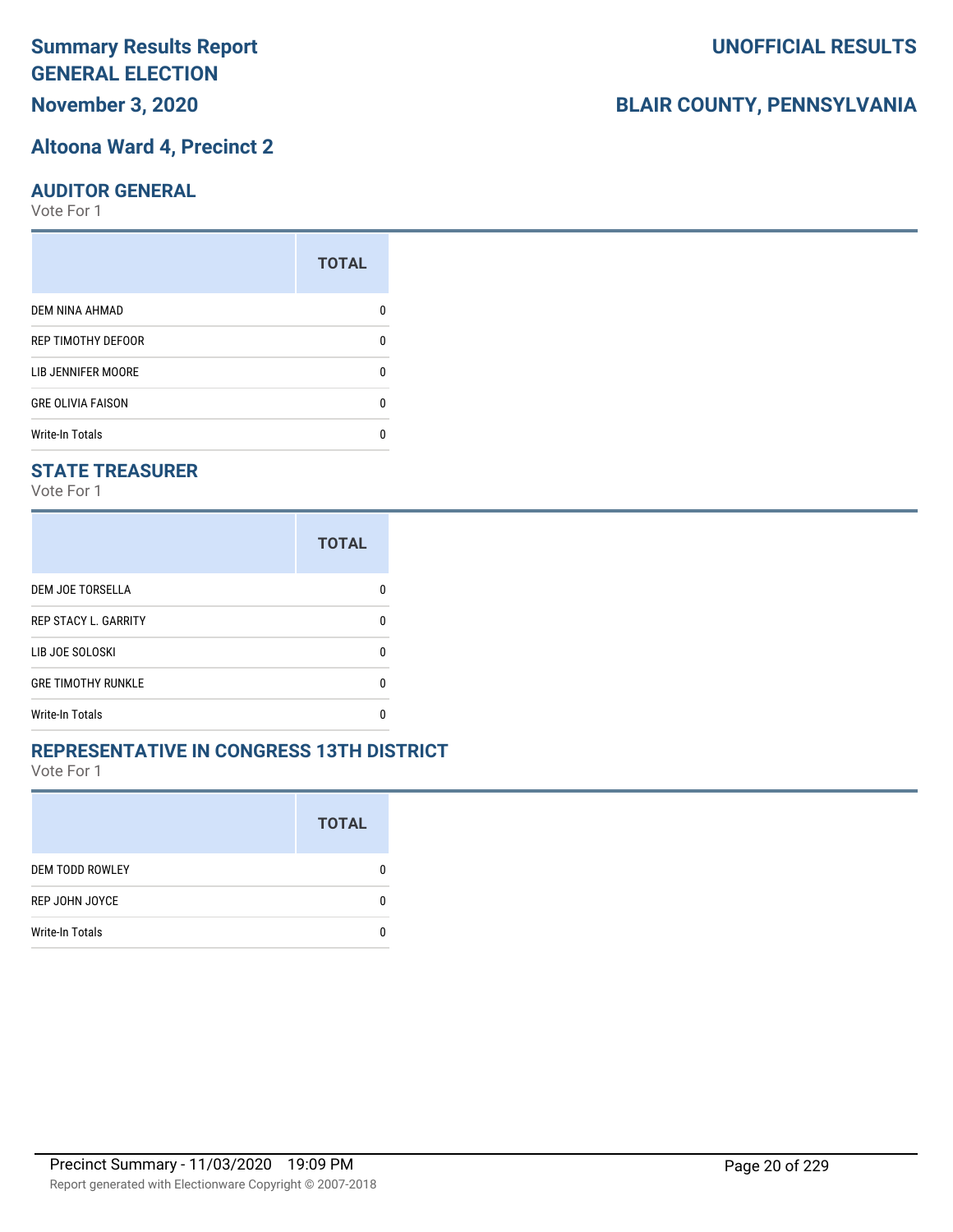## **Altoona Ward 4, Precinct 2**

#### **REPRESENTATIVE IN THE GENERAL ASSEMBLY 79TH DISTRICT**

|                        | <b>TOTAL</b> |
|------------------------|--------------|
| <b>DEM JASON RUNK</b>  |              |
| <b>REP LOU SCHMITT</b> |              |
| <b>Write-In Totals</b> |              |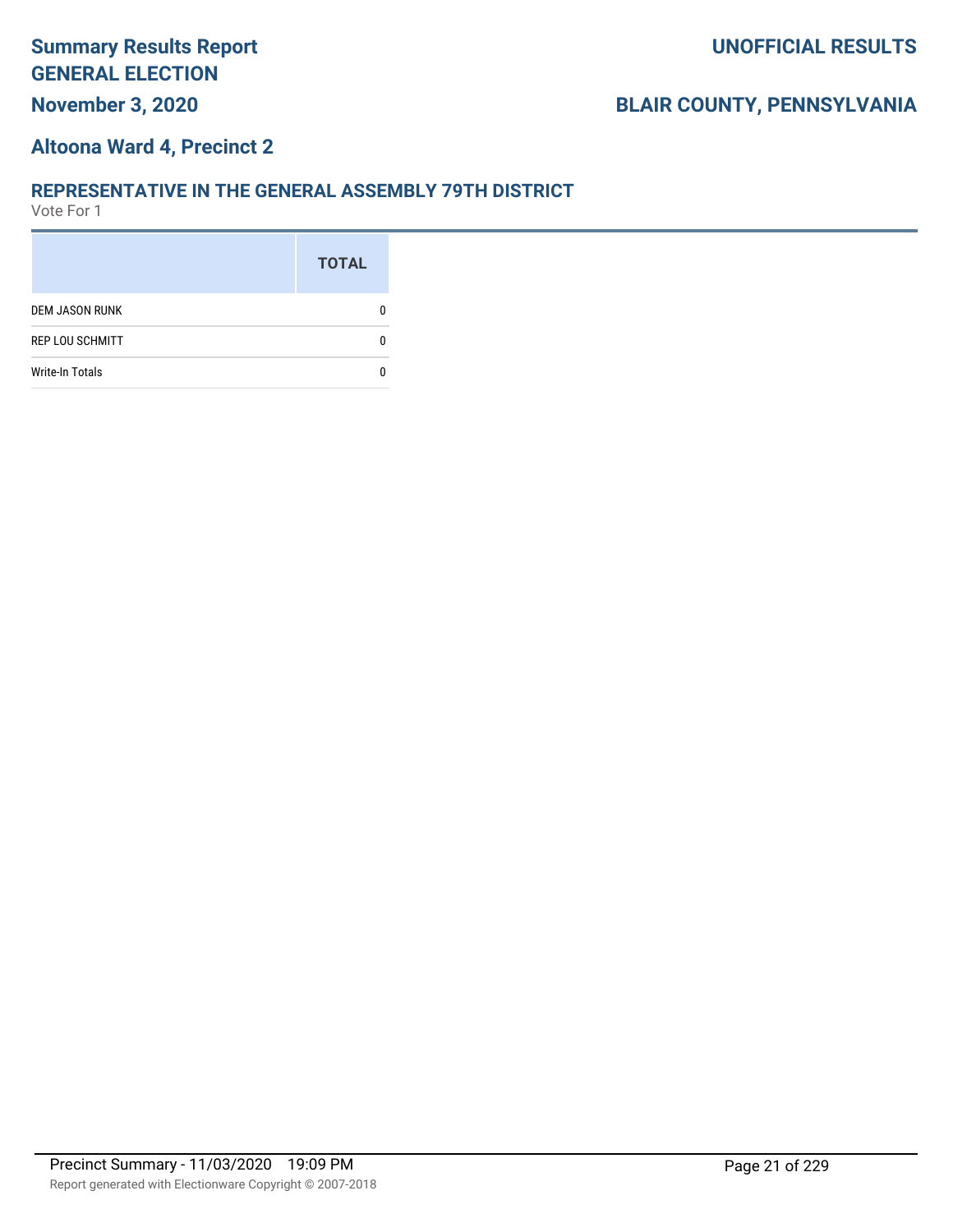## **Altoona Ward 5, Precinct 1**

| STATISTICS                  |              |
|-----------------------------|--------------|
|                             | <b>TOTAL</b> |
| Registered Voters - Total   | 0            |
| <b>Ballots Cast - Total</b> | 0            |
| <b>Ballots Cast - Blank</b> | 0            |
| Voter Turnout - Total       | $0.00\%$     |

# **PRESIDENTIAL ELECTORS**

Vote For 1

|                             | <b>TOTAL</b> |
|-----------------------------|--------------|
| <b>DEM BIDEN and HARRIS</b> |              |
| <b>REP TRUMP and PENCE</b>  |              |
| LIB JORGENSEN and COHEN     | n            |
| <b>Write-In Totals</b>      |              |

#### **ATTORNEY GENERAL**

|                            | <b>TOTAL</b> |
|----------------------------|--------------|
| DEM JOSH SHAPIRO           | n            |
| REP HEATHER HEIDELBAUGH    | 0            |
| LIB DANIEL WASSMER         | n            |
| <b>GRE RICHARD L WEISS</b> | n            |
| <b>Write-In Totals</b>     |              |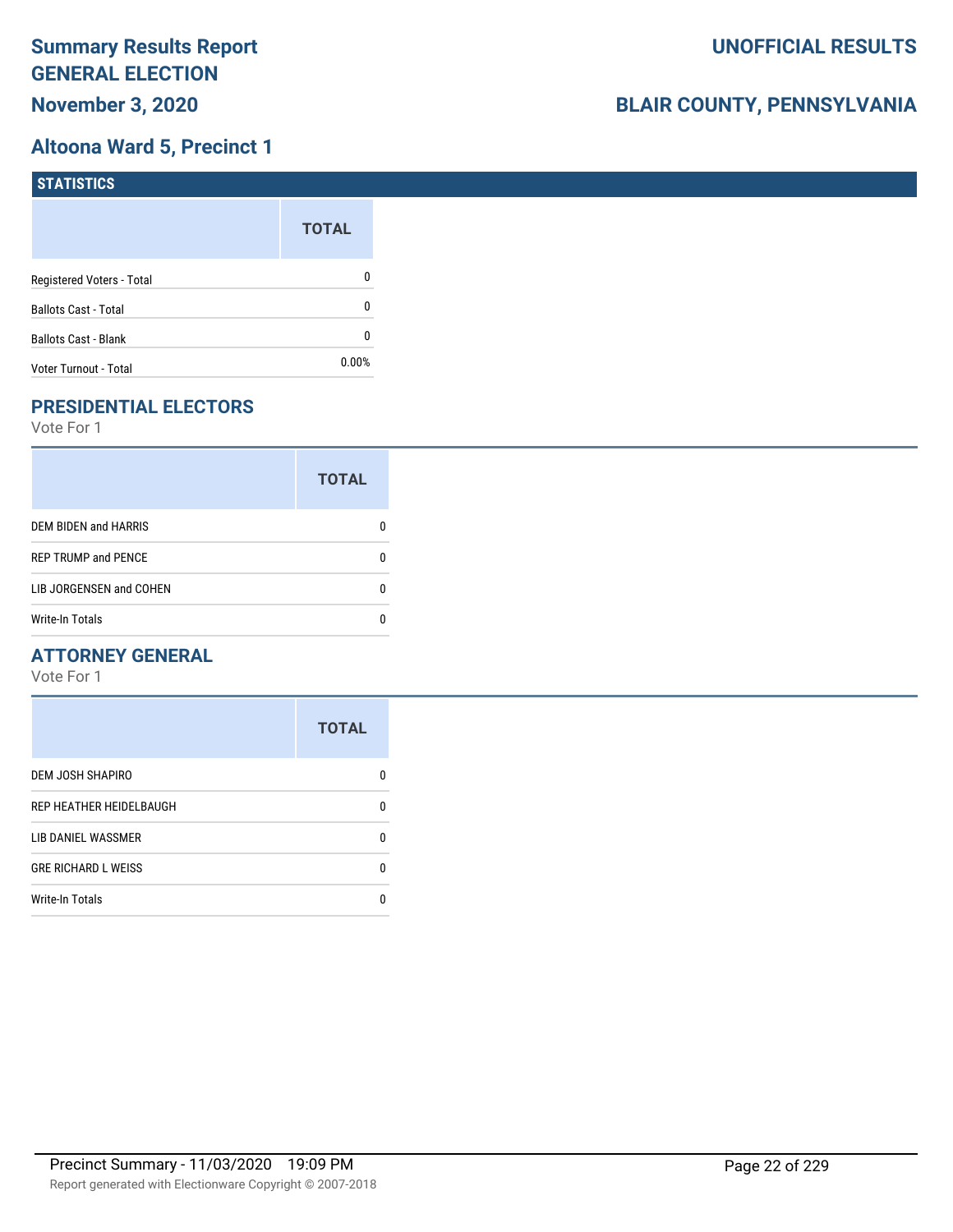# **November 3, 2020**

## **Altoona Ward 5, Precinct 1**

#### **AUDITOR GENERAL**

Vote For 1

|                          | <b>TOTAL</b> |
|--------------------------|--------------|
| <b>DEM NINA AHMAD</b>    |              |
| REP TIMOTHY DEFOOR       | n            |
| LIB JENNIFER MOORE       |              |
| <b>GRE OLIVIA FAISON</b> | ŋ            |
| <b>Write-In Totals</b>   |              |

#### **STATE TREASURER**

Vote For 1

|                             | <b>TOTAL</b> |
|-----------------------------|--------------|
| DEM JOE TORSELLA            |              |
| <b>REP STACY L. GARRITY</b> | n            |
| LIB JOE SOLOSKI             | n            |
| <b>GRE TIMOTHY RUNKLE</b>   | n            |
| <b>Write-In Totals</b>      |              |

#### **REPRESENTATIVE IN CONGRESS 13TH DISTRICT**

Vote For 1

|                        | <b>TOTAL</b> |
|------------------------|--------------|
| <b>DEM TODD ROWLEY</b> | 0            |
| REP JOHN JOYCE         | n            |
| <b>Write-In Totals</b> |              |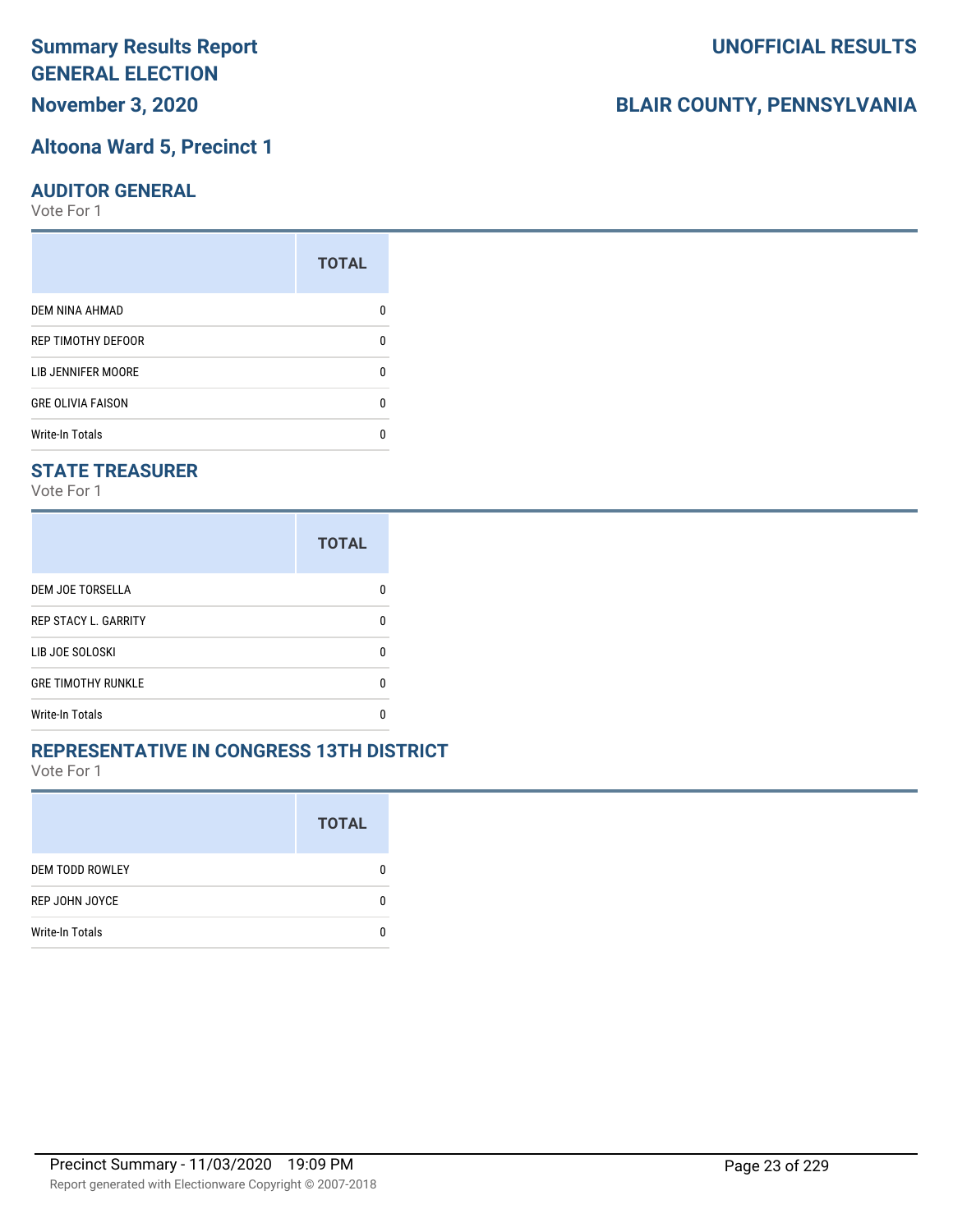## **Altoona Ward 5, Precinct 1**

#### **REPRESENTATIVE IN THE GENERAL ASSEMBLY 79TH DISTRICT**

|                        | <b>TOTAL</b> |
|------------------------|--------------|
| <b>DEM JASON RUNK</b>  |              |
| <b>REP LOU SCHMITT</b> |              |
| <b>Write-In Totals</b> |              |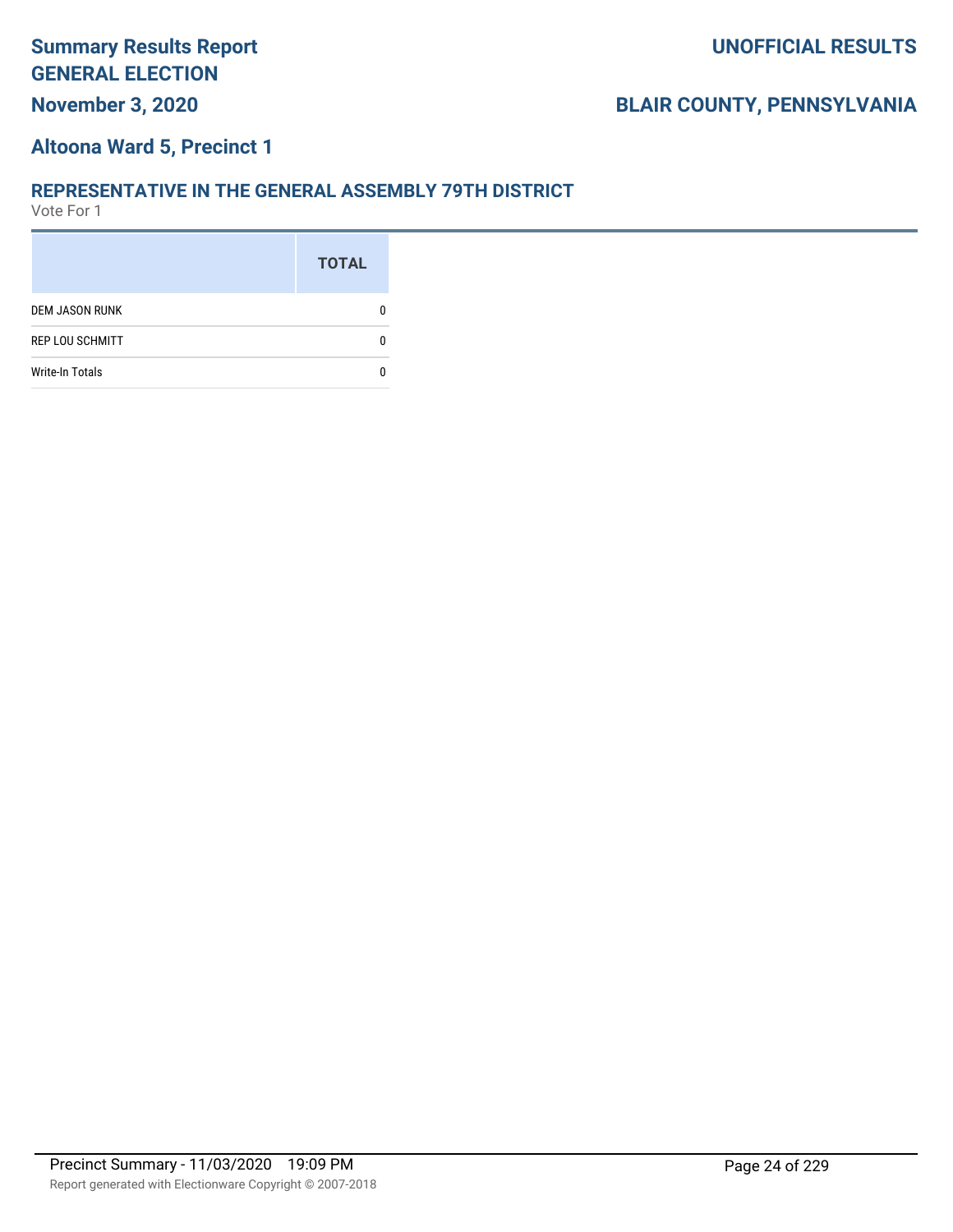## **Altoona Ward 5, Precinct 2**

| <b>STATISTICS</b>           |              |
|-----------------------------|--------------|
|                             | <b>TOTAL</b> |
| Registered Voters - Total   | 0            |
| <b>Ballots Cast - Total</b> | 0            |
| Ballots Cast - Blank        | 0            |
| Voter Turnout - Total       | $0.00\%$     |

# **PRESIDENTIAL ELECTORS**

Vote For 1

|                            | <b>TOTAL</b> |
|----------------------------|--------------|
| DEM BIDEN and HARRIS       |              |
| <b>REP TRUMP and PENCE</b> |              |
| LIB JORGENSEN and COHEN    | n            |
| <b>Write-In Totals</b>     |              |

#### **ATTORNEY GENERAL**

|                            | <b>TOTAL</b> |
|----------------------------|--------------|
| DEM JOSH SHAPIRO           | n            |
| REP HEATHER HEIDELBAUGH    | 0            |
| LIB DANIEL WASSMER         | n            |
| <b>GRE RICHARD L WEISS</b> | 0            |
| <b>Write-In Totals</b>     | n            |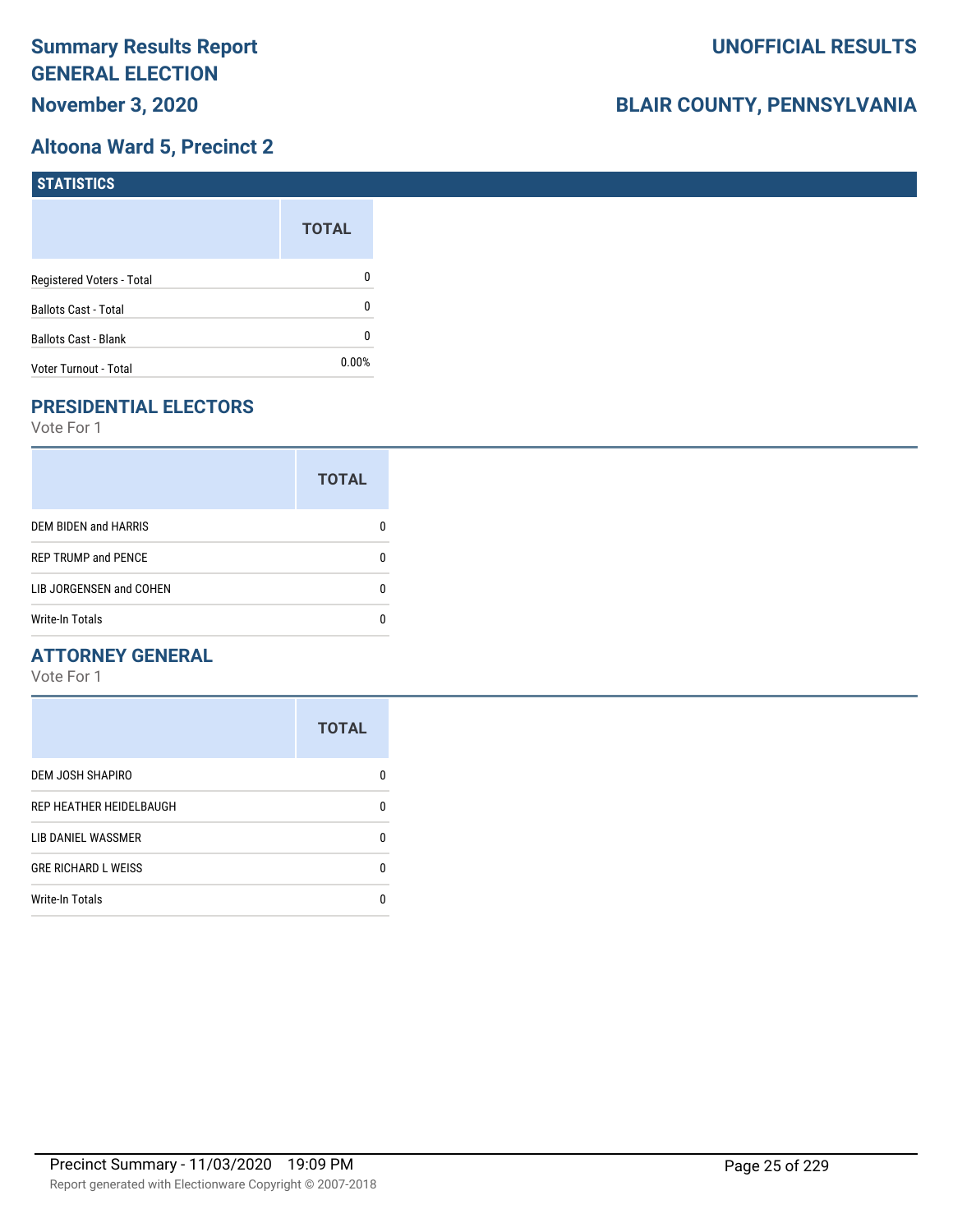## **November 3, 2020**

### **Altoona Ward 5, Precinct 2**

#### **AUDITOR GENERAL**

Vote For 1

|                           | <b>TOTAL</b> |
|---------------------------|--------------|
| <b>DEM NINA AHMAD</b>     |              |
| <b>REP TIMOTHY DEFOOR</b> | n            |
| LIB JENNIFER MOORE        |              |
| <b>GRE OLIVIA FAISON</b>  | n            |
| <b>Write-In Totals</b>    |              |

#### **STATE TREASURER**

Vote For 1

|                             | <b>TOTAL</b> |
|-----------------------------|--------------|
| DEM JOE TORSELLA            |              |
| <b>REP STACY L. GARRITY</b> | n            |
| LIB JOE SOLOSKI             | n            |
| <b>GRE TIMOTHY RUNKLE</b>   | n            |
| <b>Write-In Totals</b>      |              |

#### **REPRESENTATIVE IN CONGRESS 13TH DISTRICT**

Vote For 1

|                        | <b>TOTAL</b> |
|------------------------|--------------|
| <b>DEM TODD ROWLEY</b> | O            |
| REP JOHN JOYCE         | n            |
| <b>Write-In Totals</b> |              |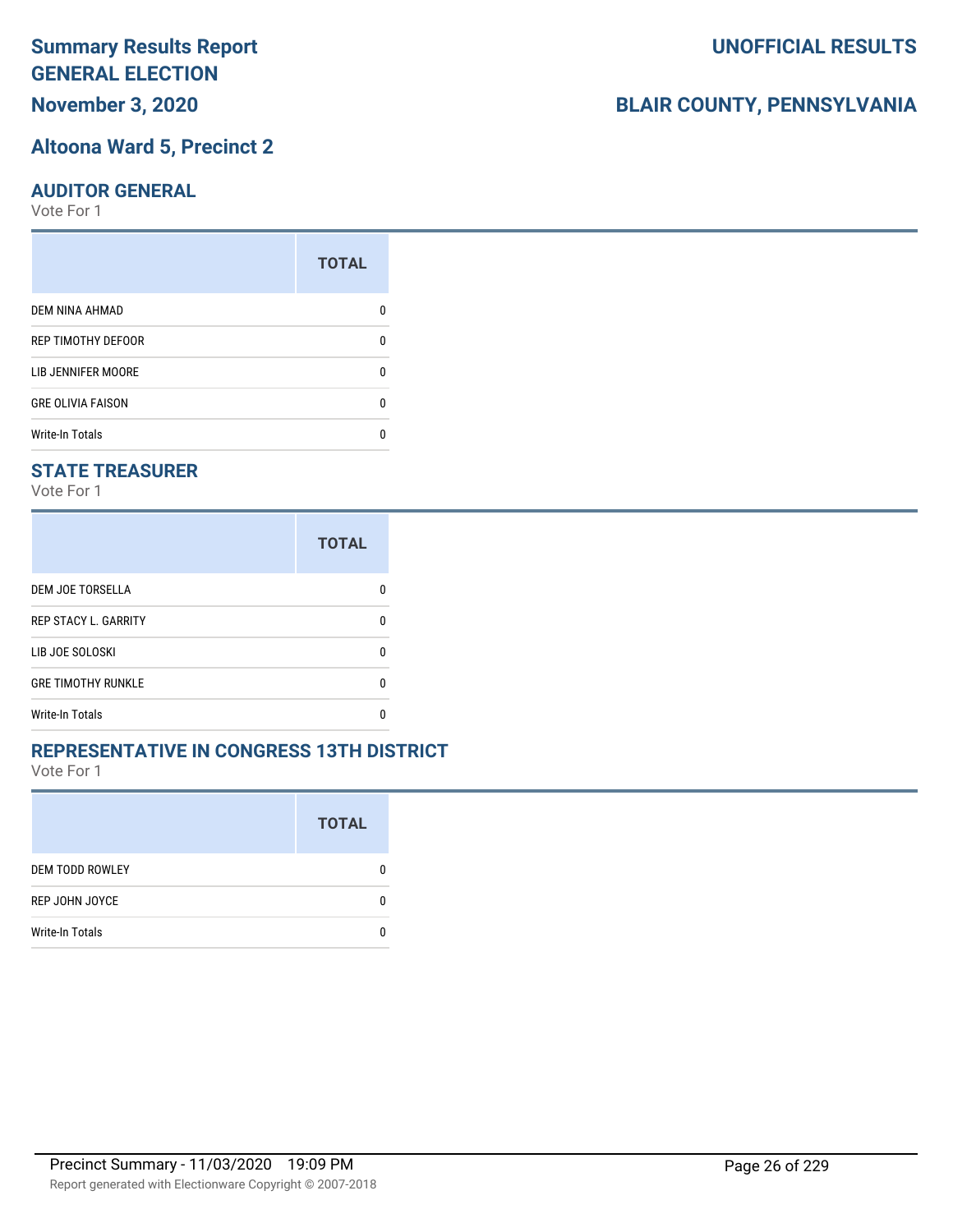## **Altoona Ward 5, Precinct 2**

#### **REPRESENTATIVE IN THE GENERAL ASSEMBLY 79TH DISTRICT**

|                        | <b>TOTAL</b> |
|------------------------|--------------|
| <b>DEM JASON RUNK</b>  |              |
| <b>REP LOU SCHMITT</b> |              |
| <b>Write-In Totals</b> |              |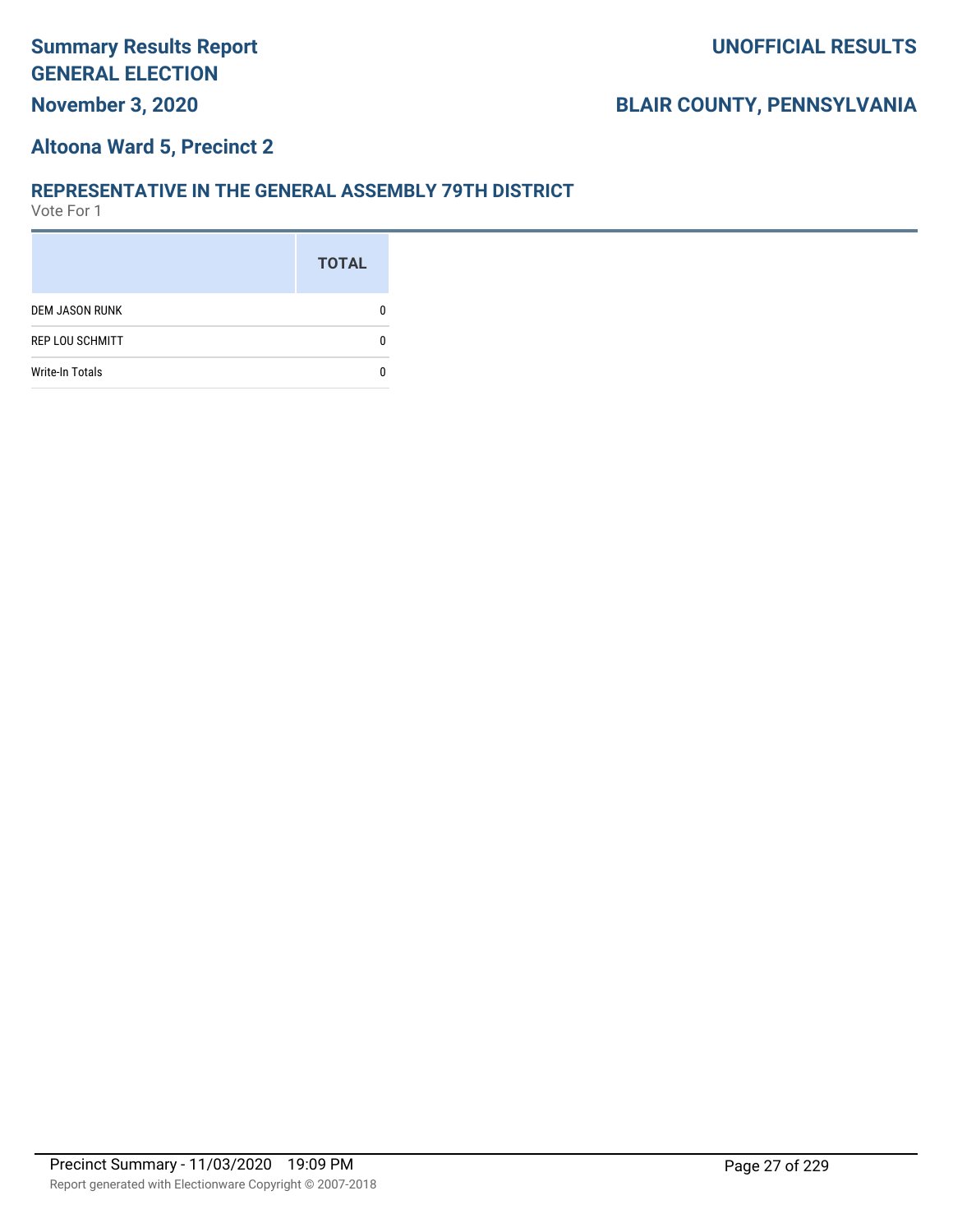## **Altoona Ward 5, Precinct 3**

| <b>STATISTICS</b>           |              |
|-----------------------------|--------------|
|                             | <b>TOTAL</b> |
| Registered Voters - Total   | 0            |
| <b>Ballots Cast - Total</b> | 0            |
| Ballots Cast - Blank        | 0            |
| Voter Turnout - Total       | $0.00\%$     |

## **PRESIDENTIAL ELECTORS**

Vote For 1

|                             | <b>TOTAL</b> |
|-----------------------------|--------------|
| <b>DEM BIDEN and HARRIS</b> |              |
| <b>REP TRUMP and PENCE</b>  |              |
| LIB JORGENSEN and COHEN     | n            |
| <b>Write-In Totals</b>      |              |

## **ATTORNEY GENERAL**

|                            | <b>TOTAL</b> |
|----------------------------|--------------|
| DEM JOSH SHAPIRO           | n            |
| REP HEATHER HEIDELBAUGH    | 0            |
| LIB DANIEL WASSMER         | n            |
| <b>GRE RICHARD L WEISS</b> | n            |
| <b>Write-In Totals</b>     |              |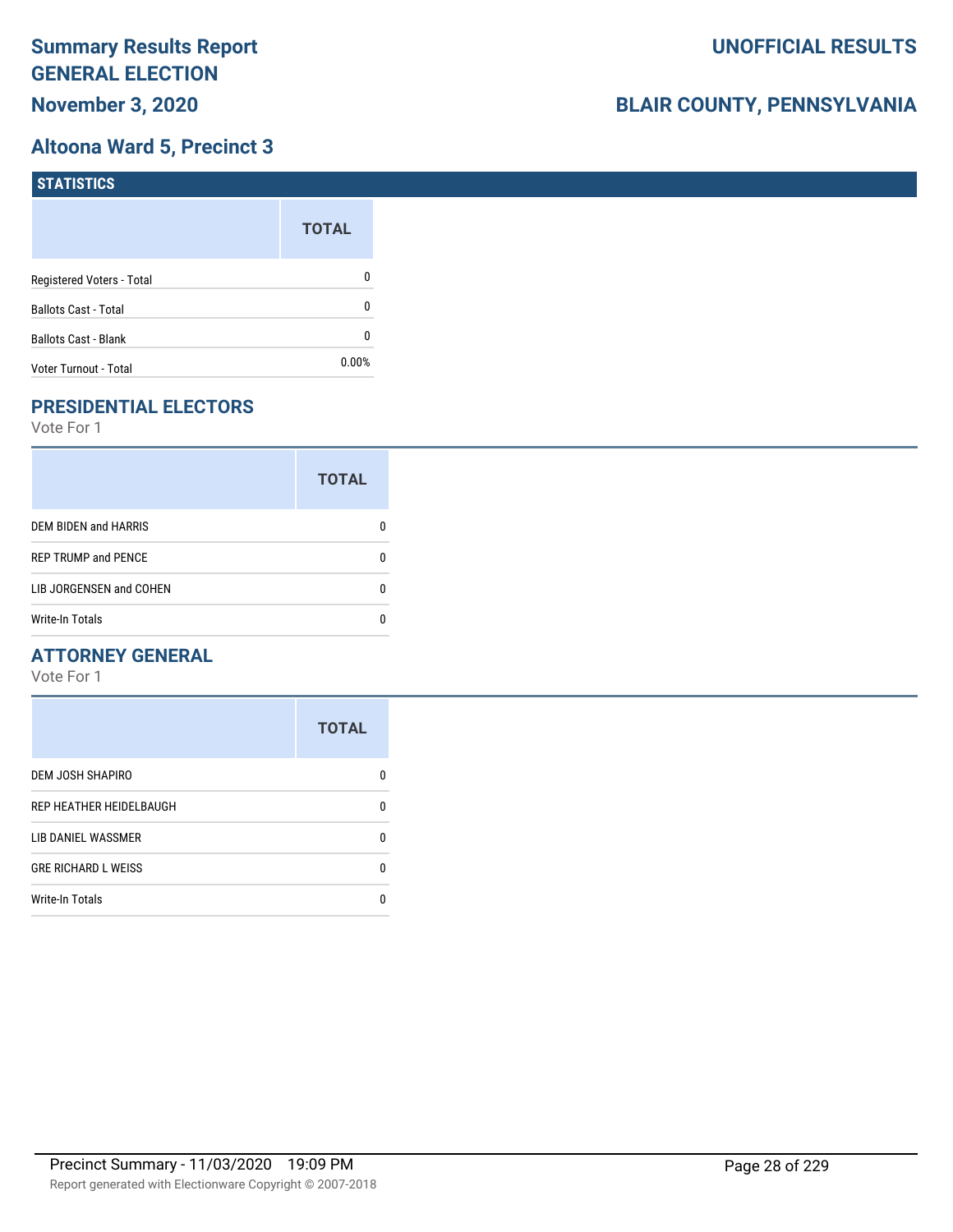## **November 3, 2020**

## **Altoona Ward 5, Precinct 3**

#### **AUDITOR GENERAL**

Vote For 1

|                           | <b>TOTAL</b> |
|---------------------------|--------------|
| <b>DEM NINA AHMAD</b>     |              |
| <b>REP TIMOTHY DEFOOR</b> | n            |
| LIB JENNIFER MOORE        |              |
| <b>GRE OLIVIA FAISON</b>  | n            |
| <b>Write-In Totals</b>    |              |

### **STATE TREASURER**

Vote For 1

|                             | <b>TOTAL</b> |
|-----------------------------|--------------|
| DEM JOE TORSELLA            |              |
| <b>REP STACY L. GARRITY</b> | n            |
| LIB JOE SOLOSKI             | n            |
| <b>GRE TIMOTHY RUNKLE</b>   | n            |
| <b>Write-In Totals</b>      |              |

#### **REPRESENTATIVE IN CONGRESS 13TH DISTRICT**

Vote For 1

|                        | <b>TOTAL</b> |
|------------------------|--------------|
| <b>DEM TODD ROWLEY</b> | O            |
| REP JOHN JOYCE         | n            |
| <b>Write-In Totals</b> |              |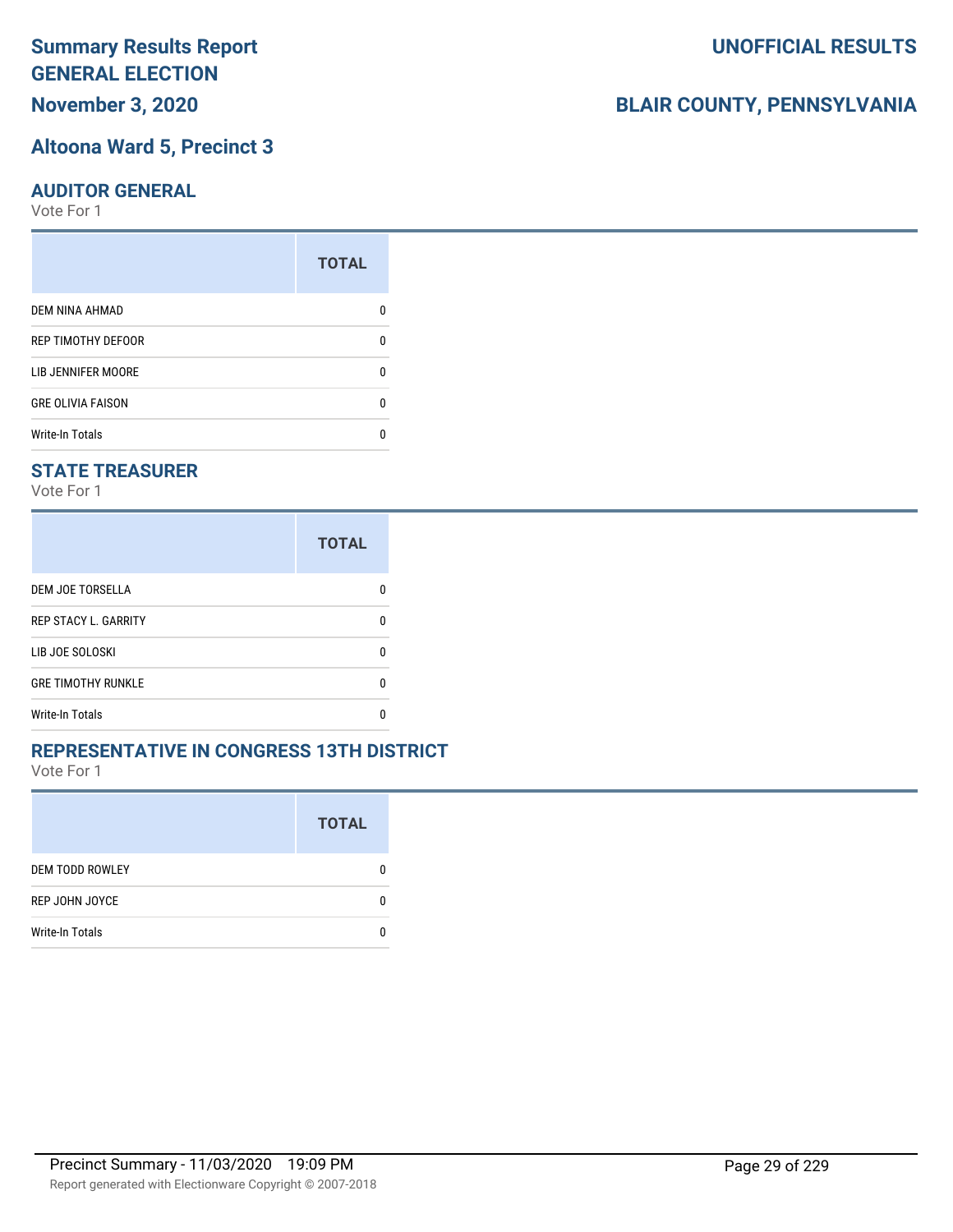## **Altoona Ward 5, Precinct 3**

#### **REPRESENTATIVE IN THE GENERAL ASSEMBLY 79TH DISTRICT**

|                        | <b>TOTAL</b> |
|------------------------|--------------|
| <b>DEM JASON RUNK</b>  |              |
| <b>REP LOU SCHMITT</b> |              |
| <b>Write-In Totals</b> |              |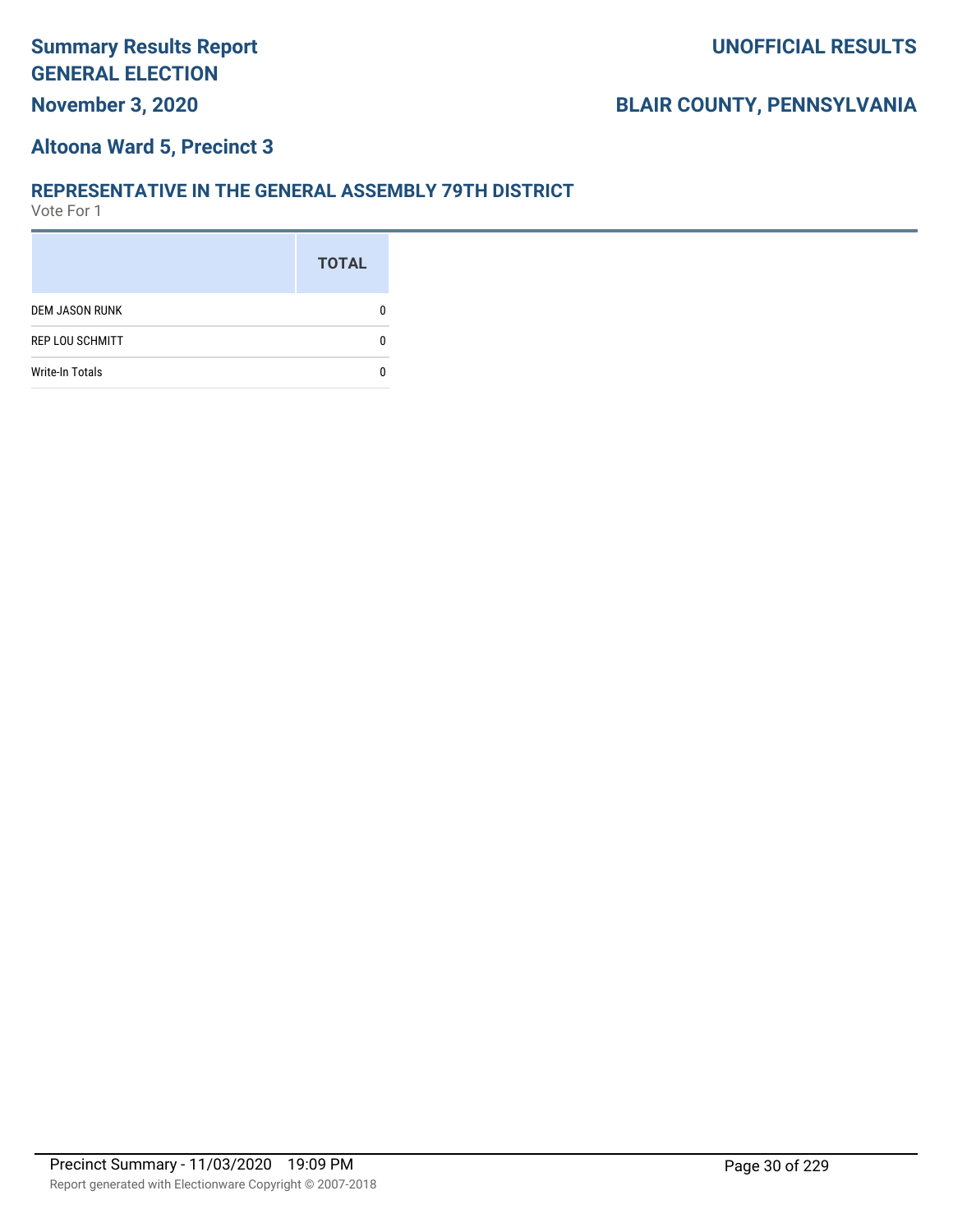## **Altoona Ward 6, Precinct 1**

| STATISTICS                  |              |
|-----------------------------|--------------|
|                             | <b>TOTAL</b> |
| Registered Voters - Total   | 0            |
| <b>Ballots Cast - Total</b> | 0            |
| <b>Ballots Cast - Blank</b> | 0            |
| Voter Turnout - Total       | 0.00%        |

## **PRESIDENTIAL ELECTORS**

Vote For 1

|                             | <b>TOTAL</b> |
|-----------------------------|--------------|
| <b>DEM BIDEN and HARRIS</b> |              |
| <b>REP TRUMP and PENCE</b>  |              |
| LIB JORGENSEN and COHEN     |              |
| <b>Write-In Totals</b>      |              |

#### **ATTORNEY GENERAL**

|                            | <b>TOTAL</b> |
|----------------------------|--------------|
| DEM JOSH SHAPIRO           | n            |
| REP HEATHER HEIDELBAUGH    | 0            |
| LIB DANIEL WASSMER         | n            |
| <b>GRE RICHARD L WEISS</b> | n            |
| <b>Write-In Totals</b>     |              |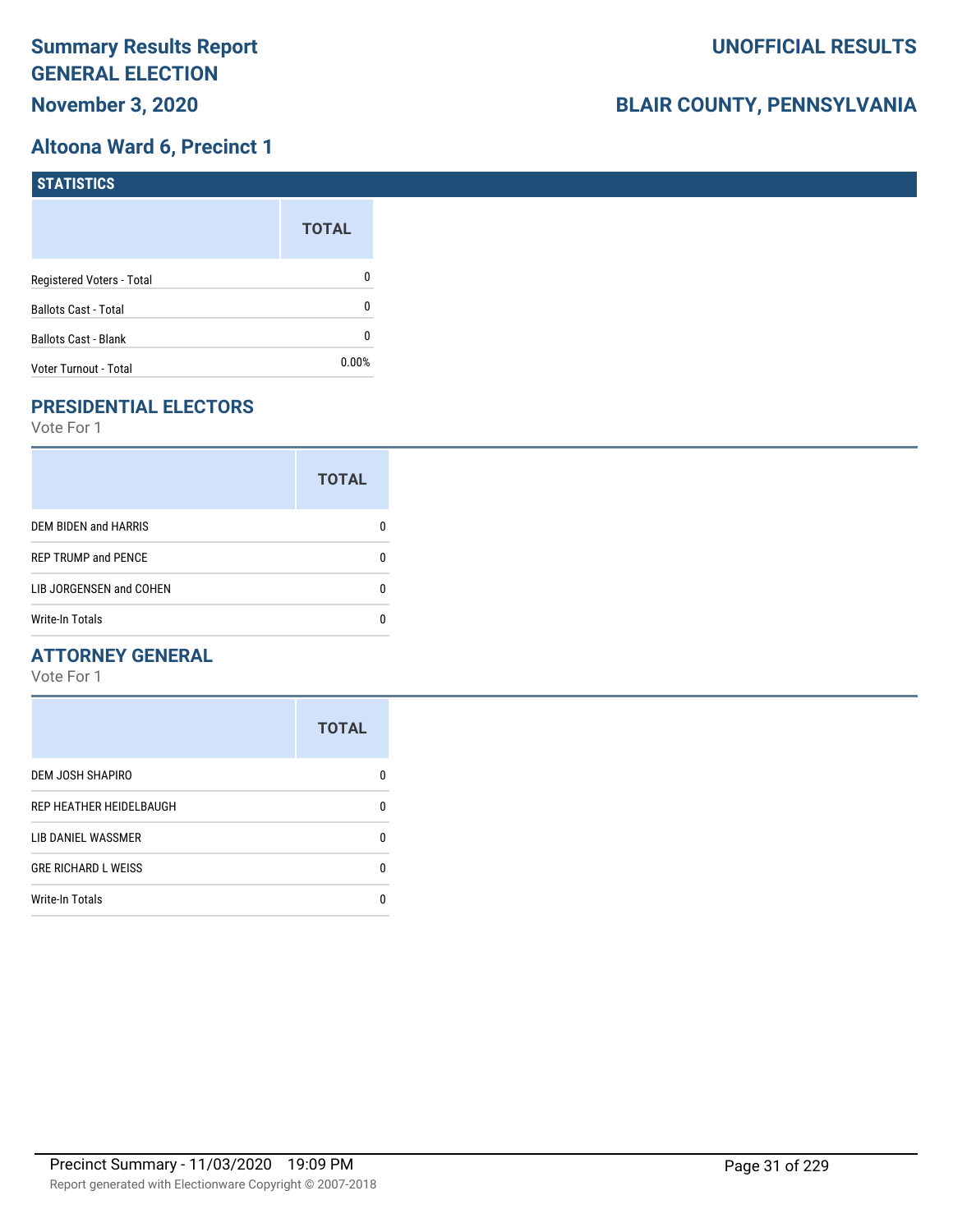**November 3, 2020**

#### **Altoona Ward 6, Precinct 1**

#### **AUDITOR GENERAL**

Vote For 1

|                          | <b>TOTAL</b> |
|--------------------------|--------------|
| DEM NINA AHMAD           |              |
| REP TIMOTHY DEFOOR       | n            |
| LIB JENNIFER MOORE       | n            |
| <b>GRE OLIVIA FAISON</b> | n            |
| <b>Write-In Totals</b>   |              |

### **STATE TREASURER**

Vote For 1

|                             | <b>TOTAL</b> |
|-----------------------------|--------------|
| DEM JOE TORSELLA            |              |
| <b>REP STACY L. GARRITY</b> | n            |
| LIB JOE SOLOSKI             | n            |
| <b>GRE TIMOTHY RUNKLE</b>   | n            |
| <b>Write-In Totals</b>      |              |

#### **REPRESENTATIVE IN CONGRESS 13TH DISTRICT**

Vote For 1

|                        | <b>TOTAL</b> |
|------------------------|--------------|
| <b>DEM TODD ROWLEY</b> | 0            |
| REP JOHN JOYCE         | n            |
| <b>Write-In Totals</b> |              |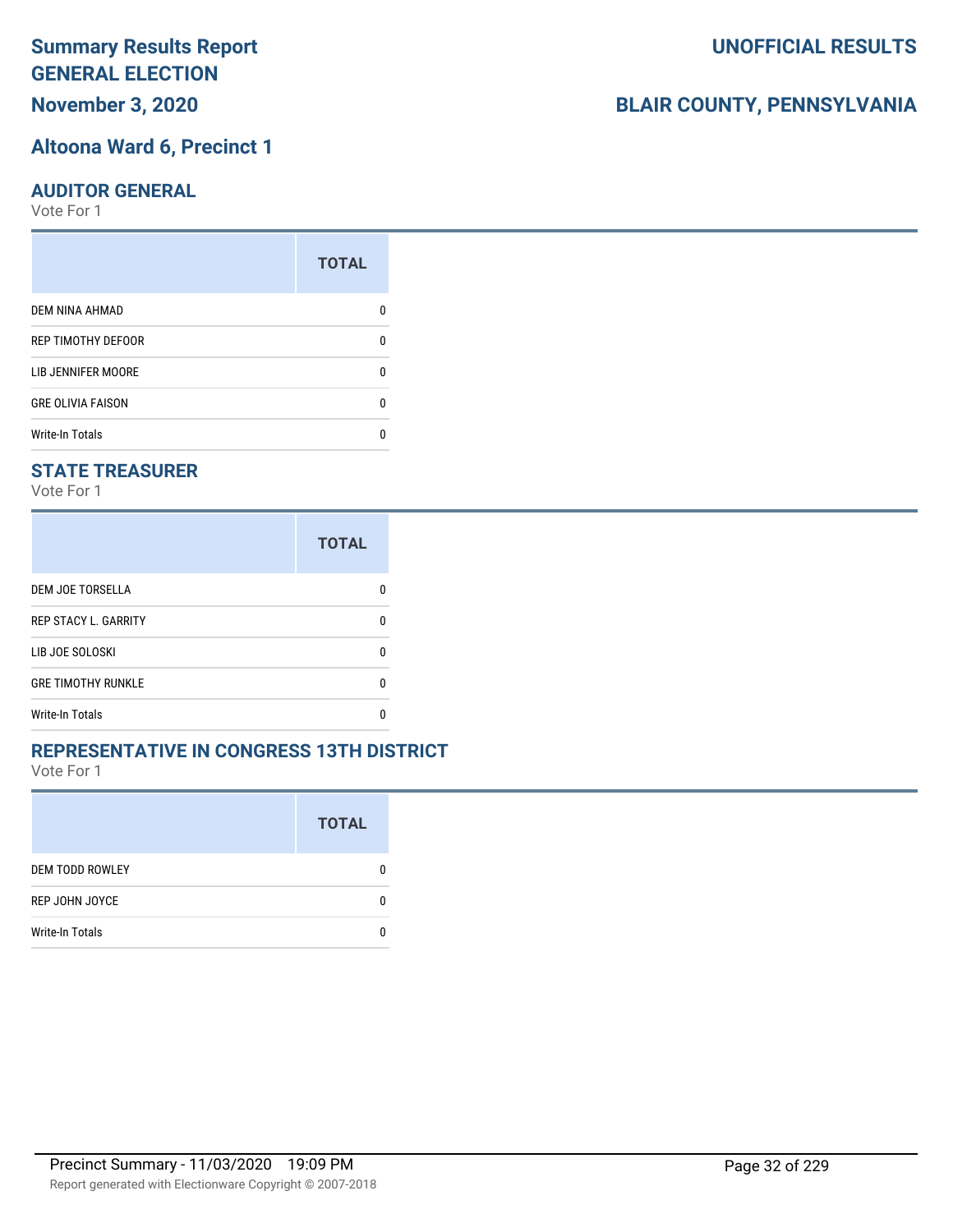## **Altoona Ward 6, Precinct 1**

#### **REPRESENTATIVE IN THE GENERAL ASSEMBLY 79TH DISTRICT**

|                        | <b>TOTAL</b> |
|------------------------|--------------|
| <b>DEM JASON RUNK</b>  |              |
| <b>REP LOU SCHMITT</b> |              |
| <b>Write-In Totals</b> |              |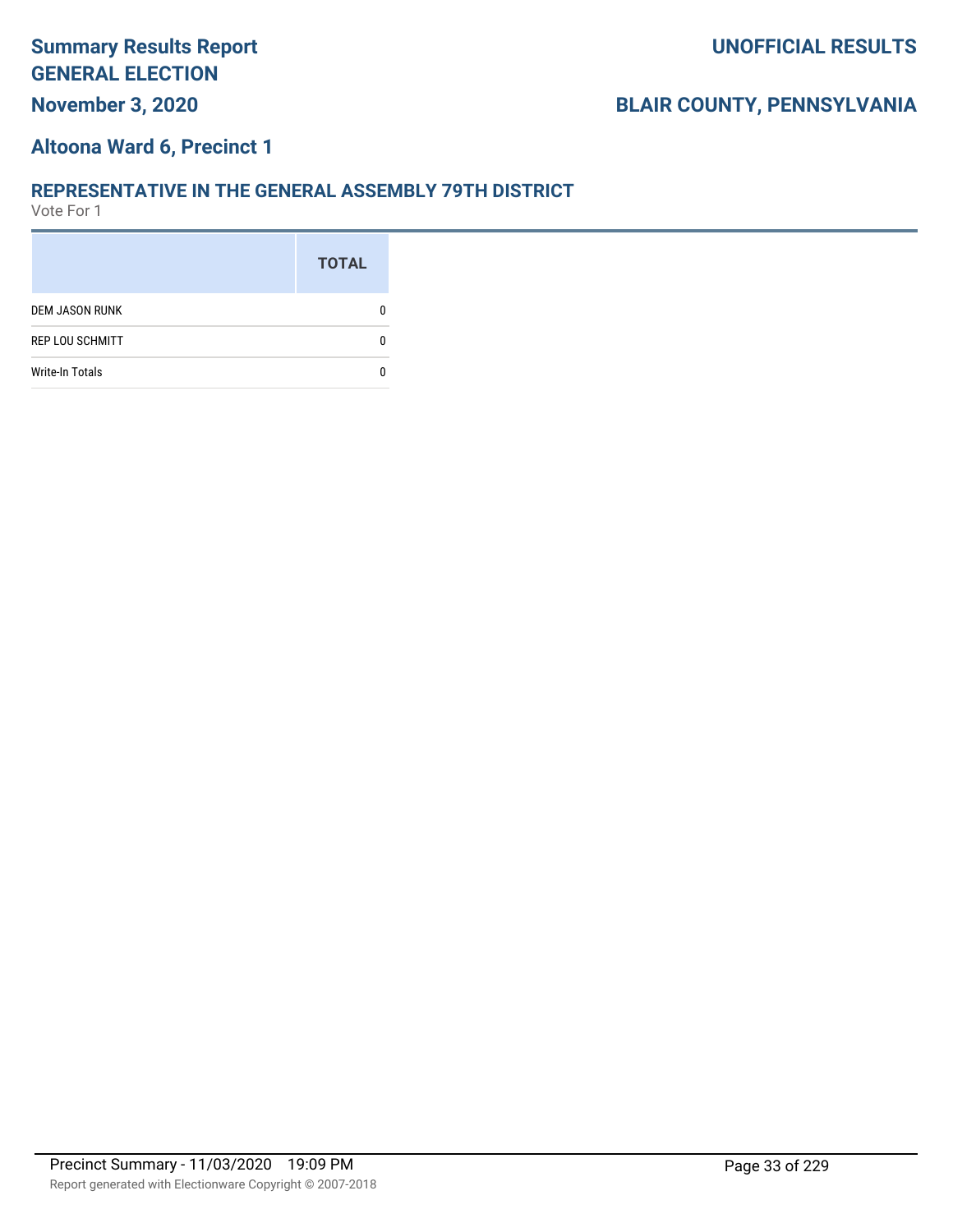## **Altoona Ward 6, Precinct 2**

| <b>STATISTICS</b>           |              |
|-----------------------------|--------------|
|                             | <b>TOTAL</b> |
| Registered Voters - Total   | 0            |
| <b>Ballots Cast - Total</b> | 0            |
| Ballots Cast - Blank        | 0            |
| Voter Turnout - Total       | $0.00\%$     |

## **PRESIDENTIAL ELECTORS**

Vote For 1

|                             | <b>TOTAL</b> |
|-----------------------------|--------------|
| <b>DEM BIDEN and HARRIS</b> |              |
| <b>REP TRUMP and PENCE</b>  |              |
| LIB JORGENSEN and COHEN     | n            |
| <b>Write-In Totals</b>      |              |

#### **ATTORNEY GENERAL**

|                            | <b>TOTAL</b> |
|----------------------------|--------------|
| DEM JOSH SHAPIRO           | n            |
| REP HEATHER HEIDELBAUGH    | 0            |
| LIB DANIEL WASSMER         | n            |
| <b>GRE RICHARD L WEISS</b> | n            |
| <b>Write-In Totals</b>     |              |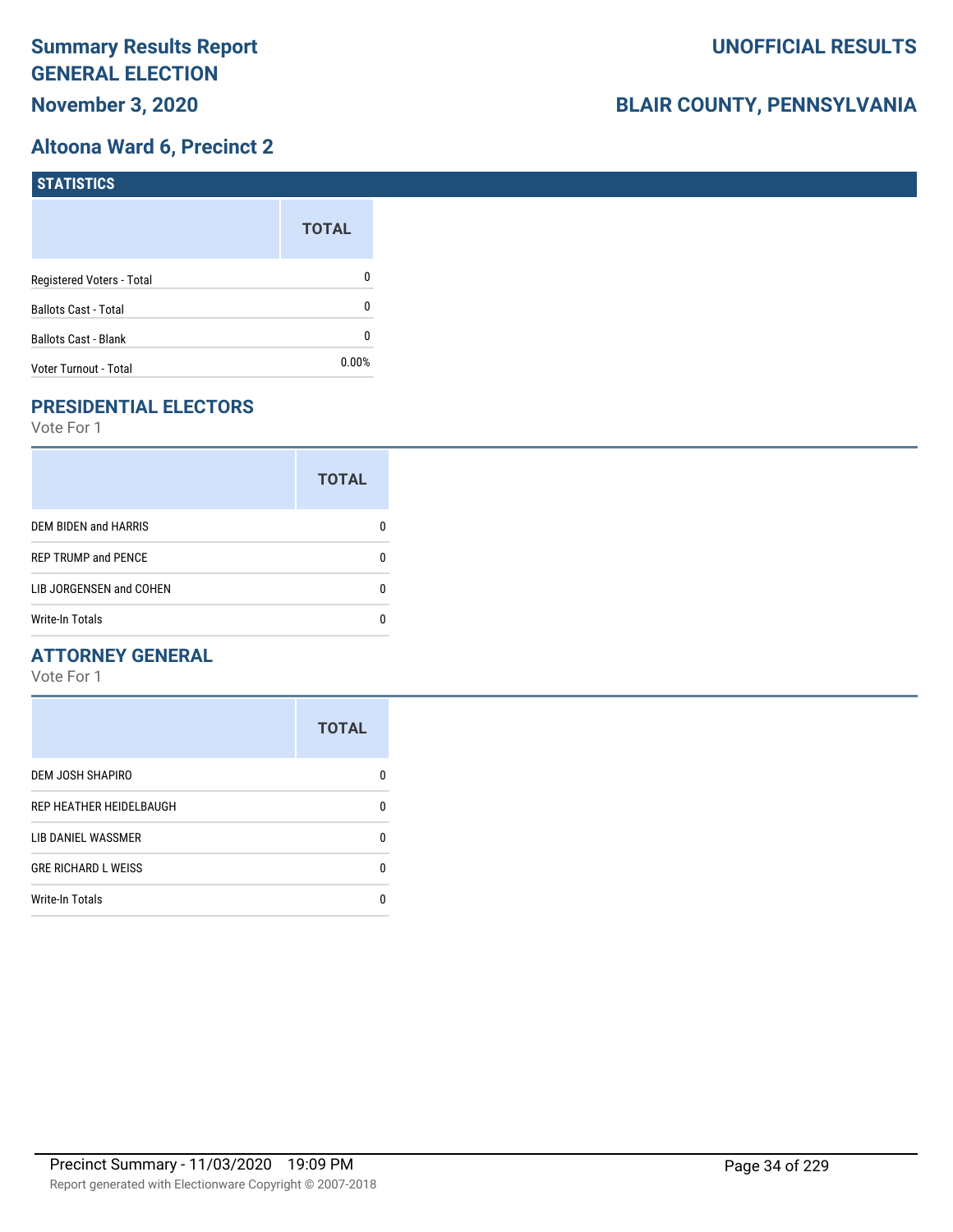# **November 3, 2020**

### **Altoona Ward 6, Precinct 2**

#### **AUDITOR GENERAL**

Vote For 1

|                          | <b>TOTAL</b> |
|--------------------------|--------------|
| <b>DEM NINA AHMAD</b>    |              |
| REP TIMOTHY DEFOOR       | n            |
| LIB JENNIFER MOORE       |              |
| <b>GRE OLIVIA FAISON</b> | n            |
| <b>Write-In Totals</b>   |              |

#### **STATE TREASURER**

Vote For 1

|                             | <b>TOTAL</b> |
|-----------------------------|--------------|
| DEM JOE TORSELLA            |              |
| <b>REP STACY L. GARRITY</b> | n            |
| LIB JOE SOLOSKI             | n            |
| <b>GRE TIMOTHY RUNKLE</b>   | n            |
| <b>Write-In Totals</b>      |              |

#### **REPRESENTATIVE IN CONGRESS 13TH DISTRICT**

Vote For 1

|                        | <b>TOTAL</b> |
|------------------------|--------------|
| <b>DEM TODD ROWLEY</b> | 0            |
| REP JOHN JOYCE         | n            |
| <b>Write-In Totals</b> |              |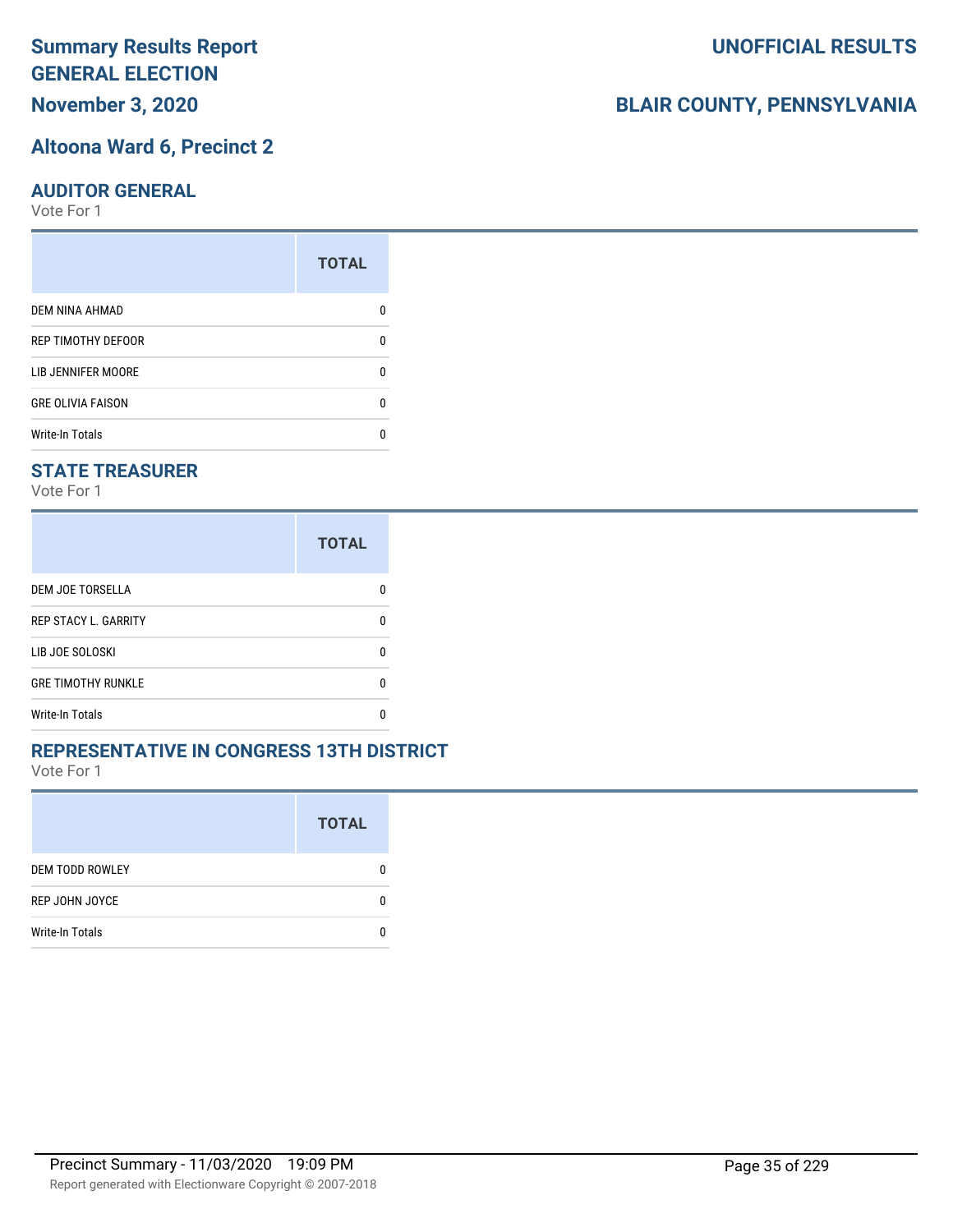### **Altoona Ward 6, Precinct 2**

#### **REPRESENTATIVE IN THE GENERAL ASSEMBLY 79TH DISTRICT**

|                        | <b>TOTAL</b> |
|------------------------|--------------|
| <b>DEM JASON RUNK</b>  |              |
| <b>REP LOU SCHMITT</b> |              |
| <b>Write-In Totals</b> |              |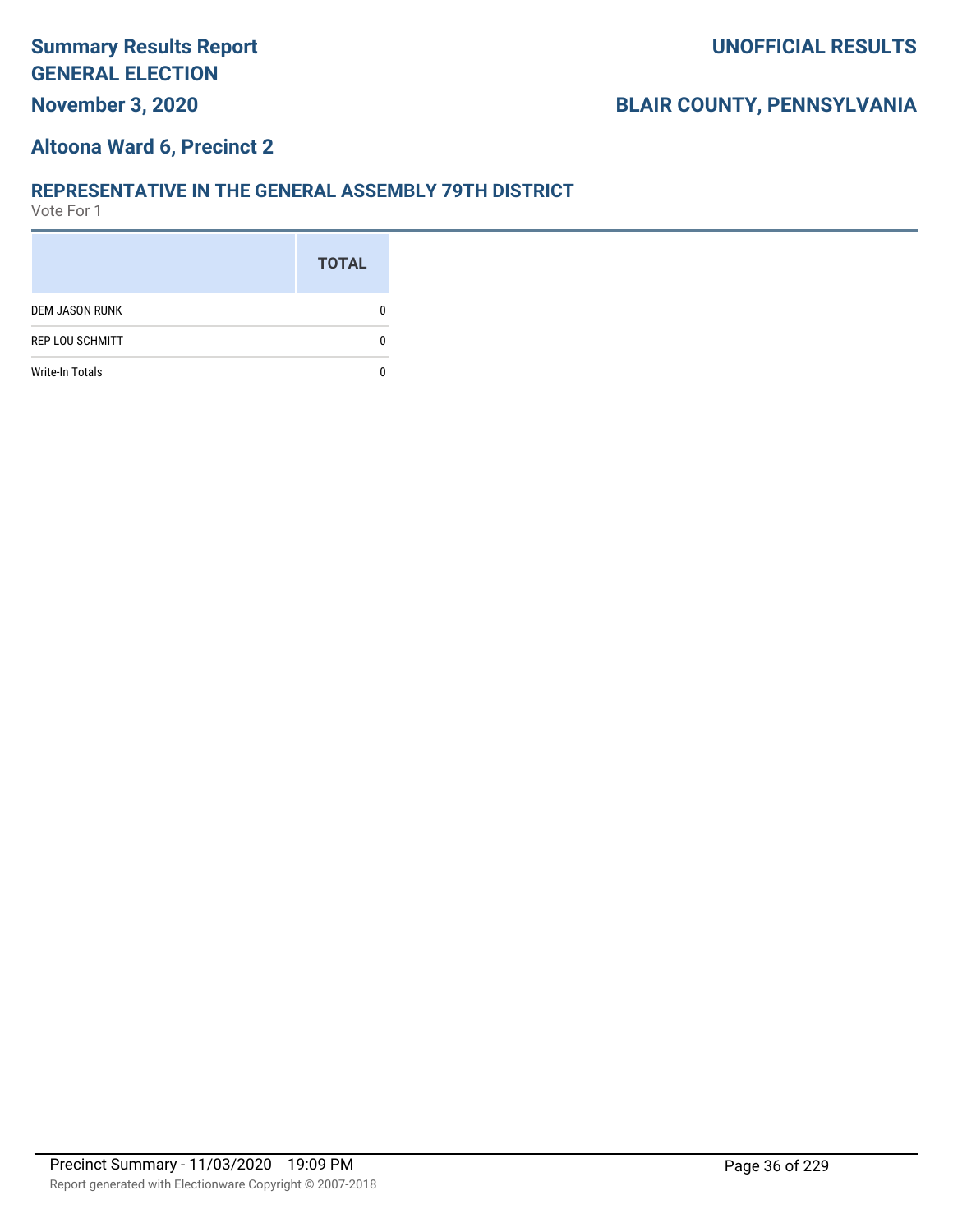## **Altoona Ward 6, Precinct 3**

| <b>STATISTICS</b>           |              |
|-----------------------------|--------------|
|                             | <b>TOTAL</b> |
| Registered Voters - Total   | 0            |
| <b>Ballots Cast - Total</b> | 0            |
| Ballots Cast - Blank        | 0            |
| Voter Turnout - Total       | $0.00\%$     |

# **PRESIDENTIAL ELECTORS**

Vote For 1

|                            | <b>TOTAL</b> |
|----------------------------|--------------|
| DEM BIDEN and HARRIS       |              |
| <b>REP TRUMP and PENCE</b> |              |
| LIB JORGENSEN and COHEN    | O            |
| <b>Write-In Totals</b>     |              |

## **ATTORNEY GENERAL**

|                            | <b>TOTAL</b> |
|----------------------------|--------------|
| DEM JOSH SHAPIRO           | n            |
| REP HEATHER HEIDELBAUGH    | 0            |
| LIB DANIEL WASSMER         | n            |
| <b>GRE RICHARD L WEISS</b> | n            |
| <b>Write-In Totals</b>     |              |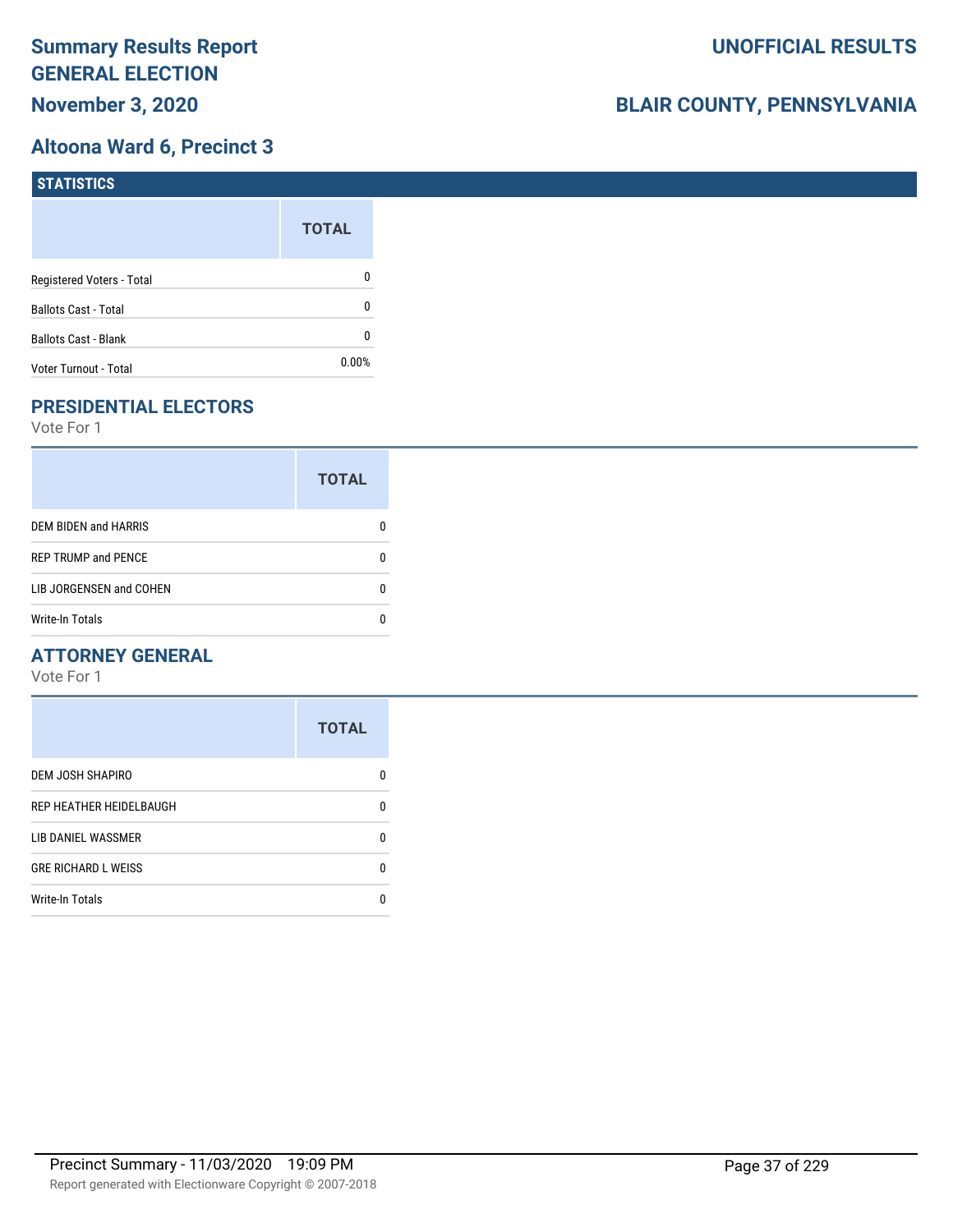# **November 3, 2020**

#### **Altoona Ward 6, Precinct 3**

#### **AUDITOR GENERAL**

Vote For 1

|                           | <b>TOTAL</b> |
|---------------------------|--------------|
| <b>DEM NINA AHMAD</b>     |              |
| <b>REP TIMOTHY DEFOOR</b> | n            |
| LIB JENNIFER MOORE        |              |
| <b>GRE OLIVIA FAISON</b>  | n            |
| <b>Write-In Totals</b>    |              |

### **STATE TREASURER**

Vote For 1

|                             | <b>TOTAL</b> |
|-----------------------------|--------------|
| <b>DEM JOE TORSELLA</b>     | n            |
| <b>REP STACY L. GARRITY</b> | n            |
| LIB JOE SOLOSKI             | n            |
| <b>GRE TIMOTHY RUNKLE</b>   | n            |
| Write-In Totals             |              |

#### **REPRESENTATIVE IN CONGRESS 13TH DISTRICT**

Vote For 1

|                        | <b>TOTAL</b> |
|------------------------|--------------|
| <b>DEM TODD ROWLEY</b> | O            |
| REP JOHN JOYCE         | n            |
| <b>Write-In Totals</b> |              |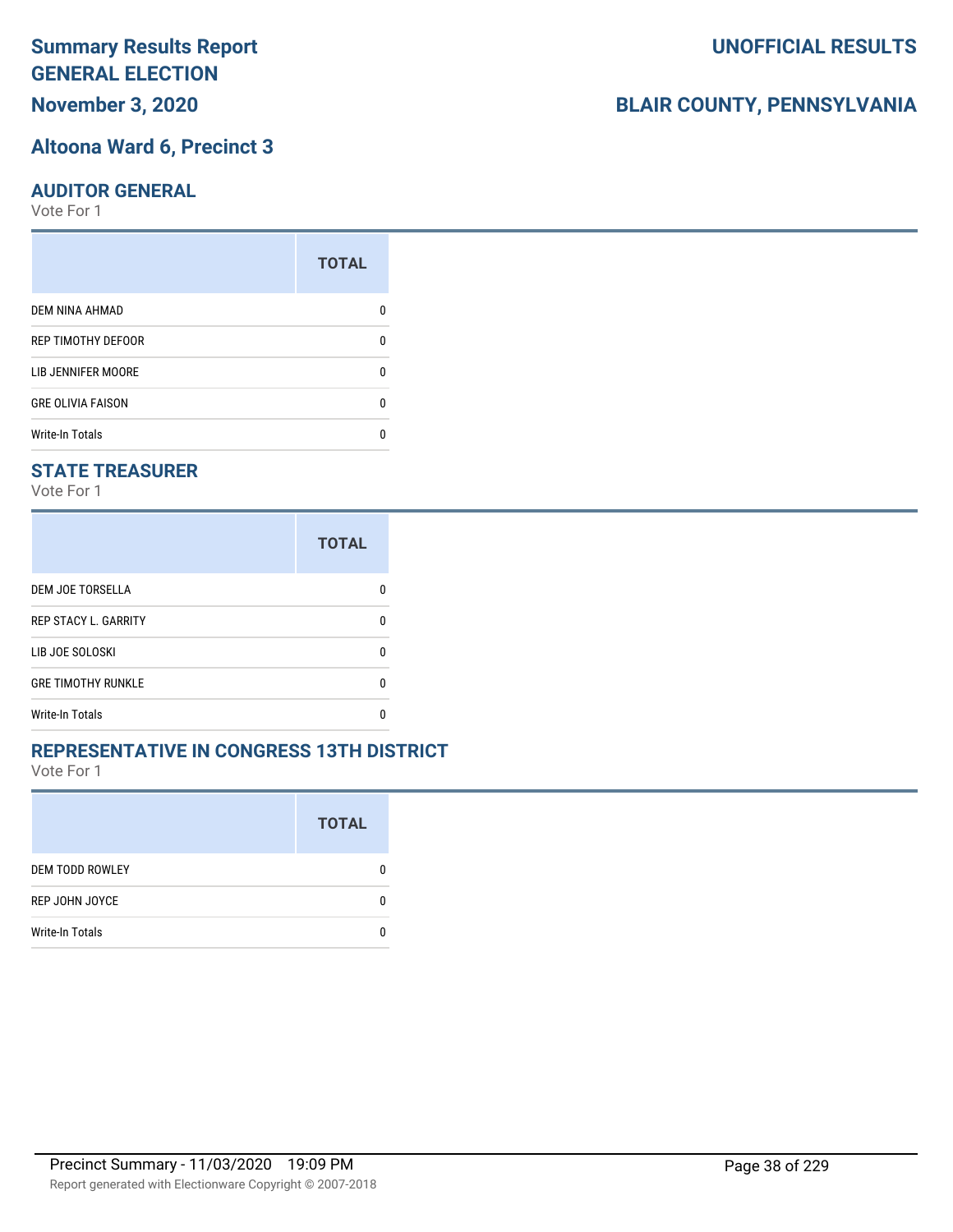## **Altoona Ward 6, Precinct 3**

#### **REPRESENTATIVE IN THE GENERAL ASSEMBLY 79TH DISTRICT**

|                        | <b>TOTAL</b> |
|------------------------|--------------|
| <b>DEM JASON RUNK</b>  |              |
| <b>REP LOU SCHMITT</b> |              |
| <b>Write-In Totals</b> |              |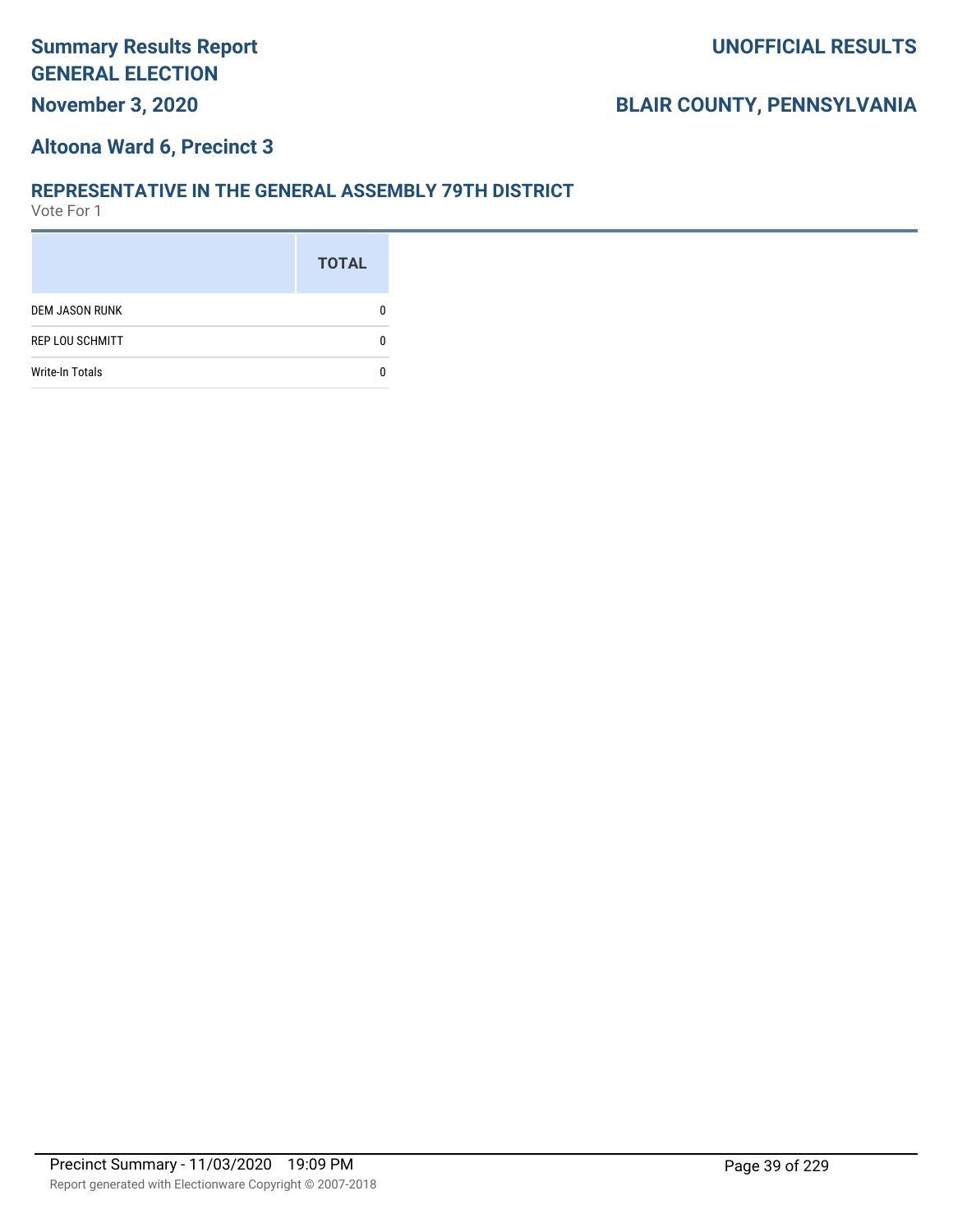## **Altoona Ward 6, Precinct 4**

| STATISTICS                  |              |
|-----------------------------|--------------|
|                             | <b>TOTAL</b> |
| Registered Voters - Total   | 0            |
| <b>Ballots Cast - Total</b> | 0            |
| <b>Ballots Cast - Blank</b> | 0            |
| Voter Turnout - Total       | $0.00\%$     |

# **PRESIDENTIAL ELECTORS**

Vote For 1

|                             | <b>TOTAL</b> |
|-----------------------------|--------------|
| <b>DEM BIDEN and HARRIS</b> |              |
| <b>REP TRUMP and PENCE</b>  |              |
| LIB JORGENSEN and COHEN     | n            |
| <b>Write-In Totals</b>      |              |

## **ATTORNEY GENERAL**

|                            | <b>TOTAL</b> |
|----------------------------|--------------|
| DEM JOSH SHAPIRO           | n            |
| REP HEATHER HEIDELBAUGH    | 0            |
| LIB DANIEL WASSMER         | n            |
| <b>GRE RICHARD L WEISS</b> | n            |
| <b>Write-In Totals</b>     |              |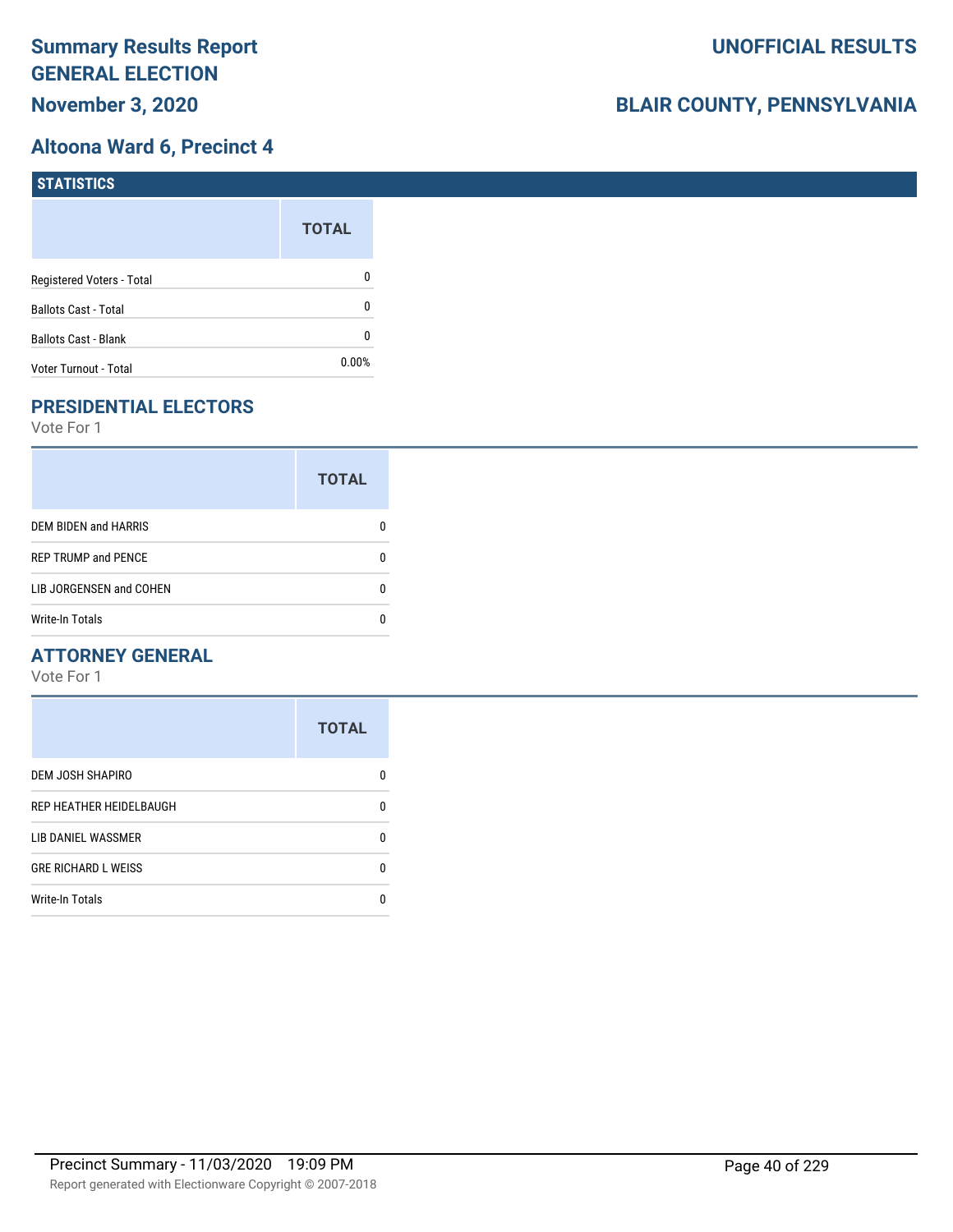**November 3, 2020**

#### **Altoona Ward 6, Precinct 4**

#### **AUDITOR GENERAL**

Vote For 1

|                           | <b>TOTAL</b> |
|---------------------------|--------------|
| <b>DEM NINA AHMAD</b>     |              |
| <b>REP TIMOTHY DEFOOR</b> | n            |
| LIB JENNIFER MOORE        |              |
| <b>GRE OLIVIA FAISON</b>  | n            |
| <b>Write-In Totals</b>    |              |

#### **STATE TREASURER**

Vote For 1

|                             | <b>TOTAL</b> |
|-----------------------------|--------------|
| <b>DEM JOE TORSELLA</b>     | n            |
| <b>REP STACY L. GARRITY</b> | n            |
| LIB JOE SOLOSKI             | n            |
| <b>GRE TIMOTHY RUNKLE</b>   | n            |
| <b>Write-In Totals</b>      |              |

#### **REPRESENTATIVE IN CONGRESS 13TH DISTRICT**

Vote For 1

|                        | <b>TOTAL</b> |
|------------------------|--------------|
| <b>DEM TODD ROWLEY</b> | 0            |
| REP JOHN JOYCE         | n            |
| <b>Write-In Totals</b> |              |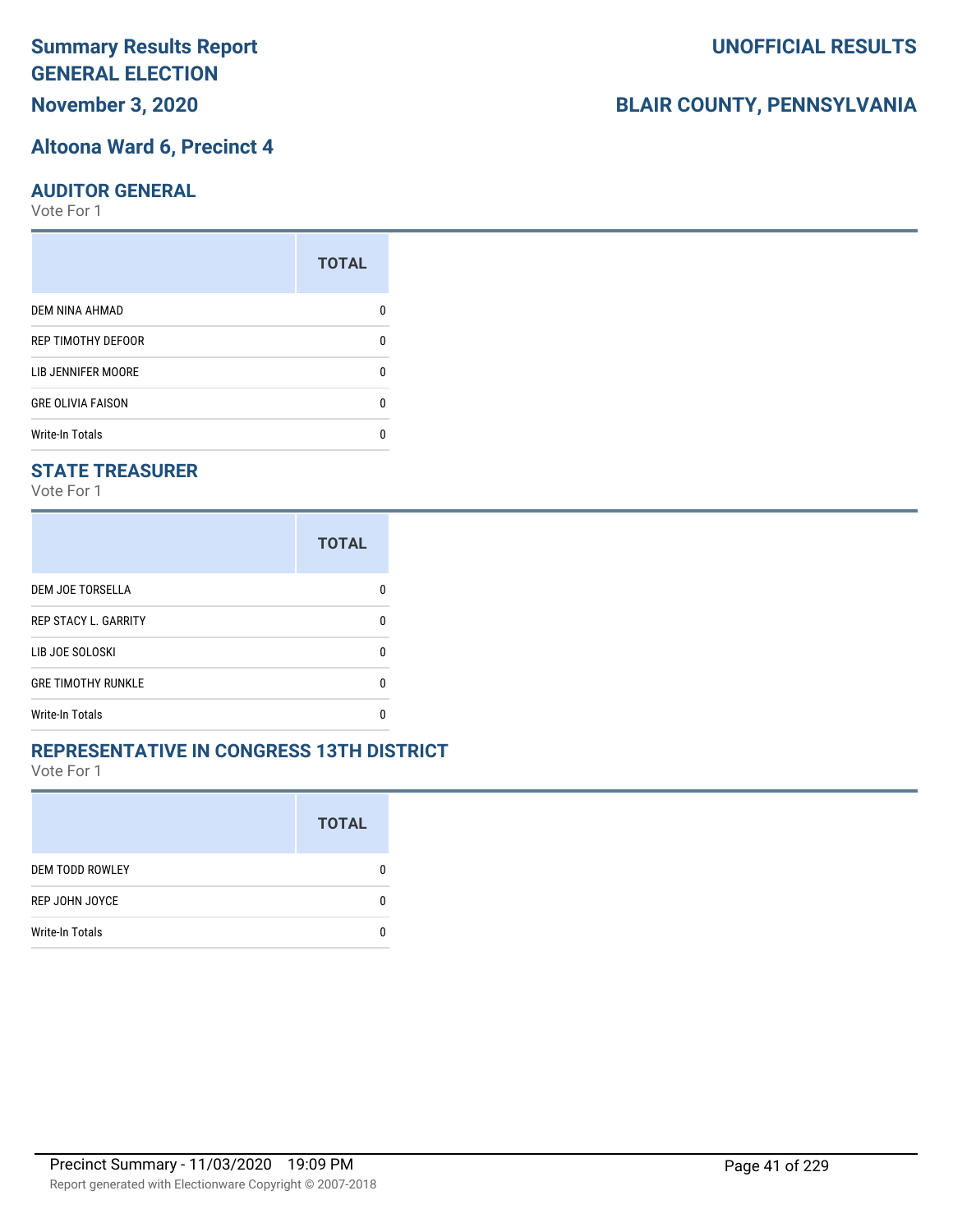## **Altoona Ward 6, Precinct 4**

#### **REPRESENTATIVE IN THE GENERAL ASSEMBLY 79TH DISTRICT**

|                        | <b>TOTAL</b> |
|------------------------|--------------|
| <b>DEM JASON RUNK</b>  |              |
| <b>REP LOU SCHMITT</b> |              |
| <b>Write-In Totals</b> |              |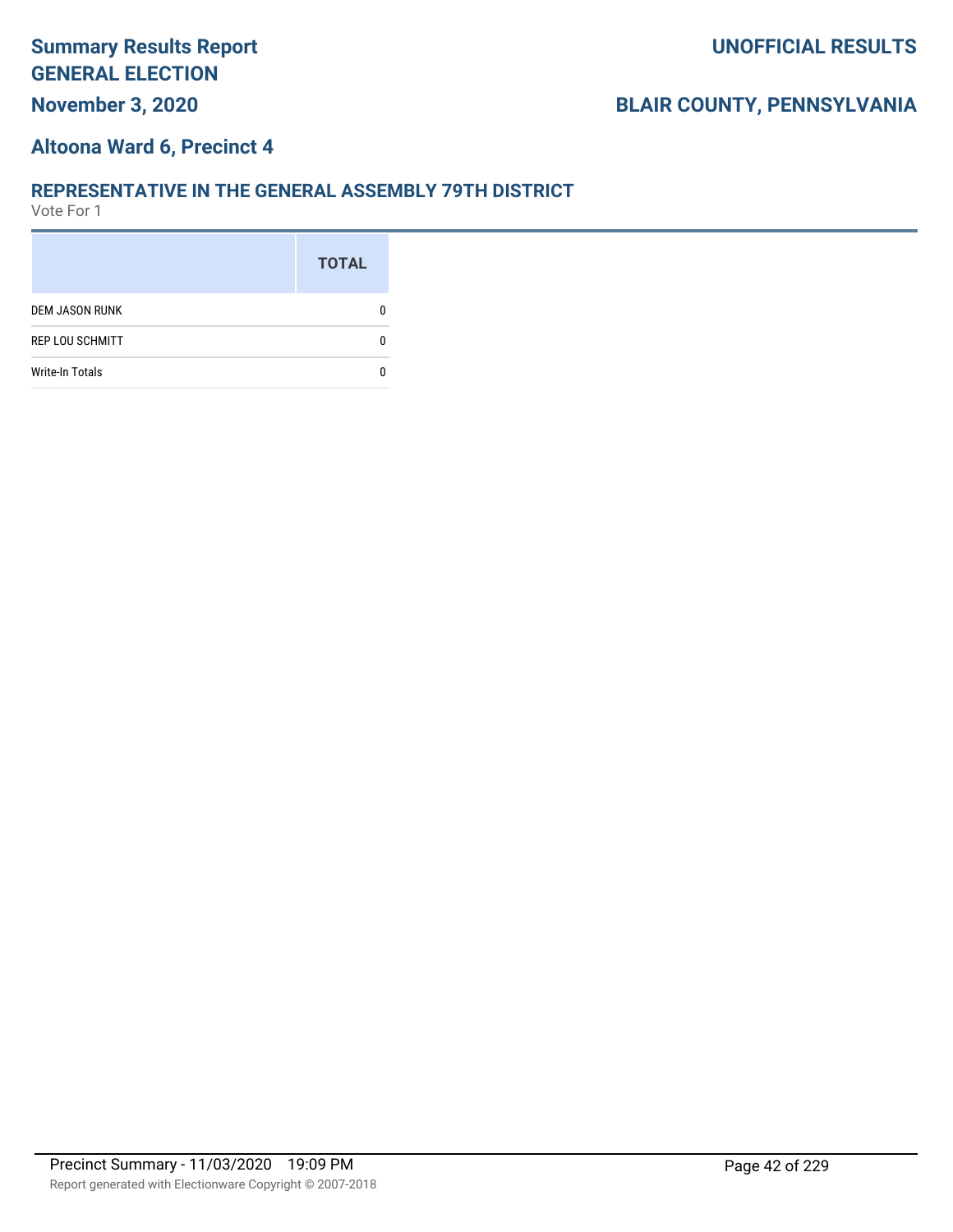## **Altoona Ward 7**

# **BLAIR COUNTY, PENNSYLVANIA**

| STATISTICS                  |              |
|-----------------------------|--------------|
|                             | <b>TOTAL</b> |
| Registered Voters - Total   | 0            |
| <b>Ballots Cast - Total</b> | 0            |
| <b>Ballots Cast - Blank</b> | 0            |
| Voter Turnout - Total       | 0.00%        |

# **PRESIDENTIAL ELECTORS**

Vote For 1

|                            | <b>TOTAL</b> |
|----------------------------|--------------|
| DEM BIDEN and HARRIS       |              |
| <b>REP TRUMP and PENCE</b> |              |
| LIB JORGENSEN and COHEN    |              |
| Write-In Totals            |              |

## **ATTORNEY GENERAL**

|                            | <b>TOTAL</b> |
|----------------------------|--------------|
| DEM JOSH SHAPIRO           | n            |
| REP HEATHER HEIDELBAUGH    | 0            |
| LIB DANIEL WASSMER         | n            |
| <b>GRE RICHARD L WEISS</b> | n            |
| <b>Write-In Totals</b>     |              |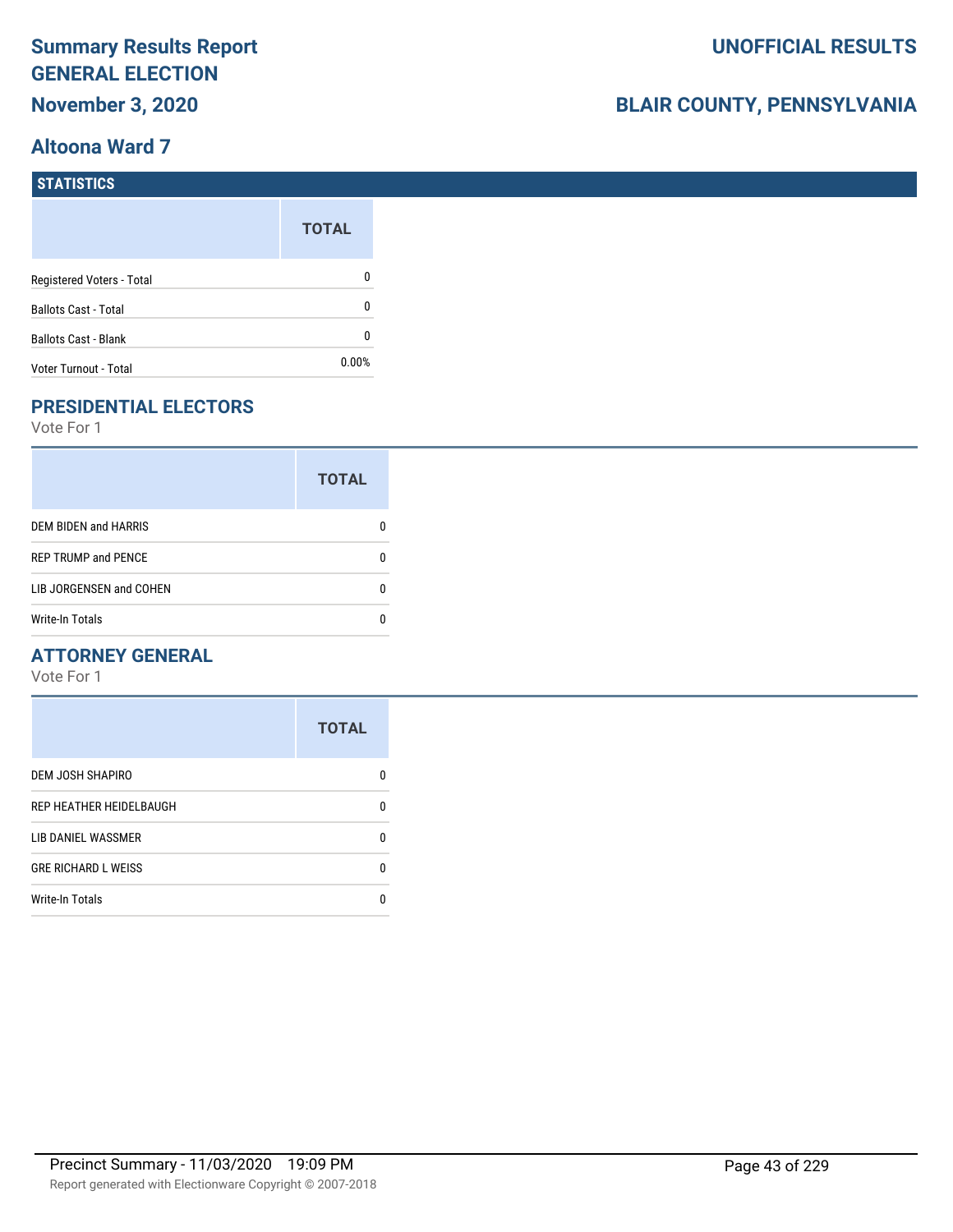# **Altoona Ward 7**

#### **AUDITOR GENERAL**

Vote For 1

| <b>TOTAL</b> |
|--------------|
|              |
| 0            |
| n            |
| 0            |
|              |
|              |

### **STATE TREASURER**

Vote For 1

|                             | <b>TOTAL</b> |
|-----------------------------|--------------|
| DEM JOE TORSELLA            |              |
| <b>REP STACY L. GARRITY</b> | n            |
| LIB JOE SOLOSKI             | n            |
| <b>GRE TIMOTHY RUNKLE</b>   | n            |
| <b>Write-In Totals</b>      |              |

#### **REPRESENTATIVE IN CONGRESS 13TH DISTRICT**

Vote For 1

|                        | <b>TOTAL</b> |
|------------------------|--------------|
| <b>DEM TODD ROWLEY</b> | O            |
| REP JOHN JOYCE         | n            |
| <b>Write-In Totals</b> |              |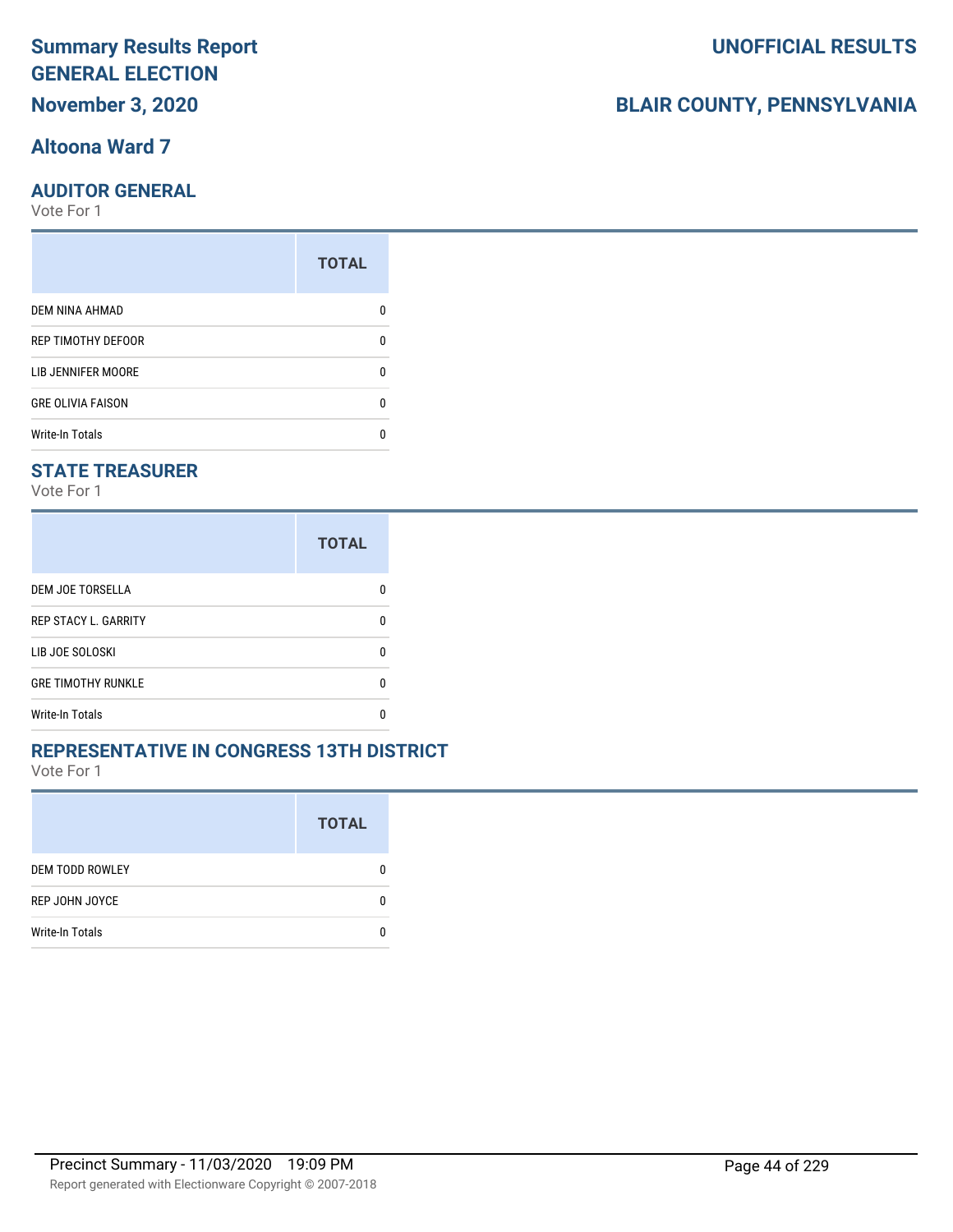# **BLAIR COUNTY, PENNSYLVANIA**

## **Altoona Ward 7**

#### **REPRESENTATIVE IN THE GENERAL ASSEMBLY 79TH DISTRICT**

|                        | <b>TOTAL</b> |
|------------------------|--------------|
| <b>DEM JASON RUNK</b>  |              |
| <b>REP LOU SCHMITT</b> |              |
| <b>Write-In Totals</b> |              |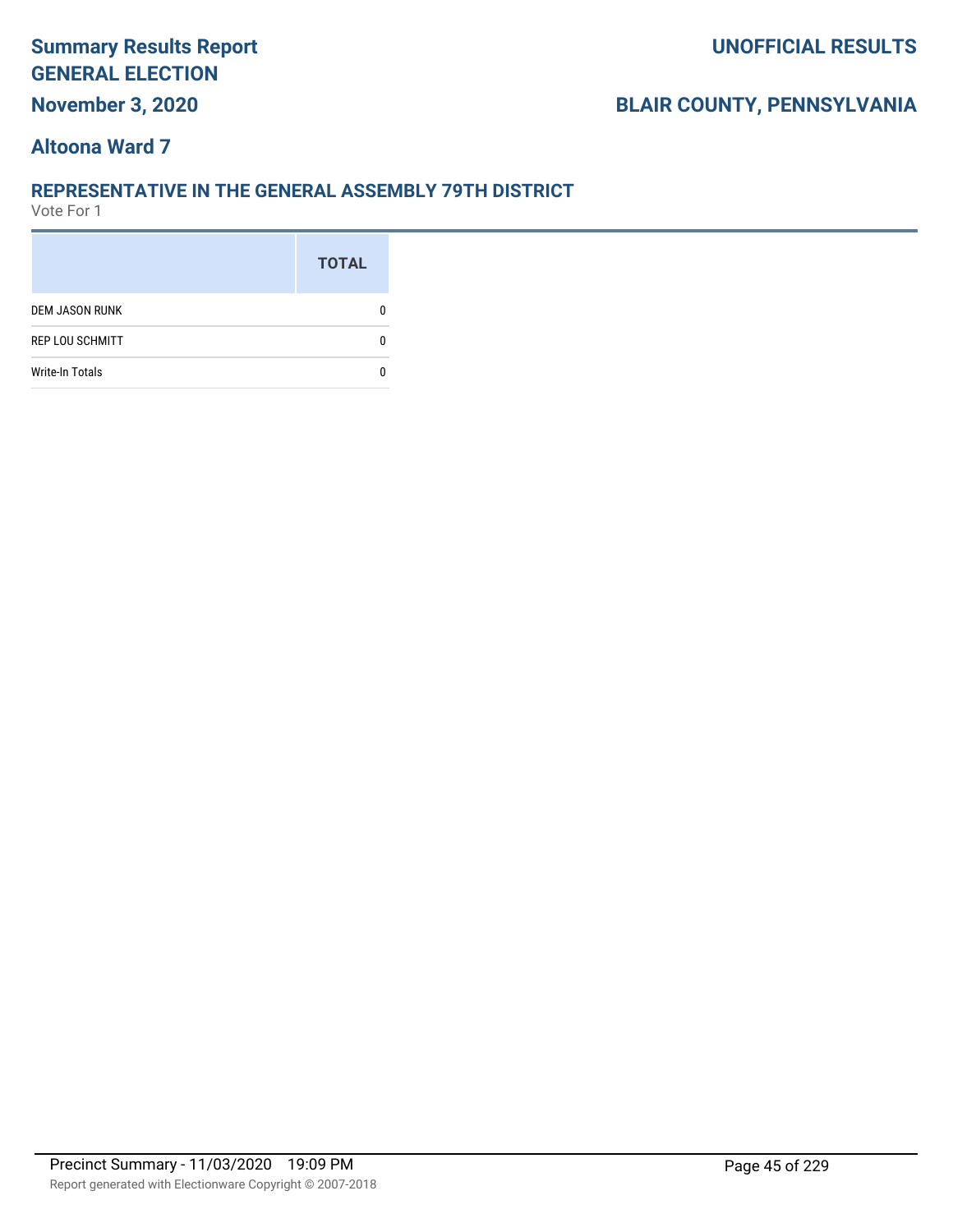# **Altoona Ward 8, Precinct 1**

| STATISTICS                  |              |
|-----------------------------|--------------|
|                             | <b>TOTAL</b> |
| Registered Voters - Total   | 0            |
| <b>Ballots Cast - Total</b> | 0            |
| <b>Ballots Cast - Blank</b> | 0            |
| Voter Turnout - Total       | $0.00\%$     |

# **PRESIDENTIAL ELECTORS**

Vote For 1

|                             | <b>TOTAL</b> |
|-----------------------------|--------------|
| <b>DEM BIDEN and HARRIS</b> |              |
| <b>REP TRUMP and PENCE</b>  |              |
| LIB JORGENSEN and COHEN     | n            |
| <b>Write-In Totals</b>      |              |

#### **ATTORNEY GENERAL**

|                            | <b>TOTAL</b> |
|----------------------------|--------------|
| DEM JOSH SHAPIRO           | n            |
| REP HEATHER HEIDELBAUGH    | 0            |
| LIB DANIEL WASSMER         | n            |
| <b>GRE RICHARD L WEISS</b> | 0            |
| <b>Write-In Totals</b>     | n            |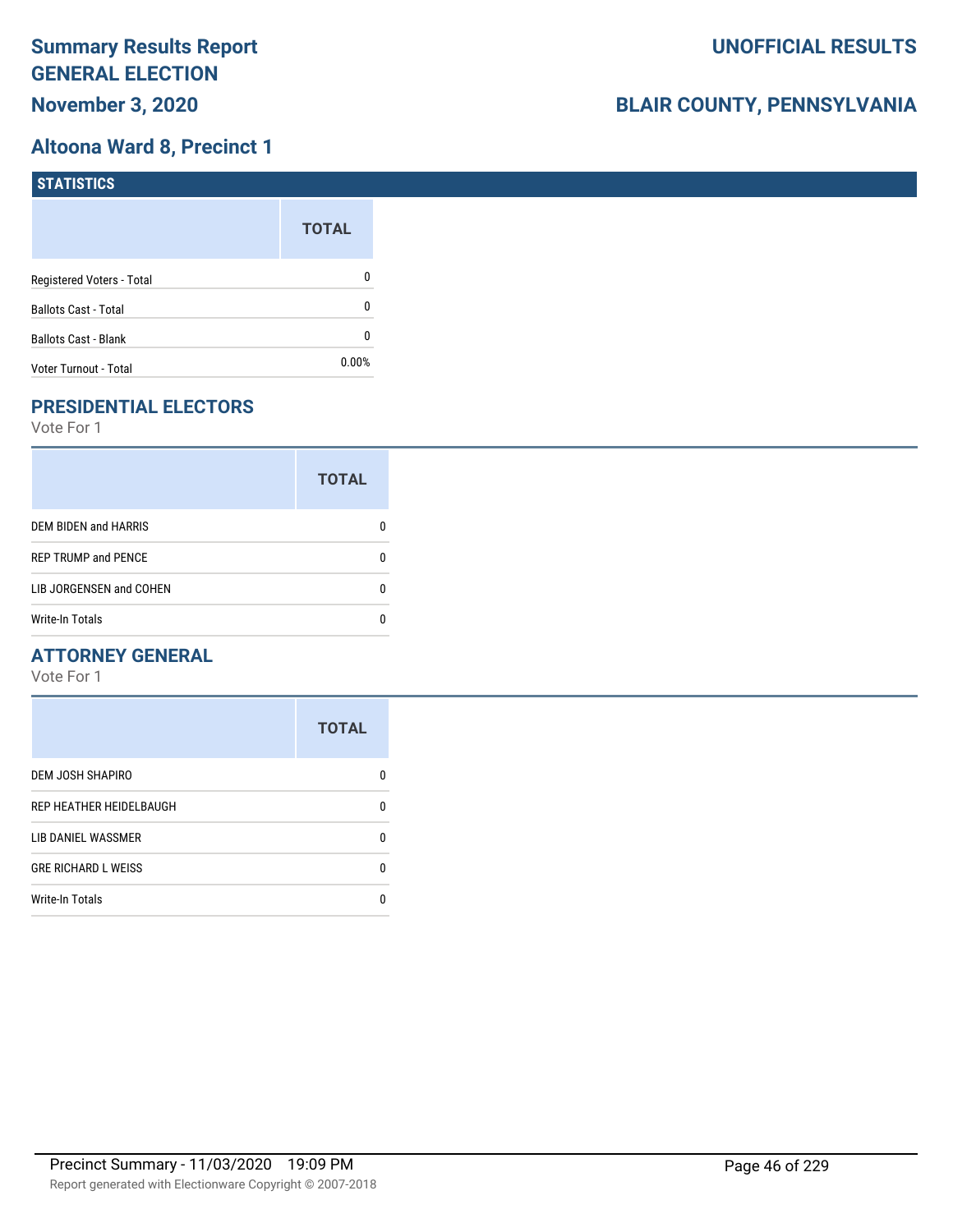**November 3, 2020**

### **Altoona Ward 8, Precinct 1**

#### **AUDITOR GENERAL**

Vote For 1

|                          | <b>TOTAL</b> |
|--------------------------|--------------|
| DEM NINA AHMAD           |              |
| REP TIMOTHY DEFOOR       | n            |
| LIB JENNIFER MOORE       |              |
| <b>GRE OLIVIA FAISON</b> | n            |
| <b>Write-In Totals</b>   |              |

### **STATE TREASURER**

Vote For 1

|                             | <b>TOTAL</b> |
|-----------------------------|--------------|
| DEM JOE TORSELLA            |              |
| <b>REP STACY L. GARRITY</b> | n            |
| LIB JOE SOLOSKI             | n            |
| <b>GRE TIMOTHY RUNKLE</b>   | n            |
| <b>Write-In Totals</b>      |              |

#### **REPRESENTATIVE IN CONGRESS 13TH DISTRICT**

Vote For 1

|                        | <b>TOTAL</b> |
|------------------------|--------------|
| <b>DEM TODD ROWLEY</b> | O            |
| REP JOHN JOYCE         | n            |
| <b>Write-In Totals</b> |              |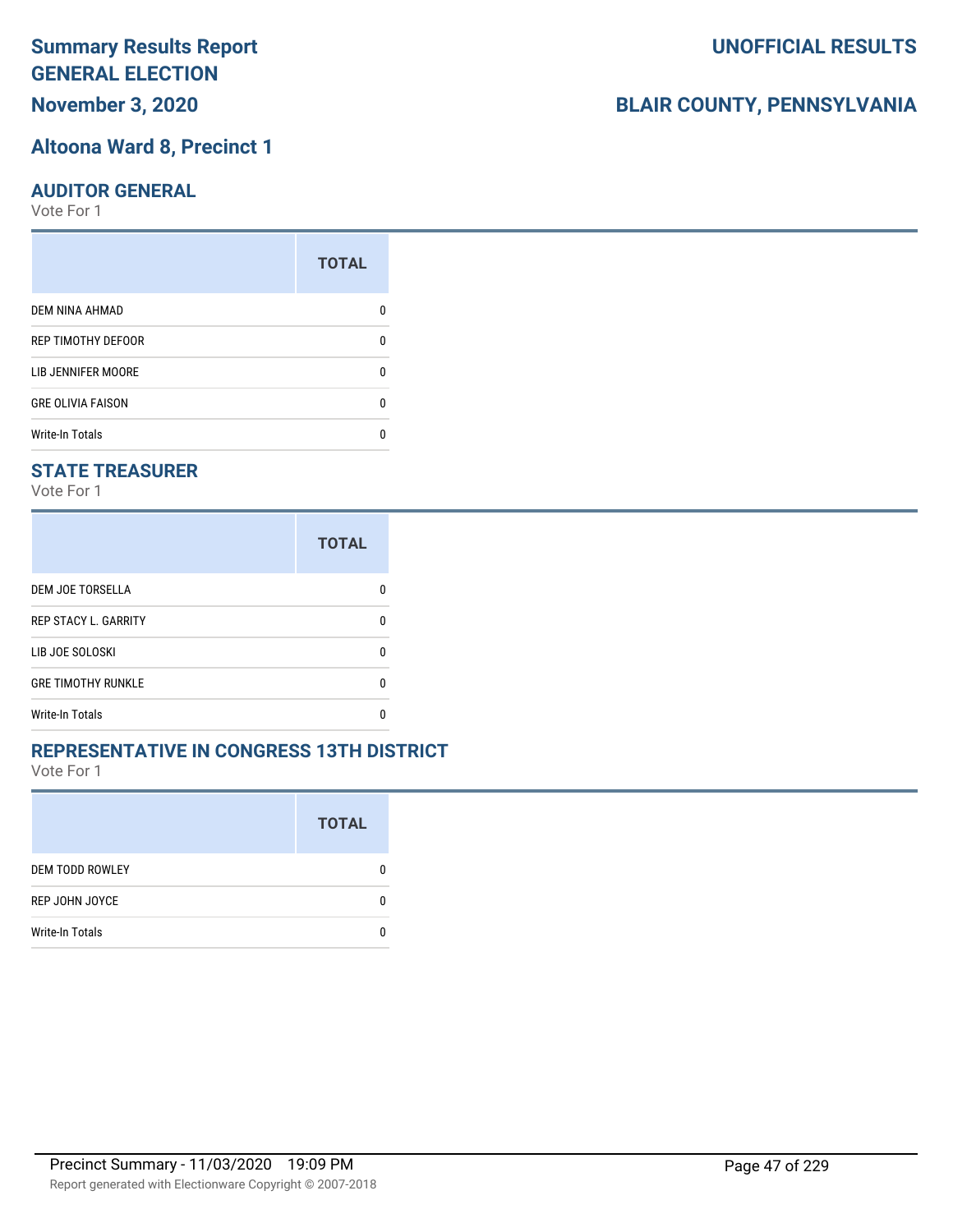## **Altoona Ward 8, Precinct 1**

#### **REPRESENTATIVE IN THE GENERAL ASSEMBLY 79TH DISTRICT**

|                        | <b>TOTAL</b> |
|------------------------|--------------|
| <b>DEM JASON RUNK</b>  |              |
| <b>REP LOU SCHMITT</b> |              |
| <b>Write-In Totals</b> |              |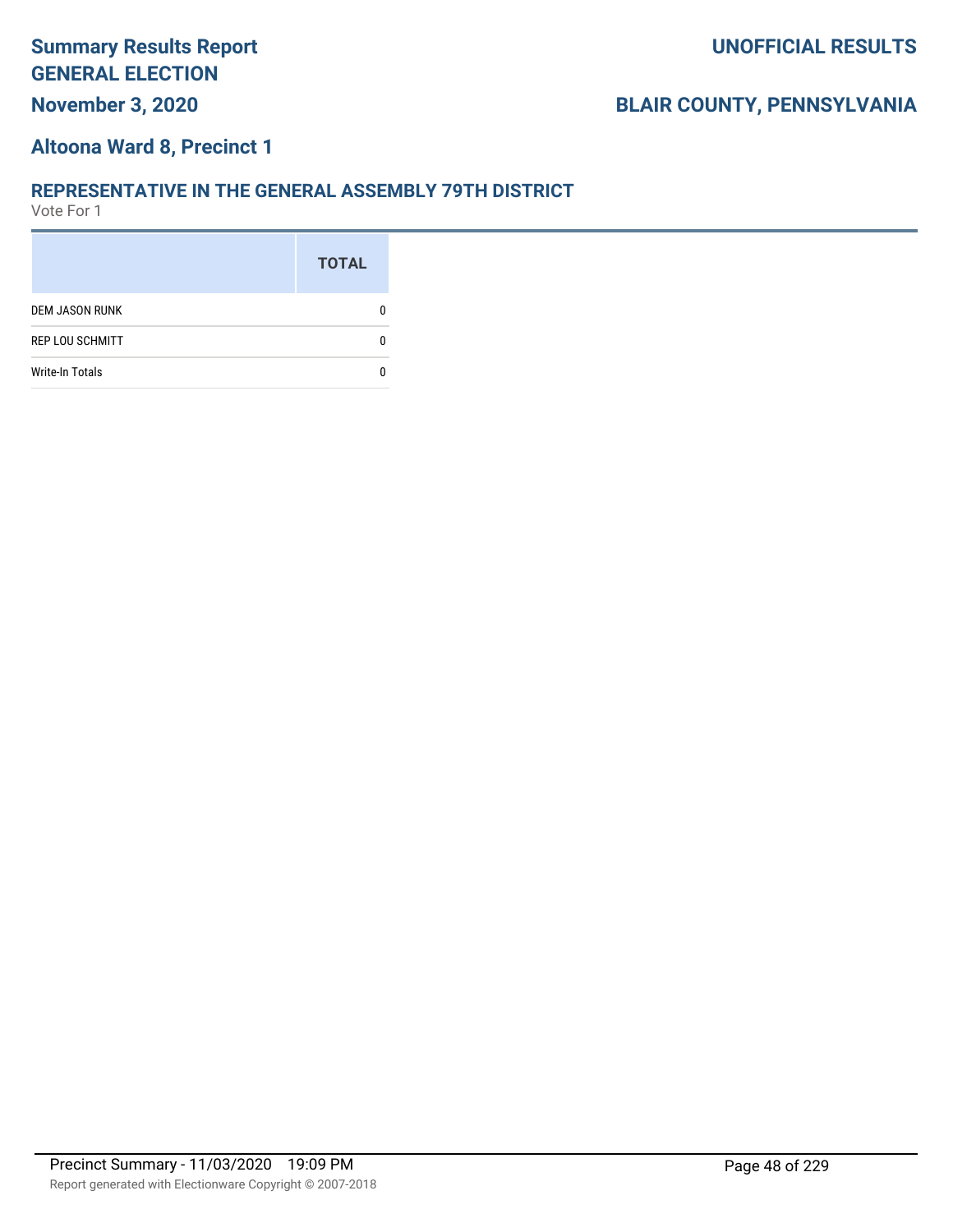## **Altoona Ward 8, Precinct 2**

| <b>STATISTICS</b>           |              |
|-----------------------------|--------------|
|                             | <b>TOTAL</b> |
| Registered Voters - Total   | 0            |
| <b>Ballots Cast - Total</b> | 0            |
| Ballots Cast - Blank        | 0            |
| Voter Turnout - Total       | 0.00%        |

# **PRESIDENTIAL ELECTORS**

Vote For 1

|                             | <b>TOTAL</b> |
|-----------------------------|--------------|
| <b>DEM BIDEN and HARRIS</b> |              |
| <b>REP TRUMP and PENCE</b>  |              |
| LIB JORGENSEN and COHEN     | n            |
| <b>Write-In Totals</b>      |              |

#### **ATTORNEY GENERAL**

|                            | <b>TOTAL</b> |
|----------------------------|--------------|
| DEM JOSH SHAPIRO           | n            |
| REP HEATHER HEIDELBAUGH    | 0            |
| LIB DANIEL WASSMER         | n            |
| <b>GRE RICHARD L WEISS</b> | n            |
| <b>Write-In Totals</b>     |              |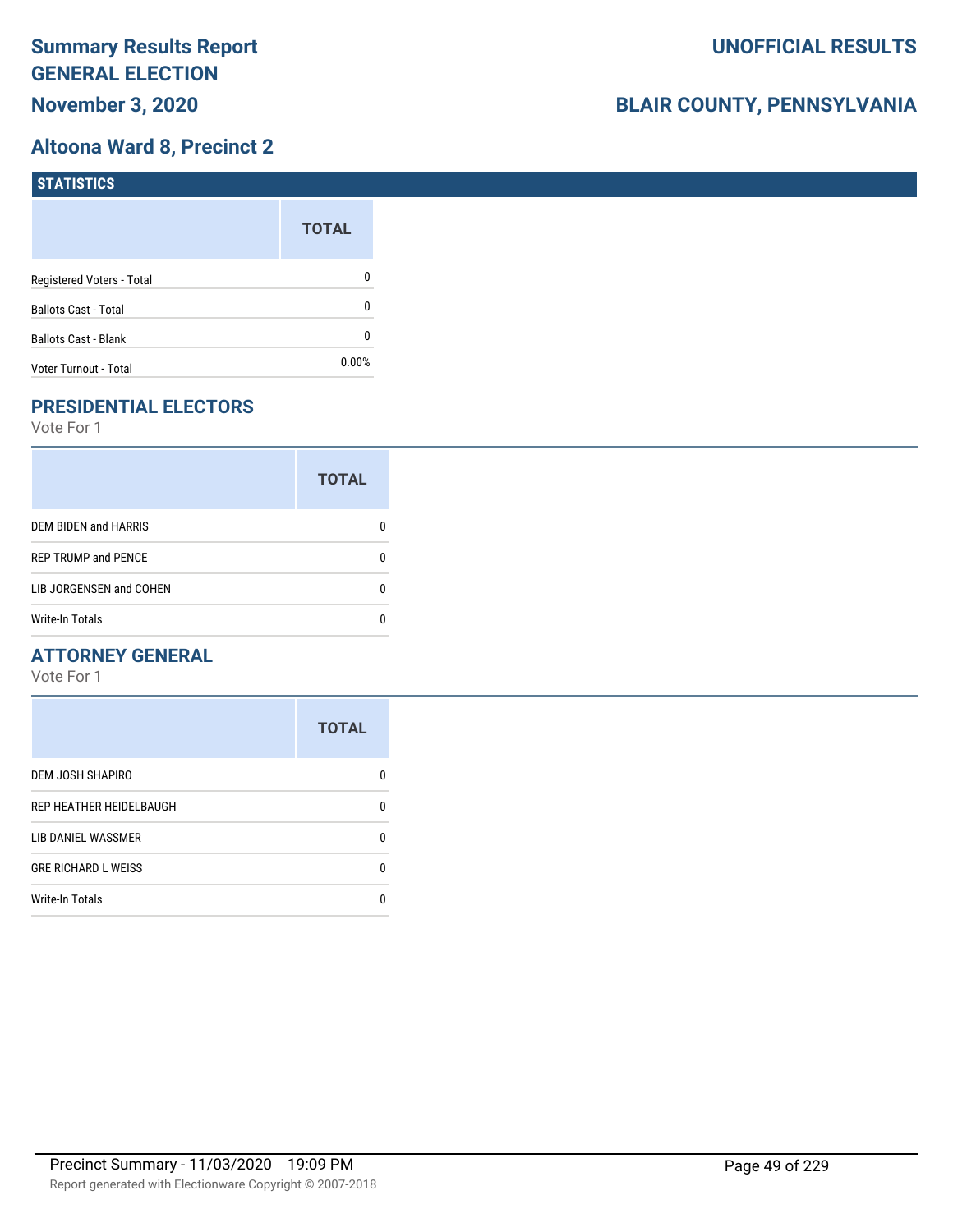# **November 3, 2020**

#### **Altoona Ward 8, Precinct 2**

#### **AUDITOR GENERAL**

Vote For 1

|                          | <b>TOTAL</b> |
|--------------------------|--------------|
| <b>DEM NINA AHMAD</b>    |              |
| REP TIMOTHY DEFOOR       | n            |
| LIB JENNIFER MOORE       |              |
| <b>GRE OLIVIA FAISON</b> | n            |
| <b>Write-In Totals</b>   |              |

#### **STATE TREASURER**

Vote For 1

|                             | <b>TOTAL</b> |
|-----------------------------|--------------|
| DEM JOE TORSELLA            |              |
| <b>REP STACY L. GARRITY</b> | n            |
| LIB JOE SOLOSKI             | n            |
| <b>GRE TIMOTHY RUNKLE</b>   | n            |
| <b>Write-In Totals</b>      |              |

#### **REPRESENTATIVE IN CONGRESS 13TH DISTRICT**

Vote For 1

|                        | <b>TOTAL</b> |
|------------------------|--------------|
| <b>DEM TODD ROWLEY</b> | 0            |
| REP JOHN JOYCE         | n            |
| <b>Write-In Totals</b> |              |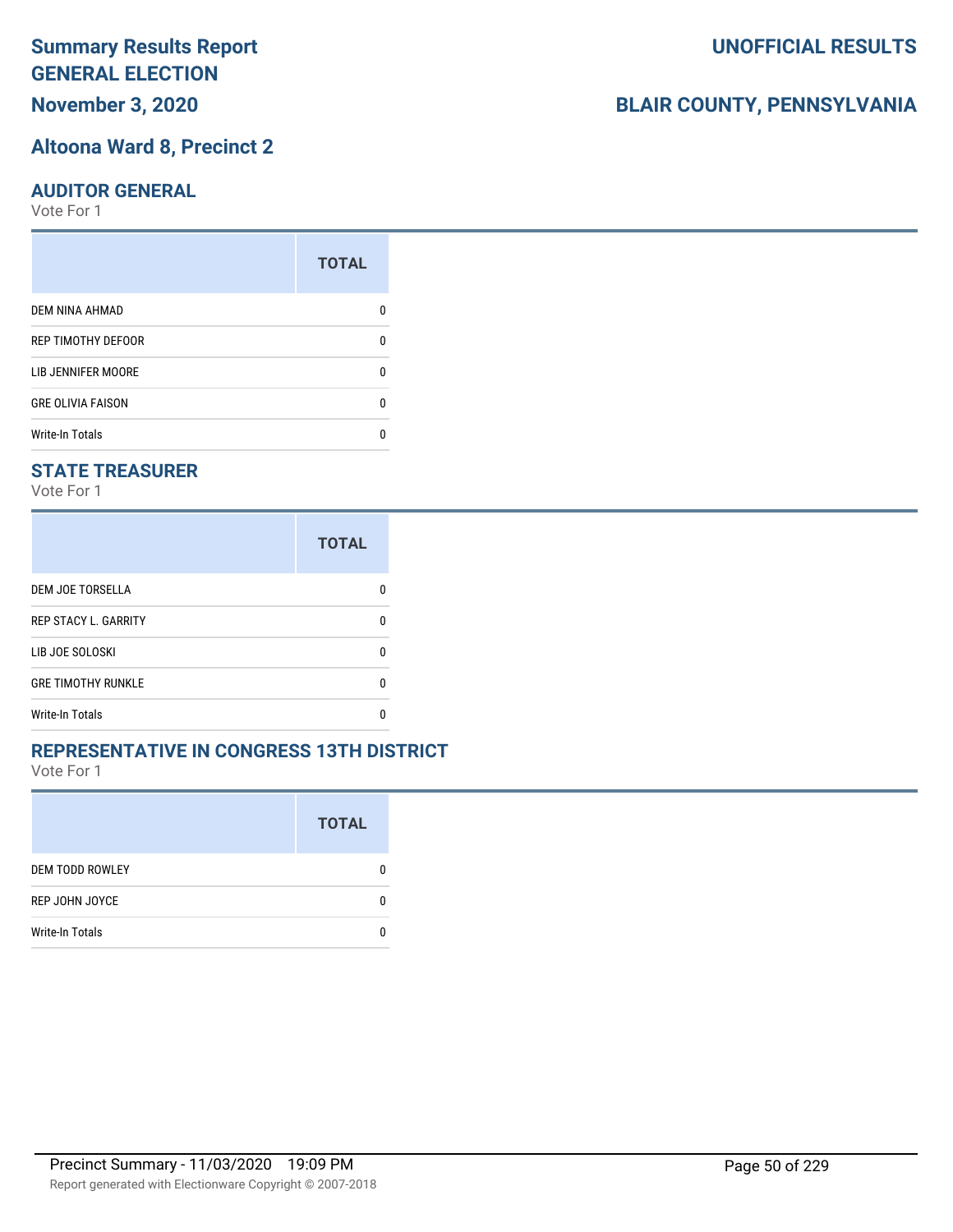### **Altoona Ward 8, Precinct 2**

#### **REPRESENTATIVE IN THE GENERAL ASSEMBLY 79TH DISTRICT**

|                        | <b>TOTAL</b> |
|------------------------|--------------|
| <b>DEM JASON RUNK</b>  |              |
| <b>REP LOU SCHMITT</b> |              |
| <b>Write-In Totals</b> |              |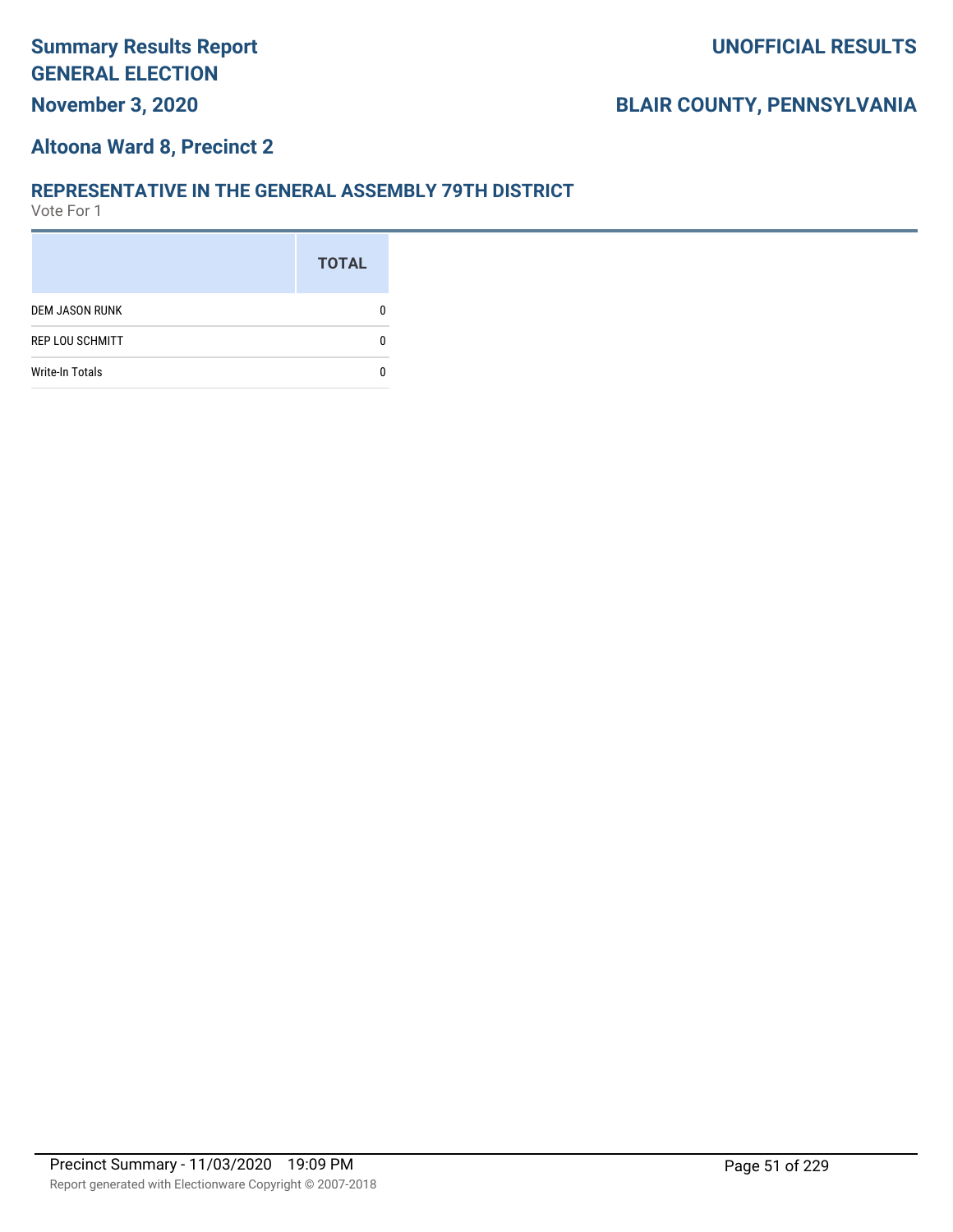### **Altoona Ward 9**

# **BLAIR COUNTY, PENNSYLVANIA**

| <b>STATISTICS</b>           |              |
|-----------------------------|--------------|
|                             | <b>TOTAL</b> |
| Registered Voters - Total   | 0            |
| <b>Ballots Cast - Total</b> | 0            |
| <b>Ballots Cast - Blank</b> | 0            |
| Voter Turnout - Total       | 0.00%        |

# **PRESIDENTIAL ELECTORS**

Vote For 1

|                            | <b>TOTAL</b> |
|----------------------------|--------------|
| DEM BIDEN and HARRIS       |              |
| <b>REP TRUMP and PENCE</b> |              |
| LIB JORGENSEN and COHEN    | O            |
| Write-In Totals            |              |

## **ATTORNEY GENERAL**

|                            | <b>TOTAL</b> |
|----------------------------|--------------|
| DEM JOSH SHAPIRO           | n            |
| REP HEATHER HEIDELBAUGH    | 0            |
| LIB DANIEL WASSMER         | ŋ            |
| <b>GRE RICHARD L WEISS</b> | 0            |
| <b>Write-In Totals</b>     | n            |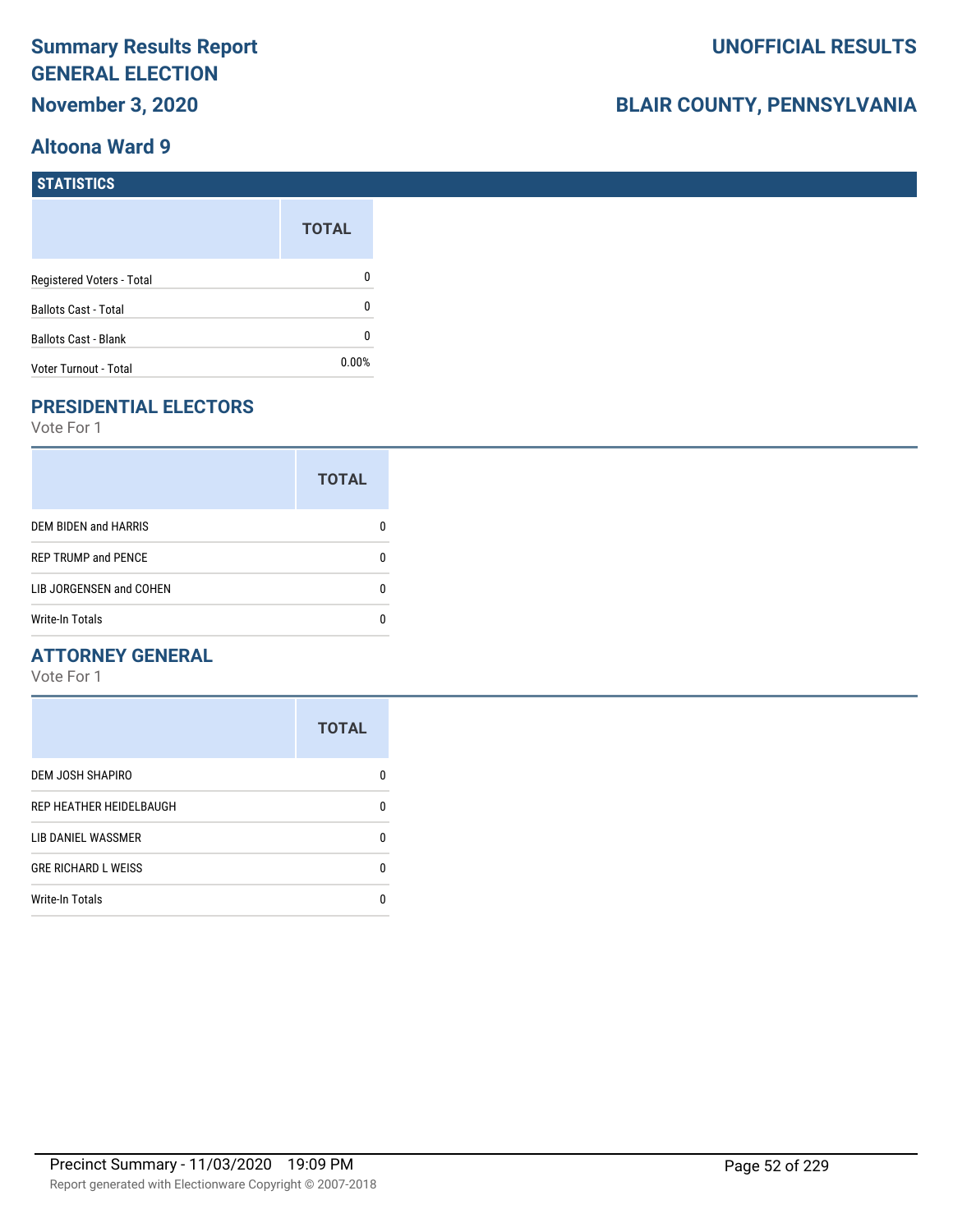## **Altoona Ward 9**

#### **AUDITOR GENERAL**

Vote For 1

| <b>TOTAL</b> |
|--------------|
|              |
| 0            |
| O            |
| 0            |
|              |
|              |

### **STATE TREASURER**

Vote For 1

|                             | <b>TOTAL</b> |
|-----------------------------|--------------|
| DEM JOE TORSELLA            |              |
| <b>REP STACY L. GARRITY</b> |              |
| LIB JOE SOLOSKI             | n            |
| <b>GRE TIMOTHY RUNKLE</b>   | п            |
| <b>Write-In Totals</b>      |              |

#### **REPRESENTATIVE IN CONGRESS 13TH DISTRICT**

Vote For 1

|                        | <b>TOTAL</b> |
|------------------------|--------------|
| <b>DEM TODD ROWLEY</b> | O            |
| REP JOHN JOYCE         | n            |
| <b>Write-In Totals</b> |              |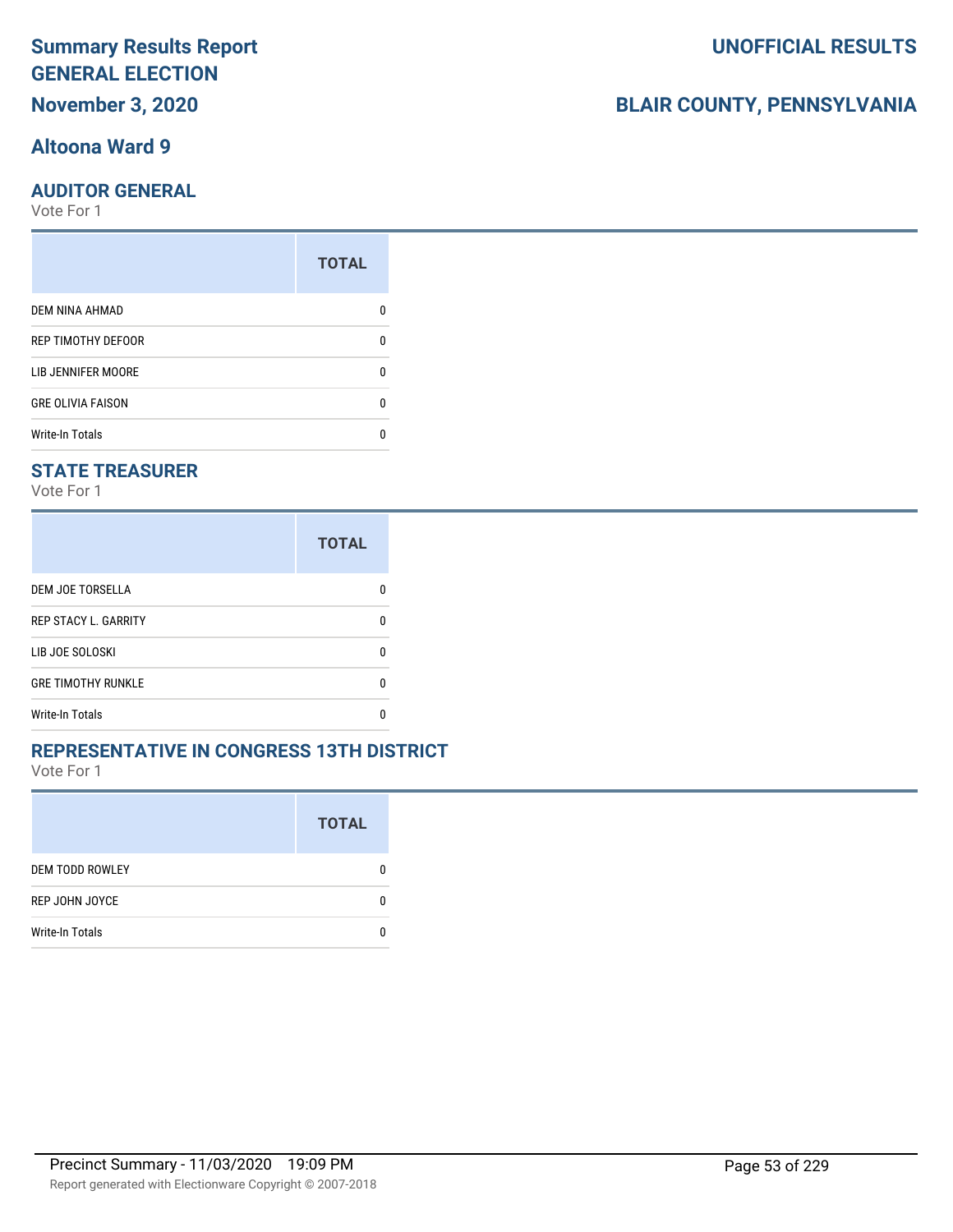## **November 3, 2020**

# **BLAIR COUNTY, PENNSYLVANIA**

#### **Altoona Ward 9**

#### **REPRESENTATIVE IN THE GENERAL ASSEMBLY 79TH DISTRICT**

|                        | <b>TOTAL</b> |
|------------------------|--------------|
| <b>DEM JASON RUNK</b>  |              |
| <b>REP LOU SCHMITT</b> |              |
| <b>Write-In Totals</b> |              |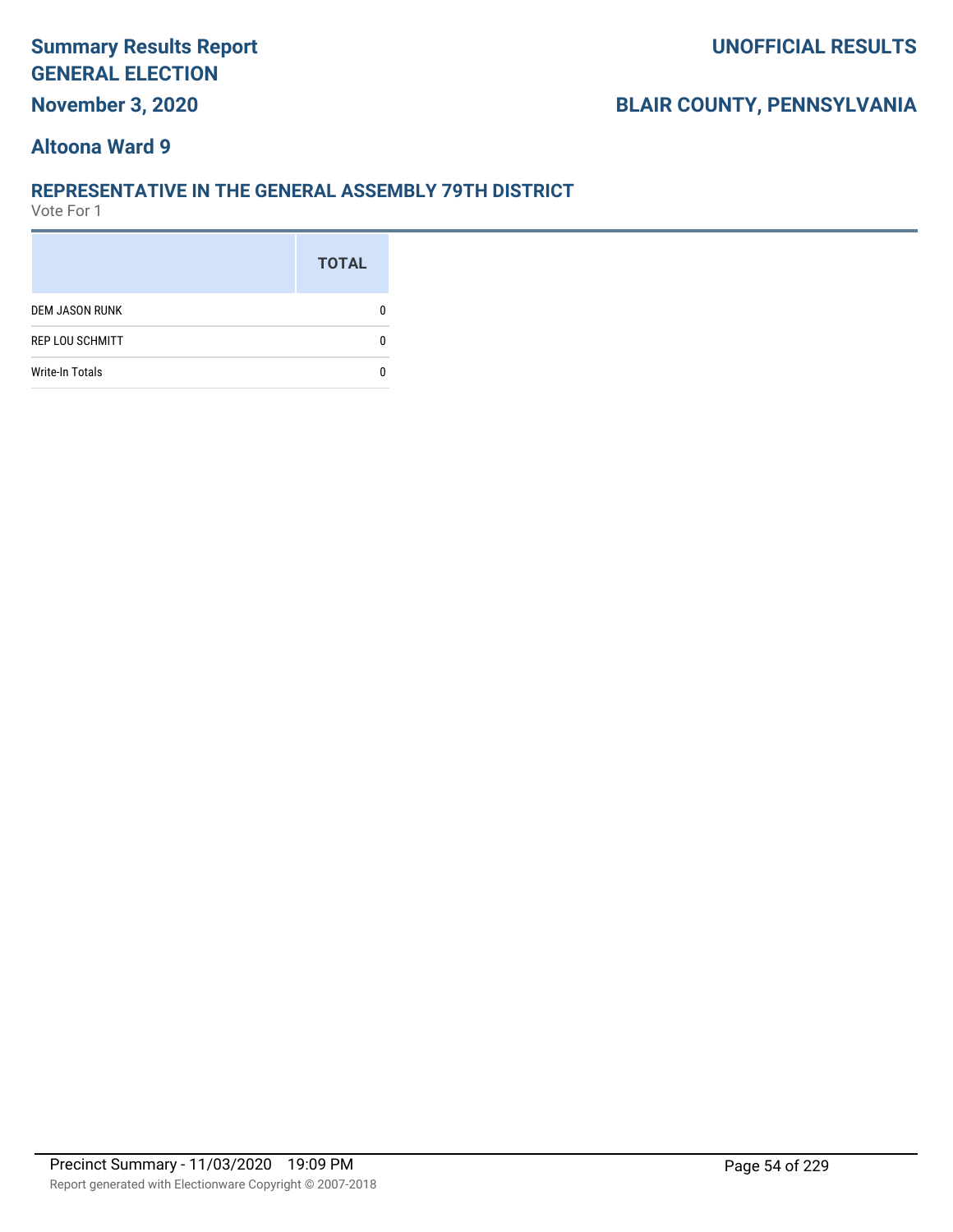## **Altoona Ward 10, Precinct 1**

| STATISTICS                  |              |
|-----------------------------|--------------|
|                             | <b>TOTAL</b> |
| Registered Voters - Total   | 0            |
| <b>Ballots Cast - Total</b> | 0            |
| <b>Ballots Cast - Blank</b> | 0            |
| Voter Turnout - Total       | $0.00\%$     |

# **PRESIDENTIAL ELECTORS**

Vote For 1

|                             | <b>TOTAL</b> |
|-----------------------------|--------------|
| <b>DEM BIDEN and HARRIS</b> |              |
| <b>REP TRUMP and PENCE</b>  |              |
| LIB JORGENSEN and COHEN     |              |
| <b>Write-In Totals</b>      |              |

#### **ATTORNEY GENERAL**

|                            | <b>TOTAL</b> |
|----------------------------|--------------|
| DEM JOSH SHAPIRO           | n            |
| REP HEATHER HEIDELBAUGH    | 0            |
| LIB DANIEL WASSMER         | n            |
| <b>GRE RICHARD L WEISS</b> | n            |
| <b>Write-In Totals</b>     |              |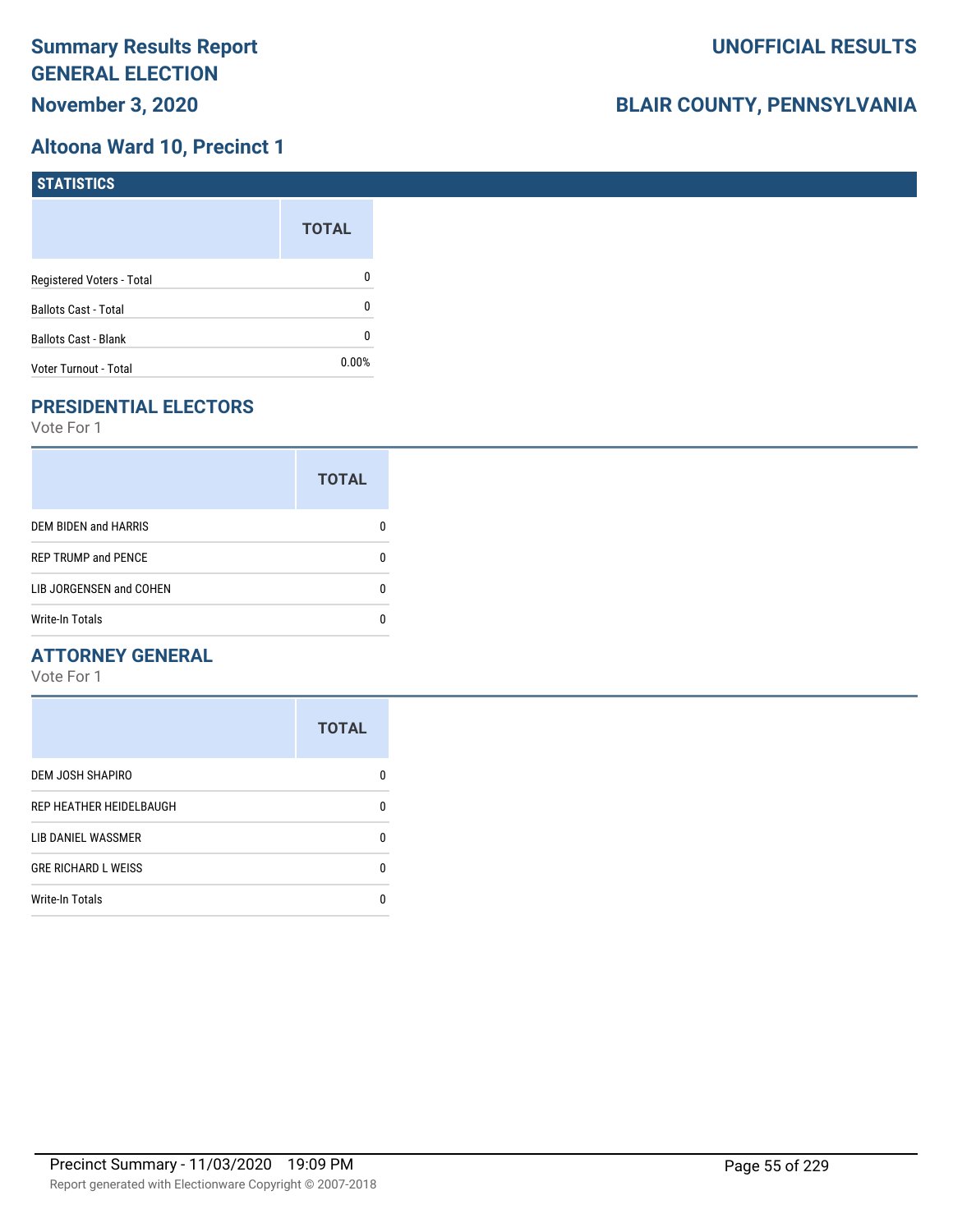# **Altoona Ward 10, Precinct 1**

#### **AUDITOR GENERAL**

Vote For 1

|                           | <b>TOTAL</b> |
|---------------------------|--------------|
| <b>DEM NINA AHMAD</b>     |              |
| <b>REP TIMOTHY DEFOOR</b> | n            |
| LIB JENNIFER MOORE        | O            |
| <b>GRE OLIVIA FAISON</b>  | 0            |
| <b>Write-In Totals</b>    |              |

#### **STATE TREASURER**

Vote For 1

|                             | <b>TOTAL</b> |
|-----------------------------|--------------|
| DEM JOE TORSELLA            | n            |
| <b>REP STACY L. GARRITY</b> | n            |
| LIB JOE SOLOSKI             | n            |
| <b>GRE TIMOTHY RUNKLE</b>   | n            |
| <b>Write-In Totals</b>      | n            |

#### **REPRESENTATIVE IN CONGRESS 13TH DISTRICT**

Vote For 1

|                        | <b>TOTAL</b> |
|------------------------|--------------|
| <b>DEM TODD ROWLEY</b> | O            |
| REP JOHN JOYCE         | n            |
| <b>Write-In Totals</b> |              |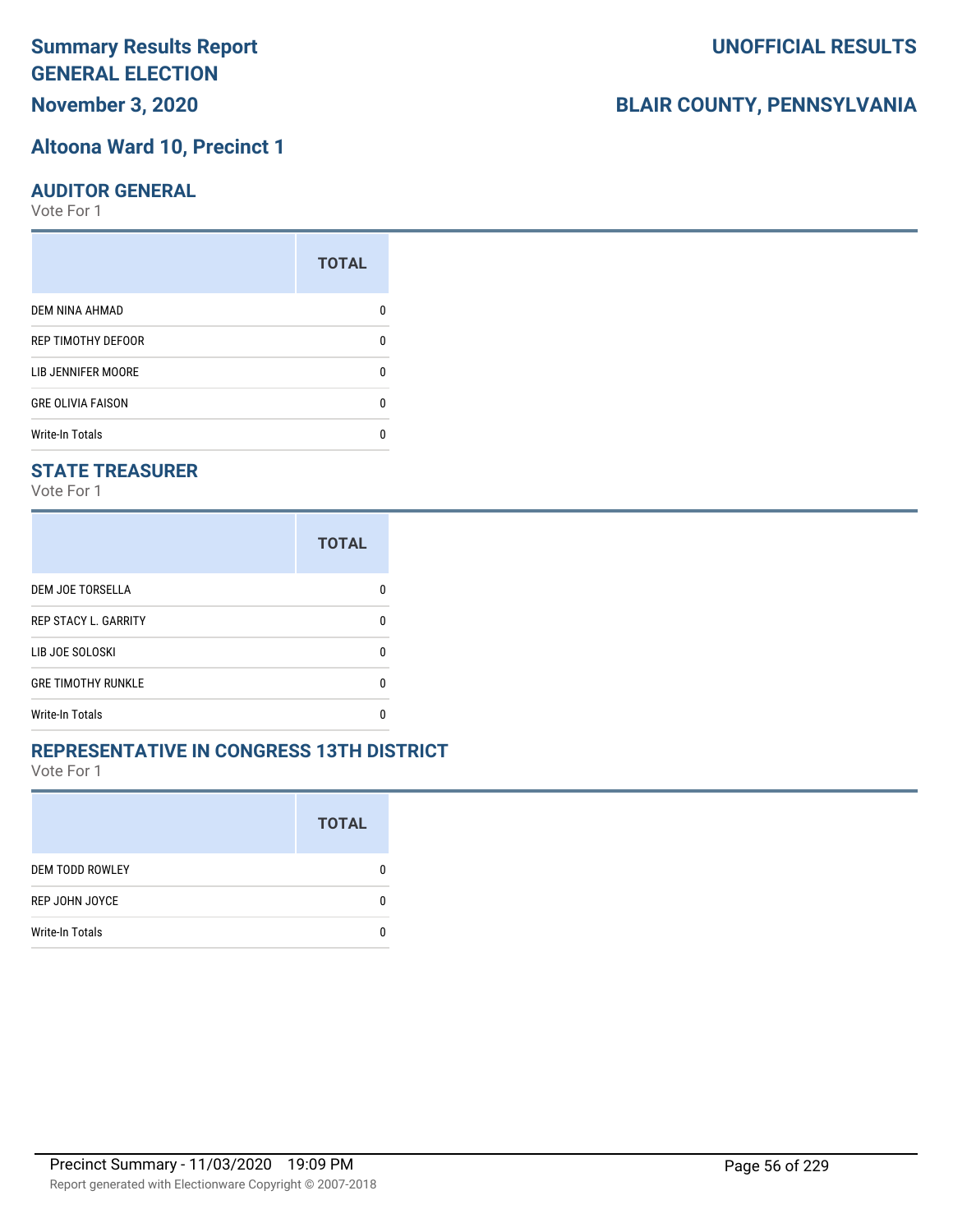#### **Altoona Ward 10, Precinct 1**

#### **REPRESENTATIVE IN THE GENERAL ASSEMBLY 79TH DISTRICT**

|                        | <b>TOTAL</b> |
|------------------------|--------------|
| <b>DEM JASON RUNK</b>  |              |
| <b>REP LOU SCHMITT</b> |              |
| <b>Write-In Totals</b> |              |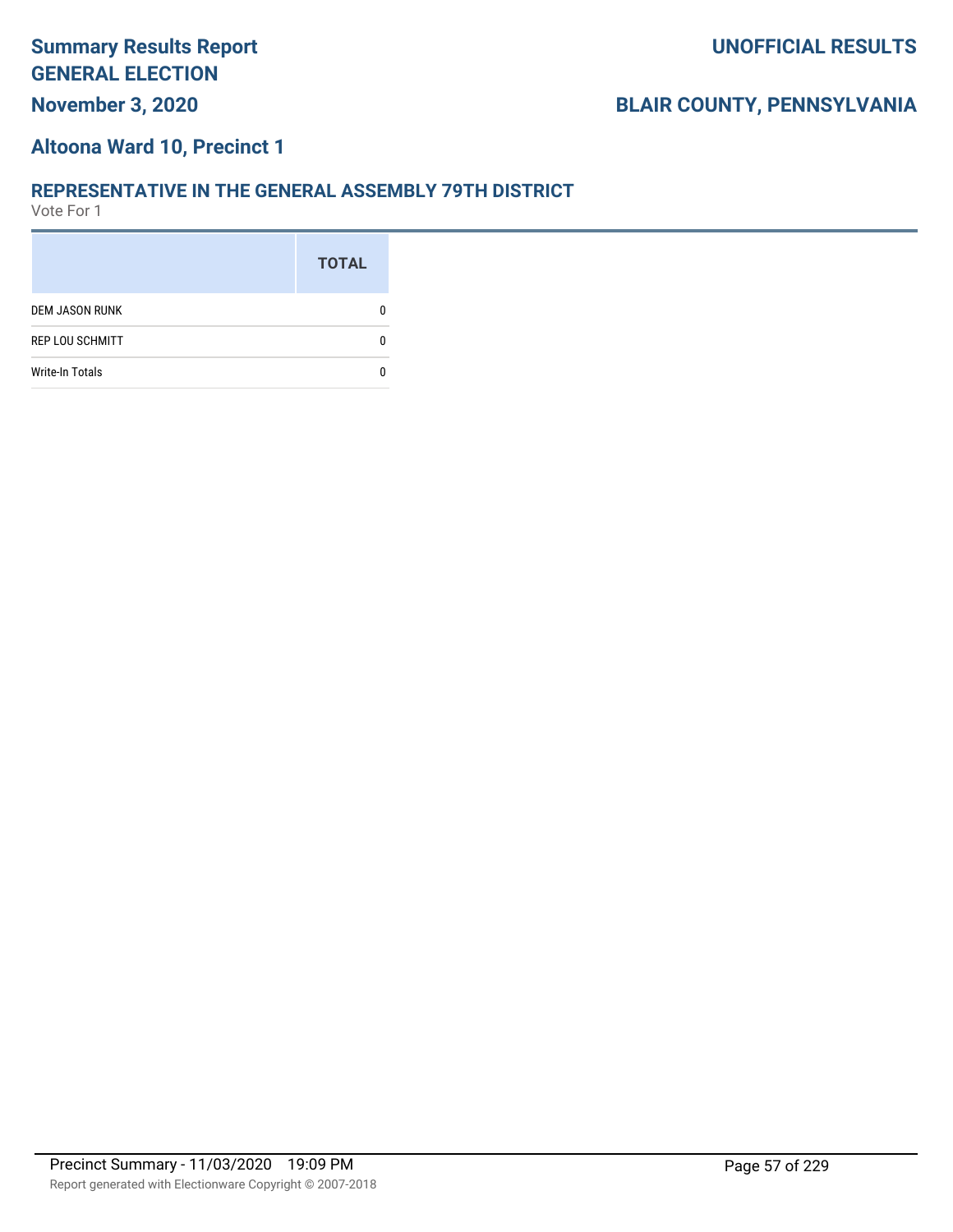## **Altoona Ward 10, Precinct 2**

| <b>STATISTICS</b>           |              |
|-----------------------------|--------------|
|                             | <b>TOTAL</b> |
| Registered Voters - Total   | 0            |
| <b>Ballots Cast - Total</b> | 0            |
| <b>Ballots Cast - Blank</b> | 0            |
| Voter Turnout - Total       | 0.00%        |

# **PRESIDENTIAL ELECTORS**

Vote For 1

|                            | <b>TOTAL</b> |
|----------------------------|--------------|
| DEM BIDEN and HARRIS       |              |
| <b>REP TRUMP and PENCE</b> |              |
| LIB JORGENSEN and COHEN    |              |
| <b>Write-In Totals</b>     |              |

## **ATTORNEY GENERAL**

|                            | <b>TOTAL</b> |
|----------------------------|--------------|
| DEM JOSH SHAPIRO           | O            |
| REP HEATHER HEIDELBAUGH    | 0            |
| LIB DANIEL WASSMER         | n            |
| <b>GRE RICHARD L WEISS</b> | 0            |
| <b>Write-In Totals</b>     |              |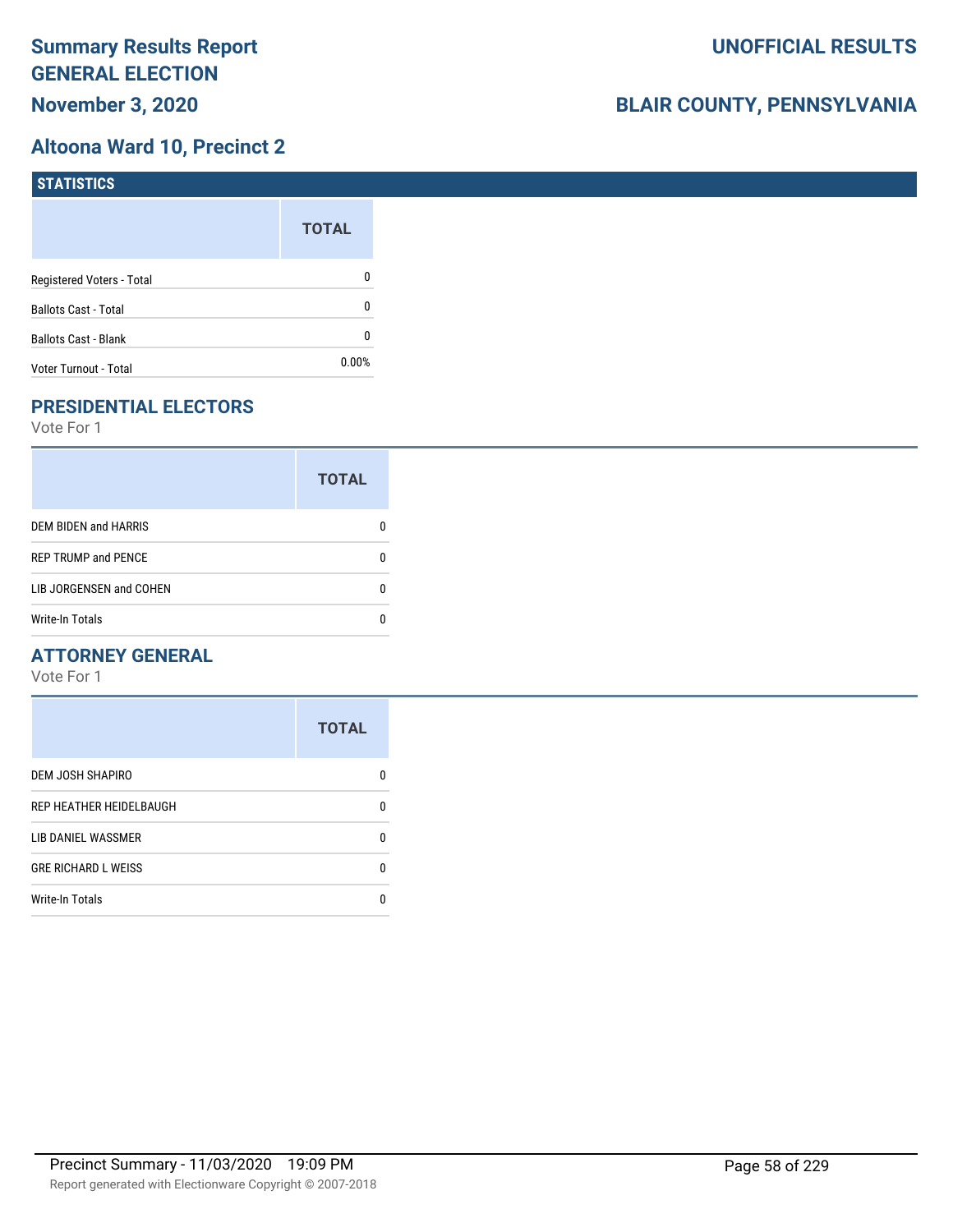# **November 3, 2020**

#### **Altoona Ward 10, Precinct 2**

#### **AUDITOR GENERAL**

Vote For 1

|                           | <b>TOTAL</b> |
|---------------------------|--------------|
| <b>DEM NINA AHMAD</b>     |              |
| <b>REP TIMOTHY DEFOOR</b> | O            |
| LIB JENNIFER MOORE        | O            |
| <b>GRE OLIVIA FAISON</b>  | ŋ            |
| <b>Write-In Totals</b>    |              |

#### **STATE TREASURER**

Vote For 1

|                             | <b>TOTAL</b> |
|-----------------------------|--------------|
| DEM JOE TORSELLA            |              |
| <b>REP STACY L. GARRITY</b> | n            |
| LIB JOE SOLOSKI             | n            |
| <b>GRE TIMOTHY RUNKLE</b>   | n            |
| <b>Write-In Totals</b>      |              |

#### **REPRESENTATIVE IN CONGRESS 13TH DISTRICT**

Vote For 1

|                        | <b>TOTAL</b> |
|------------------------|--------------|
| <b>DEM TODD ROWLEY</b> | O            |
| REP JOHN JOYCE         | n            |
| <b>Write-In Totals</b> |              |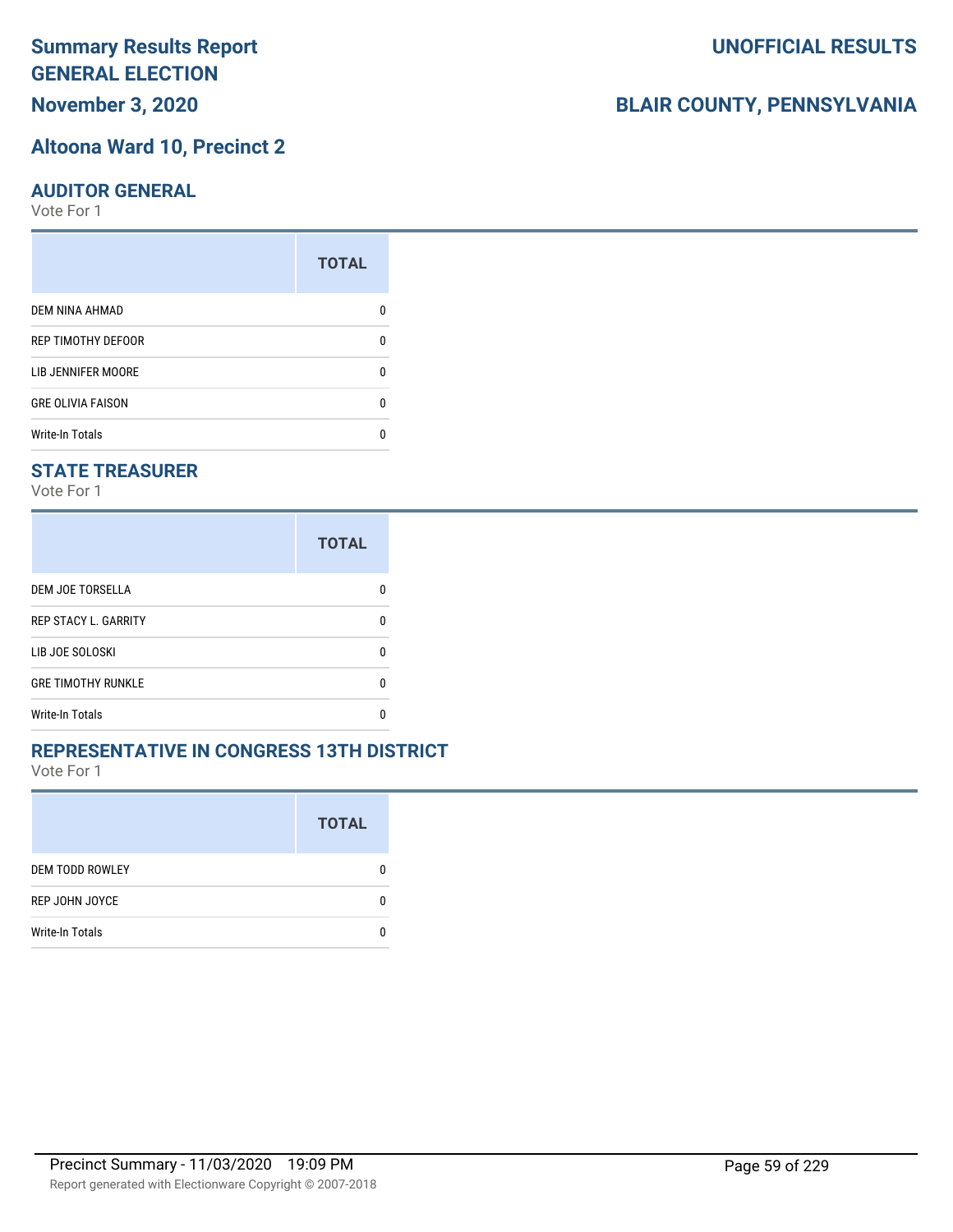#### **Altoona Ward 10, Precinct 2**

#### **REPRESENTATIVE IN THE GENERAL ASSEMBLY 79TH DISTRICT**

|                        | <b>TOTAL</b> |
|------------------------|--------------|
| <b>DEM JASON RUNK</b>  |              |
| <b>REP LOU SCHMITT</b> |              |
| <b>Write-In Totals</b> |              |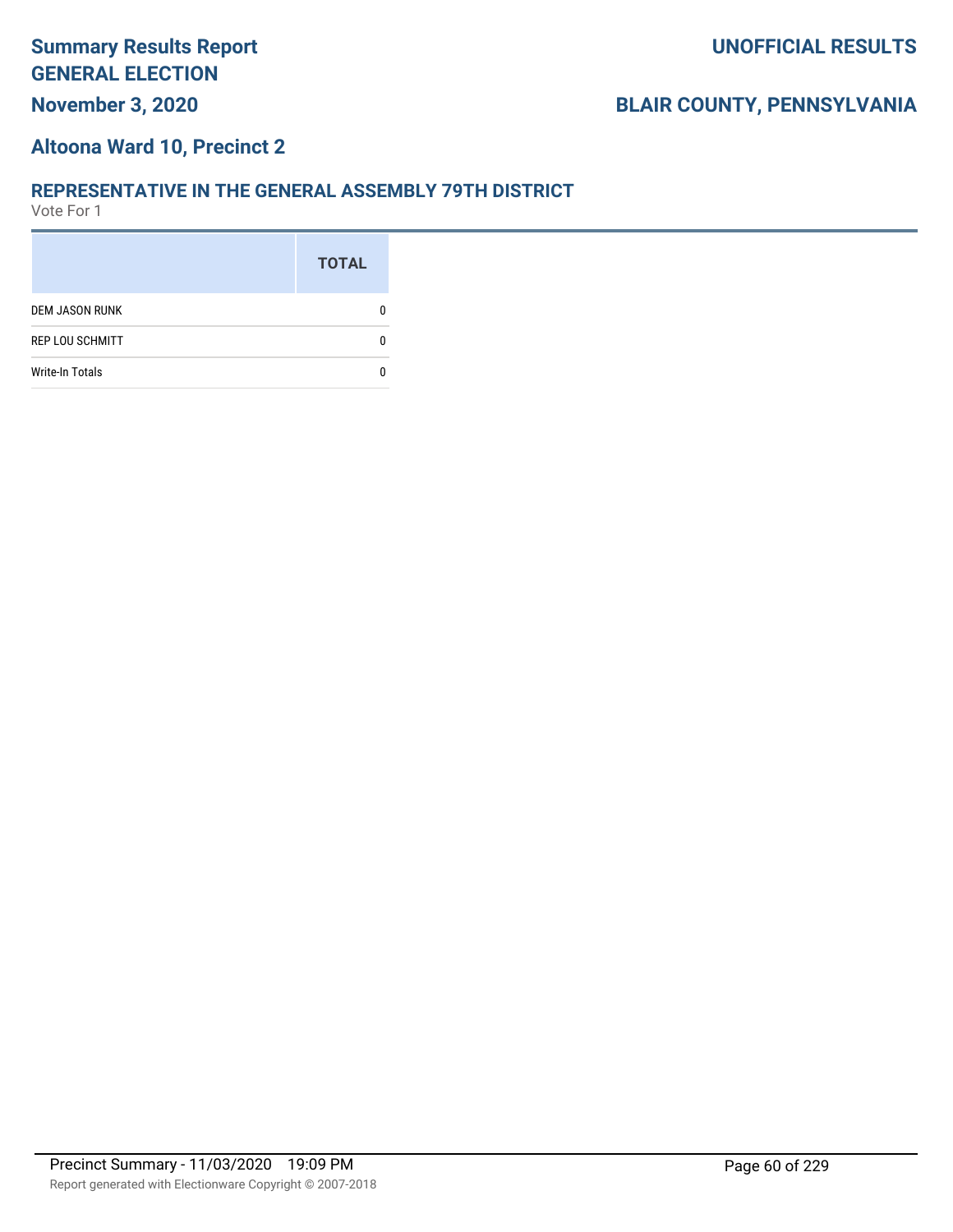## **Altoona Ward 11, Precinct 1**

| STATISTICS                  |              |
|-----------------------------|--------------|
|                             | <b>TOTAL</b> |
| Registered Voters - Total   | 0            |
| <b>Ballots Cast - Total</b> | 0            |
| <b>Ballots Cast - Blank</b> | 0            |
| Voter Turnout - Total       | $0.00\%$     |

# **PRESIDENTIAL ELECTORS**

Vote For 1

|                            | <b>TOTAL</b> |
|----------------------------|--------------|
| DEM BIDEN and HARRIS       |              |
| <b>REP TRUMP and PENCE</b> |              |
| LIB JORGENSEN and COHEN    | O            |
| Write-In Totals            |              |

#### **ATTORNEY GENERAL**

|                            | <b>TOTAL</b> |
|----------------------------|--------------|
| DEM JOSH SHAPIRO           | n            |
| REP HEATHER HEIDELBAUGH    | 0            |
| LIB DANIEL WASSMER         | n            |
| <b>GRE RICHARD L WEISS</b> | n            |
| <b>Write-In Totals</b>     |              |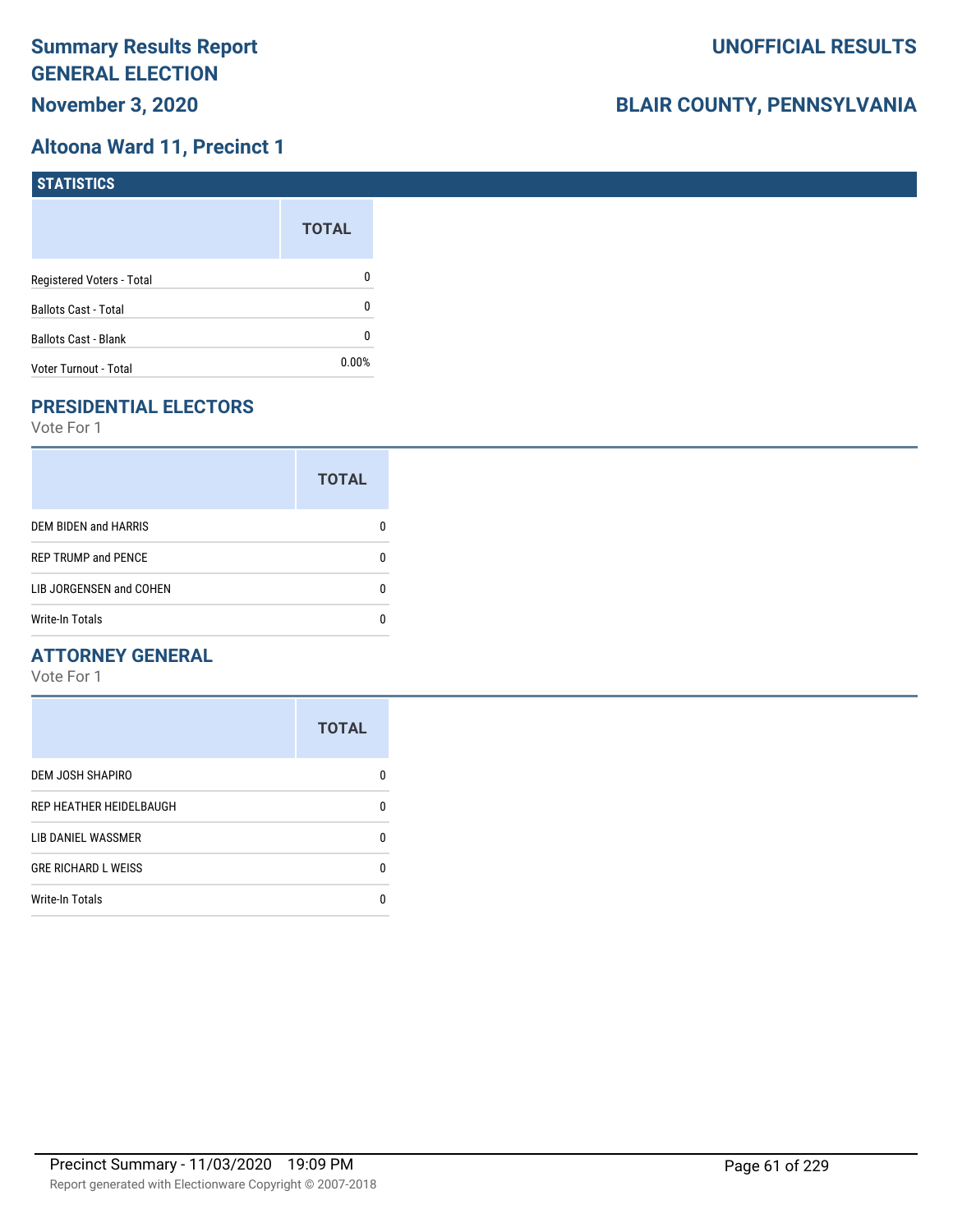# **Altoona Ward 11, Precinct 1**

#### **AUDITOR GENERAL**

Vote For 1

|                           | <b>TOTAL</b> |
|---------------------------|--------------|
| <b>DEM NINA AHMAD</b>     |              |
| <b>REP TIMOTHY DEFOOR</b> | n            |
| LIB JENNIFER MOORE        |              |
| <b>GRE OLIVIA FAISON</b>  | n            |
| <b>Write-In Totals</b>    |              |

### **STATE TREASURER**

Vote For 1

|                             | <b>TOTAL</b> |
|-----------------------------|--------------|
| DEM JOE TORSELLA            |              |
| <b>REP STACY L. GARRITY</b> | n            |
| LIB JOE SOLOSKI             | n            |
| <b>GRE TIMOTHY RUNKLE</b>   | n            |
| <b>Write-In Totals</b>      |              |

#### **REPRESENTATIVE IN CONGRESS 13TH DISTRICT**

Vote For 1

|                        | <b>TOTAL</b> |
|------------------------|--------------|
| <b>DEM TODD ROWLEY</b> | 0            |
| REP JOHN JOYCE         | n            |
| <b>Write-In Totals</b> |              |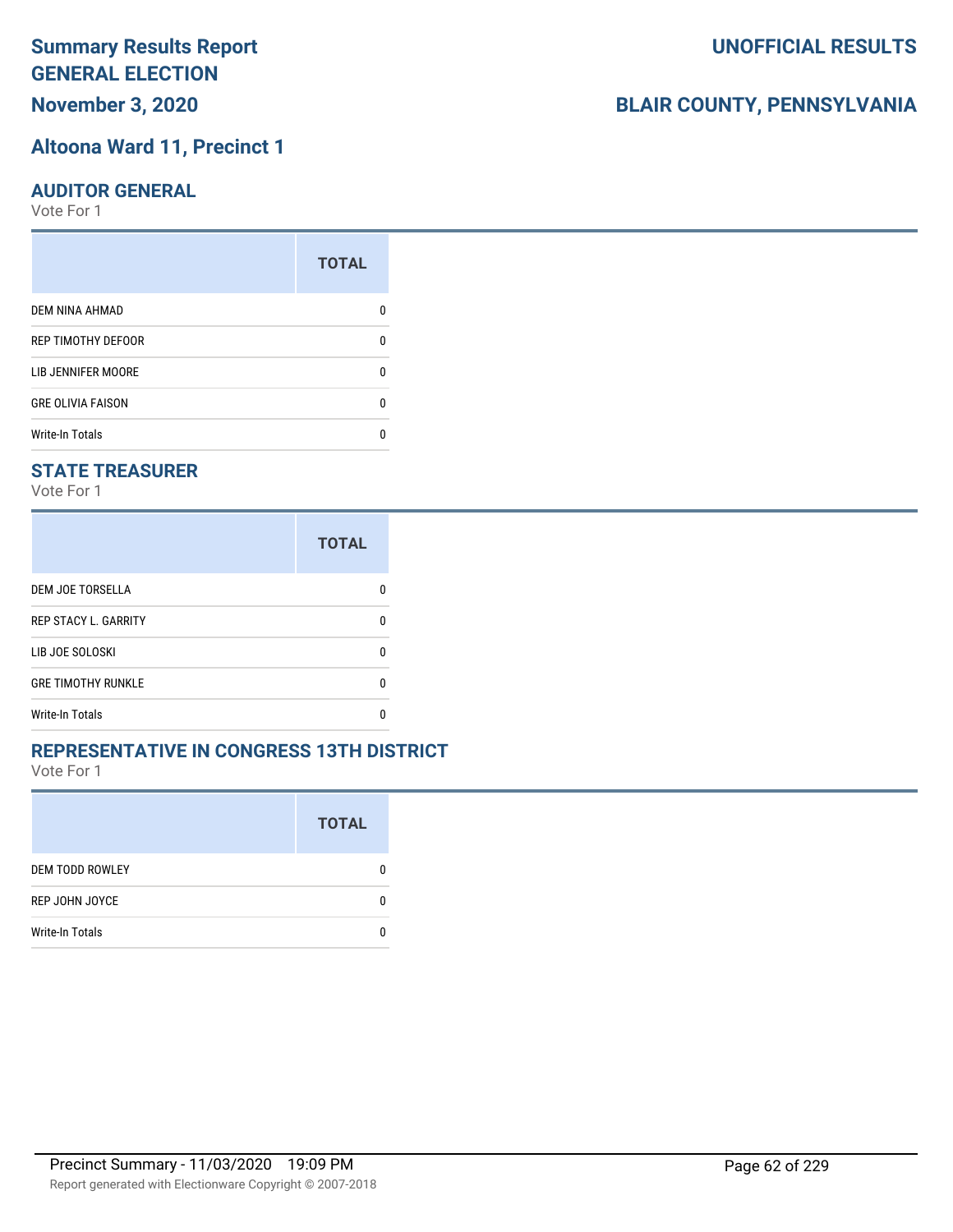# **November 3, 2020**

# **BLAIR COUNTY, PENNSYLVANIA**

#### **Altoona Ward 11, Precinct 1**

#### **REPRESENTATIVE IN THE GENERAL ASSEMBLY 79TH DISTRICT**

|                        | <b>TOTAL</b> |
|------------------------|--------------|
| <b>DEM JASON RUNK</b>  |              |
| <b>REP LOU SCHMITT</b> |              |
| <b>Write-In Totals</b> |              |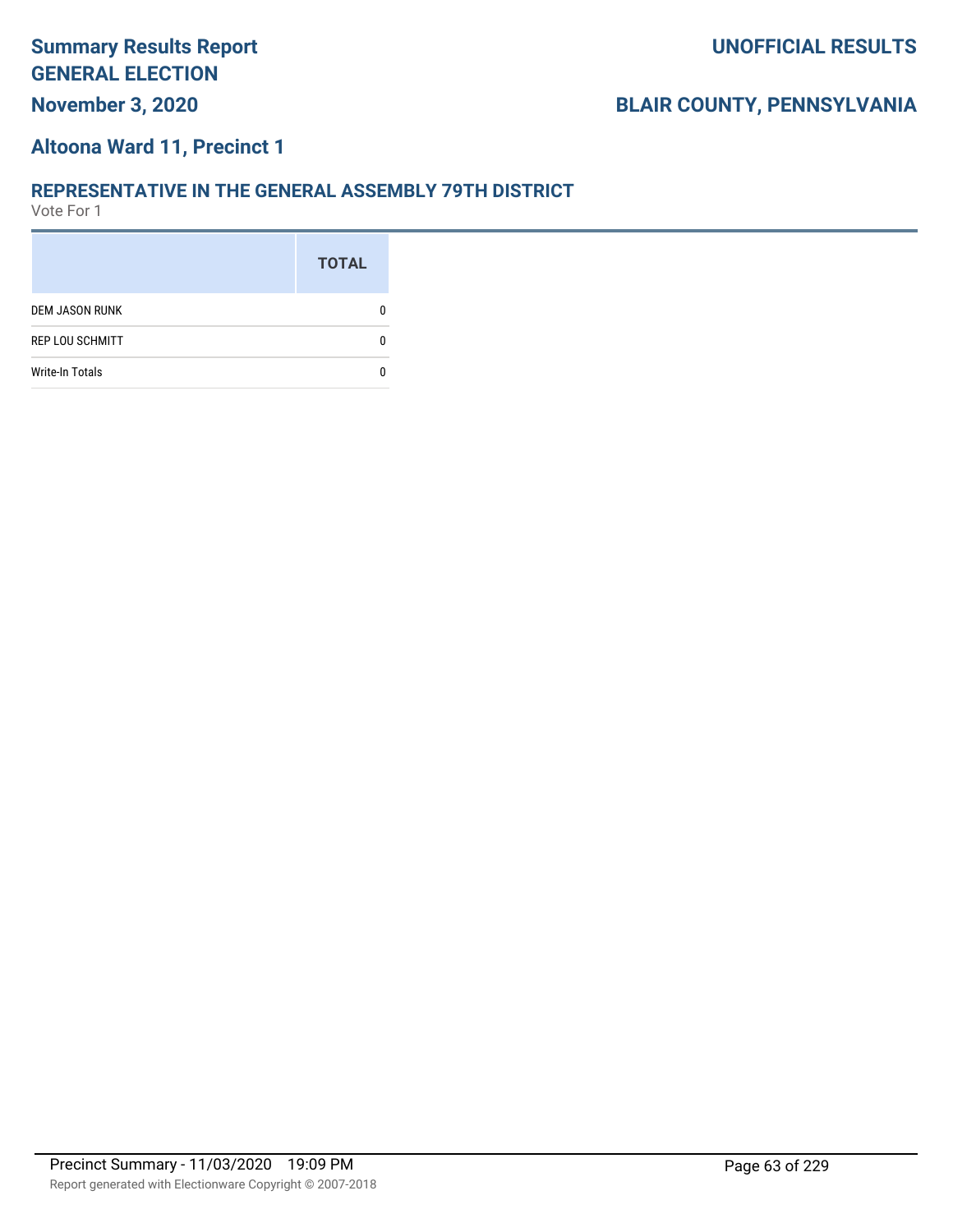## **Altoona Ward 11, Precinct 2**

| <b>STATISTICS</b>           |              |
|-----------------------------|--------------|
|                             | <b>TOTAL</b> |
| Registered Voters - Total   | 0            |
| <b>Ballots Cast - Total</b> | 0            |
| <b>Ballots Cast - Blank</b> | 0            |
| Voter Turnout - Total       | $0.00\%$     |

# **PRESIDENTIAL ELECTORS**

Vote For 1

|                             | <b>TOTAL</b> |
|-----------------------------|--------------|
| <b>DEM BIDEN and HARRIS</b> |              |
| <b>REP TRUMP and PENCE</b>  |              |
| LIB JORGENSEN and COHEN     |              |
| <b>Write-In Totals</b>      |              |

## **ATTORNEY GENERAL**

|                            | <b>TOTAL</b> |
|----------------------------|--------------|
| DEM JOSH SHAPIRO           | n            |
| REP HEATHER HEIDELBAUGH    | 0            |
| LIB DANIEL WASSMER         | n            |
| <b>GRE RICHARD L WEISS</b> | n            |
| <b>Write-In Totals</b>     |              |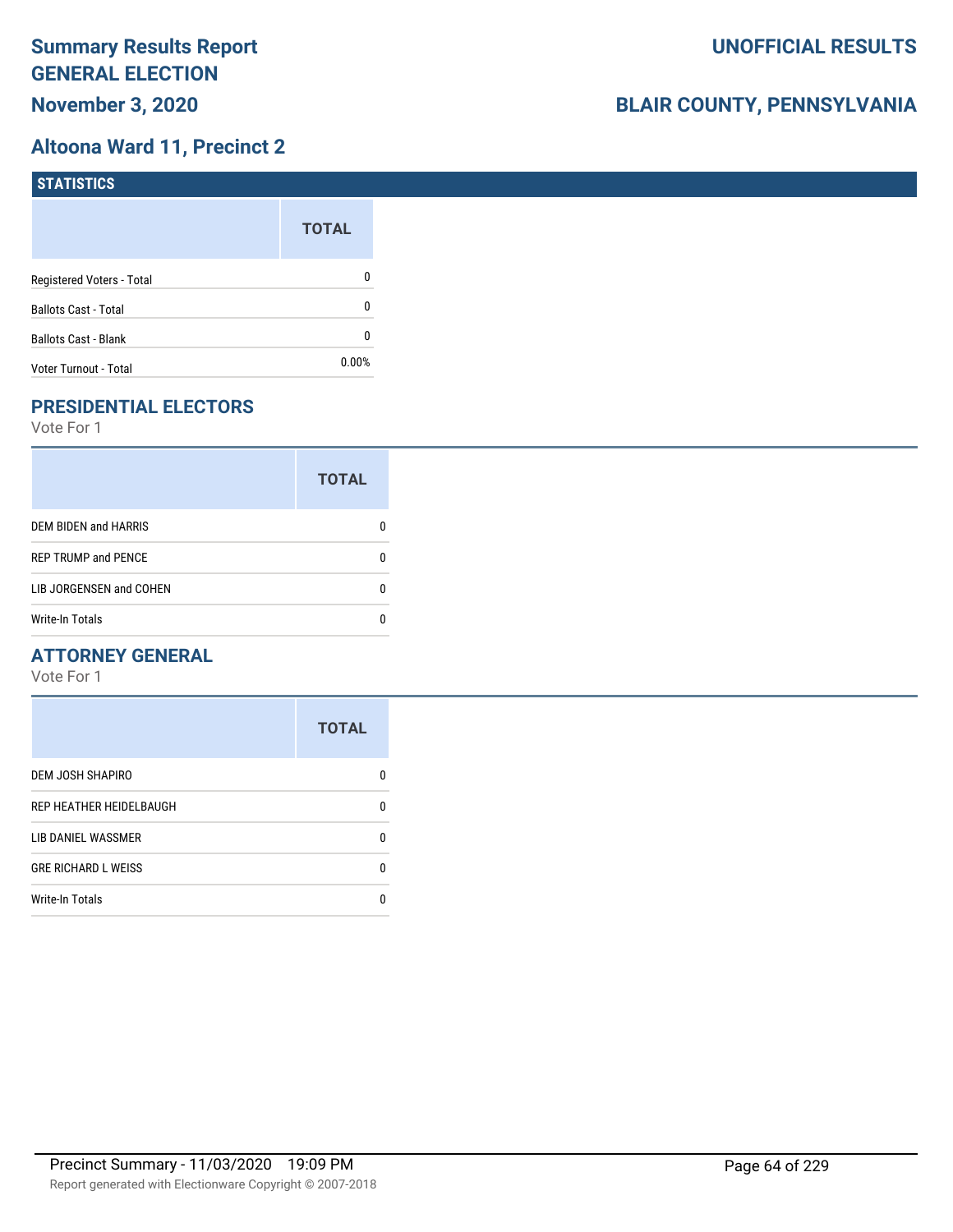# **November 3, 2020**

#### **Altoona Ward 11, Precinct 2**

#### **AUDITOR GENERAL**

Vote For 1

|                           | <b>TOTAL</b> |
|---------------------------|--------------|
| <b>DEM NINA AHMAD</b>     |              |
| <b>REP TIMOTHY DEFOOR</b> |              |
| LIB JENNIFER MOORE        |              |
| <b>GRE OLIVIA FAISON</b>  | n            |
| <b>Write-In Totals</b>    |              |

#### **STATE TREASURER**

Vote For 1

|                             | <b>TOTAL</b> |
|-----------------------------|--------------|
| DEM JOE TORSELLA            |              |
| <b>REP STACY L. GARRITY</b> | n            |
| LIB JOE SOLOSKI             | n            |
| <b>GRE TIMOTHY RUNKLE</b>   | n            |
| <b>Write-In Totals</b>      |              |

#### **REPRESENTATIVE IN CONGRESS 13TH DISTRICT**

Vote For 1

|                        | <b>TOTAL</b> |
|------------------------|--------------|
| <b>DEM TODD ROWLEY</b> |              |
| REP JOHN JOYCE         | 0            |
| <b>Write-In Totals</b> |              |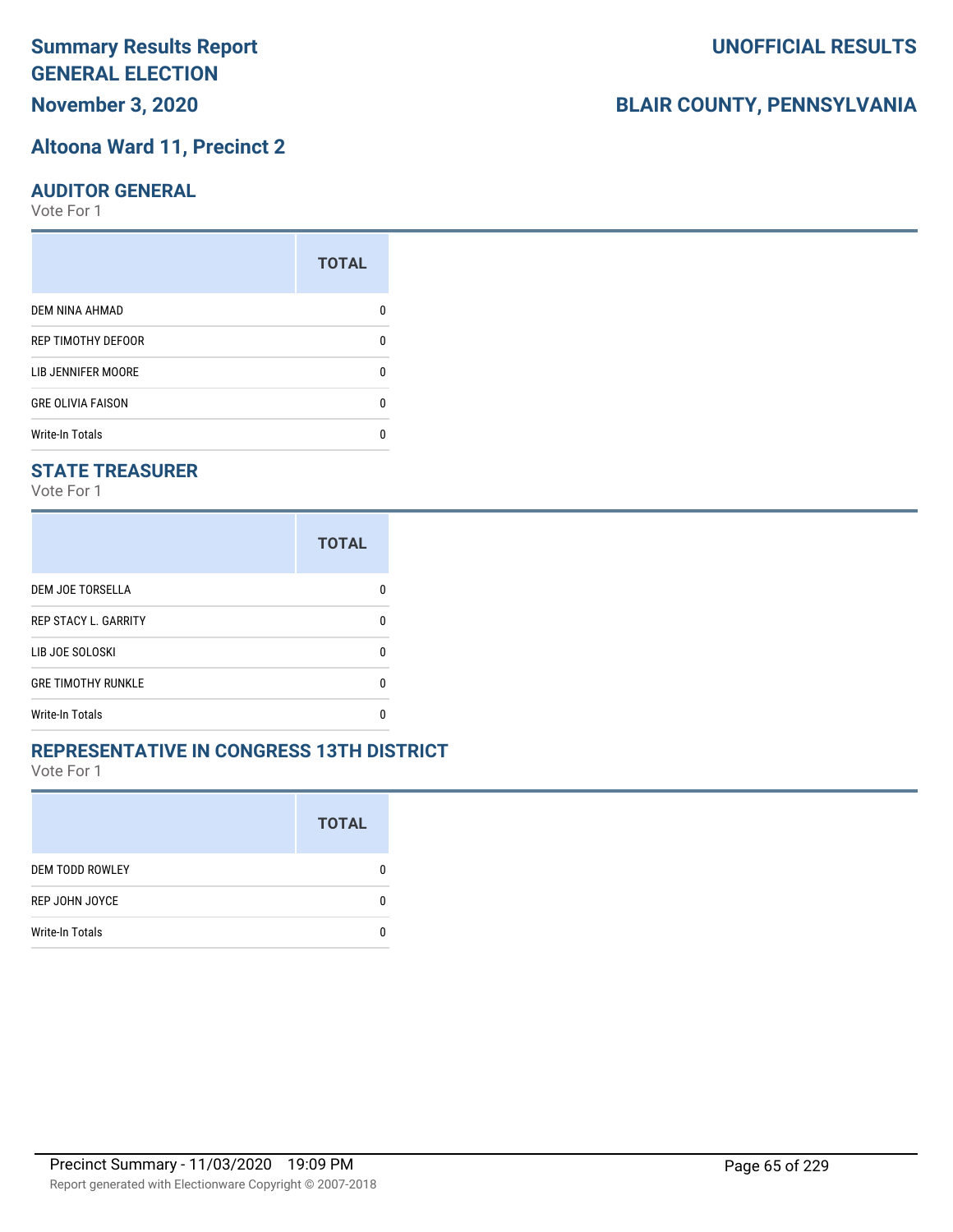# **November 3, 2020**

# **BLAIR COUNTY, PENNSYLVANIA**

#### **Altoona Ward 11, Precinct 2**

#### **REPRESENTATIVE IN THE GENERAL ASSEMBLY 79TH DISTRICT**

|                        | <b>TOTAL</b> |
|------------------------|--------------|
| <b>DEM JASON RUNK</b>  |              |
| <b>REP LOU SCHMITT</b> |              |
| <b>Write-In Totals</b> |              |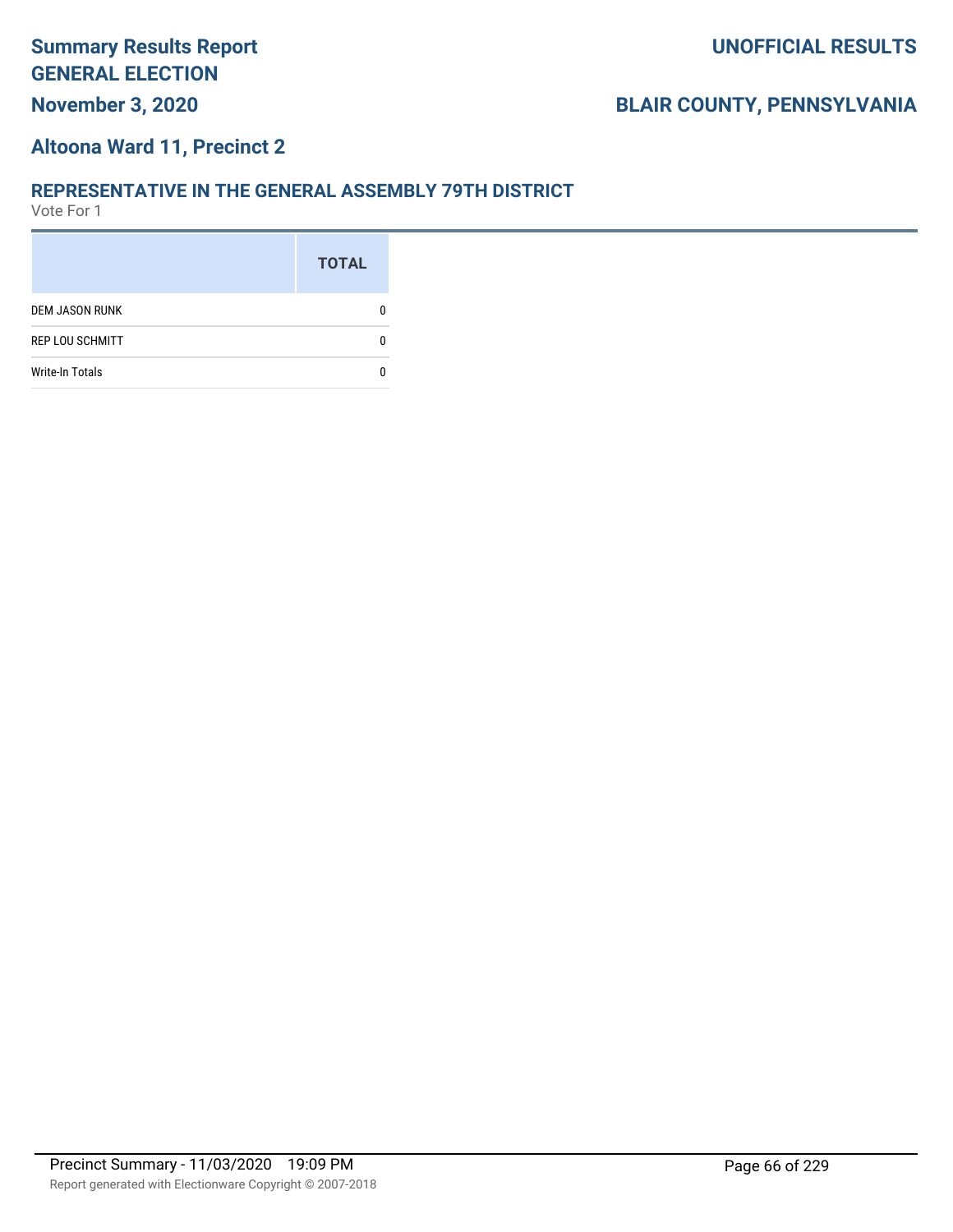#### **Altoona Ward 12, Precinct 1**

| STATISTICS                  |              |
|-----------------------------|--------------|
|                             | <b>TOTAL</b> |
| Registered Voters - Total   | 0            |
| <b>Ballots Cast - Total</b> | 0            |
| <b>Ballots Cast - Blank</b> | 0            |
| Voter Turnout - Total       | $0.00\%$     |

# **PRESIDENTIAL ELECTORS**

Vote For 1

|                            | <b>TOTAL</b> |
|----------------------------|--------------|
| DEM BIDEN and HARRIS       |              |
| <b>REP TRUMP and PENCE</b> |              |
| LIB JORGENSEN and COHEN    | O            |
| <b>Write-In Totals</b>     |              |

#### **ATTORNEY GENERAL**

|                            | <b>TOTAL</b> |
|----------------------------|--------------|
| DEM JOSH SHAPIRO           | n            |
| REP HEATHER HEIDELBAUGH    | 0            |
| LIB DANIEL WASSMER         | n            |
| <b>GRE RICHARD L WEISS</b> | n            |
| <b>Write-In Totals</b>     |              |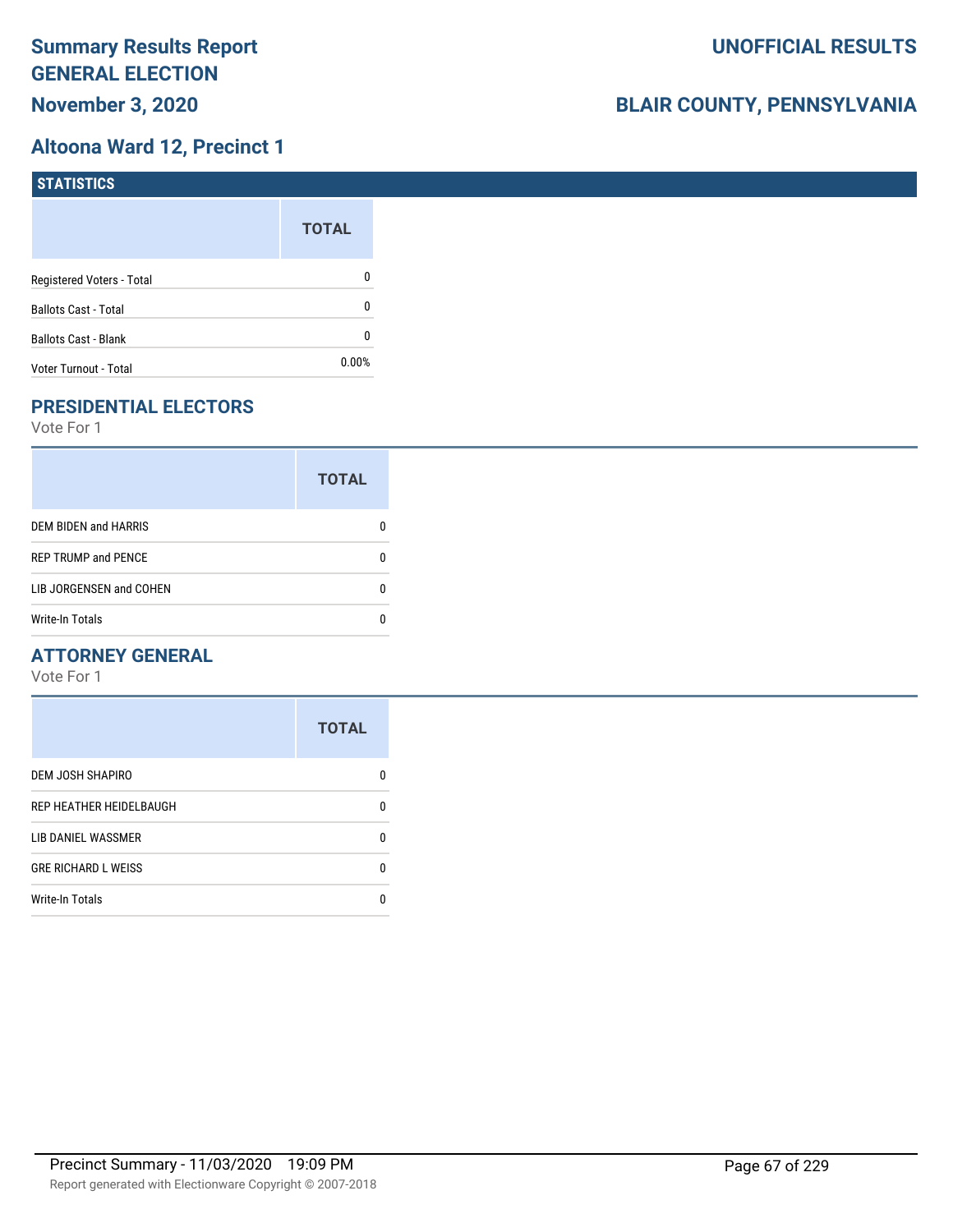# **November 3, 2020**

#### **Altoona Ward 12, Precinct 1**

#### **AUDITOR GENERAL**

Vote For 1

|                          | <b>TOTAL</b> |
|--------------------------|--------------|
| <b>DEM NINA AHMAD</b>    |              |
| REP TIMOTHY DEFOOR       | n            |
| LIB JENNIFER MOORE       |              |
| <b>GRE OLIVIA FAISON</b> | n            |
| <b>Write-In Totals</b>   |              |

#### **STATE TREASURER**

Vote For 1

|                             | <b>TOTAL</b> |
|-----------------------------|--------------|
| <b>DEM JOE TORSELLA</b>     | n            |
| <b>REP STACY L. GARRITY</b> | n            |
| LIB JOE SOLOSKI             | n            |
| <b>GRE TIMOTHY RUNKLE</b>   | n            |
| Write-In Totals             |              |

#### **REPRESENTATIVE IN CONGRESS 13TH DISTRICT**

Vote For 1

|                        | <b>TOTAL</b> |
|------------------------|--------------|
| <b>DEM TODD ROWLEY</b> | O            |
| REP JOHN JOYCE         | n            |
| <b>Write-In Totals</b> |              |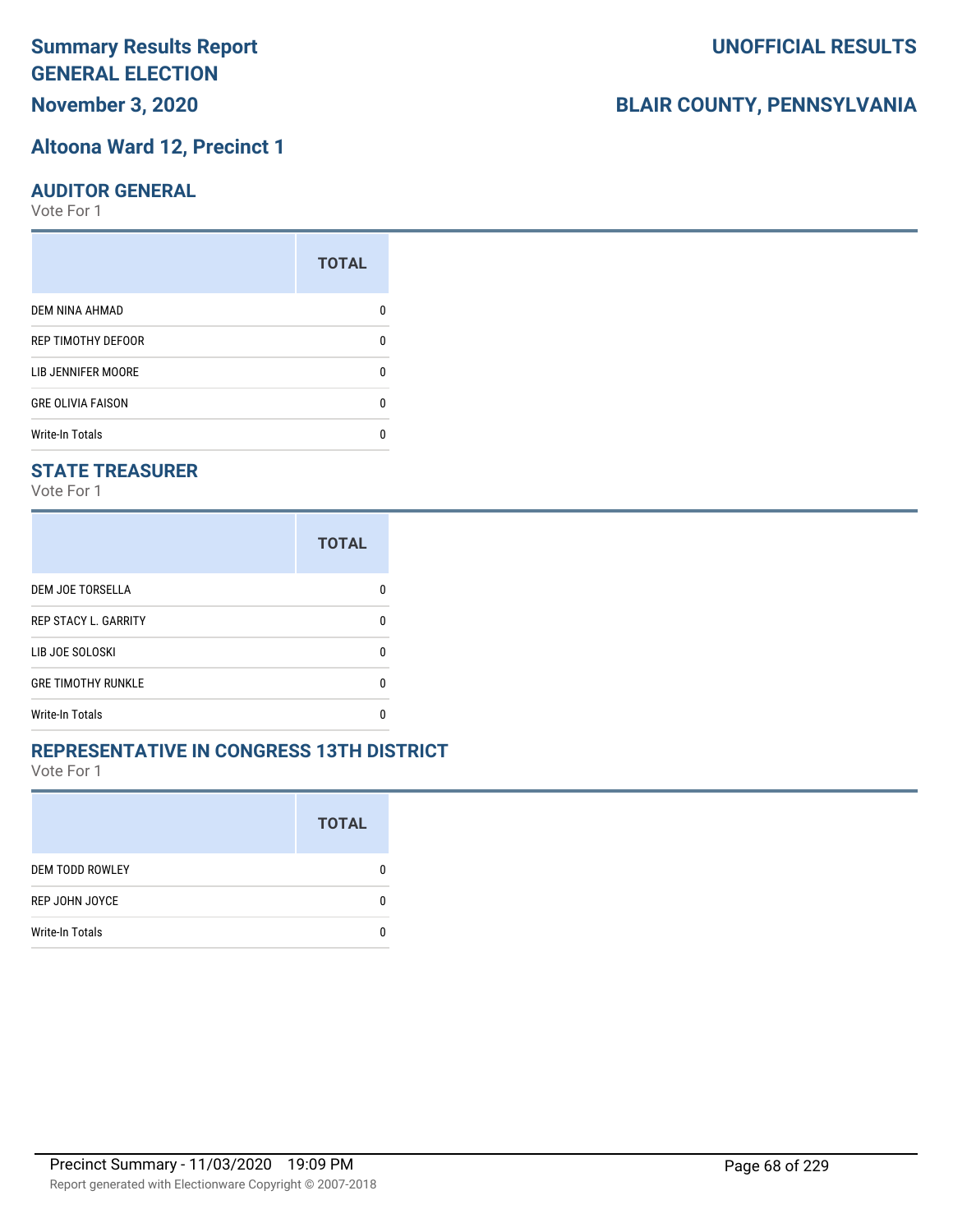# **BLAIR COUNTY, PENNSYLVANIA**

#### **Altoona Ward 12, Precinct 1**

#### **REPRESENTATIVE IN THE GENERAL ASSEMBLY 79TH DISTRICT**

|                        | <b>TOTAL</b> |
|------------------------|--------------|
| <b>DEM JASON RUNK</b>  |              |
| <b>REP LOU SCHMITT</b> |              |
| <b>Write-In Totals</b> |              |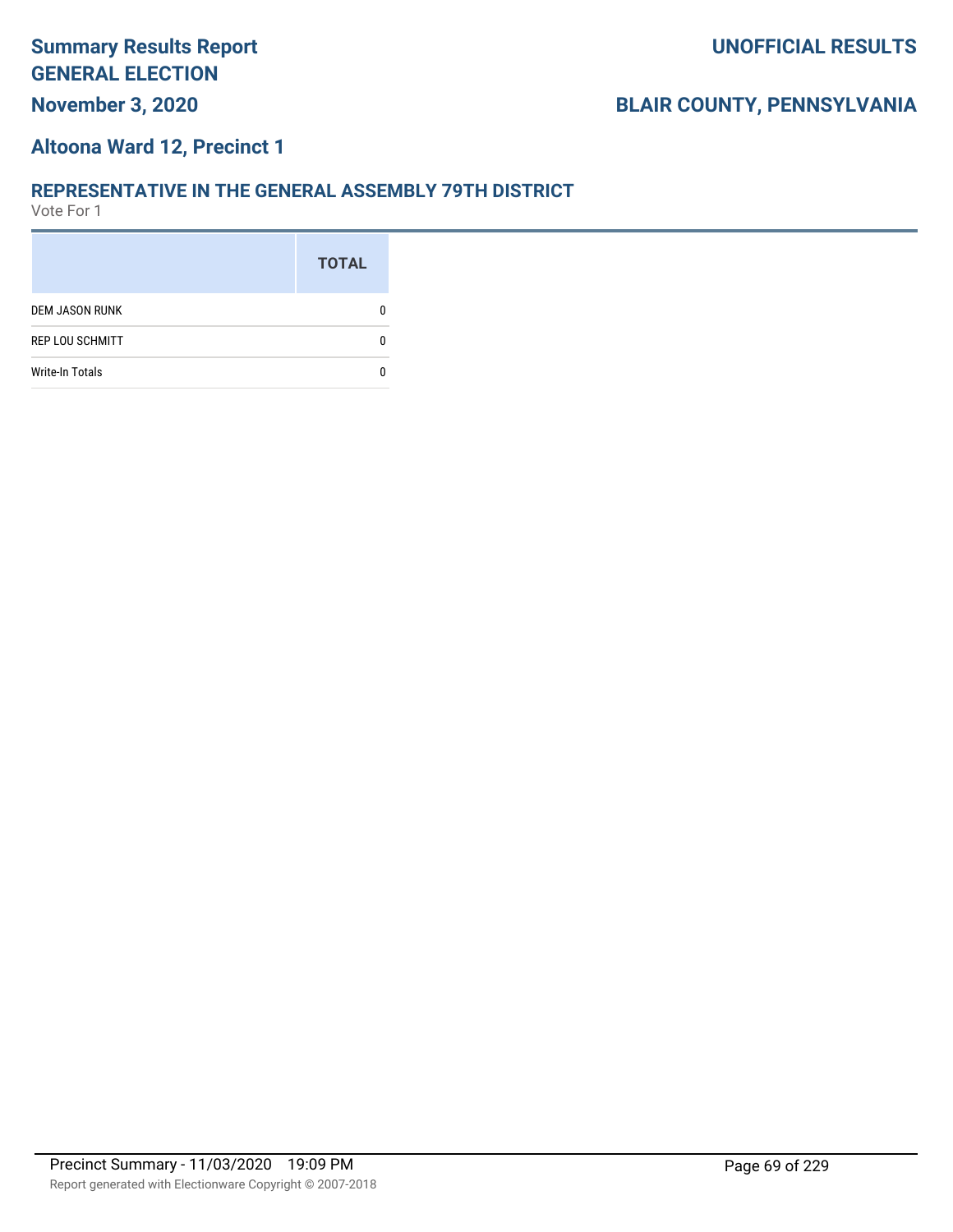## **Altoona Ward 12, Precinct 2**

| <b>STATISTICS</b>           |              |
|-----------------------------|--------------|
|                             | <b>TOTAL</b> |
| Registered Voters - Total   | 0            |
| <b>Ballots Cast - Total</b> | 0            |
| <b>Ballots Cast - Blank</b> | 0            |
| Voter Turnout - Total       | $0.00\%$     |

# **PRESIDENTIAL ELECTORS**

Vote For 1

|                             | <b>TOTAL</b> |
|-----------------------------|--------------|
| <b>DEM BIDEN and HARRIS</b> |              |
| <b>REP TRUMP and PENCE</b>  |              |
| LIB JORGENSEN and COHEN     |              |
| <b>Write-In Totals</b>      |              |

## **ATTORNEY GENERAL**

|                            | <b>TOTAL</b> |
|----------------------------|--------------|
| DEM JOSH SHAPIRO           | n            |
| REP HEATHER HEIDELBAUGH    | 0            |
| LIB DANIEL WASSMER         | 0            |
| <b>GRE RICHARD L WEISS</b> | 0            |
| <b>Write-In Totals</b>     | n            |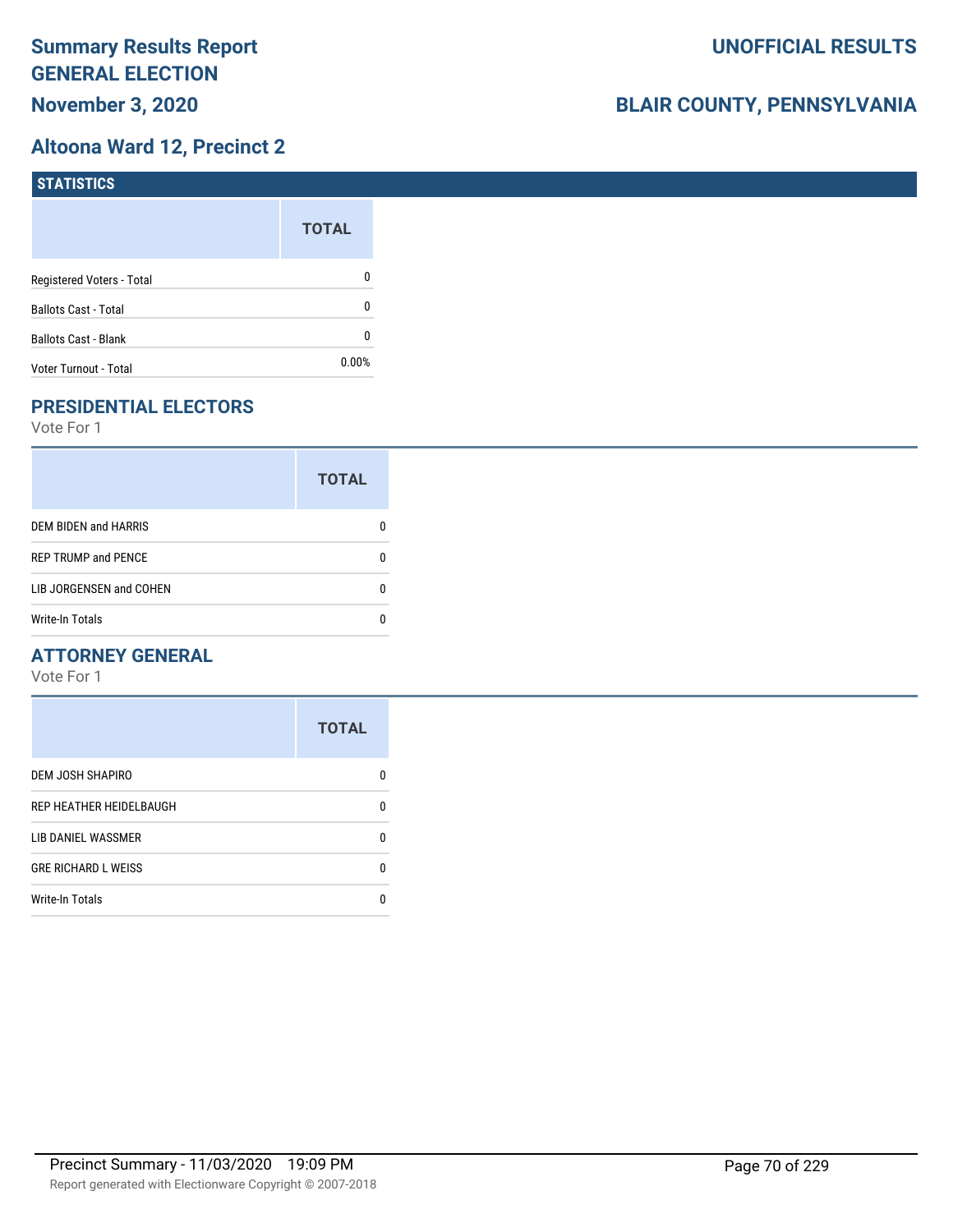# **November 3, 2020**

#### **Altoona Ward 12, Precinct 2**

#### **AUDITOR GENERAL**

Vote For 1

|                           | <b>TOTAL</b> |
|---------------------------|--------------|
| <b>DEM NINA AHMAD</b>     |              |
| <b>REP TIMOTHY DEFOOR</b> | n            |
| LIB JENNIFER MOORE        |              |
| <b>GRE OLIVIA FAISON</b>  | n            |
| <b>Write-In Totals</b>    |              |

#### **STATE TREASURER**

Vote For 1

|                             | <b>TOTAL</b> |
|-----------------------------|--------------|
| <b>DEM JOE TORSELLA</b>     | n            |
| <b>REP STACY L. GARRITY</b> | n            |
| LIB JOE SOLOSKI             | n            |
| <b>GRE TIMOTHY RUNKLE</b>   | n            |
| <b>Write-In Totals</b>      |              |

#### **REPRESENTATIVE IN CONGRESS 13TH DISTRICT**

Vote For 1

|                        | <b>TOTAL</b> |
|------------------------|--------------|
| <b>DEM TODD ROWLEY</b> | 0            |
| REP JOHN JOYCE         | n            |
| <b>Write-In Totals</b> |              |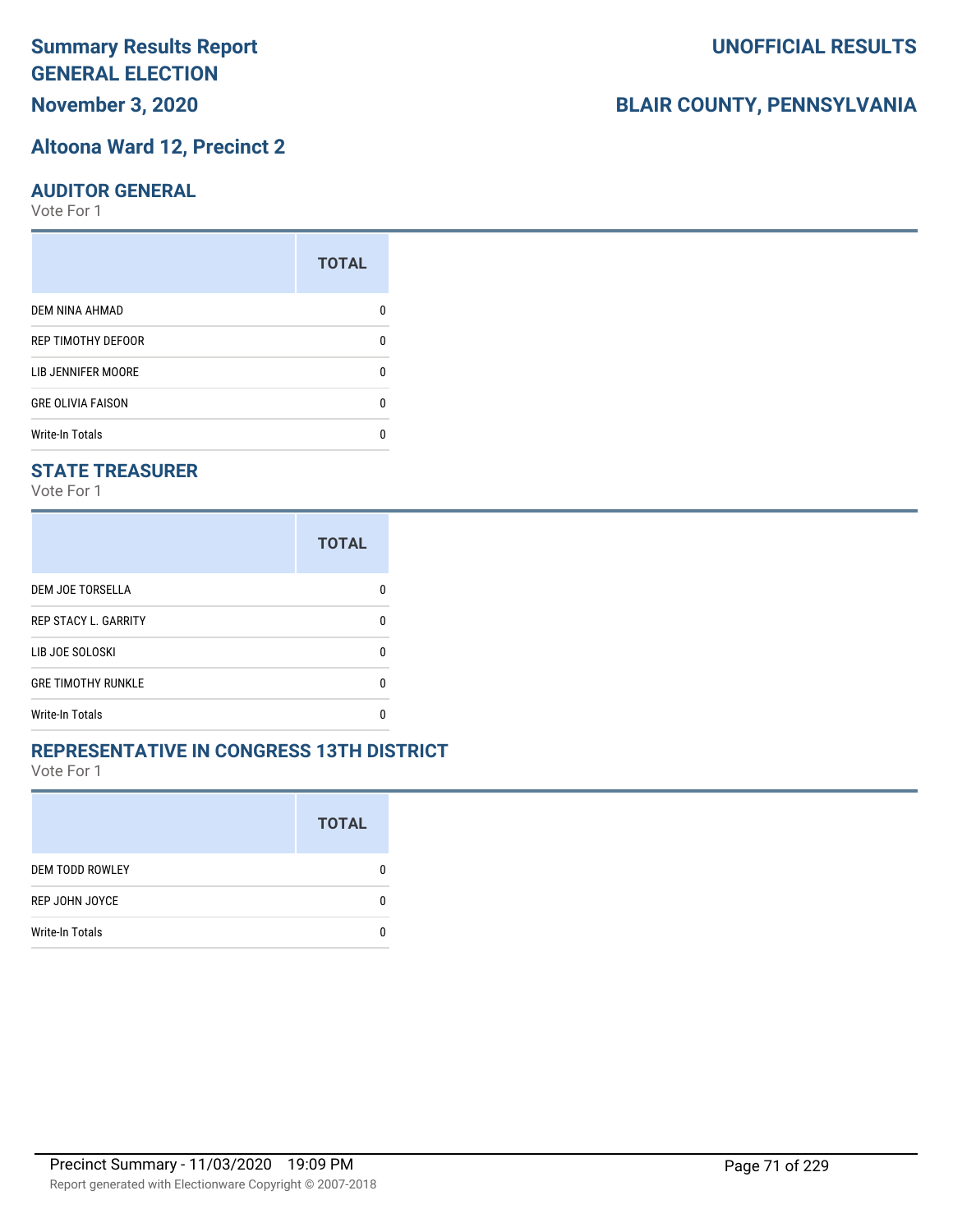# **BLAIR COUNTY, PENNSYLVANIA**

#### **Altoona Ward 12, Precinct 2**

#### **REPRESENTATIVE IN THE GENERAL ASSEMBLY 79TH DISTRICT**

|                        | <b>TOTAL</b> |
|------------------------|--------------|
| <b>DEM JASON RUNK</b>  |              |
| <b>REP LOU SCHMITT</b> |              |
| <b>Write-In Totals</b> |              |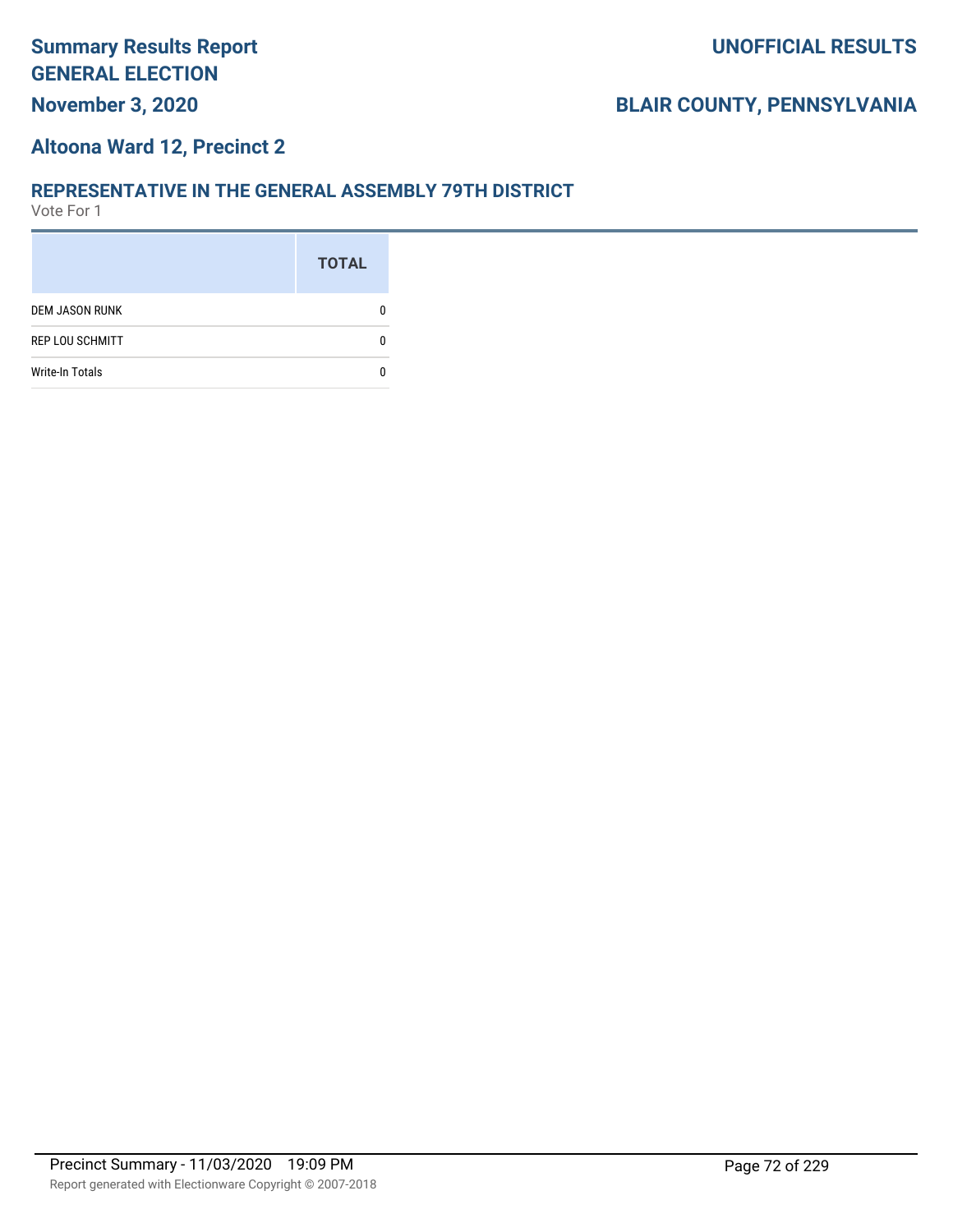## **Altoona Ward 12, Precinct 3**

| <b>STATISTICS</b>           |              |
|-----------------------------|--------------|
|                             | <b>TOTAL</b> |
| Registered Voters - Total   | 0            |
| <b>Ballots Cast - Total</b> | 0            |
| <b>Ballots Cast - Blank</b> | 0            |
| Voter Turnout - Total       | 0.00%        |

# **PRESIDENTIAL ELECTORS**

Vote For 1

|                            | <b>TOTAL</b> |
|----------------------------|--------------|
| DEM BIDEN and HARRIS       |              |
| <b>REP TRUMP and PENCE</b> |              |
| LIB JORGENSEN and COHEN    | O            |
| <b>Write-In Totals</b>     |              |

## **ATTORNEY GENERAL**

|                            | <b>TOTAL</b> |
|----------------------------|--------------|
| DEM JOSH SHAPIRO           | n            |
| REP HEATHER HEIDELBAUGH    | 0            |
| <b>LIB DANIEL WASSMER</b>  | n            |
| <b>GRE RICHARD L WEISS</b> | n            |
| <b>Write-In Totals</b>     |              |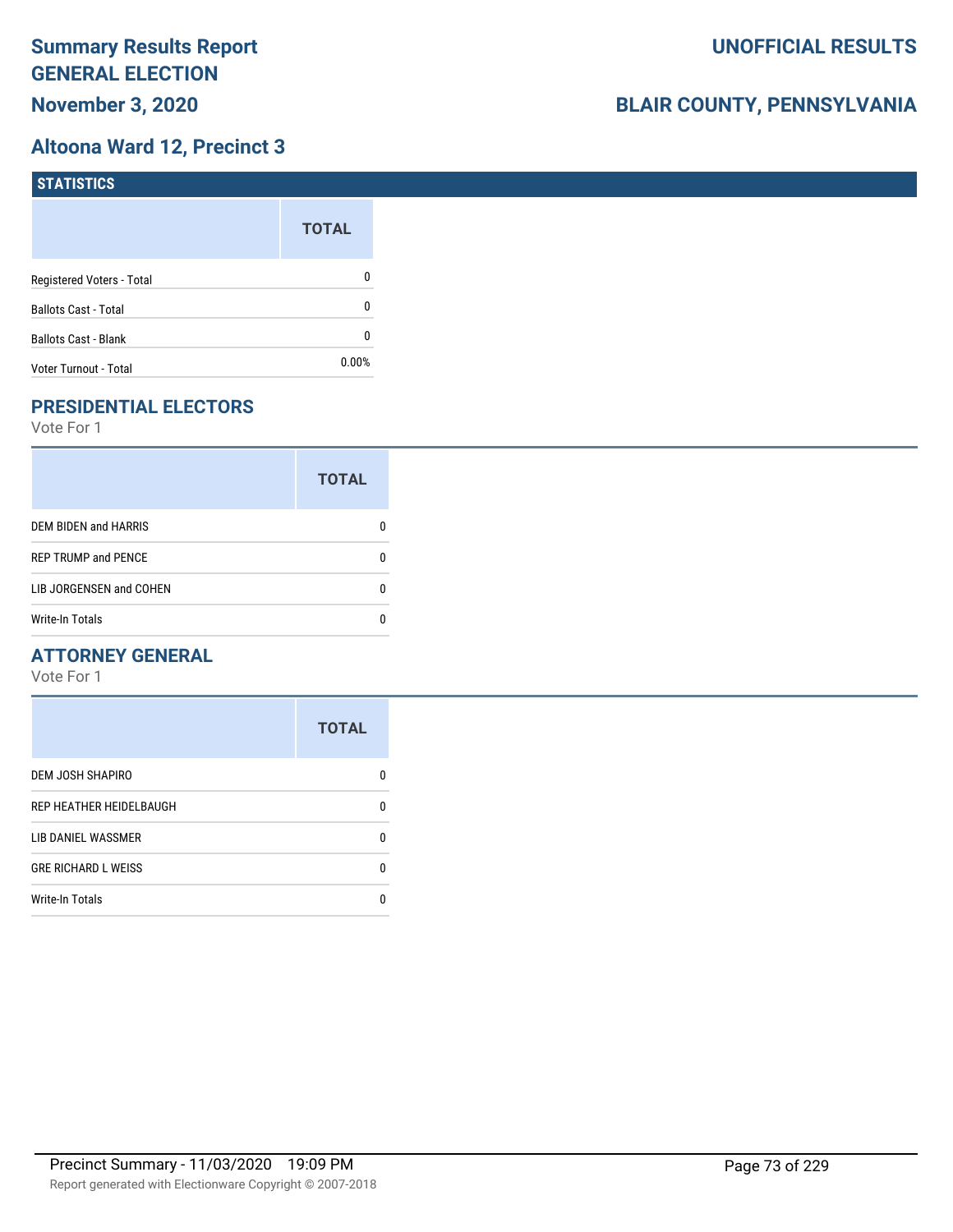# **November 3, 2020**

#### **Altoona Ward 12, Precinct 3**

#### **AUDITOR GENERAL**

Vote For 1

|                           | <b>TOTAL</b> |
|---------------------------|--------------|
| <b>DEM NINA AHMAD</b>     |              |
| <b>REP TIMOTHY DEFOOR</b> | O            |
| LIB JENNIFER MOORE        | O            |
| <b>GRE OLIVIA FAISON</b>  | ŋ            |
| <b>Write-In Totals</b>    |              |

## **STATE TREASURER**

Vote For 1

|                             | <b>TOTAL</b> |
|-----------------------------|--------------|
| DEM JOE TORSELLA            |              |
| <b>REP STACY L. GARRITY</b> | n            |
| LIB JOE SOLOSKI             | n            |
| <b>GRE TIMOTHY RUNKLE</b>   | n            |
| <b>Write-In Totals</b>      |              |

### **REPRESENTATIVE IN CONGRESS 13TH DISTRICT**

Vote For 1

|                        | <b>TOTAL</b> |
|------------------------|--------------|
| <b>DEM TODD ROWLEY</b> | O            |
| REP JOHN JOYCE         | n            |
| <b>Write-In Totals</b> |              |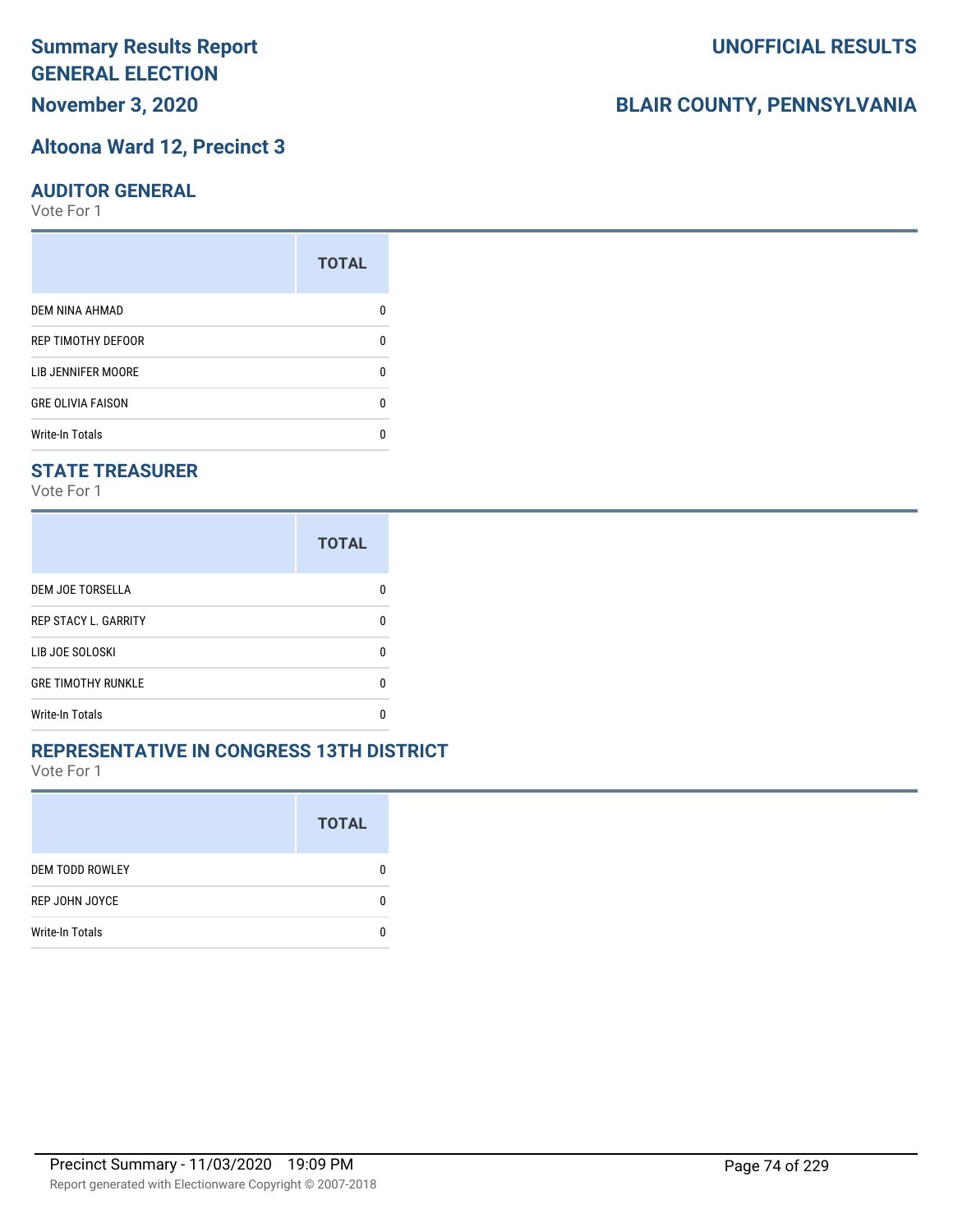# **BLAIR COUNTY, PENNSYLVANIA**

#### **Altoona Ward 12, Precinct 3**

#### **REPRESENTATIVE IN THE GENERAL ASSEMBLY 79TH DISTRICT**

|                        | <b>TOTAL</b> |
|------------------------|--------------|
| <b>DEM JASON RUNK</b>  |              |
| <b>REP LOU SCHMITT</b> |              |
| <b>Write-In Totals</b> |              |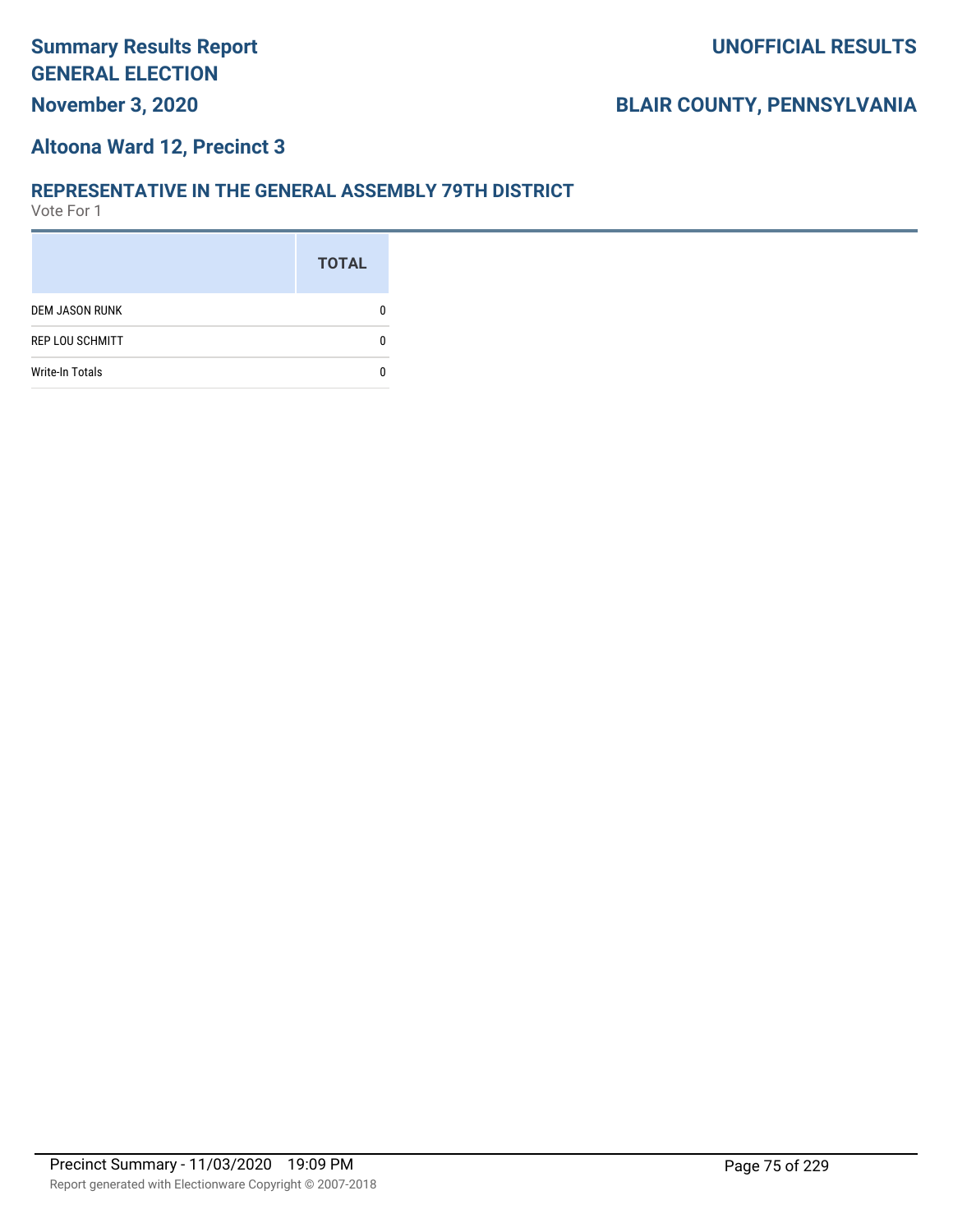## **Altoona Ward 12, Precinct 4**

| <b>STATISTICS</b>           |              |
|-----------------------------|--------------|
|                             | <b>TOTAL</b> |
| Registered Voters - Total   | 0            |
| <b>Ballots Cast - Total</b> | 0            |
| <b>Ballots Cast - Blank</b> | 0            |
| Voter Turnout - Total       | $0.00\%$     |

# **PRESIDENTIAL ELECTORS**

Vote For 1

|                             | <b>TOTAL</b> |
|-----------------------------|--------------|
| <b>DEM BIDEN and HARRIS</b> |              |
| <b>REP TRUMP and PENCE</b>  |              |
| LIB JORGENSEN and COHEN     |              |
| <b>Write-In Totals</b>      |              |

## **ATTORNEY GENERAL**

|                            | <b>TOTAL</b> |
|----------------------------|--------------|
| DEM JOSH SHAPIRO           | n            |
| REP HEATHER HEIDELBAUGH    | 0            |
| <b>LIB DANIEL WASSMER</b>  | n            |
| <b>GRE RICHARD L WEISS</b> | n            |
| <b>Write-In Totals</b>     |              |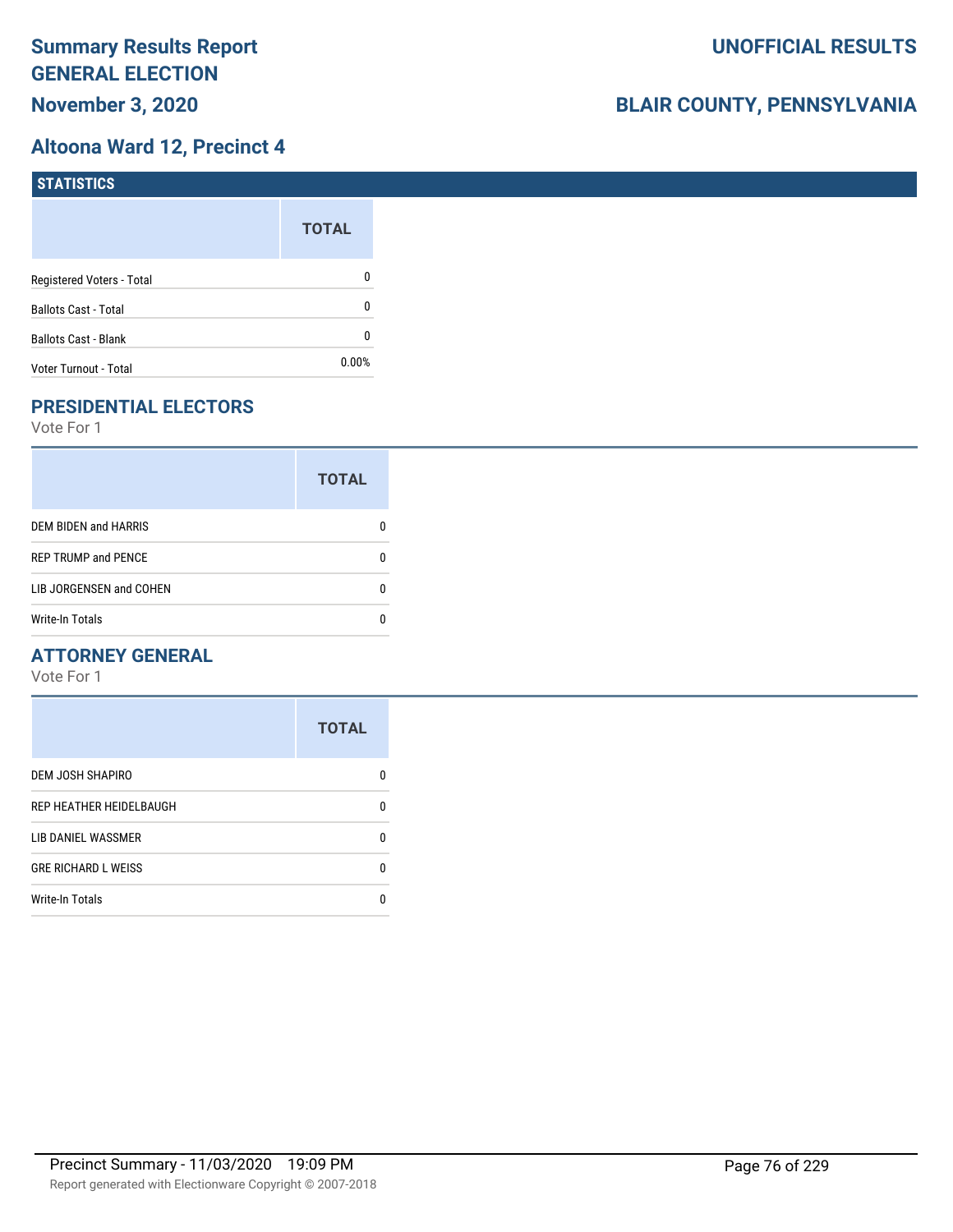# **November 3, 2020**

#### **Altoona Ward 12, Precinct 4**

#### **AUDITOR GENERAL**

Vote For 1

|                           | <b>TOTAL</b> |
|---------------------------|--------------|
| <b>DEM NINA AHMAD</b>     |              |
| <b>REP TIMOTHY DEFOOR</b> | n            |
| LIB JENNIFER MOORE        |              |
| <b>GRE OLIVIA FAISON</b>  | n            |
| <b>Write-In Totals</b>    |              |

## **STATE TREASURER**

Vote For 1

|                             | <b>TOTAL</b> |
|-----------------------------|--------------|
| DEM JOE TORSELLA            |              |
| <b>REP STACY L. GARRITY</b> | n            |
| LIB JOE SOLOSKI             | n            |
| <b>GRE TIMOTHY RUNKLE</b>   | n            |
| <b>Write-In Totals</b>      |              |

### **REPRESENTATIVE IN CONGRESS 13TH DISTRICT**

Vote For 1

|                        | <b>TOTAL</b> |
|------------------------|--------------|
| <b>DEM TODD ROWLEY</b> | 0            |
| REP JOHN JOYCE         | n            |
| <b>Write-In Totals</b> |              |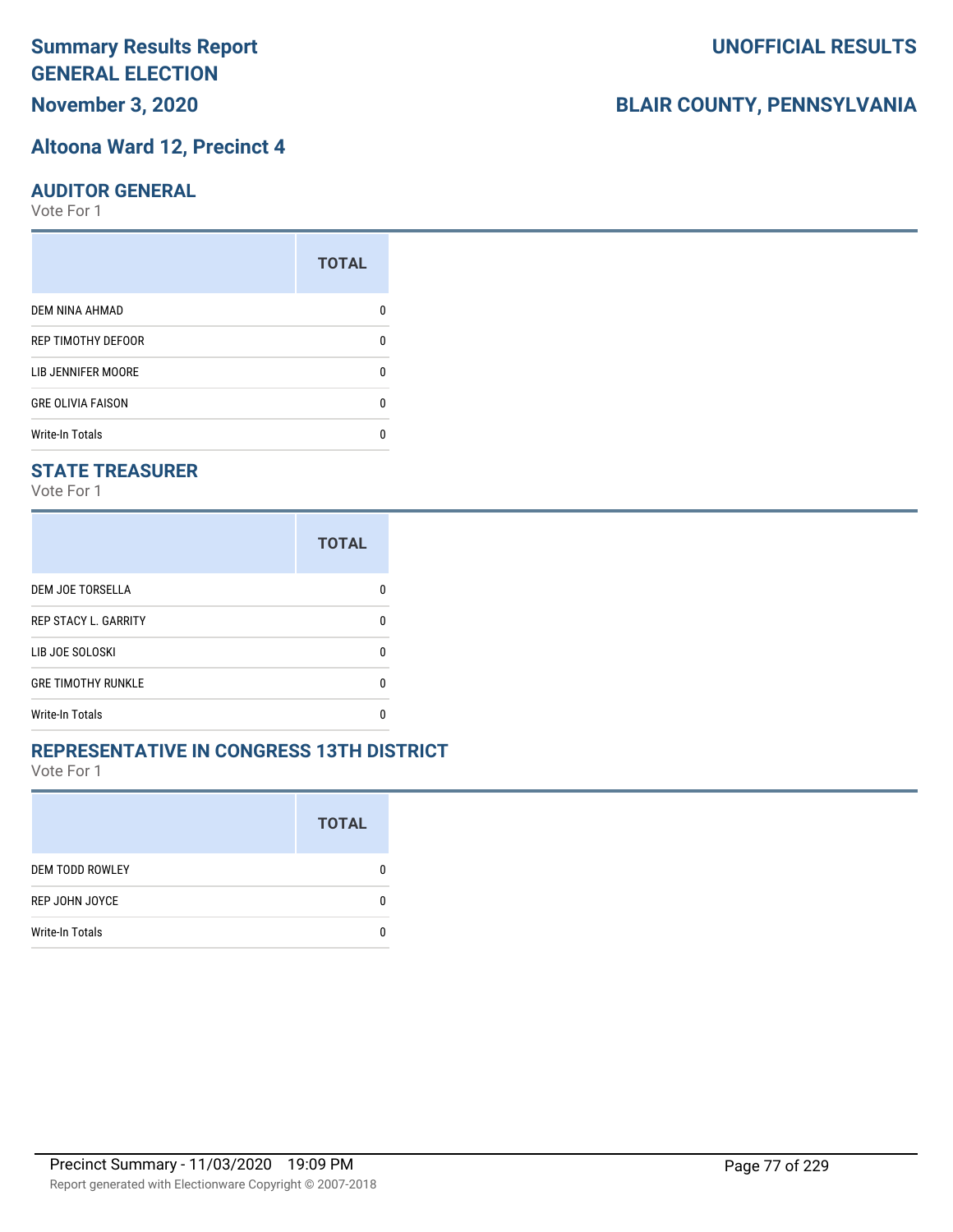#### **Altoona Ward 12, Precinct 4**

#### **REPRESENTATIVE IN THE GENERAL ASSEMBLY 79TH DISTRICT**

|                        | <b>TOTAL</b> |
|------------------------|--------------|
| <b>DEM JASON RUNK</b>  |              |
| <b>REP LOU SCHMITT</b> |              |
| <b>Write-In Totals</b> |              |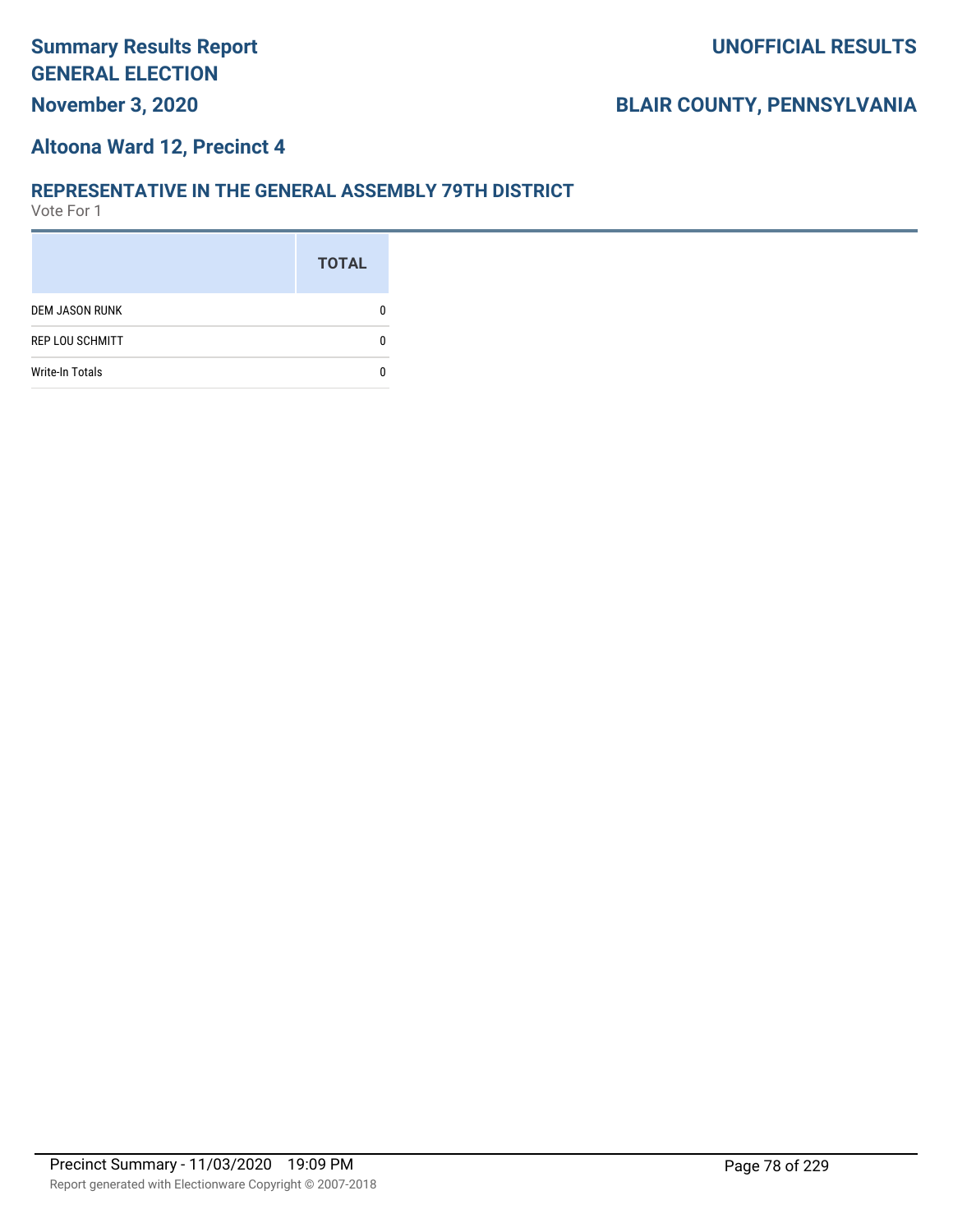## **Altoona Ward 13, Precinct 1**

| STATISTICS                  |              |
|-----------------------------|--------------|
|                             | <b>TOTAL</b> |
| Registered Voters - Total   | 0            |
| <b>Ballots Cast - Total</b> | 0            |
| <b>Ballots Cast - Blank</b> | 0            |
| Voter Turnout - Total       | $0.00\%$     |

# **PRESIDENTIAL ELECTORS**

Vote For 1

|                            | <b>TOTAL</b> |
|----------------------------|--------------|
| DEM BIDEN and HARRIS       |              |
| <b>REP TRUMP and PENCE</b> |              |
| LIB JORGENSEN and COHEN    |              |
| Write-In Totals            |              |

## **ATTORNEY GENERAL**

|                            | <b>TOTAL</b> |
|----------------------------|--------------|
| <b>DEM JOSH SHAPIRO</b>    | n            |
| REP HEATHER HEIDELBAUGH    | 0            |
| LIB DANIEL WASSMER         | n            |
| <b>GRE RICHARD L WEISS</b> | n            |
| <b>Write-In Totals</b>     |              |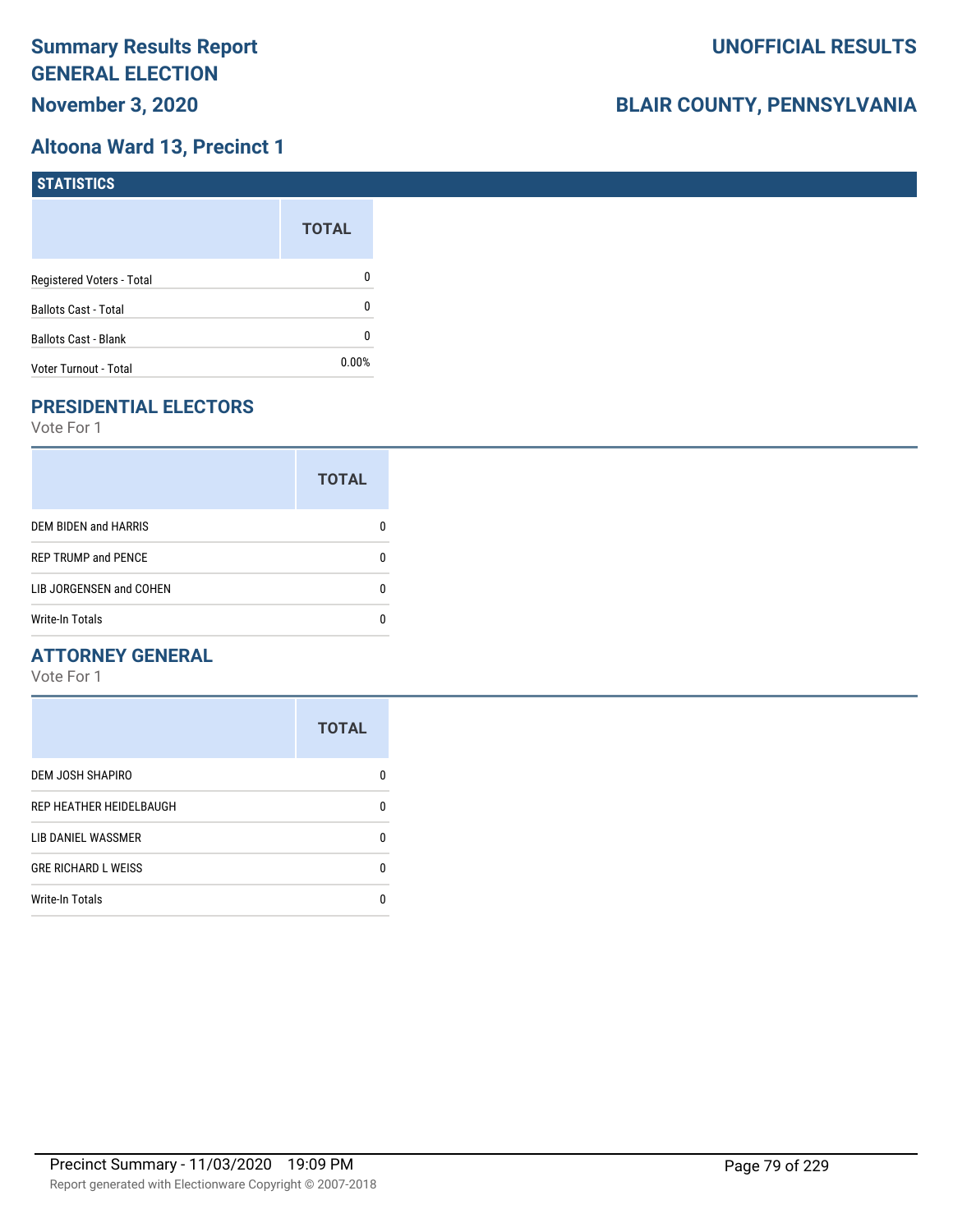# **November 3, 2020**

### **Altoona Ward 13, Precinct 1**

#### **AUDITOR GENERAL**

Vote For 1

|                          | <b>TOTAL</b> |
|--------------------------|--------------|
| <b>DEM NINA AHMAD</b>    |              |
| REP TIMOTHY DEFOOR       | n            |
| LIB JENNIFER MOORE       |              |
| <b>GRE OLIVIA FAISON</b> | n            |
| <b>Write-In Totals</b>   |              |

## **STATE TREASURER**

Vote For 1

|                             | <b>TOTAL</b> |
|-----------------------------|--------------|
| <b>DEM JOE TORSELLA</b>     | n            |
| <b>REP STACY L. GARRITY</b> | n            |
| LIB JOE SOLOSKI             | n            |
| <b>GRE TIMOTHY RUNKLE</b>   | n            |
| Write-In Totals             |              |

### **REPRESENTATIVE IN CONGRESS 13TH DISTRICT**

Vote For 1

|                        | <b>TOTAL</b> |
|------------------------|--------------|
| <b>DEM TODD ROWLEY</b> | O            |
| REP JOHN JOYCE         | n            |
| <b>Write-In Totals</b> |              |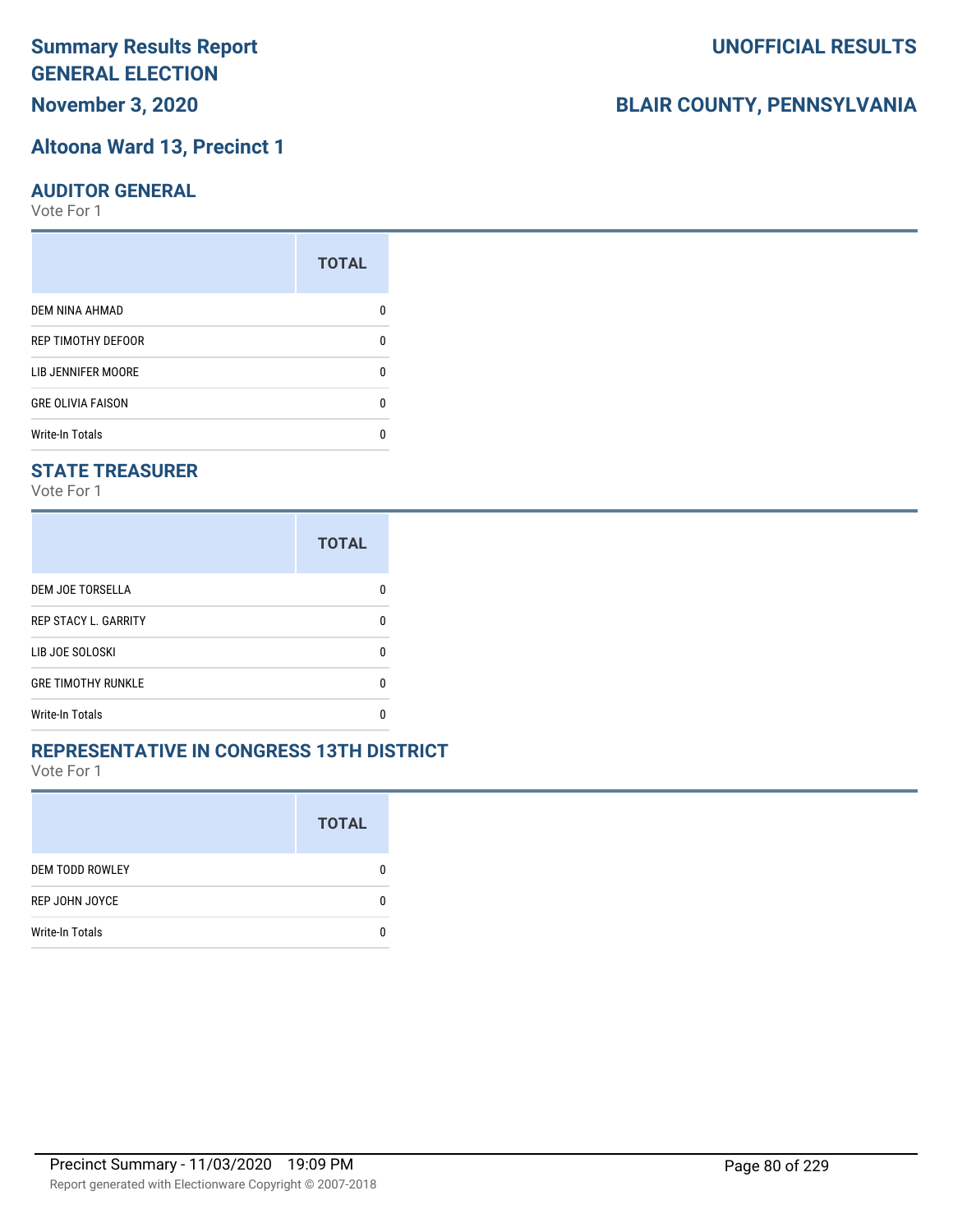# **November 3, 2020**

# **BLAIR COUNTY, PENNSYLVANIA**

#### **Altoona Ward 13, Precinct 1**

#### **REPRESENTATIVE IN THE GENERAL ASSEMBLY 79TH DISTRICT**

|                        | <b>TOTAL</b> |
|------------------------|--------------|
| <b>DEM JASON RUNK</b>  |              |
| <b>REP LOU SCHMITT</b> |              |
| <b>Write-In Totals</b> |              |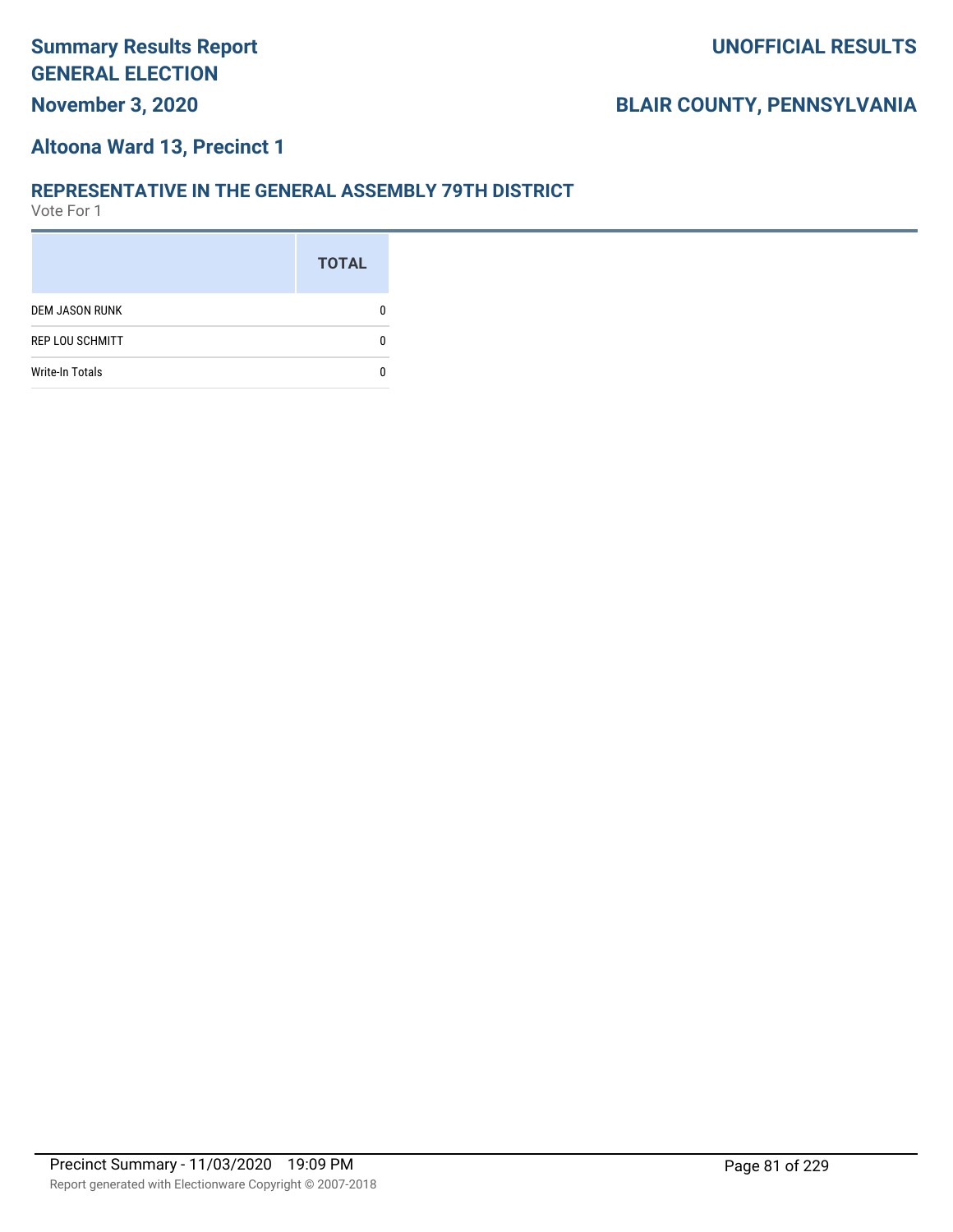## **Altoona Ward 13, Precinct 2**

| STATISTICS                  |              |
|-----------------------------|--------------|
|                             | <b>TOTAL</b> |
| Registered Voters - Total   | $\mathbf{0}$ |
| <b>Ballots Cast - Total</b> | $\mathbf{0}$ |
| <b>Ballots Cast - Blank</b> | 0            |
| Voter Turnout - Total       | $0.00\%$     |

# **PRESIDENTIAL ELECTORS**

Vote For 1

|                             | <b>TOTAL</b> |
|-----------------------------|--------------|
| <b>DEM BIDEN and HARRIS</b> |              |
| <b>REP TRUMP and PENCE</b>  |              |
| LIB JORGENSEN and COHEN     |              |
| <b>Write-In Totals</b>      |              |

## **ATTORNEY GENERAL**

|                            | <b>TOTAL</b> |
|----------------------------|--------------|
| DEM JOSH SHAPIRO           | n            |
| REP HEATHER HEIDELBAUGH    | 0            |
| <b>LIB DANIEL WASSMER</b>  | n            |
| <b>GRE RICHARD L WEISS</b> | n            |
| <b>Write-In Totals</b>     |              |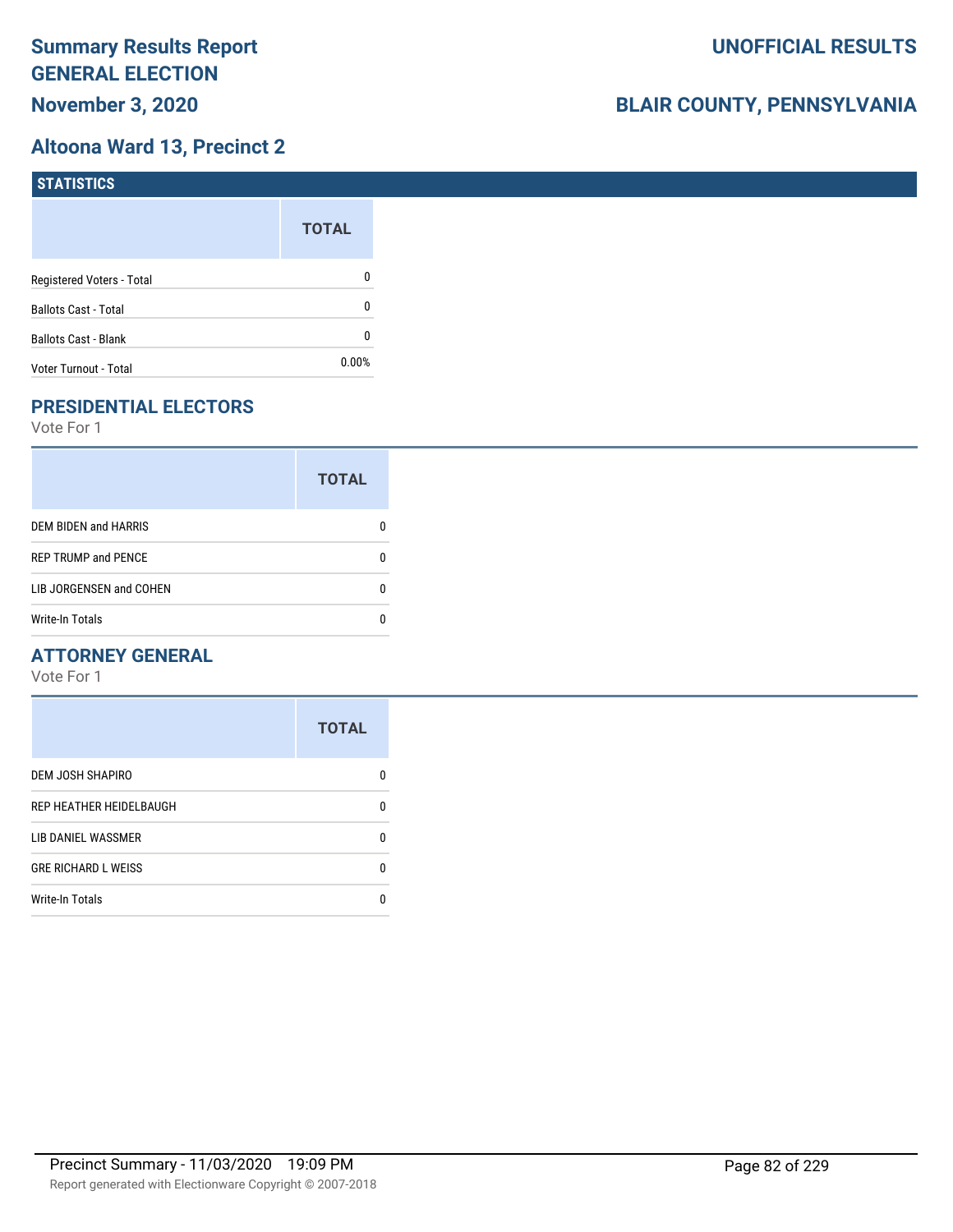# **November 3, 2020**

#### **Altoona Ward 13, Precinct 2**

#### **AUDITOR GENERAL**

Vote For 1

|                           | <b>TOTAL</b> |
|---------------------------|--------------|
| <b>DEM NINA AHMAD</b>     |              |
| <b>REP TIMOTHY DEFOOR</b> | n            |
| LIB JENNIFER MOORE        |              |
| <b>GRE OLIVIA FAISON</b>  | n            |
| <b>Write-In Totals</b>    |              |

## **STATE TREASURER**

Vote For 1

|                             | <b>TOTAL</b> |
|-----------------------------|--------------|
| <b>DEM JOE TORSELLA</b>     | n            |
| <b>REP STACY L. GARRITY</b> | n            |
| LIB JOE SOLOSKI             | n            |
| <b>GRE TIMOTHY RUNKLE</b>   | n            |
| <b>Write-In Totals</b>      |              |

### **REPRESENTATIVE IN CONGRESS 13TH DISTRICT**

Vote For 1

|                        | <b>TOTAL</b> |
|------------------------|--------------|
| <b>DEM TODD ROWLEY</b> | 0            |
| REP JOHN JOYCE         | n            |
| <b>Write-In Totals</b> |              |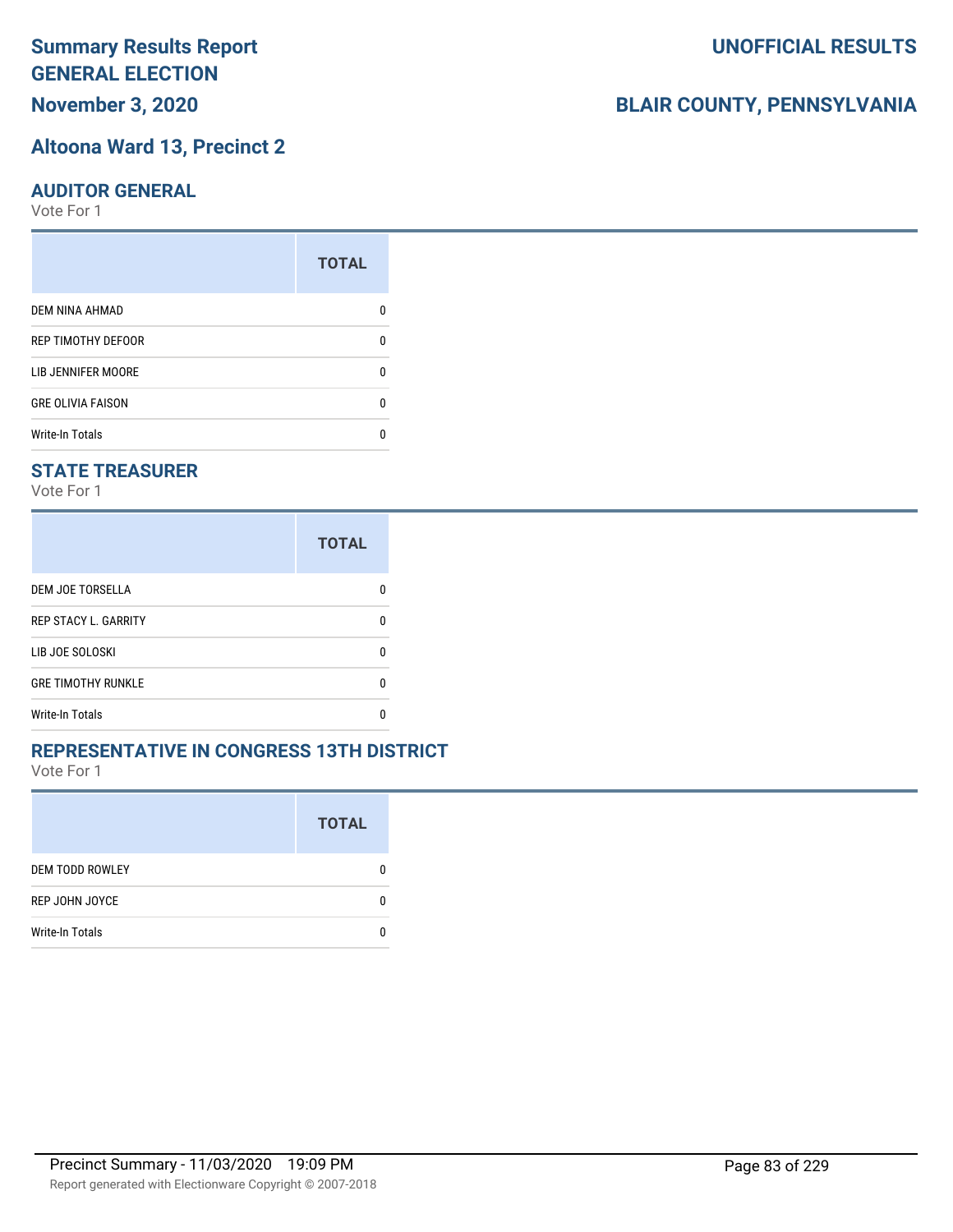# **BLAIR COUNTY, PENNSYLVANIA**

#### **Altoona Ward 13, Precinct 2**

#### **REPRESENTATIVE IN THE GENERAL ASSEMBLY 79TH DISTRICT**

|                        | <b>TOTAL</b> |
|------------------------|--------------|
| <b>DEM JASON RUNK</b>  |              |
| <b>REP LOU SCHMITT</b> |              |
| <b>Write-In Totals</b> |              |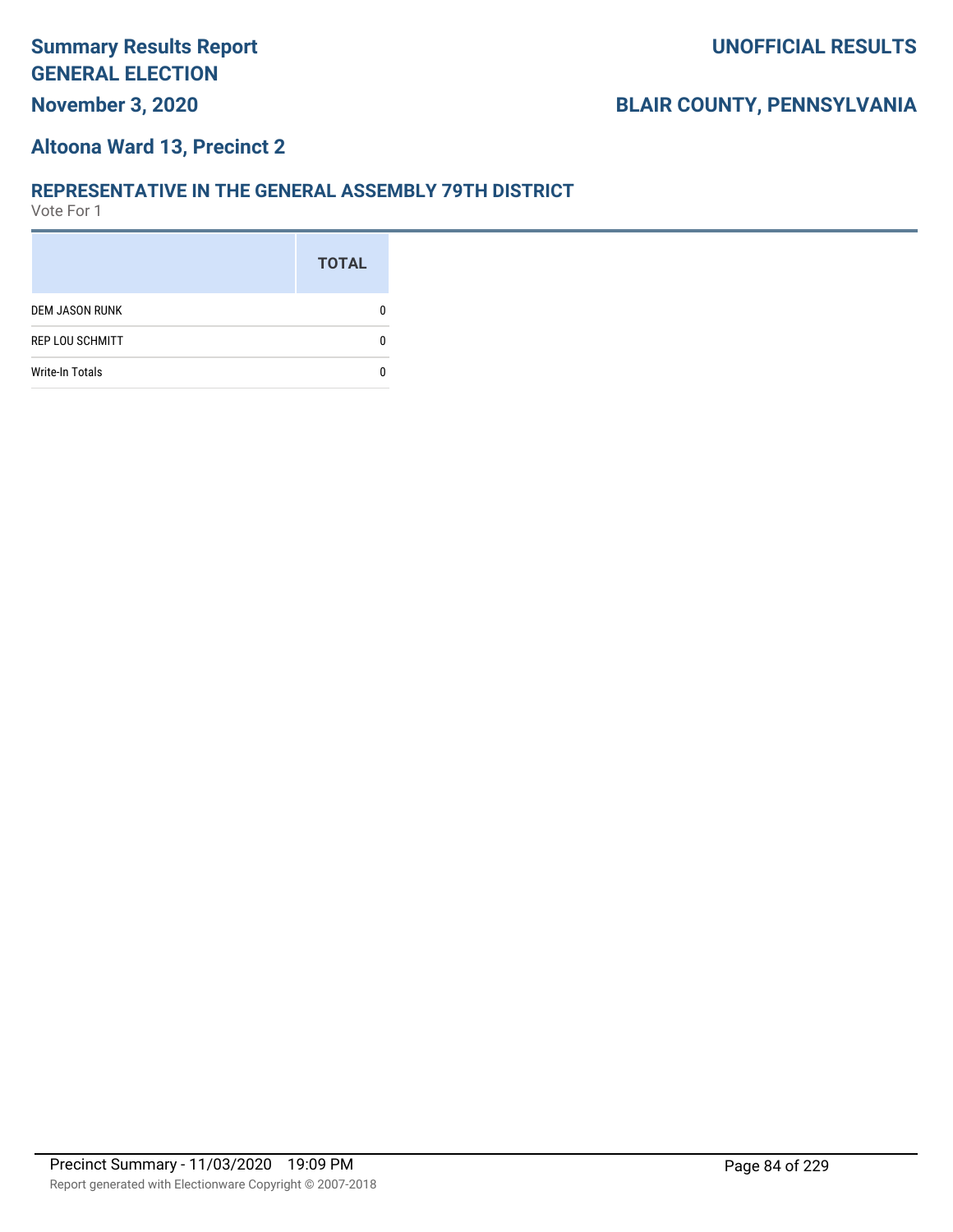## **Altoona Ward 13, Precinct 3**

| <b>STATISTICS</b>           |              |
|-----------------------------|--------------|
|                             | <b>TOTAL</b> |
| Registered Voters - Total   | 0            |
| <b>Ballots Cast - Total</b> | 0            |
| <b>Ballots Cast - Blank</b> | 0            |
| Voter Turnout - Total       | 0.00%        |

# **PRESIDENTIAL ELECTORS**

Vote For 1

|                             | <b>TOTAL</b> |
|-----------------------------|--------------|
| <b>DEM BIDEN and HARRIS</b> |              |
| <b>REP TRUMP and PENCE</b>  |              |
| LIB JORGENSEN and COHEN     |              |
| <b>Write-In Totals</b>      |              |

## **ATTORNEY GENERAL**

|                            | <b>TOTAL</b> |
|----------------------------|--------------|
| <b>DEM JOSH SHAPIRO</b>    | n            |
| REP HEATHER HEIDELBAUGH    | 0            |
| LIB DANIEL WASSMER         | n            |
| <b>GRE RICHARD L WEISS</b> | n            |
| <b>Write-In Totals</b>     |              |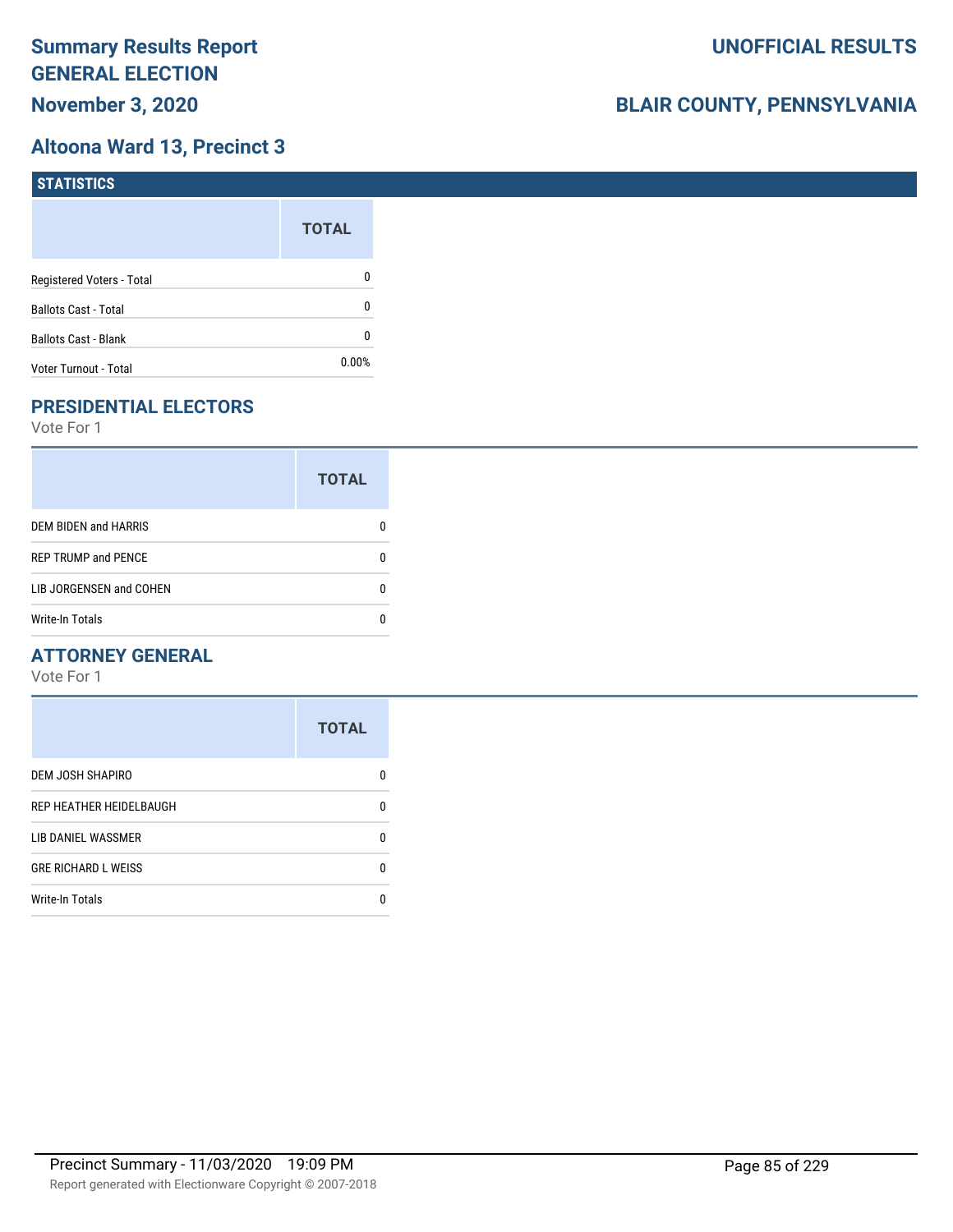# **November 3, 2020**

#### **Altoona Ward 13, Precinct 3**

#### **AUDITOR GENERAL**

Vote For 1

|                          | <b>TOTAL</b> |
|--------------------------|--------------|
| <b>DEM NINA AHMAD</b>    |              |
| REP TIMOTHY DEFOOR       | n            |
| LIB JENNIFER MOORE       |              |
| <b>GRE OLIVIA FAISON</b> | ŋ            |
| <b>Write-In Totals</b>   |              |

## **STATE TREASURER**

Vote For 1

|                             | <b>TOTAL</b> |
|-----------------------------|--------------|
| DEM JOE TORSELLA            | n            |
| <b>REP STACY L. GARRITY</b> | n            |
| LIB JOE SOLOSKI             | n            |
| <b>GRE TIMOTHY RUNKLE</b>   | n            |
| <b>Write-In Totals</b>      |              |

### **REPRESENTATIVE IN CONGRESS 13TH DISTRICT**

Vote For 1

|                        | <b>TOTAL</b> |
|------------------------|--------------|
| <b>DEM TODD ROWLEY</b> | O            |
| REP JOHN JOYCE         | n            |
| <b>Write-In Totals</b> |              |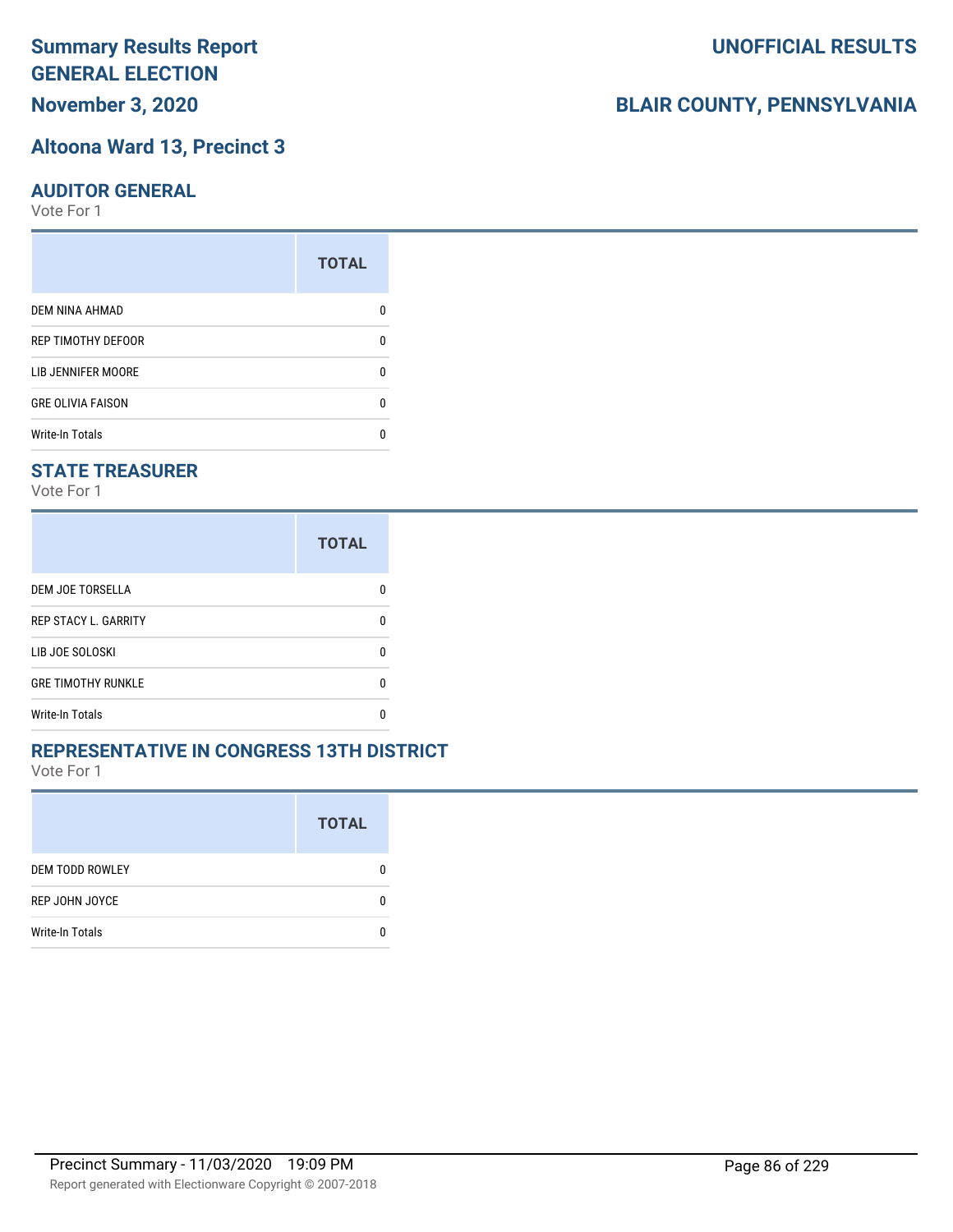# **November 3, 2020**

## **UNOFFICIAL RESULTS**

## **BLAIR COUNTY, PENNSYLVANIA**

#### **Altoona Ward 13, Precinct 3**

#### **REPRESENTATIVE IN THE GENERAL ASSEMBLY 79TH DISTRICT**

|                        | <b>TOTAL</b> |
|------------------------|--------------|
| <b>DEM JASON RUNK</b>  |              |
| <b>REP LOU SCHMITT</b> |              |
| <b>Write-In Totals</b> |              |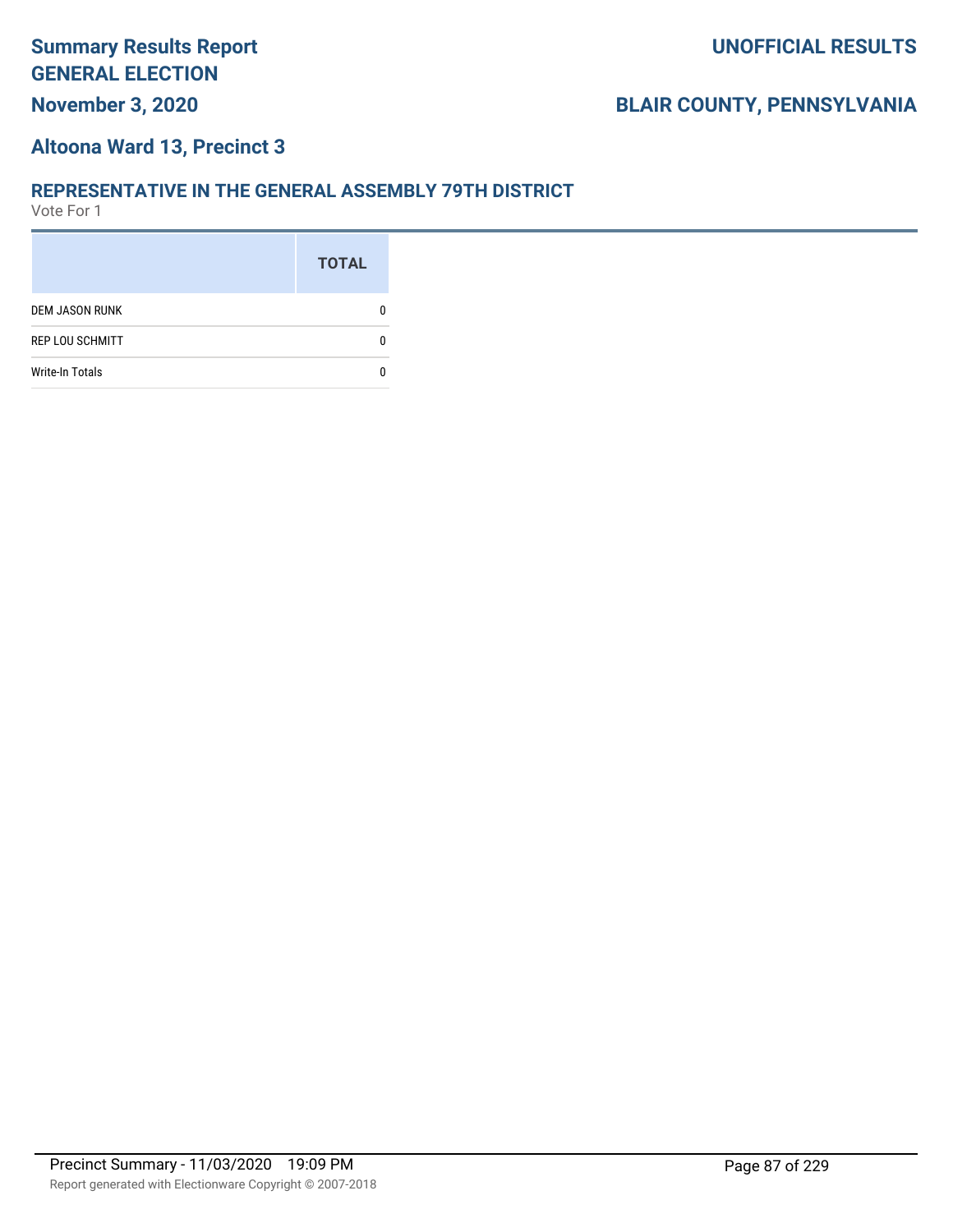## **Altoona Ward 13, Precinct 4**

| <b>STATISTICS</b>           |              |
|-----------------------------|--------------|
|                             | <b>TOTAL</b> |
| Registered Voters - Total   | 0            |
| <b>Ballots Cast - Total</b> | 0            |
| <b>Ballots Cast - Blank</b> | 0            |
| Voter Turnout - Total       | $0.00\%$     |

# **PRESIDENTIAL ELECTORS**

Vote For 1

|                            | <b>TOTAL</b> |
|----------------------------|--------------|
| DEM BIDEN and HARRIS       |              |
| <b>REP TRUMP and PENCE</b> |              |
| LIB JORGENSEN and COHEN    | O            |
| <b>Write-In Totals</b>     |              |

## **ATTORNEY GENERAL**

|                            | <b>TOTAL</b> |
|----------------------------|--------------|
| DEM JOSH SHAPIRO           | n            |
| REP HEATHER HEIDELBAUGH    | 0            |
| LIB DANIEL WASSMER         | n            |
| <b>GRE RICHARD L WEISS</b> | n            |
| <b>Write-In Totals</b>     | n            |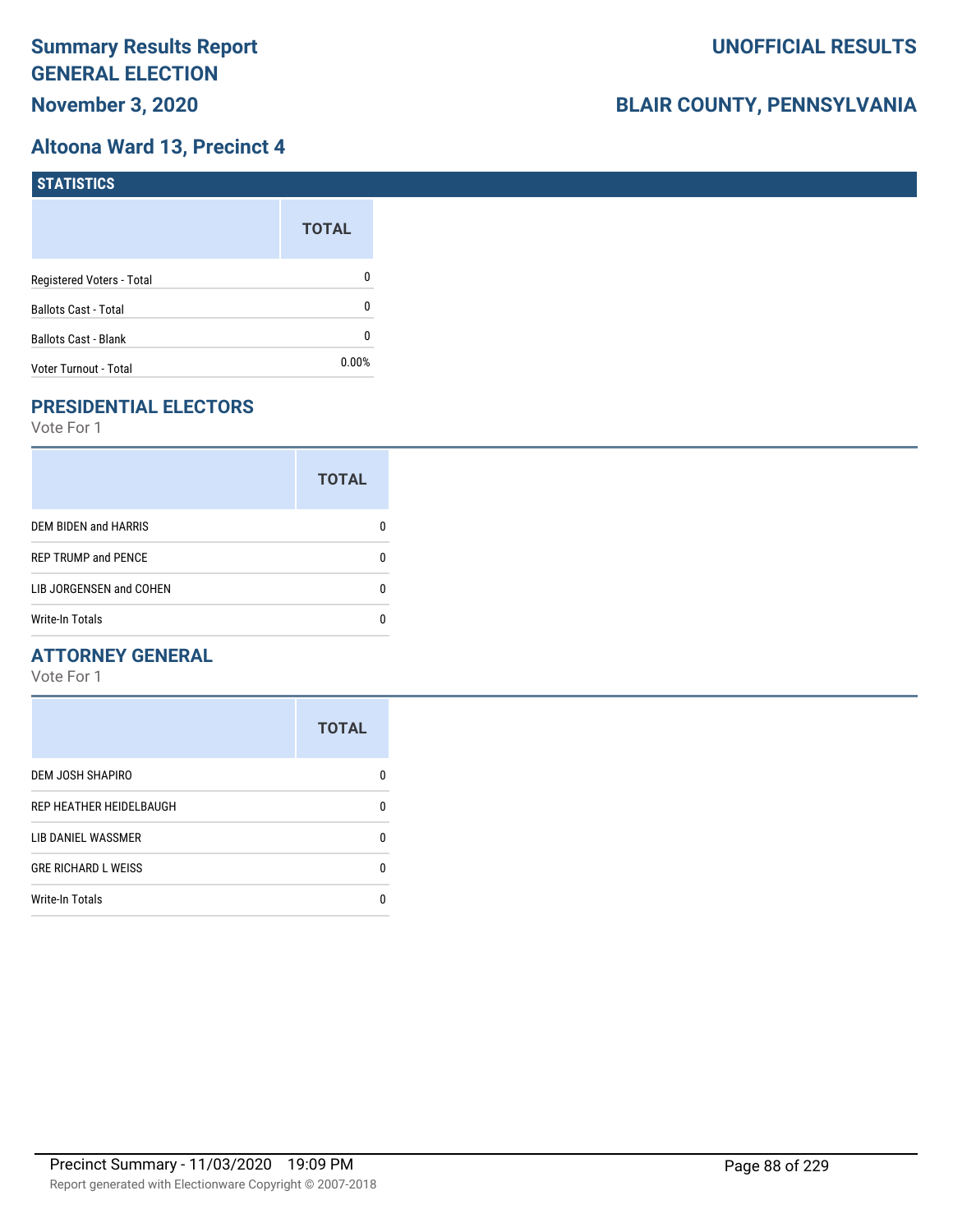# **November 3, 2020**

#### **Altoona Ward 13, Precinct 4**

#### **AUDITOR GENERAL**

Vote For 1

|                           | <b>TOTAL</b> |
|---------------------------|--------------|
| <b>DEM NINA AHMAD</b>     |              |
| <b>REP TIMOTHY DEFOOR</b> | n            |
| LIB JENNIFER MOORE        |              |
| <b>GRE OLIVIA FAISON</b>  | n            |
| <b>Write-In Totals</b>    |              |

## **STATE TREASURER**

Vote For 1

|                             | <b>TOTAL</b> |
|-----------------------------|--------------|
| DEM JOE TORSELLA            |              |
| <b>REP STACY L. GARRITY</b> | n            |
| LIB JOE SOLOSKI             | n            |
| <b>GRE TIMOTHY RUNKLE</b>   | n            |
| <b>Write-In Totals</b>      |              |

### **REPRESENTATIVE IN CONGRESS 13TH DISTRICT**

Vote For 1

|                        | <b>TOTAL</b> |
|------------------------|--------------|
| <b>DEM TODD ROWLEY</b> | O            |
| REP JOHN JOYCE         | n            |
| <b>Write-In Totals</b> |              |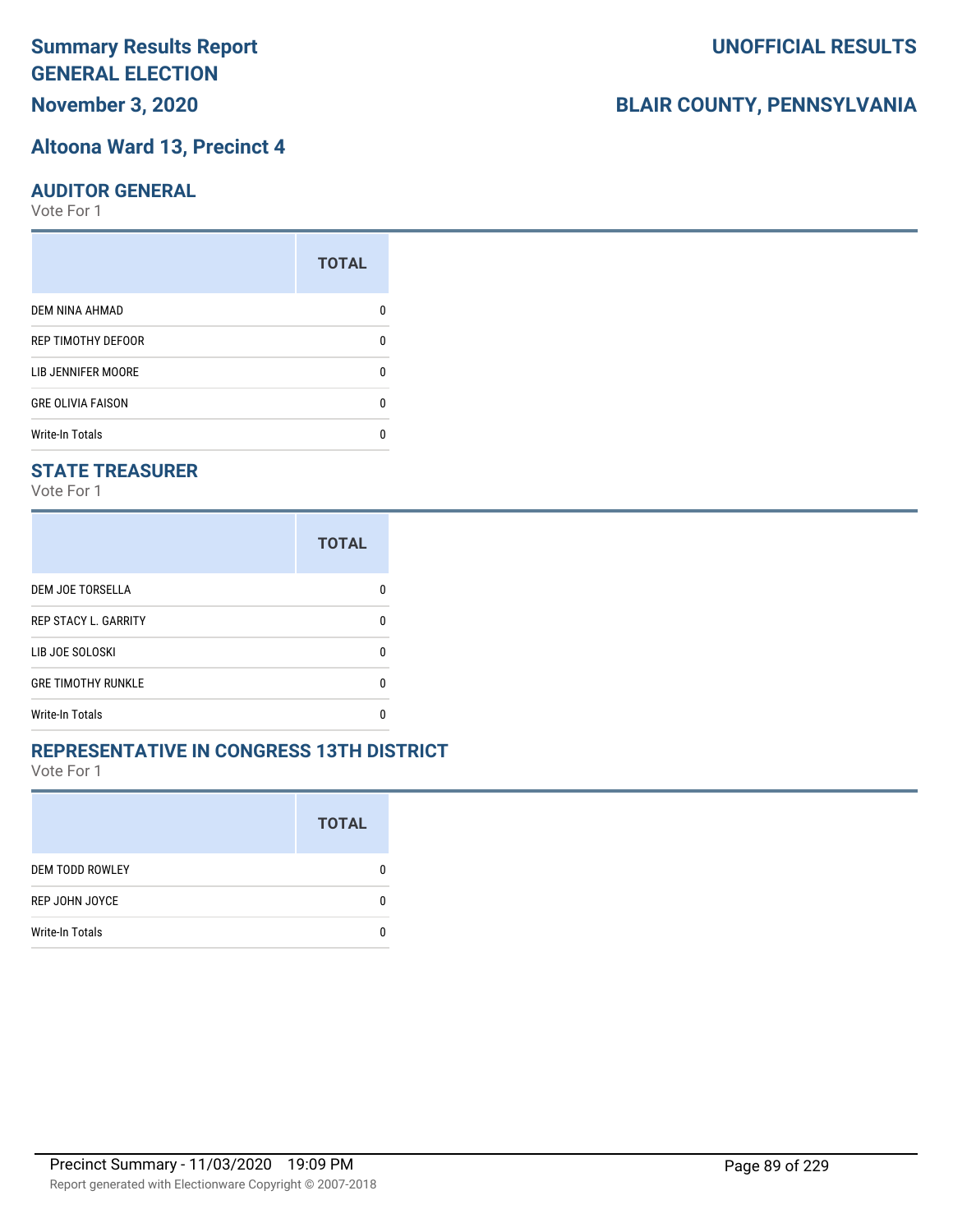#### **Altoona Ward 13, Precinct 4**

#### **REPRESENTATIVE IN THE GENERAL ASSEMBLY 79TH DISTRICT**

|                        | <b>TOTAL</b> |
|------------------------|--------------|
| <b>DEM JASON RUNK</b>  |              |
| <b>REP LOU SCHMITT</b> |              |
| <b>Write-In Totals</b> |              |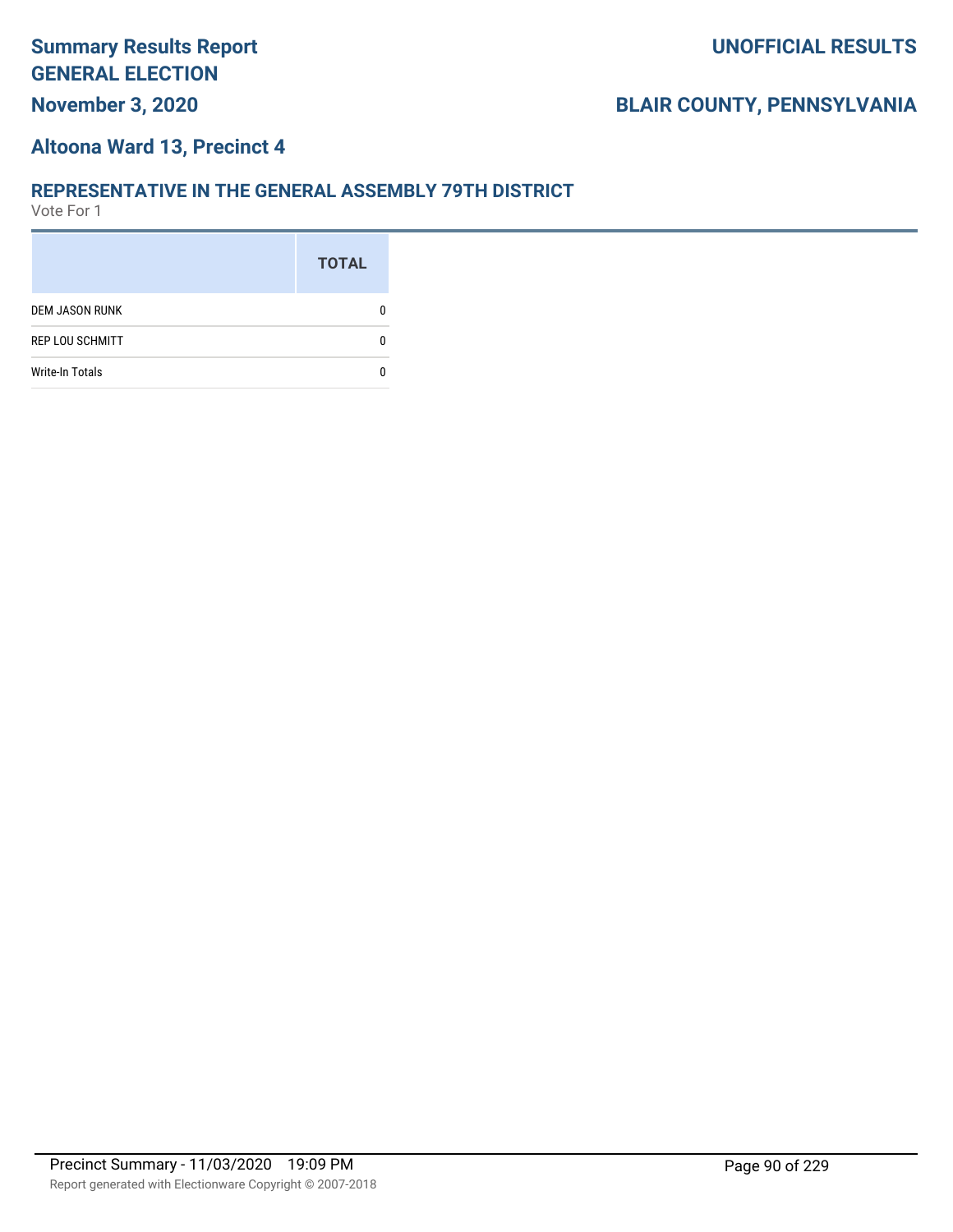## **Altoona Ward 14, Precinct 1**

| STATISTICS                  |              |
|-----------------------------|--------------|
|                             | <b>TOTAL</b> |
| Registered Voters - Total   | 0            |
| <b>Ballots Cast - Total</b> | 0            |
| <b>Ballots Cast - Blank</b> | 0            |
| Voter Turnout - Total       | $0.00\%$     |

# **PRESIDENTIAL ELECTORS**

Vote For 1

|                            | <b>TOTAL</b> |
|----------------------------|--------------|
| DEM BIDEN and HARRIS       |              |
| <b>REP TRUMP and PENCE</b> |              |
| LIB JORGENSEN and COHEN    |              |
| Write-In Totals            |              |

## **ATTORNEY GENERAL**

|                            | <b>TOTAL</b> |
|----------------------------|--------------|
| DEM JOSH SHAPIRO           | n            |
| REP HEATHER HEIDELBAUGH    | 0            |
| <b>LIB DANIEL WASSMER</b>  | n            |
| <b>GRE RICHARD L WEISS</b> | n            |
| <b>Write-In Totals</b>     |              |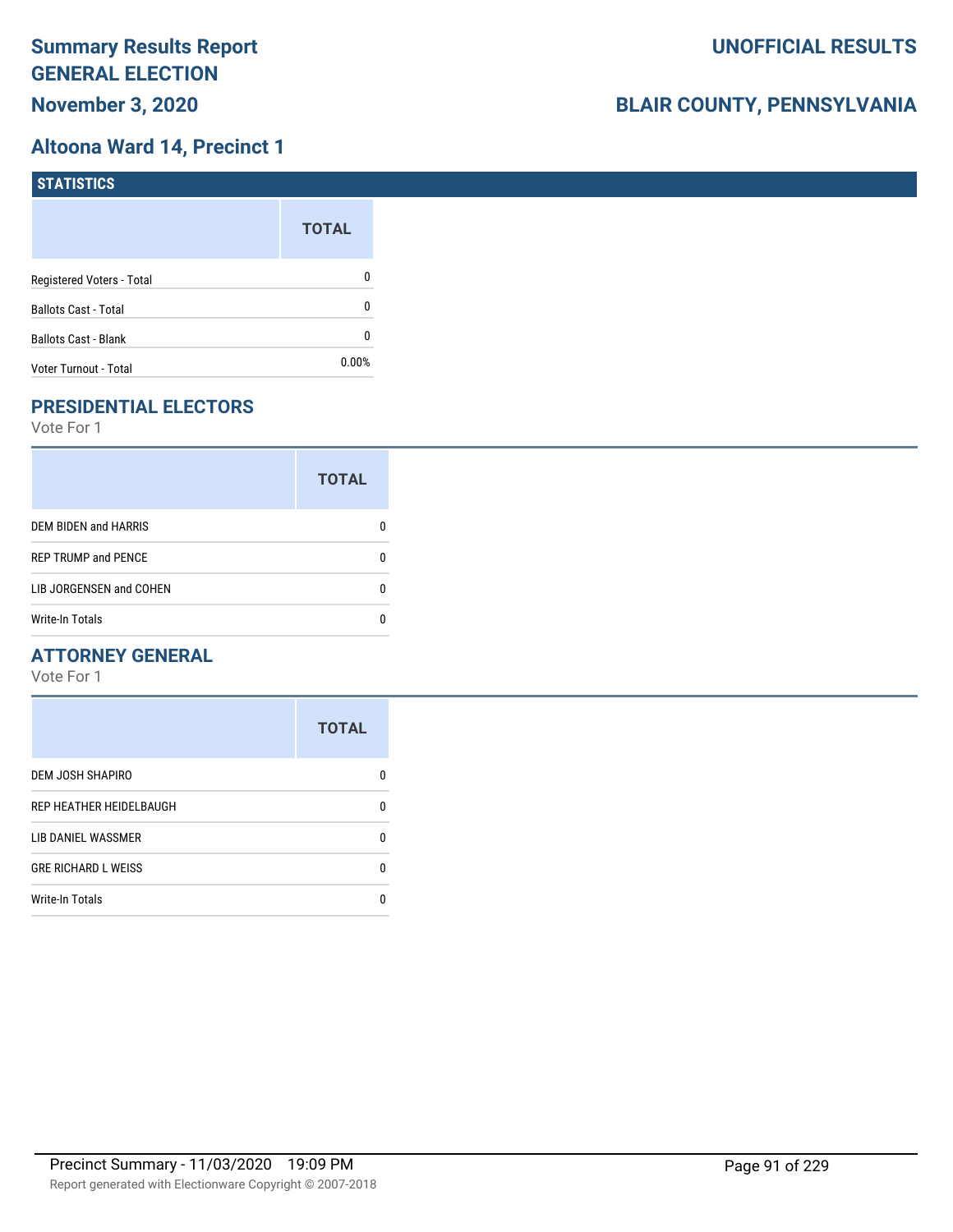# **November 3, 2020**

# **Altoona Ward 14, Precinct 1**

## **AUDITOR GENERAL**

Vote For 1

|                           | <b>TOTAL</b> |
|---------------------------|--------------|
| <b>DEM NINA AHMAD</b>     | 0            |
| <b>REP TIMOTHY DEFOOR</b> | n            |
| <b>LIB JENNIFER MOORE</b> | ŋ            |
| <b>GRE OLIVIA FAISON</b>  | 0            |
| <b>Write-In Totals</b>    |              |

# **STATE TREASURER**

Vote For 1

|                             | <b>TOTAL</b> |
|-----------------------------|--------------|
| DEM JOE TORSELLA            |              |
| <b>REP STACY L. GARRITY</b> | n            |
| LIB JOE SOLOSKI             | n            |
| <b>GRE TIMOTHY RUNKLE</b>   | n            |
| <b>Write-In Totals</b>      |              |

### **REPRESENTATIVE IN CONGRESS 13TH DISTRICT**

Vote For 1

|                        | <b>TOTAL</b> |
|------------------------|--------------|
| <b>DEM TODD ROWLEY</b> | O            |
| REP JOHN JOYCE         | n            |
| <b>Write-In Totals</b> |              |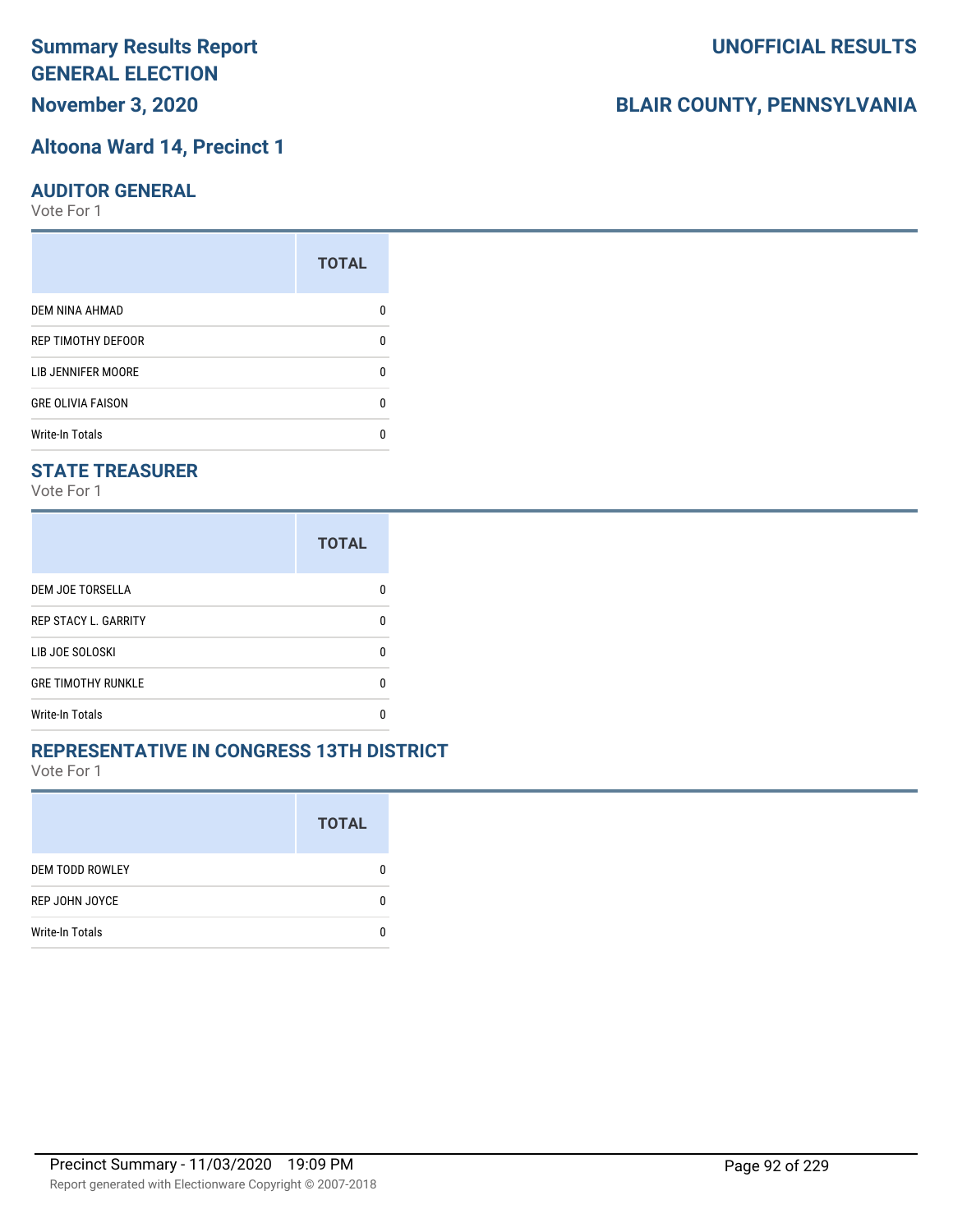# **Summary Results Report GENERAL ELECTION November 3, 2020**

# **BLAIR COUNTY, PENNSYLVANIA**

## **Altoona Ward 14, Precinct 1**

#### **REPRESENTATIVE IN THE GENERAL ASSEMBLY 79TH DISTRICT**

|                        | <b>TOTAL</b> |
|------------------------|--------------|
| <b>DEM JASON RUNK</b>  |              |
| <b>REP LOU SCHMITT</b> |              |
| <b>Write-In Totals</b> |              |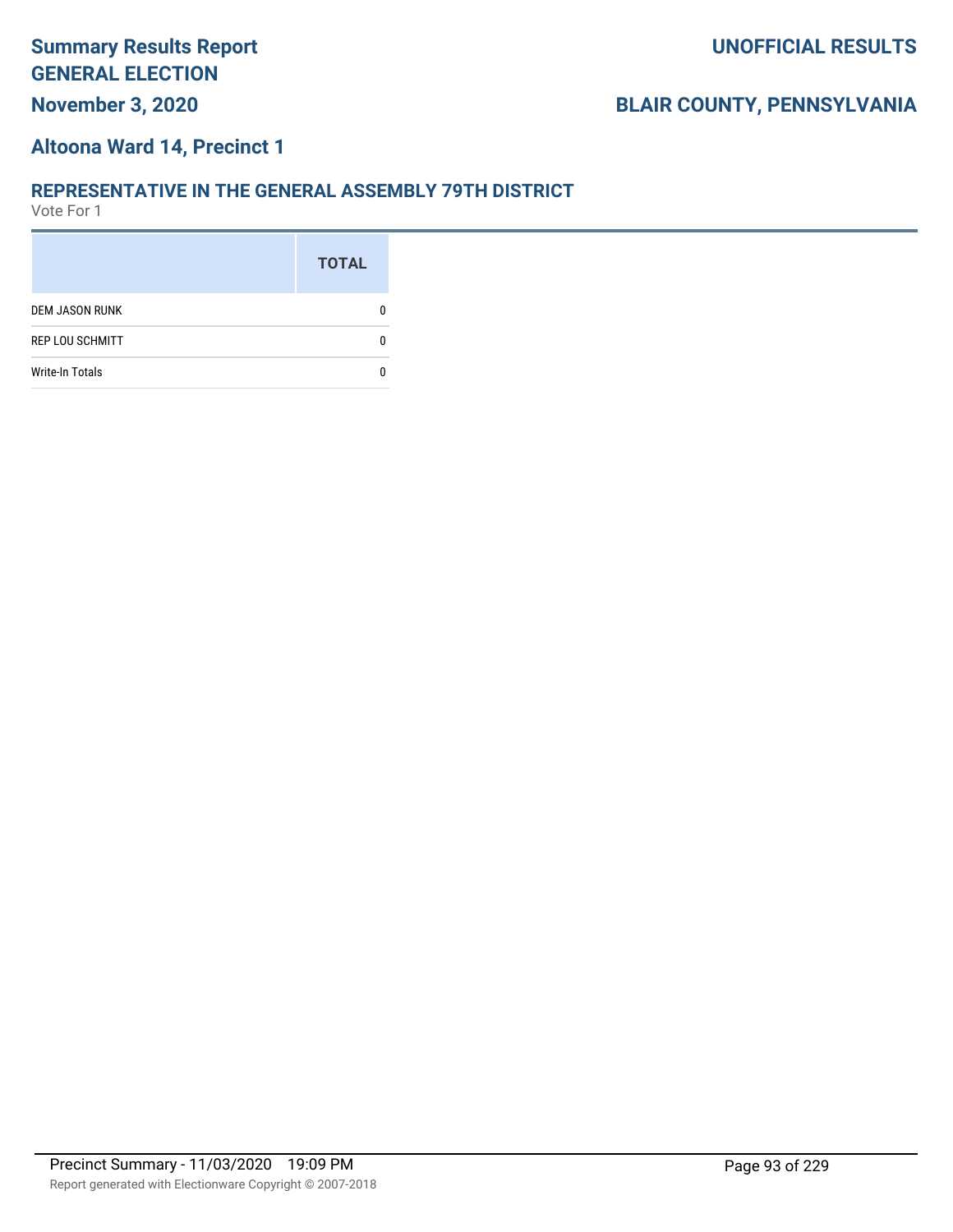## **Altoona Ward 14, Precinct 2**

| STATISTICS                  |              |
|-----------------------------|--------------|
|                             | <b>TOTAL</b> |
| Registered Voters - Total   | 0            |
| <b>Ballots Cast - Total</b> | 0            |
| <b>Ballots Cast - Blank</b> | 0            |
| Voter Turnout - Total       | $0.00\%$     |

# **PRESIDENTIAL ELECTORS**

Vote For 1

|                            | <b>TOTAL</b> |
|----------------------------|--------------|
| DEM BIDEN and HARRIS       | 0            |
| <b>REP TRUMP and PENCE</b> | O            |
| LIB JORGENSEN and COHEN    |              |
| <b>Write-In Totals</b>     |              |

## **ATTORNEY GENERAL**

|                            | <b>TOTAL</b> |
|----------------------------|--------------|
| <b>DEM JOSH SHAPIRO</b>    | n            |
| REP HEATHER HEIDELBAUGH    | 0            |
| LIB DANIEL WASSMER         | 0            |
| <b>GRE RICHARD L WEISS</b> | n            |
| <b>Write-In Totals</b>     |              |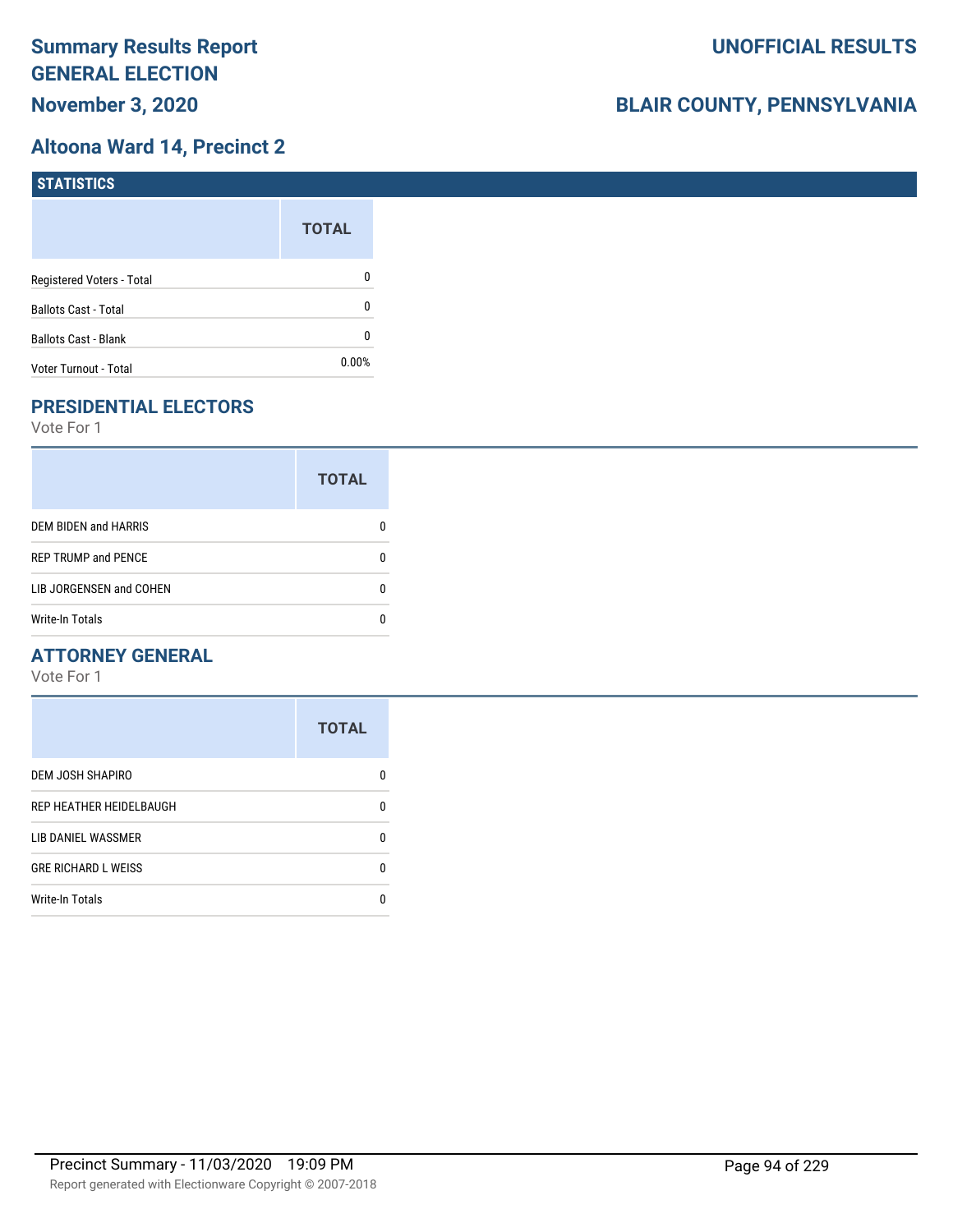# **November 3, 2020**

#### **Altoona Ward 14, Precinct 2**

#### **AUDITOR GENERAL**

Vote For 1

| <b>TOTAL</b> |
|--------------|
|              |
| ŋ            |
| ŋ            |
| 0            |
|              |
|              |

## **STATE TREASURER**

Vote For 1

|                             | <b>TOTAL</b> |
|-----------------------------|--------------|
| DEM JOE TORSELLA            |              |
| <b>REP STACY L. GARRITY</b> | n            |
| LIB JOE SOLOSKI             | n            |
| <b>GRE TIMOTHY RUNKLE</b>   | n            |
| <b>Write-In Totals</b>      |              |

### **REPRESENTATIVE IN CONGRESS 13TH DISTRICT**

Vote For 1

|                        | <b>TOTAL</b> |
|------------------------|--------------|
| <b>DEM TODD ROWLEY</b> | O            |
| REP JOHN JOYCE         | n            |
| <b>Write-In Totals</b> |              |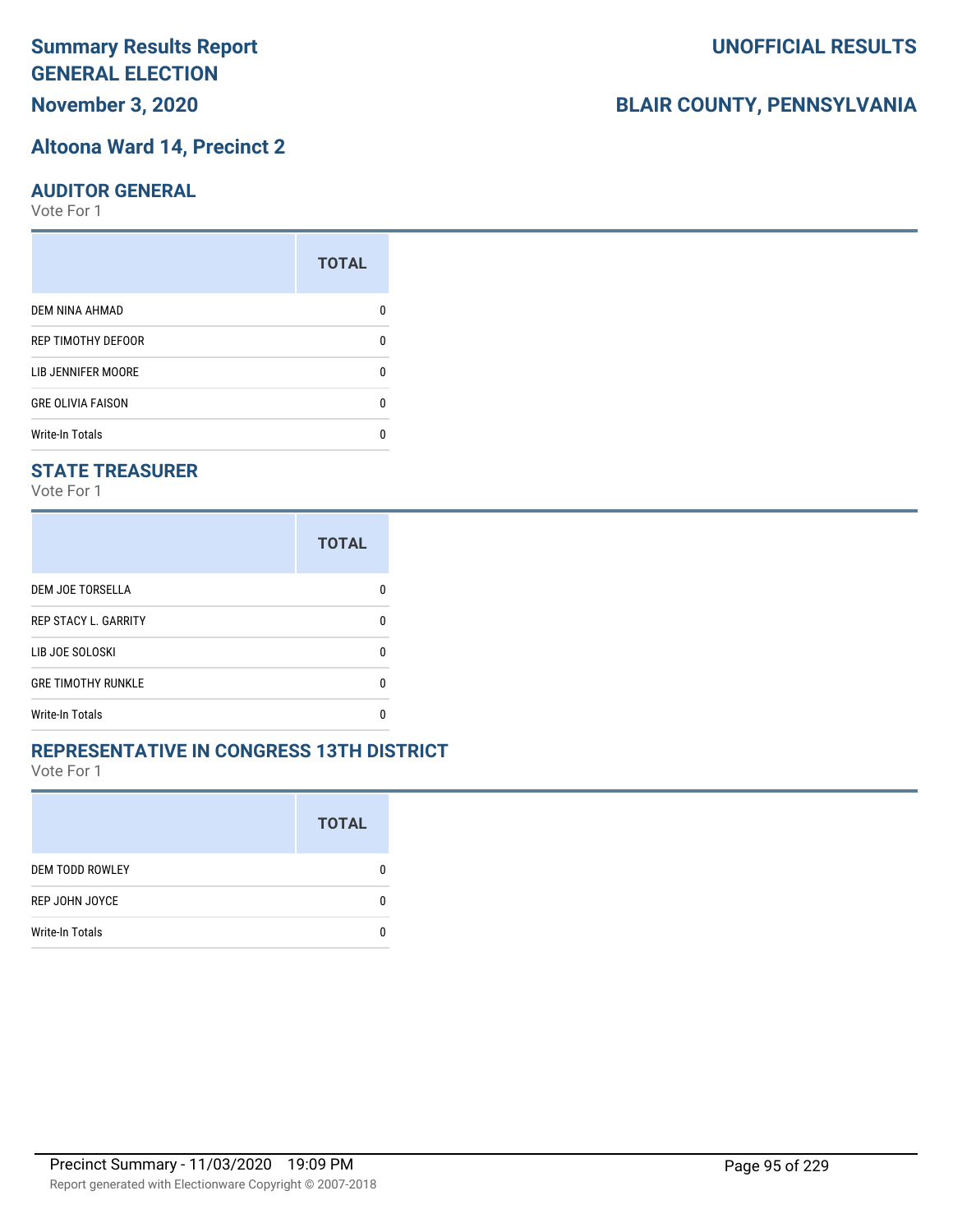# **November 3, 2020**

# **BLAIR COUNTY, PENNSYLVANIA**

#### **Altoona Ward 14, Precinct 2**

#### **REPRESENTATIVE IN THE GENERAL ASSEMBLY 79TH DISTRICT**

|                        | <b>TOTAL</b> |
|------------------------|--------------|
| <b>DEM JASON RUNK</b>  |              |
| <b>REP LOU SCHMITT</b> |              |
| <b>Write-In Totals</b> |              |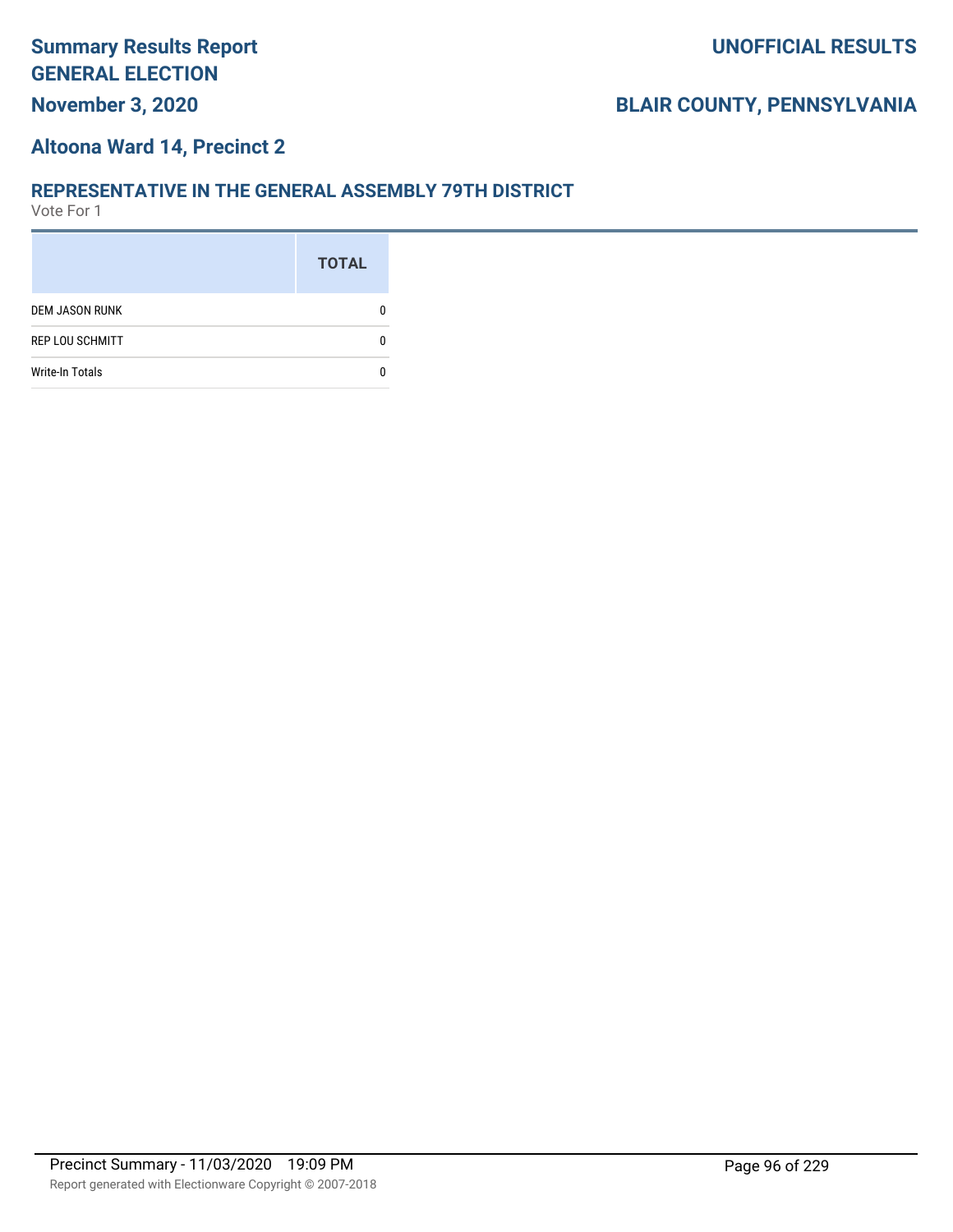## **Altoona Ward 14, Precinct 3**

| <b>STATISTICS</b>           |              |
|-----------------------------|--------------|
|                             | <b>TOTAL</b> |
| Registered Voters - Total   | 0            |
| <b>Ballots Cast - Total</b> | 0            |
| <b>Ballots Cast - Blank</b> | 0            |
| Voter Turnout - Total       | 0.00%        |

# **PRESIDENTIAL ELECTORS**

Vote For 1

|                             | <b>TOTAL</b> |
|-----------------------------|--------------|
| <b>DEM BIDEN and HARRIS</b> |              |
| <b>REP TRUMP and PENCE</b>  |              |
| LIB JORGENSEN and COHEN     |              |
| <b>Write-In Totals</b>      |              |

## **ATTORNEY GENERAL**

|                            | <b>TOTAL</b> |
|----------------------------|--------------|
| <b>DEM JOSH SHAPIRO</b>    | n            |
| REP HEATHER HEIDELBAUGH    | 0            |
| LIB DANIEL WASSMER         | n            |
| <b>GRE RICHARD L WEISS</b> | n            |
| <b>Write-In Totals</b>     |              |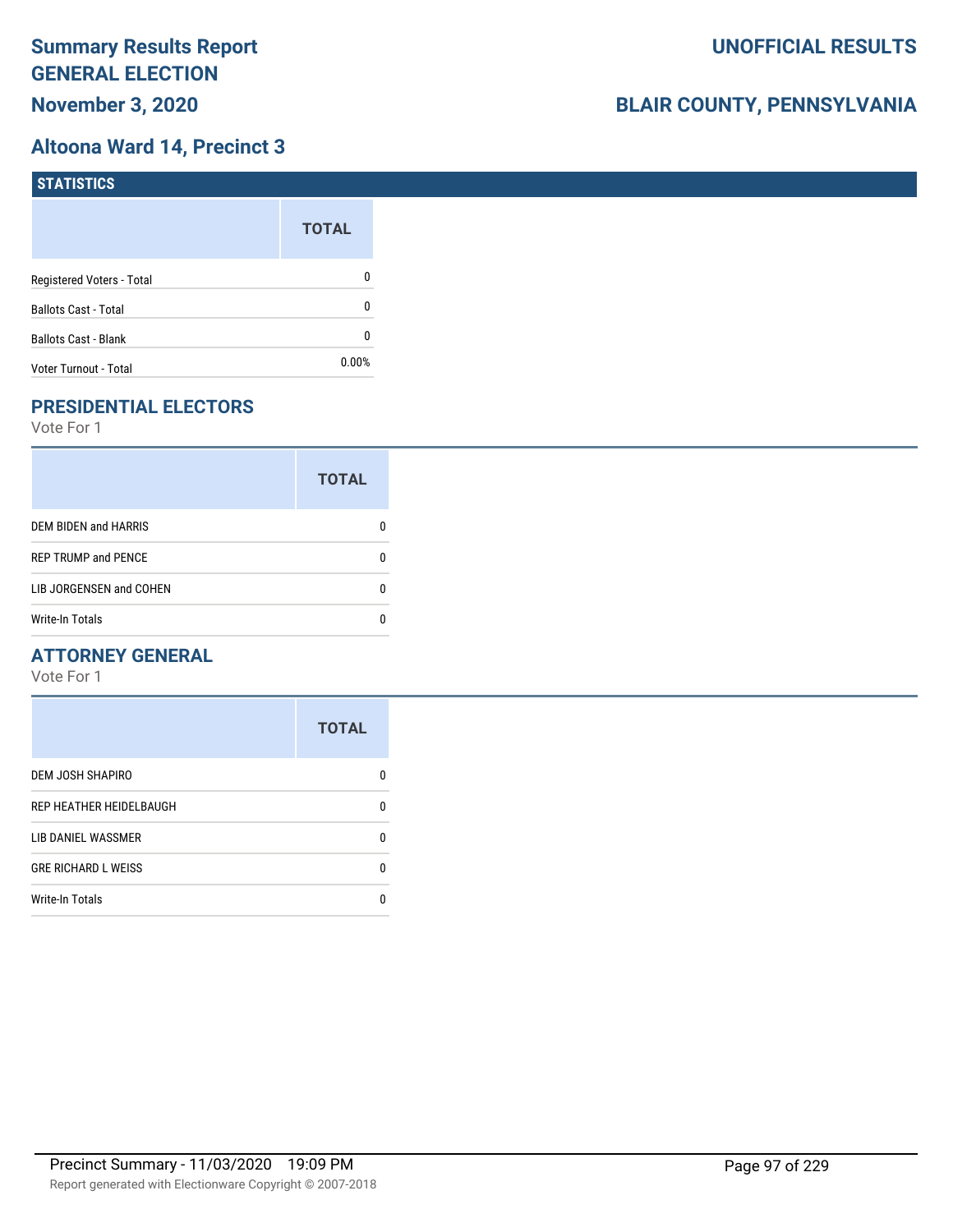# **November 3, 2020**

#### **Altoona Ward 14, Precinct 3**

#### **AUDITOR GENERAL**

Vote For 1

|                          | <b>TOTAL</b> |
|--------------------------|--------------|
| <b>DEM NINA AHMAD</b>    |              |
| REP TIMOTHY DEFOOR       | n            |
| LIB JENNIFER MOORE       |              |
| <b>GRE OLIVIA FAISON</b> | ŋ            |
| <b>Write-In Totals</b>   |              |

## **STATE TREASURER**

Vote For 1

|                             | <b>TOTAL</b> |
|-----------------------------|--------------|
| <b>DEM JOE TORSELLA</b>     | n            |
| <b>REP STACY L. GARRITY</b> | n            |
| LIB JOE SOLOSKI             | n            |
| <b>GRE TIMOTHY RUNKLE</b>   | n            |
| <b>Write-In Totals</b>      |              |

### **REPRESENTATIVE IN CONGRESS 13TH DISTRICT**

Vote For 1

|                        | <b>TOTAL</b> |
|------------------------|--------------|
| <b>DEM TODD ROWLEY</b> | 0            |
| REP JOHN JOYCE         | n            |
| <b>Write-In Totals</b> |              |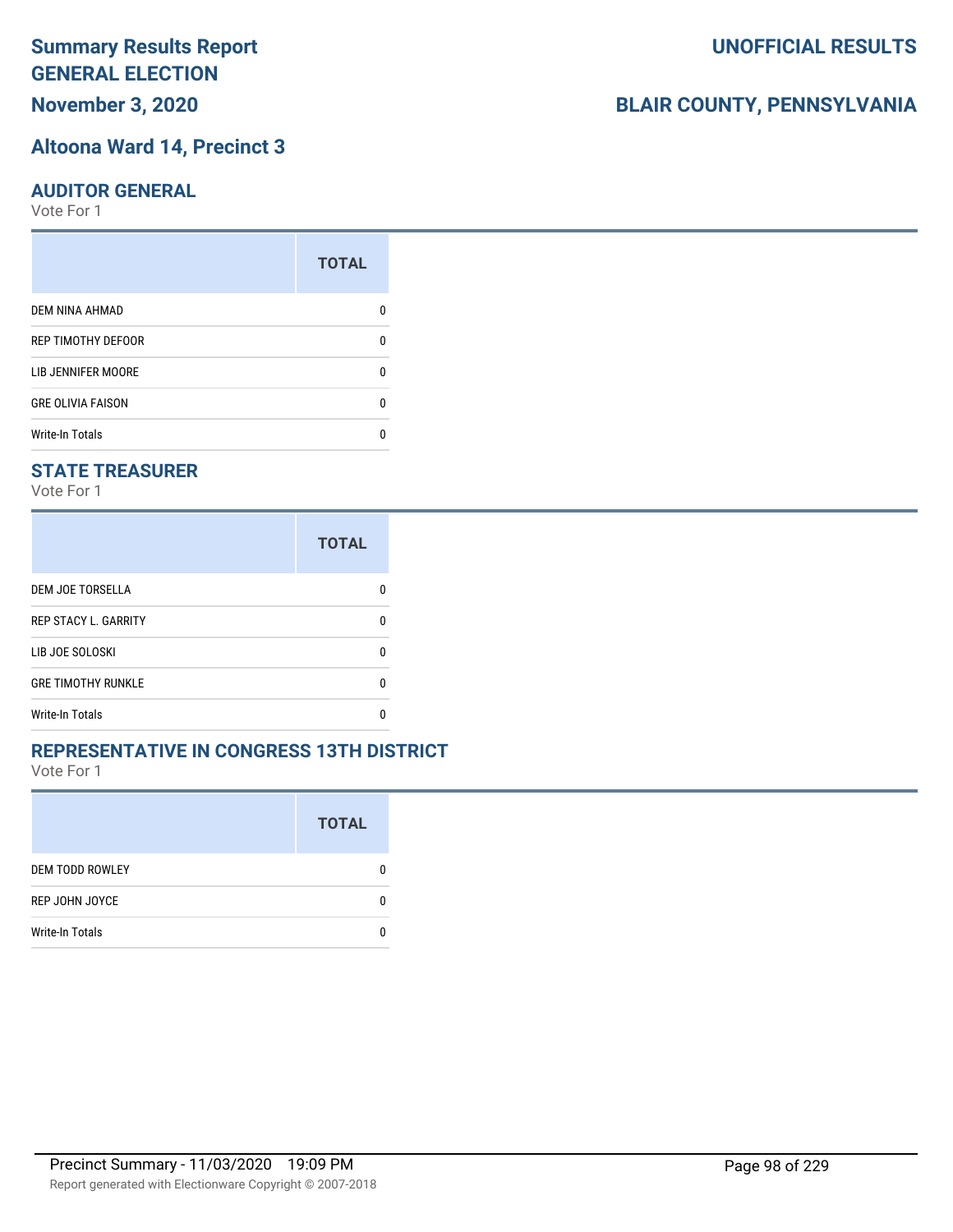# **November 3, 2020**

# **BLAIR COUNTY, PENNSYLVANIA**

#### **Altoona Ward 14, Precinct 3**

#### **REPRESENTATIVE IN THE GENERAL ASSEMBLY 79TH DISTRICT**

|                        | <b>TOTAL</b> |
|------------------------|--------------|
| <b>DEM JASON RUNK</b>  |              |
| <b>REP LOU SCHMITT</b> |              |
| <b>Write-In Totals</b> |              |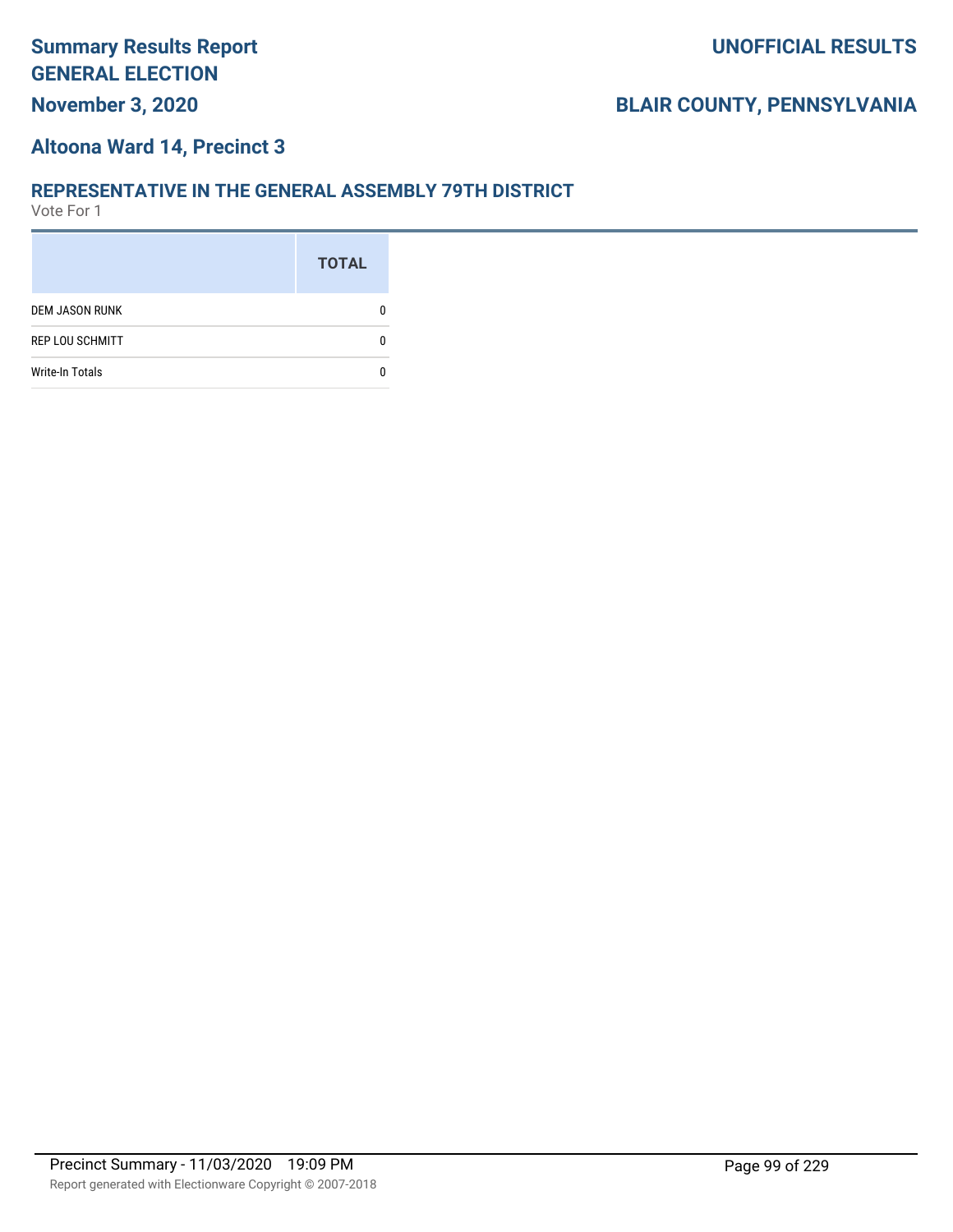# **Allegheny Township, District 1**

| STATISTICS                  |              |
|-----------------------------|--------------|
|                             | <b>TOTAL</b> |
| Registered Voters - Total   | 0            |
| <b>Ballots Cast - Total</b> | 0            |
| <b>Ballots Cast - Blank</b> | 0            |
| Voter Turnout - Total       | 0.00%        |

# **PRESIDENTIAL ELECTORS**

Vote For 1

|                             | <b>TOTAL</b> |
|-----------------------------|--------------|
| <b>DEM BIDEN and HARRIS</b> |              |
| <b>REP TRUMP and PENCE</b>  |              |
| LIB JORGENSEN and COHEN     |              |
| <b>Write-In Totals</b>      |              |

## **ATTORNEY GENERAL**

|                            | <b>TOTAL</b> |
|----------------------------|--------------|
| <b>DEM JOSH SHAPIRO</b>    | n            |
| REP HEATHER HEIDELBAUGH    | 0            |
| <b>LIB DANIEL WASSMER</b>  | n            |
| <b>GRE RICHARD L WEISS</b> | n            |
| <b>Write-In Totals</b>     |              |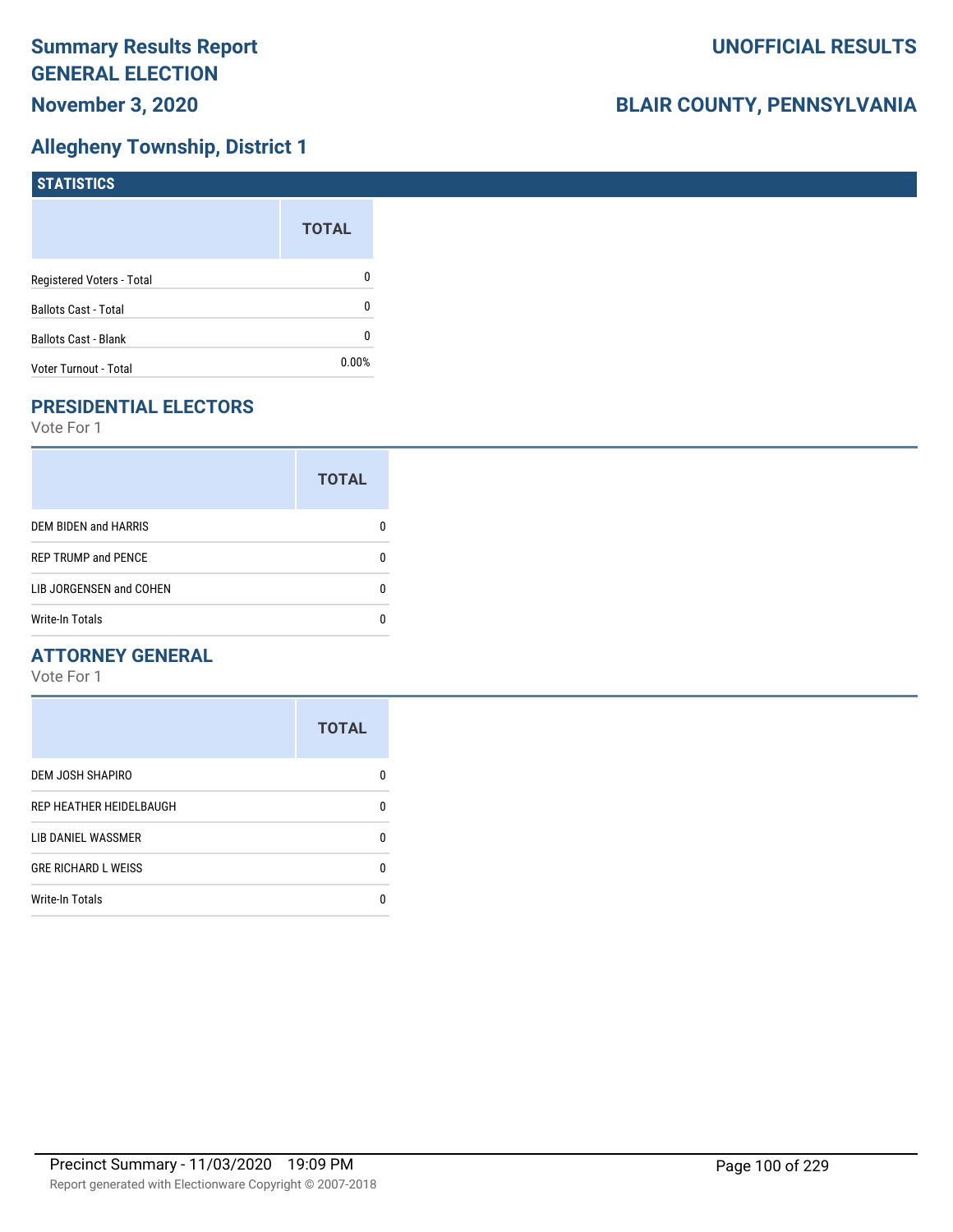# **Summary Results Report GENERAL ELECTION November 3, 2020**

## **Allegheny Township, District 1**

#### **AUDITOR GENERAL**

Vote For 1

|                           | <b>TOTAL</b> |
|---------------------------|--------------|
| <b>DEM NINA AHMAD</b>     |              |
| <b>REP TIMOTHY DEFOOR</b> | n            |
| LIB JENNIFER MOORE        | n            |
| <b>GRE OLIVIA FAISON</b>  | n            |
| <b>Write-In Totals</b>    |              |

## **STATE TREASURER**

Vote For 1

|                             | <b>TOTAL</b> |
|-----------------------------|--------------|
| DEM JOE TORSELLA            | n            |
| <b>REP STACY L. GARRITY</b> |              |
| LIB JOE SOLOSKI             | n            |
| <b>GRE TIMOTHY RUNKLE</b>   |              |
| <b>Write-In Totals</b>      |              |

#### **REPRESENTATIVE IN CONGRESS 13TH DISTRICT**

Vote For 1

|                        | <b>TOTAL</b> |
|------------------------|--------------|
| <b>DEM TODD ROWLEY</b> |              |
| <b>REP JOHN JOYCE</b>  |              |
| <b>Write-In Totals</b> |              |

## **REPRESENTATIVE IN THE GENERAL ASSEMBLY 80TH DISTRICT**

Vote For 1

|                 | <b>TOTAL</b> |
|-----------------|--------------|
| REP JIM GREGORY | 0            |
| Write-In Totals | 0            |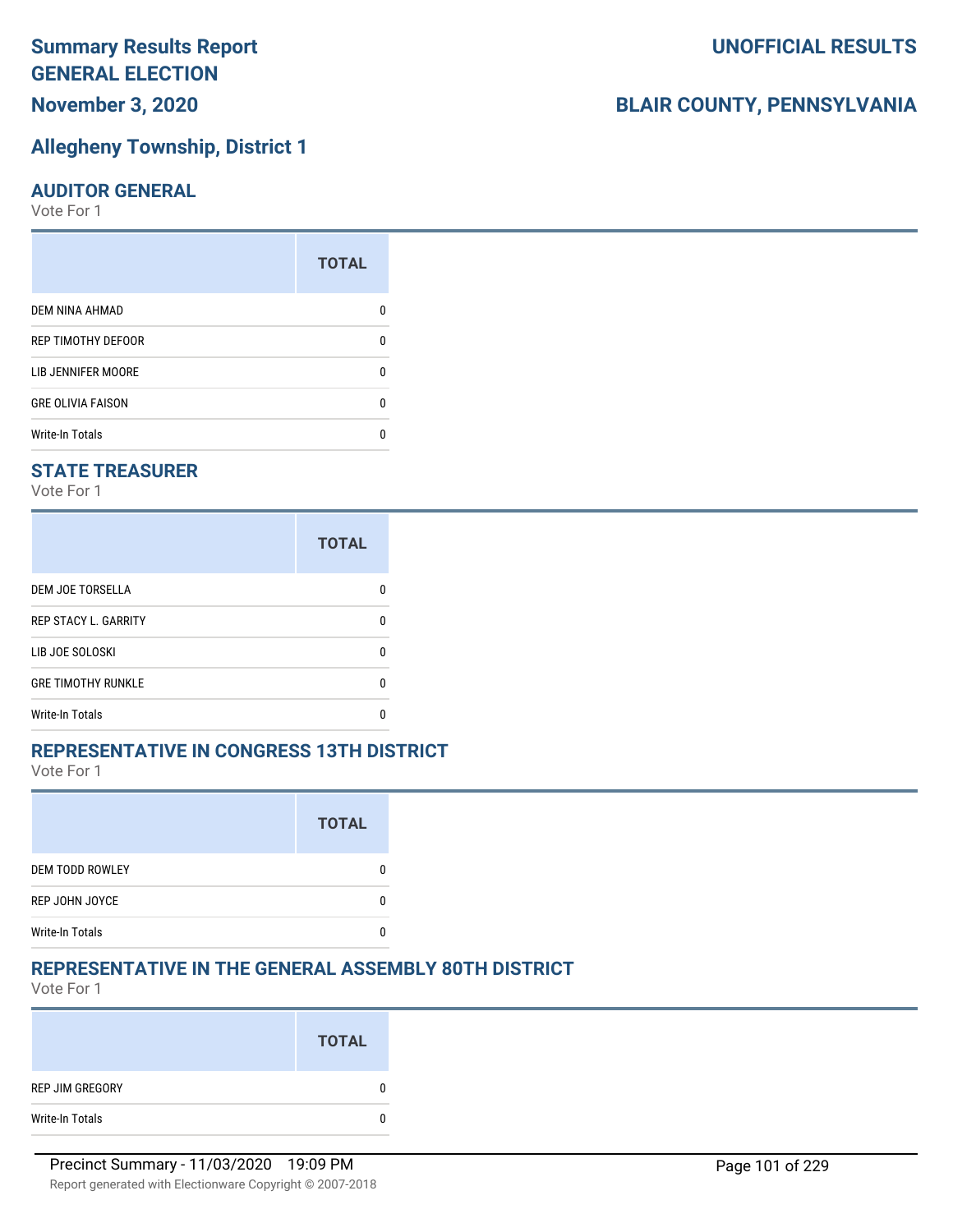## **Allegheny Township, District 2**

| <b>STATISTICS</b>           |              |
|-----------------------------|--------------|
|                             | <b>TOTAL</b> |
| Registered Voters - Total   | 0            |
| <b>Ballots Cast - Total</b> | 0            |
| Ballots Cast - Blank        | 0            |
| Voter Turnout - Total       | 0.00%        |

# **PRESIDENTIAL ELECTORS**

Vote For 1

|                            | <b>TOTAL</b> |
|----------------------------|--------------|
| DEM BIDEN and HARRIS       |              |
| <b>REP TRUMP and PENCE</b> |              |
| LIB JORGENSEN and COHEN    | O            |
| <b>Write-In Totals</b>     |              |

## **ATTORNEY GENERAL**

|                            | <b>TOTAL</b> |
|----------------------------|--------------|
| <b>DEM JOSH SHAPIRO</b>    | n            |
| REP HEATHER HEIDELBAUGH    | 0            |
| <b>LIB DANIEL WASSMER</b>  | n            |
| <b>GRE RICHARD L WEISS</b> | n            |
| <b>Write-In Totals</b>     |              |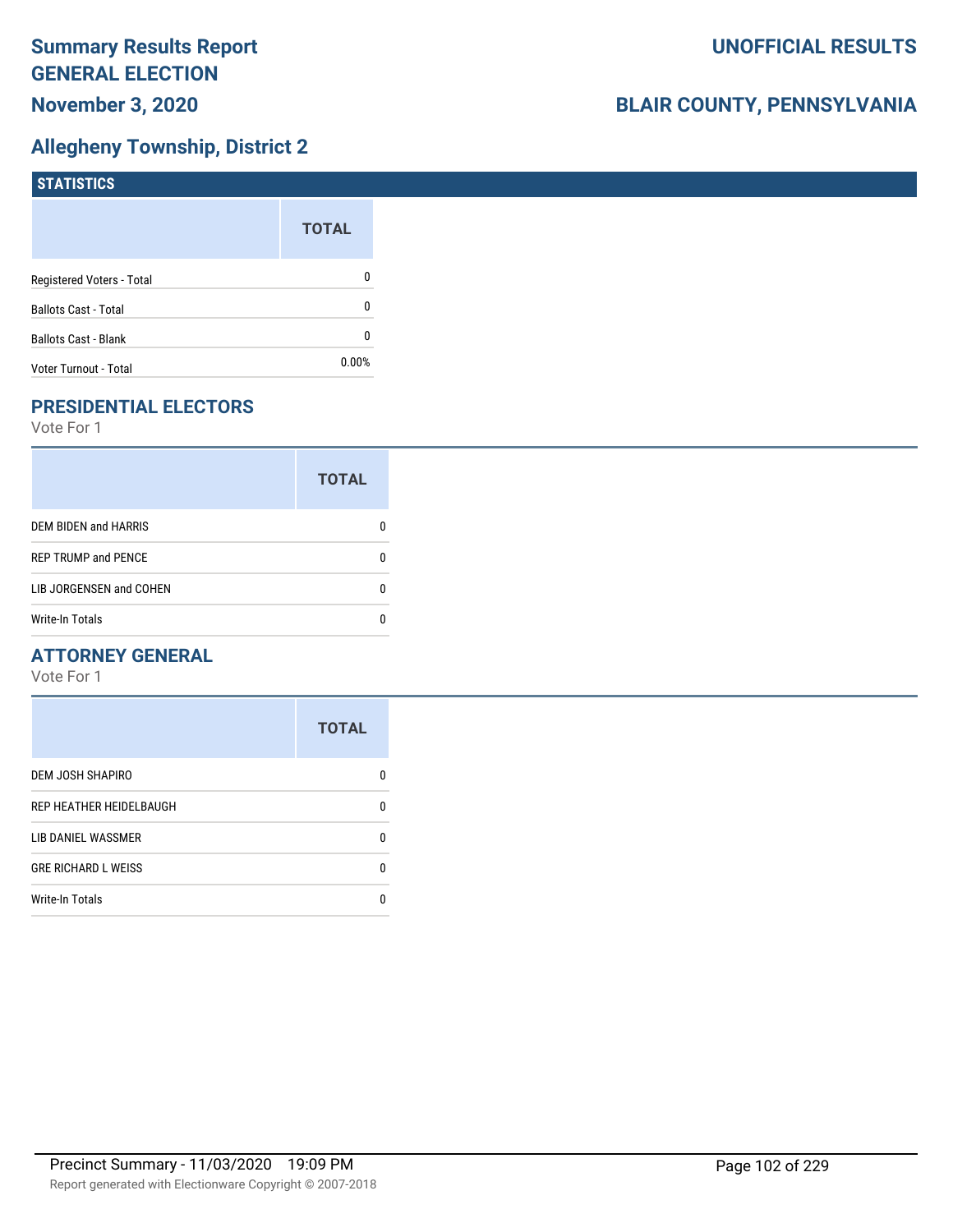# **Summary Results Report GENERAL ELECTION November 3, 2020**

# **Allegheny Township, District 2**

#### **AUDITOR GENERAL**

Vote For 1

|                          | <b>TOTAL</b> |
|--------------------------|--------------|
| DEM NINA AHMAD           |              |
| REP TIMOTHY DEFOOR       |              |
| LIB JENNIFER MOORE       |              |
| <b>GRE OLIVIA FAISON</b> | n            |
| <b>Write-In Totals</b>   |              |

## **STATE TREASURER**

Vote For 1

|                             | <b>TOTAL</b> |
|-----------------------------|--------------|
| DEM JOE TORSELLA            | n            |
| <b>REP STACY L. GARRITY</b> | n            |
| LIB JOE SOLOSKI             | n            |
| <b>GRE TIMOTHY RUNKLE</b>   | n            |
| <b>Write-In Totals</b>      | n            |

### **REPRESENTATIVE IN CONGRESS 13TH DISTRICT**

Vote For 1

|                        | <b>TOTAL</b> |
|------------------------|--------------|
| <b>DEM TODD ROWLEY</b> | O            |
| REP JOHN JOYCE         | n            |
| <b>Write-In Totals</b> |              |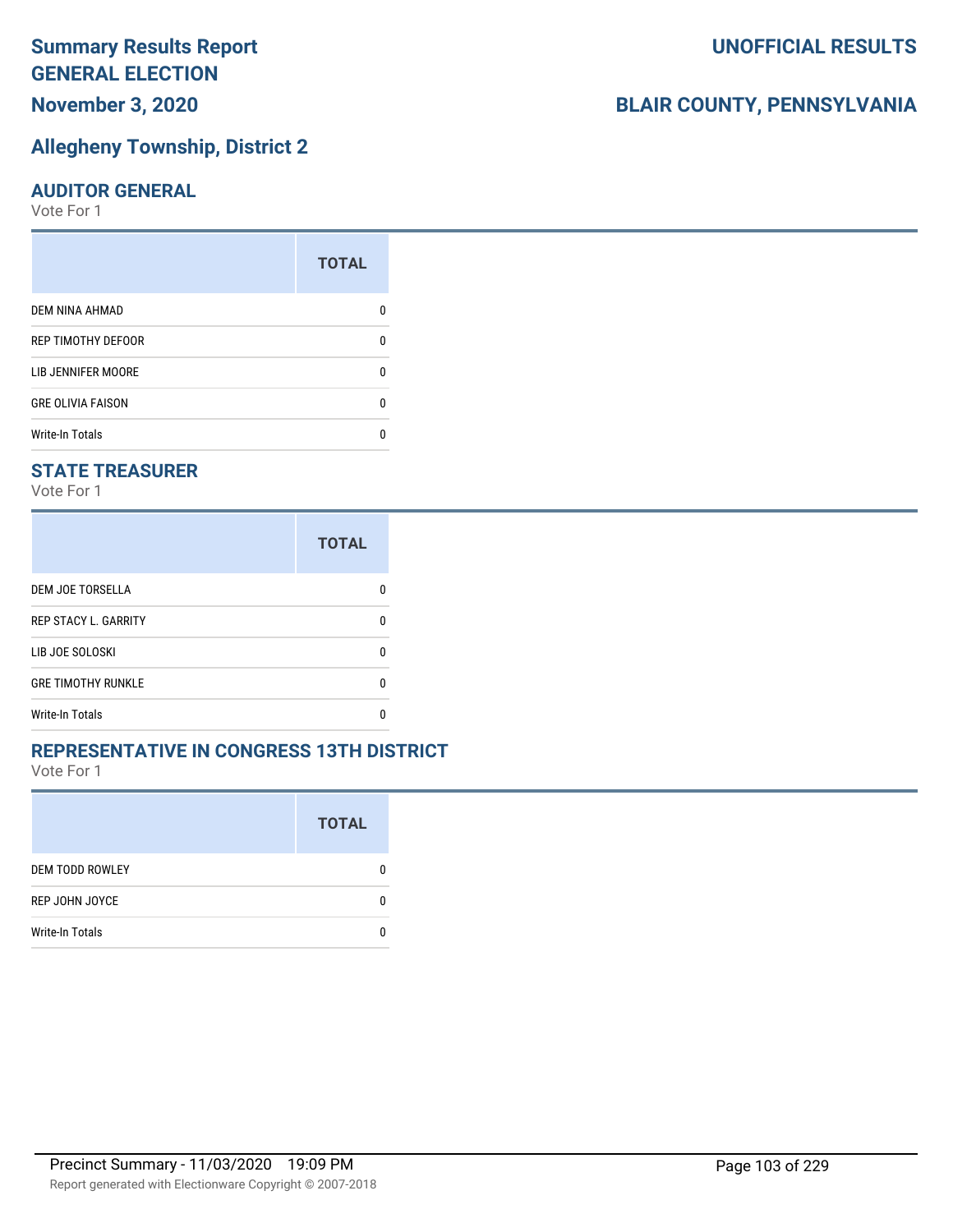## **Allegheny Township, District 2**

#### **REPRESENTATIVE IN THE GENERAL ASSEMBLY 79TH DISTRICT**

|                        | <b>TOTAL</b> |
|------------------------|--------------|
| <b>DEM JASON RUNK</b>  |              |
| <b>REP LOU SCHMITT</b> |              |
| <b>Write-In Totals</b> |              |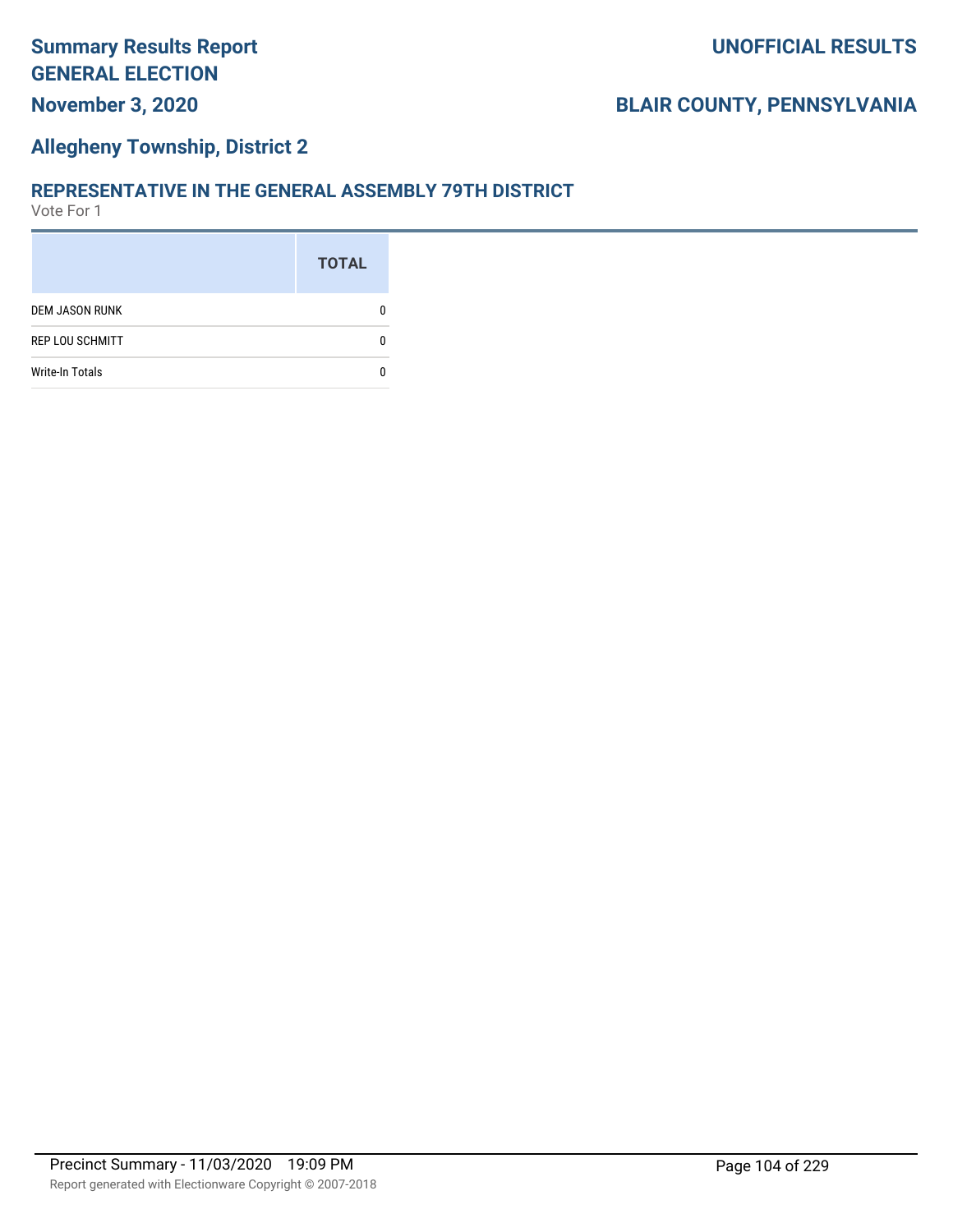## **Allegheny Township, District 3**

| STATISTICS                  |              |
|-----------------------------|--------------|
|                             | <b>TOTAL</b> |
| Registered Voters - Total   | 0            |
| <b>Ballots Cast - Total</b> | 0            |
| <b>Ballots Cast - Blank</b> | 0            |
| Voter Turnout - Total       | $0.00\%$     |

## **PRESIDENTIAL ELECTORS**

Vote For 1

|                            | <b>TOTAL</b> |
|----------------------------|--------------|
| DEM BIDEN and HARRIS       |              |
| <b>REP TRUMP and PENCE</b> |              |
| LIB JORGENSEN and COHEN    |              |
| <b>Write-In Totals</b>     |              |

## **ATTORNEY GENERAL**

|                            | <b>TOTAL</b> |
|----------------------------|--------------|
| DEM JOSH SHAPIRO           | n            |
| REP HEATHER HEIDELBAUGH    | 0            |
| <b>LIB DANIEL WASSMER</b>  | n            |
| <b>GRE RICHARD L WEISS</b> | n            |
| <b>Write-In Totals</b>     |              |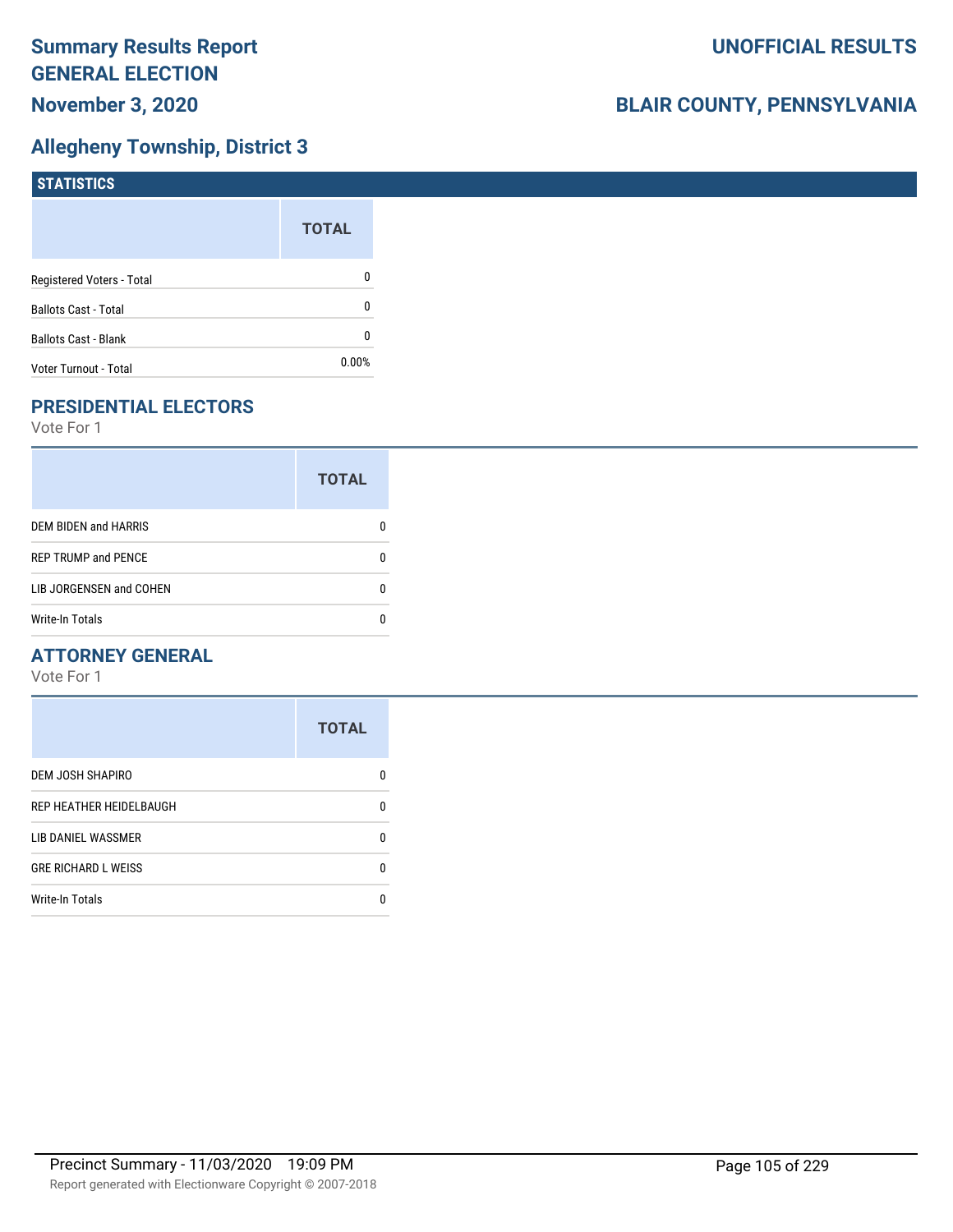# **Summary Results Report GENERAL ELECTION November 3, 2020**

# **Allegheny Township, District 3**

### **AUDITOR GENERAL**

Vote For 1

|                          | <b>TOTAL</b> |
|--------------------------|--------------|
| DEM NINA AHMAD           |              |
| REP TIMOTHY DEFOOR       |              |
| LIB JENNIFER MOORE       |              |
| <b>GRE OLIVIA FAISON</b> | n            |
| <b>Write-In Totals</b>   |              |

## **STATE TREASURER**

Vote For 1

|                             | <b>TOTAL</b> |
|-----------------------------|--------------|
| DEM JOE TORSELLA            | n            |
| <b>REP STACY L. GARRITY</b> | n            |
| LIB JOE SOLOSKI             | n            |
| <b>GRE TIMOTHY RUNKLE</b>   | n            |
| <b>Write-In Totals</b>      | n            |

### **REPRESENTATIVE IN CONGRESS 13TH DISTRICT**

Vote For 1

|                        | <b>TOTAL</b> |
|------------------------|--------------|
| <b>DEM TODD ROWLEY</b> | O            |
| REP JOHN JOYCE         | n            |
| <b>Write-In Totals</b> |              |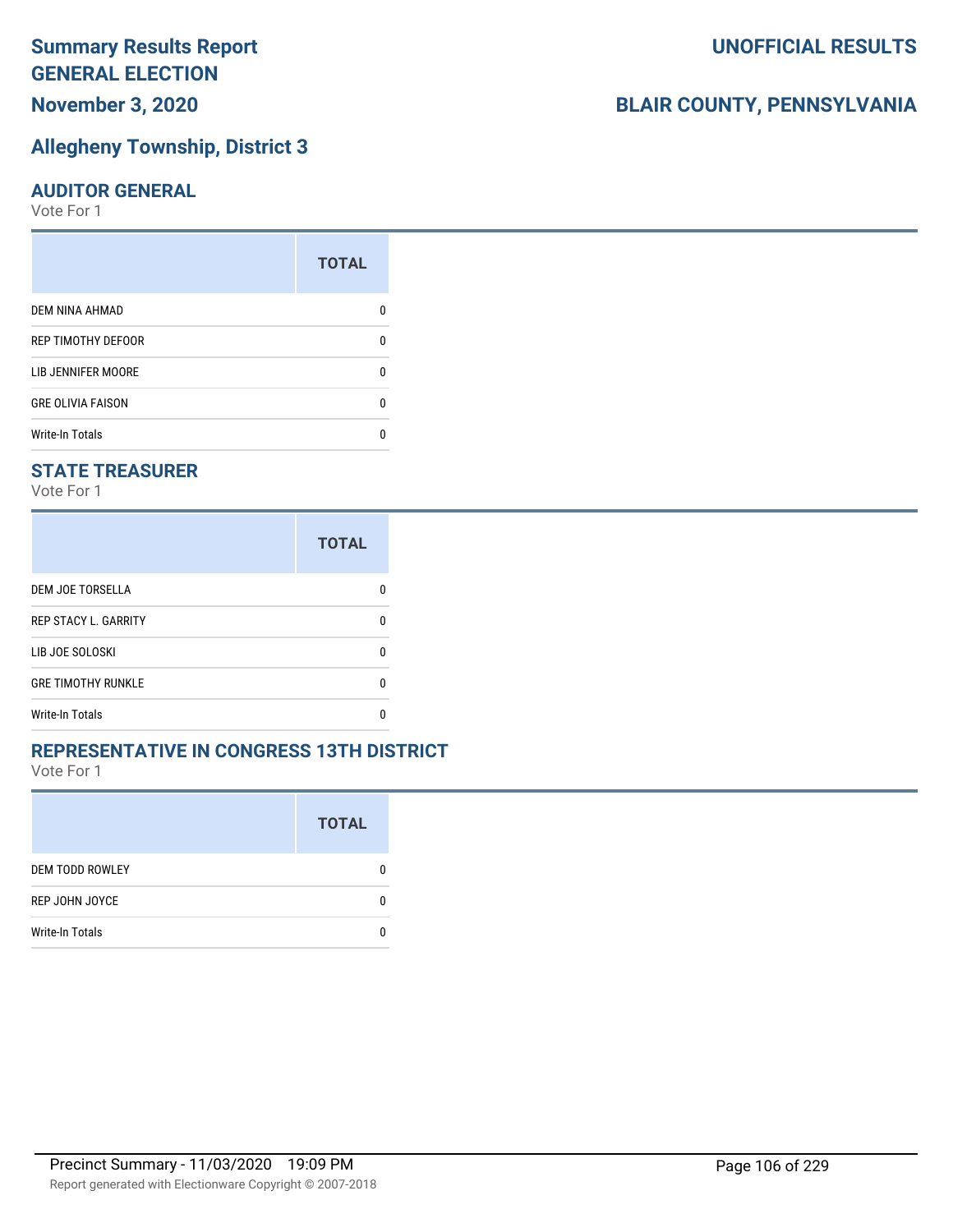## **Allegheny Township, District 3**

#### **REPRESENTATIVE IN THE GENERAL ASSEMBLY 79TH DISTRICT**

|                        | <b>TOTAL</b> |
|------------------------|--------------|
| <b>DEM JASON RUNK</b>  |              |
| <b>REP LOU SCHMITT</b> |              |
| <b>Write-In Totals</b> |              |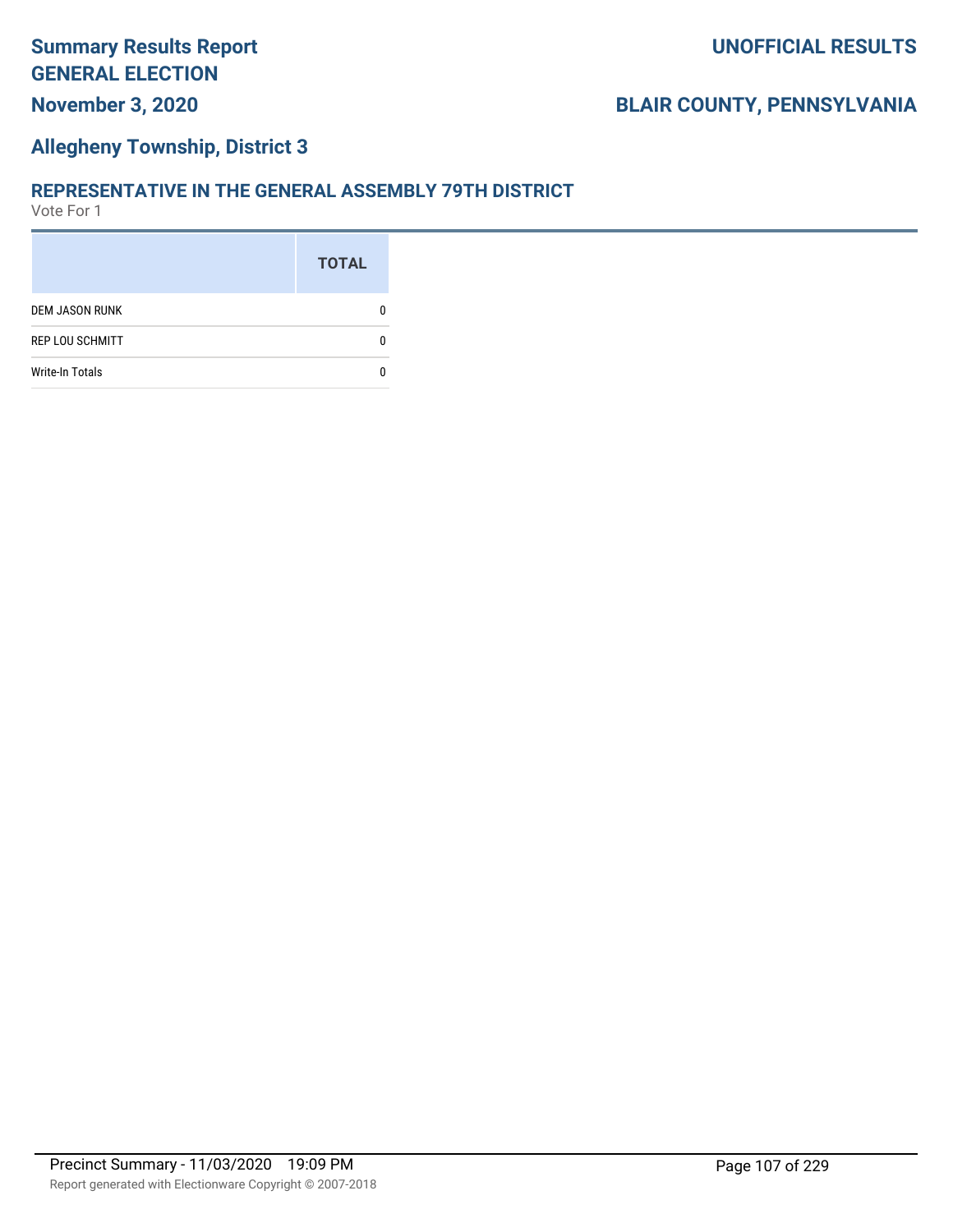## **Allegheny Township, District 4**

| STATISTICS                  |              |
|-----------------------------|--------------|
|                             | <b>TOTAL</b> |
| Registered Voters - Total   | 0            |
| <b>Ballots Cast - Total</b> | 0            |
| <b>Ballots Cast - Blank</b> | 0            |
| Voter Turnout - Total       | 0.00%        |

## **PRESIDENTIAL ELECTORS**

Vote For 1

|                            | <b>TOTAL</b> |
|----------------------------|--------------|
| DEM BIDEN and HARRIS       |              |
| <b>REP TRUMP and PENCE</b> |              |
| LIB JORGENSEN and COHEN    |              |
| <b>Write-In Totals</b>     |              |

## **ATTORNEY GENERAL**

|                            | <b>TOTAL</b> |
|----------------------------|--------------|
| DEM JOSH SHAPIRO           | n            |
| REP HEATHER HEIDELBAUGH    | 0            |
| LIB DANIEL WASSMER         | n            |
| <b>GRE RICHARD L WEISS</b> | n            |
| <b>Write-In Totals</b>     | n            |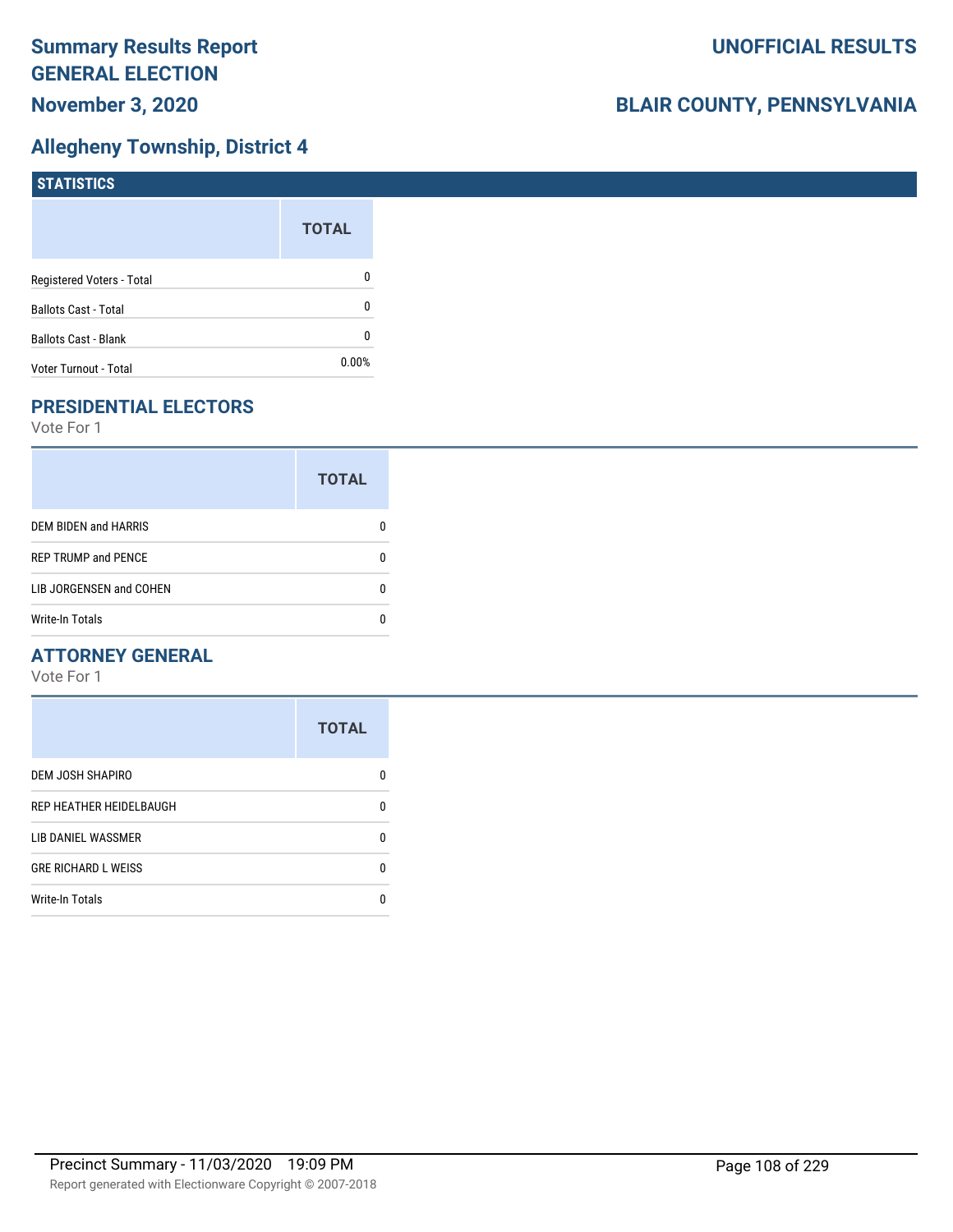### **Allegheny Township, District 4**

#### **AUDITOR GENERAL**

Vote For 1

|                          | <b>TOTAL</b> |
|--------------------------|--------------|
| DEM NINA AHMAD           |              |
| REP TIMOTHY DEFOOR       |              |
| LIB JENNIFER MOORE       |              |
| <b>GRE OLIVIA FAISON</b> | n            |
| <b>Write-In Totals</b>   |              |

#### **STATE TREASURER**

Vote For 1

|                             | <b>TOTAL</b> |
|-----------------------------|--------------|
| DEM JOE TORSELLA            |              |
| <b>REP STACY L. GARRITY</b> | n            |
| LIB JOE SOLOSKI             | O            |
| <b>GRE TIMOTHY RUNKLE</b>   | n            |
| <b>Write-In Totals</b>      |              |

#### **REPRESENTATIVE IN CONGRESS 13TH DISTRICT**

Vote For 1

|                        | <b>TOTAL</b> |
|------------------------|--------------|
| <b>DEM TODD ROWLEY</b> | O            |
| REP JOHN JOYCE         | n            |
| <b>Write-In Totals</b> |              |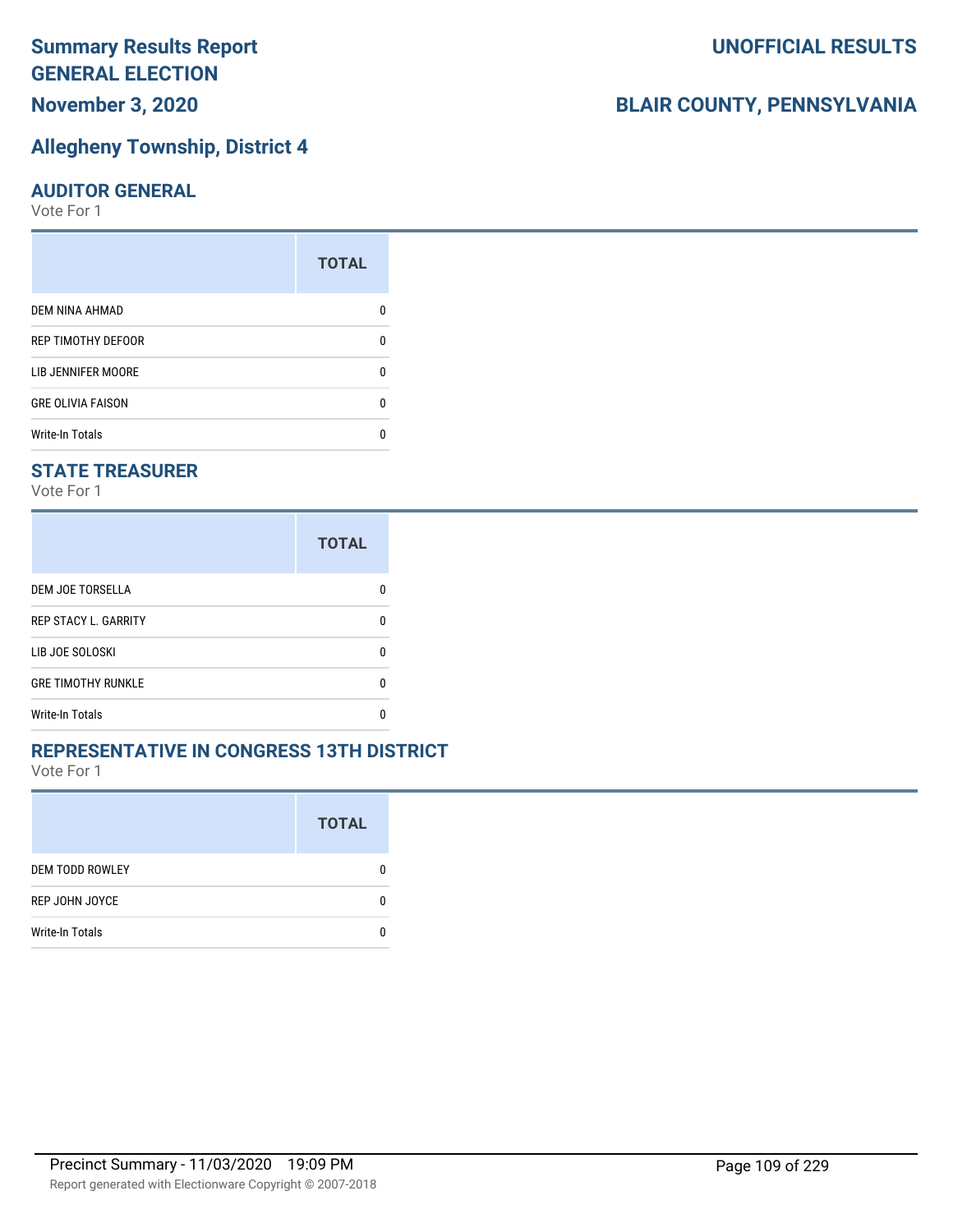#### **Allegheny Township, District 4**

#### **REPRESENTATIVE IN THE GENERAL ASSEMBLY 79TH DISTRICT**

|                        | <b>TOTAL</b> |
|------------------------|--------------|
| <b>DEM JASON RUNK</b>  |              |
| <b>REP LOU SCHMITT</b> |              |
| <b>Write-In Totals</b> |              |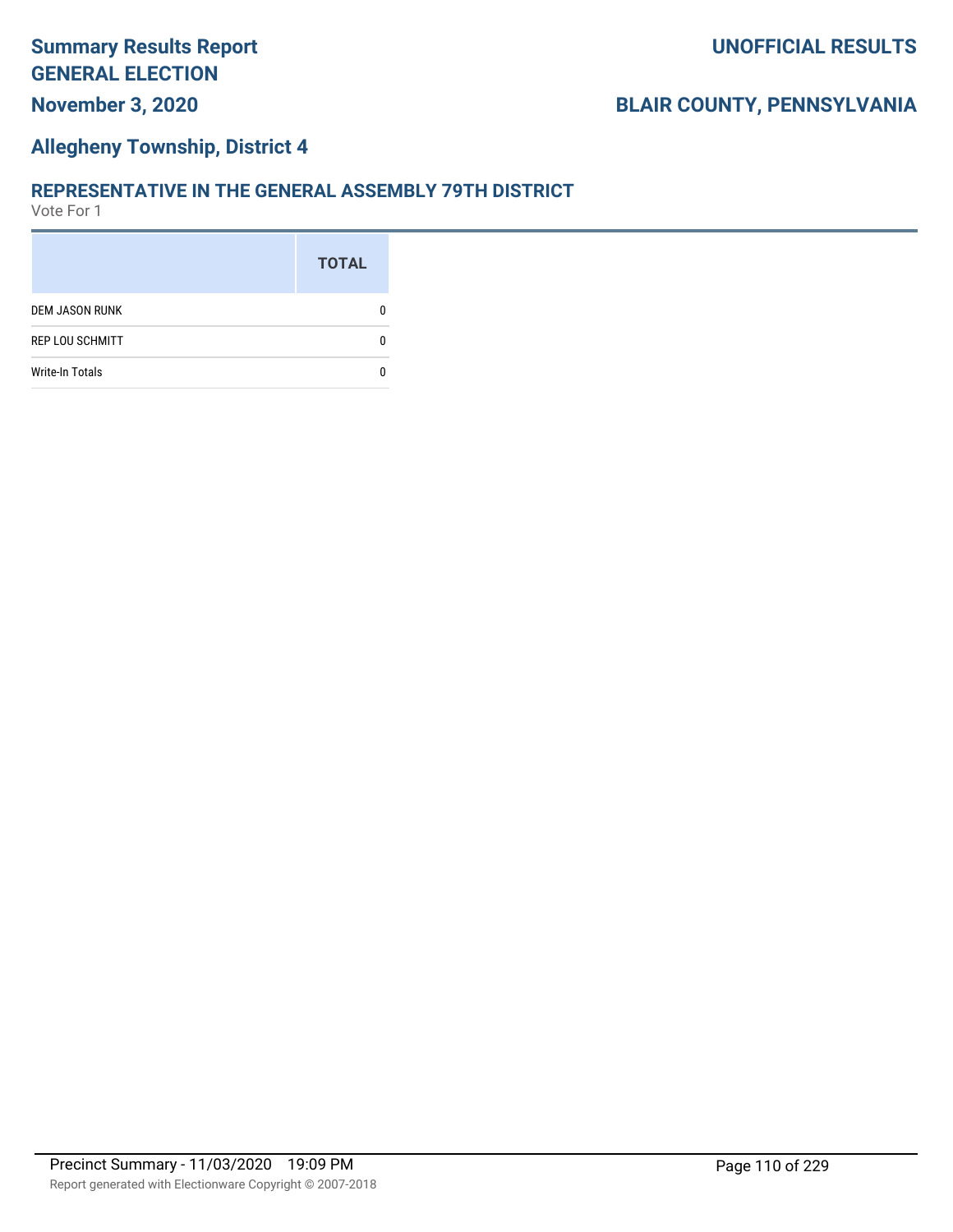## **Antis Township, District 1**

| STATISTICS                  |              |
|-----------------------------|--------------|
|                             | <b>TOTAL</b> |
| Registered Voters - Total   | 0            |
| <b>Ballots Cast - Total</b> | 0            |
| <b>Ballots Cast - Blank</b> | 0            |
| Voter Turnout - Total       | $0.00\%$     |

## **PRESIDENTIAL ELECTORS**

Vote For 1

|                            | <b>TOTAL</b> |
|----------------------------|--------------|
| DEM BIDEN and HARRIS       | 0            |
| <b>REP TRUMP and PENCE</b> | O            |
| LIB JORGENSEN and COHEN    |              |
| <b>Write-In Totals</b>     |              |

#### **ATTORNEY GENERAL**

|                            | <b>TOTAL</b> |
|----------------------------|--------------|
| DEM JOSH SHAPIRO           | O            |
| REP HEATHER HEIDELBAUGH    | 0            |
| LIB DANIEL WASSMER         | n            |
| <b>GRE RICHARD L WEISS</b> | 0            |
| <b>Write-In Totals</b>     |              |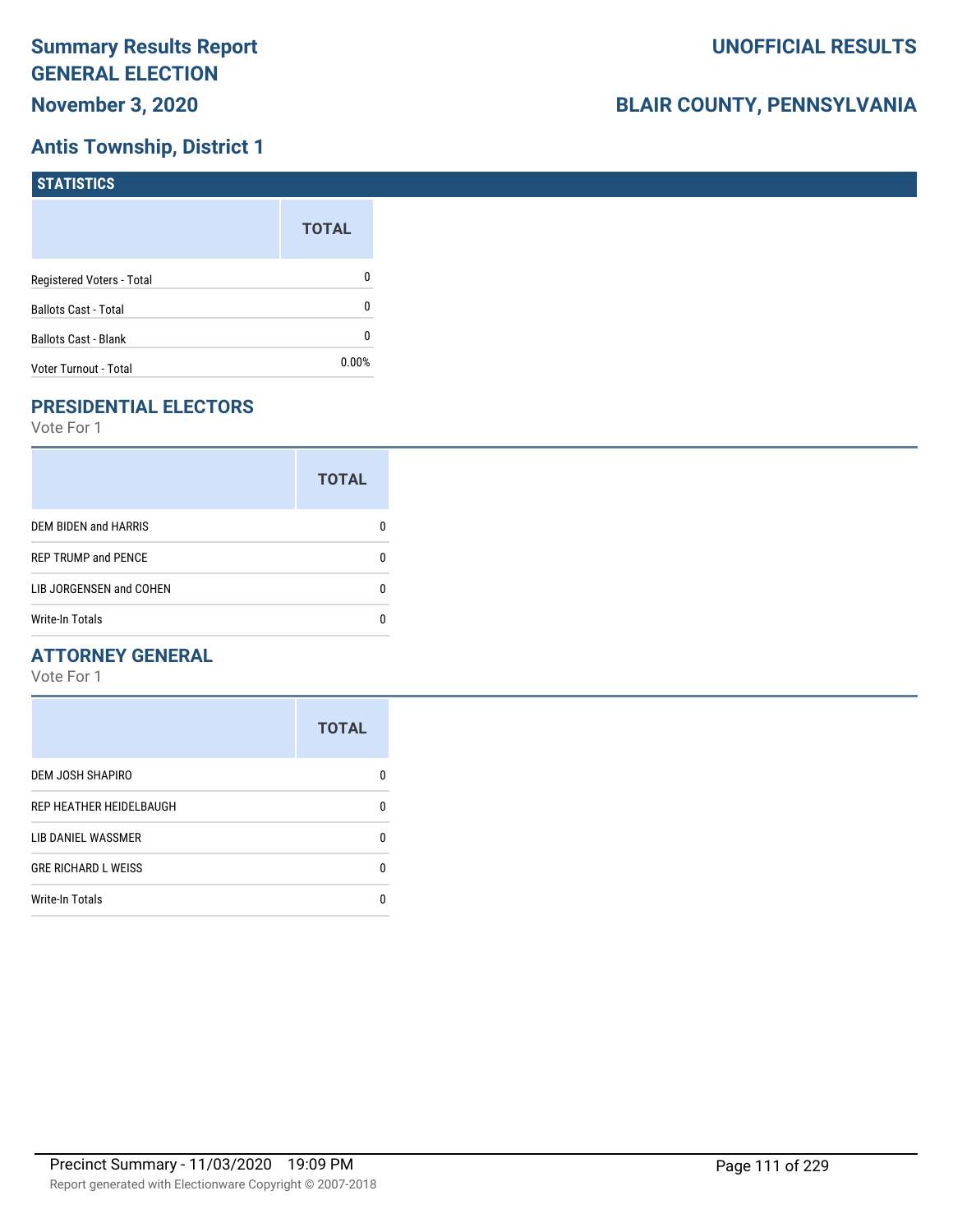# **Antis Township, District 1**

#### **AUDITOR GENERAL**

Vote For 1

|                          | <b>TOTAL</b> |
|--------------------------|--------------|
| DEM NINA AHMAD           |              |
| REP TIMOTHY DEFOOR       | 0            |
| LIB JENNIFER MOORE       | 0            |
| <b>GRE OLIVIA FAISON</b> | 0            |
| <b>Write-In Totals</b>   |              |

#### **STATE TREASURER**

Vote For 1

|                             | <b>TOTAL</b> |
|-----------------------------|--------------|
| <b>DEM JOE TORSELLA</b>     | n            |
| <b>REP STACY L. GARRITY</b> | n            |
| LIB JOE SOLOSKI             | n            |
| <b>GRE TIMOTHY RUNKLE</b>   | n            |
| Write-In Totals             |              |

#### **REPRESENTATIVE IN CONGRESS 13TH DISTRICT**

Vote For 1

|                        | <b>TOTAL</b> |
|------------------------|--------------|
| <b>DEM TODD ROWLEY</b> |              |
| REP JOHN JOYCE         |              |
| <b>Write-In Totals</b> |              |

#### **REPRESENTATIVE IN THE GENERAL ASSEMBLY 80TH DISTRICT**

Vote For 1

|                 | <b>TOTAL</b> |
|-----------------|--------------|
| REP JIM GREGORY | 0            |
| Write-In Totals |              |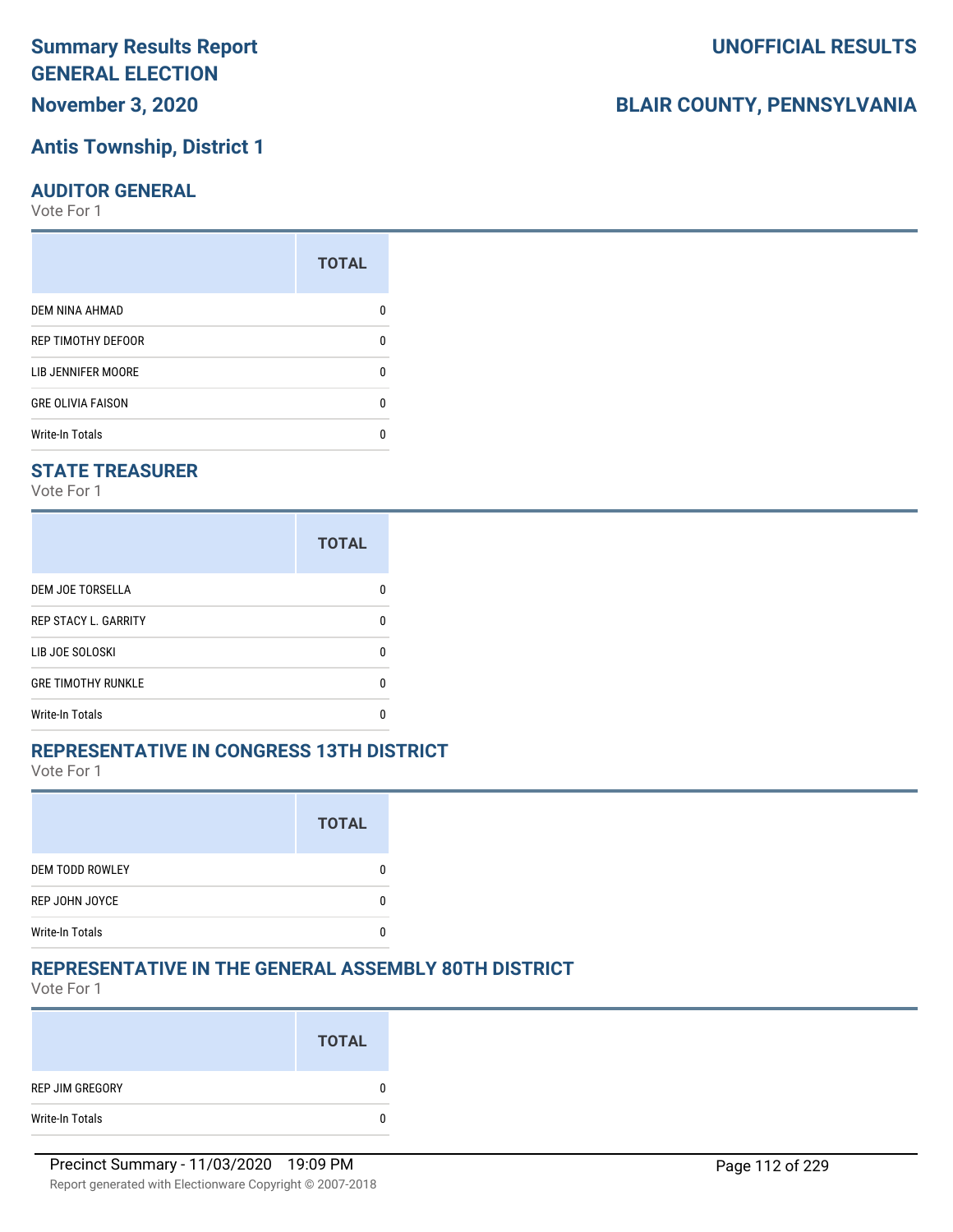## **Antis Township, District 2**

| STATISTICS                  |              |
|-----------------------------|--------------|
|                             | <b>TOTAL</b> |
| Registered Voters - Total   | 0            |
| <b>Ballots Cast - Total</b> | 0            |
| <b>Ballots Cast - Blank</b> | 0            |
| Voter Turnout - Total       | $0.00\%$     |

## **PRESIDENTIAL ELECTORS**

Vote For 1

|                             | <b>TOTAL</b> |
|-----------------------------|--------------|
| <b>DEM BIDEN and HARRIS</b> |              |
| <b>REP TRUMP and PENCE</b>  |              |
| LIB JORGENSEN and COHEN     | n            |
| <b>Write-In Totals</b>      |              |

#### **ATTORNEY GENERAL**

|                            | <b>TOTAL</b> |
|----------------------------|--------------|
| DEM JOSH SHAPIRO           | n            |
| REP HEATHER HEIDELBAUGH    | 0            |
| LIB DANIEL WASSMER         | n            |
| <b>GRE RICHARD L WEISS</b> | n            |
| <b>Write-In Totals</b>     |              |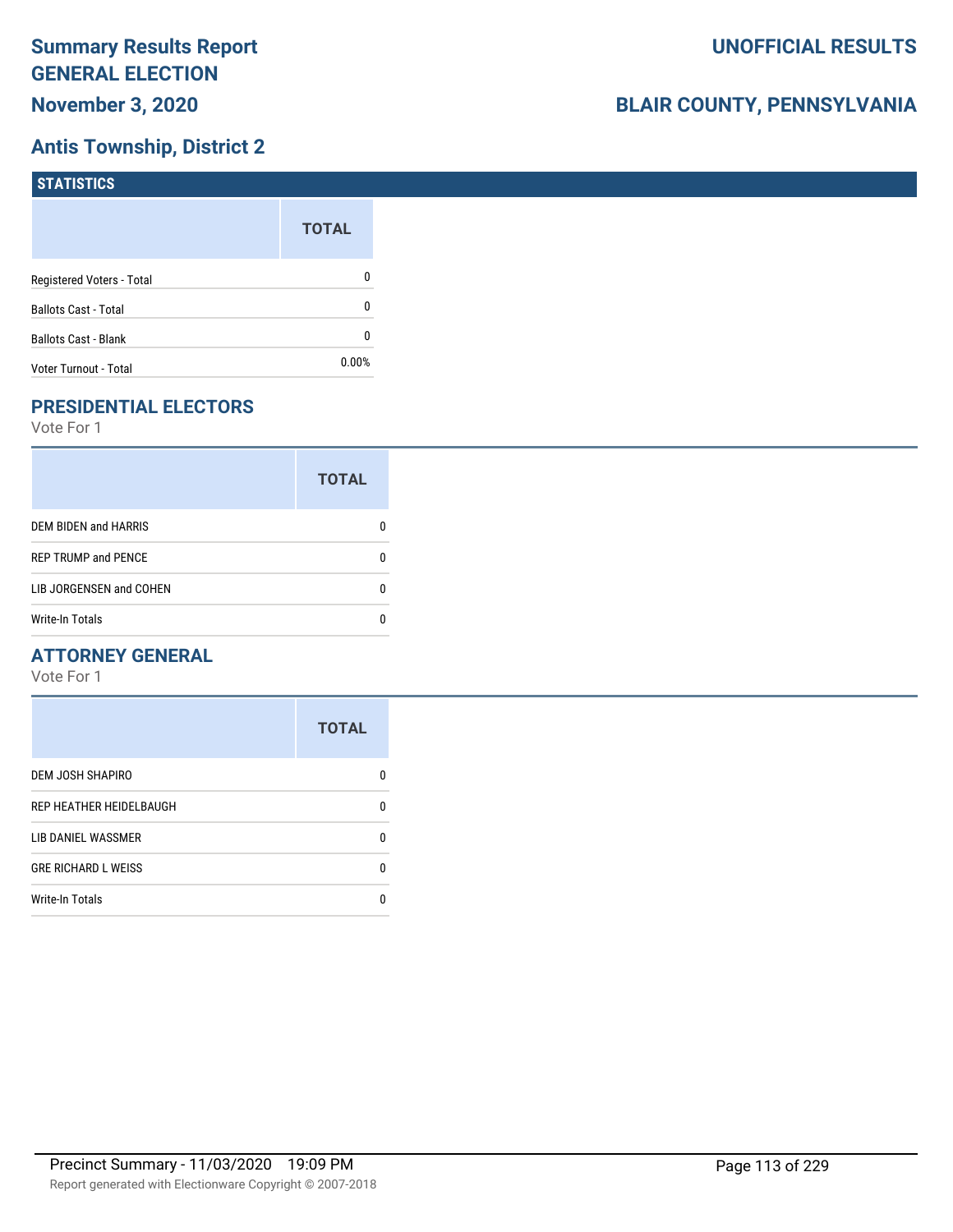## **Antis Township, District 2**

#### **AUDITOR GENERAL**

Vote For 1

|                           | <b>TOTAL</b> |
|---------------------------|--------------|
| DEM NINA AHMAD            | n            |
| REP TIMOTHY DEFOOR        | U            |
| <b>LIB JENNIFER MOORE</b> | n            |
| <b>GRE OLIVIA FAISON</b>  | U            |
| <b>Write-In Totals</b>    | n            |

#### **STATE TREASURER**

Vote For 1

|                             | <b>TOTAL</b> |
|-----------------------------|--------------|
| DEM JOE TORSELLA            | n            |
| <b>REP STACY L. GARRITY</b> | n            |
| LIB JOE SOLOSKI             | n            |
| <b>GRE TIMOTHY RUNKLE</b>   | n            |
| <b>Write-In Totals</b>      | n            |

#### **REPRESENTATIVE IN CONGRESS 13TH DISTRICT**

Vote For 1

|                        | <b>TOTAL</b> |
|------------------------|--------------|
| DEM TODD ROWLEY        |              |
| REP JOHN JOYCE         |              |
| <b>Write-In Totals</b> |              |

#### **REPRESENTATIVE IN THE GENERAL ASSEMBLY 80TH DISTRICT**

Vote For 1

|                 | <b>TOTAL</b> |
|-----------------|--------------|
| REP JIM GREGORY | 0            |
| Write-In Totals | 0            |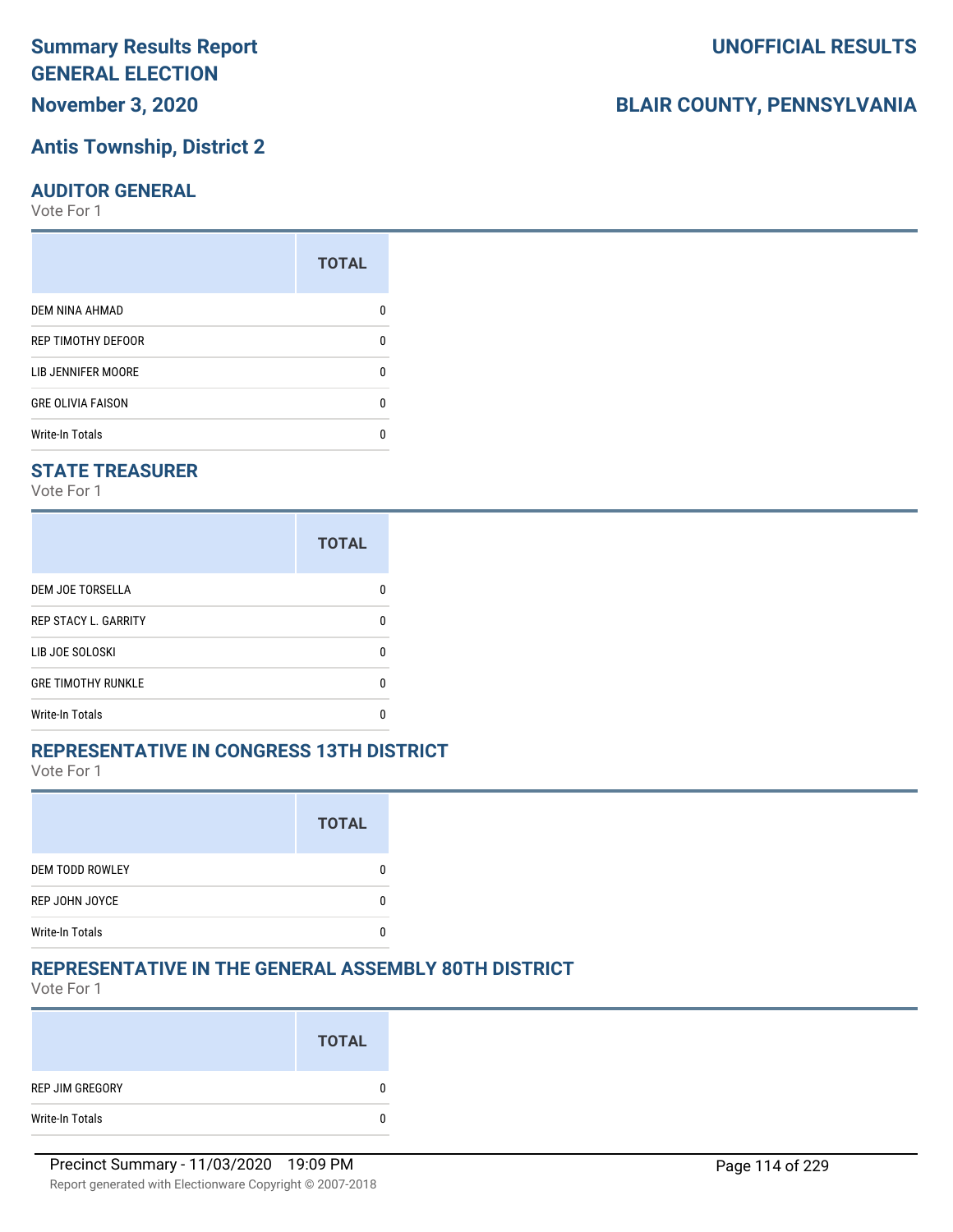## **Antis Township, District 3**

| STATISTICS                  |              |
|-----------------------------|--------------|
|                             | <b>TOTAL</b> |
| Registered Voters - Total   | 0            |
| <b>Ballots Cast - Total</b> | 0            |
| <b>Ballots Cast - Blank</b> | 0            |
| Voter Turnout - Total       | $0.00\%$     |

## **PRESIDENTIAL ELECTORS**

Vote For 1

|                            | <b>TOTAL</b> |
|----------------------------|--------------|
| DEM BIDEN and HARRIS       |              |
| <b>REP TRUMP and PENCE</b> |              |
| LIB JORGENSEN and COHEN    |              |
| <b>Write-In Totals</b>     |              |

#### **ATTORNEY GENERAL**

|                            | <b>TOTAL</b> |
|----------------------------|--------------|
| DEM JOSH SHAPIRO           | n            |
| REP HEATHER HEIDELBAUGH    | 0            |
| LIB DANIEL WASSMER         | 0            |
| <b>GRE RICHARD L WEISS</b> | 0            |
| <b>Write-In Totals</b>     | n            |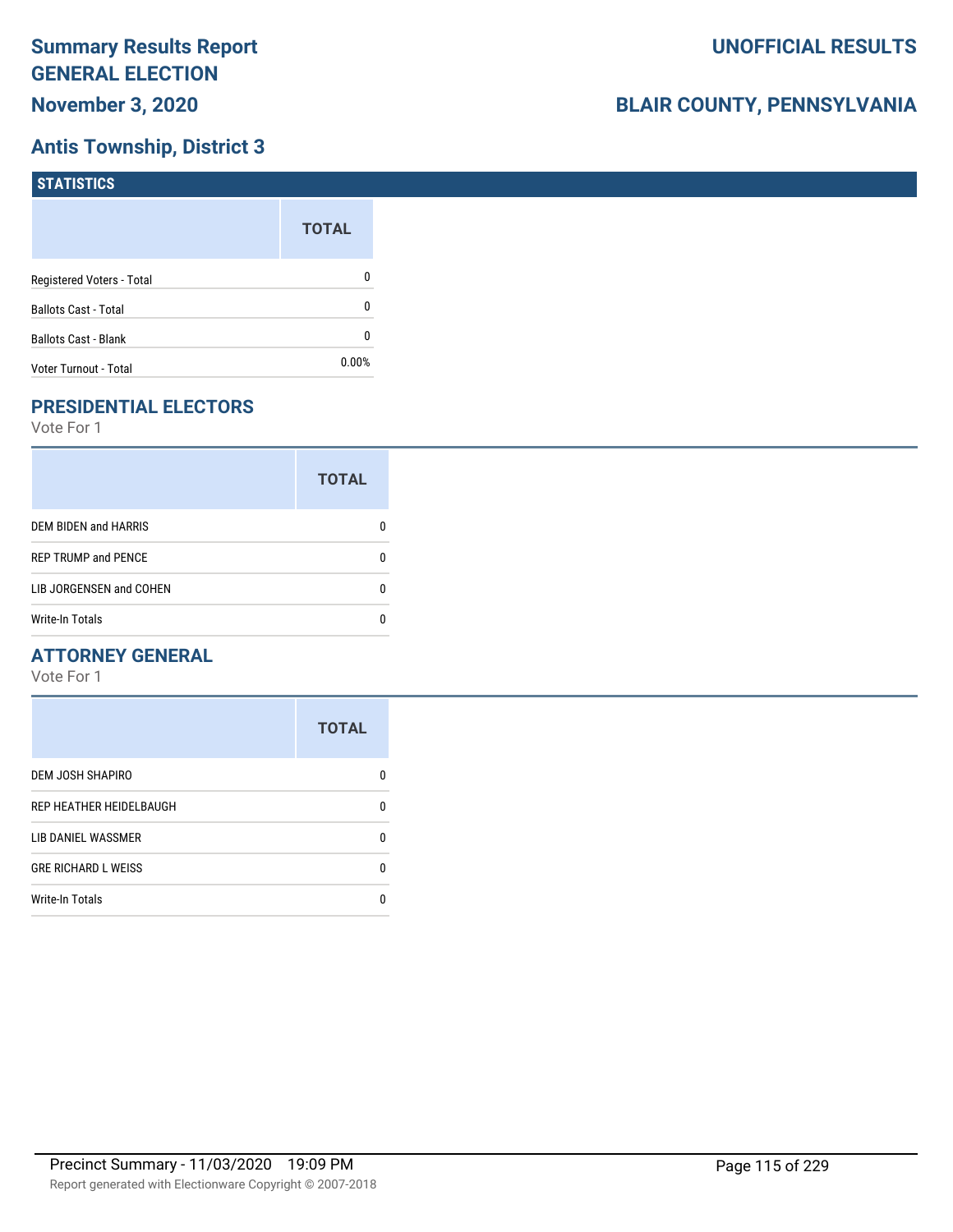## **Antis Township, District 3**

#### **AUDITOR GENERAL**

Vote For 1

|                           | <b>TOTAL</b> |
|---------------------------|--------------|
| DEM NINA AHMAD            | n            |
| REP TIMOTHY DEFOOR        | U            |
| <b>LIB JENNIFER MOORE</b> | n            |
| <b>GRE OLIVIA FAISON</b>  | U            |
| <b>Write-In Totals</b>    | n            |

#### **STATE TREASURER**

Vote For 1

|                             | <b>TOTAL</b> |
|-----------------------------|--------------|
| DEM JOE TORSELLA            | n            |
| <b>REP STACY L. GARRITY</b> | n            |
| LIB JOE SOLOSKI             | n            |
| <b>GRE TIMOTHY RUNKLE</b>   | n            |
| <b>Write-In Totals</b>      | n            |

#### **REPRESENTATIVE IN CONGRESS 13TH DISTRICT**

Vote For 1

|                        | <b>TOTAL</b> |
|------------------------|--------------|
| <b>DEM TODD ROWLEY</b> |              |
| <b>REP JOHN JOYCE</b>  |              |
| <b>Write-In Totals</b> |              |

#### **REPRESENTATIVE IN THE GENERAL ASSEMBLY 80TH DISTRICT**

Vote For 1

|                 | <b>TOTAL</b> |
|-----------------|--------------|
| REP JIM GREGORY | 0            |
| Write-In Totals | 0            |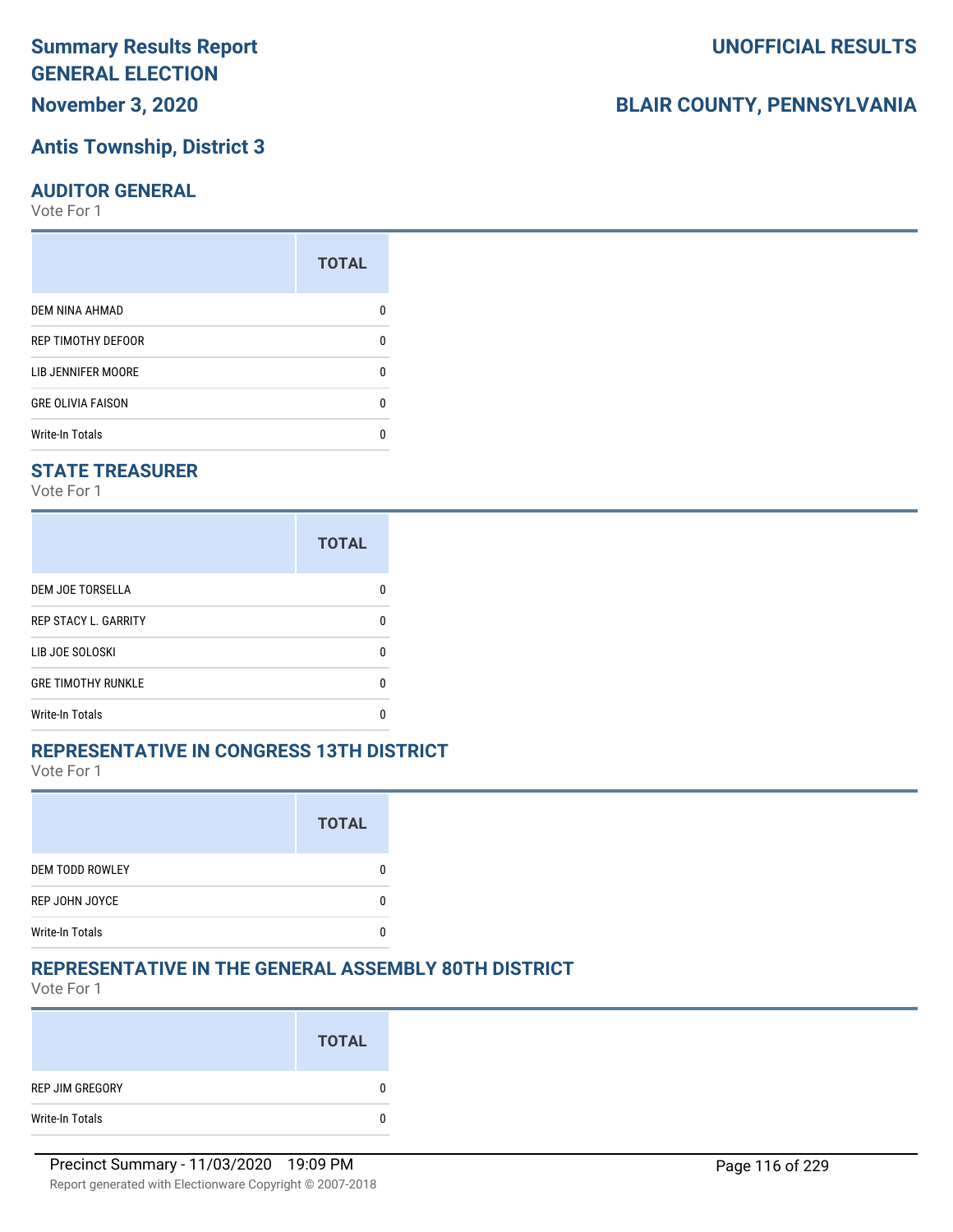### **Bellwood Borough**

# **BLAIR COUNTY, PENNSYLVANIA**

| <b>STATISTICS</b>           |              |
|-----------------------------|--------------|
|                             | <b>TOTAL</b> |
| Registered Voters - Total   | 0            |
| <b>Ballots Cast - Total</b> | 0            |
| <b>Ballots Cast - Blank</b> | 0            |
| Voter Turnout - Total       | 0.00%        |

## **PRESIDENTIAL ELECTORS**

Vote For 1

|                            | <b>TOTAL</b> |
|----------------------------|--------------|
| DEM BIDEN and HARRIS       |              |
| <b>REP TRUMP and PENCE</b> |              |
| LIB JORGENSEN and COHEN    | n            |
| <b>Write-In Totals</b>     |              |

#### **ATTORNEY GENERAL**

|                            | <b>TOTAL</b> |
|----------------------------|--------------|
| DEM JOSH SHAPIRO           | n            |
| REP HEATHER HEIDELBAUGH    | 0            |
| LIB DANIEL WASSMER         | 0            |
| <b>GRE RICHARD L WEISS</b> | n            |
| <b>Write-In Totals</b>     | n            |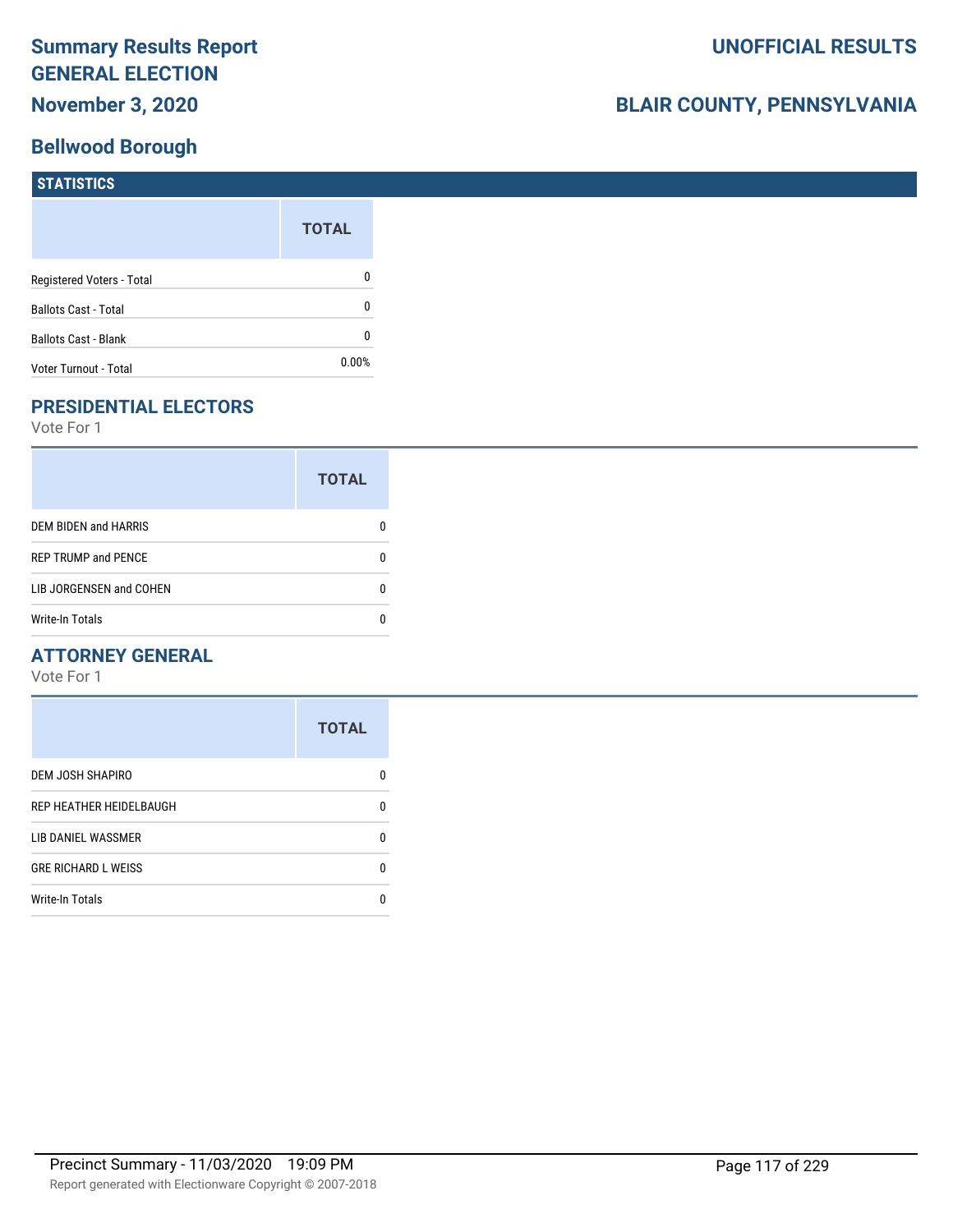## **November 3, 2020**

## **Bellwood Borough**

#### **AUDITOR GENERAL**

Vote For 1

| <b>TOTAL</b> |
|--------------|
|              |
| 0            |
| O            |
| O            |
|              |
|              |

## **STATE TREASURER**

Vote For 1

|                             | <b>TOTAL</b> |
|-----------------------------|--------------|
| <b>DEM JOE TORSELLA</b>     | n            |
| <b>REP STACY L. GARRITY</b> | n            |
| LIB JOE SOLOSKI             | n            |
| <b>GRE TIMOTHY RUNKLE</b>   | n            |
| Write-In Totals             |              |

#### **REPRESENTATIVE IN CONGRESS 13TH DISTRICT**

Vote For 1

|                        | <b>TOTAL</b> |
|------------------------|--------------|
| <b>DEM TODD ROWLEY</b> |              |
| REP JOHN JOYCE         |              |
| <b>Write-In Totals</b> |              |

## **REPRESENTATIVE IN THE GENERAL ASSEMBLY 80TH DISTRICT**

Vote For 1

|                 | <b>TOTAL</b> |
|-----------------|--------------|
| REP JIM GREGORY | 0            |
| Write-In Totals | 0            |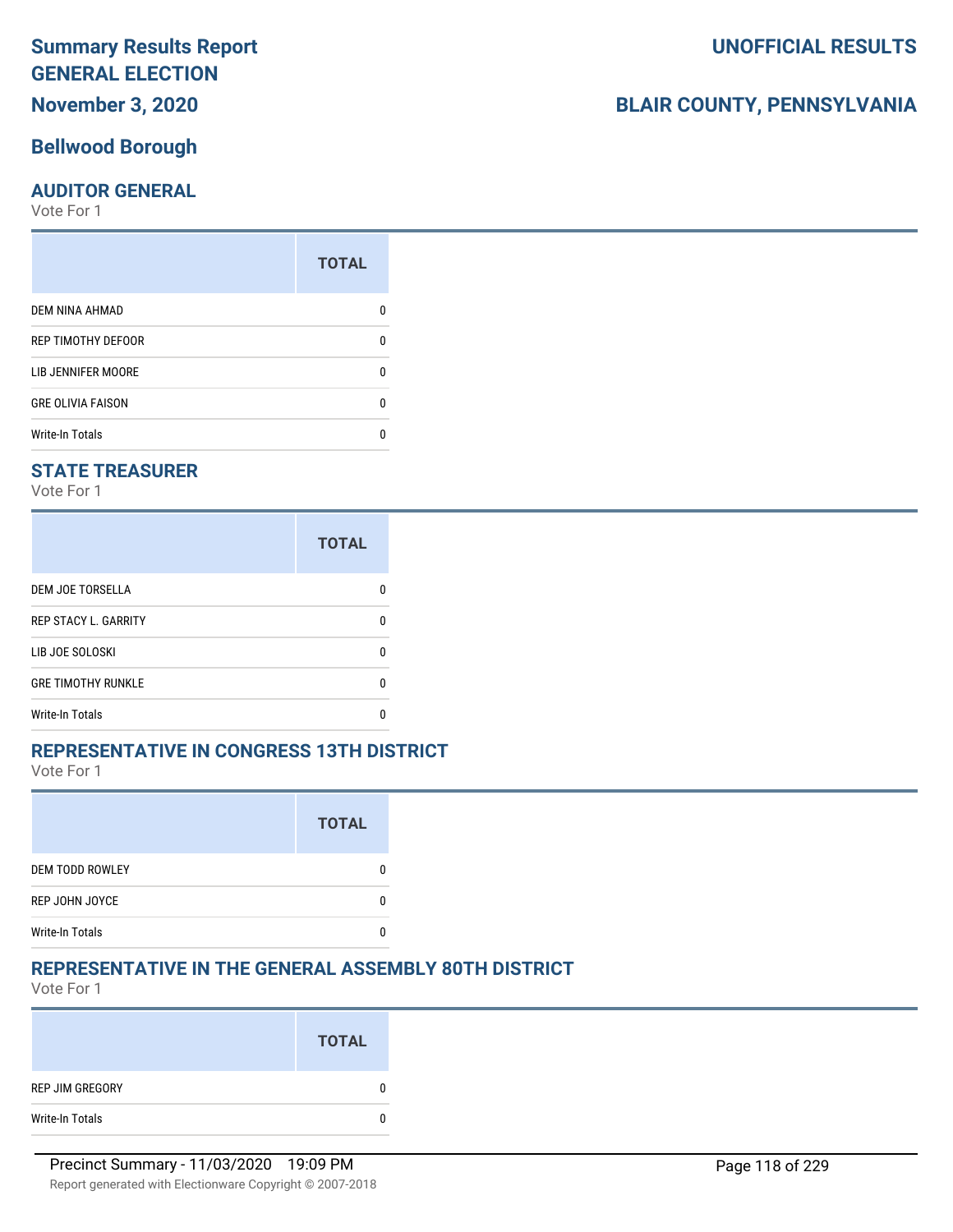## **Blair Township, District 1**

| STATISTICS                  |              |
|-----------------------------|--------------|
|                             | <b>TOTAL</b> |
| Registered Voters - Total   | 0            |
| <b>Ballots Cast - Total</b> | 0            |
| <b>Ballots Cast - Blank</b> | 0            |
| Voter Turnout - Total       | $0.00\%$     |

## **PRESIDENTIAL ELECTORS**

Vote For 1

|                             | <b>TOTAL</b> |
|-----------------------------|--------------|
| <b>DEM BIDEN and HARRIS</b> |              |
| <b>REP TRUMP and PENCE</b>  |              |
| LIB JORGENSEN and COHEN     | n            |
| <b>Write-In Totals</b>      |              |

#### **ATTORNEY GENERAL**

|                            | <b>TOTAL</b> |
|----------------------------|--------------|
| DEM JOSH SHAPIRO           | n            |
| REP HEATHER HEIDELBAUGH    | 0            |
| LIB DANIEL WASSMER         | n            |
| <b>GRE RICHARD L WEISS</b> | n            |
| <b>Write-In Totals</b>     |              |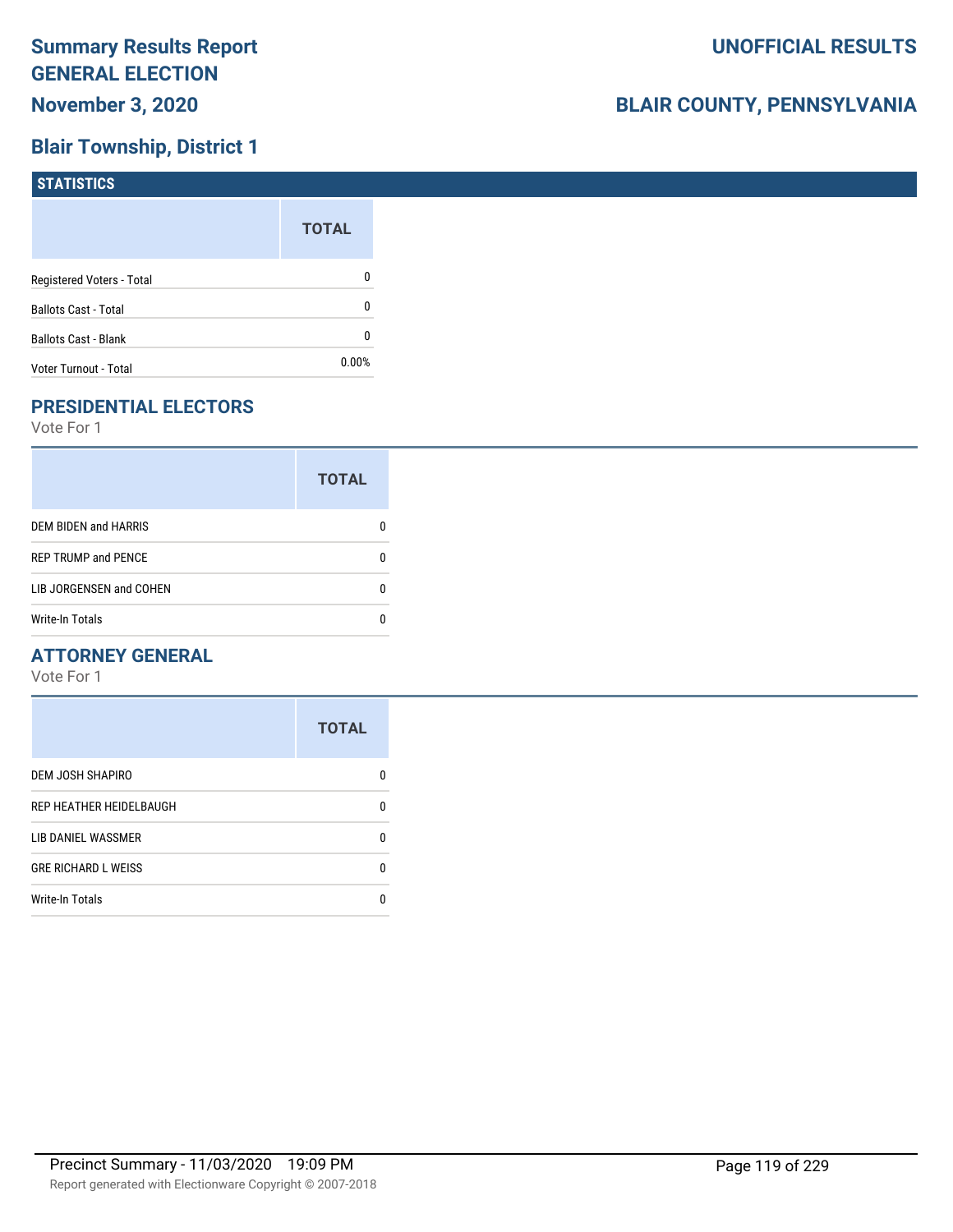## **Blair Township, District 1**

#### **AUDITOR GENERAL**

Vote For 1

|                           | <b>TOTAL</b> |
|---------------------------|--------------|
| DEM NINA AHMAD            | n            |
| REP TIMOTHY DEFOOR        | U            |
| <b>LIB JENNIFER MOORE</b> | n            |
| <b>GRE OLIVIA FAISON</b>  | n            |
| <b>Write-In Totals</b>    | n            |

#### **STATE TREASURER**

Vote For 1

|                             | <b>TOTAL</b> |
|-----------------------------|--------------|
| DEM JOE TORSELLA            | n            |
| <b>REP STACY L. GARRITY</b> | n            |
| LIB JOE SOLOSKI             | U            |
| <b>GRE TIMOTHY RUNKLE</b>   | n            |
| <b>Write-In Totals</b>      | n            |

#### **REPRESENTATIVE IN CONGRESS 13TH DISTRICT**

Vote For 1

|                        | <b>TOTAL</b> |
|------------------------|--------------|
| DEM TODD ROWLEY        |              |
| REP JOHN JOYCE         |              |
| <b>Write-In Totals</b> |              |

#### **REPRESENTATIVE IN THE GENERAL ASSEMBLY 80TH DISTRICT**

Vote For 1

|                 | <b>TOTAL</b> |
|-----------------|--------------|
| REP JIM GREGORY | 0            |
| Write-In Totals | 0            |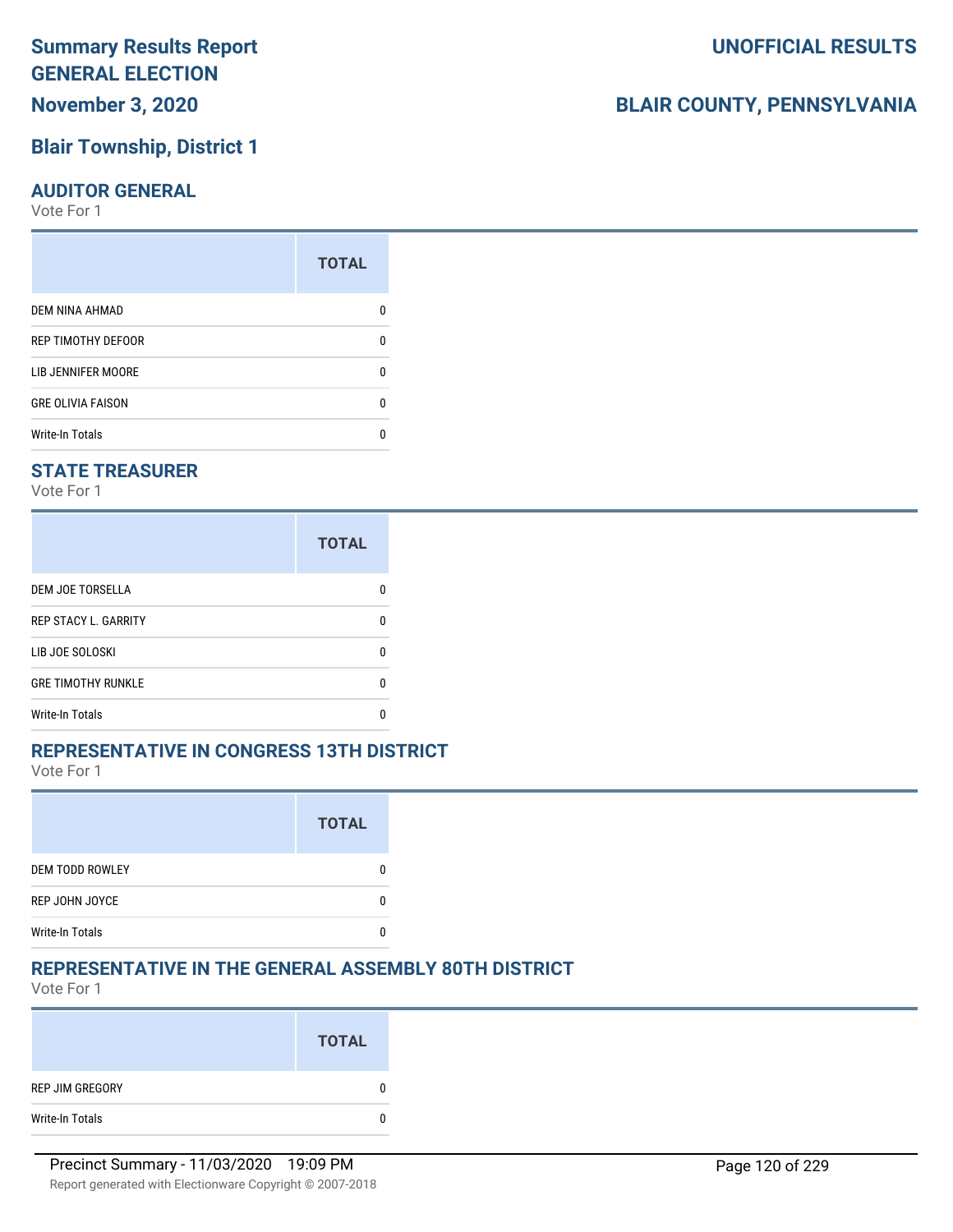## **Blair Township, District 2**

| <b>STATISTICS</b>           |              |
|-----------------------------|--------------|
|                             | <b>TOTAL</b> |
| Registered Voters - Total   | 0            |
| <b>Ballots Cast - Total</b> | 0            |
| Ballots Cast - Blank        | 0            |
| Voter Turnout - Total       | 0.00%        |

## **PRESIDENTIAL ELECTORS**

Vote For 1

|                             | <b>TOTAL</b> |
|-----------------------------|--------------|
| <b>DEM BIDEN and HARRIS</b> |              |
| <b>REP TRUMP and PENCE</b>  |              |
| LIB JORGENSEN and COHEN     | n            |
| <b>Write-In Totals</b>      |              |

#### **ATTORNEY GENERAL**

|                            | <b>TOTAL</b> |
|----------------------------|--------------|
| DEM JOSH SHAPIRO           | n            |
| REP HEATHER HEIDELBAUGH    | 0            |
| LIB DANIEL WASSMER         | n            |
| <b>GRE RICHARD L WEISS</b> | n            |
| <b>Write-In Totals</b>     |              |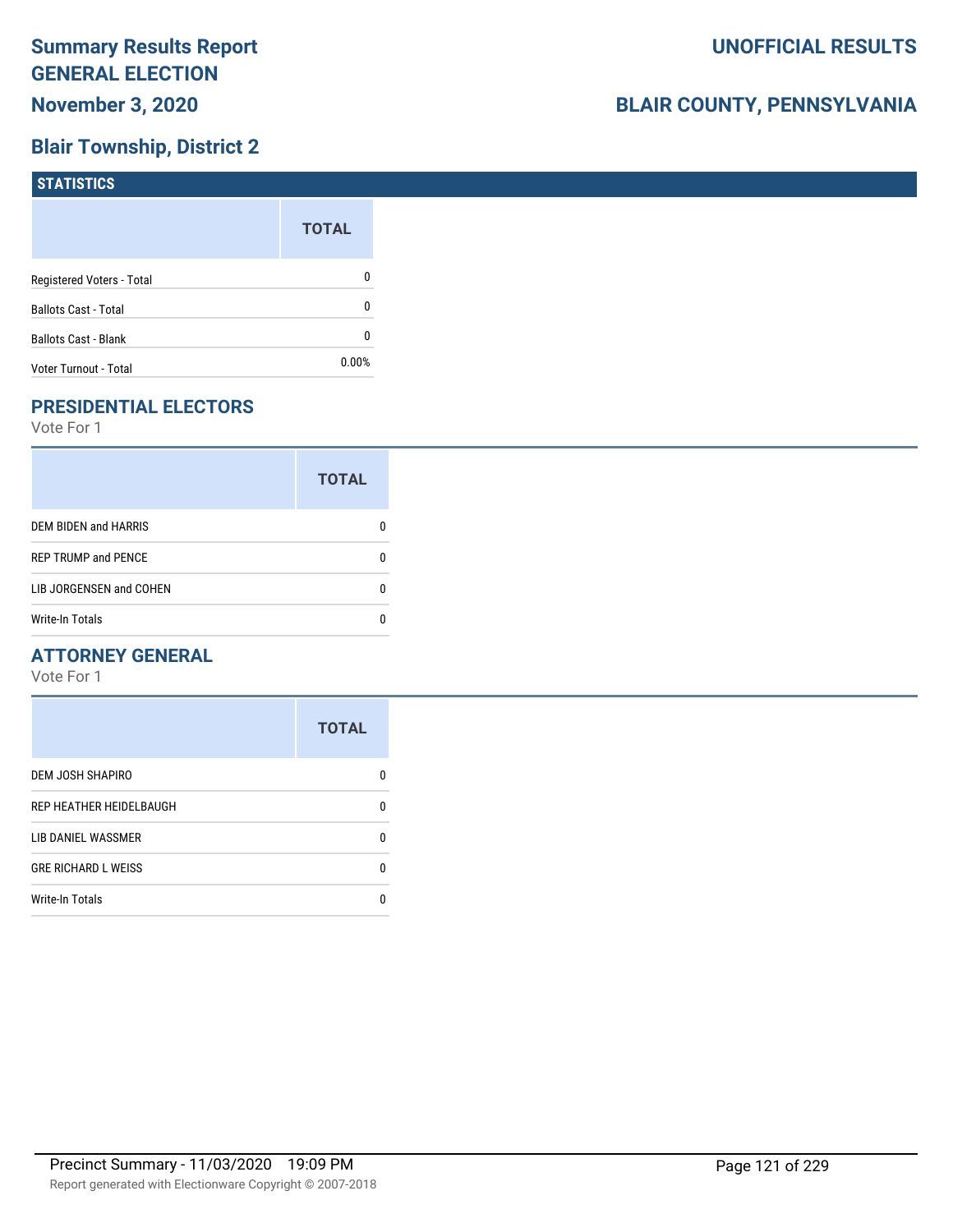## **Blair Township, District 2**

#### **AUDITOR GENERAL**

Vote For 1

|                          | <b>TOTAL</b> |
|--------------------------|--------------|
| <b>DEM NINA AHMAD</b>    |              |
| REP TIMOTHY DEFOOR       | ŋ            |
| LIB JENNIFER MOORE       |              |
| <b>GRE OLIVIA FAISON</b> | n            |
| <b>Write-In Totals</b>   |              |

#### **STATE TREASURER**

Vote For 1

|                             | <b>TOTAL</b> |
|-----------------------------|--------------|
| <b>DEM JOE TORSELLA</b>     | n            |
| <b>REP STACY L. GARRITY</b> | n            |
| LIB JOE SOLOSKI             | n            |
| <b>GRE TIMOTHY RUNKLE</b>   | n            |
| Write-In Totals             |              |

#### **REPRESENTATIVE IN CONGRESS 13TH DISTRICT**

Vote For 1

|                        | <b>TOTAL</b> |
|------------------------|--------------|
| DEM TODD ROWLEY        |              |
| REP JOHN JOYCE         |              |
| <b>Write-In Totals</b> |              |

#### **REPRESENTATIVE IN THE GENERAL ASSEMBLY 80TH DISTRICT**

Vote For 1

|                 | <b>TOTAL</b> |
|-----------------|--------------|
| REP JIM GREGORY | 0            |
| Write-In Totals | 0            |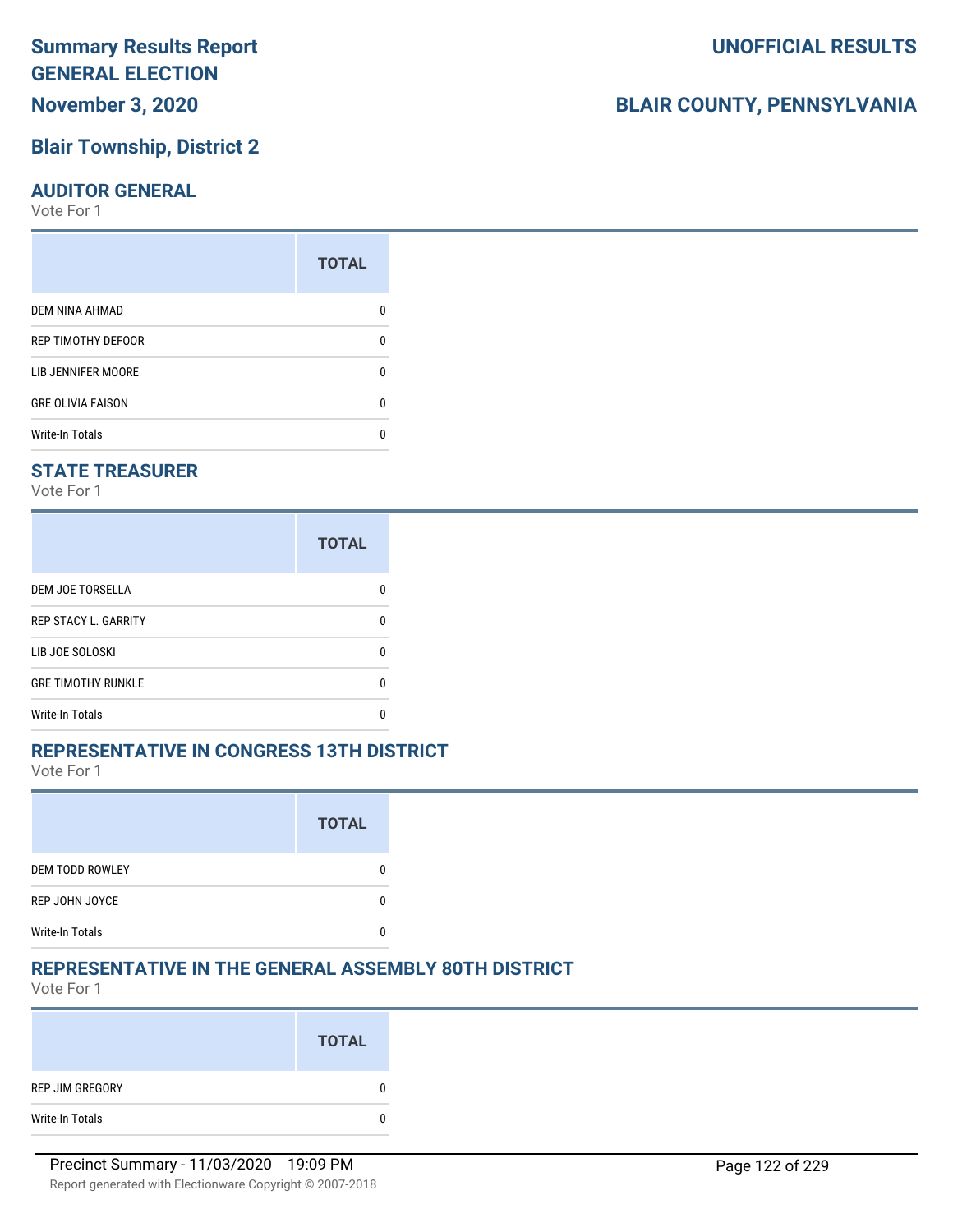## **Blair Township, District 3**

| <b>STATISTICS</b>           |              |
|-----------------------------|--------------|
|                             | <b>TOTAL</b> |
| Registered Voters - Total   | 0            |
| <b>Ballots Cast - Total</b> | 0            |
| Ballots Cast - Blank        | 0            |
| Voter Turnout - Total       | 0.00%        |

## **PRESIDENTIAL ELECTORS**

Vote For 1

|                             | <b>TOTAL</b> |
|-----------------------------|--------------|
| <b>DEM BIDEN and HARRIS</b> |              |
| <b>REP TRUMP and PENCE</b>  |              |
| LIB JORGENSEN and COHEN     | n            |
| <b>Write-In Totals</b>      |              |

#### **ATTORNEY GENERAL**

|                            | <b>TOTAL</b> |
|----------------------------|--------------|
| DEM JOSH SHAPIRO           | n            |
| REP HEATHER HEIDELBAUGH    | 0            |
| LIB DANIEL WASSMER         | n            |
| <b>GRE RICHARD L WEISS</b> | n            |
| <b>Write-In Totals</b>     |              |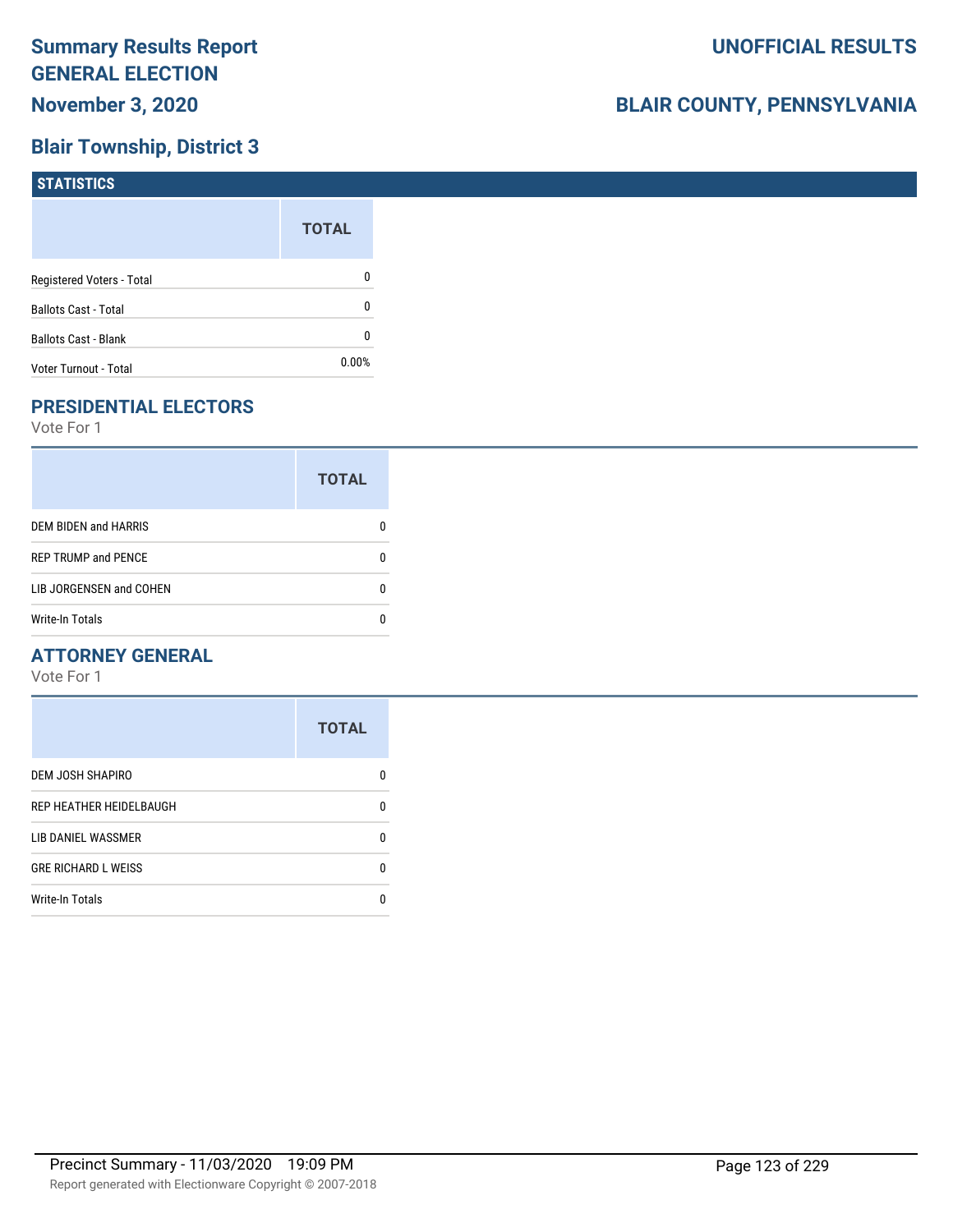## **Blair Township, District 3**

#### **AUDITOR GENERAL**

Vote For 1

|                           | <b>TOTAL</b> |
|---------------------------|--------------|
| DEM NINA AHMAD            | n            |
| REP TIMOTHY DEFOOR        | U            |
| <b>LIB JENNIFER MOORE</b> | n            |
| <b>GRE OLIVIA FAISON</b>  | n            |
| <b>Write-In Totals</b>    | n            |

#### **STATE TREASURER**

Vote For 1

|                             | <b>TOTAL</b> |
|-----------------------------|--------------|
| <b>DEM JOE TORSELLA</b>     | n            |
| <b>REP STACY L. GARRITY</b> | n            |
| LIB JOE SOLOSKI             | n            |
| <b>GRE TIMOTHY RUNKLE</b>   | n            |
| Write-In Totals             |              |

#### **REPRESENTATIVE IN CONGRESS 13TH DISTRICT**

Vote For 1

|                        | <b>TOTAL</b> |
|------------------------|--------------|
| <b>DEM TODD ROWLEY</b> |              |
| REP JOHN JOYCE         |              |
| <b>Write-In Totals</b> |              |

#### **REPRESENTATIVE IN THE GENERAL ASSEMBLY 80TH DISTRICT**

Vote For 1

|                 | <b>TOTAL</b> |
|-----------------|--------------|
| REP JIM GREGORY | -0           |
| Write-In Totals | 0            |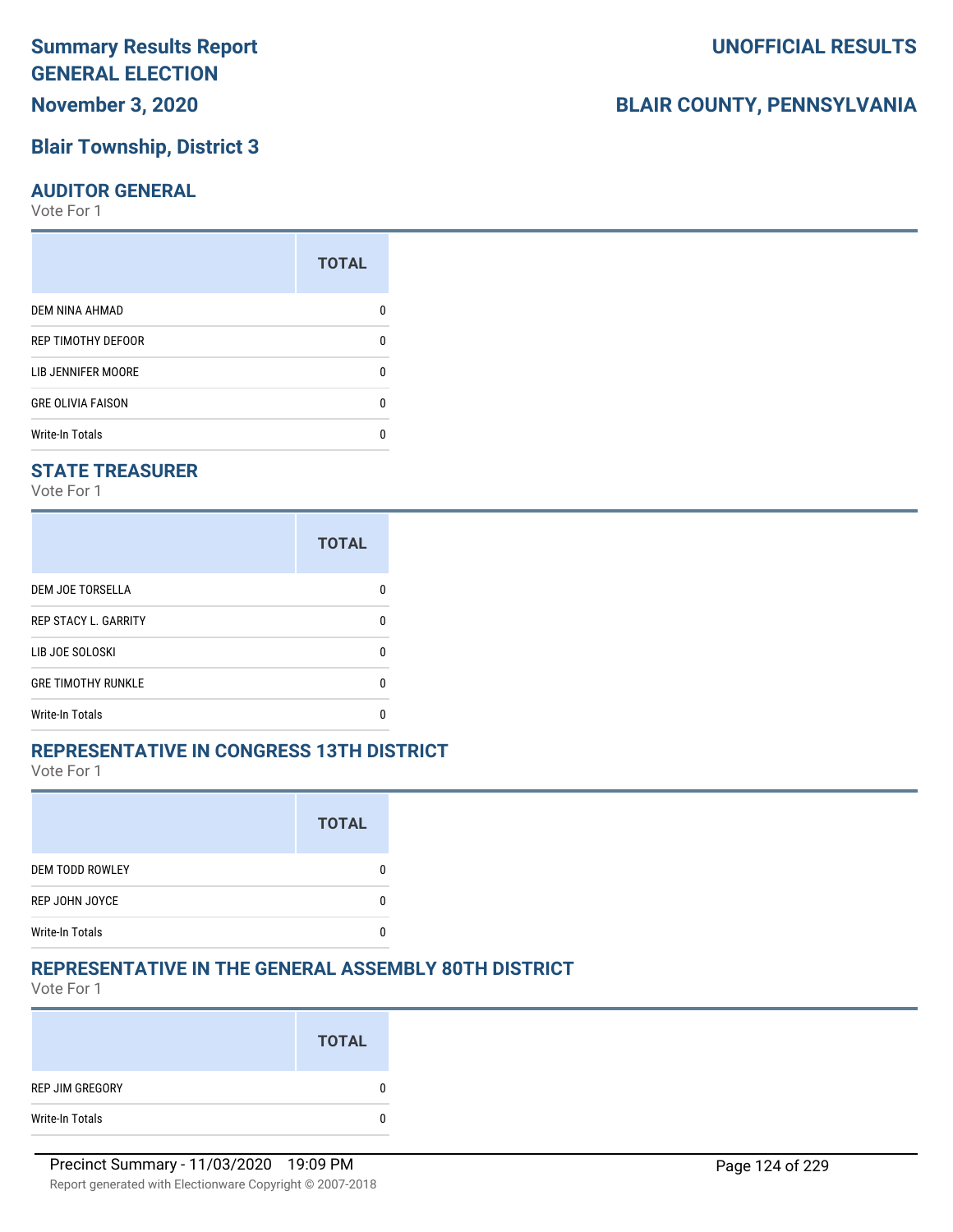### **Catharine Township**

# **BLAIR COUNTY, PENNSYLVANIA**

| <b>STATISTICS</b>           |              |
|-----------------------------|--------------|
|                             | <b>TOTAL</b> |
| Registered Voters - Total   | 0            |
| <b>Ballots Cast - Total</b> | 0            |
| <b>Ballots Cast - Blank</b> | 0            |
| Voter Turnout - Total       | $0.00\%$     |

## **PRESIDENTIAL ELECTORS**

Vote For 1

|                             | <b>TOTAL</b> |
|-----------------------------|--------------|
| <b>DEM BIDEN and HARRIS</b> |              |
| <b>REP TRUMP and PENCE</b>  |              |
| LIB JORGENSEN and COHEN     | O            |
| <b>Write-In Totals</b>      |              |

#### **ATTORNEY GENERAL**

|                            | <b>TOTAL</b> |
|----------------------------|--------------|
| DEM JOSH SHAPIRO           | n            |
| REP HEATHER HEIDELBAUGH    | 0            |
| LIB DANIEL WASSMER         | n            |
| <b>GRE RICHARD L WEISS</b> | n            |
| <b>Write-In Totals</b>     | n            |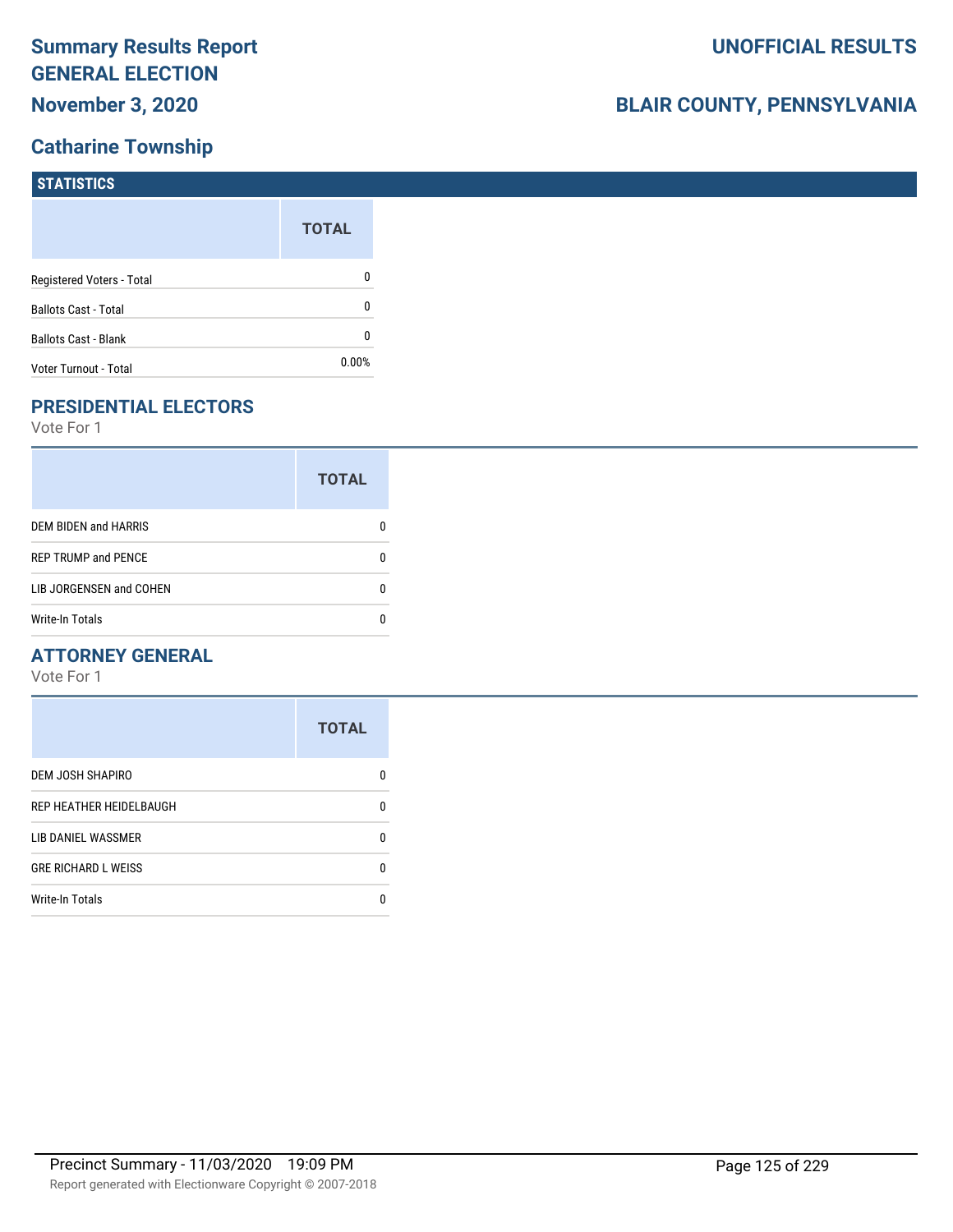## **November 3, 2020**

## **Catharine Township**

### **AUDITOR GENERAL**

Vote For 1

| <b>TOTAL</b> |
|--------------|
|              |
| 0            |
| O            |
| O            |
|              |
|              |

## **STATE TREASURER**

Vote For 1

|                             | <b>TOTAL</b> |
|-----------------------------|--------------|
| DEM JOE TORSELLA            | n            |
| <b>REP STACY L. GARRITY</b> |              |
| LIB JOE SOLOSKI             | n            |
| <b>GRE TIMOTHY RUNKLE</b>   |              |
| <b>Write-In Totals</b>      |              |

#### **REPRESENTATIVE IN CONGRESS 13TH DISTRICT**

Vote For 1

|                        | <b>TOTAL</b> |
|------------------------|--------------|
| <b>DEM TODD ROWLEY</b> |              |
| REP JOHN JOYCE         |              |
| <b>Write-In Totals</b> |              |

## **REPRESENTATIVE IN THE GENERAL ASSEMBLY 80TH DISTRICT**

Vote For 1

|                 | <b>TOTAL</b> |
|-----------------|--------------|
| REP JIM GREGORY | 0            |
| Write-In Totals | 0            |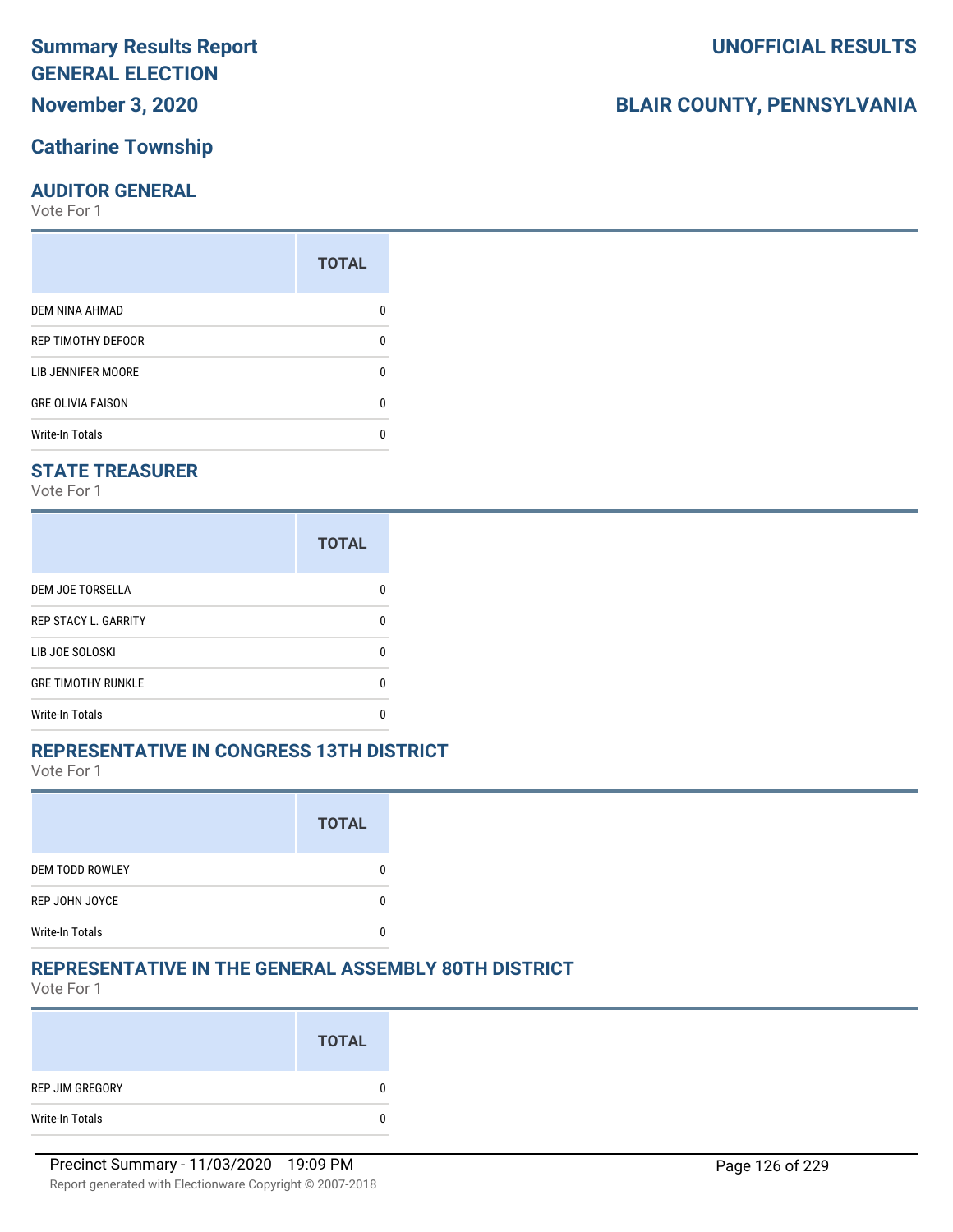### **Duncansville Borough**

| <b>STATISTICS</b>           |              |
|-----------------------------|--------------|
|                             | <b>TOTAL</b> |
| Registered Voters - Total   | 0            |
| <b>Ballots Cast - Total</b> | 0            |
| <b>Ballots Cast - Blank</b> | 0            |
| Voter Turnout - Total       | $0.00\%$     |

## **PRESIDENTIAL ELECTORS**

Vote For 1

|                             | <b>TOTAL</b> |
|-----------------------------|--------------|
| <b>DEM BIDEN and HARRIS</b> |              |
| <b>REP TRUMP and PENCE</b>  |              |
| LIB JORGENSEN and COHEN     |              |
| <b>Write-In Totals</b>      |              |

#### **ATTORNEY GENERAL**

|                            | <b>TOTAL</b> |
|----------------------------|--------------|
| DEM JOSH SHAPIRO           | n            |
| REP HEATHER HEIDELBAUGH    | 0            |
| LIB DANIEL WASSMER         | 0            |
| <b>GRE RICHARD L WEISS</b> | 0            |
| <b>Write-In Totals</b>     | n            |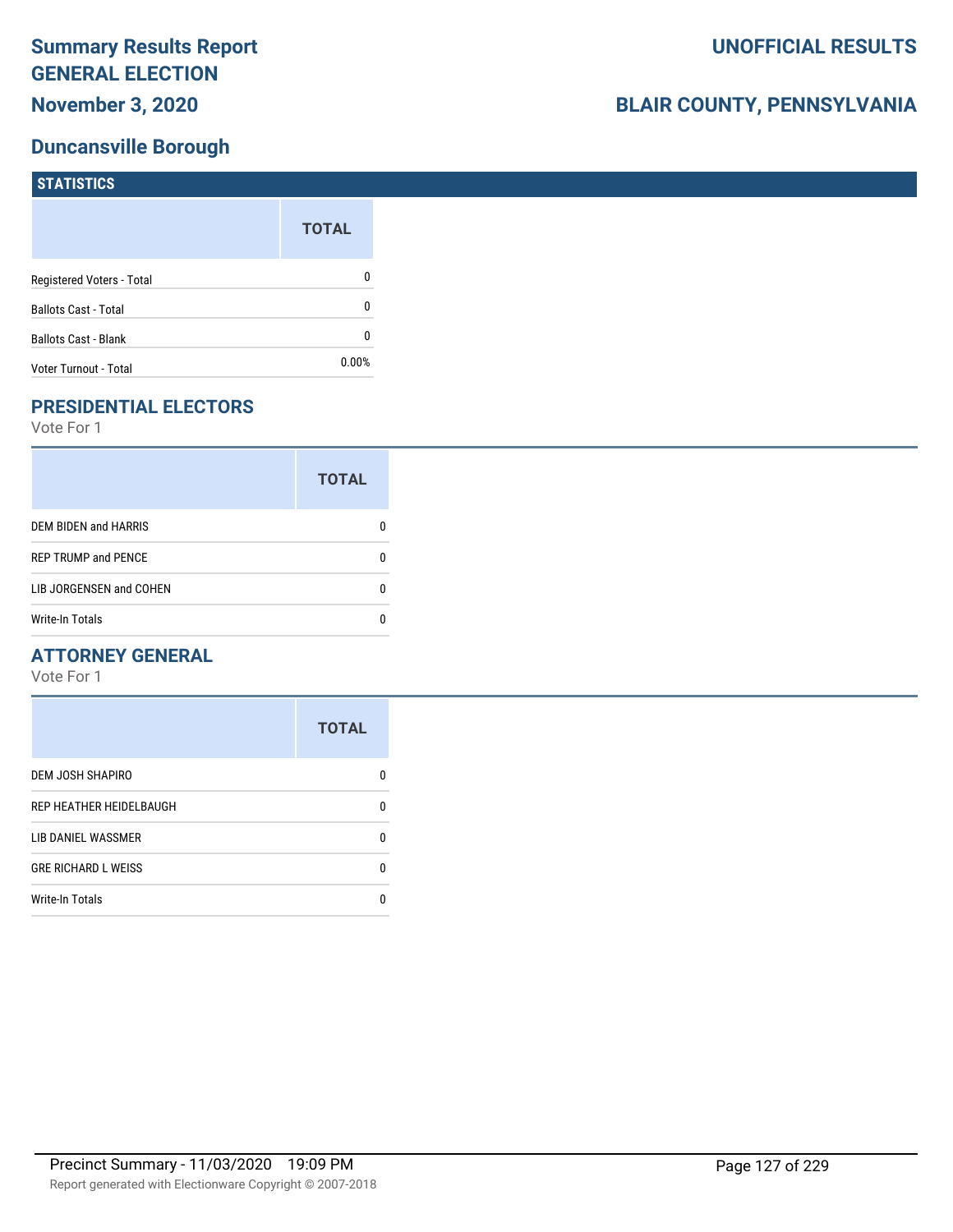**November 3, 2020**

#### **Duncansville Borough**

#### **AUDITOR GENERAL**

Vote For 1

| <b>TOTAL</b> |
|--------------|
|              |
| n            |
| n            |
| n            |
|              |
|              |

#### **STATE TREASURER**

Vote For 1

|                             | <b>TOTAL</b> |
|-----------------------------|--------------|
| DEM JOE TORSELLA            | n            |
| <b>REP STACY L. GARRITY</b> |              |
| LIB JOE SOLOSKI             | n            |
| <b>GRE TIMOTHY RUNKLE</b>   |              |
| <b>Write-In Totals</b>      |              |

#### **REPRESENTATIVE IN CONGRESS 13TH DISTRICT**

Vote For 1

|                        | <b>TOTAL</b> |
|------------------------|--------------|
| <b>DEM TODD ROWLEY</b> |              |
| REP JOHN JOYCE         |              |
| <b>Write-In Totals</b> |              |

## **REPRESENTATIVE IN THE GENERAL ASSEMBLY 80TH DISTRICT**

Vote For 1

|                 | <b>TOTAL</b> |
|-----------------|--------------|
| REP JIM GREGORY | $\bf{0}$     |
| Write-In Totals | $\bf{0}$     |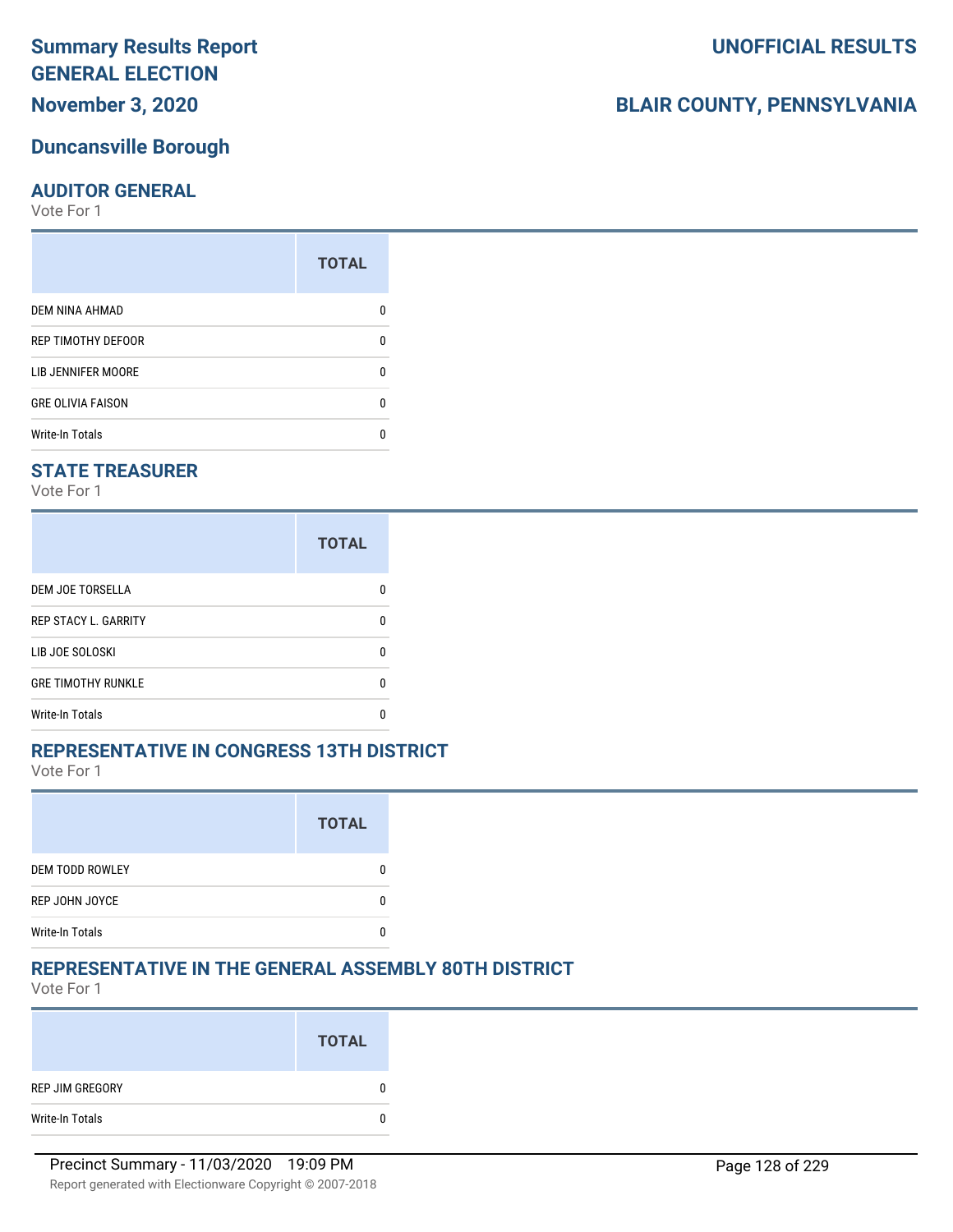### **Frankstown Twp, District 1**

| STATISTICS                  |              |
|-----------------------------|--------------|
|                             | <b>TOTAL</b> |
| Registered Voters - Total   | 0            |
| <b>Ballots Cast - Total</b> | 0            |
| <b>Ballots Cast - Blank</b> | 0            |
| Voter Turnout - Total       | $0.00\%$     |

## **PRESIDENTIAL ELECTORS**

Vote For 1

|                            | <b>TOTAL</b> |
|----------------------------|--------------|
| DEM BIDEN and HARRIS       |              |
| <b>REP TRUMP and PENCE</b> |              |
| LIB JORGENSEN and COHEN    |              |
| <b>Write-In Totals</b>     |              |

#### **ATTORNEY GENERAL**

|                            | <b>TOTAL</b> |
|----------------------------|--------------|
| DEM JOSH SHAPIRO           | O            |
| REP HEATHER HEIDELBAUGH    | 0            |
| LIB DANIEL WASSMER         | n            |
| <b>GRE RICHARD L WEISS</b> | 0            |
| <b>Write-In Totals</b>     |              |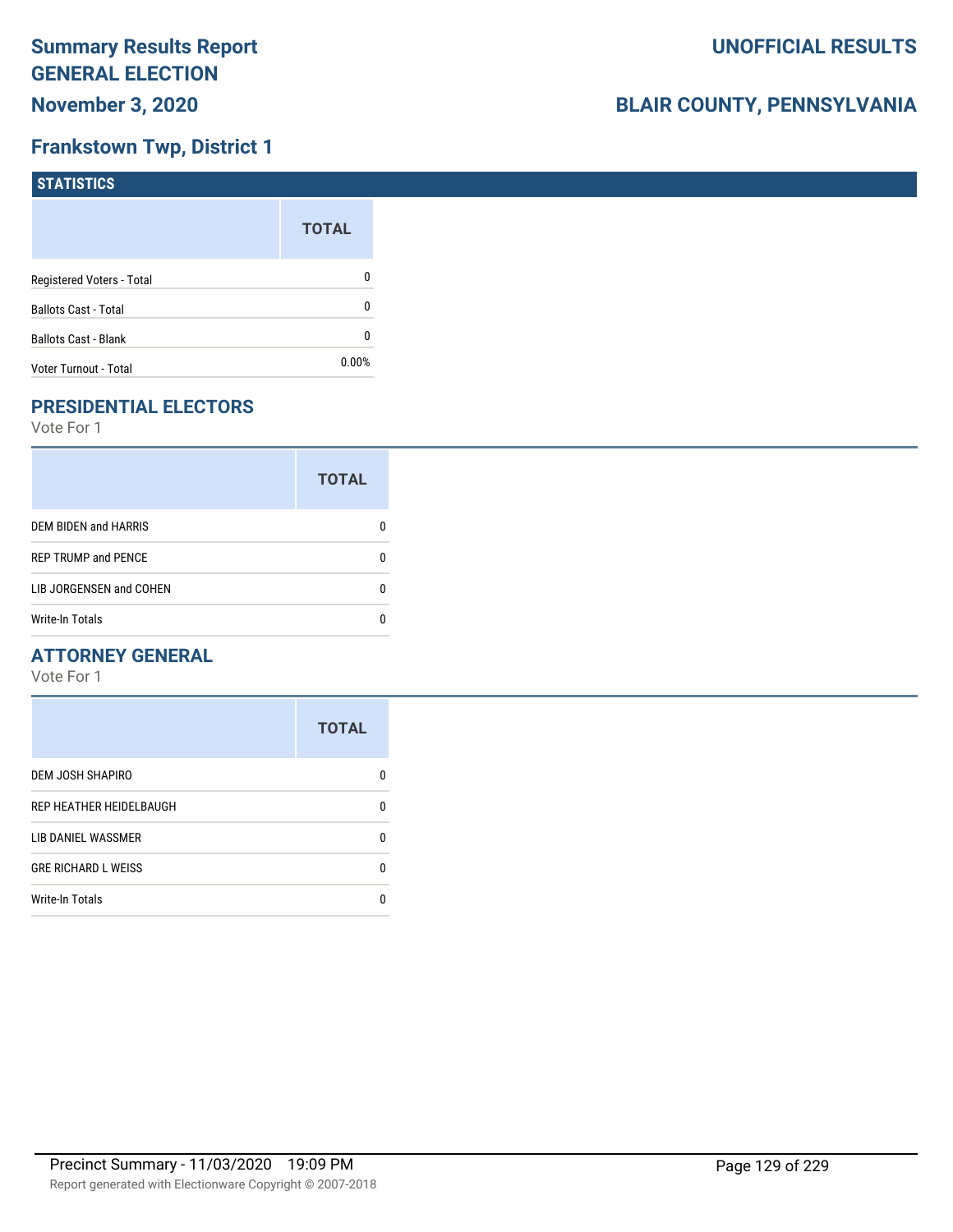## **November 3, 2020**

#### **Frankstown Twp, District 1**

#### **AUDITOR GENERAL**

Vote For 1

|                          | <b>TOTAL</b> |
|--------------------------|--------------|
| DEM NINA AHMAD           |              |
| REP TIMOTHY DEFOOR       | U            |
| LIB JENNIFER MOORE       | ŋ            |
| <b>GRE OLIVIA FAISON</b> | n            |
| <b>Write-In Totals</b>   | n            |

#### **STATE TREASURER**

Vote For 1

|                             | <b>TOTAL</b> |
|-----------------------------|--------------|
| <b>DEM JOE TORSELLA</b>     |              |
| <b>REP STACY L. GARRITY</b> |              |
| LIB JOE SOLOSKI             |              |
| <b>GRE TIMOTHY RUNKLE</b>   |              |
| Write-In Totals             |              |

#### **REPRESENTATIVE IN CONGRESS 13TH DISTRICT**

Vote For 1

|                        | <b>TOTAL</b> |
|------------------------|--------------|
| <b>DEM TODD ROWLEY</b> |              |
| REP JOHN JOYCE         |              |
| <b>Write-In Totals</b> |              |

#### **REPRESENTATIVE IN THE GENERAL ASSEMBLY 80TH DISTRICT**

Vote For 1

|                 | <b>TOTAL</b> |
|-----------------|--------------|
| REP JIM GREGORY | 0            |
| Write-In Totals | 0            |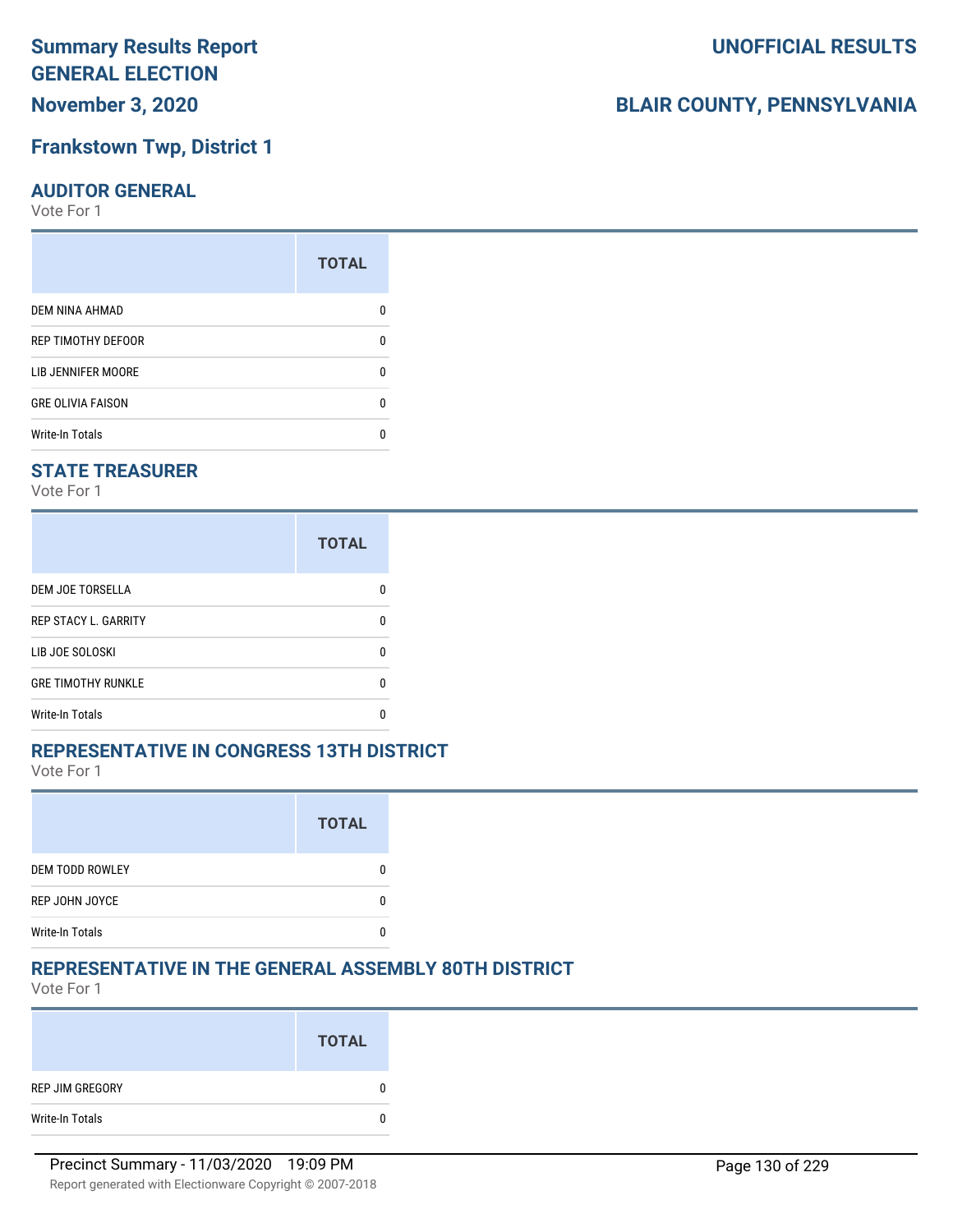### **Frankstown Twp, District 2**

| STATISTICS                  |              |
|-----------------------------|--------------|
|                             | <b>TOTAL</b> |
| Registered Voters - Total   | $\mathbf{0}$ |
| <b>Ballots Cast - Total</b> | $\mathbf{0}$ |
| <b>Ballots Cast - Blank</b> | 0            |
| Voter Turnout - Total       | $0.00\%$     |

## **PRESIDENTIAL ELECTORS**

Vote For 1

|                            | <b>TOTAL</b> |
|----------------------------|--------------|
| DEM BIDEN and HARRIS       |              |
| <b>REP TRUMP and PENCE</b> |              |
| LIB JORGENSEN and COHEN    | O            |
| <b>Write-In Totals</b>     |              |

#### **ATTORNEY GENERAL**

|                            | <b>TOTAL</b> |
|----------------------------|--------------|
| DEM JOSH SHAPIRO           | O            |
| REP HEATHER HEIDELBAUGH    | 0            |
| LIB DANIEL WASSMER         | n            |
| <b>GRE RICHARD L WEISS</b> | 0            |
| <b>Write-In Totals</b>     |              |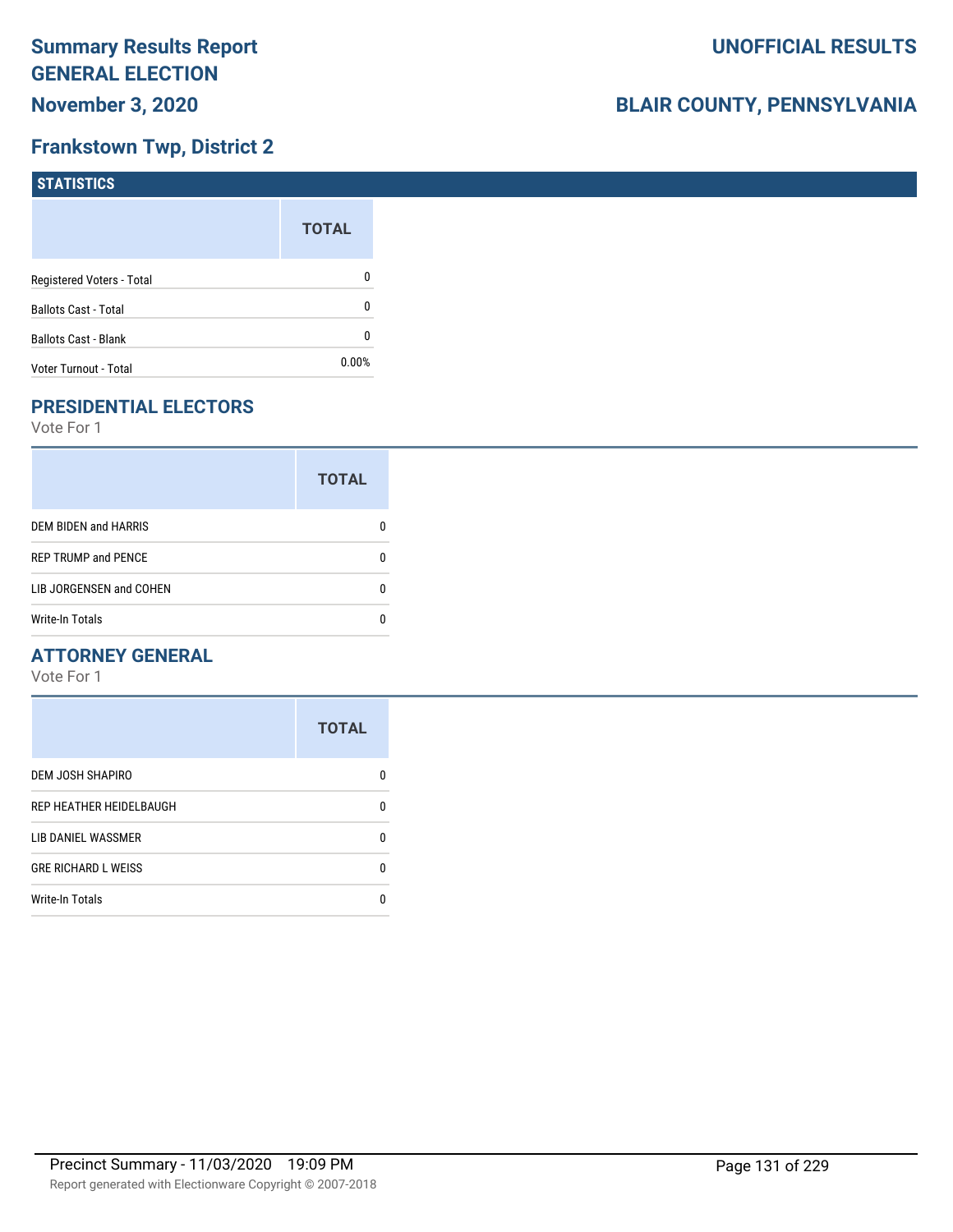## **November 3, 2020**

#### **Frankstown Twp, District 2**

#### **AUDITOR GENERAL**

Vote For 1

|                          | <b>TOTAL</b> |
|--------------------------|--------------|
| <b>DEM NINA AHMAD</b>    |              |
| REP TIMOTHY DEFOOR       | n            |
| LIB JENNIFER MOORE       |              |
| <b>GRE OLIVIA FAISON</b> | n            |
| <b>Write-In Totals</b>   |              |

#### **STATE TREASURER**

Vote For 1

|                             | <b>TOTAL</b> |
|-----------------------------|--------------|
| <b>DEM JOE TORSELLA</b>     | n            |
| <b>REP STACY L. GARRITY</b> | n            |
| LIB JOE SOLOSKI             | n            |
| <b>GRE TIMOTHY RUNKLE</b>   | n            |
| <b>Write-In Totals</b>      |              |

#### **REPRESENTATIVE IN CONGRESS 13TH DISTRICT**

Vote For 1

|                        | <b>TOTAL</b> |
|------------------------|--------------|
| <b>DEM TODD ROWLEY</b> |              |
| REP JOHN JOYCE         |              |
| <b>Write-In Totals</b> |              |

#### **REPRESENTATIVE IN THE GENERAL ASSEMBLY 80TH DISTRICT**

Vote For 1

|                 | <b>TOTAL</b> |
|-----------------|--------------|
| REP JIM GREGORY | 0            |
| Write-In Totals | 0            |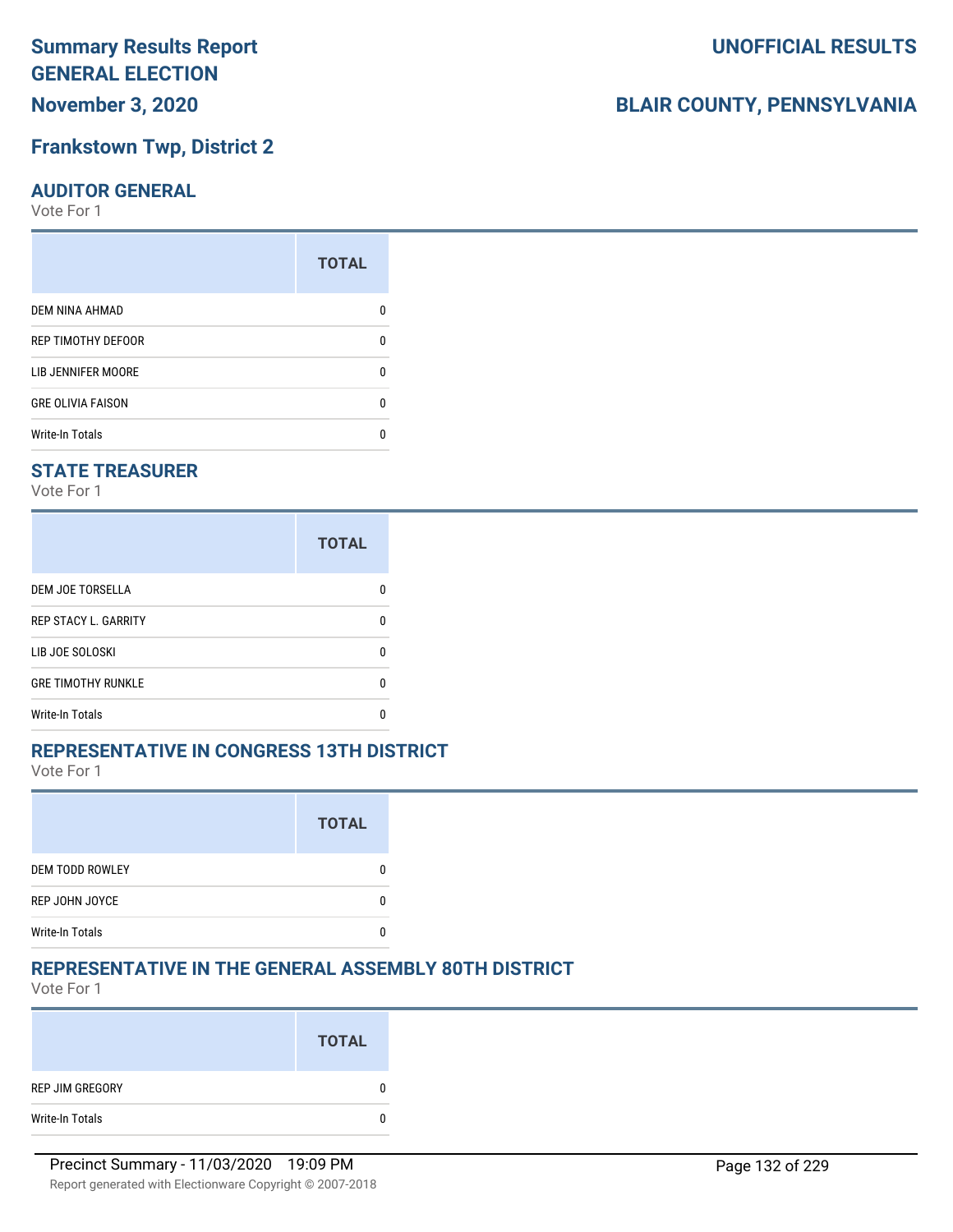## **Frankstown Twp, District 3**

| STATISTICS                  |              |
|-----------------------------|--------------|
|                             | <b>TOTAL</b> |
| Registered Voters - Total   | 0            |
| <b>Ballots Cast - Total</b> | 0            |
| <b>Ballots Cast - Blank</b> | 0            |
| Voter Turnout - Total       | $0.00\%$     |

## **PRESIDENTIAL ELECTORS**

Vote For 1

|                            | <b>TOTAL</b> |
|----------------------------|--------------|
| DEM BIDEN and HARRIS       | 0            |
| <b>REP TRUMP and PENCE</b> | O            |
| LIB JORGENSEN and COHEN    |              |
| <b>Write-In Totals</b>     |              |

#### **ATTORNEY GENERAL**

|                            | <b>TOTAL</b> |
|----------------------------|--------------|
| DEM JOSH SHAPIRO           | O            |
| REP HEATHER HEIDELBAUGH    | 0            |
| LIB DANIEL WASSMER         | n            |
| <b>GRE RICHARD L WEISS</b> | 0            |
| <b>Write-In Totals</b>     |              |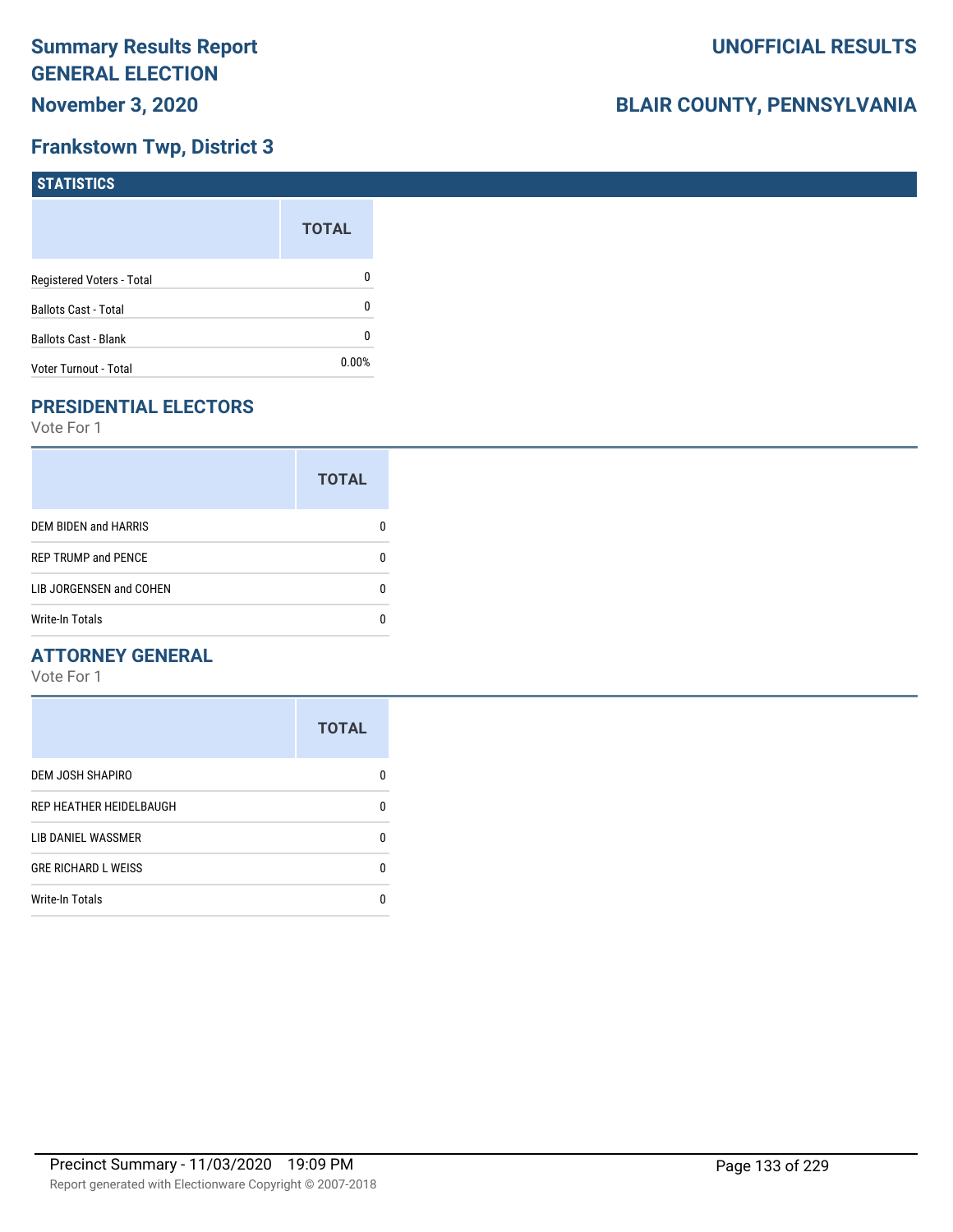## **November 3, 2020**

#### **Frankstown Twp, District 3**

#### **AUDITOR GENERAL**

Vote For 1

|                          | <b>TOTAL</b> |
|--------------------------|--------------|
| <b>DEM NINA AHMAD</b>    |              |
| REP TIMOTHY DEFOOR       | n            |
| LIB JENNIFER MOORE       |              |
| <b>GRE OLIVIA FAISON</b> | n            |
| <b>Write-In Totals</b>   |              |

#### **STATE TREASURER**

Vote For 1

|                             | <b>TOTAL</b> |
|-----------------------------|--------------|
| <b>DEM JOE TORSELLA</b>     | n            |
| <b>REP STACY L. GARRITY</b> | n            |
| LIB JOE SOLOSKI             | n            |
| <b>GRE TIMOTHY RUNKLE</b>   | n            |
| <b>Write-In Totals</b>      |              |

#### **REPRESENTATIVE IN CONGRESS 13TH DISTRICT**

Vote For 1

|                        | <b>TOTAL</b> |
|------------------------|--------------|
| <b>DEM TODD ROWLEY</b> |              |
| REP JOHN JOYCE         |              |
| <b>Write-In Totals</b> |              |

#### **REPRESENTATIVE IN THE GENERAL ASSEMBLY 80TH DISTRICT**

Vote For 1

|                 | <b>TOTAL</b> |
|-----------------|--------------|
| REP JIM GREGORY | 0            |
| Write-In Totals | 0            |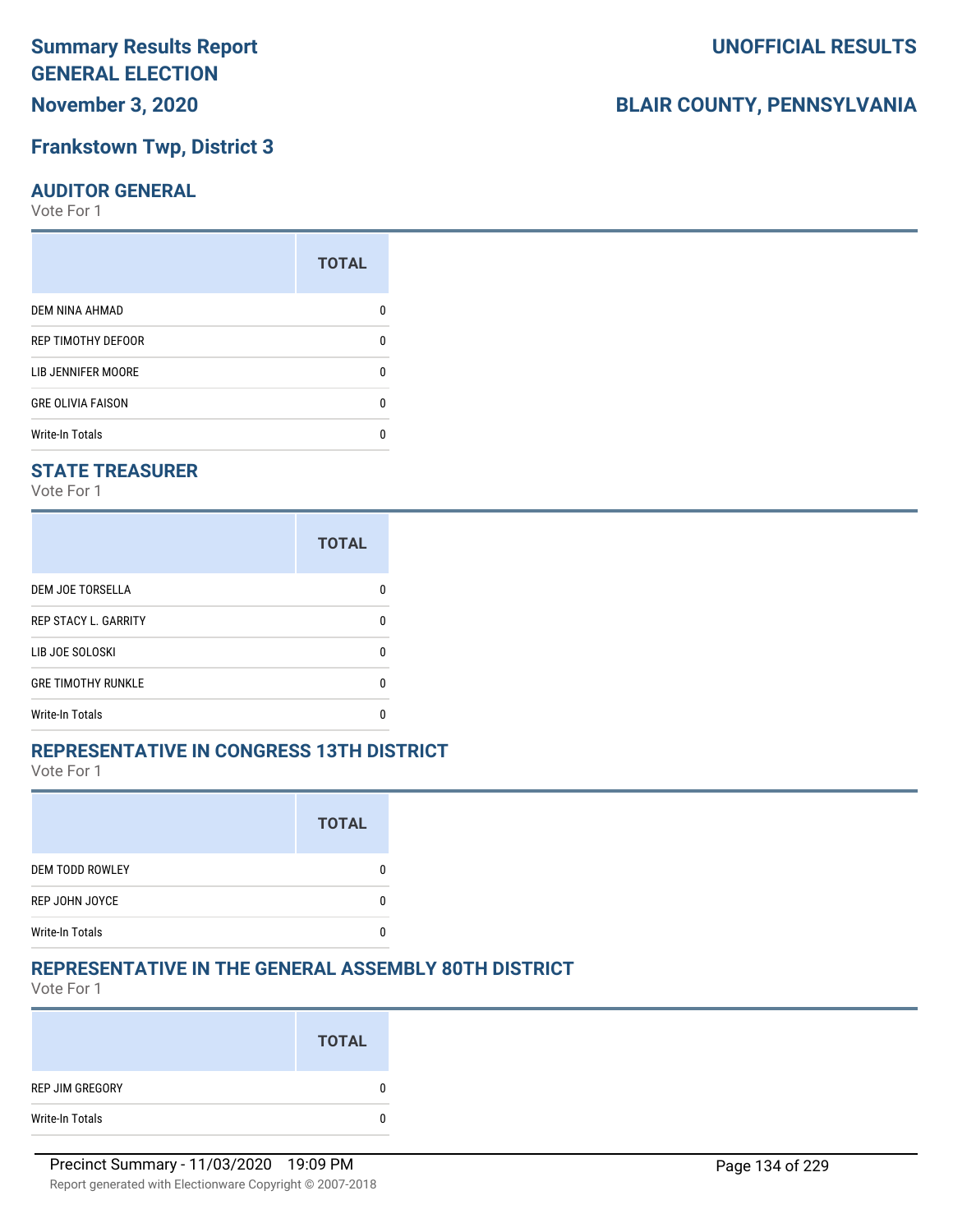#### **Frankstown Twp, District 4**

| STATISTICS                  |              |
|-----------------------------|--------------|
|                             | <b>TOTAL</b> |
| Registered Voters - Total   | 0            |
| <b>Ballots Cast - Total</b> | 0            |
| <b>Ballots Cast - Blank</b> | 0            |
| Voter Turnout - Total       | $0.00\%$     |

## **PRESIDENTIAL ELECTORS**

Vote For 1

|                             | <b>TOTAL</b> |
|-----------------------------|--------------|
| <b>DEM BIDEN and HARRIS</b> |              |
| <b>REP TRUMP and PENCE</b>  |              |
| LIB JORGENSEN and COHEN     |              |
| <b>Write-In Totals</b>      |              |

#### **ATTORNEY GENERAL**

|                            | <b>TOTAL</b> |
|----------------------------|--------------|
| DEM JOSH SHAPIRO           | n            |
| REP HEATHER HEIDELBAUGH    | 0            |
| LIB DANIEL WASSMER         | n            |
| <b>GRE RICHARD L WEISS</b> | n            |
| <b>Write-In Totals</b>     |              |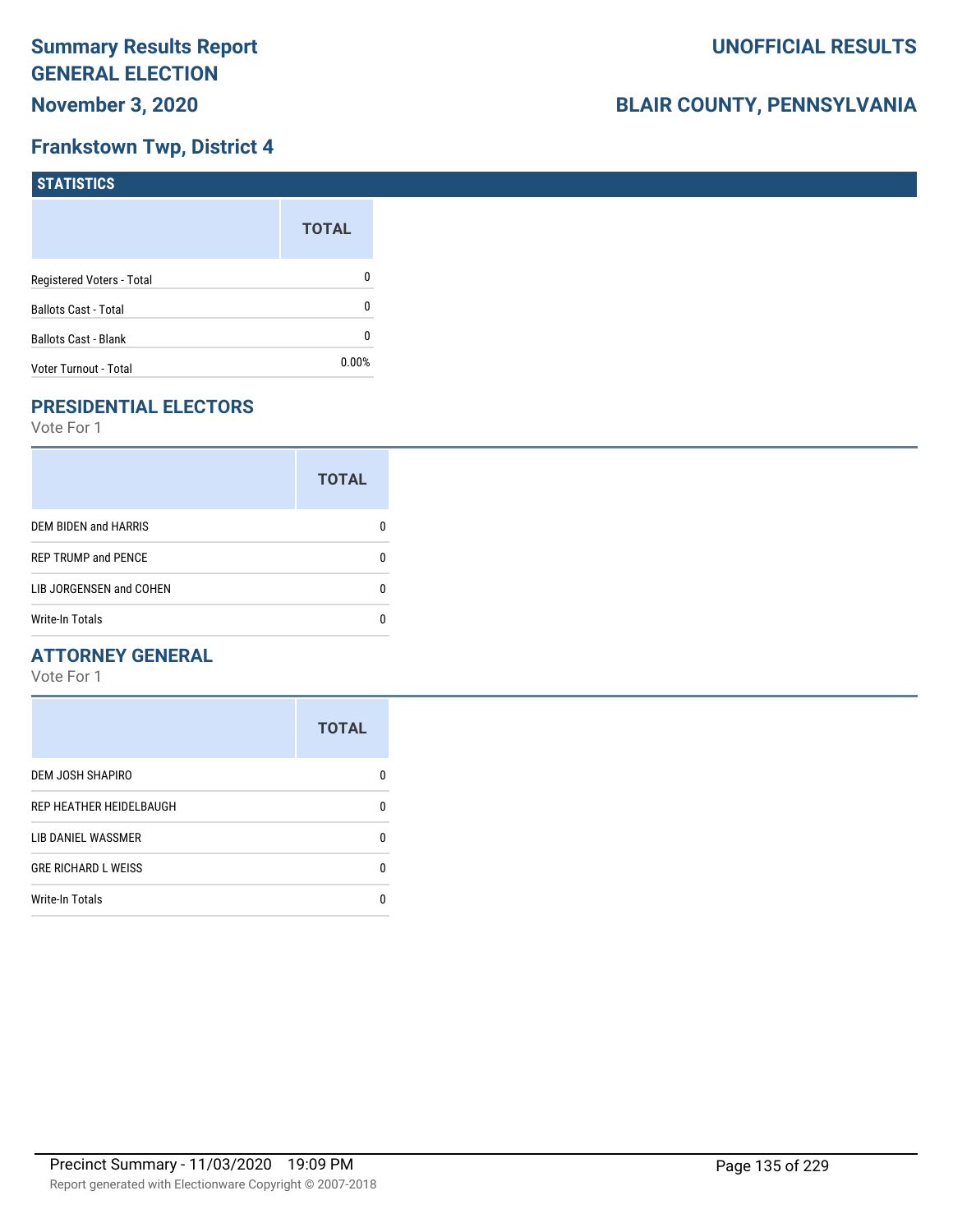## **November 3, 2020**

#### **Frankstown Twp, District 4**

#### **AUDITOR GENERAL**

Vote For 1

|                          | <b>TOTAL</b> |
|--------------------------|--------------|
| <b>DEM NINA AHMAD</b>    |              |
| REP TIMOTHY DEFOOR       | n            |
| LIB JENNIFER MOORE       | ŋ            |
| <b>GRE OLIVIA FAISON</b> | U            |
| <b>Write-In Totals</b>   |              |

#### **STATE TREASURER**

Vote For 1

|                             | <b>TOTAL</b> |
|-----------------------------|--------------|
| <b>DEM JOE TORSELLA</b>     |              |
| <b>REP STACY L. GARRITY</b> |              |
| LIB JOE SOLOSKI             |              |
| <b>GRE TIMOTHY RUNKLE</b>   |              |
| Write-In Totals             |              |

#### **REPRESENTATIVE IN CONGRESS 13TH DISTRICT**

Vote For 1

|                        | <b>TOTAL</b> |
|------------------------|--------------|
| <b>DEM TODD ROWLEY</b> |              |
| REP JOHN JOYCE         |              |
| <b>Write-In Totals</b> |              |

#### **REPRESENTATIVE IN THE GENERAL ASSEMBLY 80TH DISTRICT**

Vote For 1

|                 | <b>TOTAL</b> |
|-----------------|--------------|
| REP JIM GREGORY | 0            |
| Write-In Totals | 0            |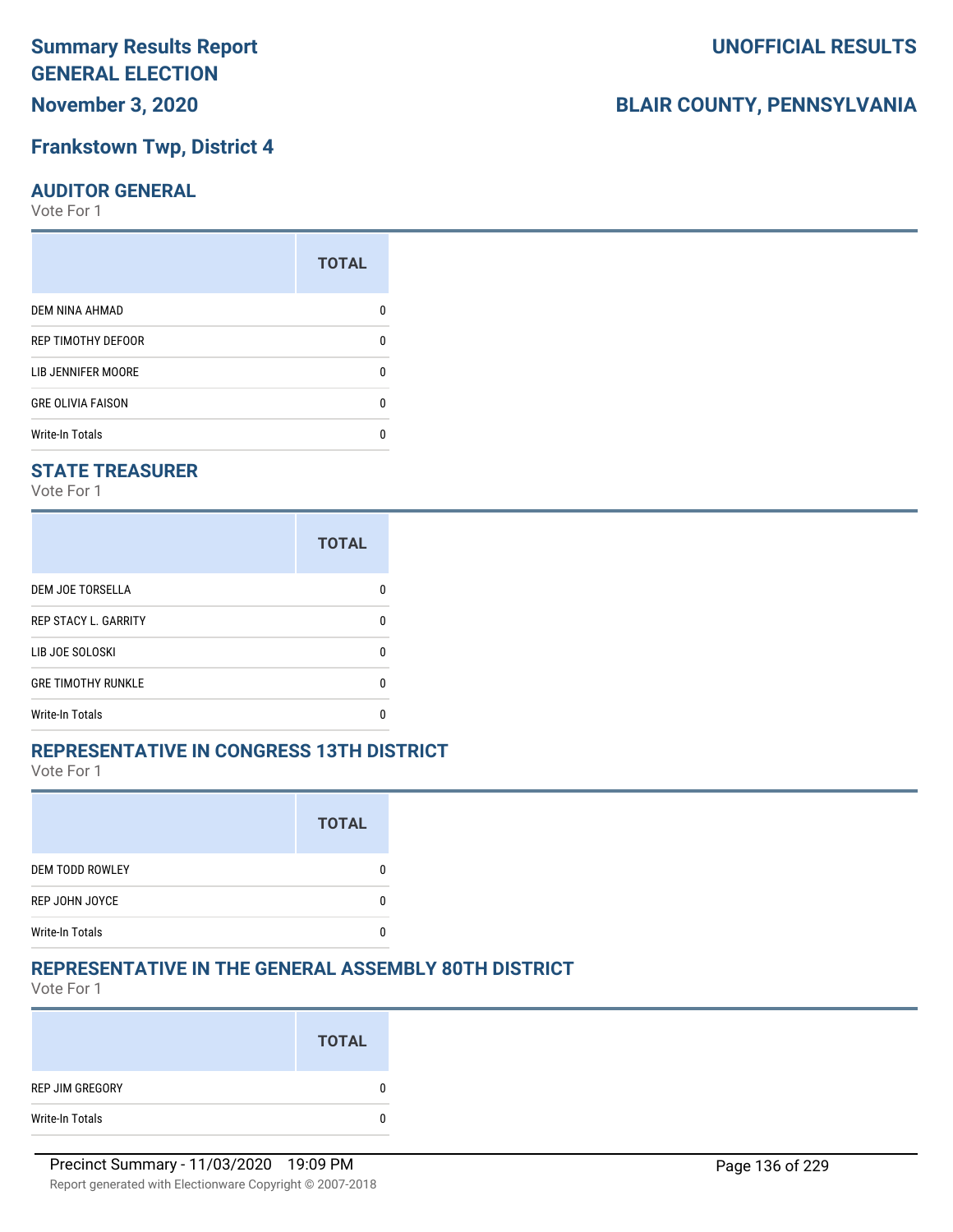### **Frankstown Twp, District 5**

| STATISTICS                  |              |
|-----------------------------|--------------|
|                             | <b>TOTAL</b> |
| Registered Voters - Total   | 0            |
| <b>Ballots Cast - Total</b> | 0            |
| <b>Ballots Cast - Blank</b> | 0            |
| Voter Turnout - Total       | 0.00%        |

## **PRESIDENTIAL ELECTORS**

Vote For 1

|                             | <b>TOTAL</b> |
|-----------------------------|--------------|
| <b>DEM BIDEN and HARRIS</b> |              |
| <b>REP TRUMP and PENCE</b>  |              |
| LIB JORGENSEN and COHEN     |              |
| Write-In Totals             |              |

#### **ATTORNEY GENERAL**

|                            | <b>TOTAL</b> |
|----------------------------|--------------|
| DEM JOSH SHAPIRO           | O            |
| REP HEATHER HEIDELBAUGH    | 0            |
| LIB DANIEL WASSMER         | n            |
| <b>GRE RICHARD L WEISS</b> | 0            |
| <b>Write-In Totals</b>     |              |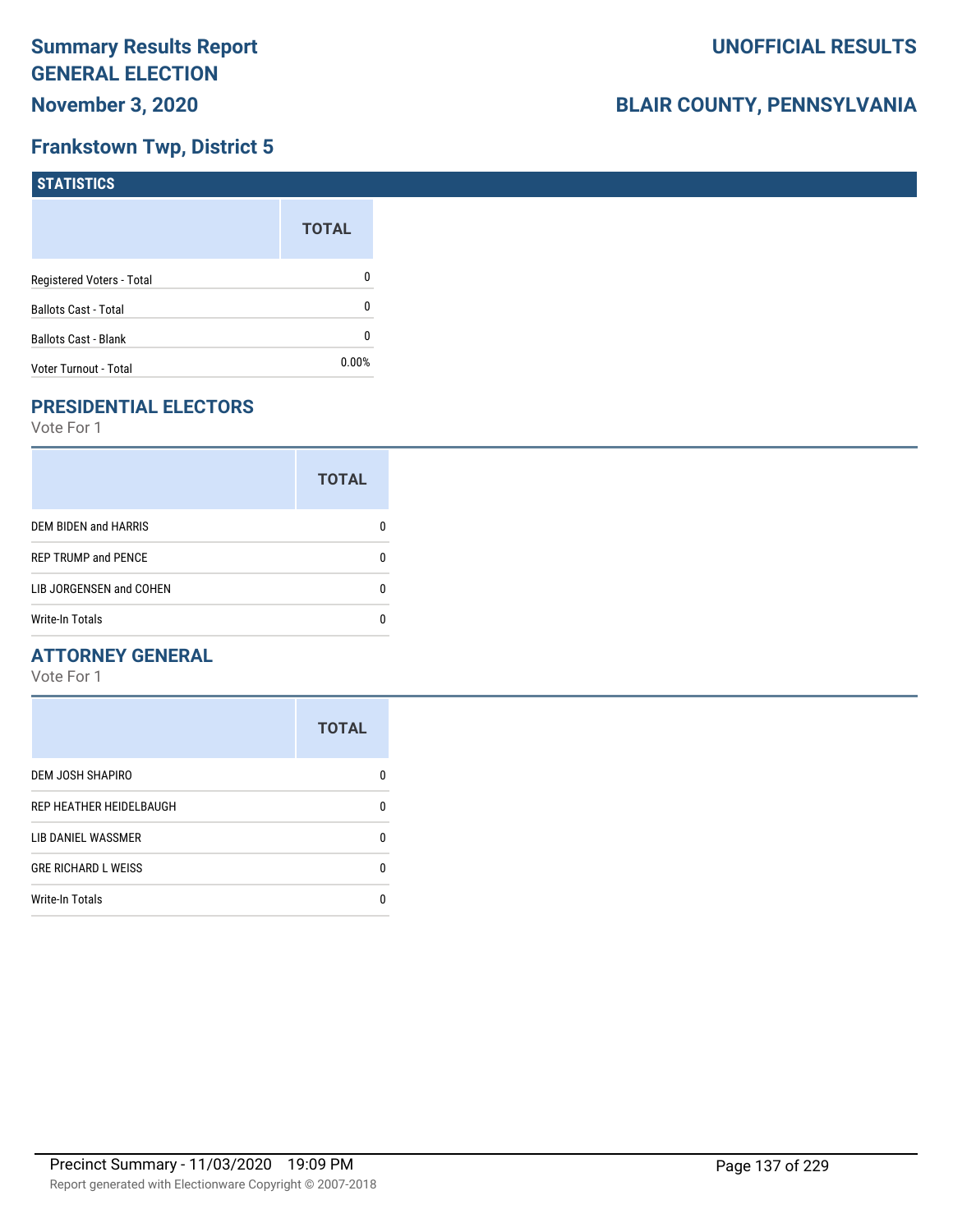## **November 3, 2020**

## **Frankstown Twp, District 5**

## **AUDITOR GENERAL**

Vote For 1

|                          | <b>TOTAL</b> |
|--------------------------|--------------|
| DEM NINA AHMAD           |              |
| REP TIMOTHY DEFOOR       | n            |
| LIB JENNIFER MOORE       |              |
| <b>GRE OLIVIA FAISON</b> | n            |
| <b>Write-In Totals</b>   |              |

## **STATE TREASURER**

Vote For 1

|                             | <b>TOTAL</b> |
|-----------------------------|--------------|
| DEM JOE TORSELLA            | n            |
| <b>REP STACY L. GARRITY</b> | n            |
| LIB JOE SOLOSKI             | U            |
| <b>GRE TIMOTHY RUNKLE</b>   | n            |
| <b>Write-In Totals</b>      | n            |

#### **REPRESENTATIVE IN CONGRESS 13TH DISTRICT**

Vote For 1

|                        | <b>TOTAL</b> |
|------------------------|--------------|
| <b>DEM TODD ROWLEY</b> |              |
| REP JOHN JOYCE         |              |
| <b>Write-In Totals</b> |              |

## **REPRESENTATIVE IN THE GENERAL ASSEMBLY 80TH DISTRICT**

Vote For 1

|                 | <b>TOTAL</b> |
|-----------------|--------------|
| REP JIM GREGORY | 0            |
| Write-In Totals | 0            |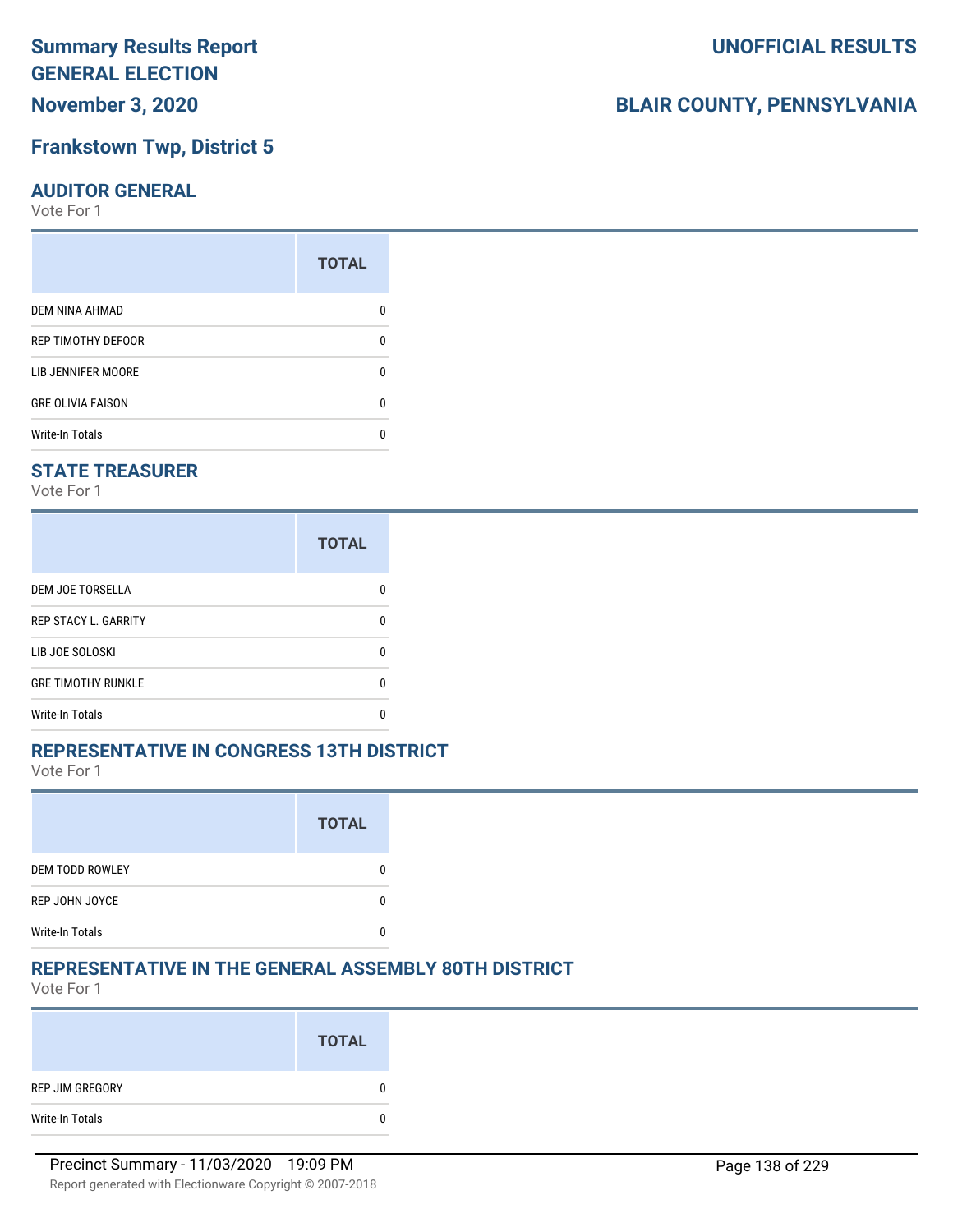## **Freedom Twp, District 1**

| STATISTICS                  |              |
|-----------------------------|--------------|
|                             | <b>TOTAL</b> |
| Registered Voters - Total   | 0            |
| <b>Ballots Cast - Total</b> | 0            |
| <b>Ballots Cast - Blank</b> | 0            |
| Voter Turnout - Total       | $0.00\%$     |

## **PRESIDENTIAL ELECTORS**

Vote For 1

|                             | <b>TOTAL</b> |
|-----------------------------|--------------|
| <b>DEM BIDEN and HARRIS</b> |              |
| <b>REP TRUMP and PENCE</b>  |              |
| LIB JORGENSEN and COHEN     |              |
| <b>Write-In Totals</b>      |              |

#### **ATTORNEY GENERAL**

|                            | <b>TOTAL</b> |
|----------------------------|--------------|
| DEM JOSH SHAPIRO           | n            |
| REP HEATHER HEIDELBAUGH    | 0            |
| LIB DANIEL WASSMER         | n            |
| <b>GRE RICHARD L WEISS</b> | n            |
| <b>Write-In Totals</b>     |              |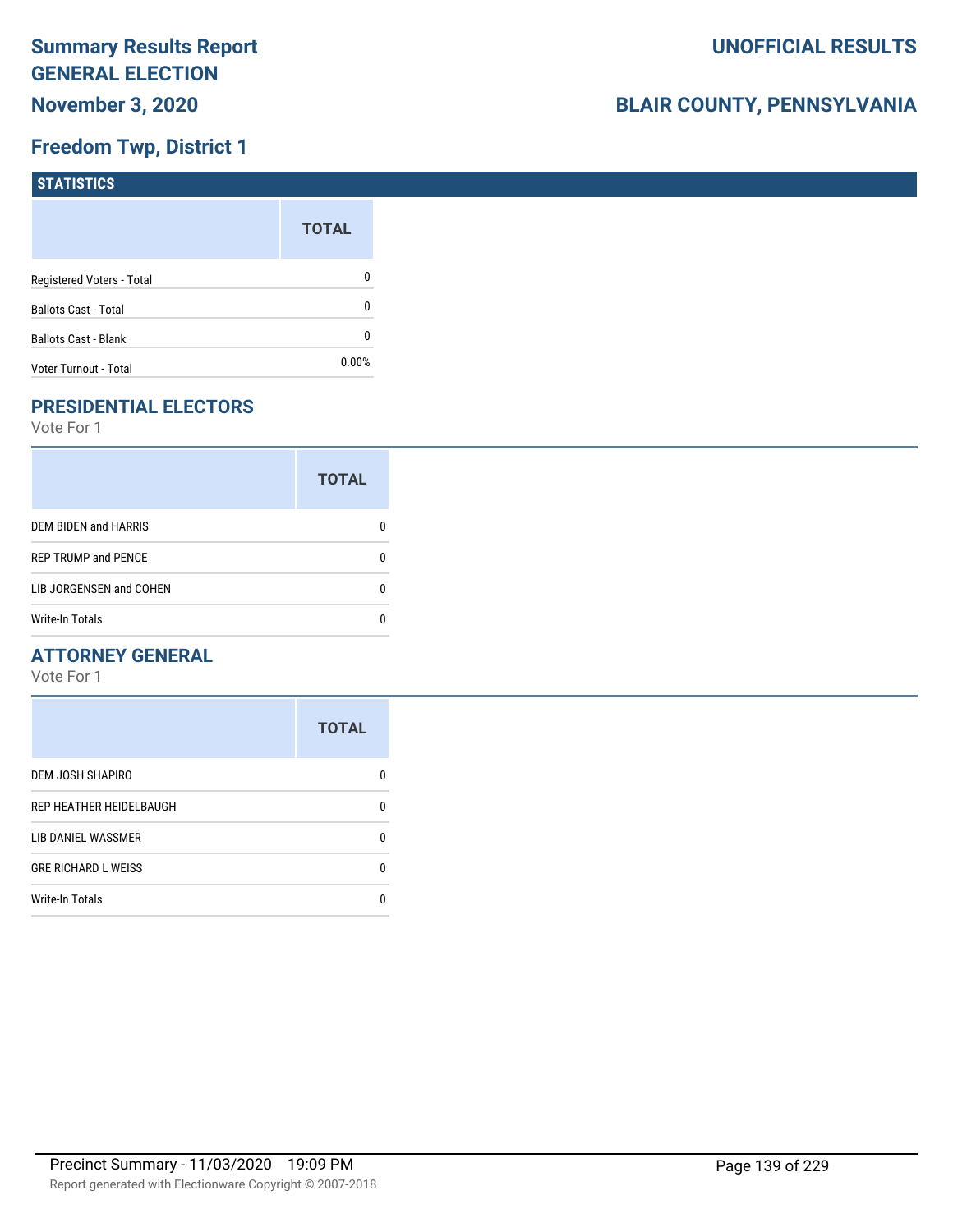## **November 3, 2020**

### **Freedom Twp, District 1**

#### **AUDITOR GENERAL**

Vote For 1

| <b>TOTAL</b> |
|--------------|
|              |
| n            |
| n            |
| n            |
|              |
|              |

#### **STATE TREASURER**

Vote For 1

|                             | <b>TOTAL</b> |
|-----------------------------|--------------|
| <b>DEM JOE TORSELLA</b>     |              |
| <b>REP STACY L. GARRITY</b> |              |
| LIB JOE SOLOSKI             |              |
| <b>GRE TIMOTHY RUNKLE</b>   |              |
| Write-In Totals             |              |

#### **REPRESENTATIVE IN CONGRESS 13TH DISTRICT**

Vote For 1

|                        | <b>TOTAL</b> |
|------------------------|--------------|
| <b>DEM TODD ROWLEY</b> |              |
| REP JOHN JOYCE         |              |
| <b>Write-In Totals</b> |              |

#### **REPRESENTATIVE IN THE GENERAL ASSEMBLY 80TH DISTRICT**

Vote For 1

|                 | <b>TOTAL</b> |
|-----------------|--------------|
| REP JIM GREGORY | 0            |
| Write-In Totals | 0            |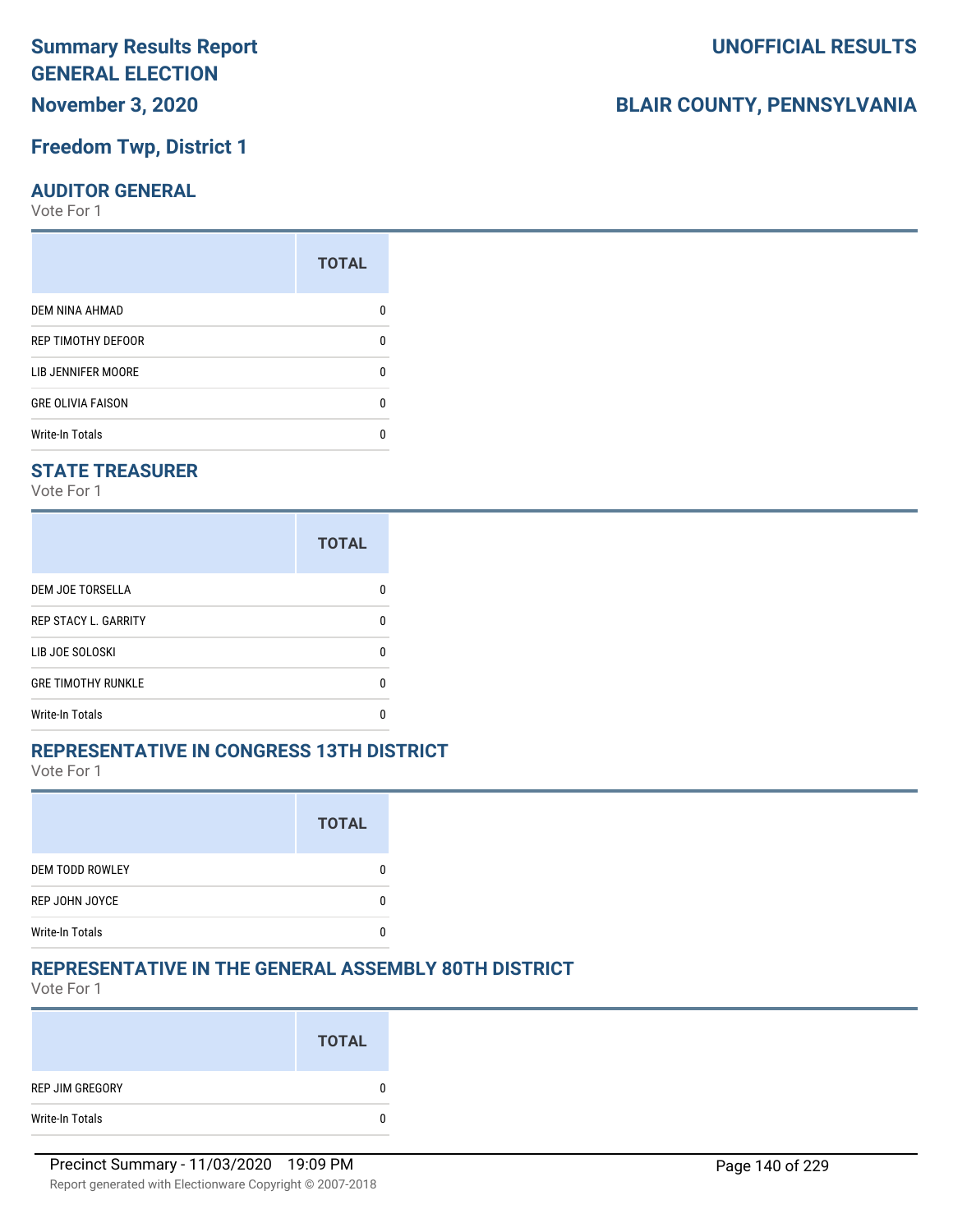## **Freedom Twp, District 2**

| <b>STATISTICS</b>           |              |
|-----------------------------|--------------|
|                             | <b>TOTAL</b> |
| Registered Voters - Total   | 0            |
| <b>Ballots Cast - Total</b> | 0            |
| <b>Ballots Cast - Blank</b> | 0            |
| Voter Turnout - Total       | 0.00%        |

## **PRESIDENTIAL ELECTORS**

Vote For 1

|                             | <b>TOTAL</b> |
|-----------------------------|--------------|
| <b>DEM BIDEN and HARRIS</b> |              |
| <b>REP TRUMP and PENCE</b>  |              |
| LIB JORGENSEN and COHEN     |              |
| <b>Write-In Totals</b>      |              |

#### **ATTORNEY GENERAL**

|                            | <b>TOTAL</b> |
|----------------------------|--------------|
| <b>DEM JOSH SHAPIRO</b>    | n            |
| REP HEATHER HEIDELBAUGH    | 0            |
| LIB DANIEL WASSMER         | n            |
| <b>GRE RICHARD L WEISS</b> | n            |
| <b>Write-In Totals</b>     |              |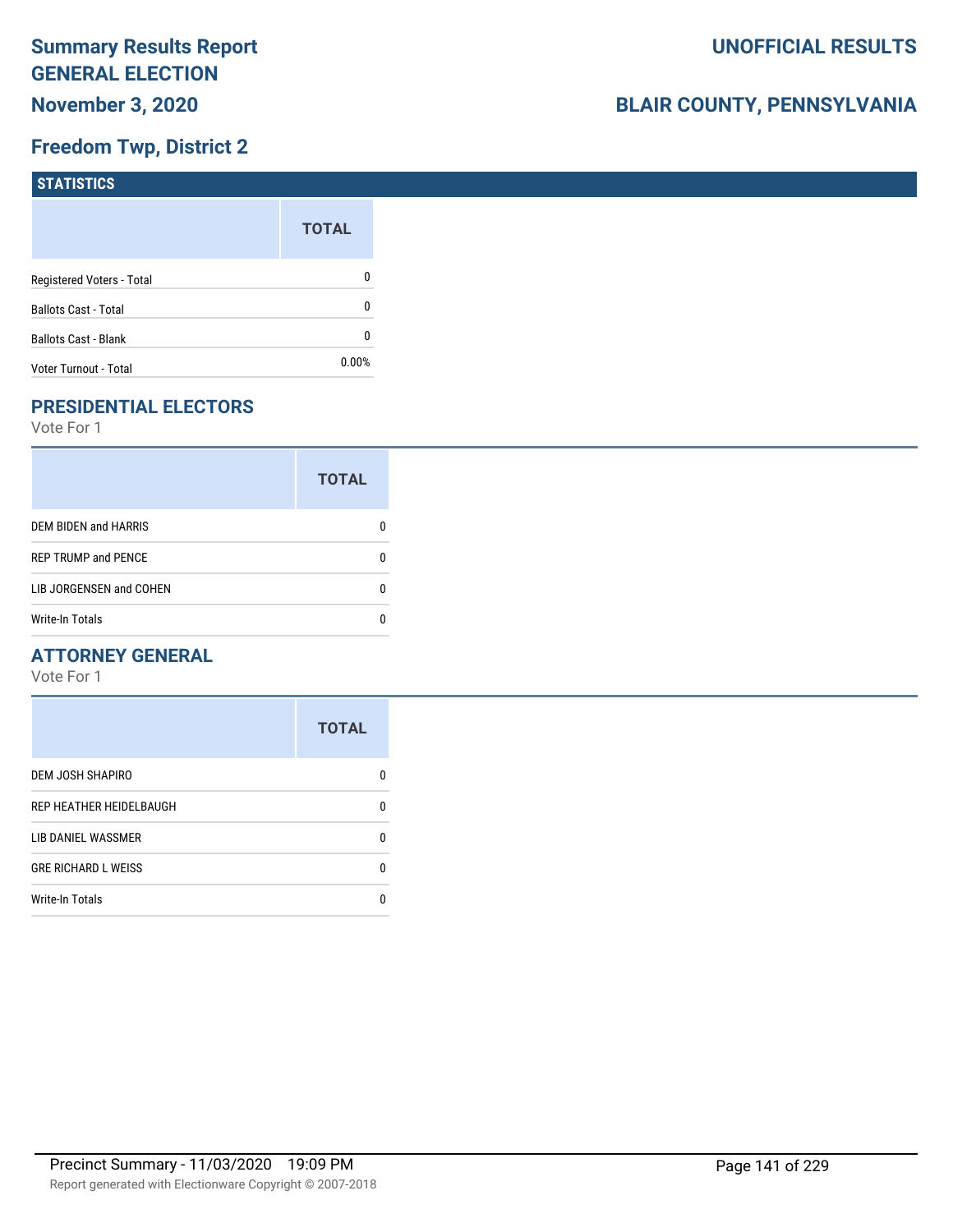## **November 3, 2020**

#### **Freedom Twp, District 2**

#### **AUDITOR GENERAL**

Vote For 1

| ŋ |
|---|
| n |
| n |
|   |
|   |

#### **STATE TREASURER**

Vote For 1

|                             | <b>TOTAL</b> |
|-----------------------------|--------------|
| <b>DEM JOE TORSELLA</b>     |              |
| <b>REP STACY L. GARRITY</b> |              |
| LIB JOE SOLOSKI             |              |
| <b>GRE TIMOTHY RUNKLE</b>   |              |
| Write-In Totals             |              |

#### **REPRESENTATIVE IN CONGRESS 13TH DISTRICT**

Vote For 1

|                        | <b>TOTAL</b> |
|------------------------|--------------|
| <b>DEM TODD ROWLEY</b> |              |
| REP JOHN JOYCE         |              |
| <b>Write-In Totals</b> |              |

#### **REPRESENTATIVE IN THE GENERAL ASSEMBLY 80TH DISTRICT**

Vote For 1

|                 | <b>TOTAL</b> |
|-----------------|--------------|
| REP JIM GREGORY | $\bf{0}$     |
| Write-In Totals | $\bf{0}$     |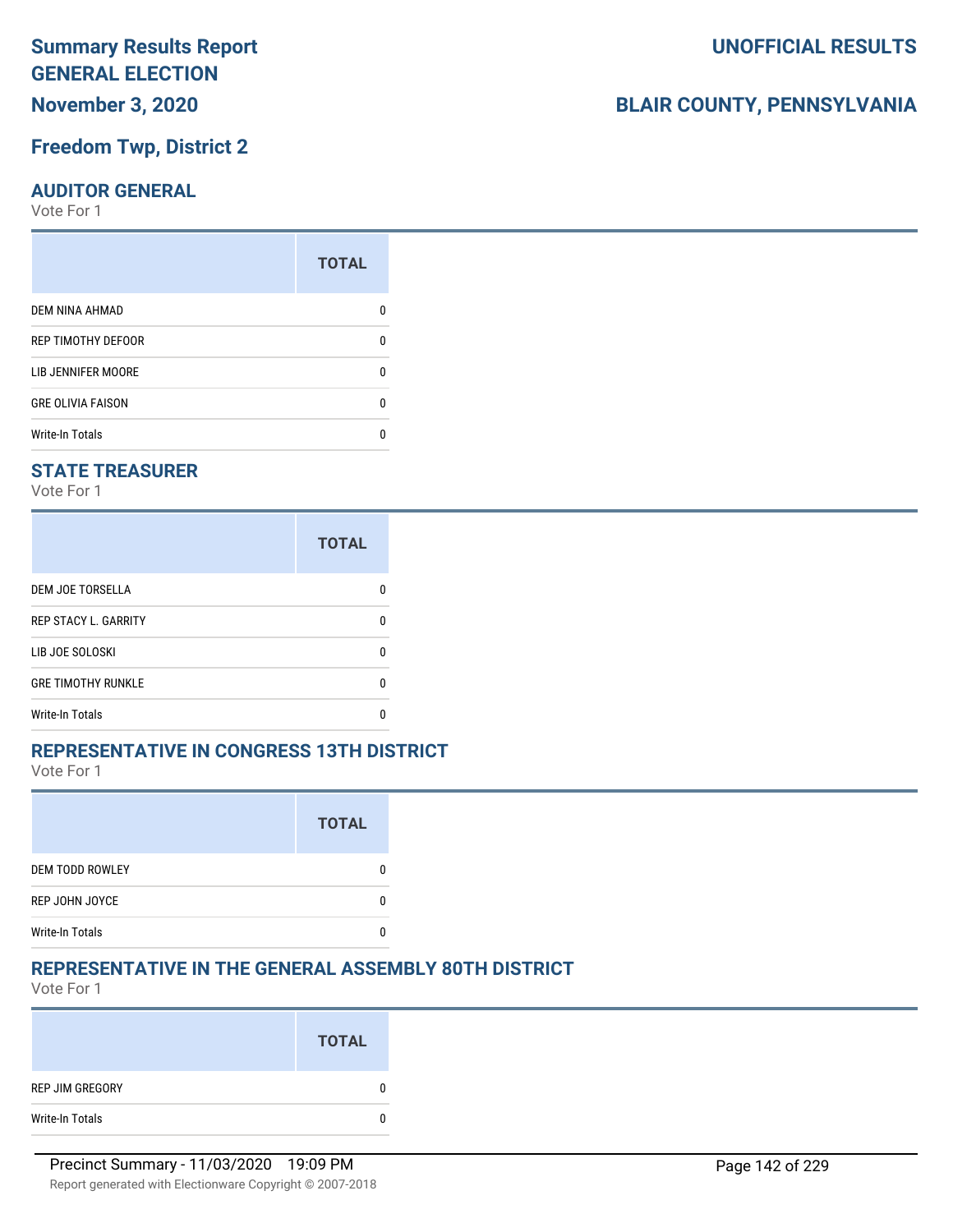## **Greenfield Twp, District 1**

| <b>STATISTICS</b>           |              |
|-----------------------------|--------------|
|                             | <b>TOTAL</b> |
| Registered Voters - Total   | 0            |
| <b>Ballots Cast - Total</b> | 0            |
| Ballots Cast - Blank        | 0            |
| Voter Turnout - Total       | 0.00%        |

## **PRESIDENTIAL ELECTORS**

Vote For 1

|                            | <b>TOTAL</b> |
|----------------------------|--------------|
| DEM BIDEN and HARRIS       |              |
| <b>REP TRUMP and PENCE</b> |              |
| LIB JORGENSEN and COHEN    | O            |
| <b>Write-In Totals</b>     |              |

#### **ATTORNEY GENERAL**

|                            | <b>TOTAL</b> |
|----------------------------|--------------|
| DEM JOSH SHAPIRO           | n            |
| REP HEATHER HEIDELBAUGH    | 0            |
| LIB DANIEL WASSMER         | 0            |
| <b>GRE RICHARD L WEISS</b> | 0            |
| <b>Write-In Totals</b>     | n            |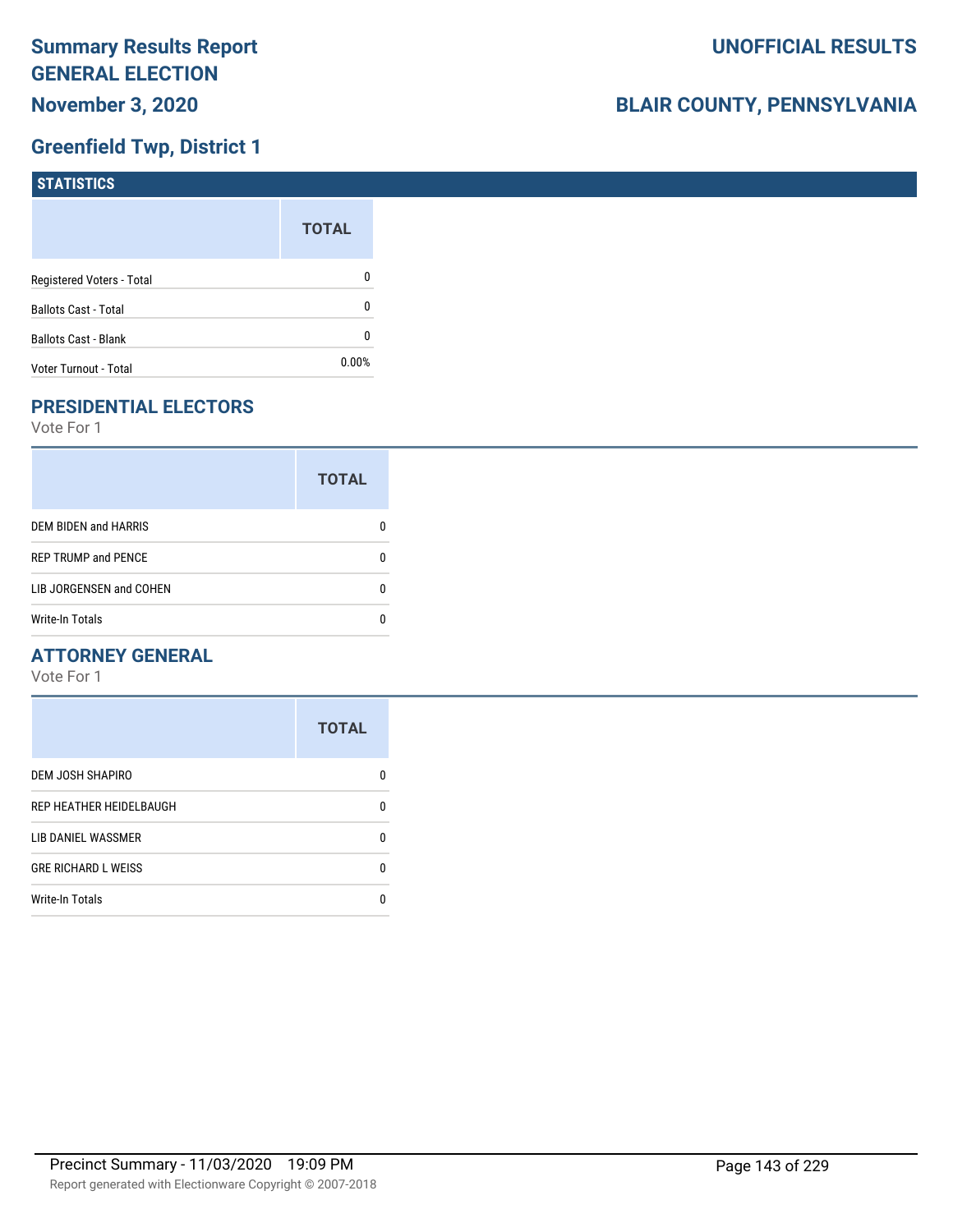## **Greenfield Twp, District 1**

#### **AUDITOR GENERAL**

Vote For 1

|                           | <b>TOTAL</b> |
|---------------------------|--------------|
| DEM NINA AHMAD            | n            |
| REP TIMOTHY DEFOOR        | U            |
| <b>LIB JENNIFER MOORE</b> | n            |
| <b>GRE OLIVIA FAISON</b>  | n            |
| <b>Write-In Totals</b>    | n            |

#### **STATE TREASURER**

Vote For 1

|                             | <b>TOTAL</b> |
|-----------------------------|--------------|
| DEM JOE TORSELLA            | n            |
| <b>REP STACY L. GARRITY</b> | n            |
| LIB JOE SOLOSKI             | U            |
| <b>GRE TIMOTHY RUNKLE</b>   | n            |
| <b>Write-In Totals</b>      | n            |

#### **REPRESENTATIVE IN CONGRESS 13TH DISTRICT**

Vote For 1

|                        | <b>TOTAL</b> |
|------------------------|--------------|
| <b>DEM TODD ROWLEY</b> |              |
| REP JOHN JOYCE         |              |
| <b>Write-In Totals</b> |              |

#### **REPRESENTATIVE IN THE GENERAL ASSEMBLY 80TH DISTRICT**

Vote For 1

|                 | <b>TOTAL</b> |
|-----------------|--------------|
| REP JIM GREGORY | 0            |
| Write-In Totals | 0            |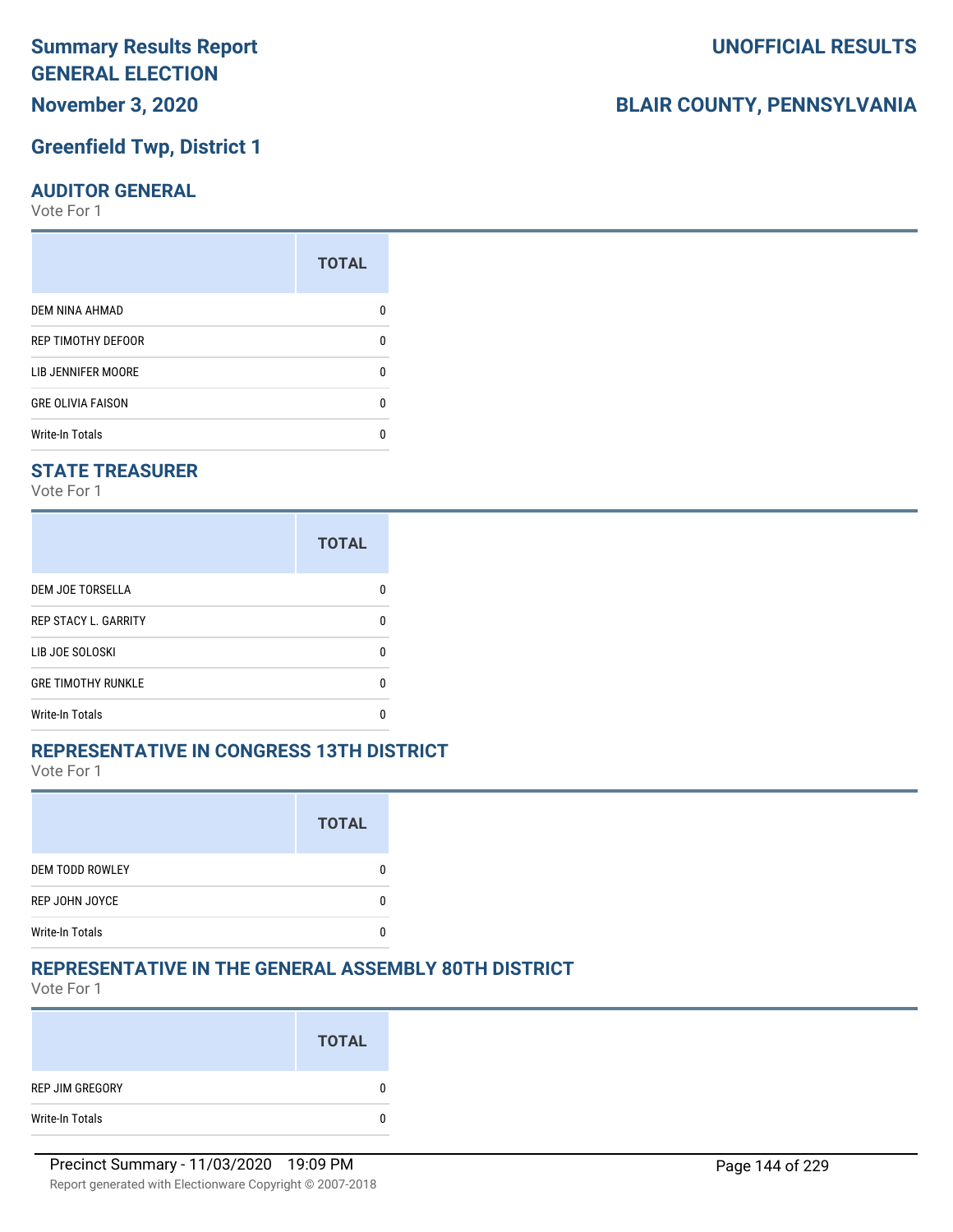### **Greenfield Twp, District 2**

| <b>STATISTICS</b>           |              |
|-----------------------------|--------------|
|                             | <b>TOTAL</b> |
| Registered Voters - Total   | 0            |
| <b>Ballots Cast - Total</b> | 0            |
| Ballots Cast - Blank        | 0            |
| Voter Turnout - Total       | 0.00%        |

### **PRESIDENTIAL ELECTORS**

Vote For 1

|                             | <b>TOTAL</b> |
|-----------------------------|--------------|
| <b>DEM BIDEN and HARRIS</b> |              |
| <b>REP TRUMP and PENCE</b>  |              |
| LIB JORGENSEN and COHEN     | n            |
| <b>Write-In Totals</b>      |              |

### **ATTORNEY GENERAL**

|                            | <b>TOTAL</b> |
|----------------------------|--------------|
| <b>DEM JOSH SHAPIRO</b>    | n            |
| REP HEATHER HEIDELBAUGH    | 0            |
| LIB DANIEL WASSMER         | n            |
| <b>GRE RICHARD L WEISS</b> | n            |
| <b>Write-In Totals</b>     |              |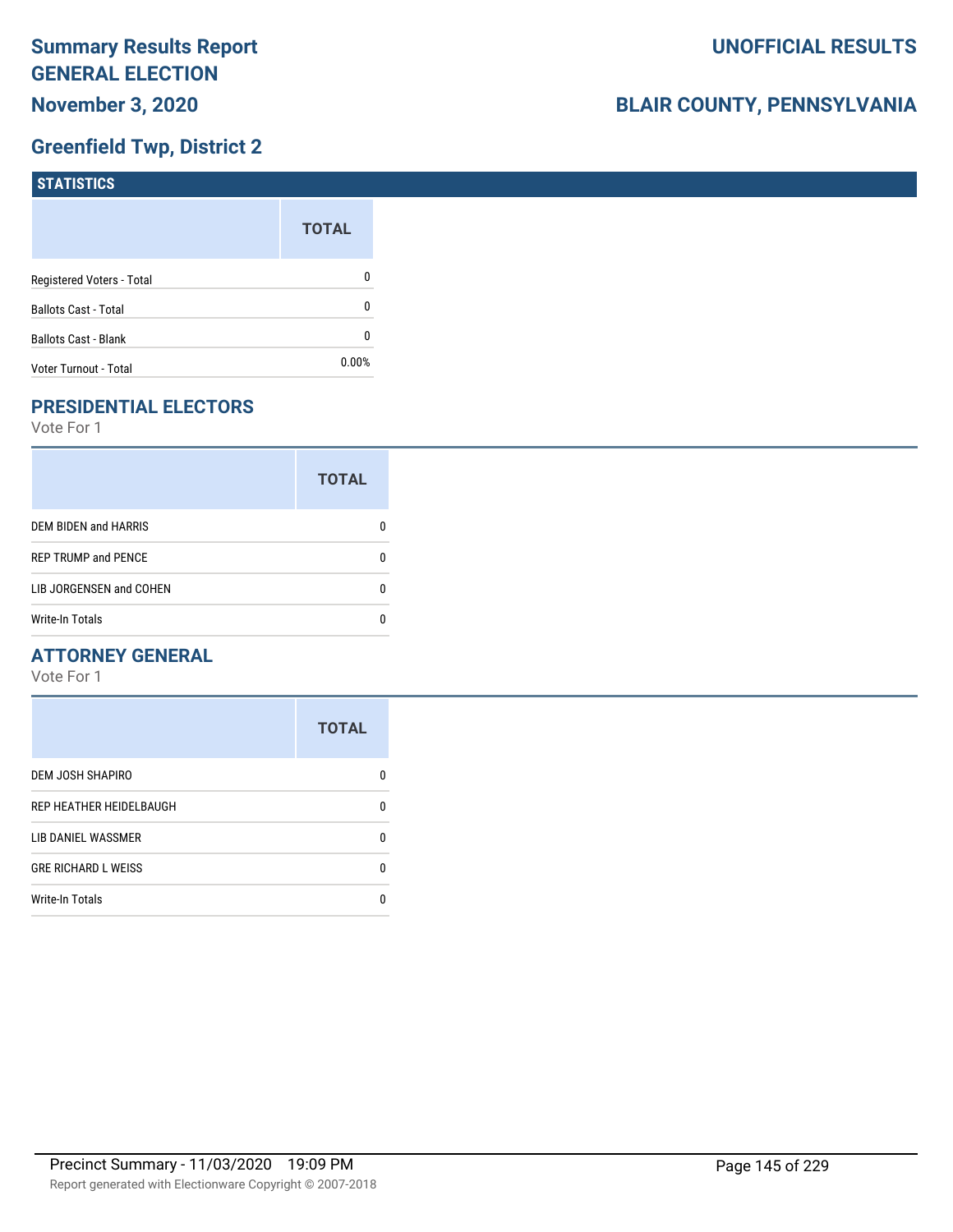### **Summary Results Report GENERAL ELECTION November 3, 2020**

### **Greenfield Twp, District 2**

#### **AUDITOR GENERAL**

Vote For 1

|                           | <b>TOTAL</b> |
|---------------------------|--------------|
| DEM NINA AHMAD            | n            |
| REP TIMOTHY DEFOOR        | U            |
| <b>LIB JENNIFER MOORE</b> | n            |
| <b>GRE OLIVIA FAISON</b>  | n            |
| <b>Write-In Totals</b>    | n            |

### **STATE TREASURER**

Vote For 1

|                             | <b>TOTAL</b> |
|-----------------------------|--------------|
| DEM JOE TORSELLA            | n            |
| <b>REP STACY L. GARRITY</b> | n            |
| LIB JOE SOLOSKI             | U            |
| <b>GRE TIMOTHY RUNKLE</b>   | n            |
| <b>Write-In Totals</b>      | n            |

#### **REPRESENTATIVE IN CONGRESS 13TH DISTRICT**

Vote For 1

|                        | <b>TOTAL</b> |
|------------------------|--------------|
| <b>DEM TODD ROWLEY</b> |              |
| REP JOHN JOYCE         |              |
| <b>Write-In Totals</b> |              |

### **REPRESENTATIVE IN THE GENERAL ASSEMBLY 80TH DISTRICT**

Vote For 1

|                 | <b>TOTAL</b> |
|-----------------|--------------|
| REP JIM GREGORY | 0            |
| Write-In Totals | $\mathbf{0}$ |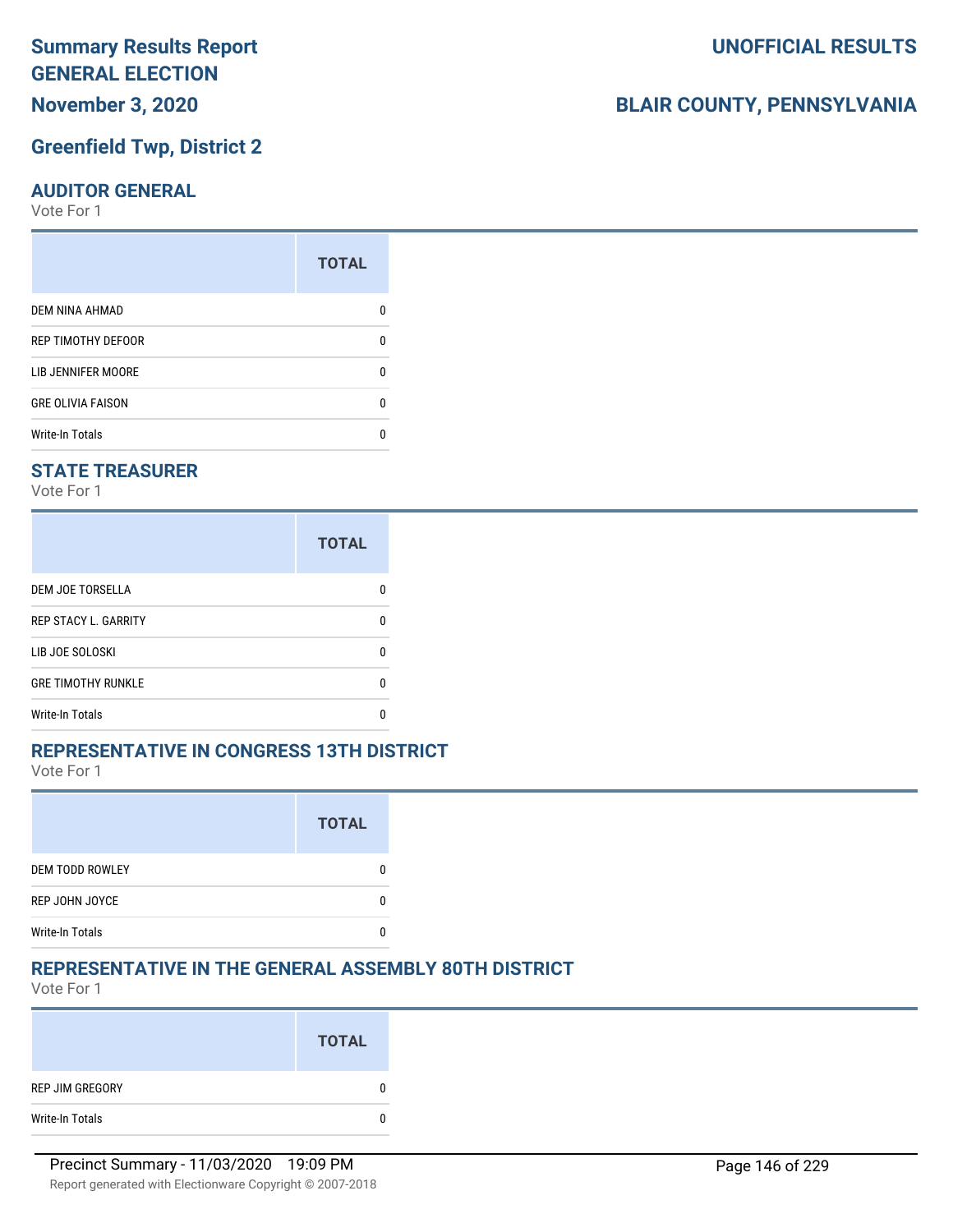### **Greenfield Twp, District 3**

| STATISTICS                  |              |
|-----------------------------|--------------|
|                             | <b>TOTAL</b> |
| Registered Voters - Total   | 0            |
| <b>Ballots Cast - Total</b> | 0            |
| <b>Ballots Cast - Blank</b> | 0            |
| Voter Turnout - Total       | $0.00\%$     |

### **PRESIDENTIAL ELECTORS**

Vote For 1

|                             | <b>TOTAL</b> |
|-----------------------------|--------------|
| <b>DEM BIDEN and HARRIS</b> |              |
| <b>REP TRUMP and PENCE</b>  |              |
| LIB JORGENSEN and COHEN     | n            |
| <b>Write-In Totals</b>      |              |

### **ATTORNEY GENERAL**

|                            | <b>TOTAL</b> |
|----------------------------|--------------|
| DEM JOSH SHAPIRO           | n            |
| REP HEATHER HEIDELBAUGH    | 0            |
| LIB DANIEL WASSMER         | 0            |
| <b>GRE RICHARD L WEISS</b> | 0            |
| <b>Write-In Totals</b>     | n            |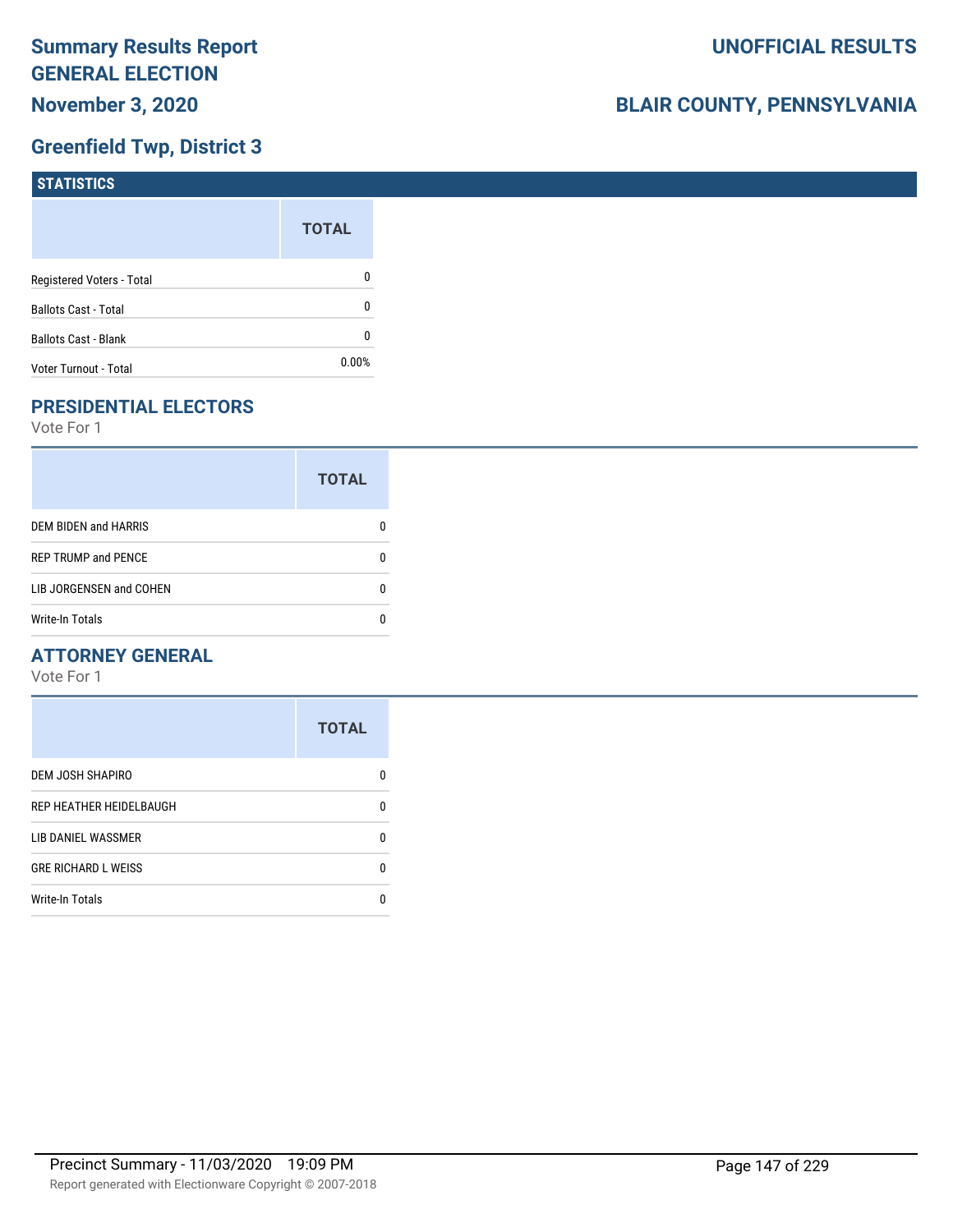### **Summary Results Report GENERAL ELECTION November 3, 2020**

### **Greenfield Twp, District 3**

#### **AUDITOR GENERAL**

Vote For 1

| <b>TOTAL</b> |
|--------------|
| n            |
| 0            |
| n            |
| n            |
| n            |
|              |

### **STATE TREASURER**

Vote For 1

|                             | <b>TOTAL</b> |
|-----------------------------|--------------|
| <b>DEM JOE TORSELLA</b>     |              |
| <b>REP STACY L. GARRITY</b> |              |
| LIB JOE SOLOSKI             |              |
| <b>GRE TIMOTHY RUNKLE</b>   |              |
| <b>Write-In Totals</b>      |              |

### **REPRESENTATIVE IN CONGRESS 13TH DISTRICT**

Vote For 1

|                        | <b>TOTAL</b> |
|------------------------|--------------|
| <b>DEM TODD ROWLEY</b> |              |
| REP JOHN JOYCE         |              |
| <b>Write-In Totals</b> |              |

### **REPRESENTATIVE IN THE GENERAL ASSEMBLY 80TH DISTRICT**

Vote For 1

|                 | <b>TOTAL</b> |
|-----------------|--------------|
| REP JIM GREGORY |              |
| Write-In Totals |              |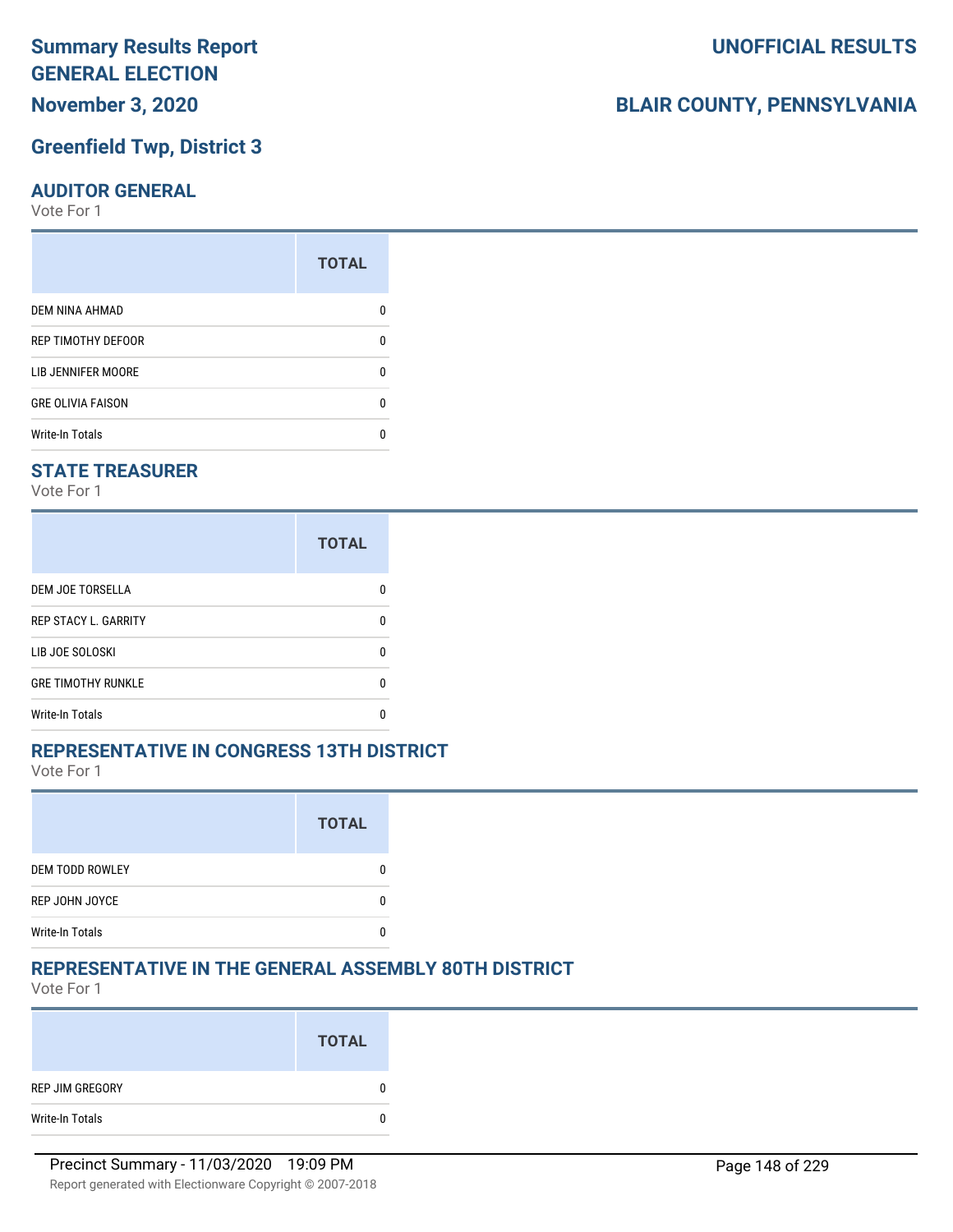### **Hollidaysburg Boro, Ward 1**

| STATISTICS                  |              |
|-----------------------------|--------------|
|                             | <b>TOTAL</b> |
| Registered Voters - Total   | 0            |
| <b>Ballots Cast - Total</b> | 0            |
| <b>Ballots Cast - Blank</b> | 0            |
| Voter Turnout - Total       | $0.00\%$     |

### **PRESIDENTIAL ELECTORS**

Vote For 1

|                             | <b>TOTAL</b> |
|-----------------------------|--------------|
| <b>DEM BIDEN and HARRIS</b> |              |
| <b>REP TRUMP and PENCE</b>  |              |
| LIB JORGENSEN and COHEN     | n            |
| <b>Write-In Totals</b>      |              |

### **ATTORNEY GENERAL**

|                            | <b>TOTAL</b> |
|----------------------------|--------------|
| DEM JOSH SHAPIRO           | n            |
| REP HEATHER HEIDELBAUGH    | 0            |
| <b>LIB DANIEL WASSMER</b>  | n            |
| <b>GRE RICHARD L WEISS</b> | n            |
| <b>Write-In Totals</b>     |              |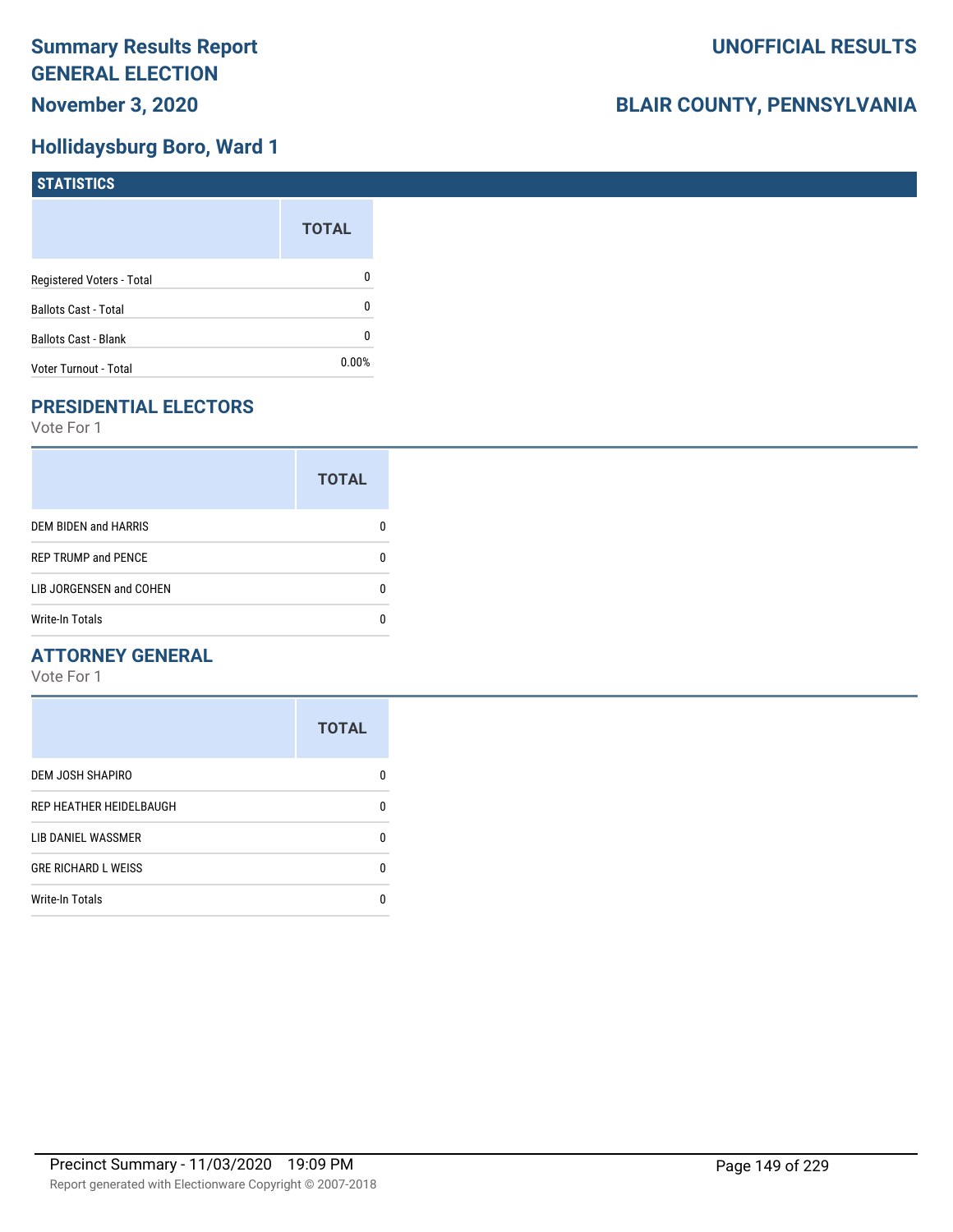### **November 3, 2020**

### **Hollidaysburg Boro, Ward 1**

#### **AUDITOR GENERAL**

Vote For 1

|                          | <b>TOTAL</b> |
|--------------------------|--------------|
| <b>DEM NINA AHMAD</b>    |              |
| REP TIMOTHY DEFOOR       | n            |
| LIB JENNIFER MOORE       |              |
| <b>GRE OLIVIA FAISON</b> | n            |
| <b>Write-In Totals</b>   |              |

### **STATE TREASURER**

Vote For 1

|                             | <b>TOTAL</b> |
|-----------------------------|--------------|
| DEM JOE TORSELLA            |              |
| <b>REP STACY L. GARRITY</b> |              |
| LIB JOE SOLOSKI             | n            |
| <b>GRE TIMOTHY RUNKLE</b>   |              |
| <b>Write-In Totals</b>      |              |

### **REPRESENTATIVE IN CONGRESS 13TH DISTRICT**

Vote For 1

|                        | <b>TOTAL</b> |
|------------------------|--------------|
| <b>DEM TODD ROWLEY</b> |              |
| REP JOHN JOYCE         |              |
| <b>Write-In Totals</b> |              |

### **REPRESENTATIVE IN THE GENERAL ASSEMBLY 80TH DISTRICT**

Vote For 1

|                 | <b>TOTAL</b> |
|-----------------|--------------|
| REP JIM GREGORY | 0            |
| Write-In Totals | 0            |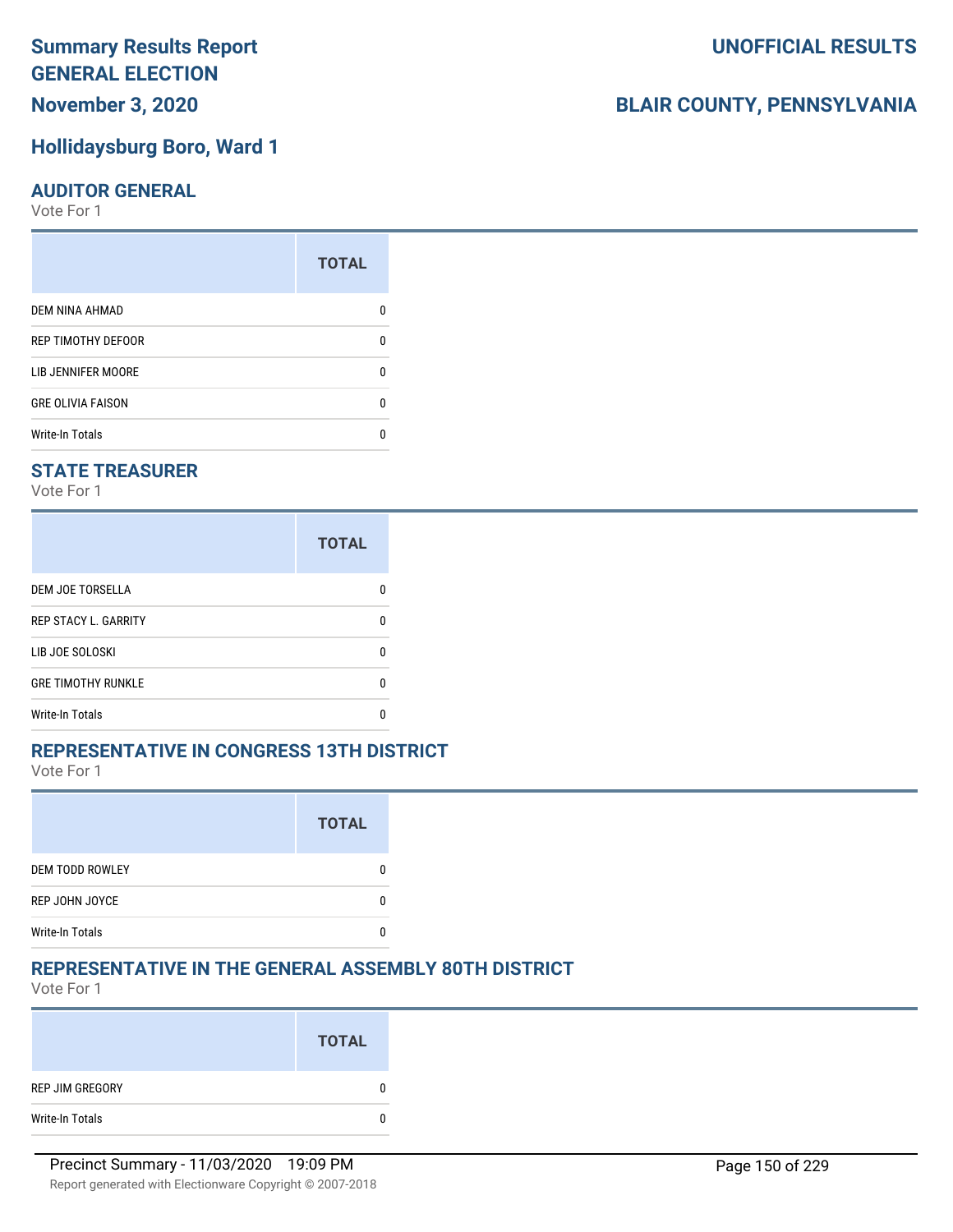### **Hollidaysburg Boro, Ward 2**

| <b>STATISTICS</b>           |              |
|-----------------------------|--------------|
|                             | <b>TOTAL</b> |
| Registered Voters - Total   | $\mathbf 0$  |
| <b>Ballots Cast - Total</b> | $\mathbf{0}$ |
| <b>Ballots Cast - Blank</b> | $\mathbf{0}$ |
| Voter Turnout - Total       | 0.00%        |

### **PRESIDENTIAL ELECTORS**

Vote For 1

|                            | <b>TOTAL</b> |
|----------------------------|--------------|
| DEM BIDEN and HARRIS       |              |
| <b>REP TRUMP and PENCE</b> |              |
| LIB JORGENSEN and COHEN    |              |
| Write-In Totals            |              |

### **ATTORNEY GENERAL**

|                            | <b>TOTAL</b> |
|----------------------------|--------------|
| DEM JOSH SHAPIRO           | n            |
| REP HEATHER HEIDELBAUGH    | 0            |
| LIB DANIEL WASSMER         | n            |
| <b>GRE RICHARD L WEISS</b> | n            |
| <b>Write-In Totals</b>     | n            |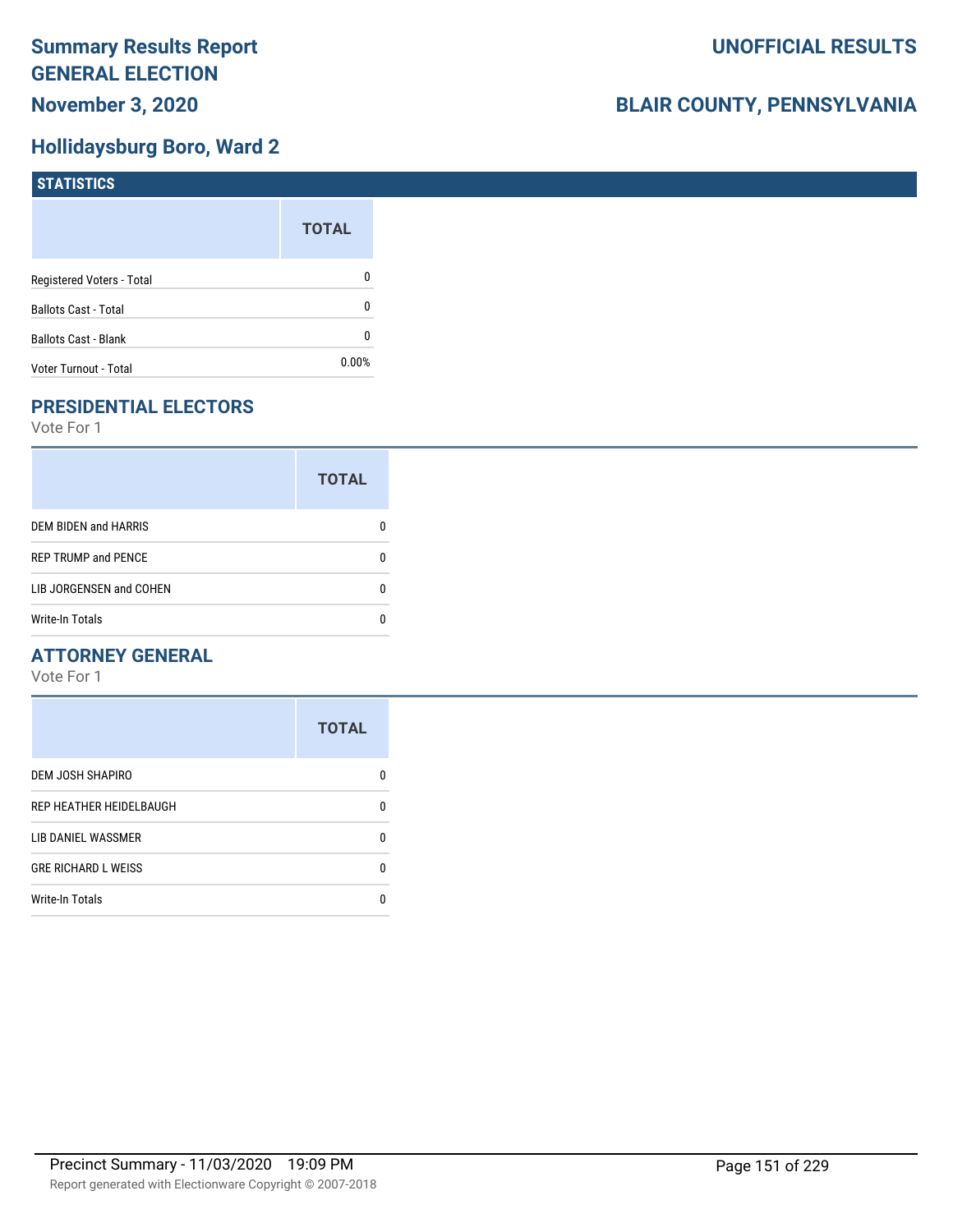### **November 3, 2020**

### **Hollidaysburg Boro, Ward 2**

### **AUDITOR GENERAL**

Vote For 1

|                           | <b>TOTAL</b> |
|---------------------------|--------------|
| DEM NINA AHMAD            |              |
| <b>REP TIMOTHY DEFOOR</b> | n            |
| LIB JENNIFER MOORE        | ŋ            |
| <b>GRE OLIVIA FAISON</b>  | U            |
| <b>Write-In Totals</b>    | n            |

### **STATE TREASURER**

Vote For 1

|                             | <b>TOTAL</b> |
|-----------------------------|--------------|
| <b>DEM JOE TORSELLA</b>     |              |
| <b>REP STACY L. GARRITY</b> |              |
| LIB JOE SOLOSKI             |              |
| <b>GRE TIMOTHY RUNKLE</b>   |              |
| Write-In Totals             |              |

### **REPRESENTATIVE IN CONGRESS 13TH DISTRICT**

Vote For 1

|                        | <b>TOTAL</b> |
|------------------------|--------------|
| <b>DEM TODD ROWLEY</b> |              |
| REP JOHN JOYCE         |              |
| <b>Write-In Totals</b> |              |

### **REPRESENTATIVE IN THE GENERAL ASSEMBLY 80TH DISTRICT**

Vote For 1

|                 | <b>TOTAL</b> |
|-----------------|--------------|
| REP JIM GREGORY | 0            |
| Write-In Totals | 0            |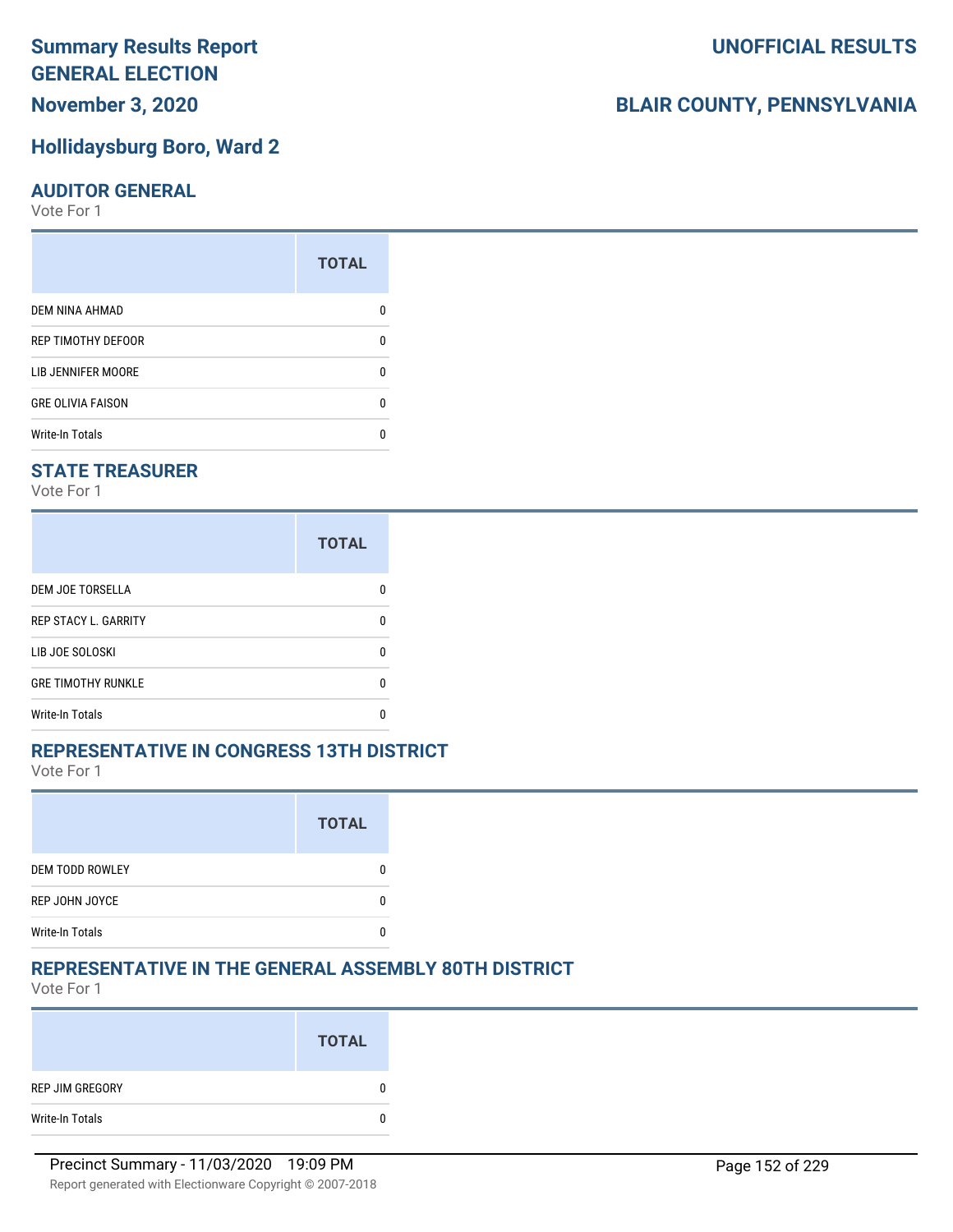### **Hollidaysburg Boro, Ward 3**

| <b>STATISTICS</b>           |              |
|-----------------------------|--------------|
|                             | <b>TOTAL</b> |
| Registered Voters - Total   | 0            |
| <b>Ballots Cast - Total</b> | 0            |
| <b>Ballots Cast - Blank</b> | 0            |
| Voter Turnout - Total       | 0.00%        |

### **PRESIDENTIAL ELECTORS**

Vote For 1

|                            | <b>TOTAL</b> |
|----------------------------|--------------|
| DEM BIDEN and HARRIS       |              |
| <b>REP TRUMP and PENCE</b> |              |
| LIB JORGENSEN and COHEN    | n            |
| <b>Write-In Totals</b>     |              |

### **ATTORNEY GENERAL**

|                            | <b>TOTAL</b> |
|----------------------------|--------------|
| <b>DEM JOSH SHAPIRO</b>    | n            |
| REP HEATHER HEIDELBAUGH    | 0            |
| <b>LIB DANIEL WASSMER</b>  | n            |
| <b>GRE RICHARD L WEISS</b> | n            |
| <b>Write-In Totals</b>     |              |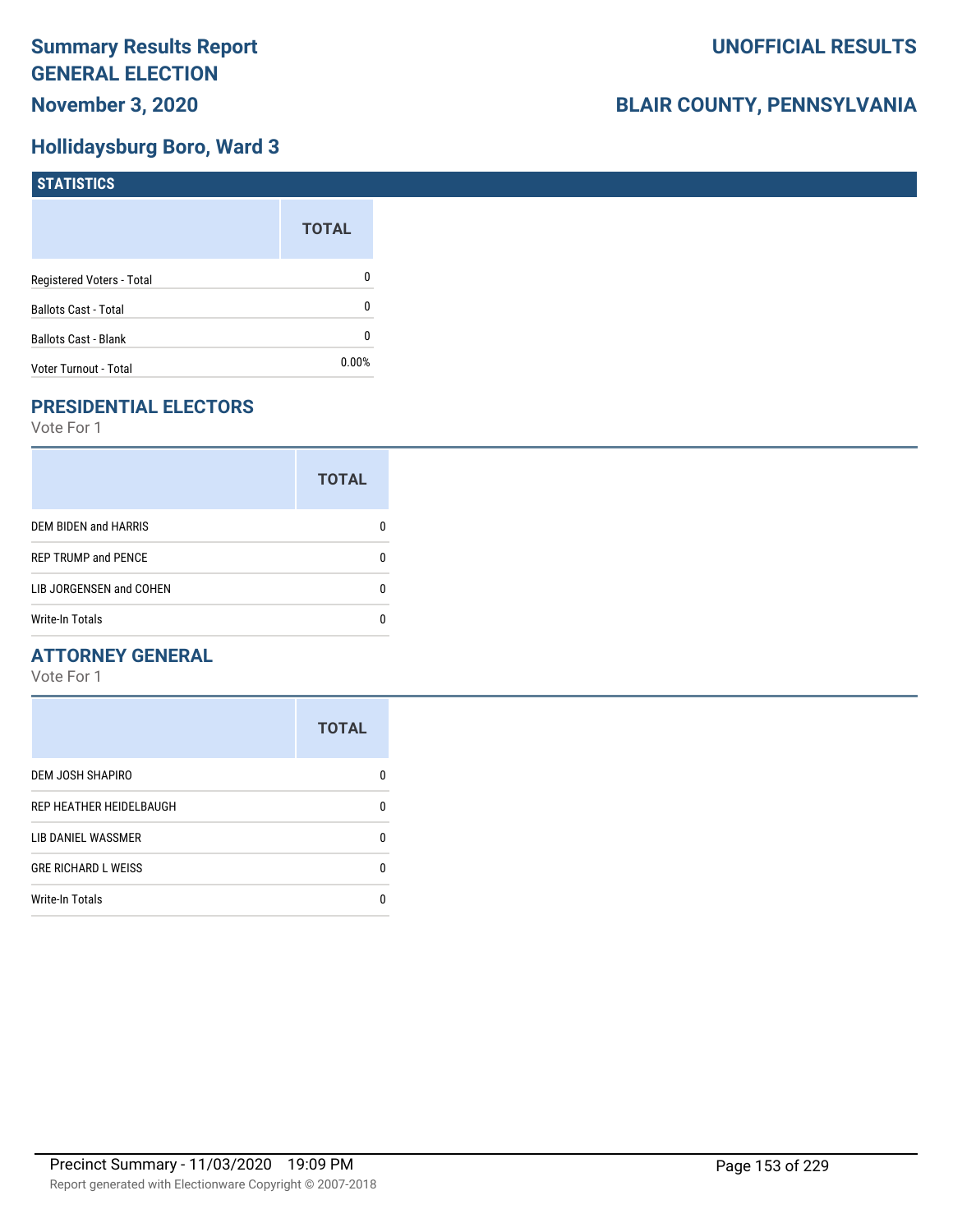### **November 3, 2020**

### **Hollidaysburg Boro, Ward 3**

#### **AUDITOR GENERAL**

Vote For 1

|                          | <b>TOTAL</b> |
|--------------------------|--------------|
| DEM NINA AHMAD           |              |
| REP TIMOTHY DEFOOR       | U            |
| LIB JENNIFER MOORE       | ŋ            |
| <b>GRE OLIVIA FAISON</b> | n            |
| <b>Write-In Totals</b>   | n            |

### **STATE TREASURER**

Vote For 1

|                             | <b>TOTAL</b> |
|-----------------------------|--------------|
| <b>DEM JOE TORSELLA</b>     | n            |
| <b>REP STACY L. GARRITY</b> | n            |
| LIB JOE SOLOSKI             | n            |
| <b>GRE TIMOTHY RUNKLE</b>   | n            |
| <b>Write-In Totals</b>      |              |

#### **REPRESENTATIVE IN CONGRESS 13TH DISTRICT**

Vote For 1

|                        | <b>TOTAL</b> |
|------------------------|--------------|
| <b>DEM TODD ROWLEY</b> |              |
| REP JOHN JOYCE         |              |
| <b>Write-In Totals</b> |              |

### **REPRESENTATIVE IN THE GENERAL ASSEMBLY 80TH DISTRICT**

Vote For 1

|                 | <b>TOTAL</b> |
|-----------------|--------------|
| REP JIM GREGORY |              |
| Write-In Totals |              |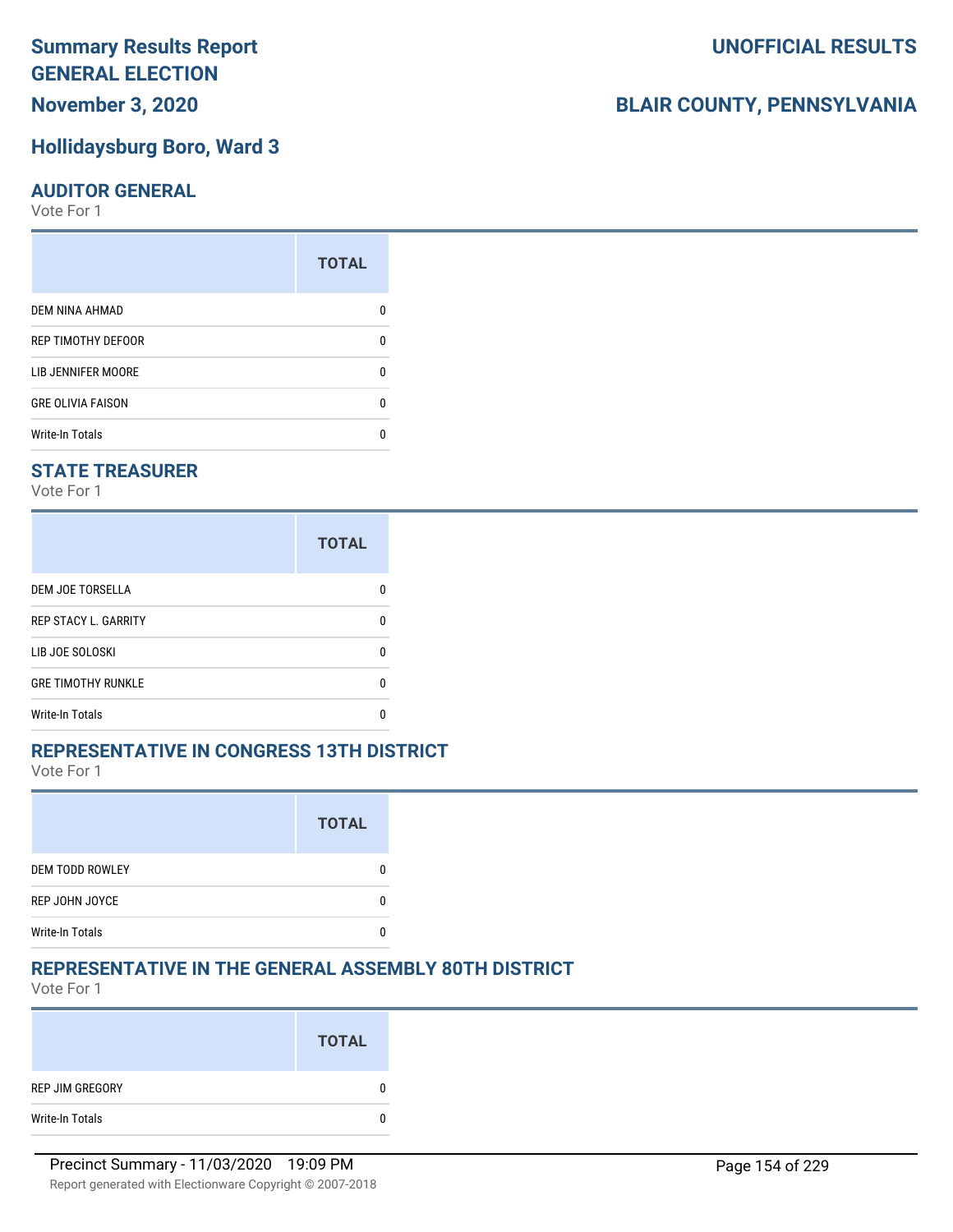### **Hollidaysburg Boro, Ward 4**

| STATISTICS                  |              |
|-----------------------------|--------------|
|                             | <b>TOTAL</b> |
| Registered Voters - Total   | 0            |
| <b>Ballots Cast - Total</b> | 0            |
| <b>Ballots Cast - Blank</b> | 0            |
| Voter Turnout - Total       | $0.00\%$     |

### **PRESIDENTIAL ELECTORS**

Vote For 1

|                             | <b>TOTAL</b> |
|-----------------------------|--------------|
| <b>DEM BIDEN and HARRIS</b> |              |
| <b>REP TRUMP and PENCE</b>  |              |
| LIB JORGENSEN and COHEN     | n            |
| <b>Write-In Totals</b>      |              |

### **ATTORNEY GENERAL**

|                            | <b>TOTAL</b> |
|----------------------------|--------------|
| DEM JOSH SHAPIRO           | n            |
| REP HEATHER HEIDELBAUGH    | 0            |
| LIB DANIEL WASSMER         | 0            |
| <b>GRE RICHARD L WEISS</b> | 0            |
| <b>Write-In Totals</b>     | n            |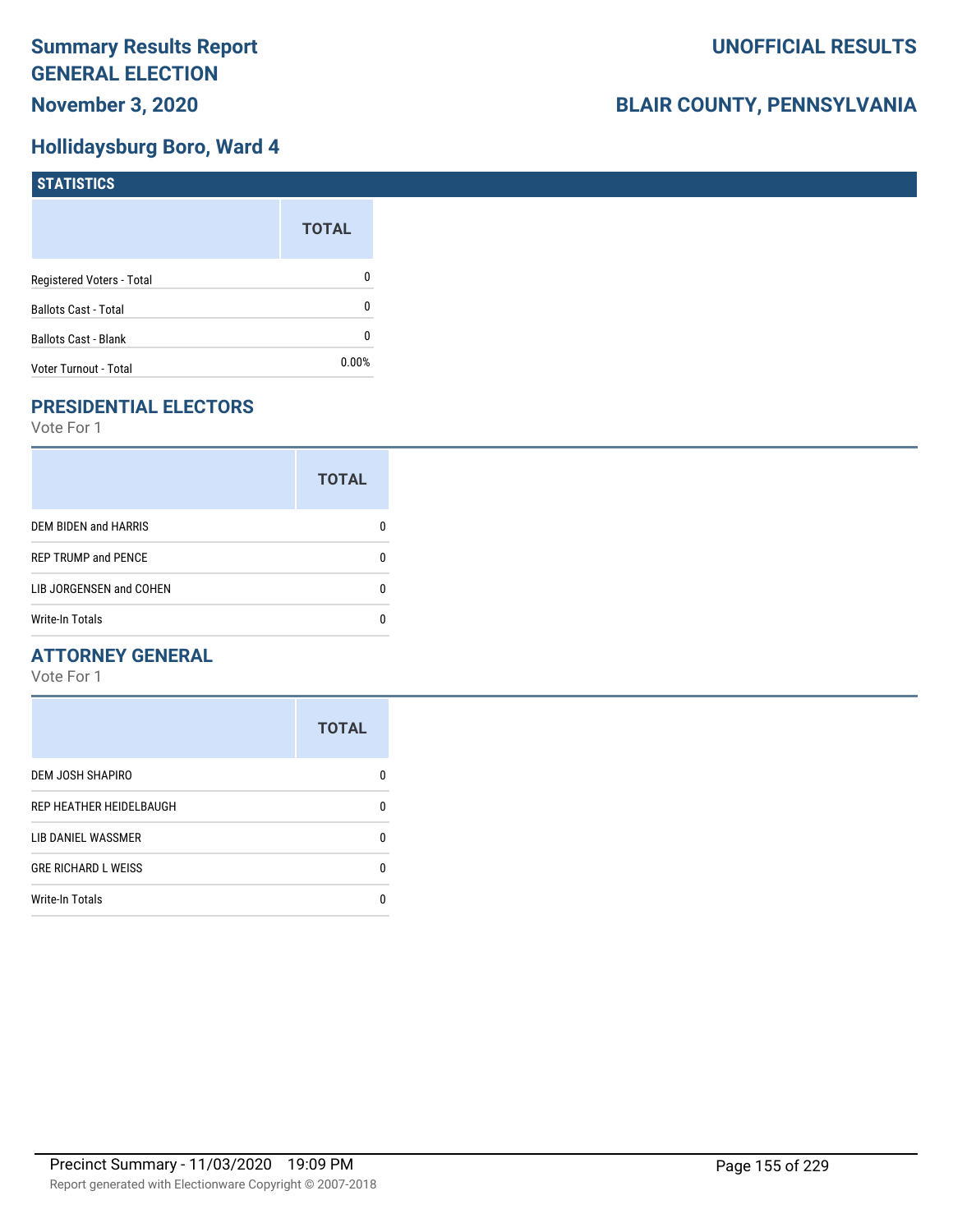### **November 3, 2020**

### **Hollidaysburg Boro, Ward 4**

#### **AUDITOR GENERAL**

Vote For 1

|                           | <b>TOTAL</b> |
|---------------------------|--------------|
| DEM NINA AHMAD            |              |
| <b>REP TIMOTHY DEFOOR</b> | n            |
| LIB JENNIFER MOORE        | ŋ            |
| <b>GRE OLIVIA FAISON</b>  | U            |
| <b>Write-In Totals</b>    | n            |

### **STATE TREASURER**

Vote For 1

|                             | <b>TOTAL</b> |
|-----------------------------|--------------|
| <b>DEM JOE TORSELLA</b>     |              |
| <b>REP STACY L. GARRITY</b> |              |
| LIB JOE SOLOSKI             |              |
| <b>GRE TIMOTHY RUNKLE</b>   |              |
| Write-In Totals             |              |

#### **REPRESENTATIVE IN CONGRESS 13TH DISTRICT**

Vote For 1

|                        | <b>TOTAL</b> |
|------------------------|--------------|
| <b>DEM TODD ROWLEY</b> |              |
| REP JOHN JOYCE         |              |
| <b>Write-In Totals</b> |              |

### **REPRESENTATIVE IN THE GENERAL ASSEMBLY 80TH DISTRICT**

Vote For 1

|                 | <b>TOTAL</b> |
|-----------------|--------------|
| REP JIM GREGORY | 0            |
| Write-In Totals | 0            |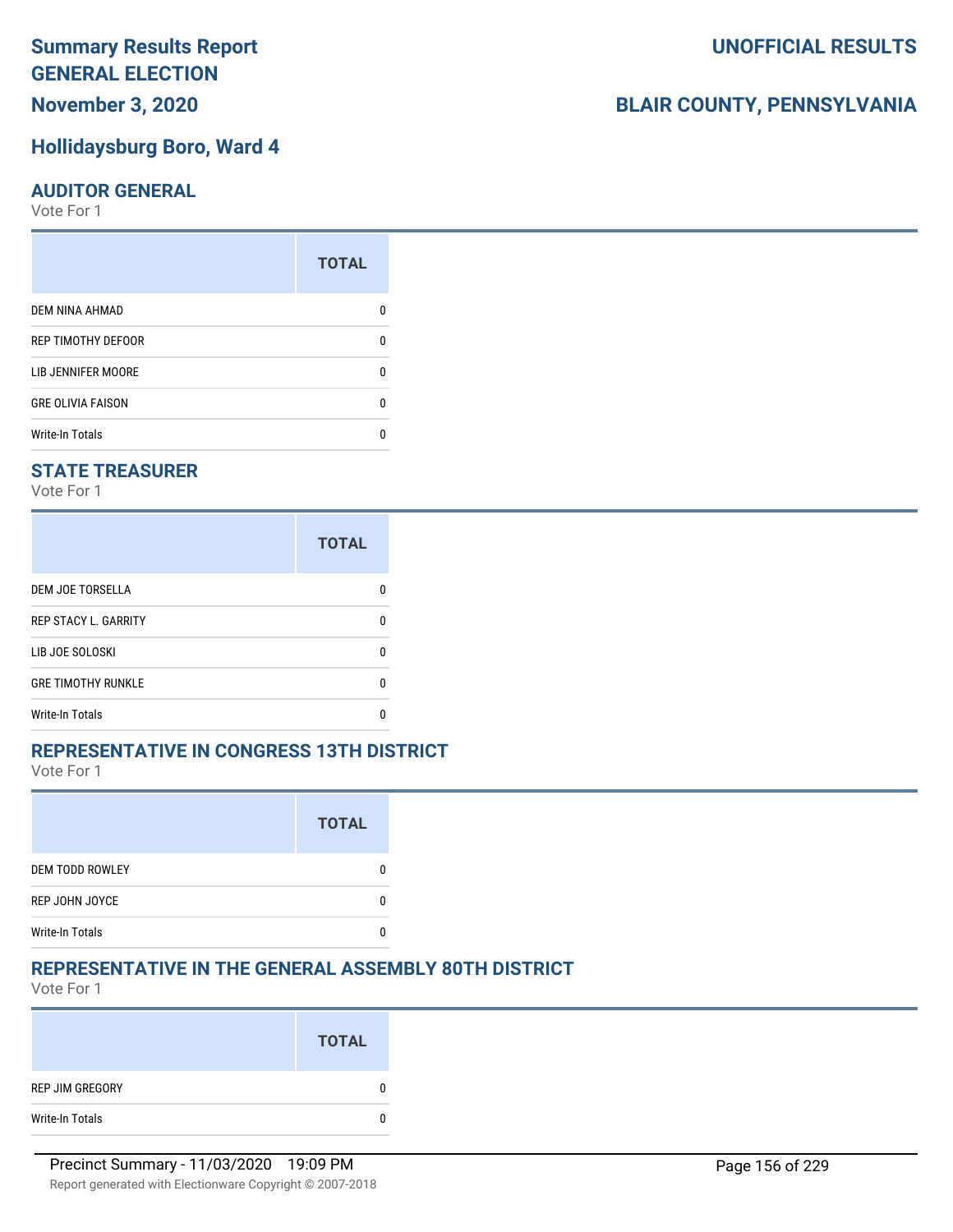### **Hollidaysburg Boro, Ward 5**

| STATISTICS                  |              |
|-----------------------------|--------------|
|                             | <b>TOTAL</b> |
| Registered Voters - Total   | 0            |
| <b>Ballots Cast - Total</b> | 0            |
| <b>Ballots Cast - Blank</b> | 0            |
| Voter Turnout - Total       | $0.00\%$     |

### **PRESIDENTIAL ELECTORS**

Vote For 1

|                            | <b>TOTAL</b> |
|----------------------------|--------------|
| DEM BIDEN and HARRIS       | 0            |
| <b>REP TRUMP and PENCE</b> | O            |
| LIB JORGENSEN and COHEN    | O            |
| <b>Write-In Totals</b>     |              |

### **ATTORNEY GENERAL**

|                            | <b>TOTAL</b> |
|----------------------------|--------------|
| <b>DEM JOSH SHAPIRO</b>    | n            |
| REP HEATHER HEIDELBAUGH    | 0            |
| <b>LIB DANIEL WASSMER</b>  | n            |
| <b>GRE RICHARD L WEISS</b> | n            |
| <b>Write-In Totals</b>     |              |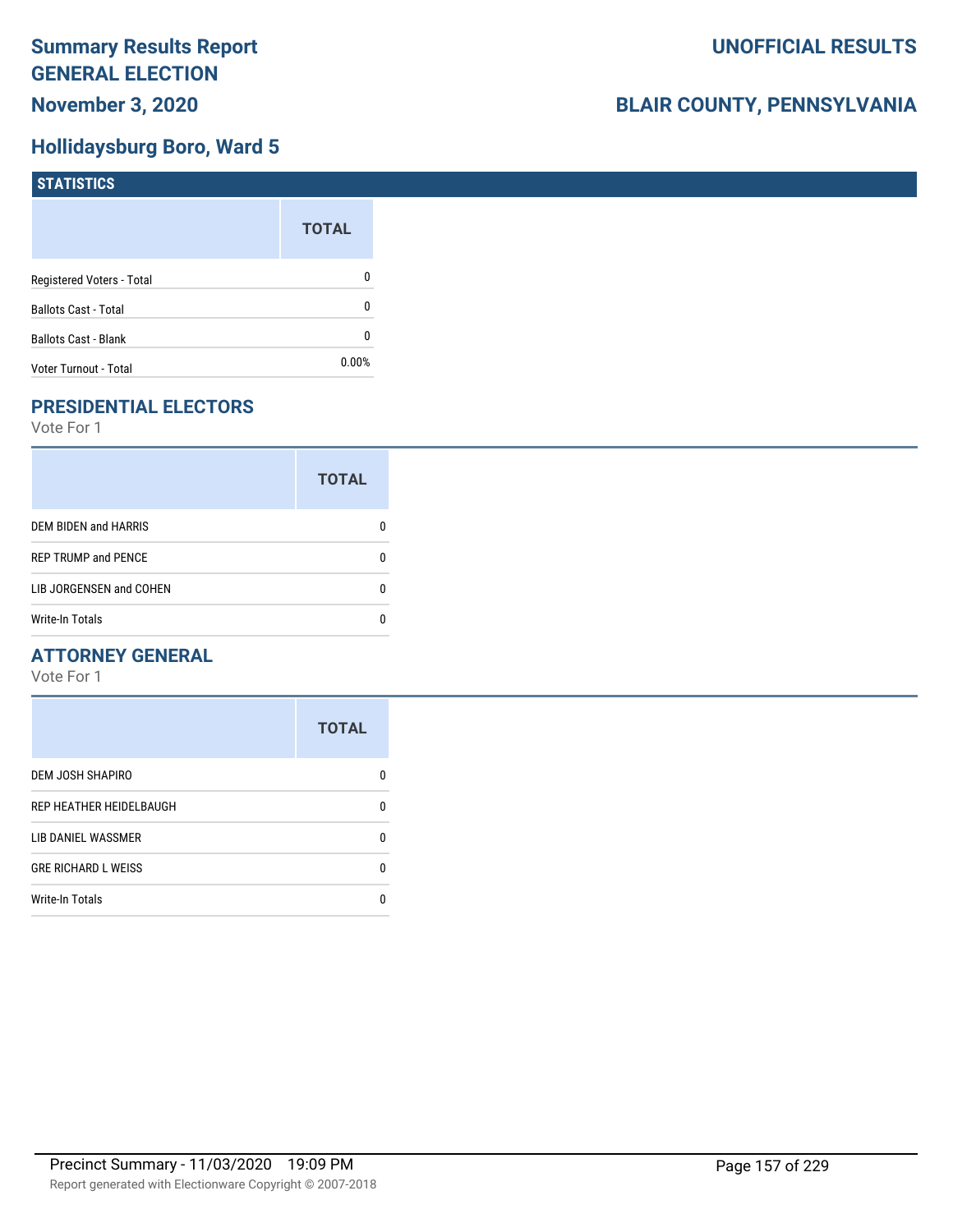### **November 3, 2020**

### **Hollidaysburg Boro, Ward 5**

#### **AUDITOR GENERAL**

Vote For 1

|                          | <b>TOTAL</b> |
|--------------------------|--------------|
| DEM NINA AHMAD           |              |
| REP TIMOTHY DEFOOR       | U            |
| LIB JENNIFER MOORE       | ŋ            |
| <b>GRE OLIVIA FAISON</b> | n            |
| <b>Write-In Totals</b>   | n            |

### **STATE TREASURER**

Vote For 1

|                             | <b>TOTAL</b> |
|-----------------------------|--------------|
| <b>DEM JOE TORSELLA</b>     | n            |
| <b>REP STACY L. GARRITY</b> | n            |
| LIB JOE SOLOSKI             | n            |
| <b>GRE TIMOTHY RUNKLE</b>   | n            |
| <b>Write-In Totals</b>      |              |

#### **REPRESENTATIVE IN CONGRESS 13TH DISTRICT**

Vote For 1

|                        | <b>TOTAL</b> |
|------------------------|--------------|
| <b>DEM TODD ROWLEY</b> |              |
| REP JOHN JOYCE         |              |
| <b>Write-In Totals</b> |              |

### **REPRESENTATIVE IN THE GENERAL ASSEMBLY 80TH DISTRICT**

Vote For 1

|                 | <b>TOTAL</b> |
|-----------------|--------------|
| REP JIM GREGORY |              |
| Write-In Totals |              |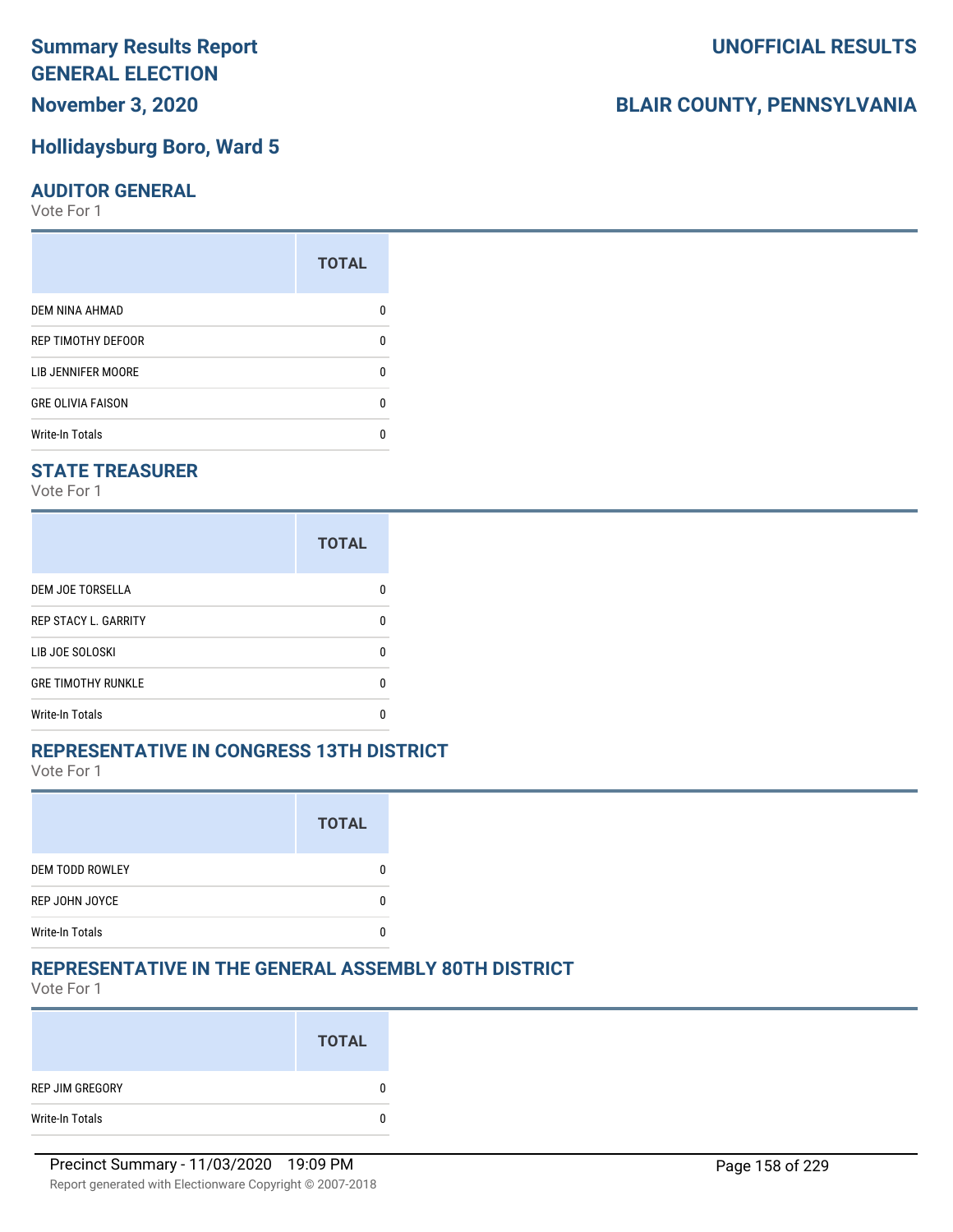### **Hollidaysburg Boro, Ward 6**

| <b>STATISTICS</b>           |              |
|-----------------------------|--------------|
|                             | <b>TOTAL</b> |
| Registered Voters - Total   | 0            |
| <b>Ballots Cast - Total</b> | 0            |
| Ballots Cast - Blank        | 0            |
| Voter Turnout - Total       | 0.00%        |

### **PRESIDENTIAL ELECTORS**

Vote For 1

|                            | <b>TOTAL</b> |
|----------------------------|--------------|
| DEM BIDEN and HARRIS       | 0            |
| <b>REP TRUMP and PENCE</b> | O            |
| LIB JORGENSEN and COHEN    |              |
| <b>Write-In Totals</b>     |              |

### **ATTORNEY GENERAL**

|                            | <b>TOTAL</b> |
|----------------------------|--------------|
| DEM JOSH SHAPIRO           | n            |
| REP HEATHER HEIDELBAUGH    | 0            |
| LIB DANIEL WASSMER         | 0            |
| <b>GRE RICHARD L WEISS</b> | 0            |
| <b>Write-In Totals</b>     | n            |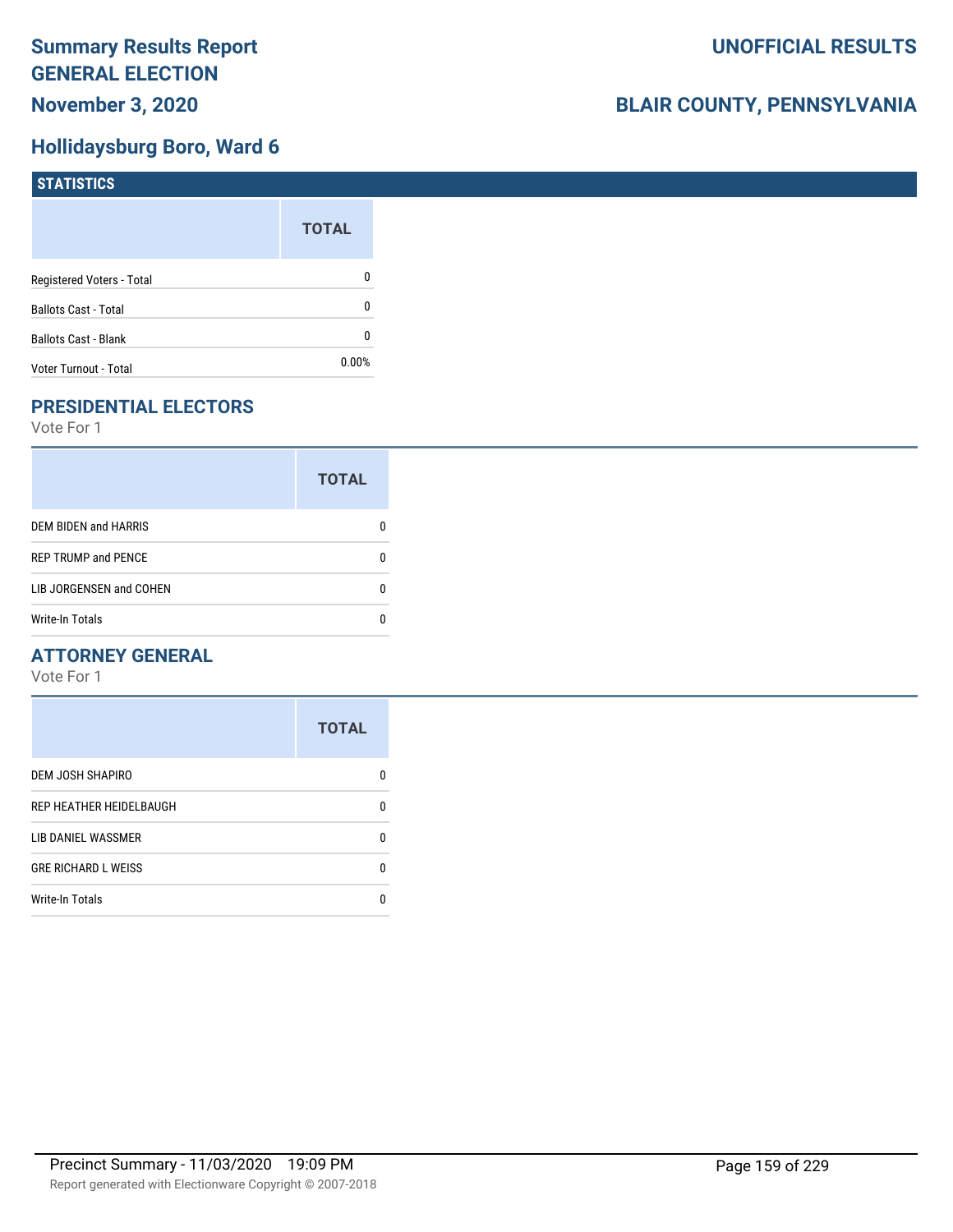### **November 3, 2020**

### **Hollidaysburg Boro, Ward 6**

#### **AUDITOR GENERAL**

Vote For 1

|                          | <b>TOTAL</b> |
|--------------------------|--------------|
| <b>DEM NINA AHMAD</b>    |              |
| REP TIMOTHY DEFOOR       | n            |
| LIB JENNIFER MOORE       | ŋ            |
| <b>GRE OLIVIA FAISON</b> | U            |
| <b>Write-In Totals</b>   |              |

### **STATE TREASURER**

Vote For 1

|                             | <b>TOTAL</b> |
|-----------------------------|--------------|
| <b>DEM JOE TORSELLA</b>     |              |
| <b>REP STACY L. GARRITY</b> |              |
| LIB JOE SOLOSKI             |              |
| <b>GRE TIMOTHY RUNKLE</b>   |              |
| Write-In Totals             |              |

### **REPRESENTATIVE IN CONGRESS 13TH DISTRICT**

Vote For 1

|                        | <b>TOTAL</b> |
|------------------------|--------------|
| <b>DEM TODD ROWLEY</b> |              |
| REP JOHN JOYCE         |              |
| <b>Write-In Totals</b> |              |

### **REPRESENTATIVE IN THE GENERAL ASSEMBLY 80TH DISTRICT**

Vote For 1

|                 | <b>TOTAL</b> |
|-----------------|--------------|
| REP JIM GREGORY | 0            |
| Write-In Totals | 0            |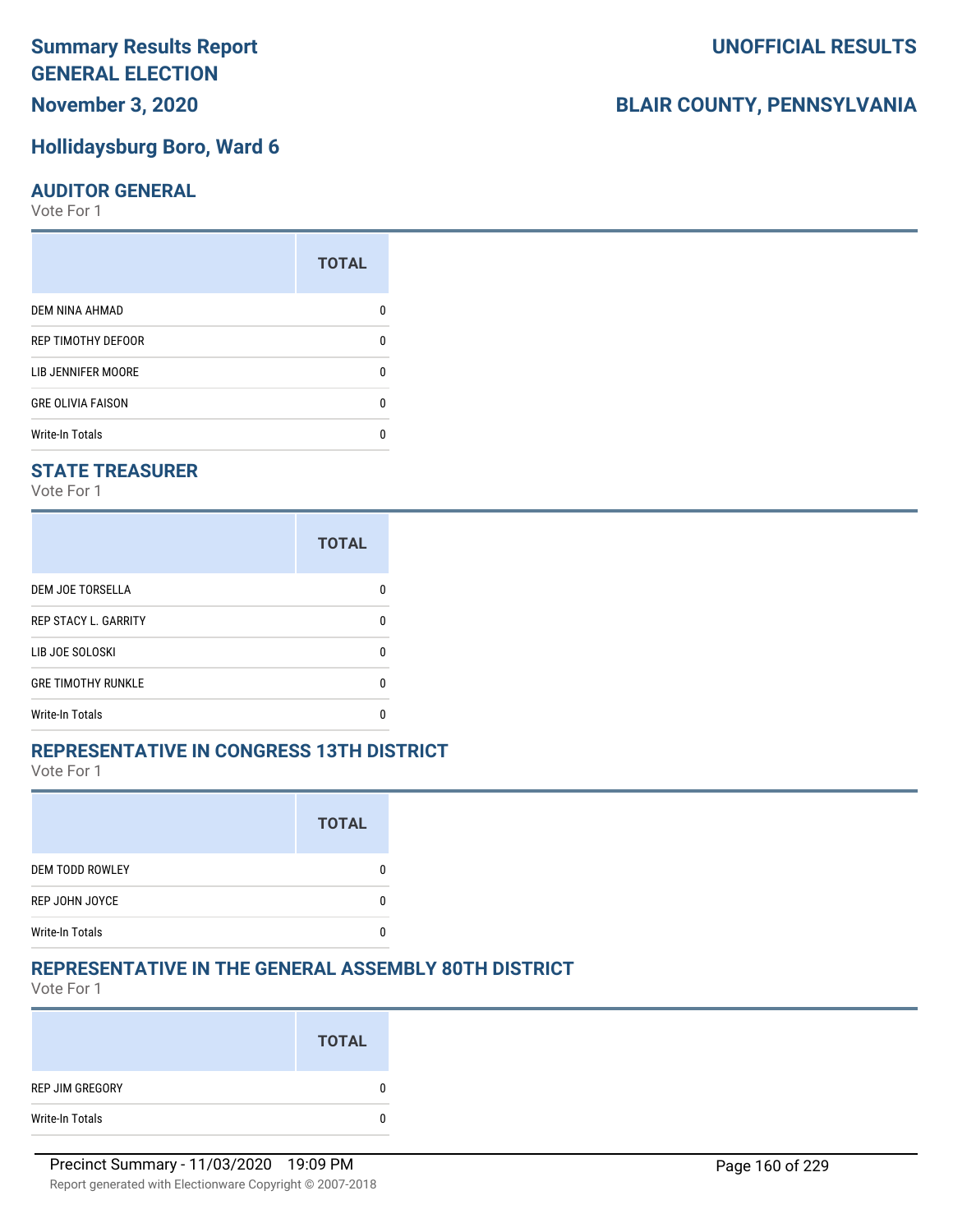### **Hollidaysburg Boro, Ward 7**

| <b>STATISTICS</b>           |              |
|-----------------------------|--------------|
|                             | <b>TOTAL</b> |
| Registered Voters - Total   | $\mathbf 0$  |
| <b>Ballots Cast - Total</b> | $\mathbf{0}$ |
| <b>Ballots Cast - Blank</b> | $\mathbf{0}$ |
| Voter Turnout - Total       | 0.00%        |

### **PRESIDENTIAL ELECTORS**

Vote For 1

|                             | <b>TOTAL</b> |
|-----------------------------|--------------|
| <b>DEM BIDEN and HARRIS</b> |              |
| <b>REP TRUMP and PENCE</b>  |              |
| LIB JORGENSEN and COHEN     |              |
| <b>Write-In Totals</b>      |              |

### **ATTORNEY GENERAL**

|                            | <b>TOTAL</b> |
|----------------------------|--------------|
| DEM JOSH SHAPIRO           | n            |
| REP HEATHER HEIDELBAUGH    | 0            |
| LIB DANIEL WASSMER         | n            |
| <b>GRE RICHARD L WEISS</b> | n            |
| <b>Write-In Totals</b>     | n            |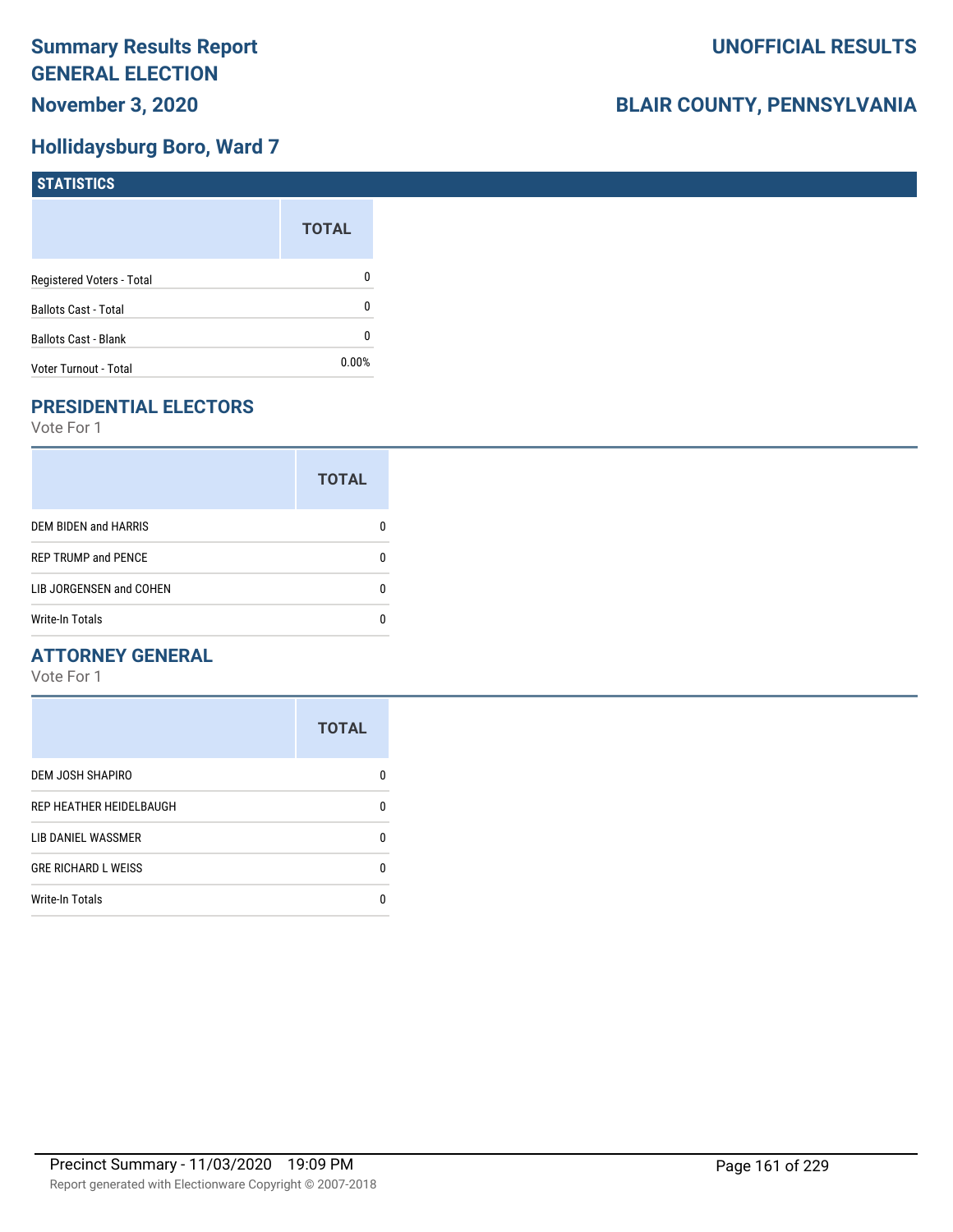### **November 3, 2020**

### **Hollidaysburg Boro, Ward 7**

#### **AUDITOR GENERAL**

Vote For 1

|                          | <b>TOTAL</b> |
|--------------------------|--------------|
| <b>DEM NINA AHMAD</b>    |              |
| REP TIMOTHY DEFOOR       | n            |
| LIB JENNIFER MOORE       |              |
| <b>GRE OLIVIA FAISON</b> | n            |
| <b>Write-In Totals</b>   |              |

### **STATE TREASURER**

Vote For 1

|                             | <b>TOTAL</b> |
|-----------------------------|--------------|
| DEM JOE TORSELLA            | n            |
| <b>REP STACY L. GARRITY</b> | n            |
| LIB JOE SOLOSKI             | n            |
| <b>GRE TIMOTHY RUNKLE</b>   | n            |
| <b>Write-In Totals</b>      | n            |

### **REPRESENTATIVE IN CONGRESS 13TH DISTRICT**

Vote For 1

|                        | <b>TOTAL</b> |
|------------------------|--------------|
| <b>DEM TODD ROWLEY</b> |              |
| REP JOHN JOYCE         |              |
| <b>Write-In Totals</b> |              |

### **REPRESENTATIVE IN THE GENERAL ASSEMBLY 80TH DISTRICT**

Vote For 1

|                 | <b>TOTAL</b> |
|-----------------|--------------|
| REP JIM GREGORY | 0            |
| Write-In Totals | 0            |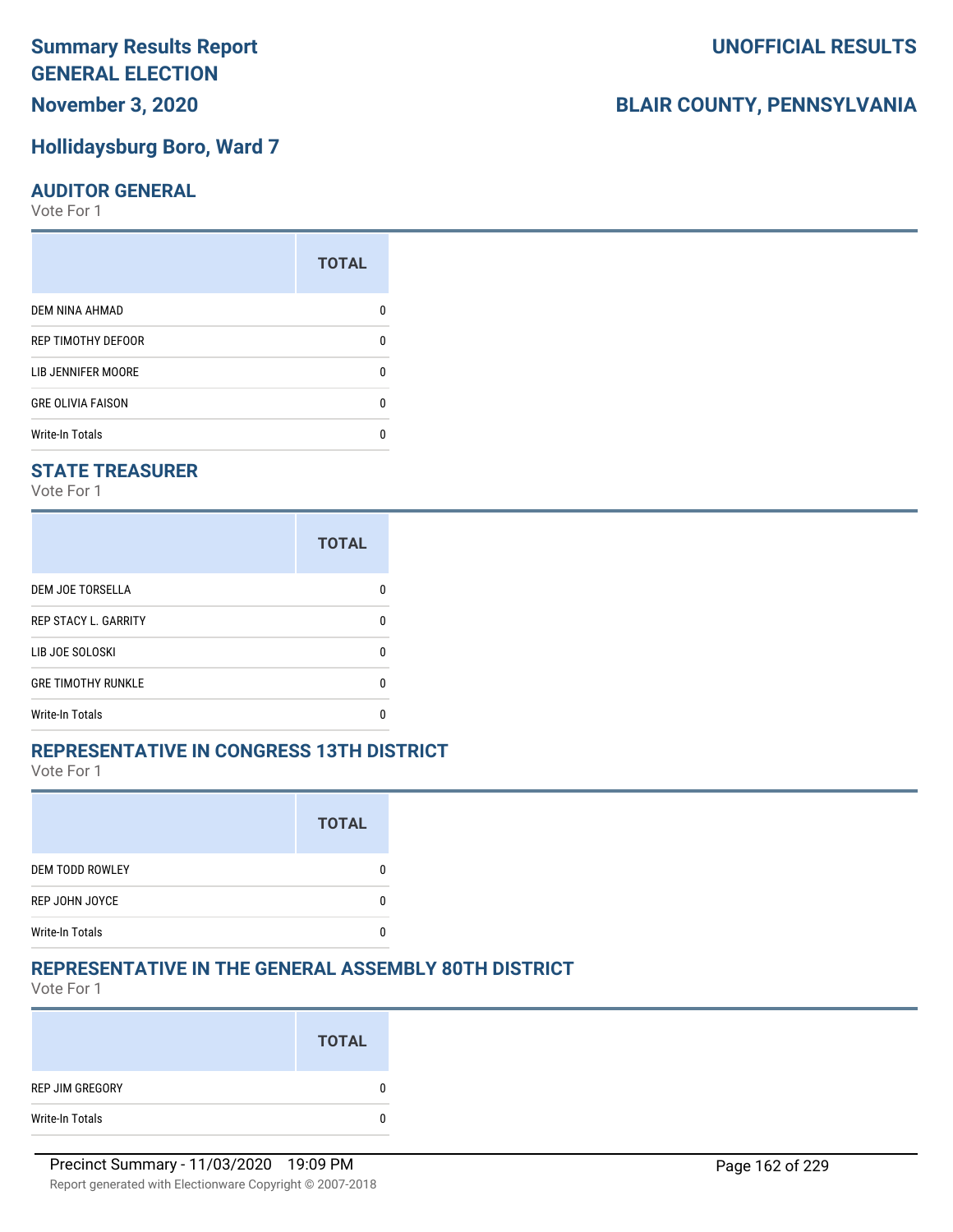### **Huston Township**

## **BLAIR COUNTY, PENNSYLVANIA**

| <b>STATISTICS</b>           |              |
|-----------------------------|--------------|
|                             | <b>TOTAL</b> |
| Registered Voters - Total   | 0            |
| <b>Ballots Cast - Total</b> | 0            |
| <b>Ballots Cast - Blank</b> | 0            |
| Voter Turnout - Total       | $0.00\%$     |

### **PRESIDENTIAL ELECTORS**

Vote For 1

|                             | <b>TOTAL</b> |
|-----------------------------|--------------|
| <b>DEM BIDEN and HARRIS</b> |              |
| <b>REP TRUMP and PENCE</b>  |              |
| LIB JORGENSEN and COHEN     | O            |
| <b>Write-In Totals</b>      |              |

### **ATTORNEY GENERAL**

|                            | <b>TOTAL</b> |
|----------------------------|--------------|
| <b>DEM JOSH SHAPIRO</b>    | n            |
| REP HEATHER HEIDELBAUGH    | 0            |
| <b>LIB DANIEL WASSMER</b>  | ŋ            |
| <b>GRE RICHARD L WEISS</b> | 0            |
| <b>Write-In Totals</b>     | n            |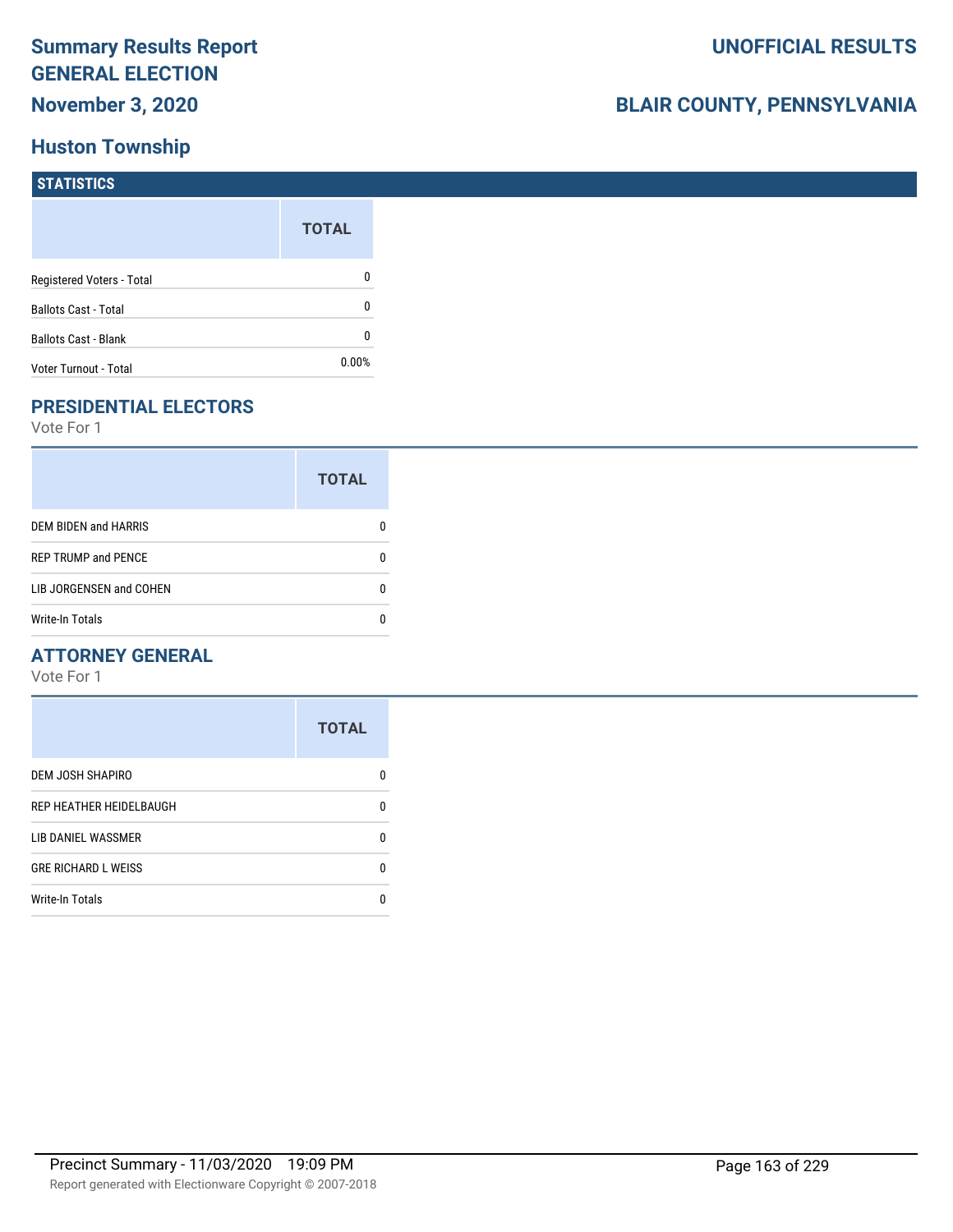### **November 3, 2020**

### **Huston Township**

### **AUDITOR GENERAL**

Vote For 1

|                          | <b>TOTAL</b> |
|--------------------------|--------------|
| DEM NINA AHMAD           |              |
| REP TIMOTHY DEFOOR       | O            |
| LIB JENNIFER MOORE       | O            |
| <b>GRE OLIVIA FAISON</b> |              |
| <b>Write-In Totals</b>   |              |

### **STATE TREASURER**

Vote For 1

|                             | <b>TOTAL</b> |
|-----------------------------|--------------|
| <b>DEM JOE TORSELLA</b>     | n            |
| <b>REP STACY L. GARRITY</b> | n            |
| LIB JOE SOLOSKI             | n            |
| <b>GRE TIMOTHY RUNKLE</b>   | n            |
| Write-In Totals             |              |

### **REPRESENTATIVE IN CONGRESS 13TH DISTRICT**

Vote For 1

|                        | <b>TOTAL</b> |
|------------------------|--------------|
| <b>DEM TODD ROWLEY</b> |              |
| REP JOHN JOYCE         |              |
| <b>Write-In Totals</b> |              |

### **REPRESENTATIVE IN THE GENERAL ASSEMBLY 80TH DISTRICT**

Vote For 1

|                 | <b>TOTAL</b> |
|-----------------|--------------|
| REP JIM GREGORY | 0            |
| Write-In Totals | 0            |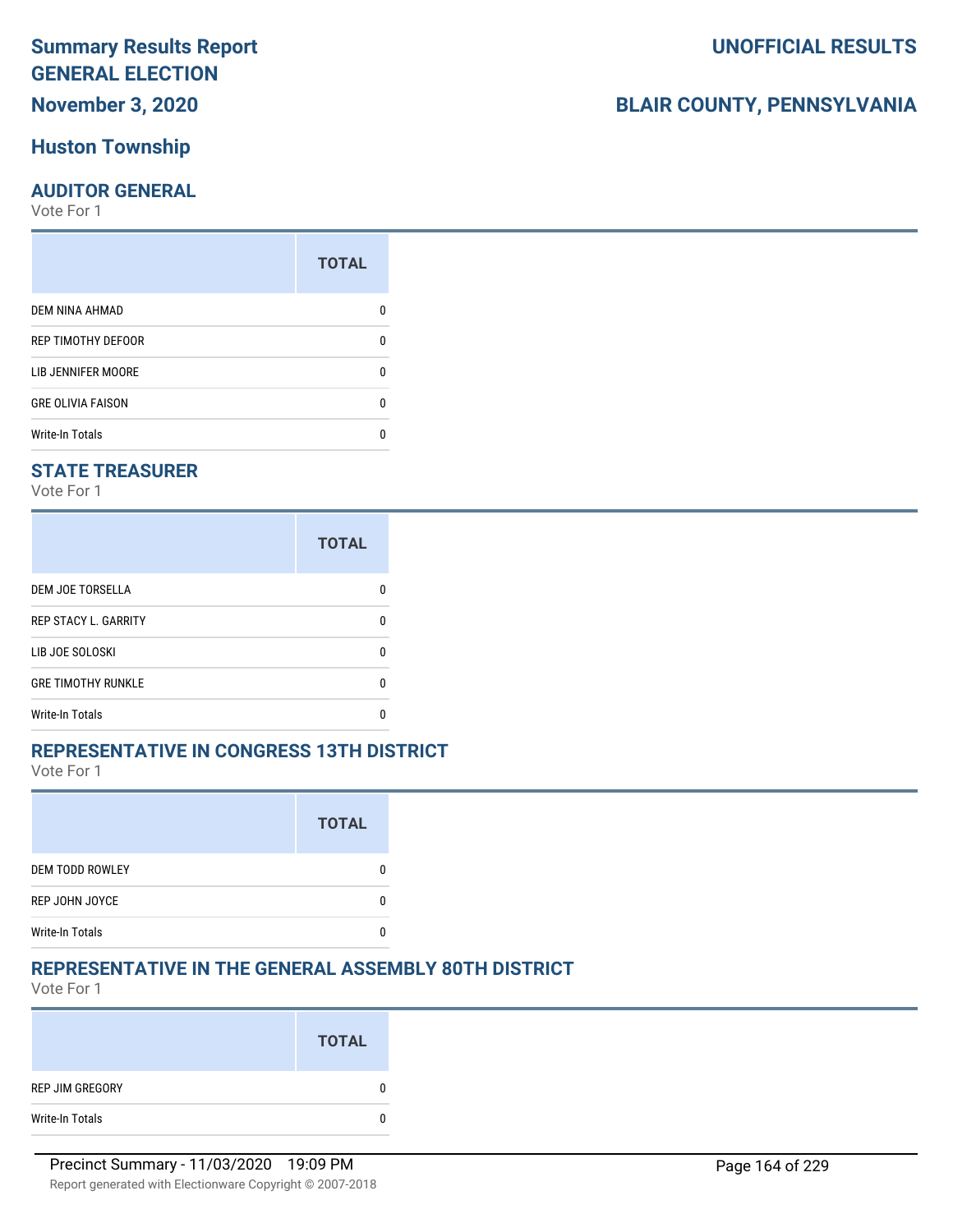### **Juniata Township**

## **BLAIR COUNTY, PENNSYLVANIA**

| <b>STATISTICS</b>           |              |
|-----------------------------|--------------|
|                             | <b>TOTAL</b> |
| Registered Voters - Total   | 0            |
| <b>Ballots Cast - Total</b> | 0            |
| <b>Ballots Cast - Blank</b> | 0            |
| Voter Turnout - Total       | 0.00%        |

### **PRESIDENTIAL ELECTORS**

Vote For 1

|                            | <b>TOTAL</b> |
|----------------------------|--------------|
| DEM BIDEN and HARRIS       |              |
| <b>REP TRUMP and PENCE</b> |              |
| LIB JORGENSEN and COHEN    | n            |
| <b>Write-In Totals</b>     |              |

### **ATTORNEY GENERAL**

|                            | <b>TOTAL</b> |
|----------------------------|--------------|
| <b>DEM JOSH SHAPIRO</b>    | n            |
| REP HEATHER HEIDELBAUGH    | 0            |
| LIB DANIEL WASSMER         | n            |
| <b>GRE RICHARD L WEISS</b> | n            |
| <b>Write-In Totals</b>     |              |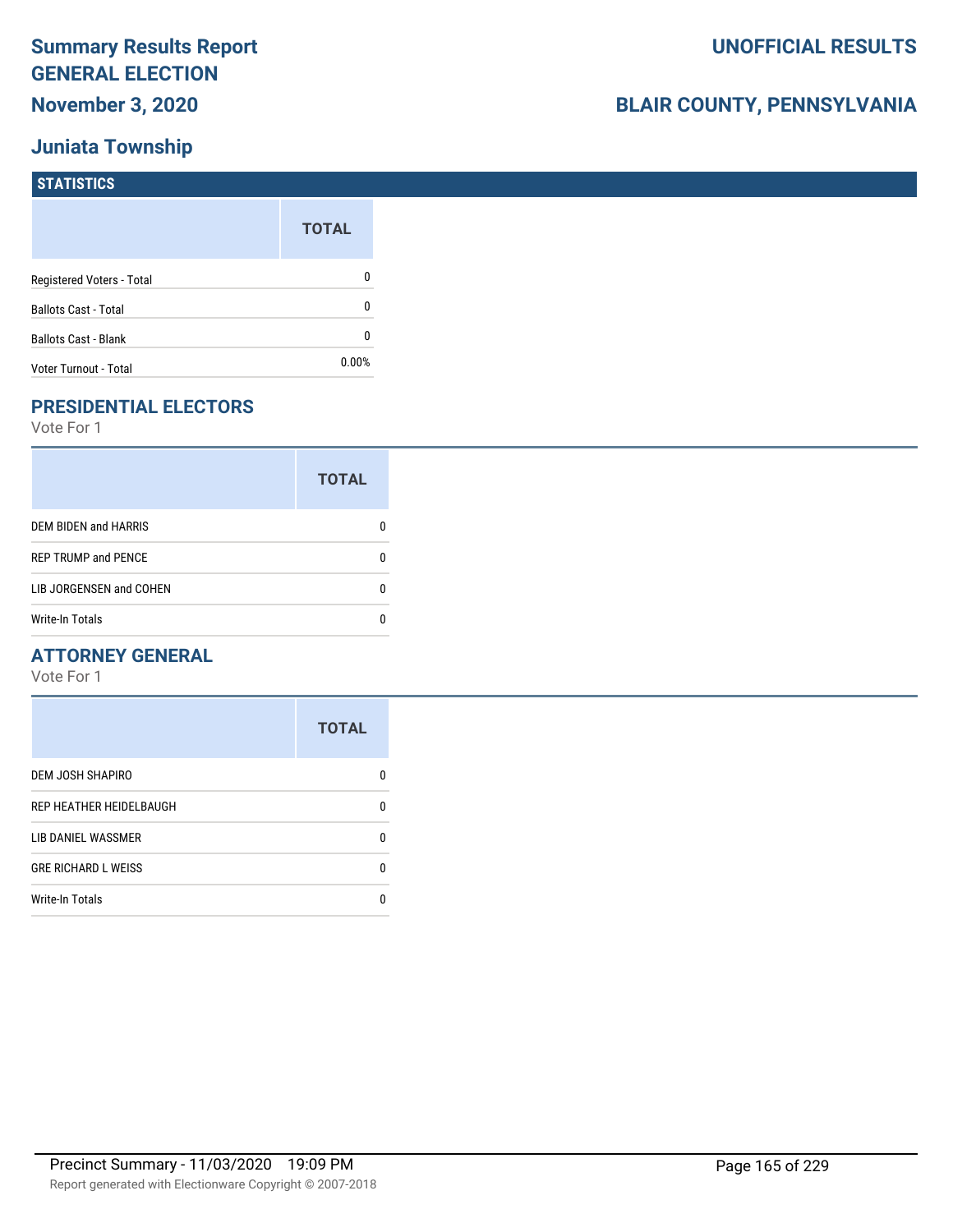### **Summary Results Report GENERAL ELECTION November 3, 2020**

# **Juniata Township**

### **AUDITOR GENERAL**

Vote For 1

|                          | <b>TOTAL</b> |
|--------------------------|--------------|
| DEM NINA AHMAD           |              |
| REP TIMOTHY DEFOOR       | O            |
| LIB JENNIFER MOORE       | O            |
| <b>GRE OLIVIA FAISON</b> |              |
| <b>Write-In Totals</b>   |              |

### **STATE TREASURER**

Vote For 1

|                             | <b>TOTAL</b> |
|-----------------------------|--------------|
| <b>DEM JOE TORSELLA</b>     | n            |
| <b>REP STACY L. GARRITY</b> | n            |
| LIB JOE SOLOSKI             | n            |
| <b>GRE TIMOTHY RUNKLE</b>   | n            |
| Write-In Totals             |              |

### **REPRESENTATIVE IN CONGRESS 13TH DISTRICT**

Vote For 1

|                        | <b>TOTAL</b> |
|------------------------|--------------|
| <b>DEM TODD ROWLEY</b> |              |
| REP JOHN JOYCE         |              |
| <b>Write-In Totals</b> |              |

### **REPRESENTATIVE IN THE GENERAL ASSEMBLY 80TH DISTRICT**

Vote For 1

|                 | <b>TOTAL</b> |
|-----------------|--------------|
| REP JIM GREGORY |              |
| Write-In Totals | 0            |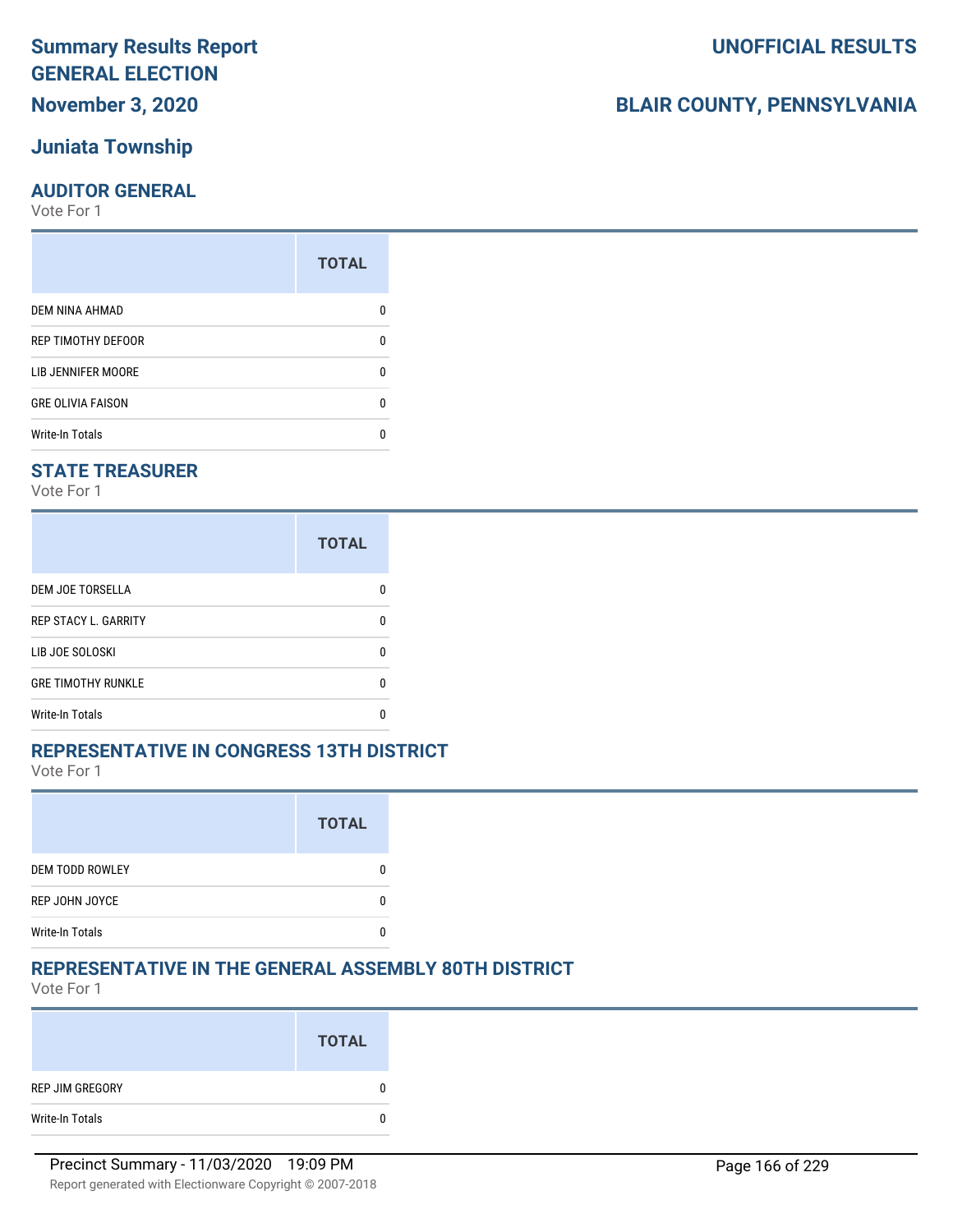### **Logan Twp, District 1**

| <b>STATISTICS</b>           |              |
|-----------------------------|--------------|
|                             | <b>TOTAL</b> |
| Registered Voters - Total   | 0            |
| <b>Ballots Cast - Total</b> | 0            |
| <b>Ballots Cast - Blank</b> | 0            |
| Voter Turnout - Total       | 0.00%        |

### **PRESIDENTIAL ELECTORS**

Vote For 1

|                             | <b>TOTAL</b> |
|-----------------------------|--------------|
| <b>DEM BIDEN and HARRIS</b> |              |
| <b>REP TRUMP and PENCE</b>  |              |
| LIB JORGENSEN and COHEN     |              |
| <b>Write-In Totals</b>      |              |

### **ATTORNEY GENERAL**

|                            | <b>TOTAL</b> |
|----------------------------|--------------|
| DEM JOSH SHAPIRO           | n            |
| REP HEATHER HEIDELBAUGH    | 0            |
| LIB DANIEL WASSMER         | 0            |
| <b>GRE RICHARD L WEISS</b> | 0            |
| <b>Write-In Totals</b>     | n            |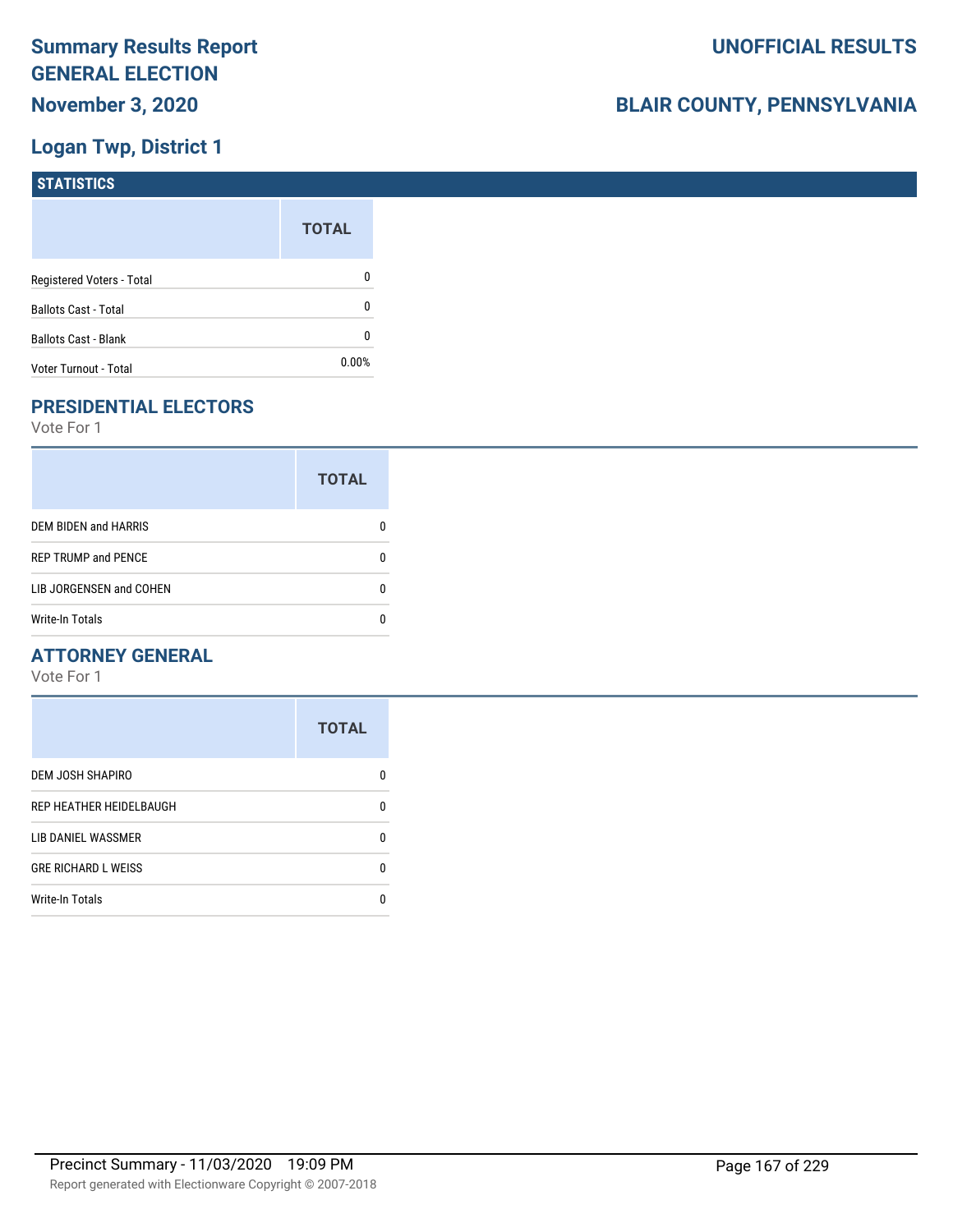### **November 3, 2020**

### **Logan Twp, District 1**

### **AUDITOR GENERAL**

Vote For 1

| <b>TOTAL</b> |
|--------------|
|              |
| 0            |
| ŋ            |
| 0            |
|              |
|              |

### **STATE TREASURER**

Vote For 1

|                             | <b>TOTAL</b> |
|-----------------------------|--------------|
| DEM JOE TORSELLA            |              |
| <b>REP STACY L. GARRITY</b> | n            |
| LIB JOE SOLOSKI             | n            |
| <b>GRE TIMOTHY RUNKLE</b>   | n            |
| <b>Write-In Totals</b>      |              |

### **REPRESENTATIVE IN CONGRESS 13TH DISTRICT**

Vote For 1

|                        | <b>TOTAL</b> |
|------------------------|--------------|
| <b>DEM TODD ROWLEY</b> | 0            |
| REP JOHN JOYCE         | n            |
| <b>Write-In Totals</b> |              |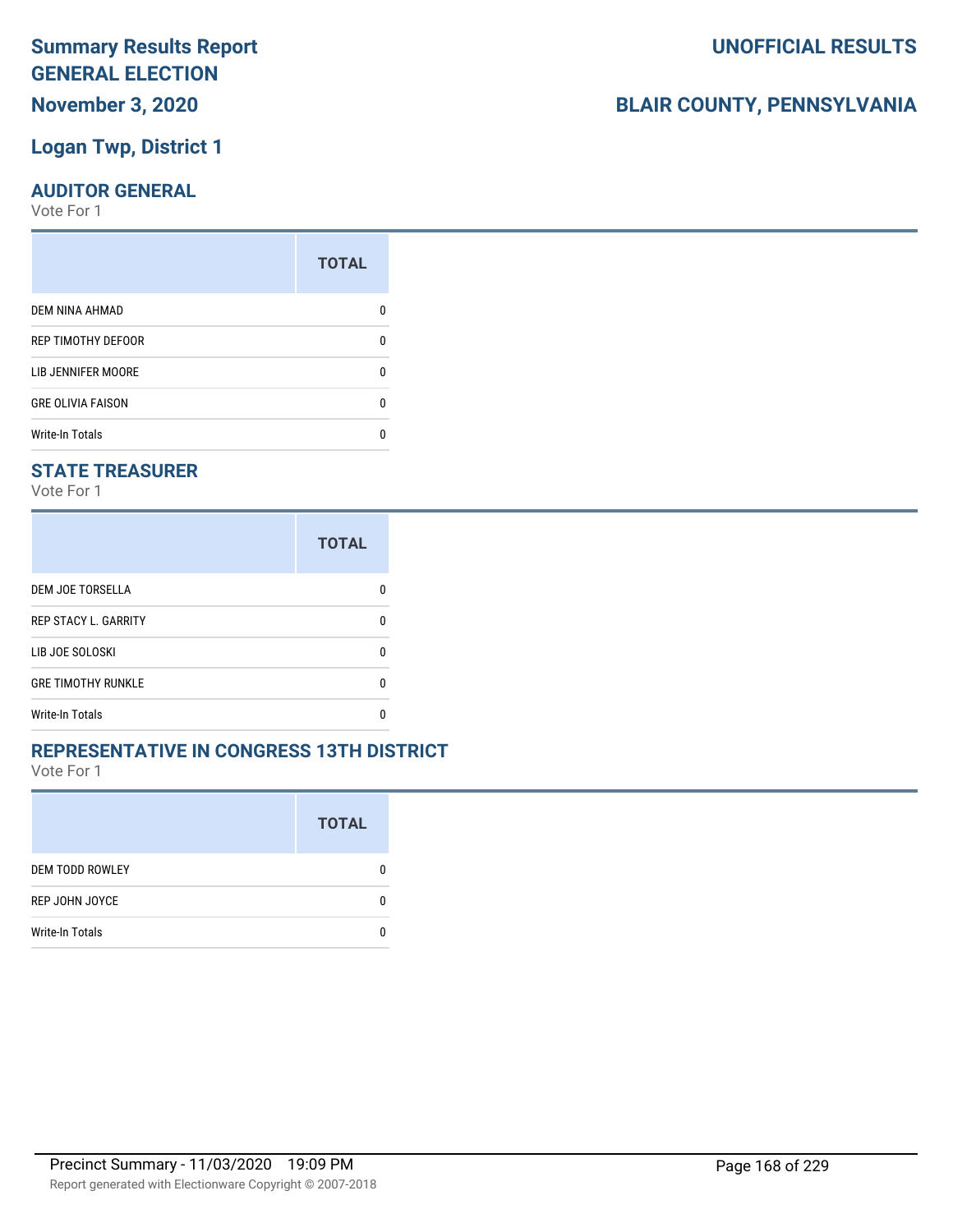### **Logan Twp, District 1**

#### **REPRESENTATIVE IN THE GENERAL ASSEMBLY 79TH DISTRICT**

|                        | <b>TOTAL</b> |
|------------------------|--------------|
| <b>DEM JASON RUNK</b>  |              |
| <b>REP LOU SCHMITT</b> |              |
| <b>Write-In Totals</b> |              |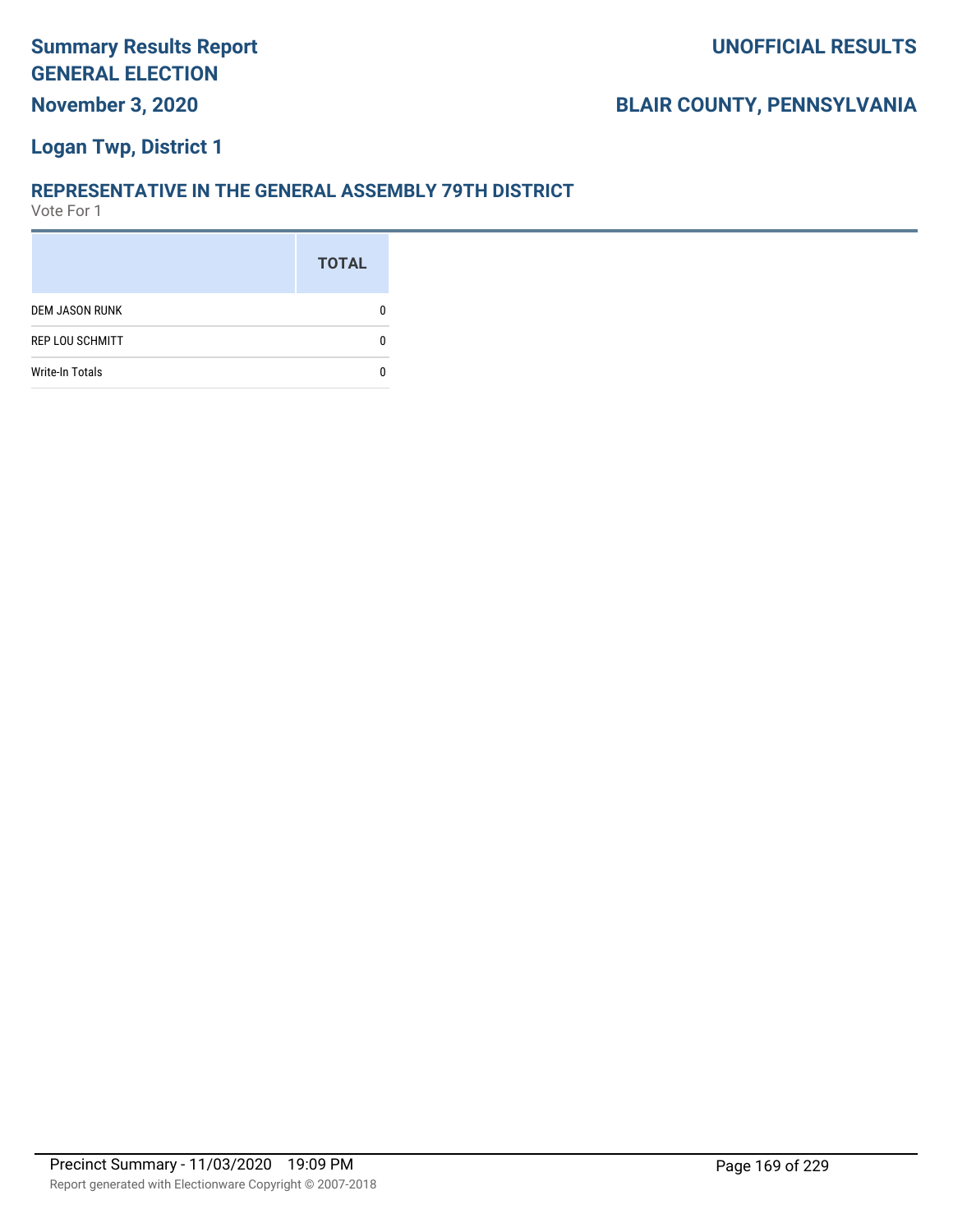### **Logan Twp, District 2**

| <b>STATISTICS</b>           |              |
|-----------------------------|--------------|
|                             | <b>TOTAL</b> |
| Registered Voters - Total   | 0            |
| <b>Ballots Cast - Total</b> | 0            |
| Ballots Cast - Blank        | 0            |
| Voter Turnout - Total       | 0.00%        |

### **PRESIDENTIAL ELECTORS**

Vote For 1

|                            | <b>TOTAL</b> |
|----------------------------|--------------|
| DEM BIDEN and HARRIS       |              |
| <b>REP TRUMP and PENCE</b> |              |
| LIB JORGENSEN and COHEN    | n            |
| <b>Write-In Totals</b>     |              |

### **ATTORNEY GENERAL**

|                            | <b>TOTAL</b> |
|----------------------------|--------------|
| DEM JOSH SHAPIRO           | n            |
| REP HEATHER HEIDELBAUGH    | 0            |
| LIB DANIEL WASSMER         | 0            |
| <b>GRE RICHARD L WEISS</b> | 0            |
| <b>Write-In Totals</b>     | n            |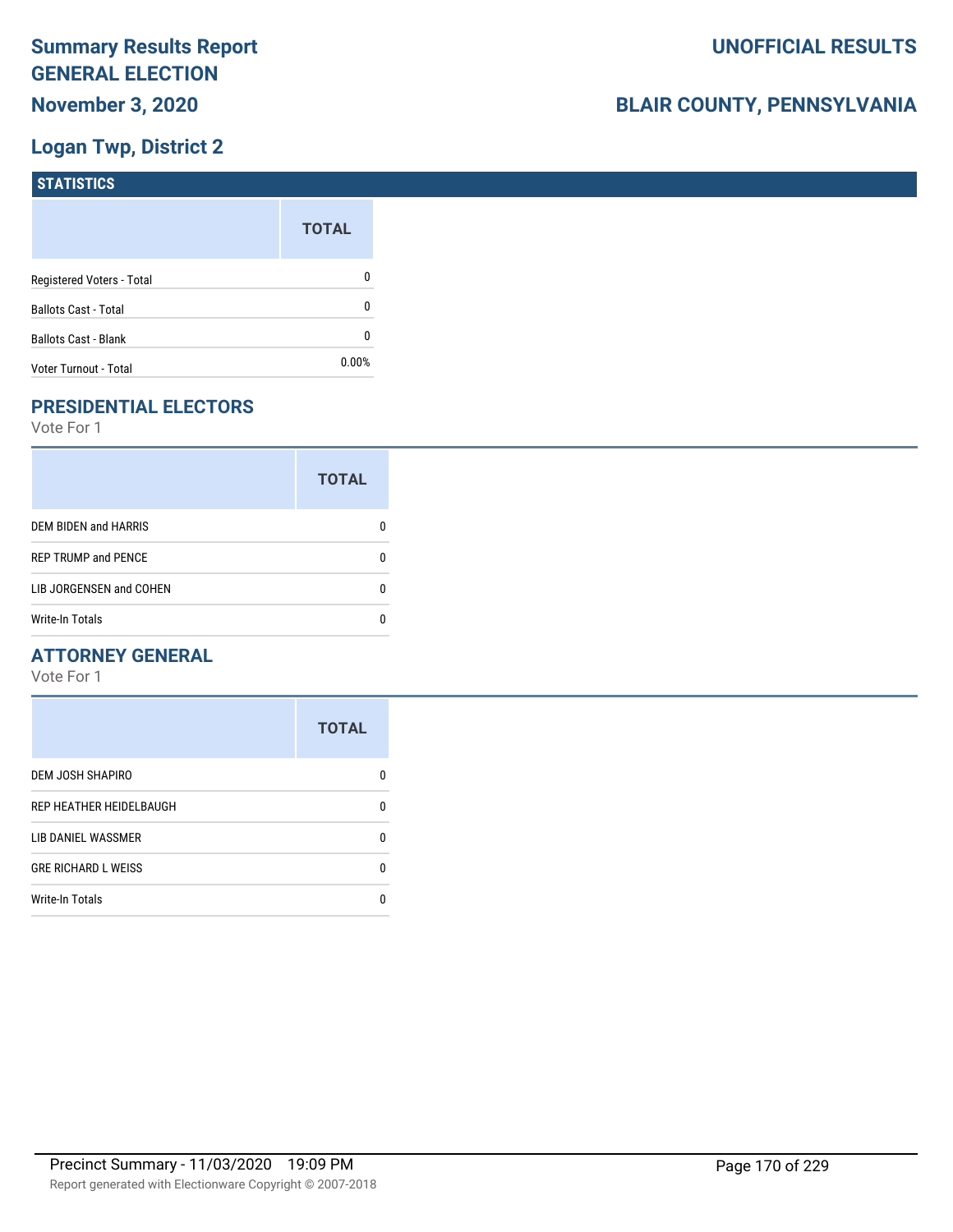### **Summary Results Report GENERAL ELECTION November 3, 2020**

### **Logan Twp, District 2**

### **AUDITOR GENERAL**

Vote For 1

| 0 |
|---|
| O |
| 0 |
|   |
|   |

### **STATE TREASURER**

Vote For 1

|                             | <b>TOTAL</b> |
|-----------------------------|--------------|
| <b>DEM JOE TORSELLA</b>     |              |
| <b>REP STACY L. GARRITY</b> |              |
| LIB JOE SOLOSKI             | n            |
| <b>GRE TIMOTHY RUNKLE</b>   | n            |
| Write-In Totals             |              |

### **REPRESENTATIVE IN CONGRESS 13TH DISTRICT**

Vote For 1

|                        | <b>TOTAL</b> |
|------------------------|--------------|
| <b>DEM TODD ROWLEY</b> | O            |
| REP JOHN JOYCE         | n            |
| <b>Write-In Totals</b> |              |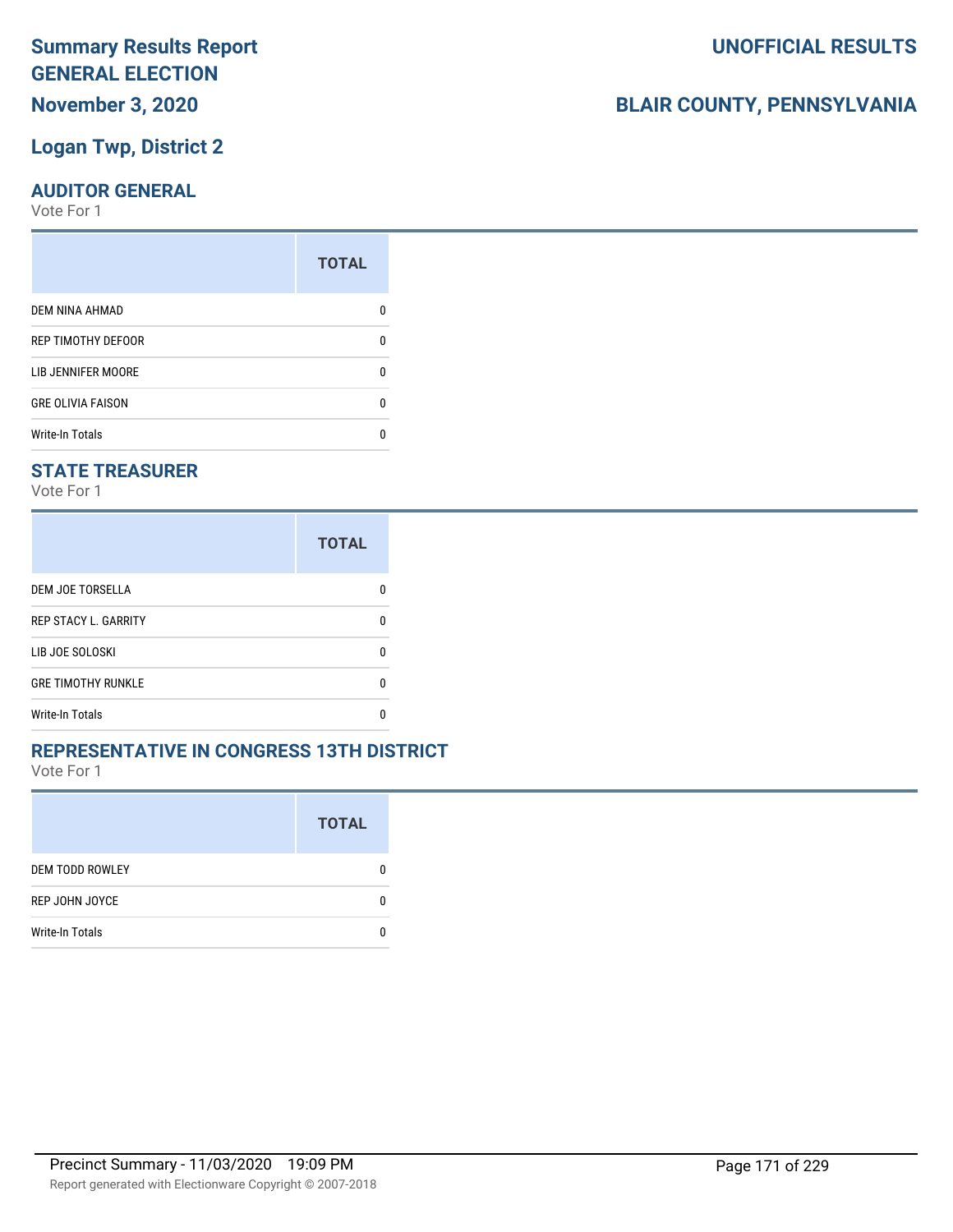### **Logan Twp, District 2**

#### **REPRESENTATIVE IN THE GENERAL ASSEMBLY 79TH DISTRICT**

|                        | <b>TOTAL</b> |
|------------------------|--------------|
| <b>DEM JASON RUNK</b>  |              |
| <b>REP LOU SCHMITT</b> |              |
| <b>Write-In Totals</b> |              |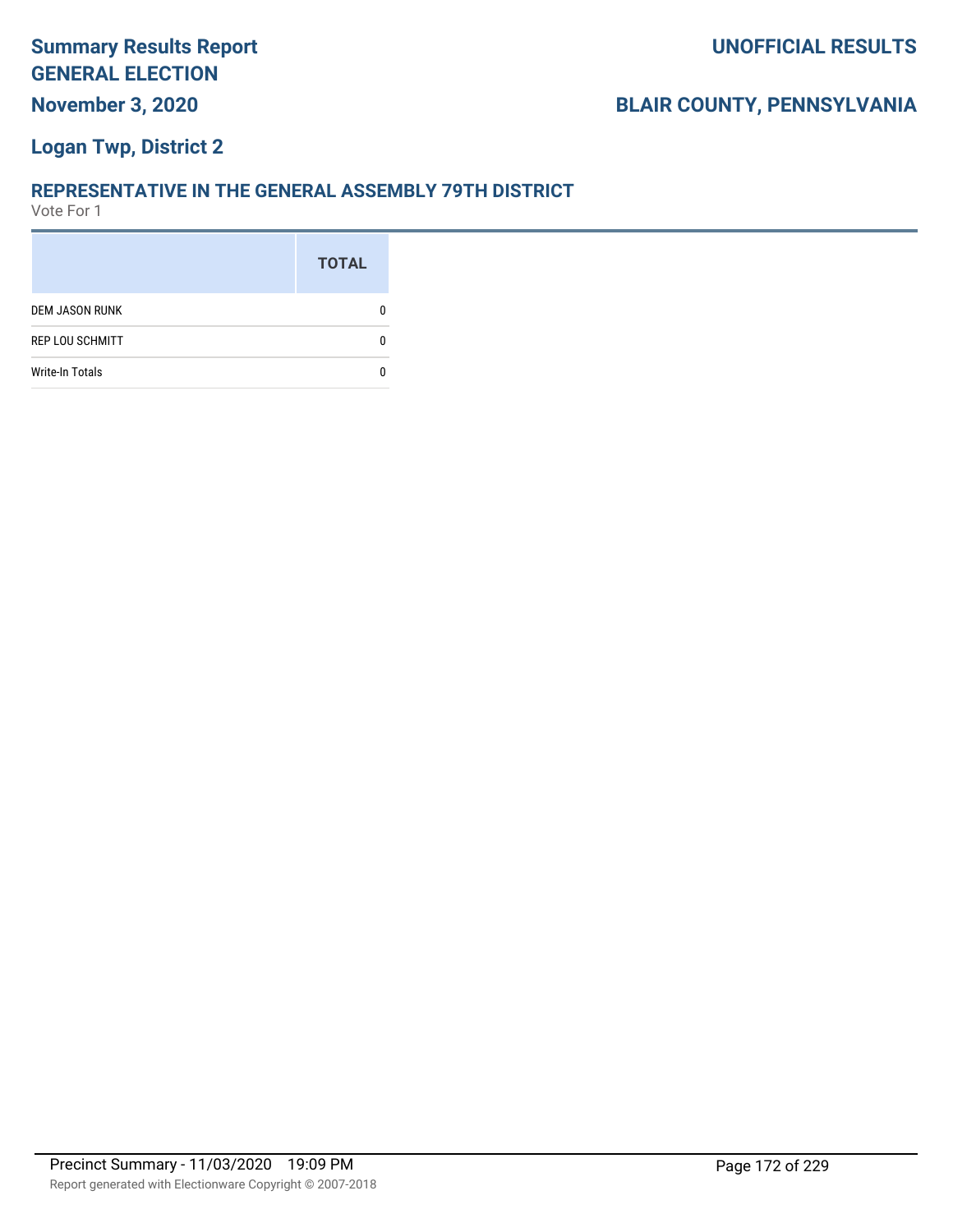### **Logan Twp, District 3**

| <b>STATISTICS</b>           |              |
|-----------------------------|--------------|
|                             | <b>TOTAL</b> |
| Registered Voters - Total   | 0            |
| <b>Ballots Cast - Total</b> | 0            |
| Ballots Cast - Blank        | 0            |
| Voter Turnout - Total       | 0.00%        |

### **PRESIDENTIAL ELECTORS**

Vote For 1

|                             | <b>TOTAL</b> |
|-----------------------------|--------------|
| <b>DEM BIDEN and HARRIS</b> |              |
| <b>REP TRUMP and PENCE</b>  |              |
| LIB JORGENSEN and COHEN     |              |
| <b>Write-In Totals</b>      |              |

### **ATTORNEY GENERAL**

|                            | <b>TOTAL</b> |
|----------------------------|--------------|
| DEM JOSH SHAPIRO           | n            |
| REP HEATHER HEIDELBAUGH    | 0            |
| LIB DANIEL WASSMER         | 0            |
| <b>GRE RICHARD L WEISS</b> | 0            |
| <b>Write-In Totals</b>     | n            |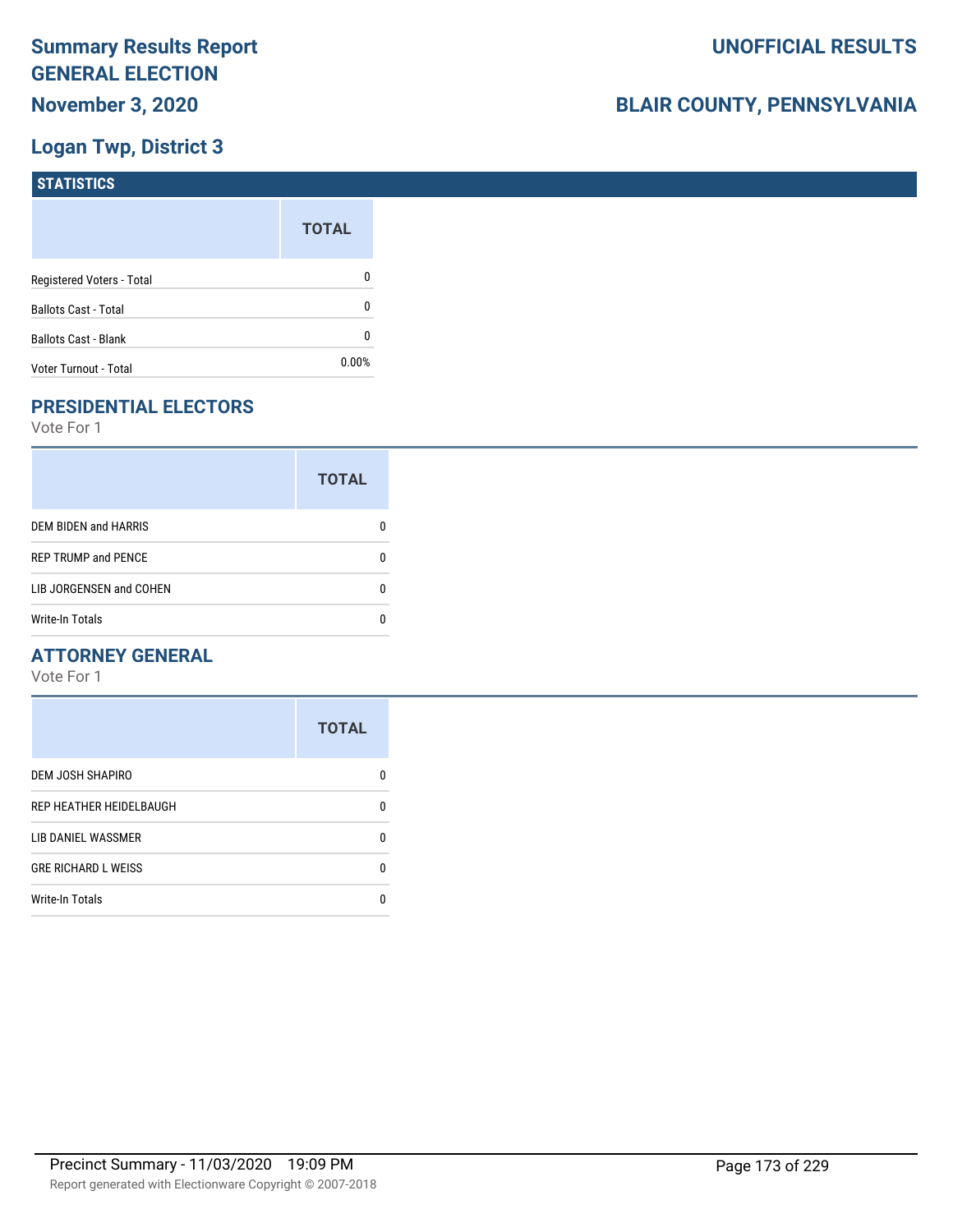### **November 3, 2020**

### **Logan Twp, District 3**

### **AUDITOR GENERAL**

Vote For 1

| <b>TOTAL</b> |
|--------------|
|              |
| 0            |
| n            |
| 0            |
|              |
|              |

### **STATE TREASURER**

Vote For 1

|                             | <b>TOTAL</b> |
|-----------------------------|--------------|
| <b>DEM JOE TORSELLA</b>     |              |
| <b>REP STACY L. GARRITY</b> | n            |
| LIB JOE SOLOSKI             | n            |
| <b>GRE TIMOTHY RUNKLE</b>   | n            |
| <b>Write-In Totals</b>      |              |

### **REPRESENTATIVE IN CONGRESS 13TH DISTRICT**

Vote For 1

|                        | <b>TOTAL</b> |
|------------------------|--------------|
| <b>DEM TODD ROWLEY</b> | 0            |
| REP JOHN JOYCE         | O            |
| <b>Write-In Totals</b> |              |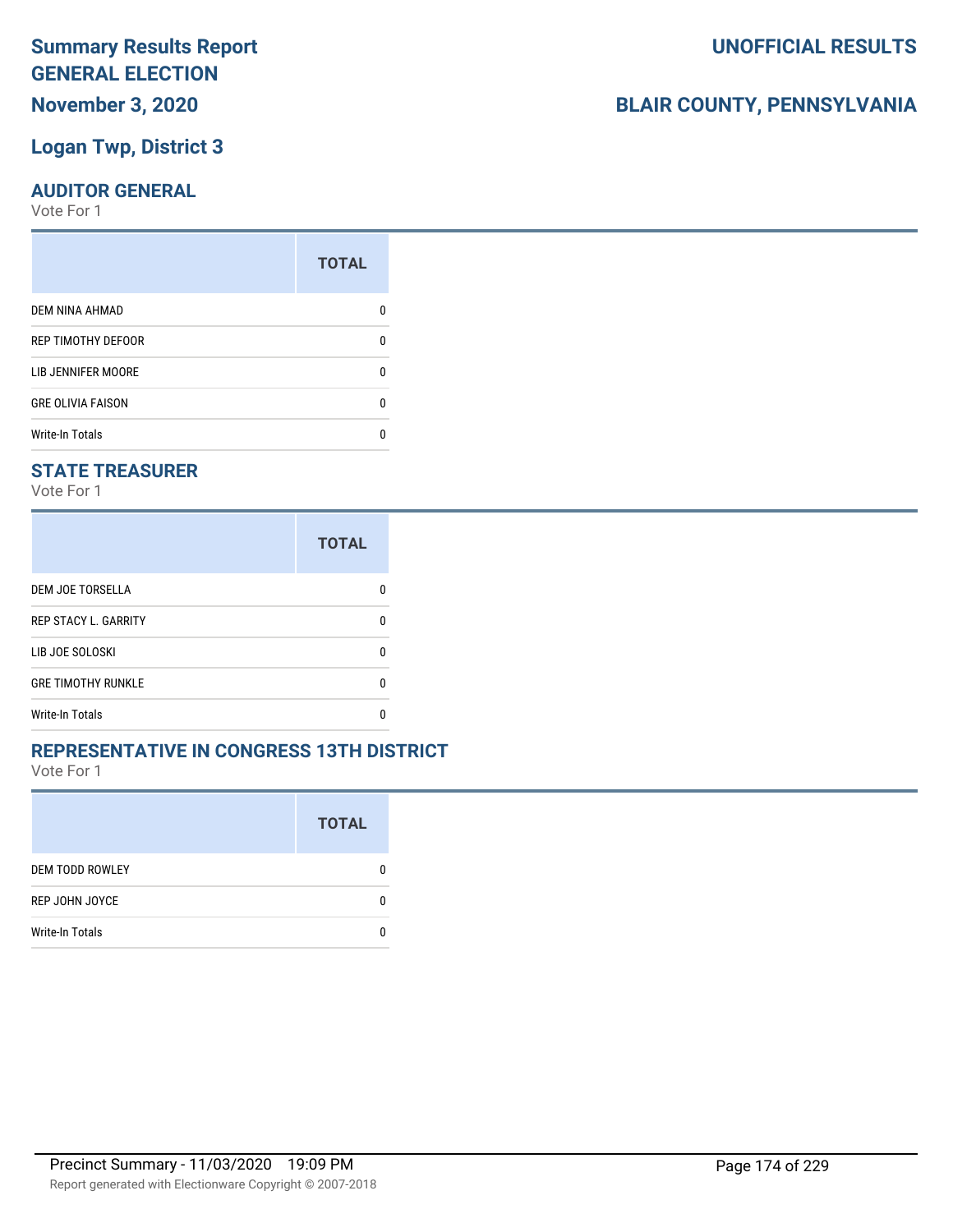### **Logan Twp, District 3**

#### **REPRESENTATIVE IN THE GENERAL ASSEMBLY 79TH DISTRICT**

|                        | <b>TOTAL</b> |
|------------------------|--------------|
| <b>DEM JASON RUNK</b>  |              |
| <b>REP LOU SCHMITT</b> |              |
| <b>Write-In Totals</b> |              |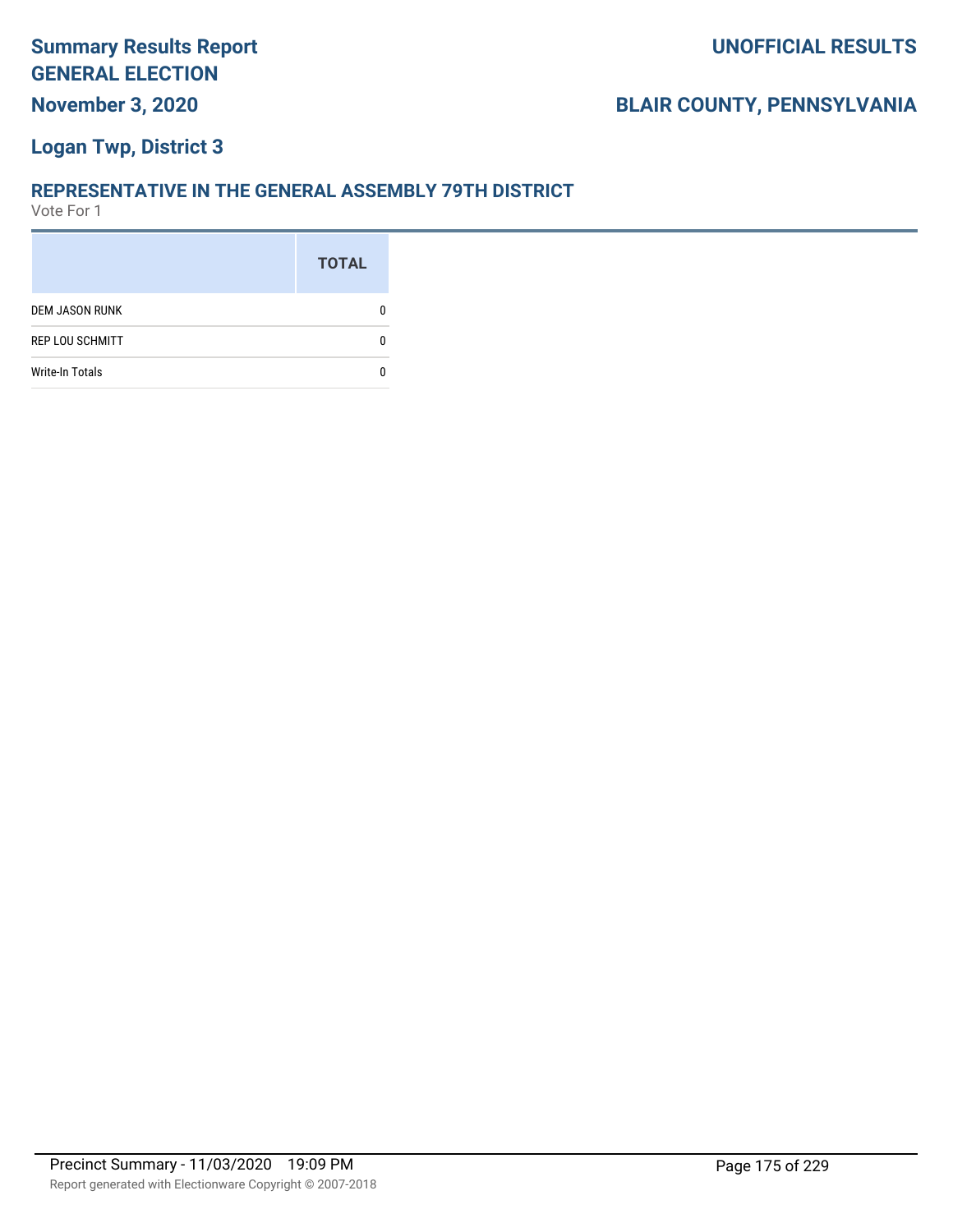### **Logan Twp, District 4**

| <b>STATISTICS</b>           |              |
|-----------------------------|--------------|
|                             | <b>TOTAL</b> |
| Registered Voters - Total   | 0            |
| <b>Ballots Cast - Total</b> | 0            |
| Ballots Cast - Blank        | 0            |
| Voter Turnout - Total       | 0.00%        |

### **PRESIDENTIAL ELECTORS**

Vote For 1

|                             | <b>TOTAL</b> |
|-----------------------------|--------------|
| <b>DEM BIDEN and HARRIS</b> |              |
| <b>REP TRUMP and PENCE</b>  |              |
| LIB JORGENSEN and COHEN     |              |
| <b>Write-In Totals</b>      |              |

### **ATTORNEY GENERAL**

|                            | <b>TOTAL</b> |
|----------------------------|--------------|
| DEM JOSH SHAPIRO           | n            |
| REP HEATHER HEIDELBAUGH    | 0            |
| LIB DANIEL WASSMER         | 0            |
| <b>GRE RICHARD L WEISS</b> | 0            |
| <b>Write-In Totals</b>     | n            |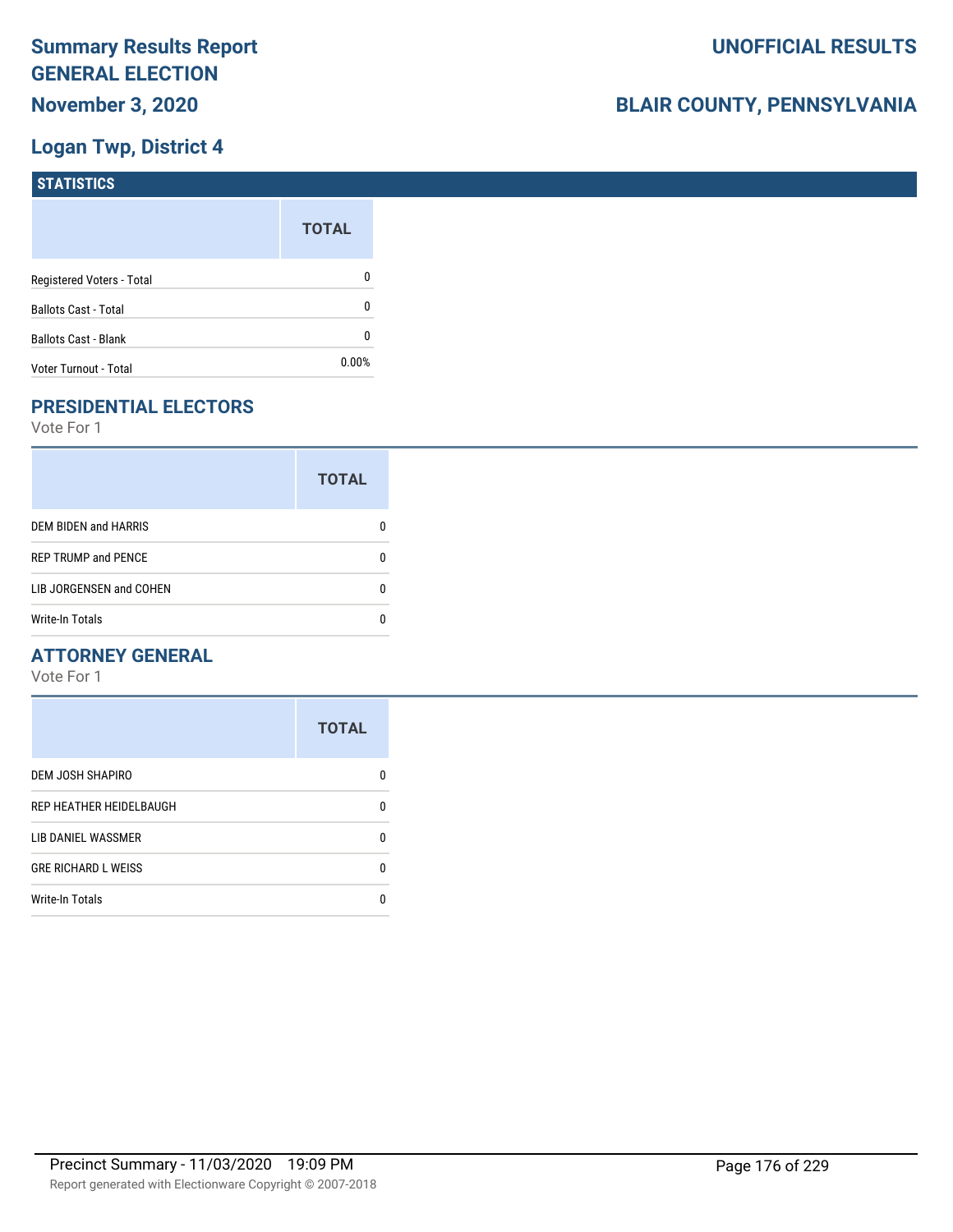### **Summary Results Report GENERAL ELECTION November 3, 2020**

### **Logan Twp, District 4**

### **AUDITOR GENERAL**

Vote For 1

| <b>TOTAL</b> |
|--------------|
|              |
| 0            |
| n            |
| 0            |
|              |
|              |

### **STATE TREASURER**

Vote For 1

|                             | <b>TOTAL</b> |
|-----------------------------|--------------|
| DEM JOE TORSELLA            | O            |
| <b>REP STACY L. GARRITY</b> | n            |
| LIB JOE SOLOSKI             | n            |
| <b>GRE TIMOTHY RUNKLE</b>   | n            |
| <b>Write-In Totals</b>      |              |

### **REPRESENTATIVE IN CONGRESS 13TH DISTRICT**

Vote For 1

|                        | <b>TOTAL</b> |
|------------------------|--------------|
| <b>DEM TODD ROWLEY</b> | O            |
| REP JOHN JOYCE         | n            |
| <b>Write-In Totals</b> |              |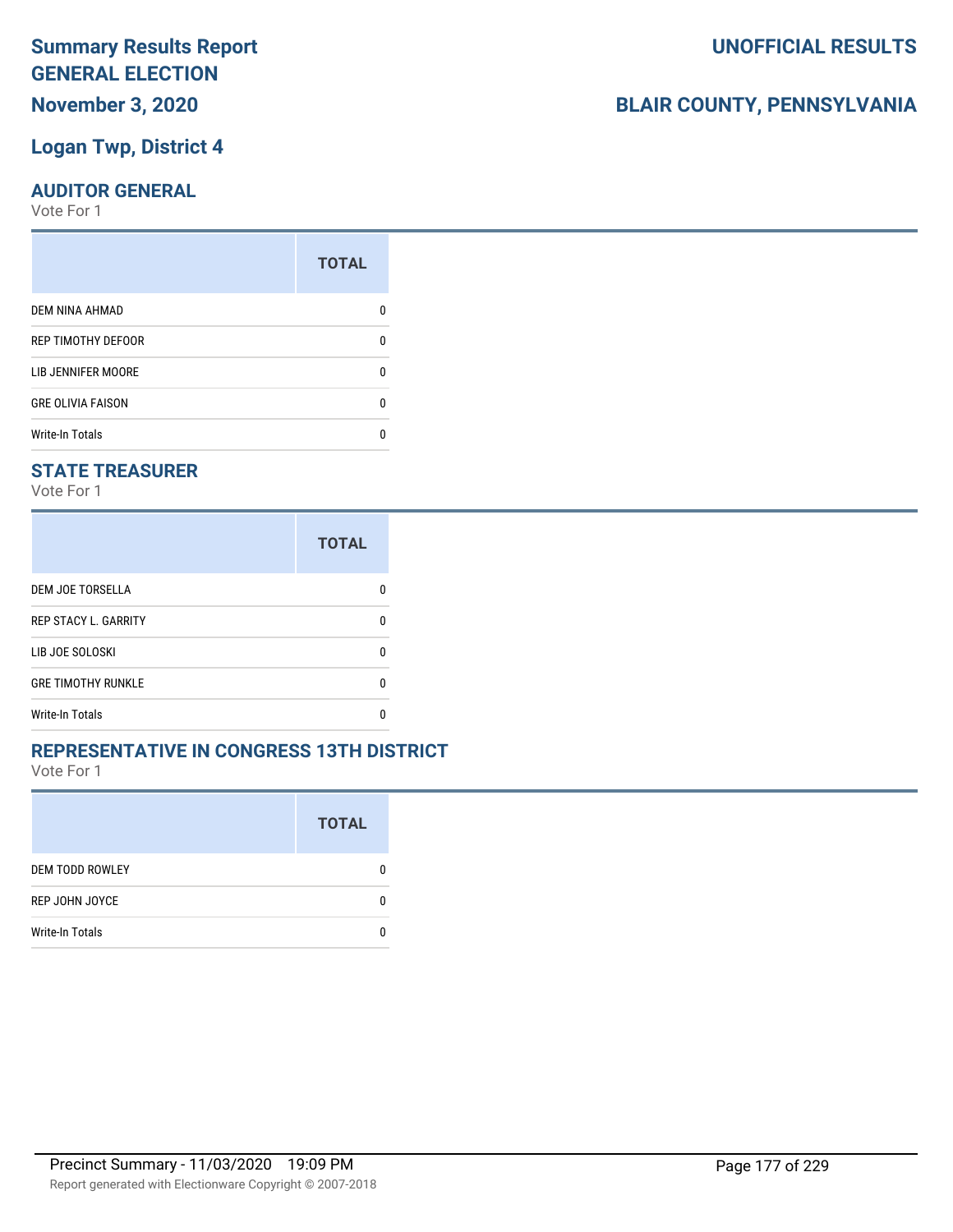### **Logan Twp, District 4**

#### **REPRESENTATIVE IN THE GENERAL ASSEMBLY 79TH DISTRICT**

|                        | <b>TOTAL</b> |
|------------------------|--------------|
| <b>DEM JASON RUNK</b>  |              |
| <b>REP LOU SCHMITT</b> |              |
| <b>Write-In Totals</b> |              |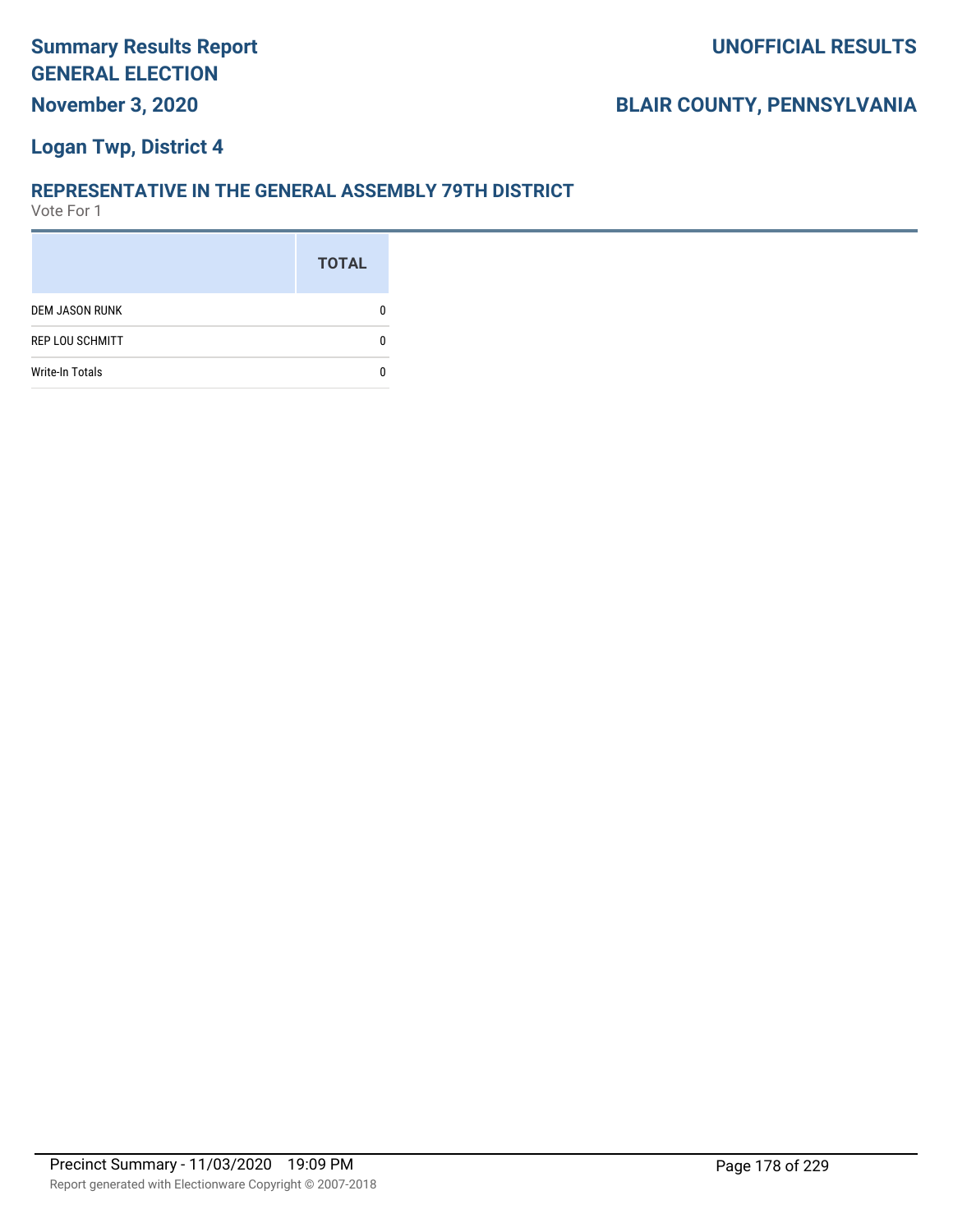### **Logan Twp, District 5**

| <b>STATISTICS</b>           |              |
|-----------------------------|--------------|
|                             | <b>TOTAL</b> |
| Registered Voters - Total   | 0            |
| <b>Ballots Cast - Total</b> | 0            |
| <b>Ballots Cast - Blank</b> | 0            |
| Voter Turnout - Total       | 0.00%        |

### **PRESIDENTIAL ELECTORS**

Vote For 1

|                            | <b>TOTAL</b> |
|----------------------------|--------------|
| DEM BIDEN and HARRIS       | O            |
| <b>REP TRUMP and PENCE</b> | O            |
| LIB JORGENSEN and COHEN    | O            |
| <b>Write-In Totals</b>     |              |

### **ATTORNEY GENERAL**

|                            | <b>TOTAL</b> |
|----------------------------|--------------|
| DEM JOSH SHAPIRO           | n            |
| REP HEATHER HEIDELBAUGH    | 0            |
| <b>LIB DANIEL WASSMER</b>  | n            |
| <b>GRE RICHARD L WEISS</b> | n            |
| <b>Write-In Totals</b>     |              |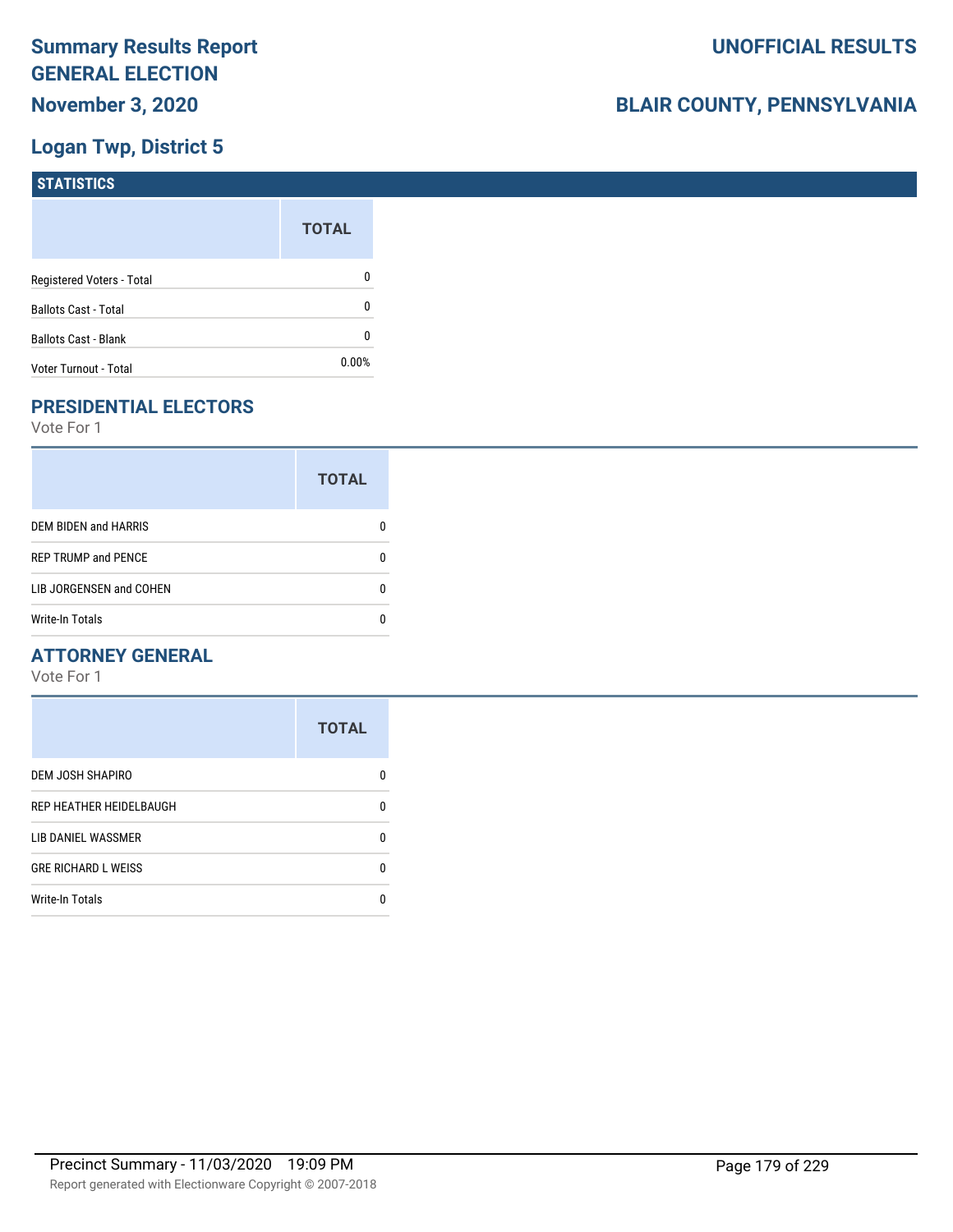## **November 3, 2020**

### **Logan Twp, District 5**

### **AUDITOR GENERAL**

Vote For 1

| <b>TOTAL</b> |
|--------------|
|              |
| 0            |
| n            |
| 0            |
|              |
|              |

### **STATE TREASURER**

Vote For 1

|                             | <b>TOTAL</b> |
|-----------------------------|--------------|
| DEM JOE TORSELLA            |              |
| <b>REP STACY L. GARRITY</b> | n            |
| LIB JOE SOLOSKI             | n            |
| <b>GRE TIMOTHY RUNKLE</b>   | n            |
| <b>Write-In Totals</b>      |              |

### **REPRESENTATIVE IN CONGRESS 13TH DISTRICT**

Vote For 1

|                        | <b>TOTAL</b> |
|------------------------|--------------|
| <b>DEM TODD ROWLEY</b> | O            |
| REP JOHN JOYCE         | n            |
| <b>Write-In Totals</b> |              |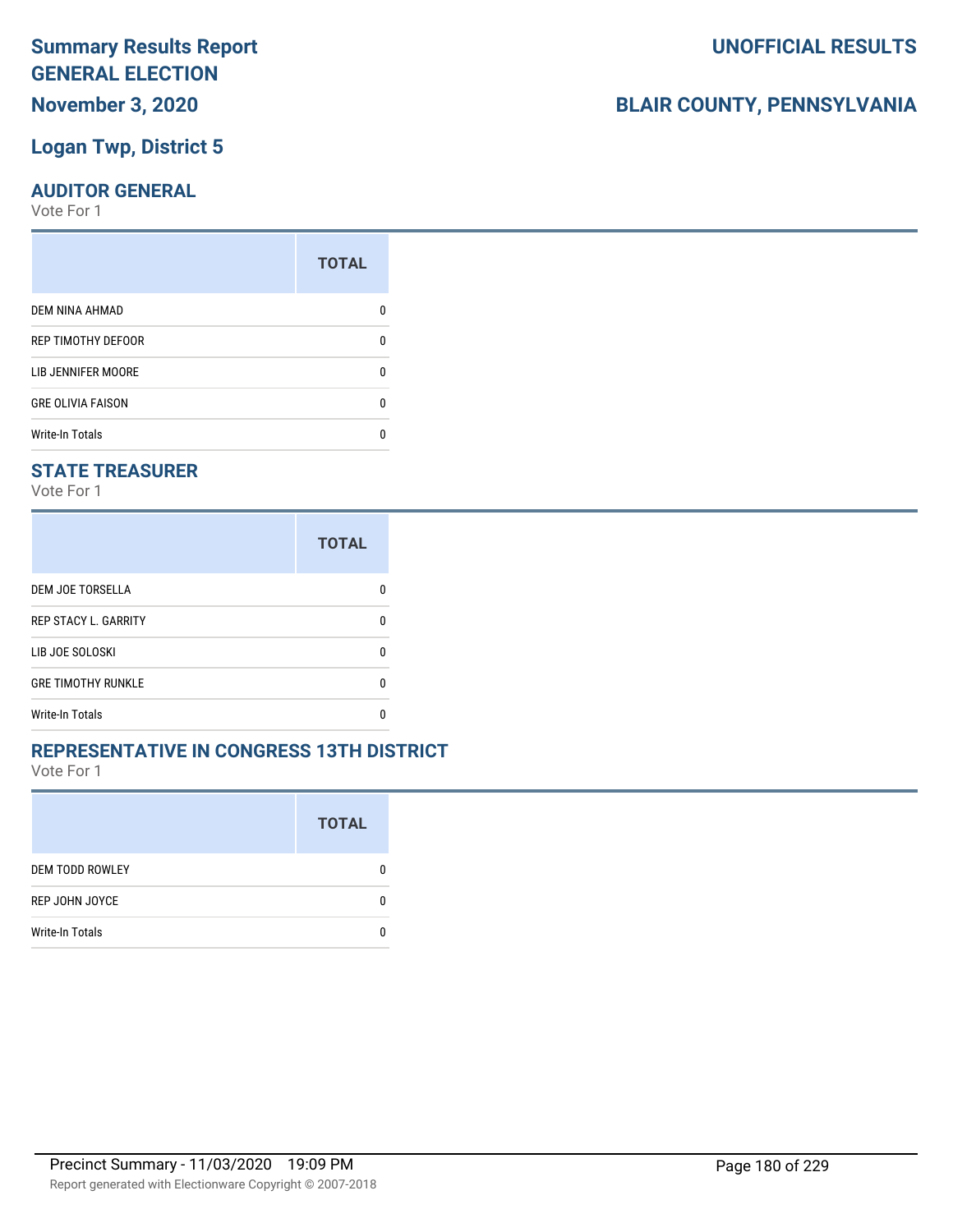#### **Logan Twp, District 5**

#### **REPRESENTATIVE IN THE GENERAL ASSEMBLY 79TH DISTRICT**

|                        | <b>TOTAL</b> |
|------------------------|--------------|
| <b>DEM JASON RUNK</b>  |              |
| <b>REP LOU SCHMITT</b> |              |
| <b>Write-In Totals</b> |              |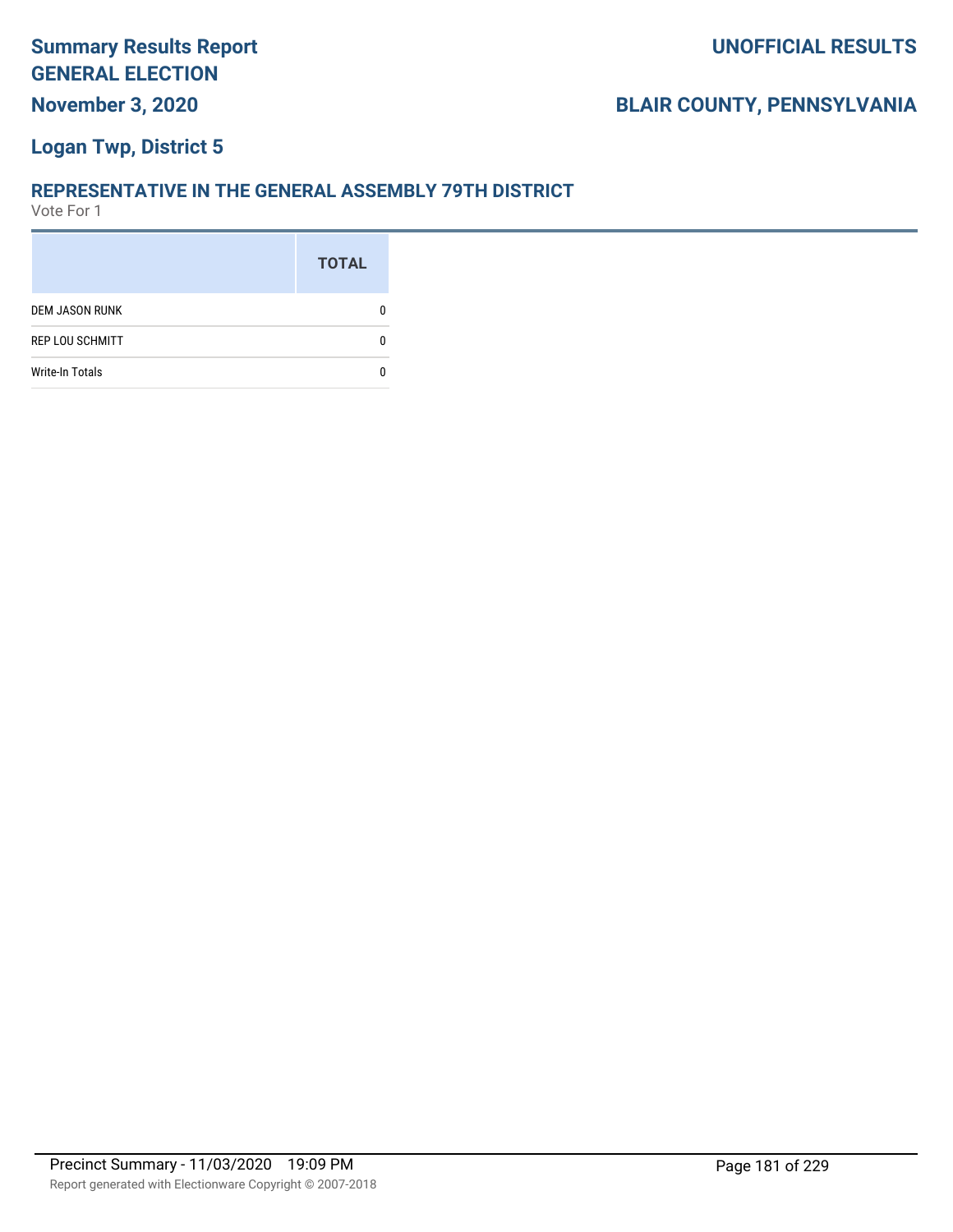# **Logan Twp, District 6**

| <b>STATISTICS</b>           |              |
|-----------------------------|--------------|
|                             | <b>TOTAL</b> |
| Registered Voters - Total   | 0            |
| <b>Ballots Cast - Total</b> | 0            |
| Ballots Cast - Blank        | 0            |
| Voter Turnout - Total       | 0.00%        |

# **PRESIDENTIAL ELECTORS**

Vote For 1

|                             | <b>TOTAL</b> |
|-----------------------------|--------------|
| <b>DEM BIDEN and HARRIS</b> |              |
| <b>REP TRUMP and PENCE</b>  |              |
| LIB JORGENSEN and COHEN     |              |
| <b>Write-In Totals</b>      |              |

#### **ATTORNEY GENERAL**

|                            | <b>TOTAL</b> |
|----------------------------|--------------|
| DEM JOSH SHAPIRO           | n            |
| REP HEATHER HEIDELBAUGH    | 0            |
| LIB DANIEL WASSMER         | 0            |
| <b>GRE RICHARD L WEISS</b> | 0            |
| <b>Write-In Totals</b>     | n            |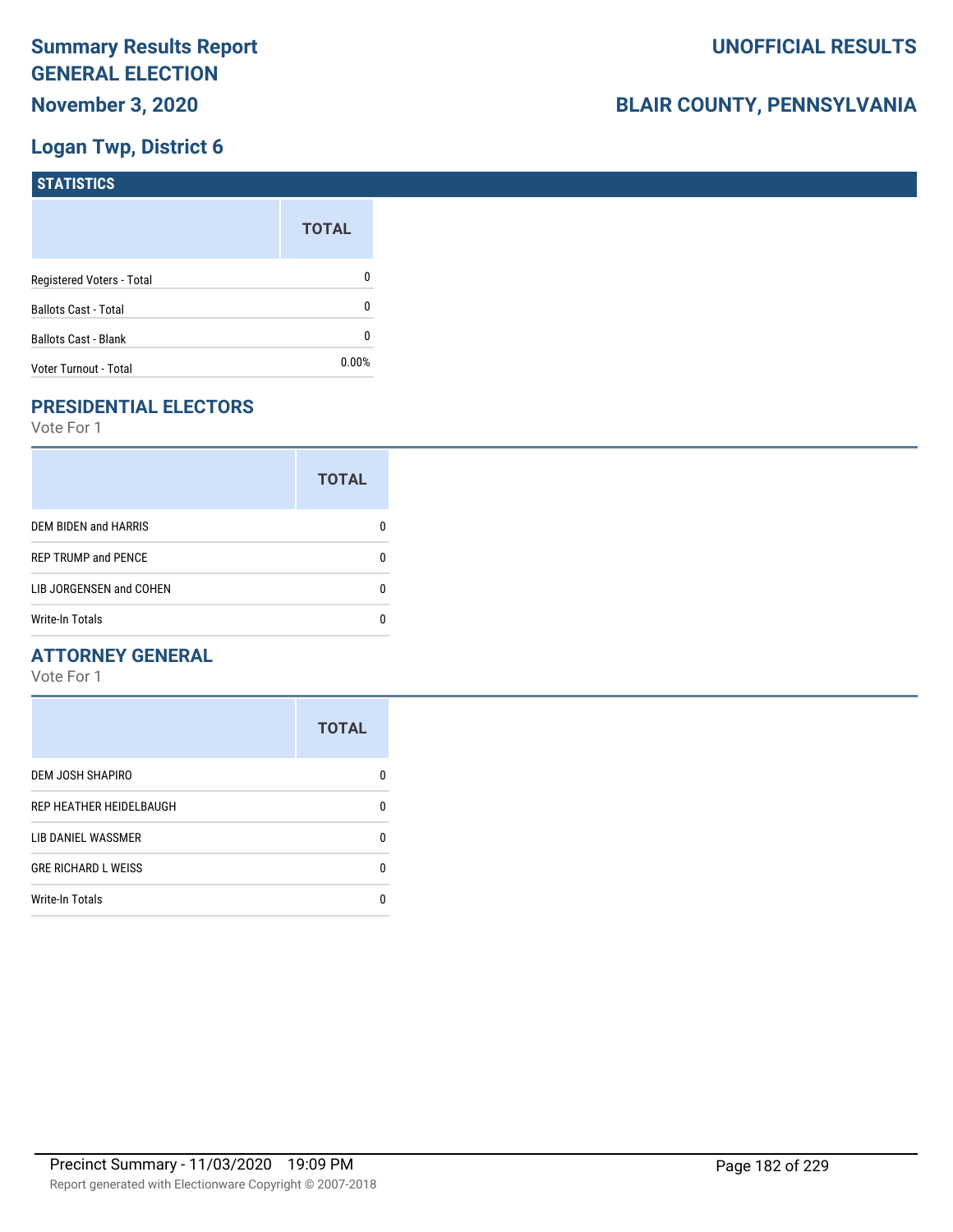# **November 3, 2020**

### **Logan Twp, District 6**

#### **AUDITOR GENERAL**

Vote For 1

|                           | <b>TOTAL</b> |
|---------------------------|--------------|
| DEM NINA AHMAD            |              |
| REP TIMOTHY DEFOOR        | 0            |
| <b>LIB JENNIFER MOORE</b> | ŋ            |
| <b>GRE OLIVIA FAISON</b>  | 0            |
| <b>Write-In Totals</b>    |              |

#### **STATE TREASURER**

Vote For 1

|                             | <b>TOTAL</b> |
|-----------------------------|--------------|
| <b>DEM JOE TORSELLA</b>     |              |
| <b>REP STACY L. GARRITY</b> |              |
| LIB JOE SOLOSKI             | n            |
| <b>GRE TIMOTHY RUNKLE</b>   | n            |
| Write-In Totals             |              |

#### **REPRESENTATIVE IN CONGRESS 13TH DISTRICT**

Vote For 1

|                        | <b>TOTAL</b> |
|------------------------|--------------|
| <b>DEM TODD ROWLEY</b> | O            |
| REP JOHN JOYCE         | n            |
| <b>Write-In Totals</b> |              |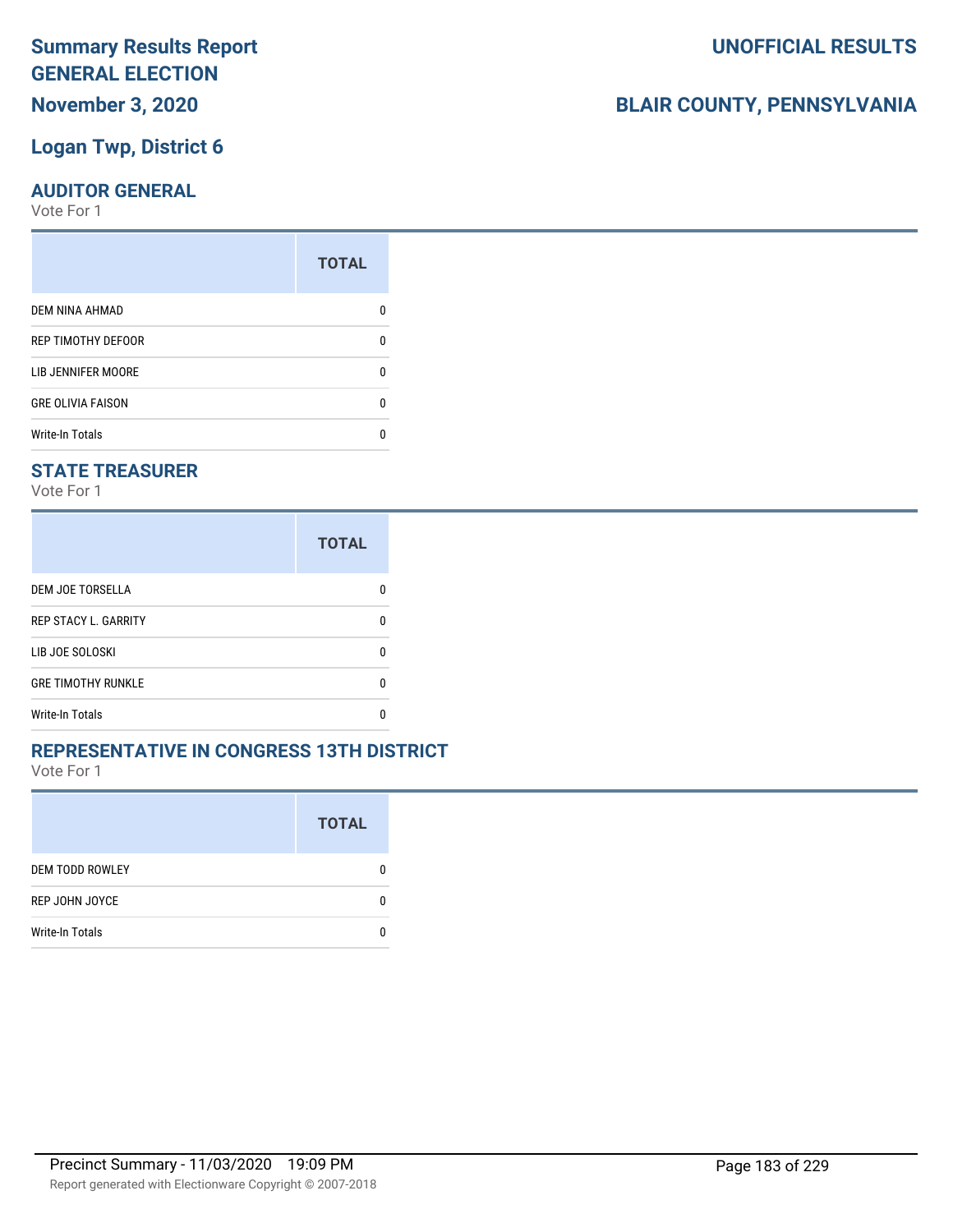#### **Logan Twp, District 6**

#### **REPRESENTATIVE IN THE GENERAL ASSEMBLY 79TH DISTRICT**

|                        | <b>TOTAL</b> |
|------------------------|--------------|
| <b>DEM JASON RUNK</b>  |              |
| <b>REP LOU SCHMITT</b> |              |
| <b>Write-In Totals</b> |              |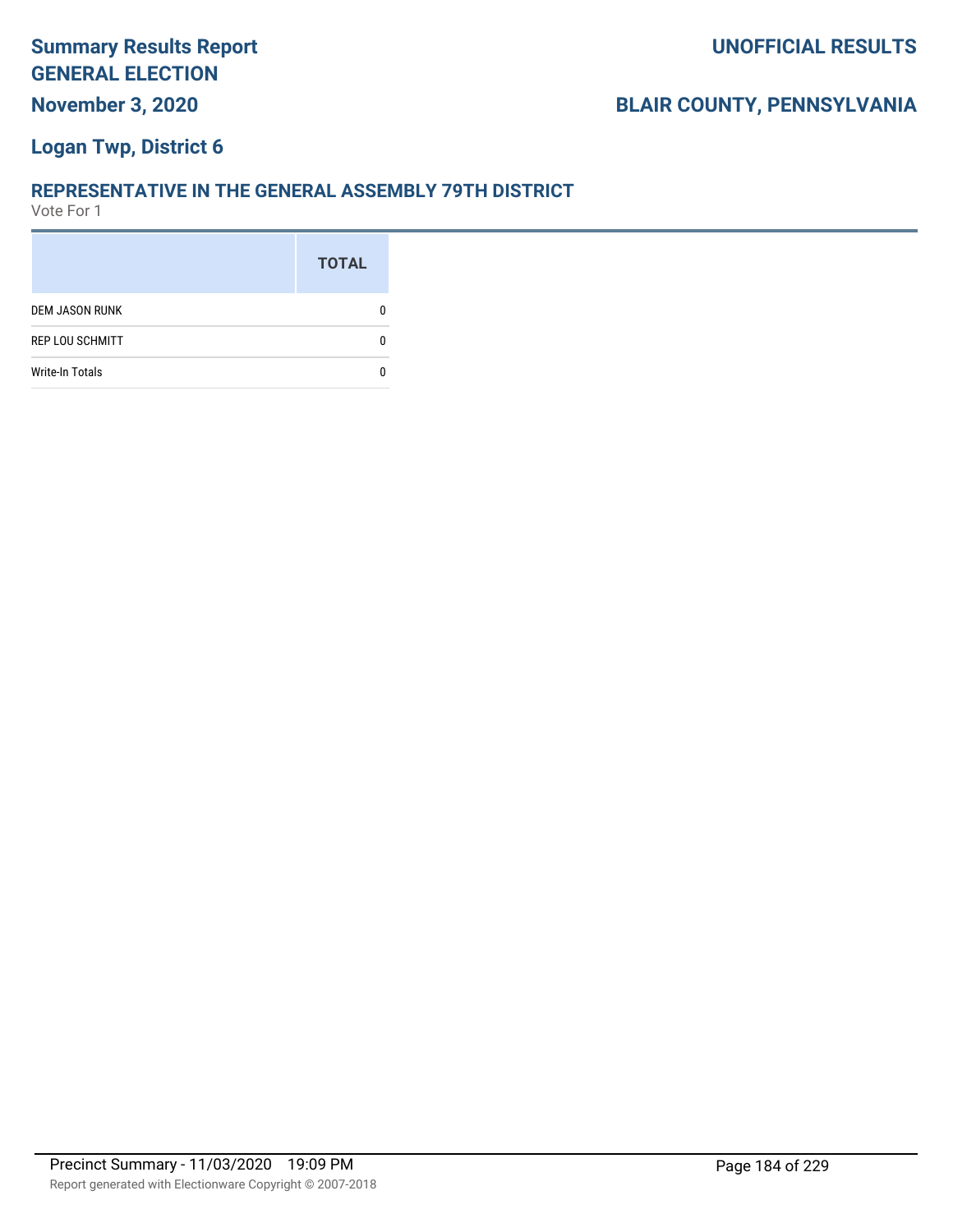# **Logan Twp, District 7**

| <b>STATISTICS</b>           |              |
|-----------------------------|--------------|
|                             | <b>TOTAL</b> |
| Registered Voters - Total   | 0            |
| <b>Ballots Cast - Total</b> | 0            |
| Ballots Cast - Blank        | 0            |
| Voter Turnout - Total       | 0.00%        |

# **PRESIDENTIAL ELECTORS**

Vote For 1

|                            | <b>TOTAL</b> |
|----------------------------|--------------|
| DEM BIDEN and HARRIS       |              |
| <b>REP TRUMP and PENCE</b> |              |
| LIB JORGENSEN and COHEN    | n            |
| <b>Write-In Totals</b>     |              |

#### **ATTORNEY GENERAL**

|                            | <b>TOTAL</b> |
|----------------------------|--------------|
| DEM JOSH SHAPIRO           | n            |
| REP HEATHER HEIDELBAUGH    | 0            |
| <b>LIB DANIEL WASSMER</b>  | n            |
| <b>GRE RICHARD L WEISS</b> | n            |
| <b>Write-In Totals</b>     |              |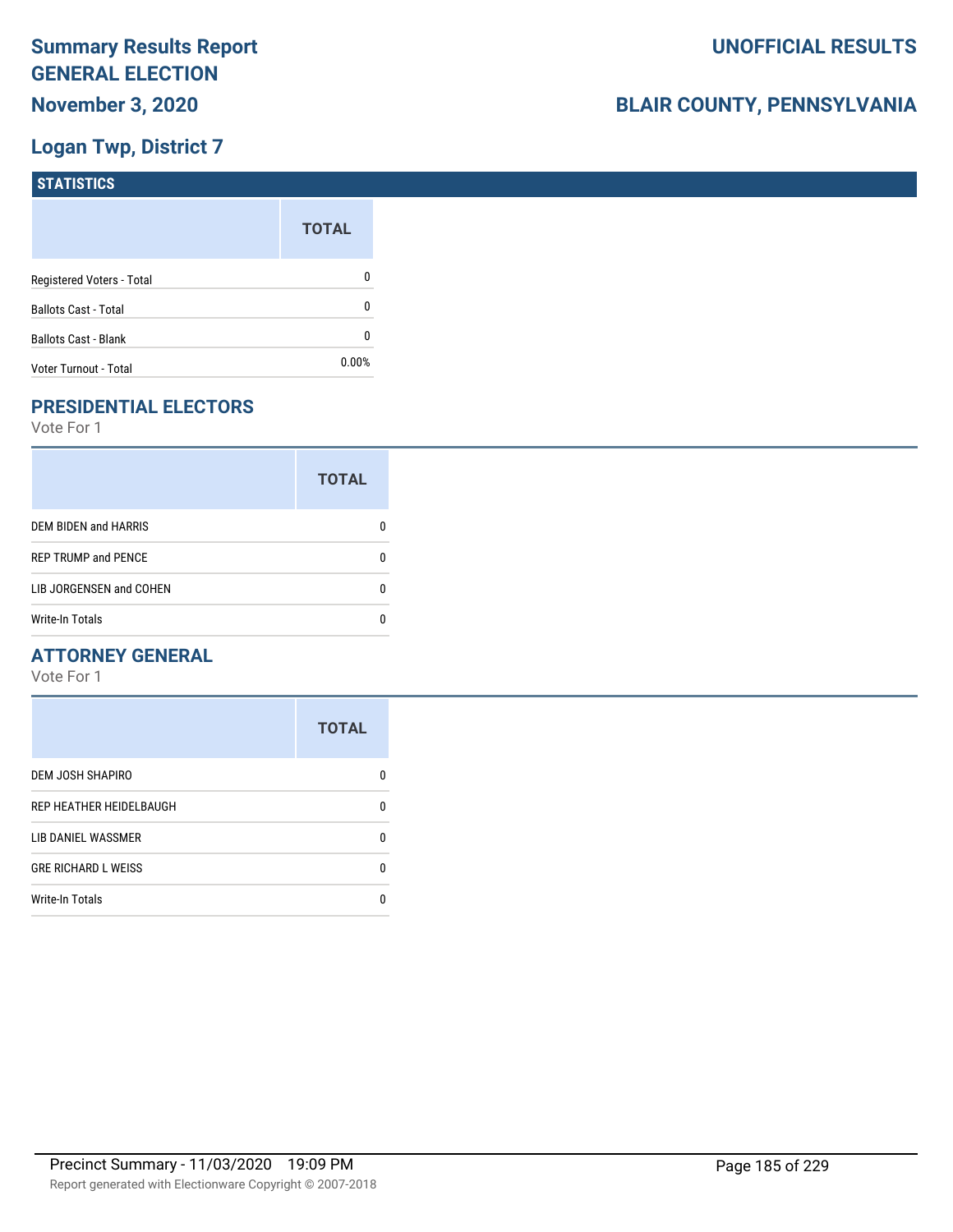# **November 3, 2020**

### **Logan Twp, District 7**

#### **AUDITOR GENERAL**

Vote For 1

| <b>TOTAL</b> |
|--------------|
|              |
| 0            |
| ŋ            |
| 0            |
|              |
|              |

#### **STATE TREASURER**

Vote For 1

|                             | <b>TOTAL</b> |
|-----------------------------|--------------|
| <b>DEM JOE TORSELLA</b>     | n            |
| <b>REP STACY L. GARRITY</b> | n            |
| LIB JOE SOLOSKI             | n            |
| <b>GRE TIMOTHY RUNKLE</b>   | n            |
| <b>Write-In Totals</b>      |              |

#### **REPRESENTATIVE IN CONGRESS 13TH DISTRICT**

Vote For 1

|                        | <b>TOTAL</b> |
|------------------------|--------------|
| <b>DEM TODD ROWLEY</b> | 0            |
| REP JOHN JOYCE         | n            |
| <b>Write-In Totals</b> |              |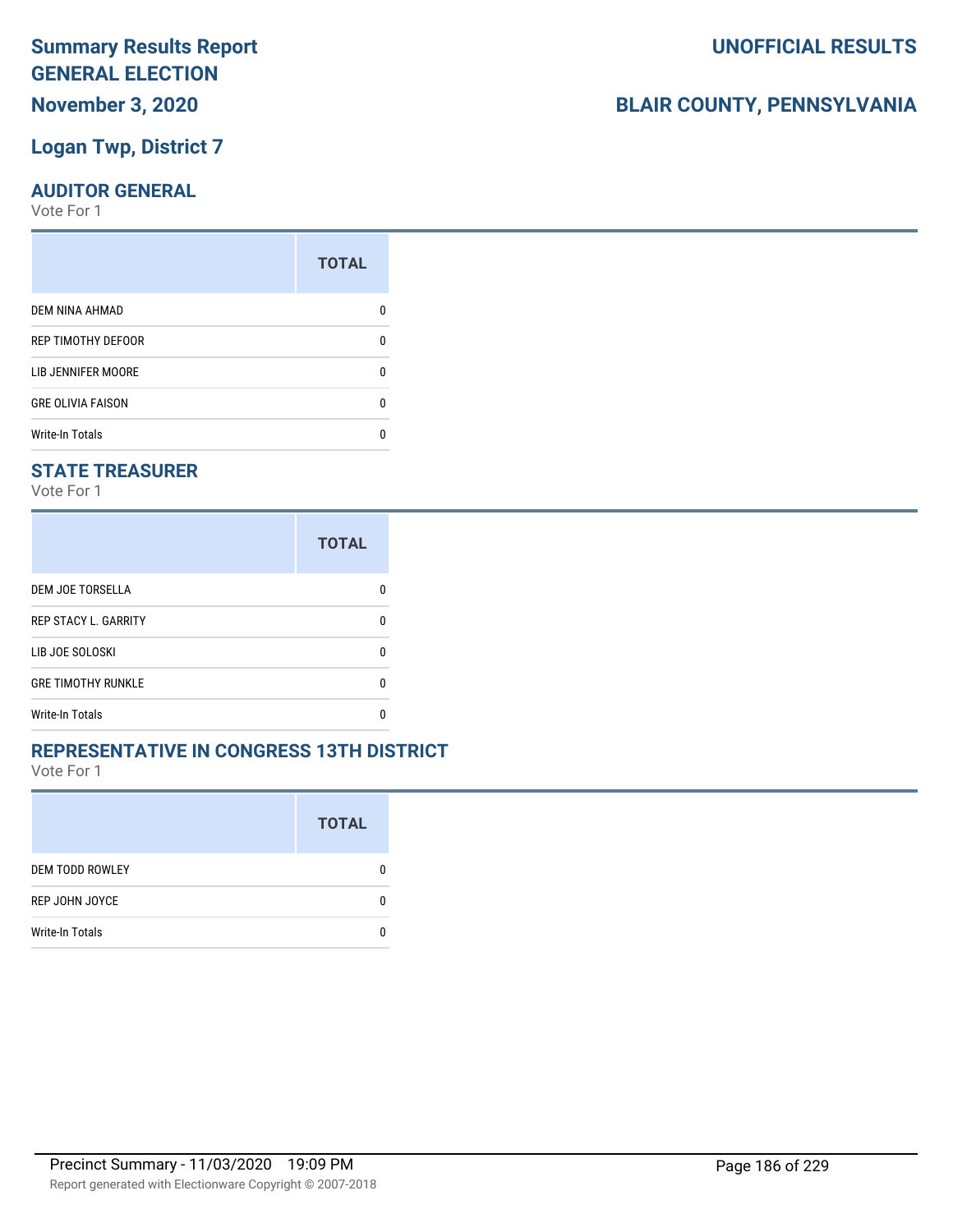#### **Logan Twp, District 7**

#### **REPRESENTATIVE IN THE GENERAL ASSEMBLY 79TH DISTRICT**

|                        | <b>TOTAL</b> |
|------------------------|--------------|
| <b>DEM JASON RUNK</b>  |              |
| <b>REP LOU SCHMITT</b> |              |
| <b>Write-In Totals</b> |              |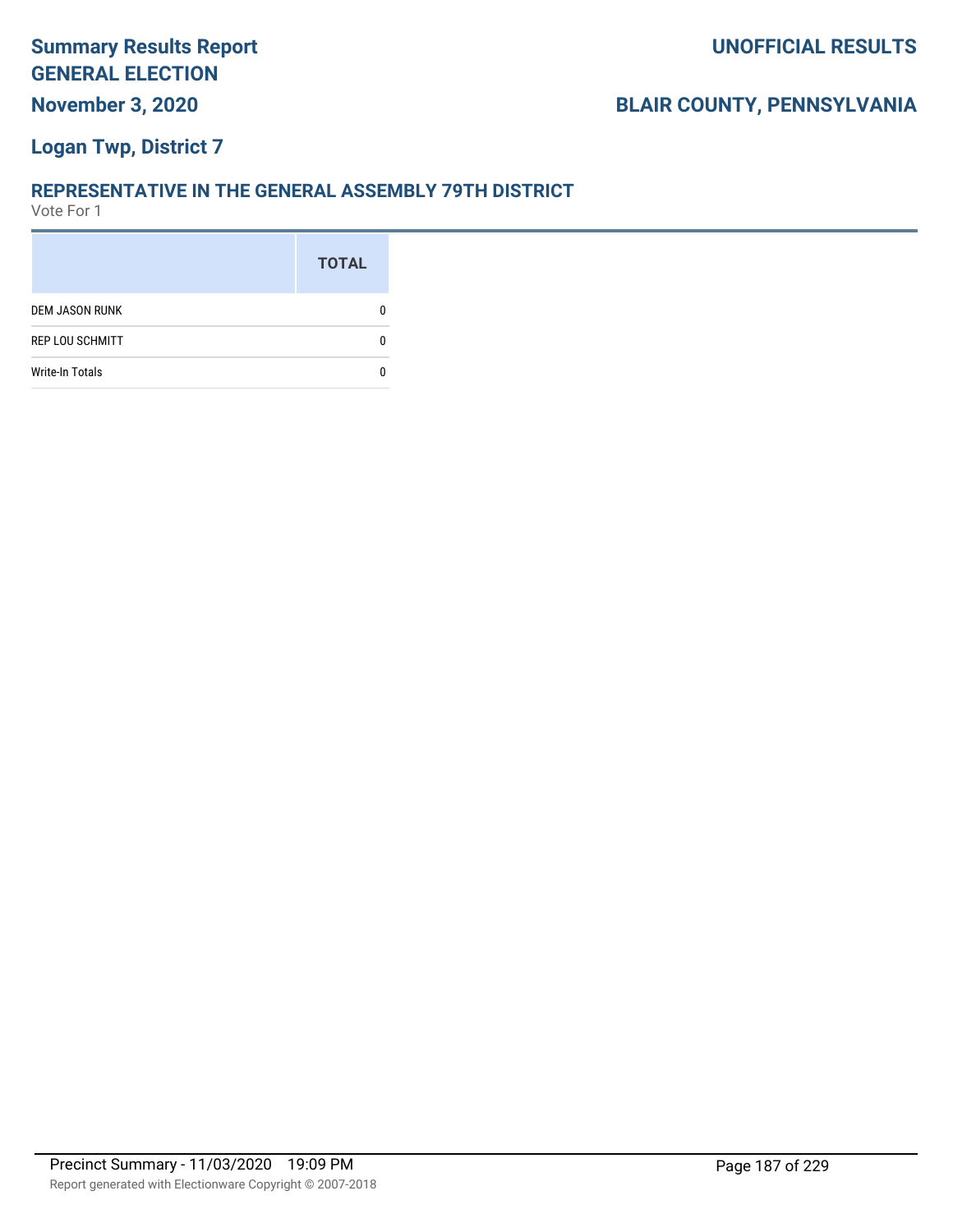### **Martinsburg Boro, District 1**

| STATISTICS                  |              |
|-----------------------------|--------------|
|                             | <b>TOTAL</b> |
| Registered Voters - Total   | 0            |
| <b>Ballots Cast - Total</b> | 0            |
| <b>Ballots Cast - Blank</b> | 0            |
| Voter Turnout - Total       | $0.00\%$     |

# **PRESIDENTIAL ELECTORS**

Vote For 1

|                             | <b>TOTAL</b> |
|-----------------------------|--------------|
| <b>DEM BIDEN and HARRIS</b> |              |
| <b>REP TRUMP and PENCE</b>  |              |
| LIB JORGENSEN and COHEN     | n            |
| <b>Write-In Totals</b>      |              |

#### **ATTORNEY GENERAL**

|                            | <b>TOTAL</b> |
|----------------------------|--------------|
| DEM JOSH SHAPIRO           | n            |
| REP HEATHER HEIDELBAUGH    | 0            |
| LIB DANIEL WASSMER         | 0            |
| <b>GRE RICHARD L WEISS</b> | 0            |
| <b>Write-In Totals</b>     | n            |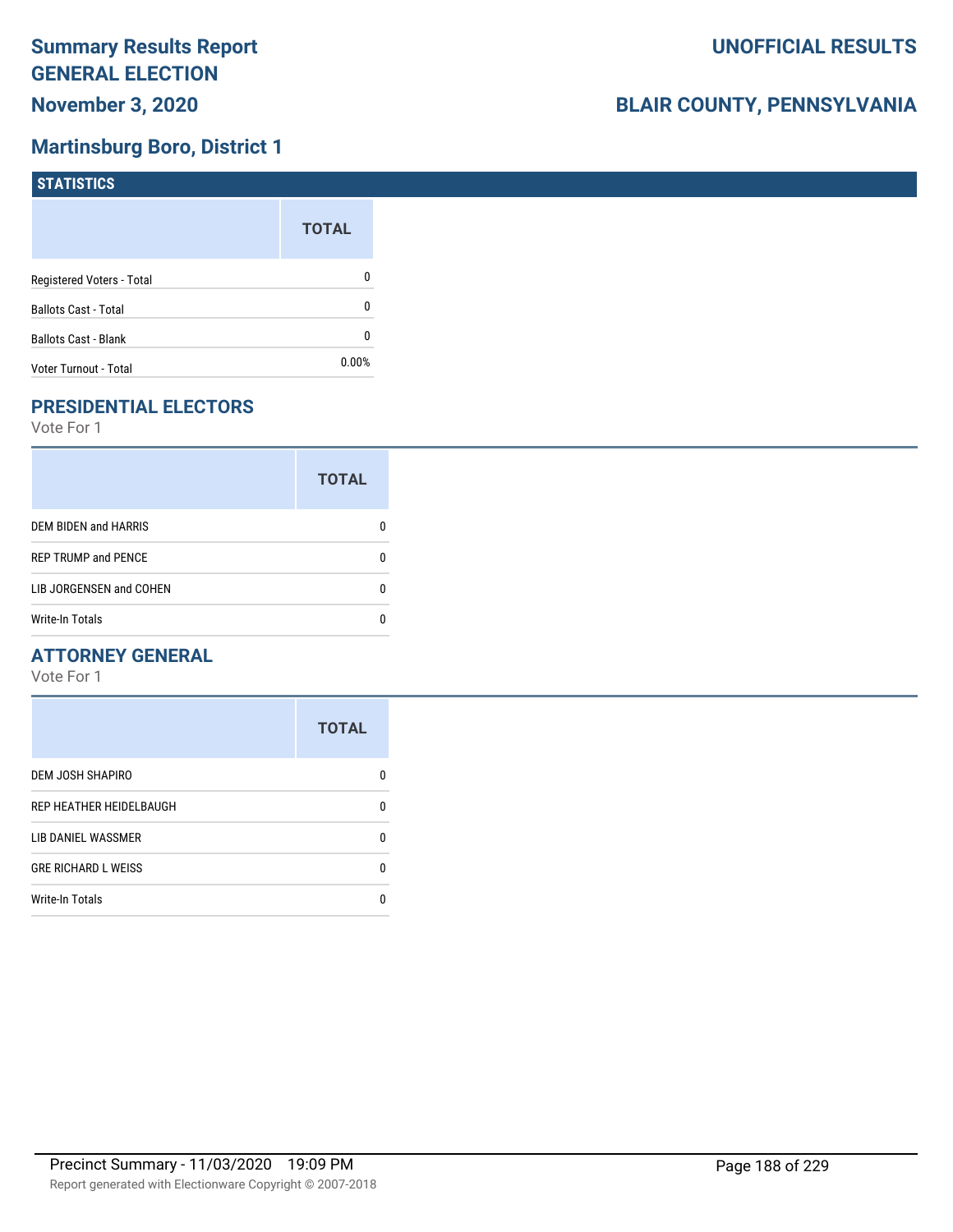# **November 3, 2020**

#### **Martinsburg Boro, District 1**

#### **AUDITOR GENERAL**

Vote For 1

|                          | <b>TOTAL</b> |
|--------------------------|--------------|
| <b>DEM NINA AHMAD</b>    |              |
| REP TIMOTHY DEFOOR       | n            |
| LIB JENNIFER MOORE       | n            |
| <b>GRE OLIVIA FAISON</b> | U            |
| <b>Write-In Totals</b>   |              |

#### **STATE TREASURER**

Vote For 1

|                             | <b>TOTAL</b> |
|-----------------------------|--------------|
| <b>DEM JOE TORSELLA</b>     | n            |
| <b>REP STACY L. GARRITY</b> | n            |
| LIB JOE SOLOSKI             | n            |
| <b>GRE TIMOTHY RUNKLE</b>   | n            |
| Write-In Totals             |              |

#### **REPRESENTATIVE IN CONGRESS 13TH DISTRICT**

Vote For 1

|                        | <b>TOTAL</b> |
|------------------------|--------------|
| <b>DEM TODD ROWLEY</b> |              |
| REP JOHN JOYCE         |              |
| <b>Write-In Totals</b> |              |

#### **REPRESENTATIVE IN THE GENERAL ASSEMBLY 80TH DISTRICT**

Vote For 1

|                 | <b>TOTAL</b> |
|-----------------|--------------|
| REP JIM GREGORY | 0            |
| Write-In Totals | 0            |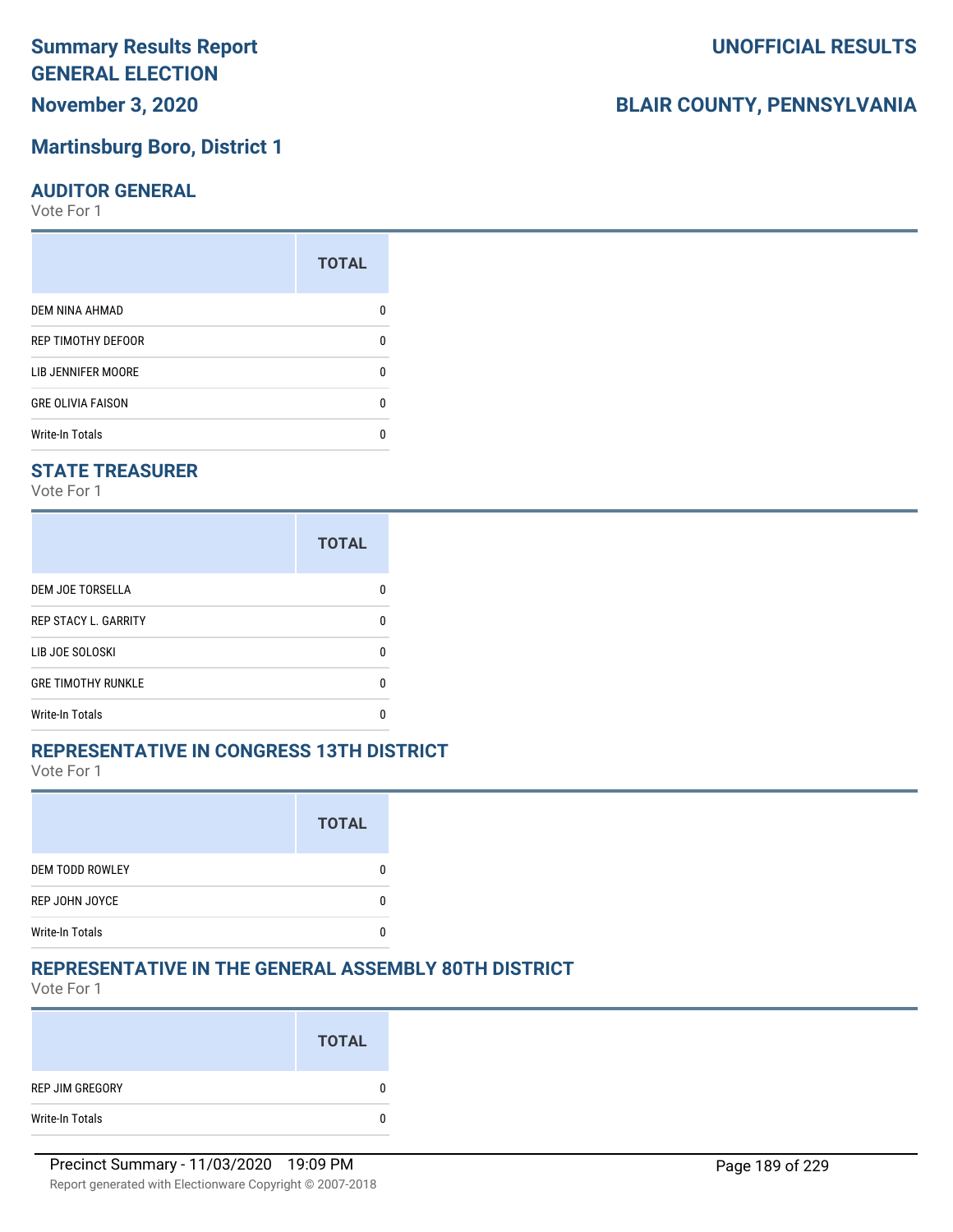### **Martinsburg Boro, District 2**

| <b>STATISTICS</b>           |              |
|-----------------------------|--------------|
|                             | <b>TOTAL</b> |
| Registered Voters - Total   | 0            |
| <b>Ballots Cast - Total</b> | 0            |
| <b>Ballots Cast - Blank</b> | 0            |
| Voter Turnout - Total       | $0.00\%$     |

# **PRESIDENTIAL ELECTORS**

Vote For 1

|                            | <b>TOTAL</b> |
|----------------------------|--------------|
| DEM BIDEN and HARRIS       |              |
| <b>REP TRUMP and PENCE</b> |              |
| LIB JORGENSEN and COHEN    | n            |
| <b>Write-In Totals</b>     |              |

#### **ATTORNEY GENERAL**

|                            | <b>TOTAL</b> |
|----------------------------|--------------|
| DEM JOSH SHAPIRO           | n            |
| REP HEATHER HEIDELBAUGH    | 0            |
| LIB DANIEL WASSMER         | n            |
| <b>GRE RICHARD L WEISS</b> | n            |
| <b>Write-In Totals</b>     |              |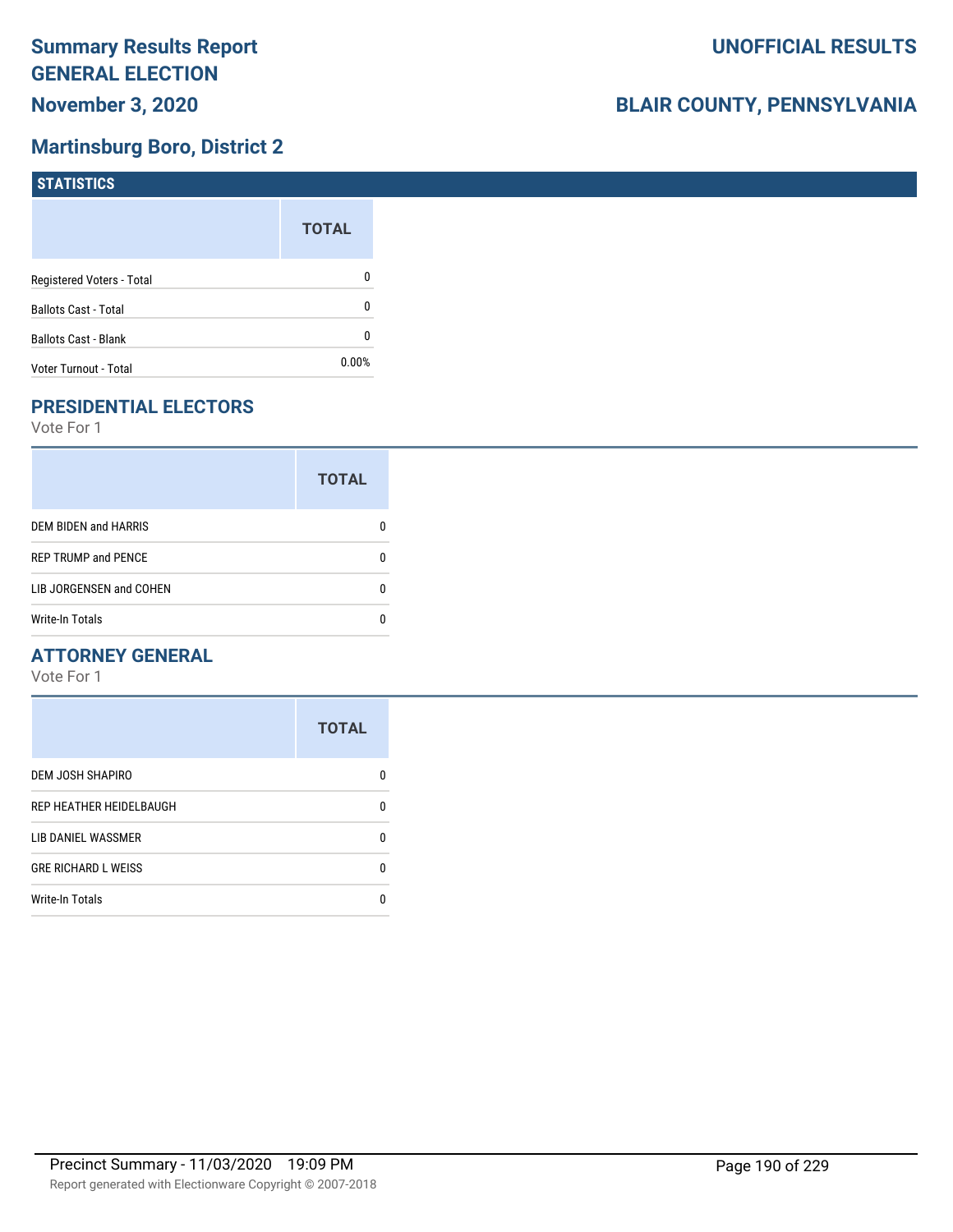**November 3, 2020**

#### **Martinsburg Boro, District 2**

#### **AUDITOR GENERAL**

Vote For 1

|                           | <b>TOTAL</b> |
|---------------------------|--------------|
| DEM NINA AHMAD            |              |
| REP TIMOTHY DEFOOR        | n            |
| <b>LIB JENNIFER MOORE</b> | n            |
| <b>GRE OLIVIA FAISON</b>  | n            |
| <b>Write-In Totals</b>    |              |

#### **STATE TREASURER**

Vote For 1

|                             | <b>TOTAL</b> |
|-----------------------------|--------------|
| <b>DEM JOE TORSELLA</b>     | n            |
| <b>REP STACY L. GARRITY</b> | n            |
| LIB JOE SOLOSKI             | n            |
| <b>GRE TIMOTHY RUNKLE</b>   | n            |
| <b>Write-In Totals</b>      |              |

#### **REPRESENTATIVE IN CONGRESS 13TH DISTRICT**

Vote For 1

|                        | <b>TOTAL</b> |
|------------------------|--------------|
| <b>DEM TODD ROWLEY</b> |              |
| REP JOHN JOYCE         |              |
| <b>Write-In Totals</b> |              |

### **REPRESENTATIVE IN THE GENERAL ASSEMBLY 80TH DISTRICT**

Vote For 1

|                 | <b>TOTAL</b> |
|-----------------|--------------|
| REP JIM GREGORY | 0            |
| Write-In Totals | 0            |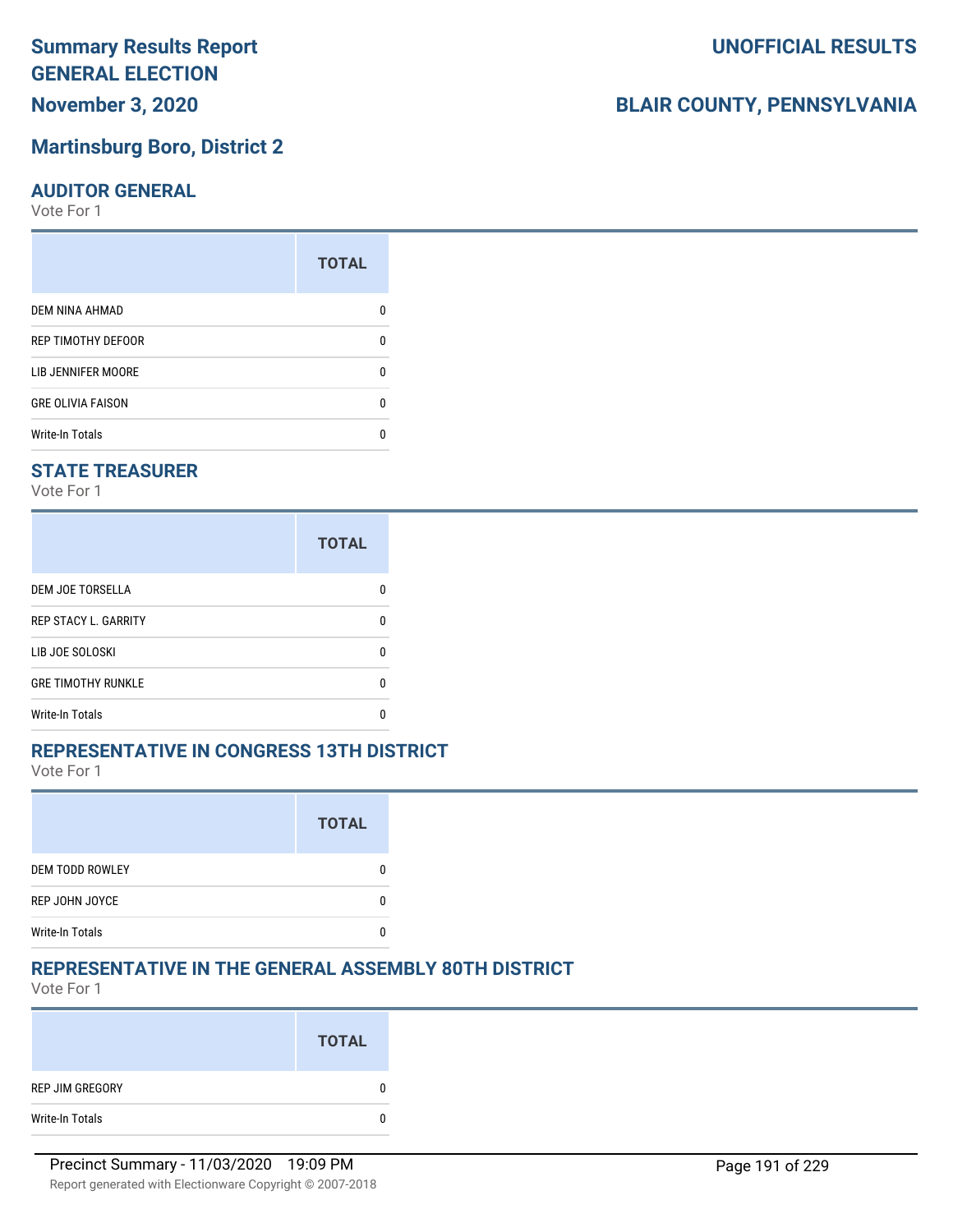# **BLAIR COUNTY, PENNSYLVANIA**

| <b>STATISTICS</b>            |              |
|------------------------------|--------------|
|                              | <b>TOTAL</b> |
| Registered Voters - Total    | 0            |
| <b>Ballots Cast - Total</b>  | $\mathbf{0}$ |
| <b>Ballots Cast - Blank</b>  | $\mathbf{0}$ |
| <b>Voter Turnout - Total</b> | $0.00\%$     |

# **PRESIDENTIAL ELECTORS**

Vote For 1

|                             | <b>TOTAL</b> |
|-----------------------------|--------------|
| <b>DEM BIDEN and HARRIS</b> |              |
| <b>REP TRUMP and PENCE</b>  |              |
| LIB JORGENSEN and COHEN     | O            |
| <b>Write-In Totals</b>      |              |

#### **ATTORNEY GENERAL**

|                            | <b>TOTAL</b> |
|----------------------------|--------------|
| DEM JOSH SHAPIRO           | n            |
| REP HEATHER HEIDELBAUGH    | 0            |
| LIB DANIEL WASSMER         | n            |
| <b>GRE RICHARD L WEISS</b> | n            |
| <b>Write-In Totals</b>     |              |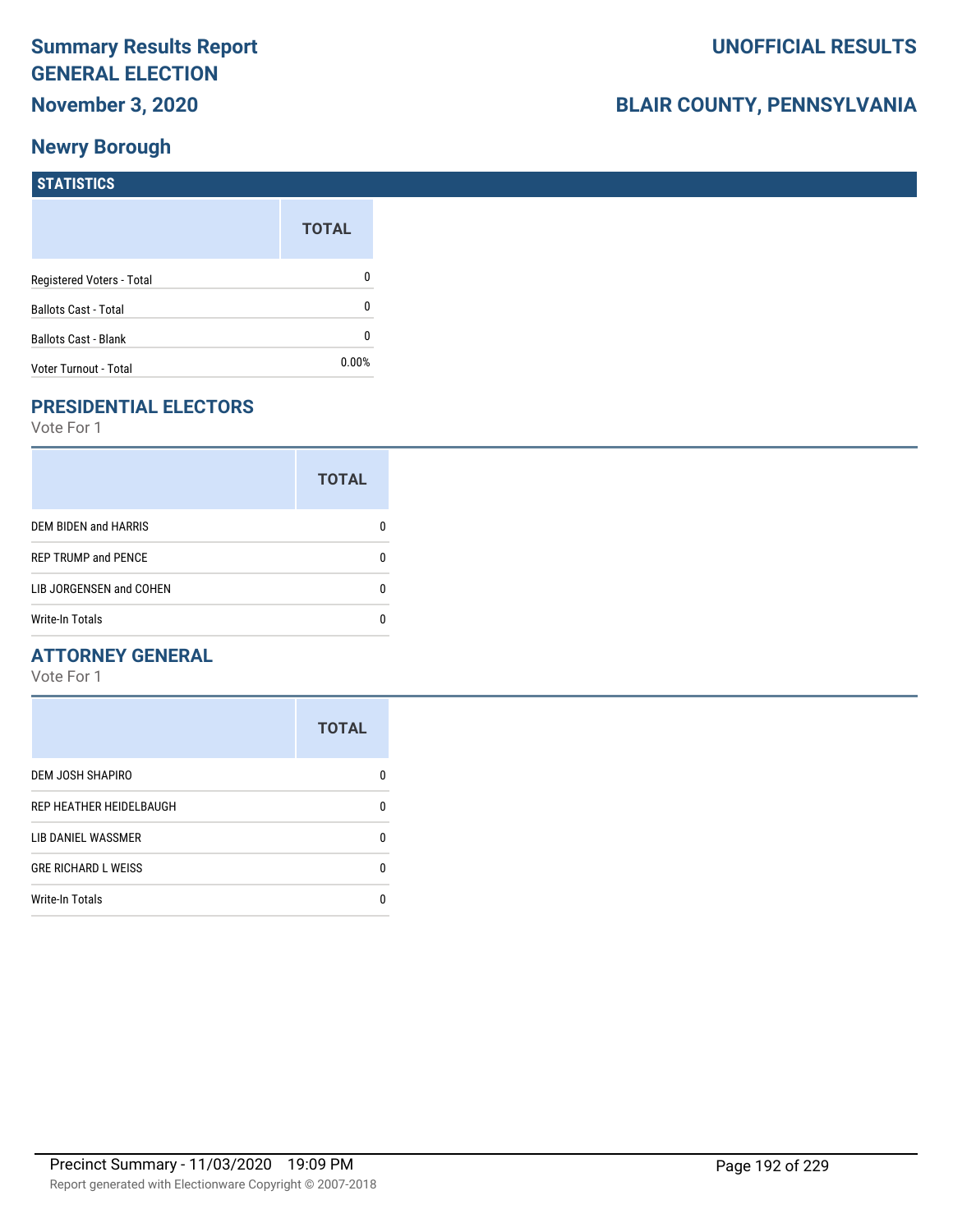### **Newry Borough**

#### **AUDITOR GENERAL**

Vote For 1

|                           | <b>TOTAL</b> |
|---------------------------|--------------|
| DEM NINA AHMAD            | n            |
| <b>REP TIMOTHY DEFOOR</b> | n            |
| <b>LIB JENNIFER MOORE</b> | n            |
| <b>GRE OLIVIA FAISON</b>  | n            |
| <b>Write-In Totals</b>    |              |

#### **STATE TREASURER**

Vote For 1

|                             | <b>TOTAL</b> |
|-----------------------------|--------------|
| <b>DEM JOE TORSELLA</b>     | n            |
| <b>REP STACY L. GARRITY</b> | n            |
| LIB JOE SOLOSKI             | n            |
| <b>GRE TIMOTHY RUNKLE</b>   | n            |
| Write-In Totals             |              |

#### **REPRESENTATIVE IN CONGRESS 13TH DISTRICT**

Vote For 1

|                        | <b>TOTAL</b> |
|------------------------|--------------|
| <b>DEM TODD ROWLEY</b> |              |
| REP JOHN JOYCE         |              |
| <b>Write-In Totals</b> |              |

#### **REPRESENTATIVE IN THE GENERAL ASSEMBLY 80TH DISTRICT**

Vote For 1

|                 | <b>TOTAL</b> |
|-----------------|--------------|
| REP JIM GREGORY |              |
| Write-In Totals | 0            |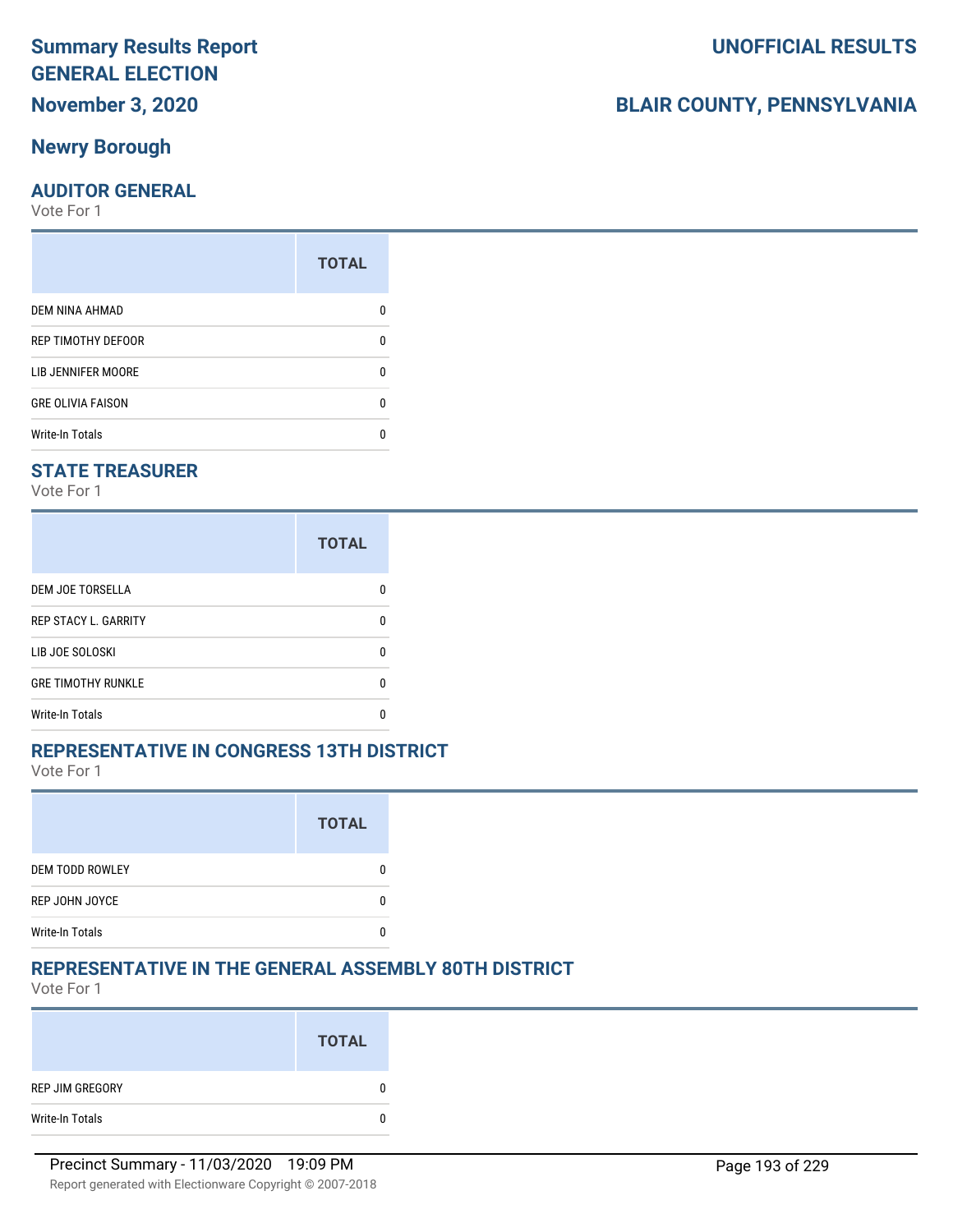## **North Woodbury Township**

| <b>STATISTICS</b>           |              |
|-----------------------------|--------------|
|                             | <b>TOTAL</b> |
| Registered Voters - Total   | 0            |
| <b>Ballots Cast - Total</b> | 0            |
| <b>Ballots Cast - Blank</b> | 0            |
| Voter Turnout - Total       | $0.00\%$     |

# **PRESIDENTIAL ELECTORS**

Vote For 1

|                             | <b>TOTAL</b> |
|-----------------------------|--------------|
| <b>DEM BIDEN and HARRIS</b> |              |
| <b>REP TRUMP and PENCE</b>  |              |
| LIB JORGENSEN and COHEN     |              |
| Write-In Totals             |              |

#### **ATTORNEY GENERAL**

|                            | <b>TOTAL</b> |
|----------------------------|--------------|
| DEM JOSH SHAPIRO           | O            |
| REP HEATHER HEIDELBAUGH    | 0            |
| LIB DANIEL WASSMER         | n            |
| <b>GRE RICHARD L WEISS</b> | 0            |
| <b>Write-In Totals</b>     |              |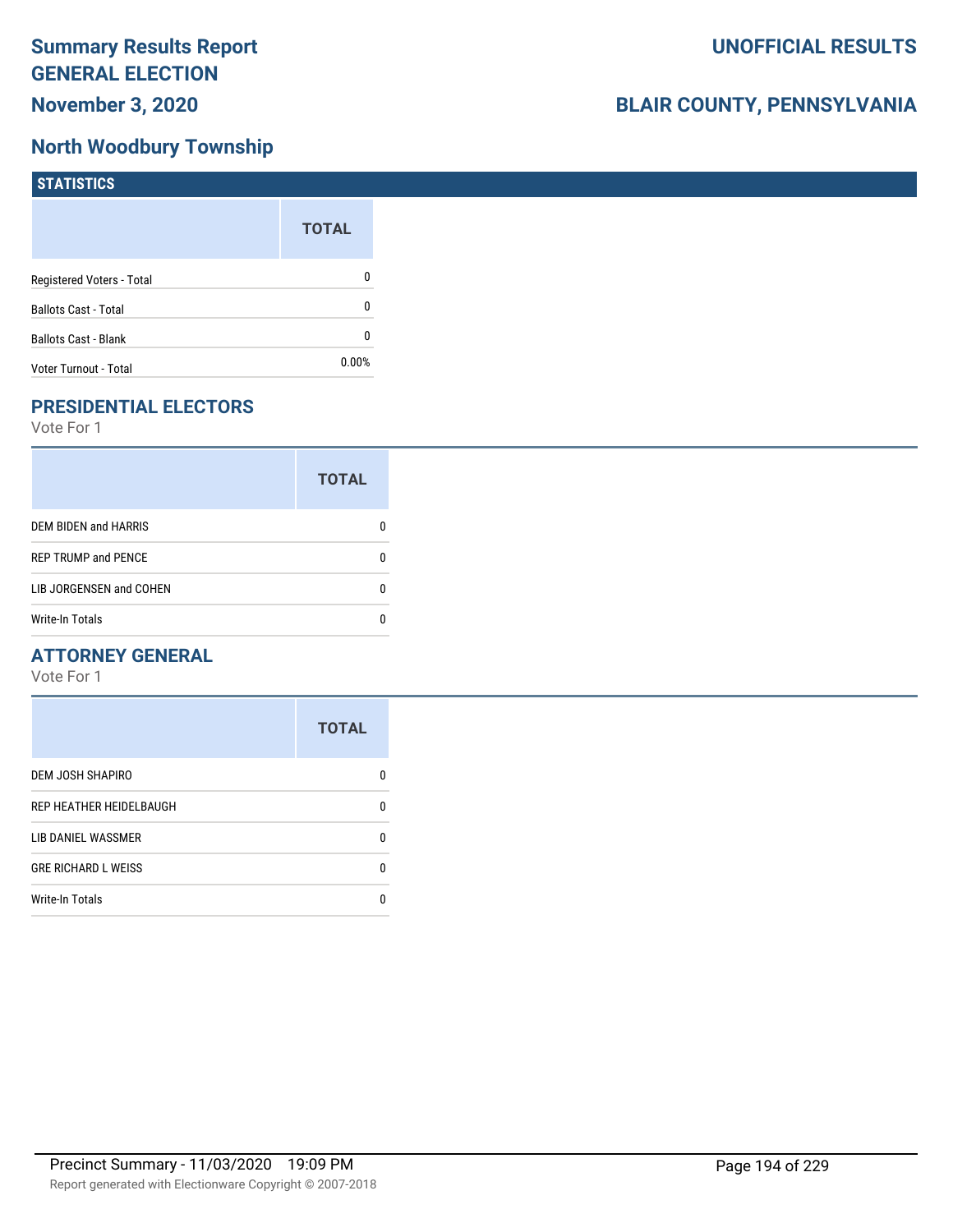**November 3, 2020**

# **North Woodbury Township**

# **AUDITOR GENERAL**

Vote For 1

|                           | <b>TOTAL</b> |
|---------------------------|--------------|
| DEM NINA AHMAD            |              |
| <b>REP TIMOTHY DEFOOR</b> | n            |
| LIB JENNIFER MOORE        | n            |
| <b>GRE OLIVIA FAISON</b>  | n            |
| <b>Write-In Totals</b>    |              |

# **STATE TREASURER**

Vote For 1

|                             | <b>TOTAL</b> |
|-----------------------------|--------------|
| DEM JOE TORSELLA            | n            |
| <b>REP STACY L. GARRITY</b> |              |
| LIB JOE SOLOSKI             | n            |
| <b>GRE TIMOTHY RUNKLE</b>   |              |
| <b>Write-In Totals</b>      |              |

#### **REPRESENTATIVE IN CONGRESS 13TH DISTRICT**

Vote For 1

|                        | <b>TOTAL</b> |
|------------------------|--------------|
| <b>DEM TODD ROWLEY</b> |              |
| REP JOHN JOYCE         |              |
| <b>Write-In Totals</b> |              |

# **REPRESENTATIVE IN THE GENERAL ASSEMBLY 80TH DISTRICT**

Vote For 1

|                 | <b>TOTAL</b> |
|-----------------|--------------|
| REP JIM GREGORY | 0            |
| Write-In Totals | 0            |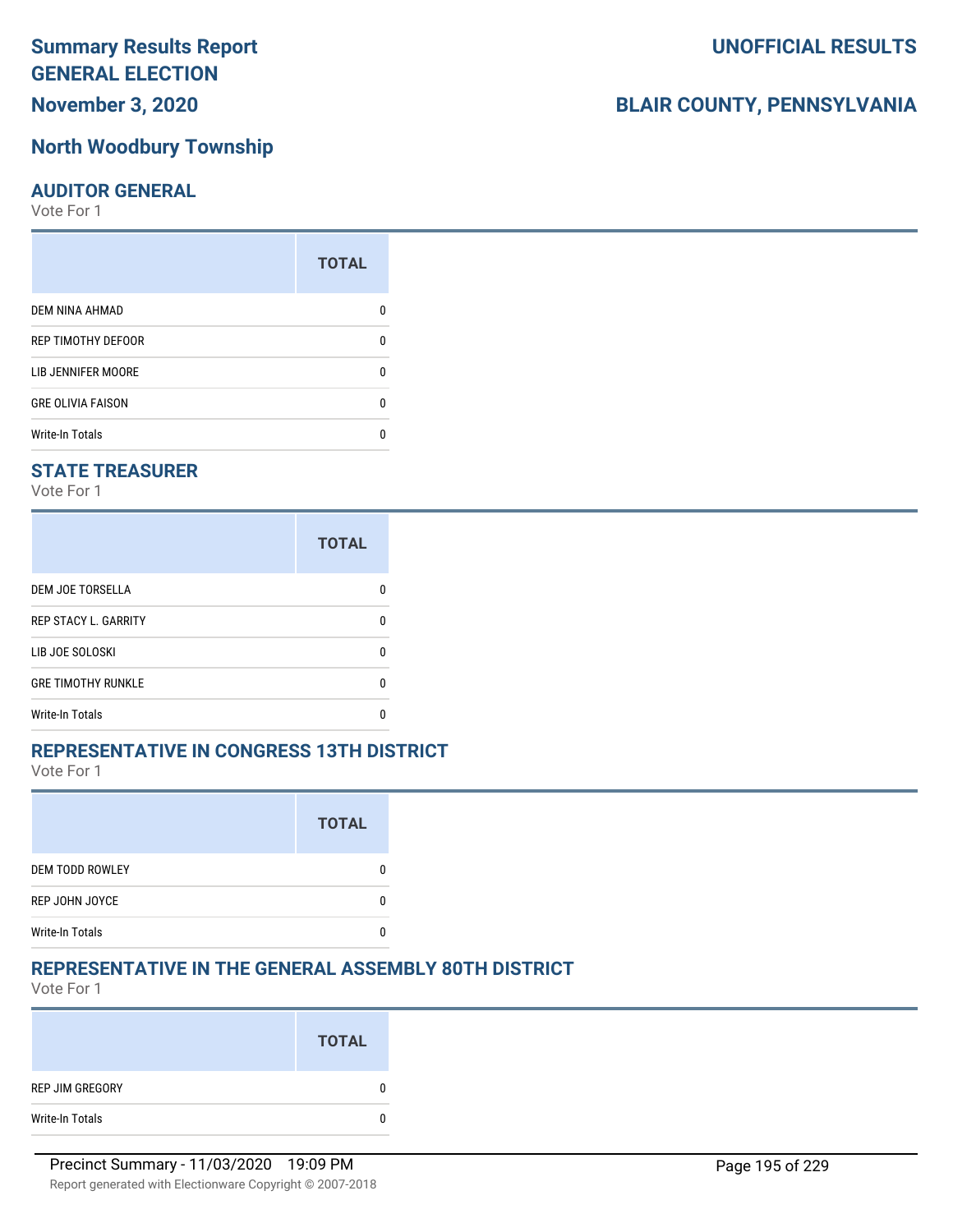# **Roaring Spring Boro 1**

| <b>STATISTICS</b>           |              |
|-----------------------------|--------------|
|                             | <b>TOTAL</b> |
| Registered Voters - Total   | 0            |
| <b>Ballots Cast - Total</b> | 0            |
| Ballots Cast - Blank        | 0            |
| Voter Turnout - Total       | 0.00%        |

# **PRESIDENTIAL ELECTORS**

Vote For 1

|                            | <b>TOTAL</b> |
|----------------------------|--------------|
| DEM BIDEN and HARRIS       |              |
| <b>REP TRUMP and PENCE</b> |              |
| LIB JORGENSEN and COHEN    | n            |
| <b>Write-In Totals</b>     |              |

#### **ATTORNEY GENERAL**

|                            | <b>TOTAL</b> |
|----------------------------|--------------|
| DEM JOSH SHAPIRO           | n            |
| REP HEATHER HEIDELBAUGH    | 0            |
| LIB DANIEL WASSMER         | n            |
| <b>GRE RICHARD L WEISS</b> | n            |
| <b>Write-In Totals</b>     |              |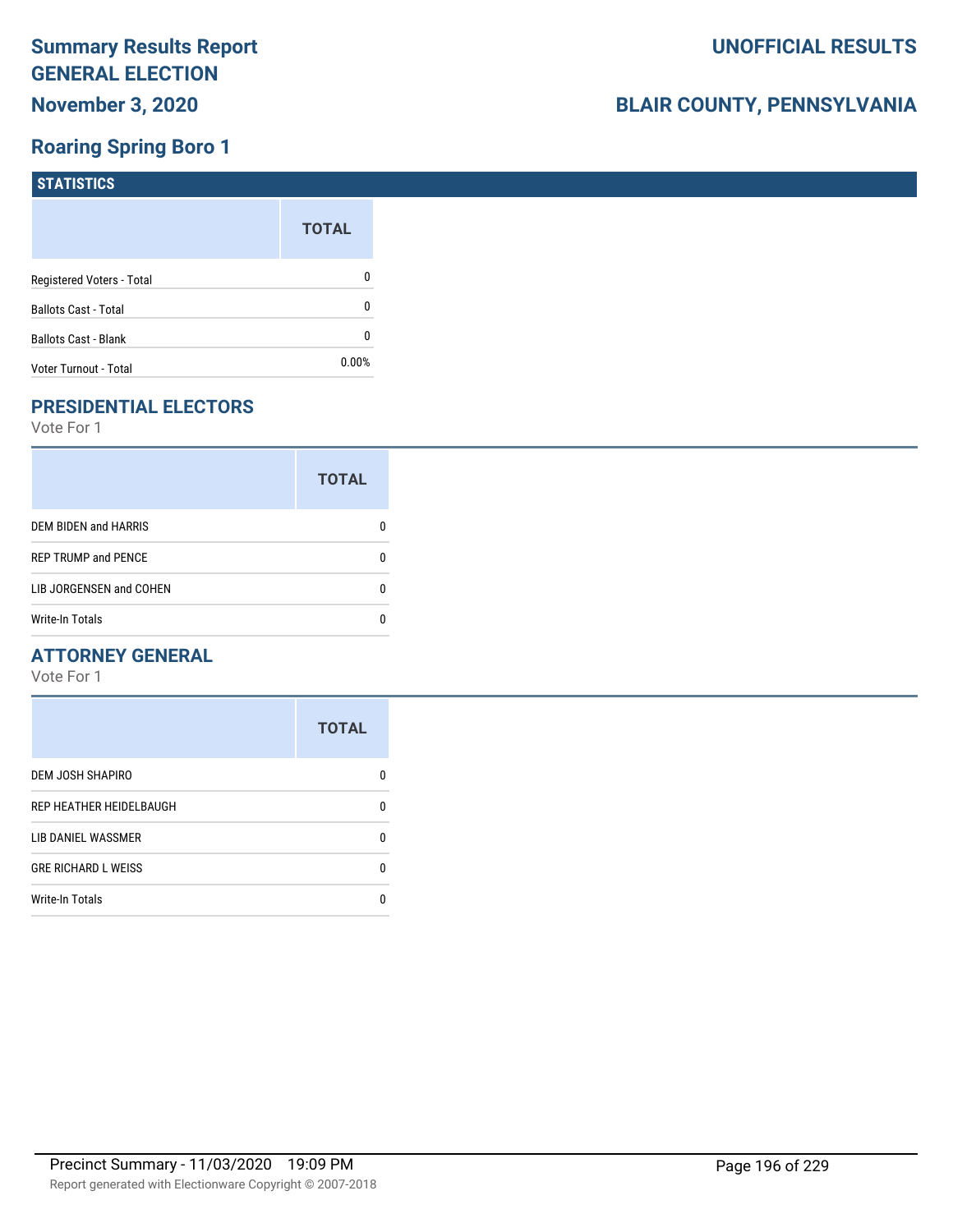**November 3, 2020**

# **Roaring Spring Boro 1**

### **AUDITOR GENERAL**

Vote For 1

| <b>TOTAL</b> |
|--------------|
|              |
| 0            |
|              |
| O            |
|              |
|              |

# **STATE TREASURER**

Vote For 1

|                             | <b>TOTAL</b> |
|-----------------------------|--------------|
| DEM JOE TORSELLA            | n            |
| <b>REP STACY L. GARRITY</b> |              |
| LIB JOE SOLOSKI             | n            |
| <b>GRE TIMOTHY RUNKLE</b>   |              |
| <b>Write-In Totals</b>      |              |

# **REPRESENTATIVE IN CONGRESS 13TH DISTRICT**

Vote For 1

|                        | <b>TOTAL</b> |
|------------------------|--------------|
| <b>DEM TODD ROWLEY</b> |              |
| REP JOHN JOYCE         |              |
| <b>Write-In Totals</b> |              |

# **REPRESENTATIVE IN THE GENERAL ASSEMBLY 80TH DISTRICT**

Vote For 1

|                 | <b>TOTAL</b> |
|-----------------|--------------|
| REP JIM GREGORY | $\bf{0}$     |
| Write-In Totals | $\bf{0}$     |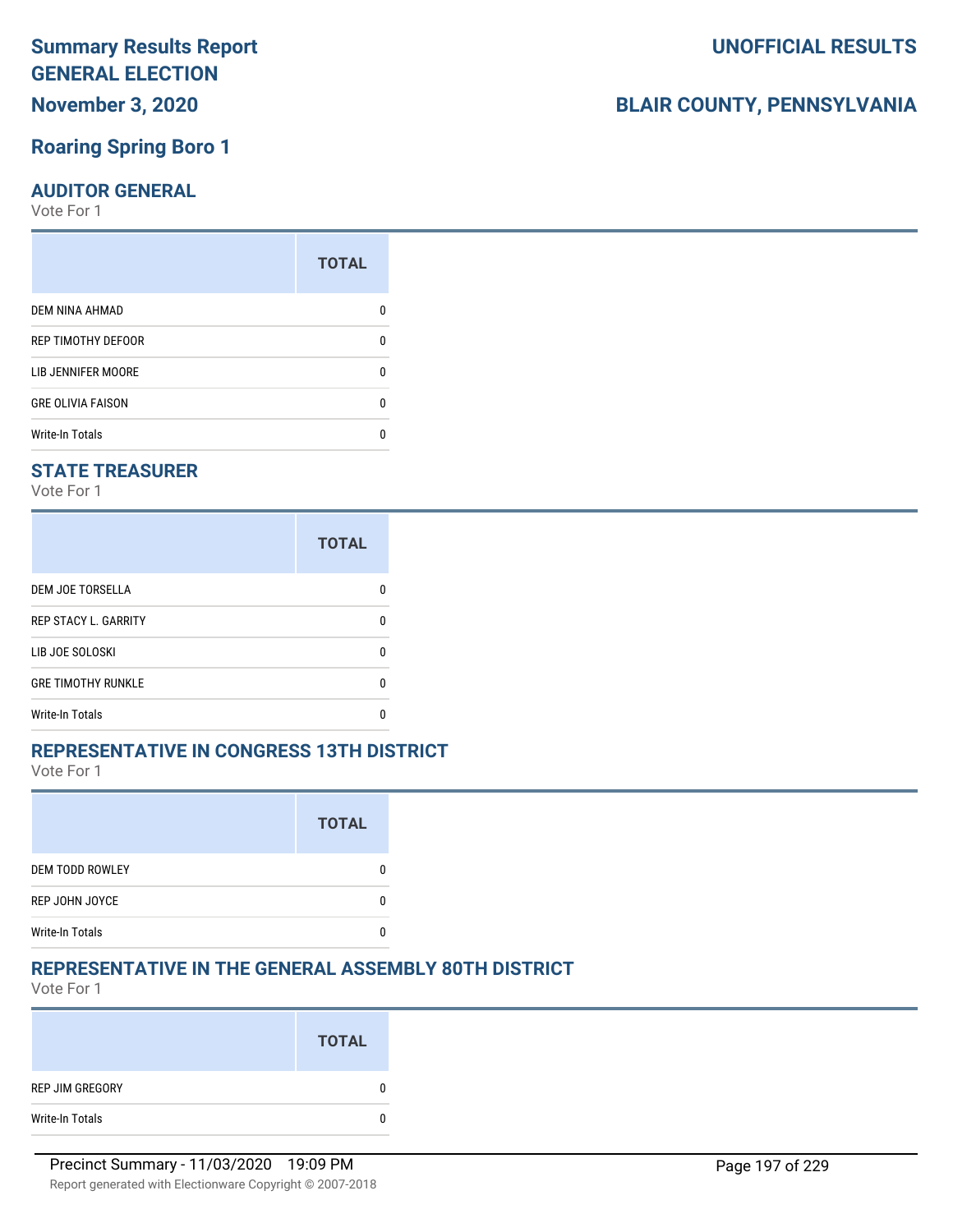# **Roaring Spring Boro 2**

| <b>STATISTICS</b>           |              |
|-----------------------------|--------------|
|                             | <b>TOTAL</b> |
| Registered Voters - Total   | 0            |
| <b>Ballots Cast - Total</b> | 0            |
| Ballots Cast - Blank        | 0            |
| Voter Turnout - Total       | 0.00%        |

# **PRESIDENTIAL ELECTORS**

Vote For 1

|                            | <b>TOTAL</b> |
|----------------------------|--------------|
| DEM BIDEN and HARRIS       |              |
| <b>REP TRUMP and PENCE</b> |              |
| LIB JORGENSEN and COHEN    | n            |
| <b>Write-In Totals</b>     |              |

#### **ATTORNEY GENERAL**

|                            | <b>TOTAL</b> |
|----------------------------|--------------|
| DEM JOSH SHAPIRO           | n            |
| REP HEATHER HEIDELBAUGH    | 0            |
| LIB DANIEL WASSMER         | n            |
| <b>GRE RICHARD L WEISS</b> | n            |
| <b>Write-In Totals</b>     | n            |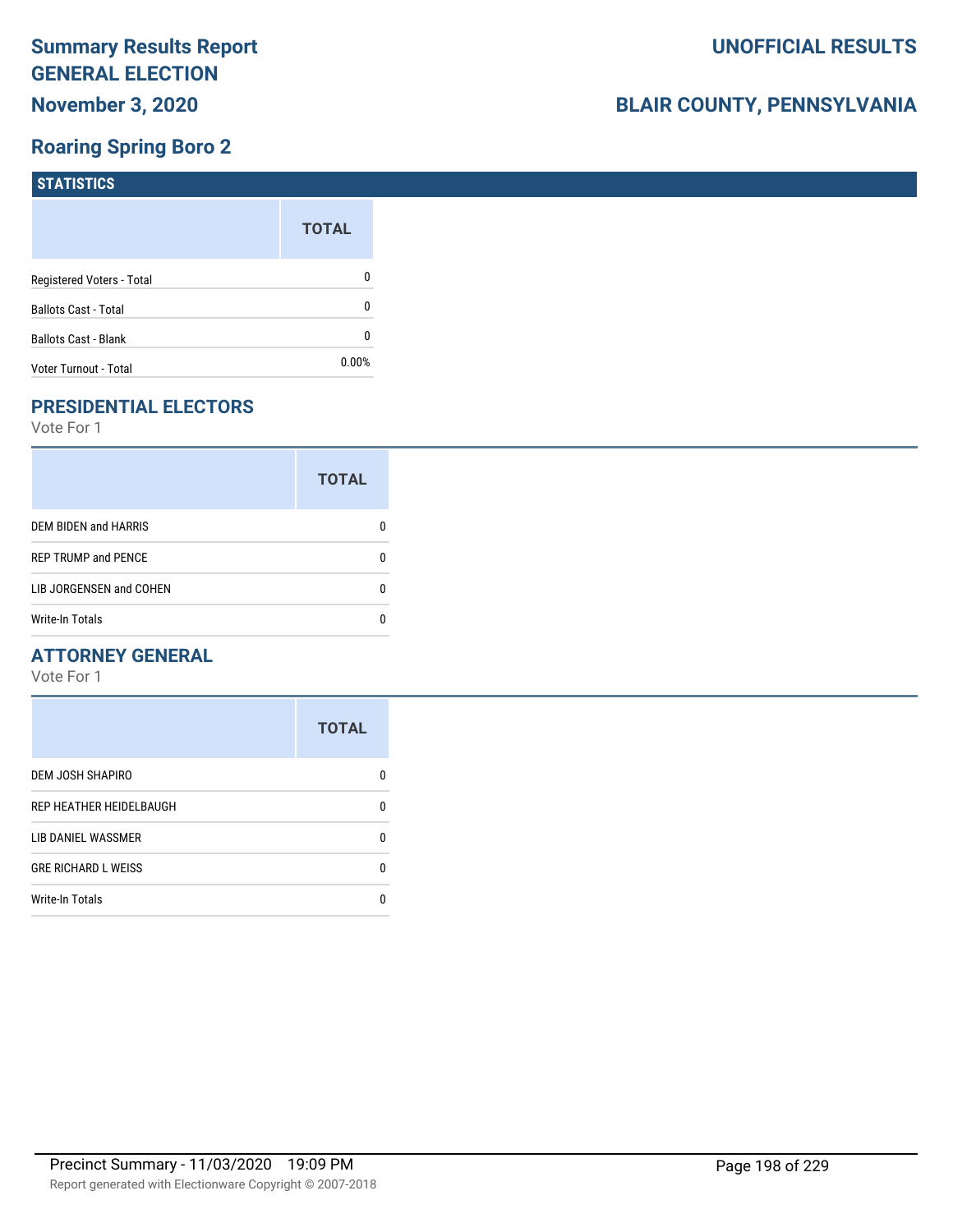**November 3, 2020**

### **Roaring Spring Boro 2**

#### **AUDITOR GENERAL**

Vote For 1

|                          | <b>TOTAL</b> |
|--------------------------|--------------|
| DEM NINA AHMAD           |              |
| REP TIMOTHY DEFOOR       | n            |
| LIB JENNIFER MOORE       | n            |
| <b>GRE OLIVIA FAISON</b> | n            |
| <b>Write-In Totals</b>   |              |

#### **STATE TREASURER**

Vote For 1

|                             | <b>TOTAL</b> |
|-----------------------------|--------------|
| DEM JOE TORSELLA            | n            |
| <b>REP STACY L. GARRITY</b> | n            |
| LIB JOE SOLOSKI             | n            |
| <b>GRE TIMOTHY RUNKLE</b>   |              |
| <b>Write-In Totals</b>      |              |

#### **REPRESENTATIVE IN CONGRESS 13TH DISTRICT**

Vote For 1

|                        | <b>TOTAL</b> |
|------------------------|--------------|
| <b>DEM TODD ROWLEY</b> |              |
| REP JOHN JOYCE         |              |
| <b>Write-In Totals</b> |              |

# **REPRESENTATIVE IN THE GENERAL ASSEMBLY 80TH DISTRICT**

Vote For 1

|                 | <b>TOTAL</b> |
|-----------------|--------------|
| REP JIM GREGORY | 0            |
| Write-In Totals | 0            |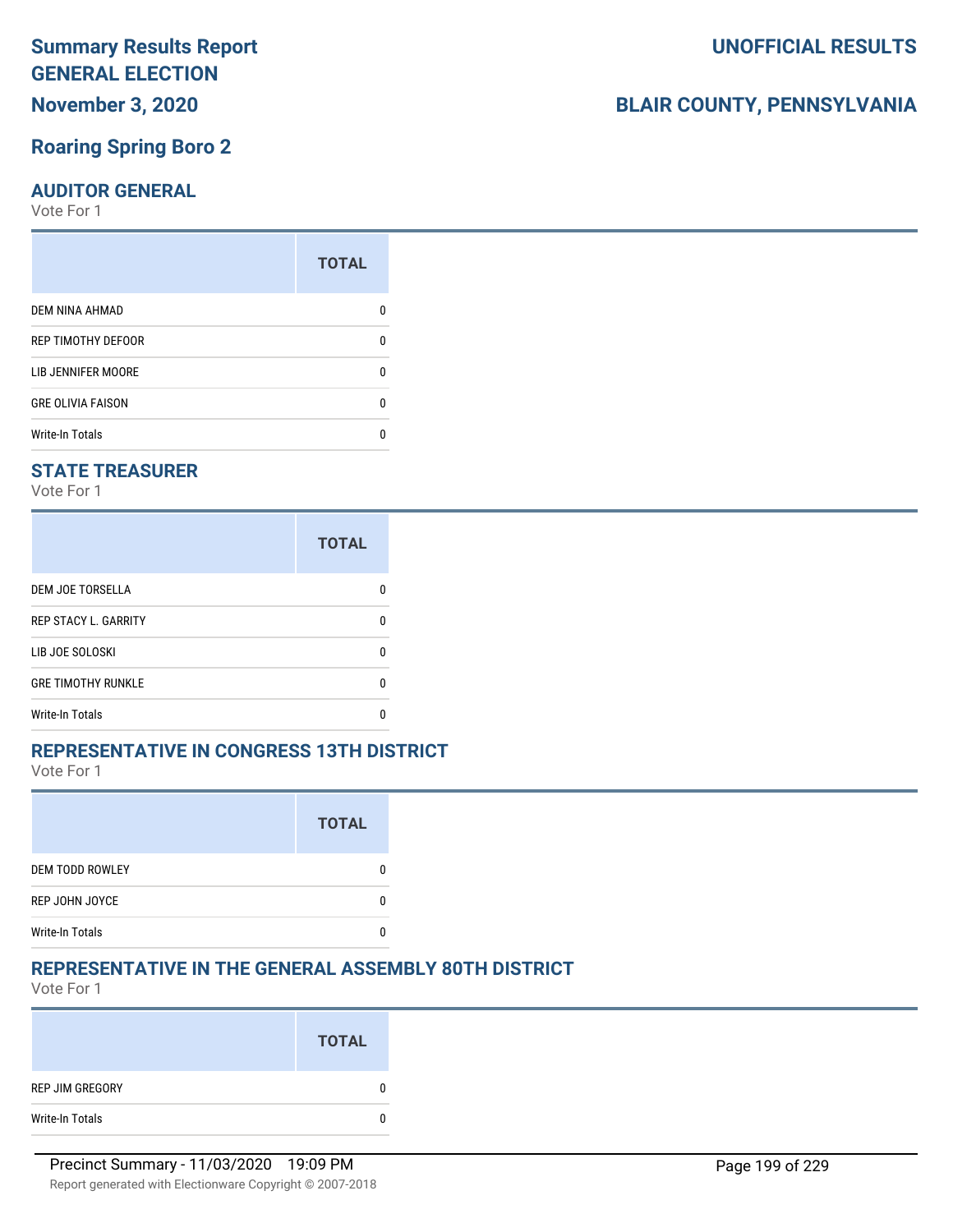# **Roaring Spring Boro 3**

| <b>STATISTICS</b>           |              |
|-----------------------------|--------------|
|                             | <b>TOTAL</b> |
| Registered Voters - Total   | 0            |
| <b>Ballots Cast - Total</b> | 0            |
| Ballots Cast - Blank        | 0            |
| Voter Turnout - Total       | 0.00%        |

# **PRESIDENTIAL ELECTORS**

Vote For 1

|                            | <b>TOTAL</b> |
|----------------------------|--------------|
| DEM BIDEN and HARRIS       |              |
| <b>REP TRUMP and PENCE</b> |              |
| LIB JORGENSEN and COHEN    | n            |
| <b>Write-In Totals</b>     |              |

#### **ATTORNEY GENERAL**

|                            | <b>TOTAL</b> |
|----------------------------|--------------|
| DEM JOSH SHAPIRO           | n            |
| REP HEATHER HEIDELBAUGH    | 0            |
| LIB DANIEL WASSMER         | 0            |
| <b>GRE RICHARD L WEISS</b> | 0            |
| <b>Write-In Totals</b>     | n            |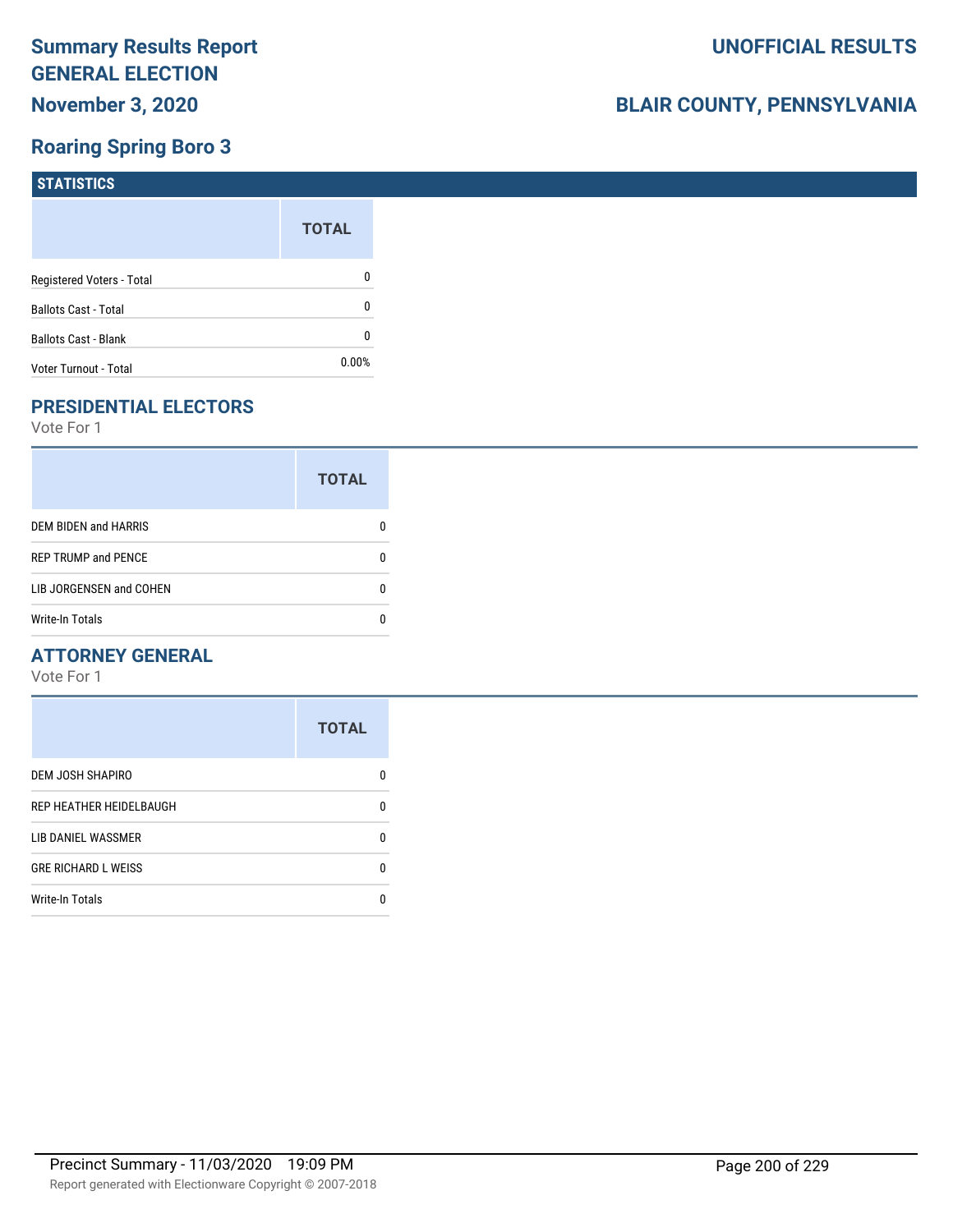**November 3, 2020**

### **Roaring Spring Boro 3**

#### **AUDITOR GENERAL**

Vote For 1

| <b>TOTAL</b> |
|--------------|
|              |
| 0            |
| O            |
| O            |
|              |
|              |

#### **STATE TREASURER**

Vote For 1

|                             | <b>TOTAL</b> |
|-----------------------------|--------------|
| <b>DEM JOE TORSELLA</b>     |              |
| <b>REP STACY L. GARRITY</b> |              |
| LIB JOE SOLOSKI             |              |
| <b>GRE TIMOTHY RUNKLE</b>   |              |
| <b>Write-In Totals</b>      |              |

#### **REPRESENTATIVE IN CONGRESS 13TH DISTRICT**

Vote For 1

|                        | <b>TOTAL</b> |
|------------------------|--------------|
| <b>DEM TODD ROWLEY</b> |              |
| REP JOHN JOYCE         |              |
| <b>Write-In Totals</b> |              |

# **REPRESENTATIVE IN THE GENERAL ASSEMBLY 80TH DISTRICT**

Vote For 1

|                 | <b>TOTAL</b> |
|-----------------|--------------|
| REP JIM GREGORY | 0            |
| Write-In Totals | 0            |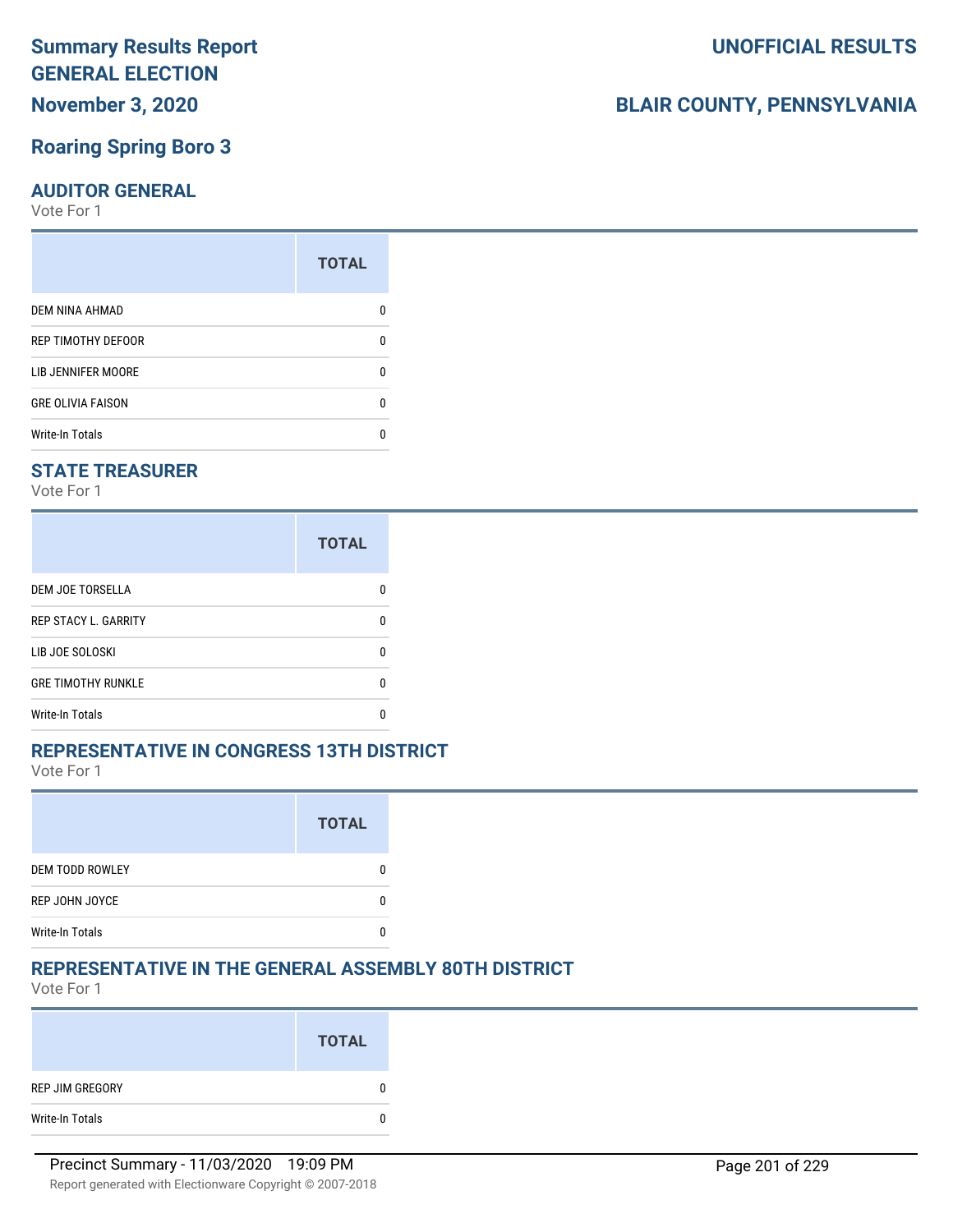# **Snyder Twp, District 1**

| <b>STATISTICS</b>           |              |
|-----------------------------|--------------|
|                             | <b>TOTAL</b> |
| Registered Voters - Total   | 0            |
| <b>Ballots Cast - Total</b> | 0            |
| <b>Ballots Cast - Blank</b> | 0            |
| Voter Turnout - Total       | $0.00\%$     |

# **PRESIDENTIAL ELECTORS**

Vote For 1

|                             | <b>TOTAL</b> |
|-----------------------------|--------------|
| <b>DEM BIDEN and HARRIS</b> |              |
| <b>REP TRUMP and PENCE</b>  |              |
| LIB JORGENSEN and COHEN     |              |
| Write-In Totals             |              |

#### **ATTORNEY GENERAL**

|                            | <b>TOTAL</b> |
|----------------------------|--------------|
| DEM JOSH SHAPIRO           | n            |
| REP HEATHER HEIDELBAUGH    | 0            |
| LIB DANIEL WASSMER         | 0            |
| <b>GRE RICHARD L WEISS</b> | 0            |
| <b>Write-In Totals</b>     | n            |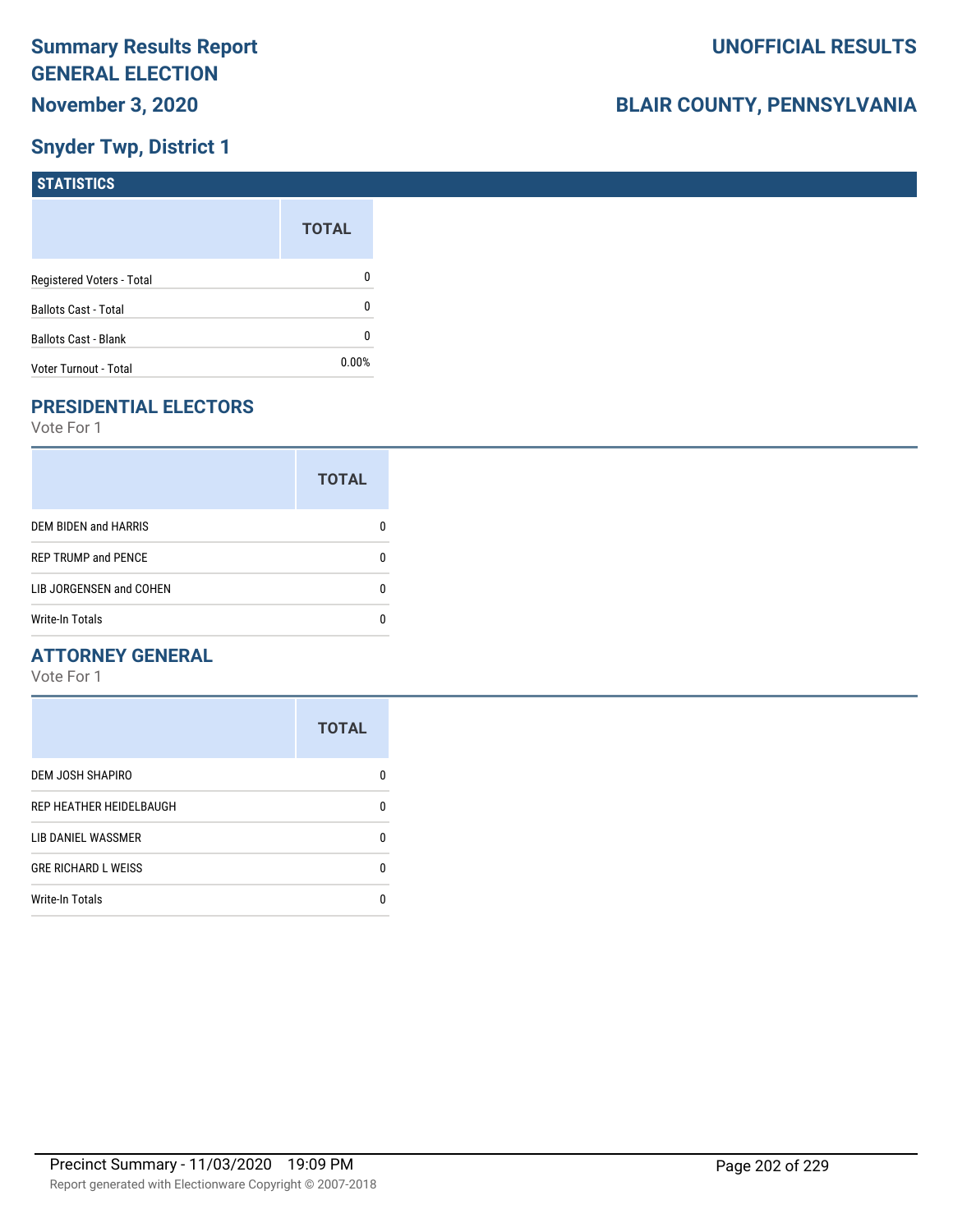#### **Snyder Twp, District 1**

#### **AUDITOR GENERAL**

Vote For 1

| <b>TOTAL</b> |
|--------------|
|              |
| n            |
|              |
| n            |
|              |
|              |

#### **STATE TREASURER**

Vote For 1

|                             | <b>TOTAL</b> |
|-----------------------------|--------------|
| <b>DEM JOE TORSELLA</b>     | n            |
| <b>REP STACY L. GARRITY</b> | n            |
| LIB JOE SOLOSKI             | n            |
| <b>GRE TIMOTHY RUNKLE</b>   | n            |
| Write-In Totals             |              |

#### **REPRESENTATIVE IN CONGRESS 13TH DISTRICT**

Vote For 1

|                        | <b>TOTAL</b> |
|------------------------|--------------|
| <b>DEM TODD ROWLEY</b> |              |
| REP JOHN JOYCE         |              |
| <b>Write-In Totals</b> |              |

#### **REPRESENTATIVE IN THE GENERAL ASSEMBLY 80TH DISTRICT**

Vote For 1

|                 | <b>TOTAL</b> |
|-----------------|--------------|
| REP JIM GREGORY | 0            |
| Write-In Totals | 0            |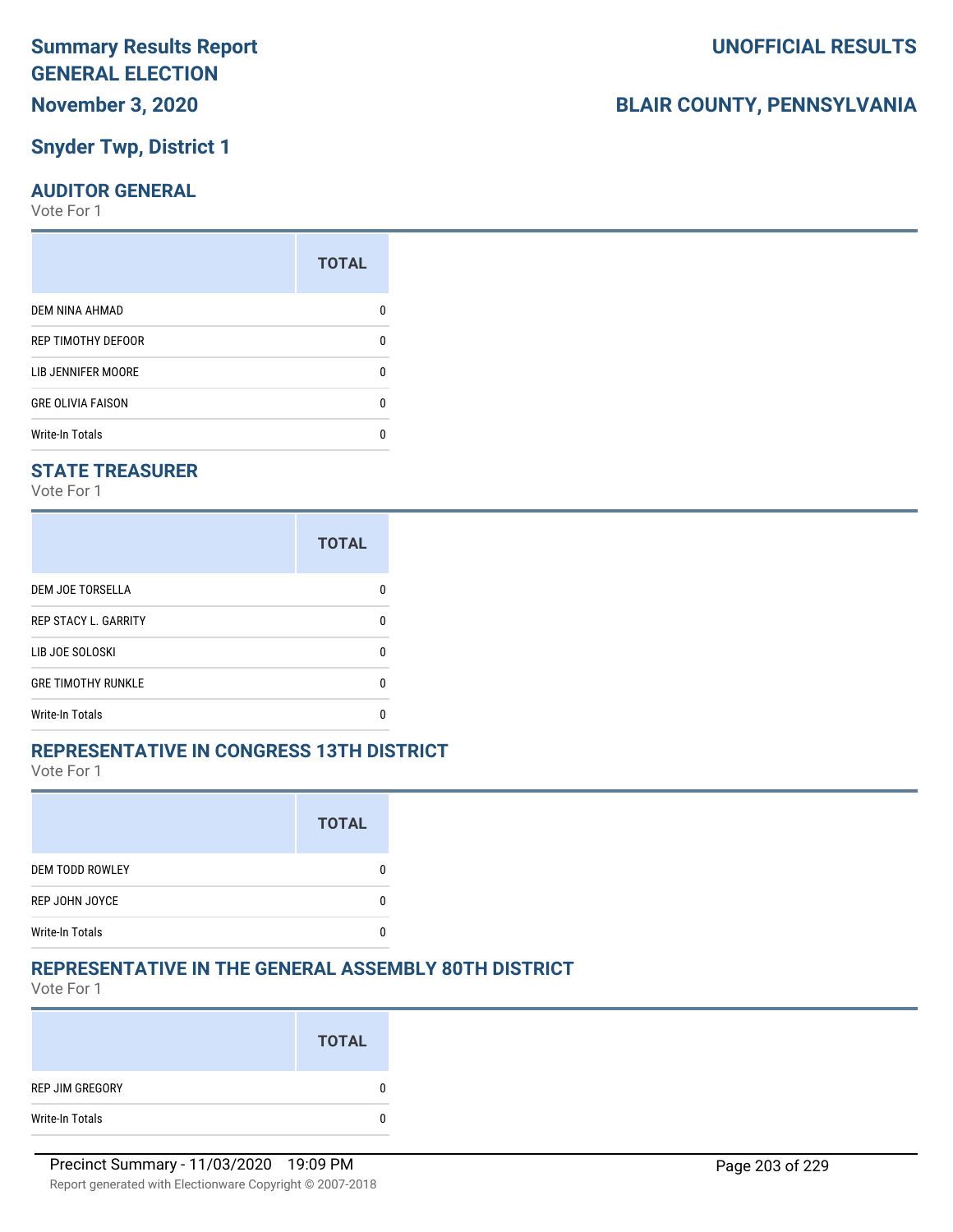# **Snyder Twp, District 2**

| <b>STATISTICS</b>           |              |
|-----------------------------|--------------|
|                             | <b>TOTAL</b> |
| Registered Voters - Total   | 0            |
| <b>Ballots Cast - Total</b> | 0            |
| Ballots Cast - Blank        | 0            |
| Voter Turnout - Total       | 0.00%        |

# **PRESIDENTIAL ELECTORS**

Vote For 1

|                             | <b>TOTAL</b> |
|-----------------------------|--------------|
| <b>DEM BIDEN and HARRIS</b> |              |
| <b>REP TRUMP and PENCE</b>  |              |
| LIB JORGENSEN and COHEN     | O            |
| Write-In Totals             |              |

#### **ATTORNEY GENERAL**

|                            | <b>TOTAL</b> |
|----------------------------|--------------|
| DEM JOSH SHAPIRO           | n            |
| REP HEATHER HEIDELBAUGH    | 0            |
| LIB DANIEL WASSMER         | 0            |
| <b>GRE RICHARD L WEISS</b> | 0            |
| <b>Write-In Totals</b>     | n            |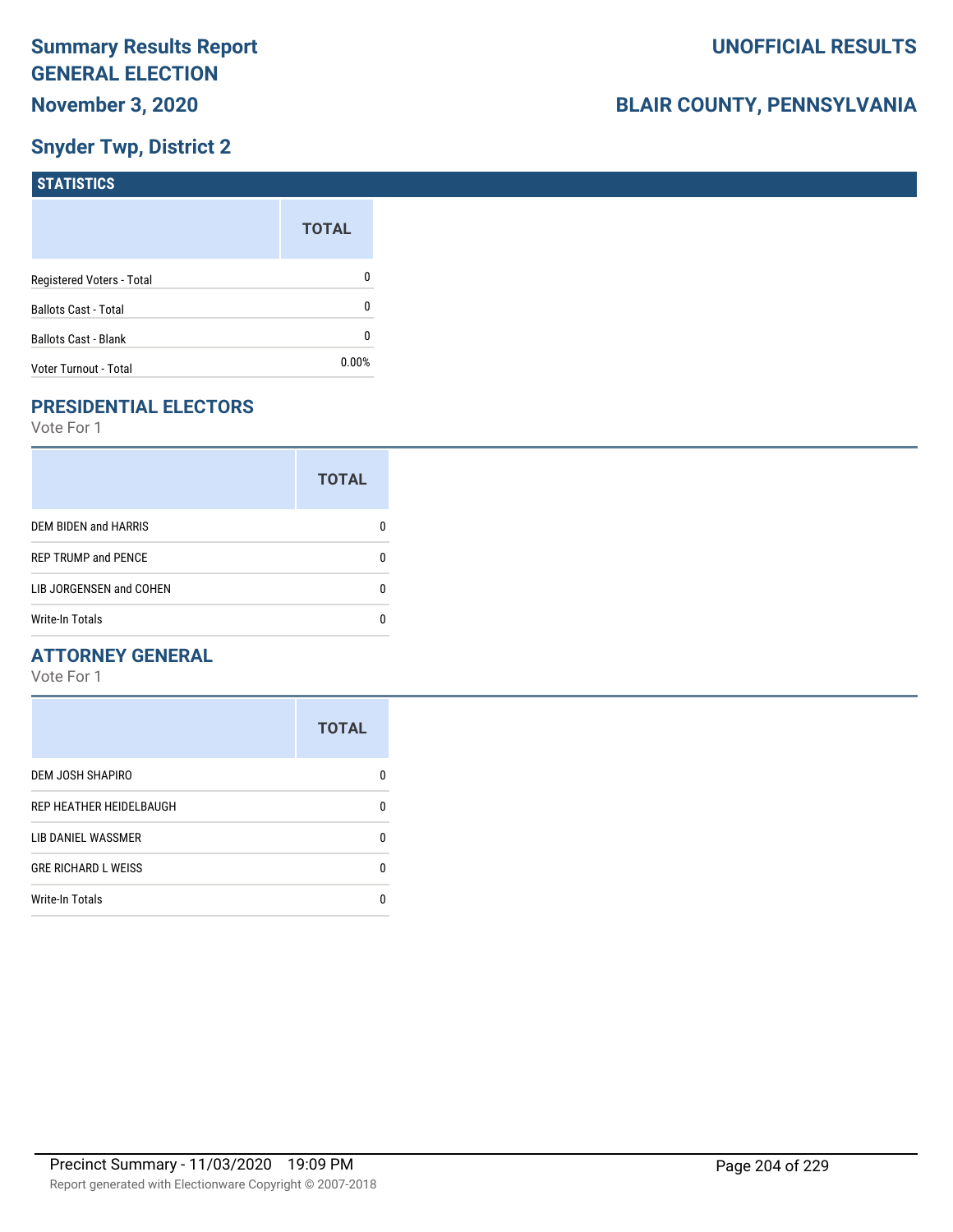# **November 3, 2020**

#### **Snyder Twp, District 2**

#### **AUDITOR GENERAL**

Vote For 1

| <b>TOTAL</b> |
|--------------|
|              |
| 0            |
| n            |
| 0            |
|              |
|              |

#### **STATE TREASURER**

Vote For 1

|                             | <b>TOTAL</b> |
|-----------------------------|--------------|
| <b>DEM JOE TORSELLA</b>     |              |
| <b>REP STACY L. GARRITY</b> |              |
| LIB JOE SOLOSKI             |              |
| <b>GRE TIMOTHY RUNKLE</b>   |              |
| Write-In Totals             |              |

#### **REPRESENTATIVE IN CONGRESS 13TH DISTRICT**

Vote For 1

|                        | <b>TOTAL</b> |
|------------------------|--------------|
| <b>DEM TODD ROWLEY</b> |              |
| REP JOHN JOYCE         |              |
| <b>Write-In Totals</b> |              |

### **REPRESENTATIVE IN THE GENERAL ASSEMBLY 80TH DISTRICT**

Vote For 1

|                 | <b>TOTAL</b> |
|-----------------|--------------|
| REP JIM GREGORY | 0            |
| Write-In Totals | 0            |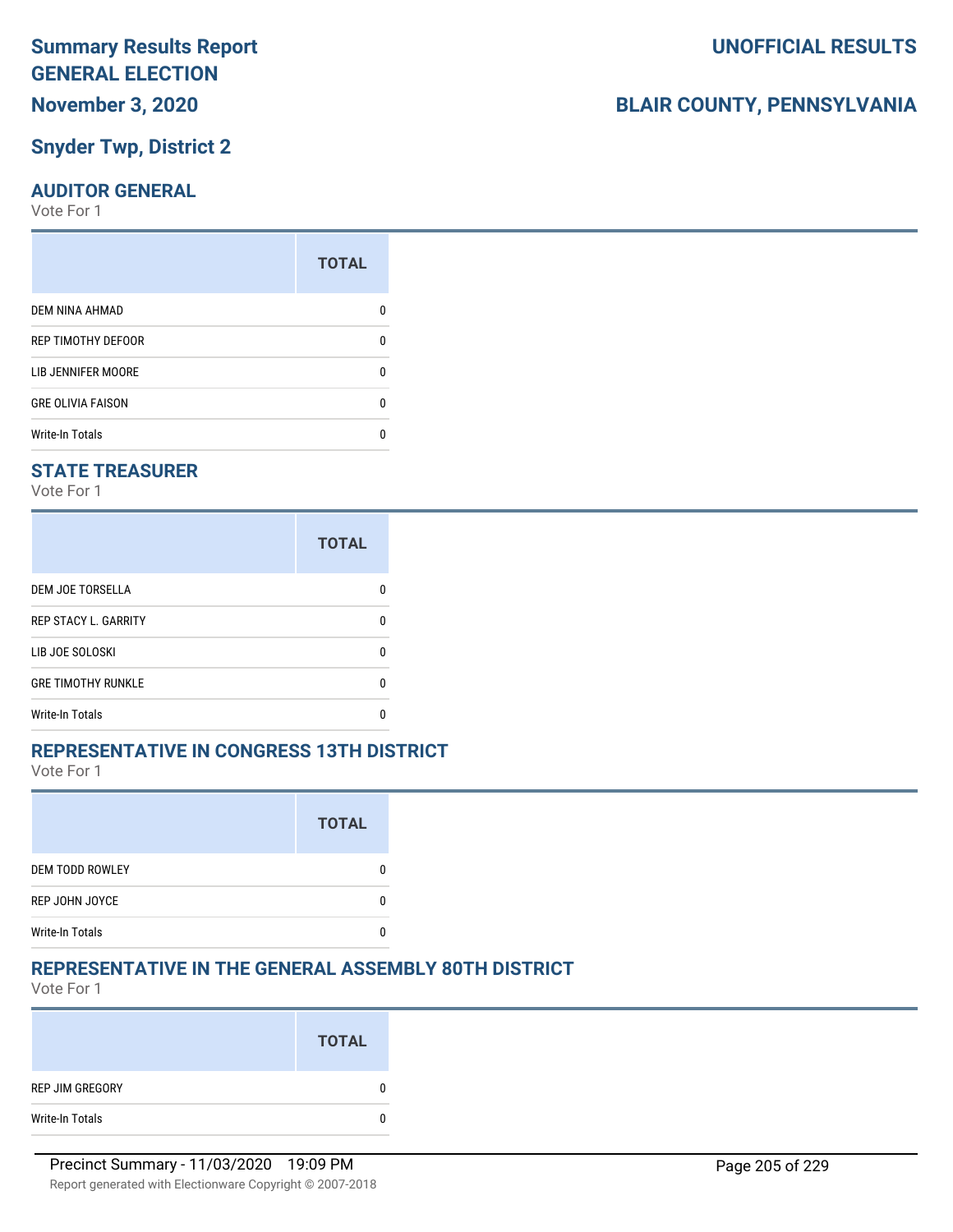# **BLAIR COUNTY, PENNSYLVANIA**

# **Taylor Twp**

| <b>STATISTICS</b>           |              |
|-----------------------------|--------------|
|                             | <b>TOTAL</b> |
| Registered Voters - Total   | 0            |
| <b>Ballots Cast - Total</b> | 0            |
| <b>Ballots Cast - Blank</b> | 0            |
| Voter Turnout - Total       | $0.00\%$     |

# **PRESIDENTIAL ELECTORS**

Vote For 1

|                            | <b>TOTAL</b> |
|----------------------------|--------------|
| DEM BIDEN and HARRIS       |              |
| <b>REP TRUMP and PENCE</b> |              |
| LIB JORGENSEN and COHEN    | n            |
| <b>Write-In Totals</b>     |              |

#### **ATTORNEY GENERAL**

|                            | <b>TOTAL</b> |
|----------------------------|--------------|
| DEM JOSH SHAPIRO           | n            |
| REP HEATHER HEIDELBAUGH    | 0            |
| LIB DANIEL WASSMER         | n            |
| <b>GRE RICHARD L WEISS</b> | n            |
| <b>Write-In Totals</b>     | n            |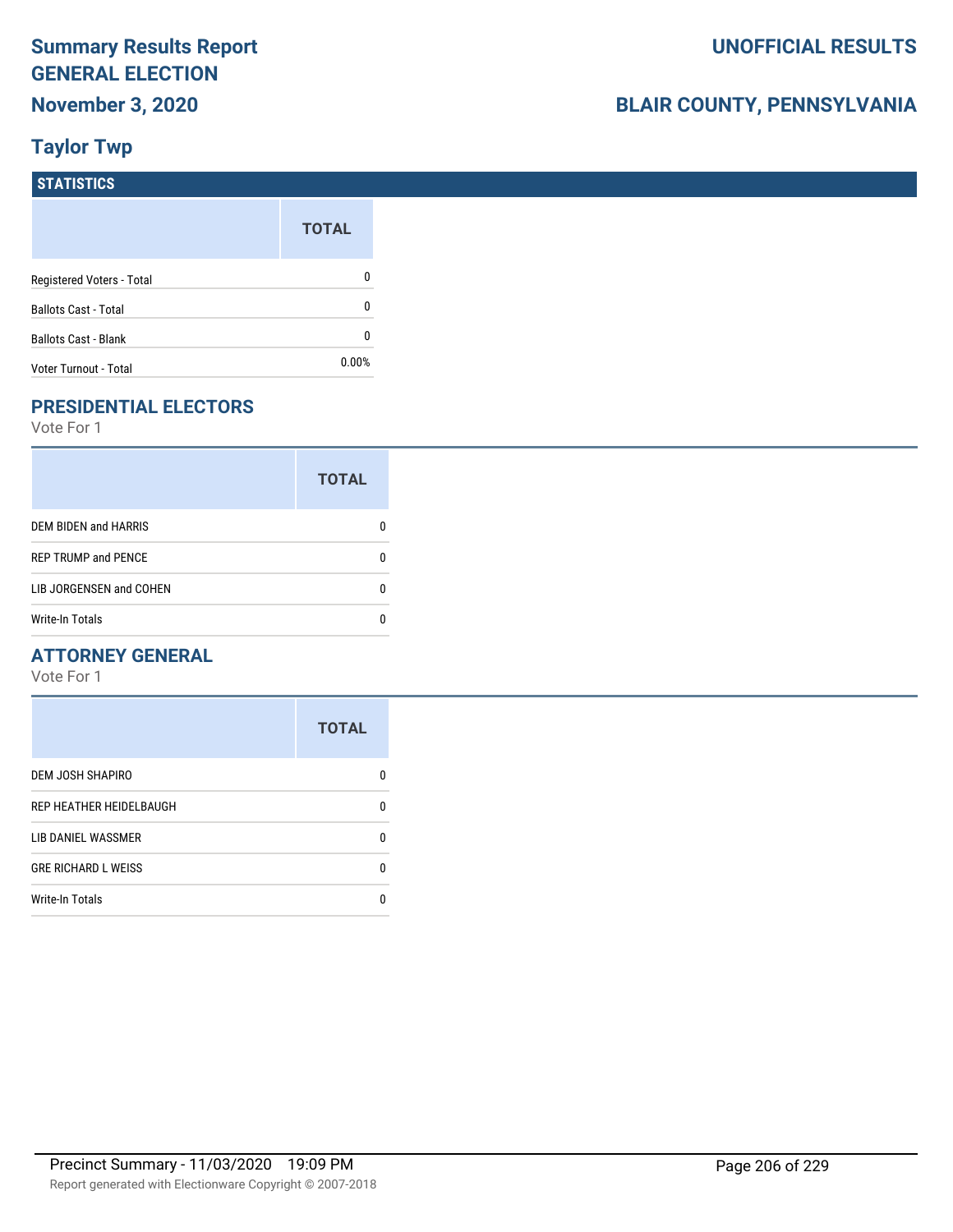# **Taylor Twp**

#### **AUDITOR GENERAL**

Vote For 1

|                           | <b>TOTAL</b> |
|---------------------------|--------------|
| <b>DEM NINA AHMAD</b>     |              |
| <b>REP TIMOTHY DEFOOR</b> | n            |
| LIB JENNIFER MOORE        |              |
| <b>GRE OLIVIA FAISON</b>  | n            |
| <b>Write-In Totals</b>    |              |

#### **STATE TREASURER**

Vote For 1

|                             | <b>TOTAL</b> |
|-----------------------------|--------------|
| <b>DEM JOE TORSELLA</b>     | n            |
| <b>REP STACY L. GARRITY</b> | n            |
| LIB JOE SOLOSKI             | n            |
| <b>GRE TIMOTHY RUNKLE</b>   | n            |
| Write-In Totals             |              |

#### **REPRESENTATIVE IN CONGRESS 13TH DISTRICT**

Vote For 1

|                        | <b>TOTAL</b> |
|------------------------|--------------|
| <b>DEM TODD ROWLEY</b> |              |
| REP JOHN JOYCE         |              |
| <b>Write-In Totals</b> |              |

#### **REPRESENTATIVE IN THE GENERAL ASSEMBLY 80TH DISTRICT**

Vote For 1

|                 | <b>TOTAL</b> |
|-----------------|--------------|
| REP JIM GREGORY |              |
| Write-In Totals | 0            |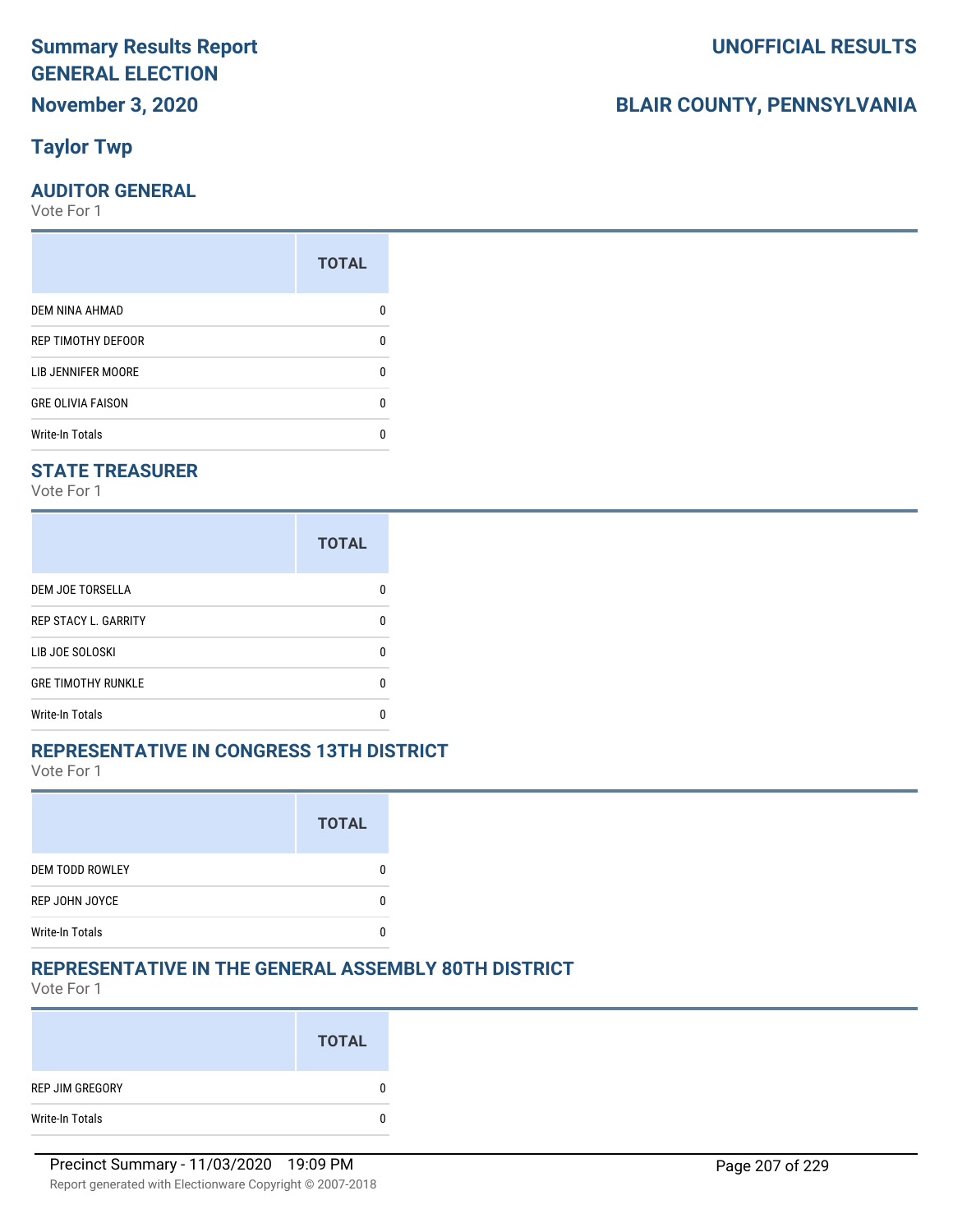# **Tyrone Boro, Ward 1**

| <b>STATISTICS</b>           |              |
|-----------------------------|--------------|
|                             | <b>TOTAL</b> |
| Registered Voters - Total   | 0            |
| <b>Ballots Cast - Total</b> | 0            |
| Ballots Cast - Blank        | 0            |
| Voter Turnout - Total       | 0.00%        |

# **PRESIDENTIAL ELECTORS**

Vote For 1

|                            | <b>TOTAL</b> |  |
|----------------------------|--------------|--|
| DEM BIDEN and HARRIS       |              |  |
| <b>REP TRUMP and PENCE</b> |              |  |
| LIB JORGENSEN and COHEN    |              |  |
| <b>Write-In Totals</b>     |              |  |

#### **ATTORNEY GENERAL**

|                            | <b>TOTAL</b> |
|----------------------------|--------------|
| <b>DEM JOSH SHAPIRO</b>    | n            |
| REP HEATHER HEIDELBAUGH    | 0            |
| LIB DANIEL WASSMER         | n            |
| <b>GRE RICHARD L WEISS</b> | n            |
| <b>Write-In Totals</b>     |              |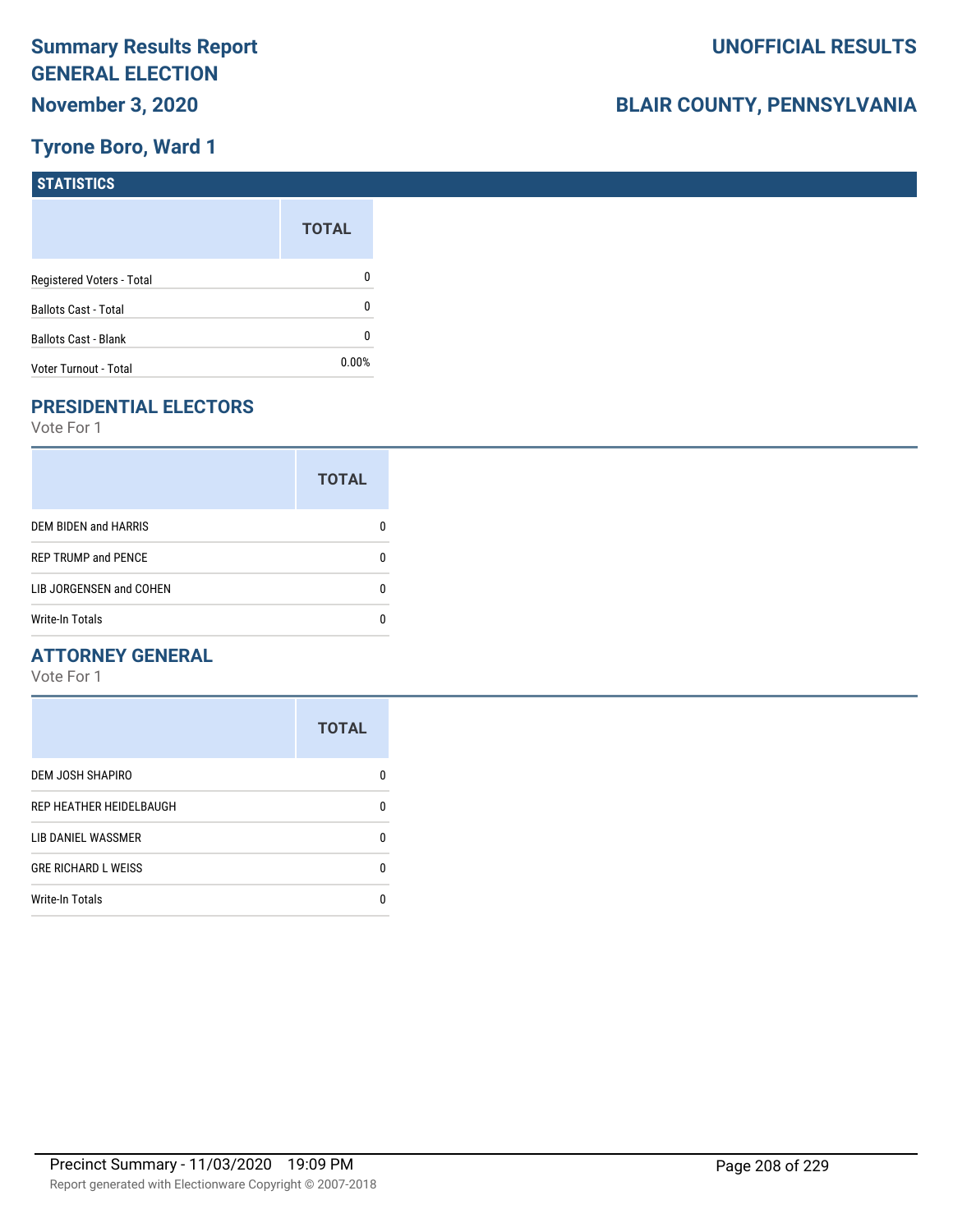#### **Tyrone Boro, Ward 1**

#### **AUDITOR GENERAL**

Vote For 1

|                          | <b>TOTAL</b> |
|--------------------------|--------------|
| DEM NINA AHMAD           |              |
| REP TIMOTHY DEFOOR       | ŋ            |
| LIB JENNIFER MOORE       |              |
| <b>GRE OLIVIA FAISON</b> | n            |
| <b>Write-In Totals</b>   |              |
|                          |              |

#### **STATE TREASURER**

Vote For 1

|                             | <b>TOTAL</b> |
|-----------------------------|--------------|
| DEM JOE TORSELLA            | n            |
| <b>REP STACY L. GARRITY</b> | n            |
| LIB JOE SOLOSKI             | U            |
| <b>GRE TIMOTHY RUNKLE</b>   | n            |
| <b>Write-In Totals</b>      | n            |

#### **REPRESENTATIVE IN CONGRESS 13TH DISTRICT**

Vote For 1

|                        | <b>TOTAL</b> |
|------------------------|--------------|
| <b>DEM TODD ROWLEY</b> |              |
| REP JOHN JOYCE         |              |
| <b>Write-In Totals</b> |              |

#### **REPRESENTATIVE IN THE GENERAL ASSEMBLY 80TH DISTRICT**

Vote For 1

|                 | <b>TOTAL</b> |
|-----------------|--------------|
| REP JIM GREGORY | 0            |
| Write-In Totals | 0            |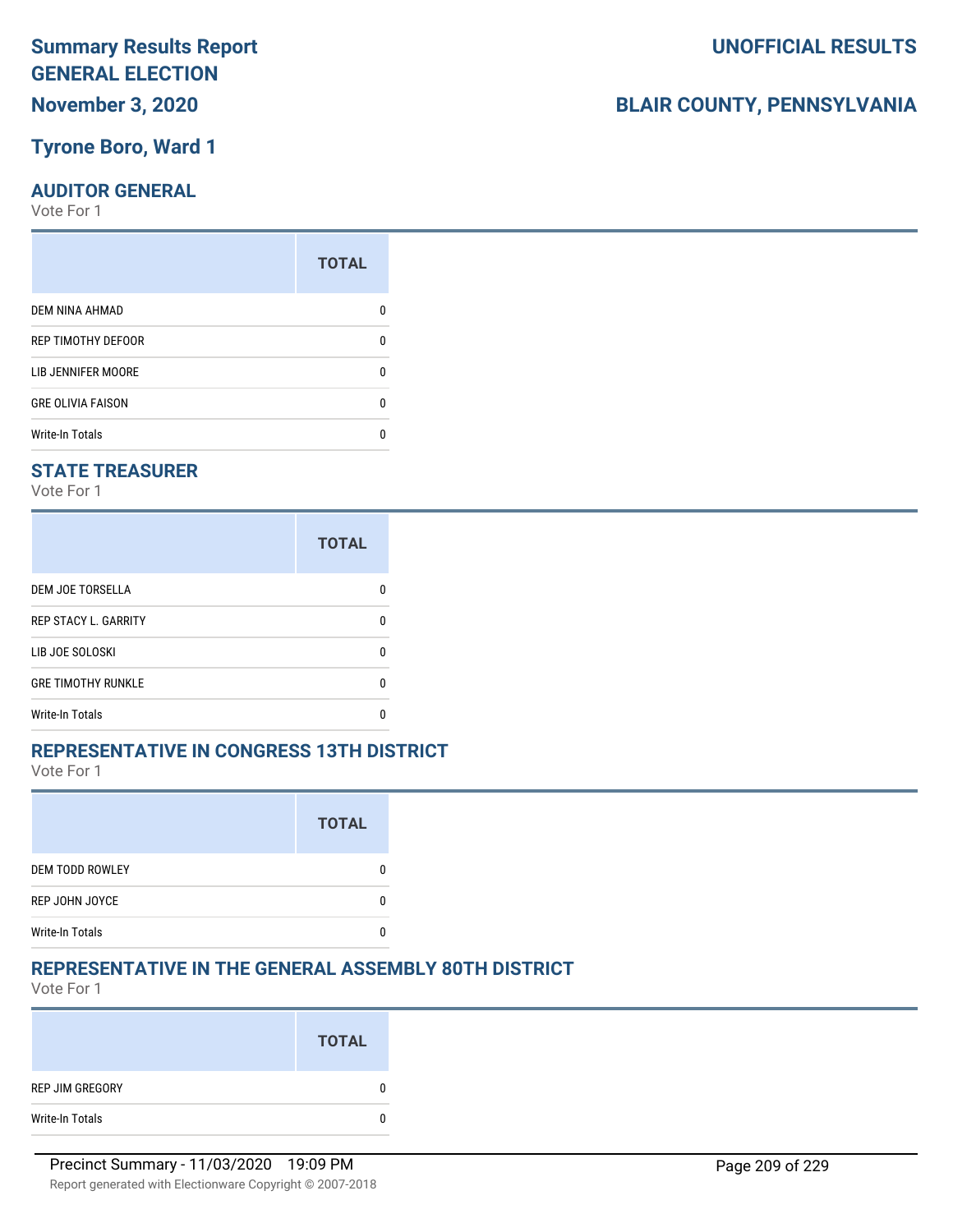# **Tyrone Boro, Ward 2**

| <b>STATISTICS</b>           |              |
|-----------------------------|--------------|
|                             | <b>TOTAL</b> |
| Registered Voters - Total   | 0            |
| <b>Ballots Cast - Total</b> | 0            |
| Ballots Cast - Blank        | 0            |
| Voter Turnout - Total       | 0.00%        |

# **PRESIDENTIAL ELECTORS**

Vote For 1

|                             | <b>TOTAL</b> |  |
|-----------------------------|--------------|--|
| <b>DEM BIDEN and HARRIS</b> |              |  |
| <b>REP TRUMP and PENCE</b>  |              |  |
| LIB JORGENSEN and COHEN     |              |  |
| Write-In Totals             |              |  |

#### **ATTORNEY GENERAL**

|                            | <b>TOTAL</b> |
|----------------------------|--------------|
| DEM JOSH SHAPIRO           | n            |
| REP HEATHER HEIDELBAUGH    | 0            |
| LIB DANIEL WASSMER         | 0            |
| <b>GRE RICHARD L WEISS</b> | 0            |
| <b>Write-In Totals</b>     | n            |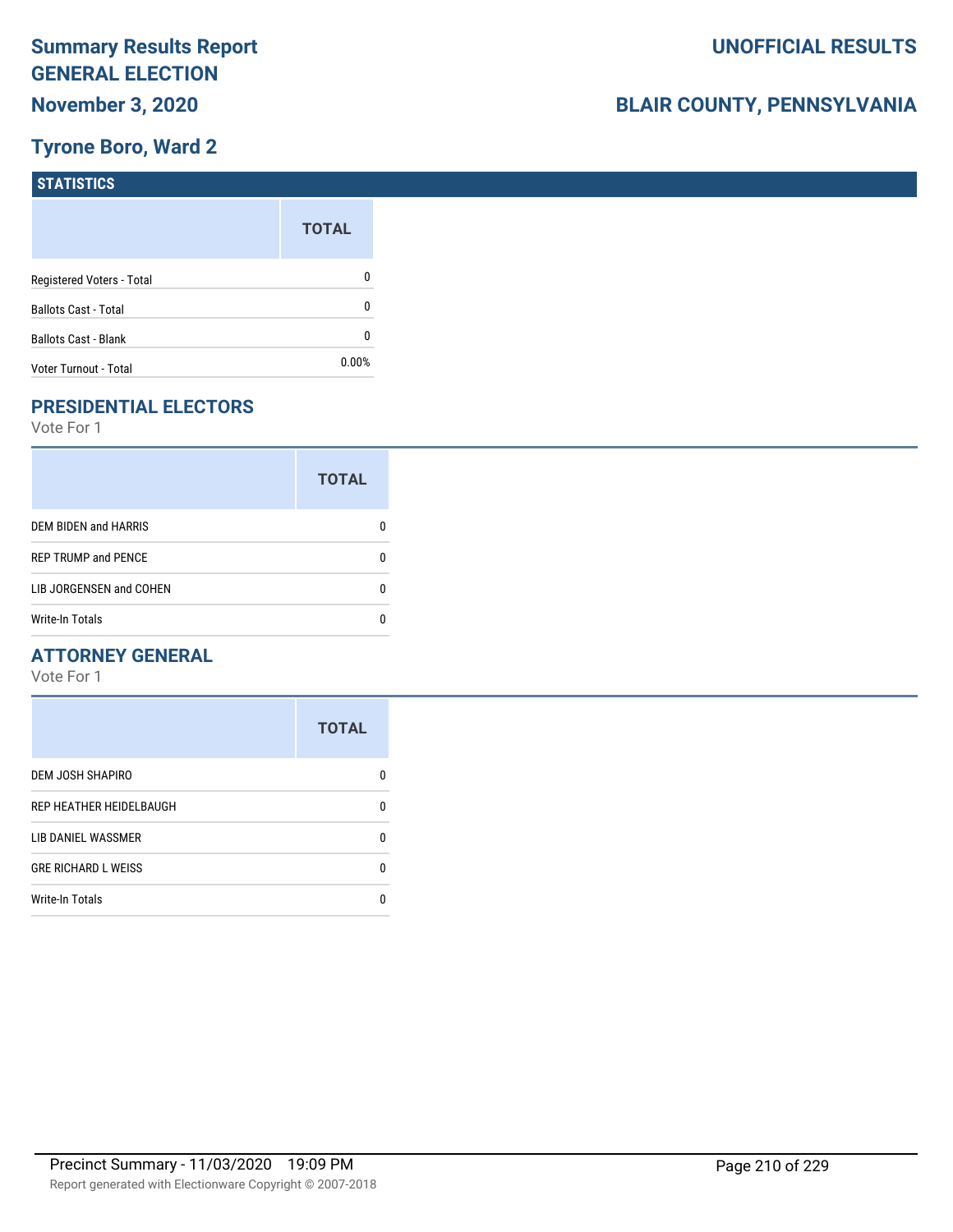#### **Tyrone Boro, Ward 2**

#### **AUDITOR GENERAL**

Vote For 1

|                          | <b>TOTAL</b> |
|--------------------------|--------------|
| DEM NINA AHMAD           |              |
| REP TIMOTHY DEFOOR       | ŋ            |
| LIB JENNIFER MOORE       |              |
| <b>GRE OLIVIA FAISON</b> | n            |
| <b>Write-In Totals</b>   |              |
|                          |              |

#### **STATE TREASURER**

Vote For 1

|                             | <b>TOTAL</b> |
|-----------------------------|--------------|
| <b>DEM JOE TORSELLA</b>     |              |
| <b>REP STACY L. GARRITY</b> |              |
| LIB JOE SOLOSKI             |              |
| <b>GRE TIMOTHY RUNKLE</b>   |              |
| Write-In Totals             |              |

#### **REPRESENTATIVE IN CONGRESS 13TH DISTRICT**

Vote For 1

|                        | <b>TOTAL</b> |
|------------------------|--------------|
| <b>DEM TODD ROWLEY</b> |              |
| REP JOHN JOYCE         |              |
| <b>Write-In Totals</b> |              |

#### **REPRESENTATIVE IN THE GENERAL ASSEMBLY 80TH DISTRICT**

Vote For 1

|                 | <b>TOTAL</b> |
|-----------------|--------------|
| REP JIM GREGORY | 0            |
| Write-In Totals | 0            |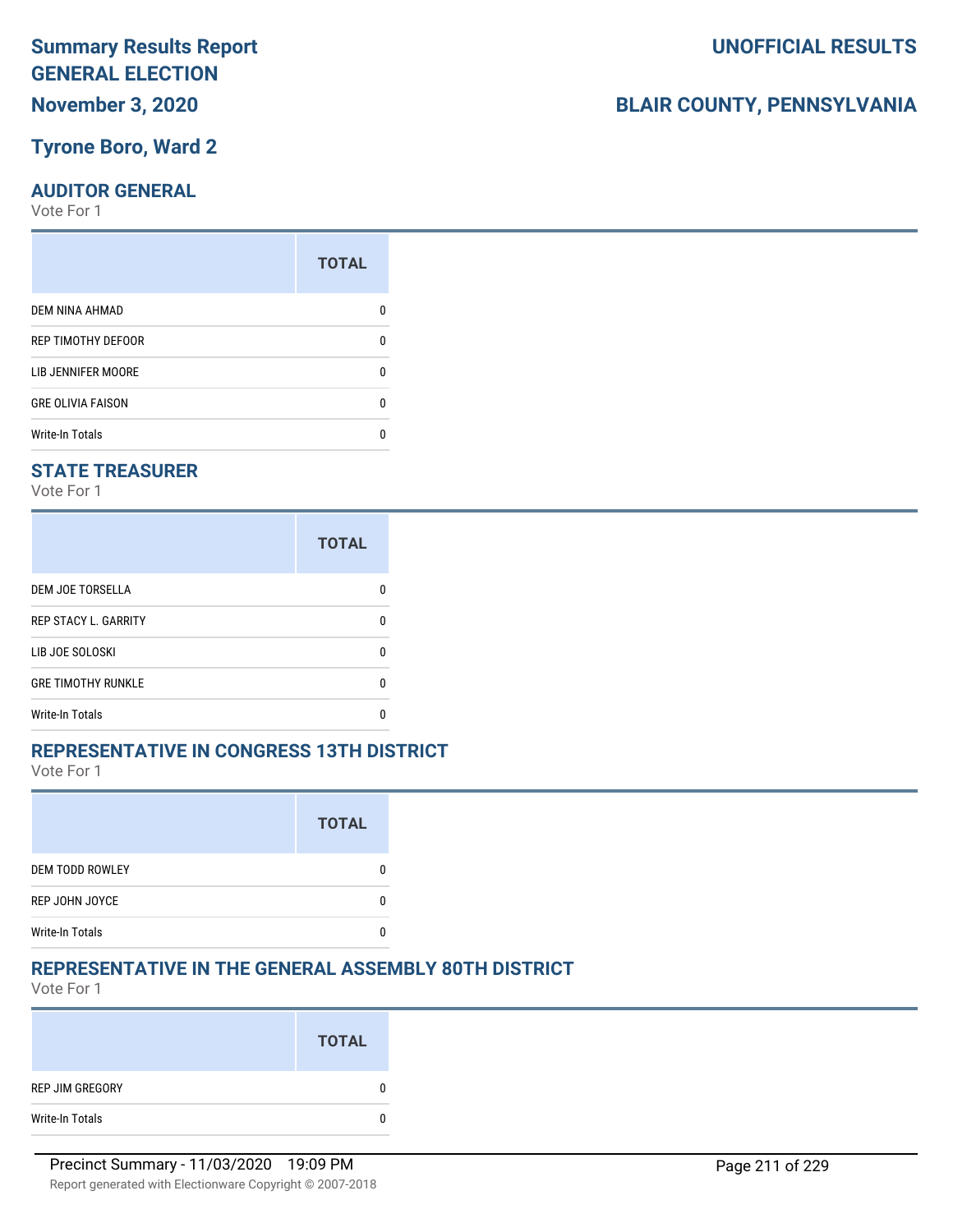# **Tyrone Boro, Ward 3**

| <b>STATISTICS</b>           |              |
|-----------------------------|--------------|
|                             | <b>TOTAL</b> |
| Registered Voters - Total   | 0            |
| <b>Ballots Cast - Total</b> | 0            |
| Ballots Cast - Blank        | 0            |
| Voter Turnout - Total       | 0.00%        |

# **PRESIDENTIAL ELECTORS**

Vote For 1

|                            | <b>TOTAL</b> |
|----------------------------|--------------|
| DEM BIDEN and HARRIS       |              |
| <b>REP TRUMP and PENCE</b> |              |
| LIB JORGENSEN and COHEN    | n            |
| <b>Write-In Totals</b>     |              |

#### **ATTORNEY GENERAL**

|                            | <b>TOTAL</b> |
|----------------------------|--------------|
| DEM JOSH SHAPIRO           | n            |
| REP HEATHER HEIDELBAUGH    | 0            |
| LIB DANIEL WASSMER         | n            |
| <b>GRE RICHARD L WEISS</b> | n            |
| <b>Write-In Totals</b>     |              |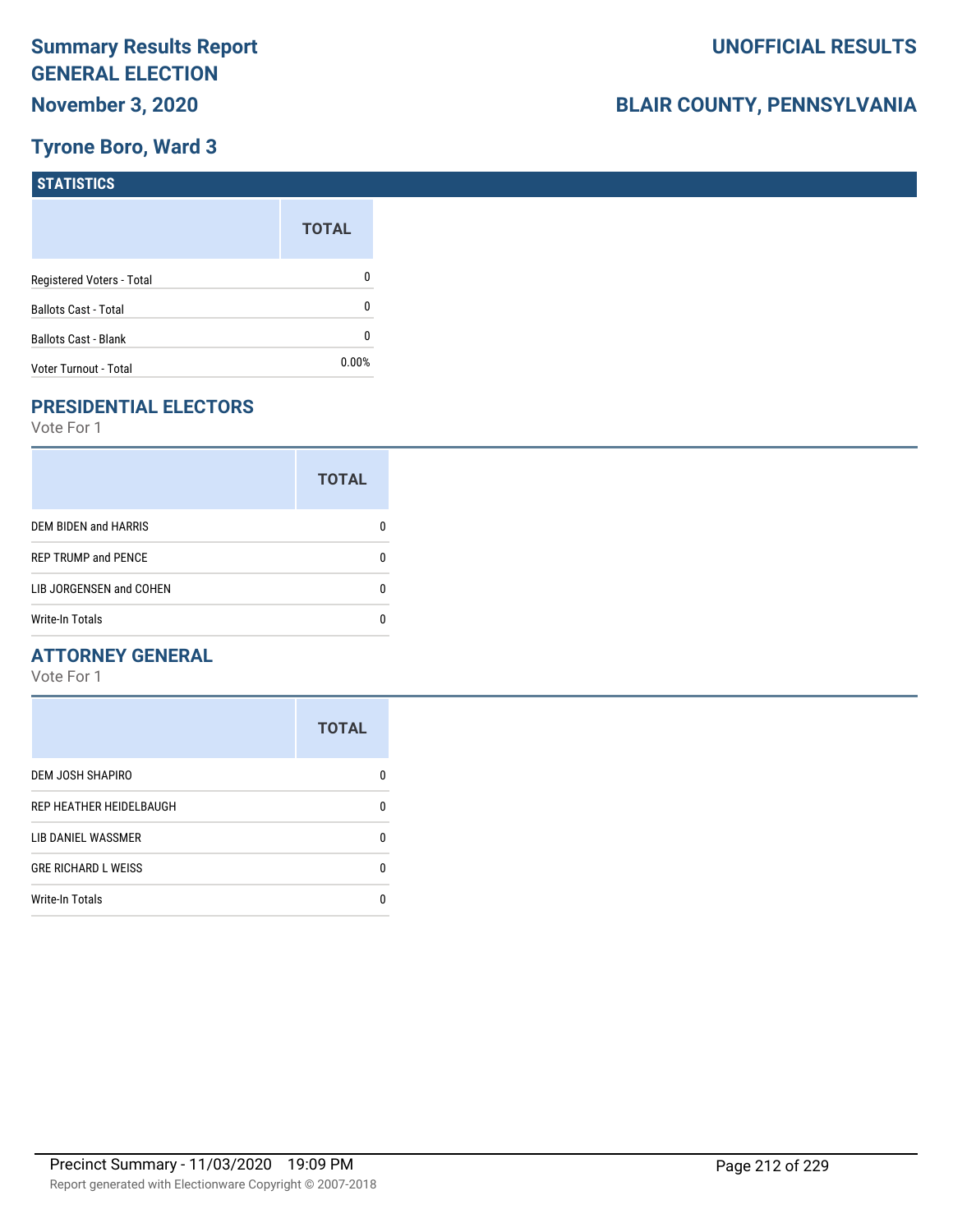#### **Tyrone Boro, Ward 3**

#### **AUDITOR GENERAL**

Vote For 1

|                          | <b>TOTAL</b> |
|--------------------------|--------------|
| DEM NINA AHMAD           |              |
| REP TIMOTHY DEFOOR       | n            |
| LIB JENNIFER MOORE       |              |
| <b>GRE OLIVIA FAISON</b> | n            |
| <b>Write-In Totals</b>   |              |
|                          |              |

#### **STATE TREASURER**

Vote For 1

|                             | <b>TOTAL</b> |
|-----------------------------|--------------|
| DEM JOE TORSELLA            | n            |
| <b>REP STACY L. GARRITY</b> | n            |
| LIB JOE SOLOSKI             | U            |
| <b>GRE TIMOTHY RUNKLE</b>   | n            |
| <b>Write-In Totals</b>      | n            |

#### **REPRESENTATIVE IN CONGRESS 13TH DISTRICT**

Vote For 1

|                        | <b>TOTAL</b> |
|------------------------|--------------|
| <b>DEM TODD ROWLEY</b> |              |
| REP JOHN JOYCE         |              |
| <b>Write-In Totals</b> |              |

#### **REPRESENTATIVE IN THE GENERAL ASSEMBLY 80TH DISTRICT**

Vote For 1

|                 | <b>TOTAL</b> |
|-----------------|--------------|
| REP JIM GREGORY | 0            |
| Write-In Totals | 0            |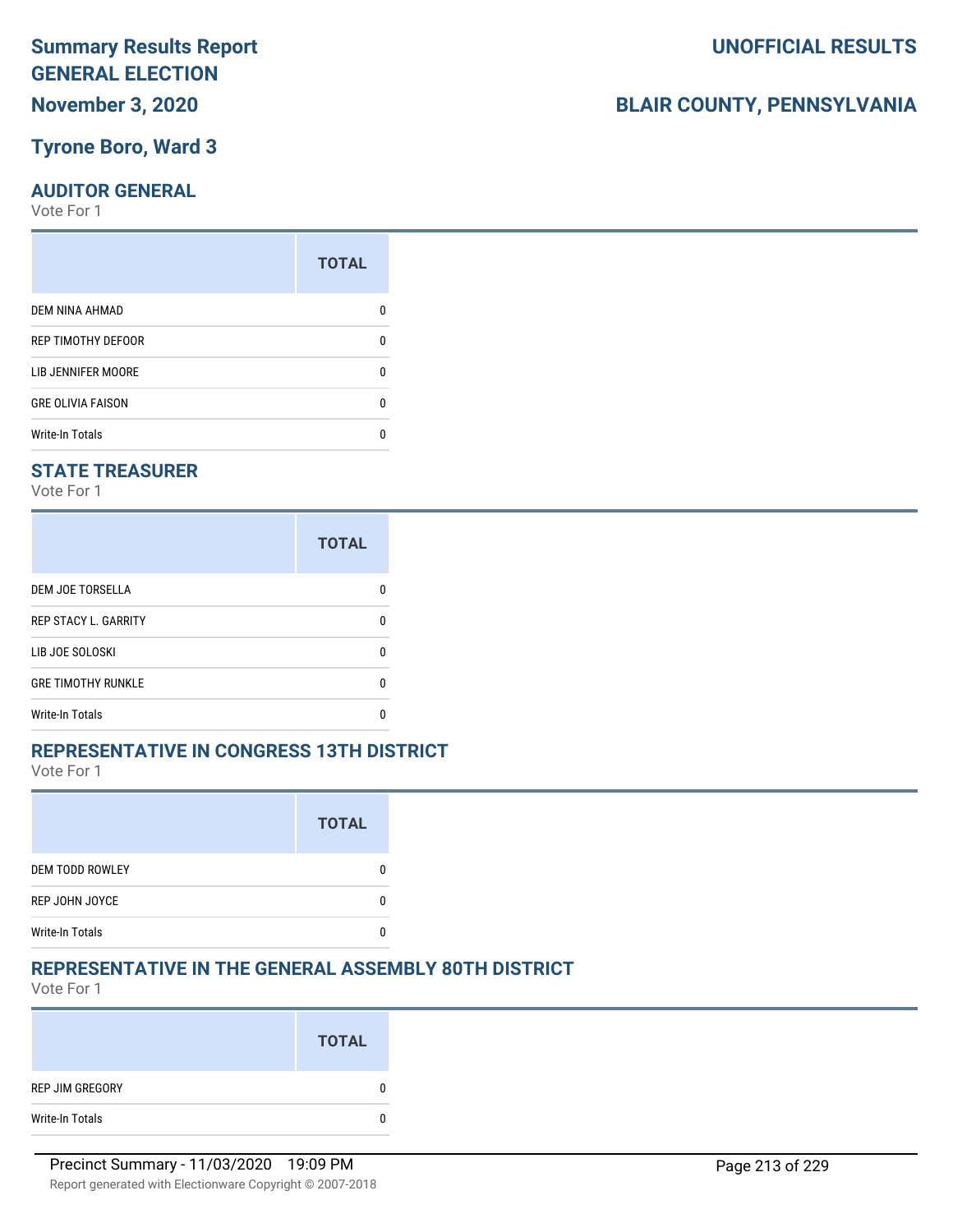# **Tyrone Boro, Ward 4**

| <b>STATISTICS</b>           |              |
|-----------------------------|--------------|
|                             | <b>TOTAL</b> |
| Registered Voters - Total   | 0            |
| <b>Ballots Cast - Total</b> | 0            |
| Ballots Cast - Blank        | 0            |
| Voter Turnout - Total       | 0.00%        |

# **PRESIDENTIAL ELECTORS**

Vote For 1

|                             | <b>TOTAL</b> |
|-----------------------------|--------------|
| <b>DEM BIDEN and HARRIS</b> |              |
| <b>REP TRUMP and PENCE</b>  |              |
| LIB JORGENSEN and COHEN     |              |
| <b>Write-In Totals</b>      |              |

#### **ATTORNEY GENERAL**

|                            | <b>TOTAL</b> |
|----------------------------|--------------|
| DEM JOSH SHAPIRO           | n            |
| REP HEATHER HEIDELBAUGH    | 0            |
| LIB DANIEL WASSMER         | 0            |
| <b>GRE RICHARD L WEISS</b> | 0            |
| <b>Write-In Totals</b>     | n            |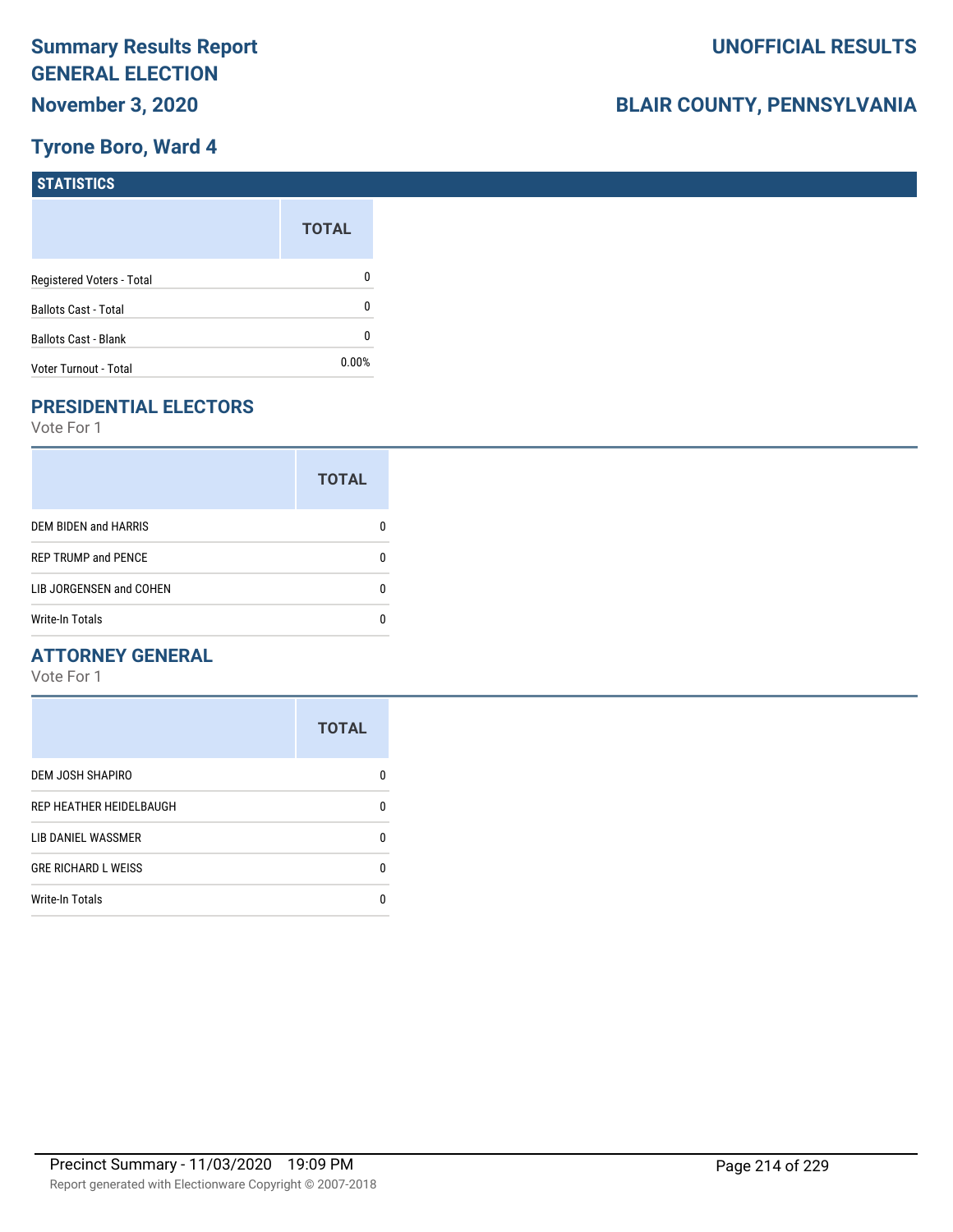#### **Tyrone Boro, Ward 4**

#### **AUDITOR GENERAL**

Vote For 1

|                          | <b>TOTAL</b> |
|--------------------------|--------------|
| DEM NINA AHMAD           |              |
| REP TIMOTHY DEFOOR       | n            |
| LIB JENNIFER MOORE       |              |
| <b>GRE OLIVIA FAISON</b> | n            |
| <b>Write-In Totals</b>   |              |
|                          |              |

#### **STATE TREASURER**

Vote For 1

|                             | <b>TOTAL</b> |
|-----------------------------|--------------|
| DEM JOE TORSELLA            | n            |
| <b>REP STACY L. GARRITY</b> | n            |
| LIB JOE SOLOSKI             | n            |
| <b>GRE TIMOTHY RUNKLE</b>   | n            |
| <b>Write-In Totals</b>      |              |

#### **REPRESENTATIVE IN CONGRESS 13TH DISTRICT**

Vote For 1

|                        | <b>TOTAL</b> |
|------------------------|--------------|
| <b>DEM TODD ROWLEY</b> |              |
| REP JOHN JOYCE         |              |
| <b>Write-In Totals</b> |              |

#### **REPRESENTATIVE IN THE GENERAL ASSEMBLY 80TH DISTRICT**

Vote For 1

|                 | <b>TOTAL</b> |
|-----------------|--------------|
| REP JIM GREGORY | 0            |
| Write-In Totals | 0            |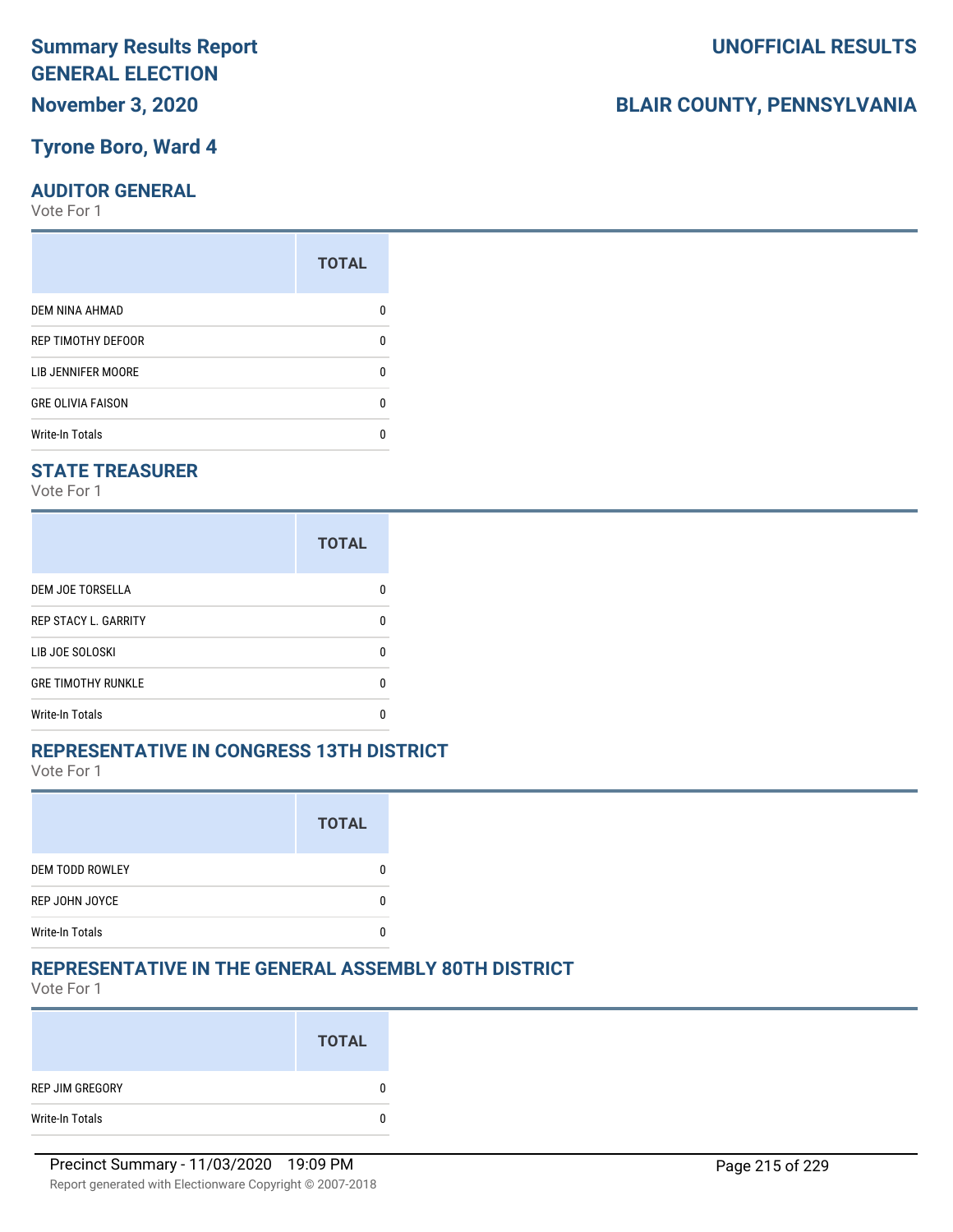# **Tyrone Boro, Ward 5**

| <b>STATISTICS</b>           |              |
|-----------------------------|--------------|
|                             | <b>TOTAL</b> |
| Registered Voters - Total   | 0            |
| <b>Ballots Cast - Total</b> | 0            |
| Ballots Cast - Blank        | 0            |
| Voter Turnout - Total       | 0.00%        |

# **PRESIDENTIAL ELECTORS**

Vote For 1

|                            | <b>TOTAL</b> |
|----------------------------|--------------|
| DEM BIDEN and HARRIS       |              |
| <b>REP TRUMP and PENCE</b> |              |
| LIB JORGENSEN and COHEN    | O            |
| <b>Write-In Totals</b>     |              |

#### **ATTORNEY GENERAL**

|                            | <b>TOTAL</b> |
|----------------------------|--------------|
| DEM JOSH SHAPIRO           | n            |
| REP HEATHER HEIDELBAUGH    | 0            |
| LIB DANIEL WASSMER         | 0            |
| <b>GRE RICHARD L WEISS</b> | 0            |
| <b>Write-In Totals</b>     | n            |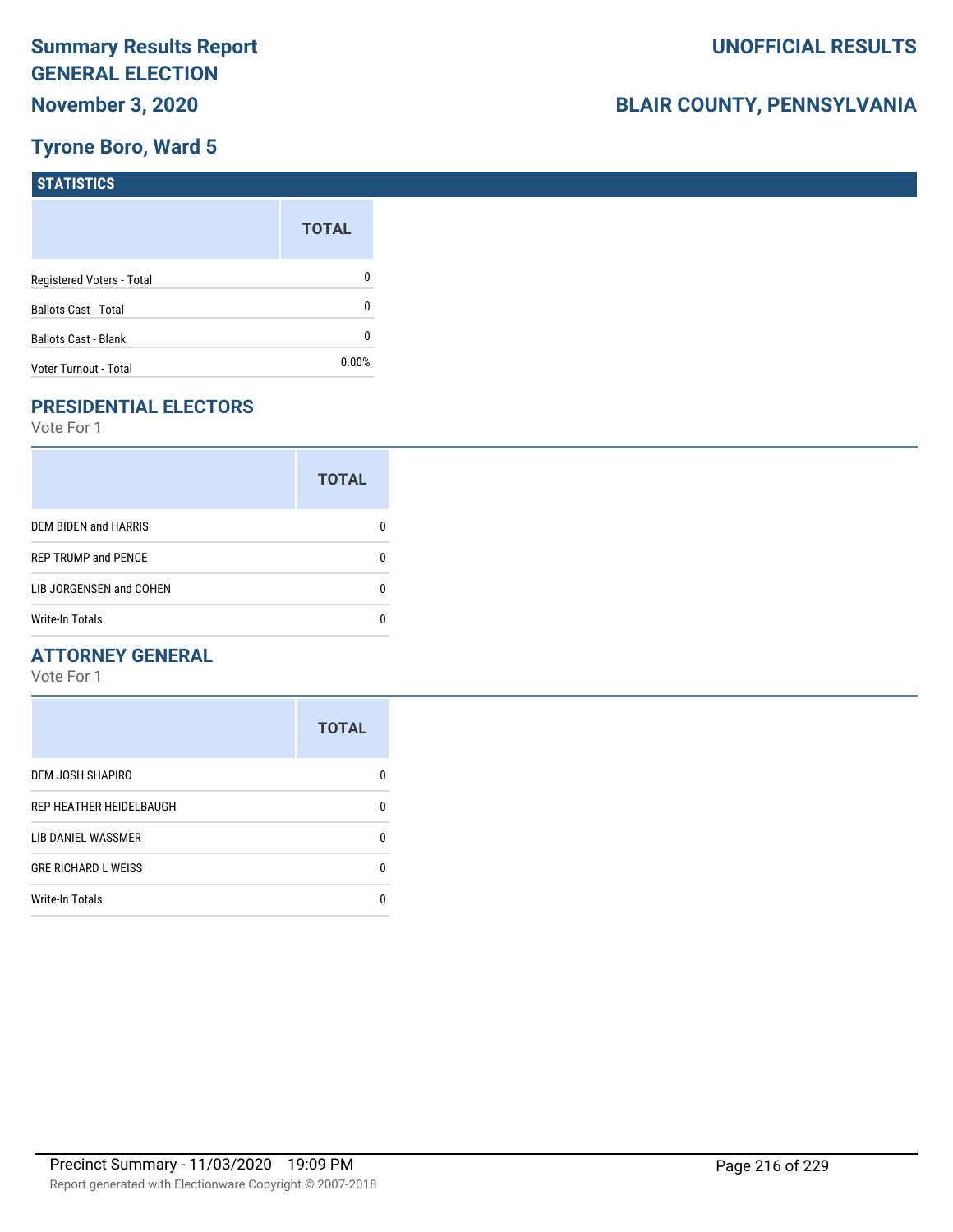### **Tyrone Boro, Ward 5**

#### **AUDITOR GENERAL**

Vote For 1

| <b>TOTAL</b> |
|--------------|
|              |
| n            |
|              |
| n            |
|              |
|              |

### **STATE TREASURER**

Vote For 1

|                             | <b>TOTAL</b> |
|-----------------------------|--------------|
| DEM JOE TORSELLA            | n            |
| <b>REP STACY L. GARRITY</b> | n            |
| LIB JOE SOLOSKI             | U            |
| <b>GRE TIMOTHY RUNKLE</b>   | n            |
| <b>Write-In Totals</b>      | n            |

### **REPRESENTATIVE IN CONGRESS 13TH DISTRICT**

Vote For 1

|                        | <b>TOTAL</b> |
|------------------------|--------------|
| <b>DEM TODD ROWLEY</b> |              |
| REP JOHN JOYCE         |              |
| <b>Write-In Totals</b> |              |

### **REPRESENTATIVE IN THE GENERAL ASSEMBLY 80TH DISTRICT**

Vote For 1

|                 | <b>TOTAL</b> |
|-----------------|--------------|
| REP JIM GREGORY | 0            |
| Write-In Totals | 0            |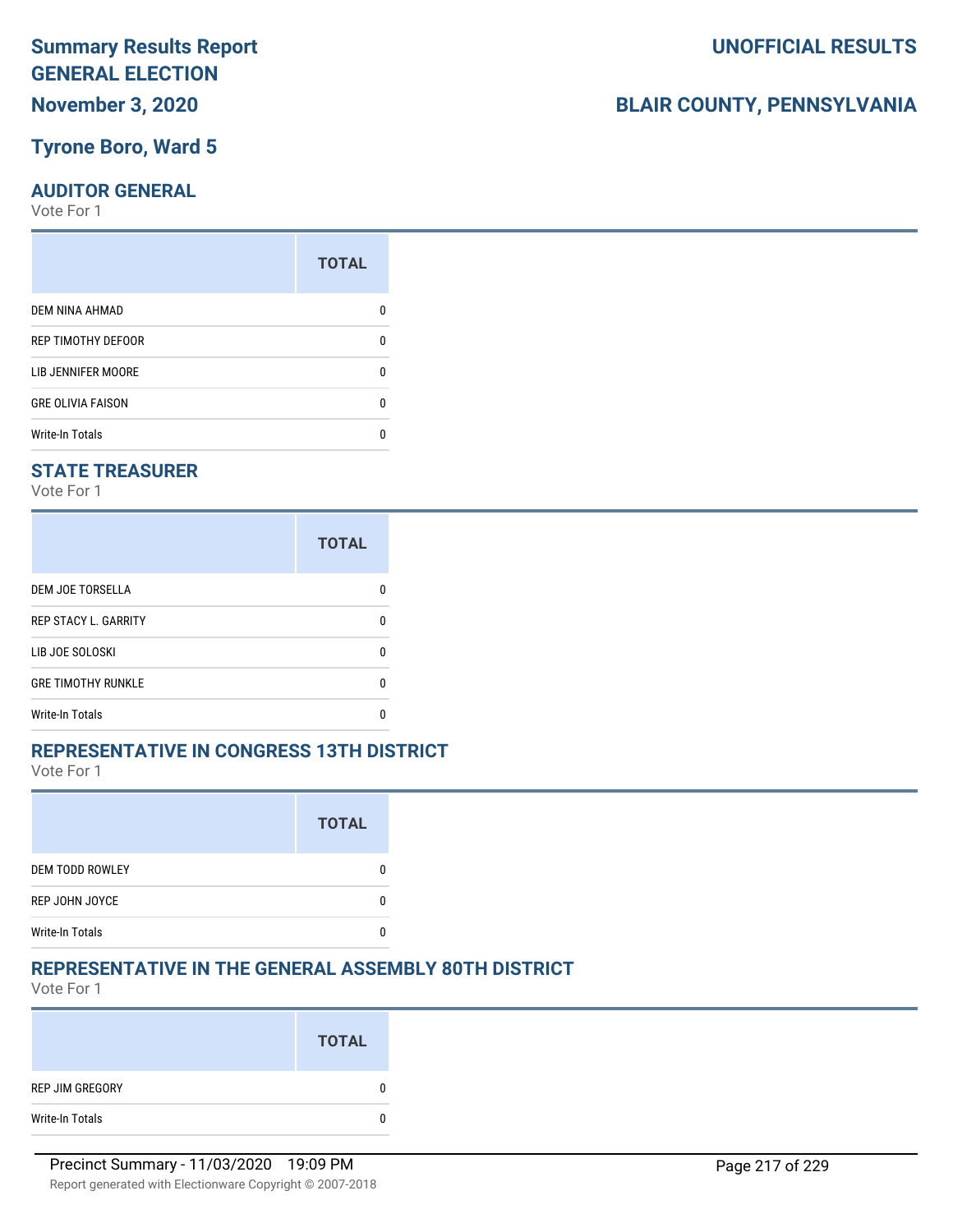## **Tyrone Boro, Ward 6**

| <b>STATISTICS</b>           |              |
|-----------------------------|--------------|
|                             | <b>TOTAL</b> |
| Registered Voters - Total   | 0            |
| <b>Ballots Cast - Total</b> | 0            |
| Ballots Cast - Blank        | 0            |
| Voter Turnout - Total       | 0.00%        |

## **PRESIDENTIAL ELECTORS**

Vote For 1

|                            | <b>TOTAL</b> |
|----------------------------|--------------|
| DEM BIDEN and HARRIS       |              |
| <b>REP TRUMP and PENCE</b> |              |
| LIB JORGENSEN and COHEN    | n            |
| <b>Write-In Totals</b>     |              |

### **ATTORNEY GENERAL**

|                            | <b>TOTAL</b> |
|----------------------------|--------------|
| DEM JOSH SHAPIRO           | n            |
| REP HEATHER HEIDELBAUGH    | 0            |
| LIB DANIEL WASSMER         | 0            |
| <b>GRE RICHARD L WEISS</b> | 0            |
| <b>Write-In Totals</b>     | n            |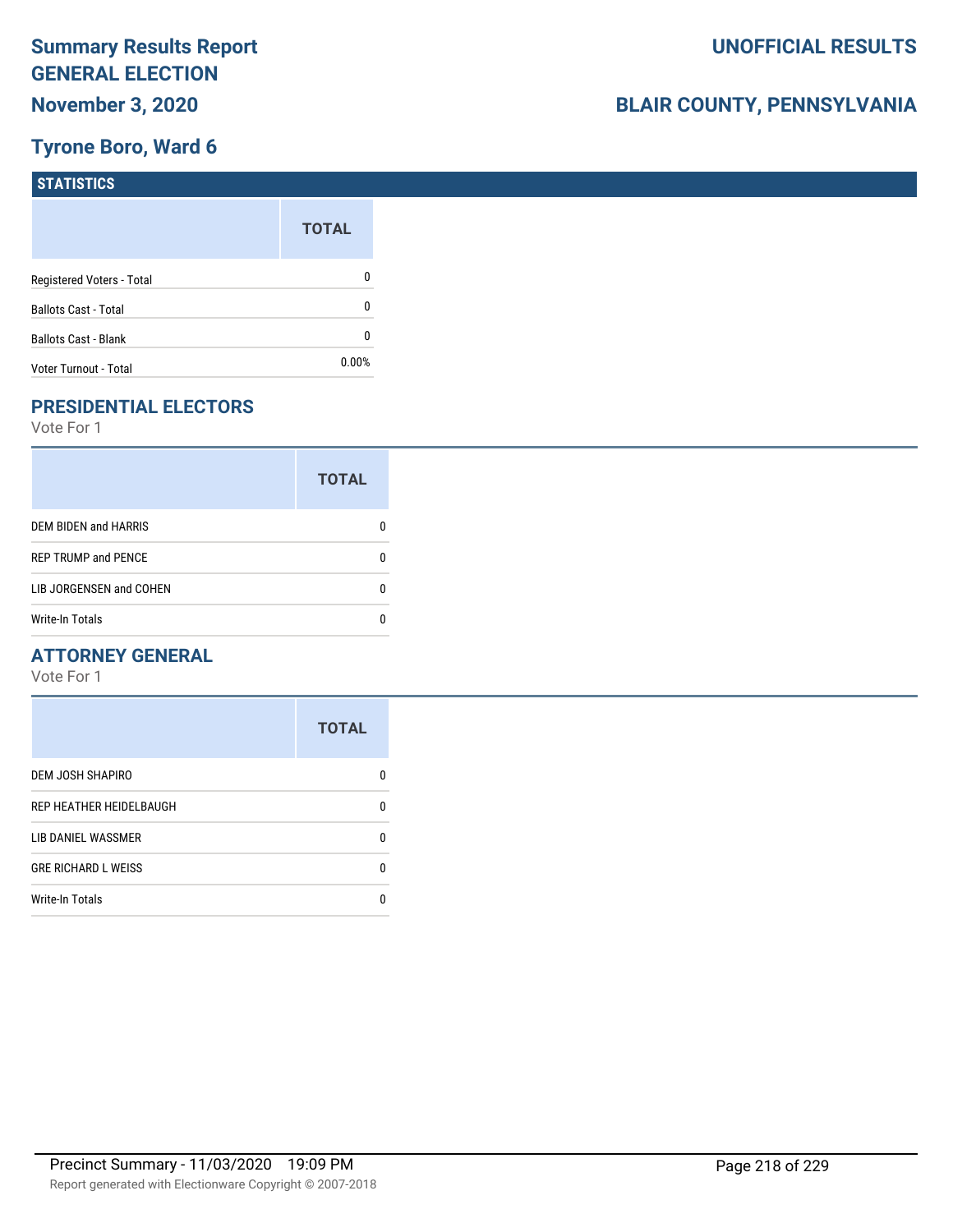### **Tyrone Boro, Ward 6**

#### **AUDITOR GENERAL**

Vote For 1

| <b>TOTAL</b> |
|--------------|
|              |
| n            |
|              |
| n            |
|              |
|              |

### **STATE TREASURER**

Vote For 1

|                             | <b>TOTAL</b> |
|-----------------------------|--------------|
| <b>DEM JOE TORSELLA</b>     | n            |
| <b>REP STACY L. GARRITY</b> | n            |
| LIB JOE SOLOSKI             | n            |
| <b>GRE TIMOTHY RUNKLE</b>   | n            |
| <b>Write-In Totals</b>      |              |

### **REPRESENTATIVE IN CONGRESS 13TH DISTRICT**

Vote For 1

|                        | <b>TOTAL</b> |
|------------------------|--------------|
| <b>DEM TODD ROWLEY</b> |              |
| REP JOHN JOYCE         |              |
| <b>Write-In Totals</b> |              |

### **REPRESENTATIVE IN THE GENERAL ASSEMBLY 80TH DISTRICT**

Vote For 1

|                 | <b>TOTAL</b> |
|-----------------|--------------|
| REP JIM GREGORY | 0            |
| Write-In Totals | 0            |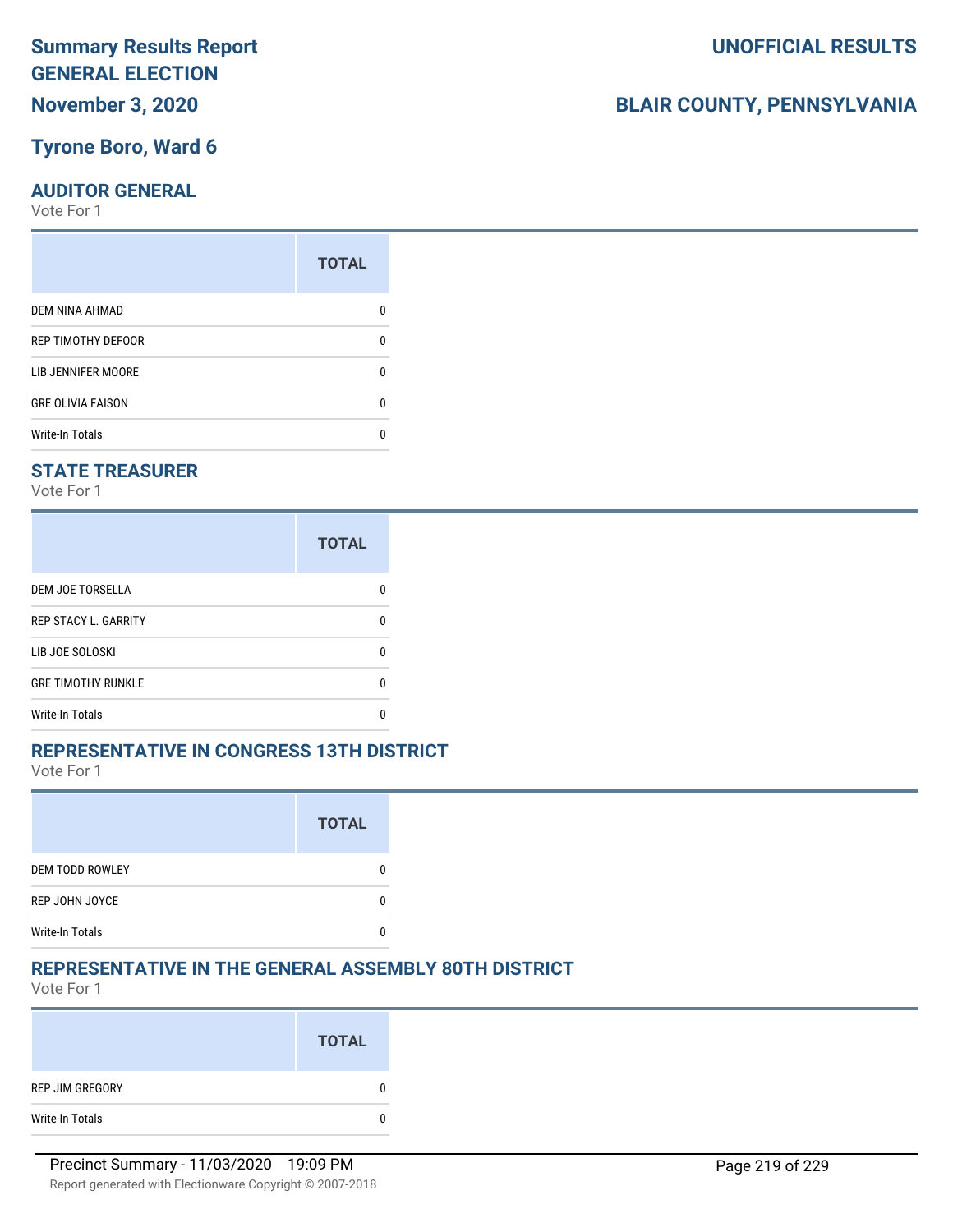## **Tyrone Boro, Ward 7**

| <b>STATISTICS</b>           |              |
|-----------------------------|--------------|
|                             | <b>TOTAL</b> |
| Registered Voters - Total   | 0            |
| <b>Ballots Cast - Total</b> | 0            |
| Ballots Cast - Blank        | 0            |
| Voter Turnout - Total       | 0.00%        |

## **PRESIDENTIAL ELECTORS**

Vote For 1

|                            | <b>TOTAL</b> |
|----------------------------|--------------|
| DEM BIDEN and HARRIS       |              |
| <b>REP TRUMP and PENCE</b> |              |
| LIB JORGENSEN and COHEN    | n            |
| <b>Write-In Totals</b>     |              |

### **ATTORNEY GENERAL**

|                            | <b>TOTAL</b> |
|----------------------------|--------------|
| DEM JOSH SHAPIRO           | n            |
| REP HEATHER HEIDELBAUGH    | 0            |
| LIB DANIEL WASSMER         | 0            |
| <b>GRE RICHARD L WEISS</b> | 0            |
| <b>Write-In Totals</b>     | n            |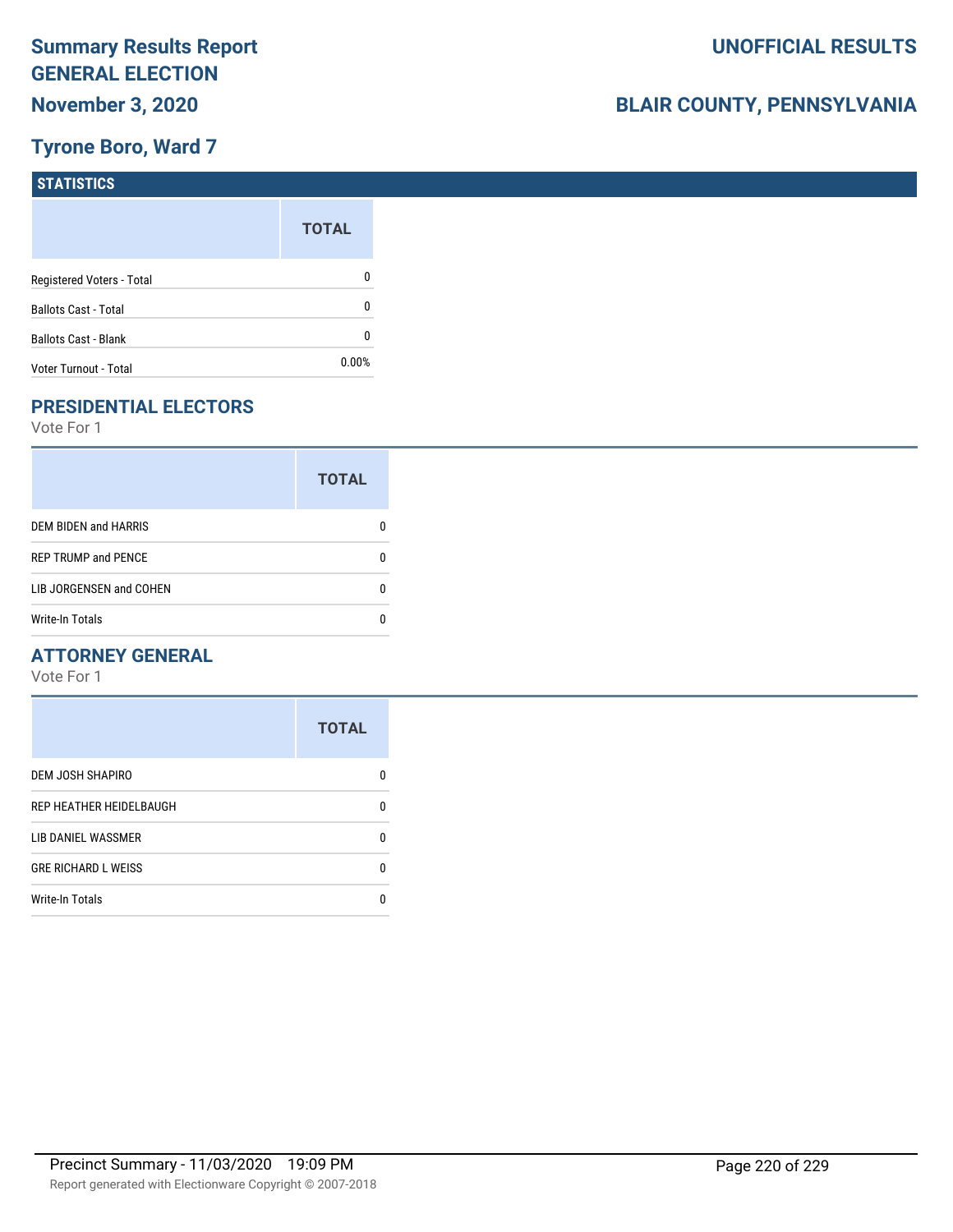### **Tyrone Boro, Ward 7**

### **AUDITOR GENERAL**

Vote For 1

| <b>TOTAL</b> |
|--------------|
|              |
| n            |
|              |
| n            |
|              |
|              |

### **STATE TREASURER**

Vote For 1

|                             | <b>TOTAL</b> |
|-----------------------------|--------------|
| <b>DEM JOE TORSELLA</b>     | n            |
| <b>REP STACY L. GARRITY</b> | n            |
| LIB JOE SOLOSKI             | n            |
| <b>GRE TIMOTHY RUNKLE</b>   | n            |
| Write-In Totals             |              |

### **REPRESENTATIVE IN CONGRESS 13TH DISTRICT**

Vote For 1

|                        | <b>TOTAL</b> |
|------------------------|--------------|
| <b>DEM TODD ROWLEY</b> |              |
| REP JOHN JOYCE         |              |
| <b>Write-In Totals</b> |              |

### **REPRESENTATIVE IN THE GENERAL ASSEMBLY 80TH DISTRICT**

Vote For 1

|                 | <b>TOTAL</b> |
|-----------------|--------------|
| REP JIM GREGORY | 0            |
| Write-In Totals | 0            |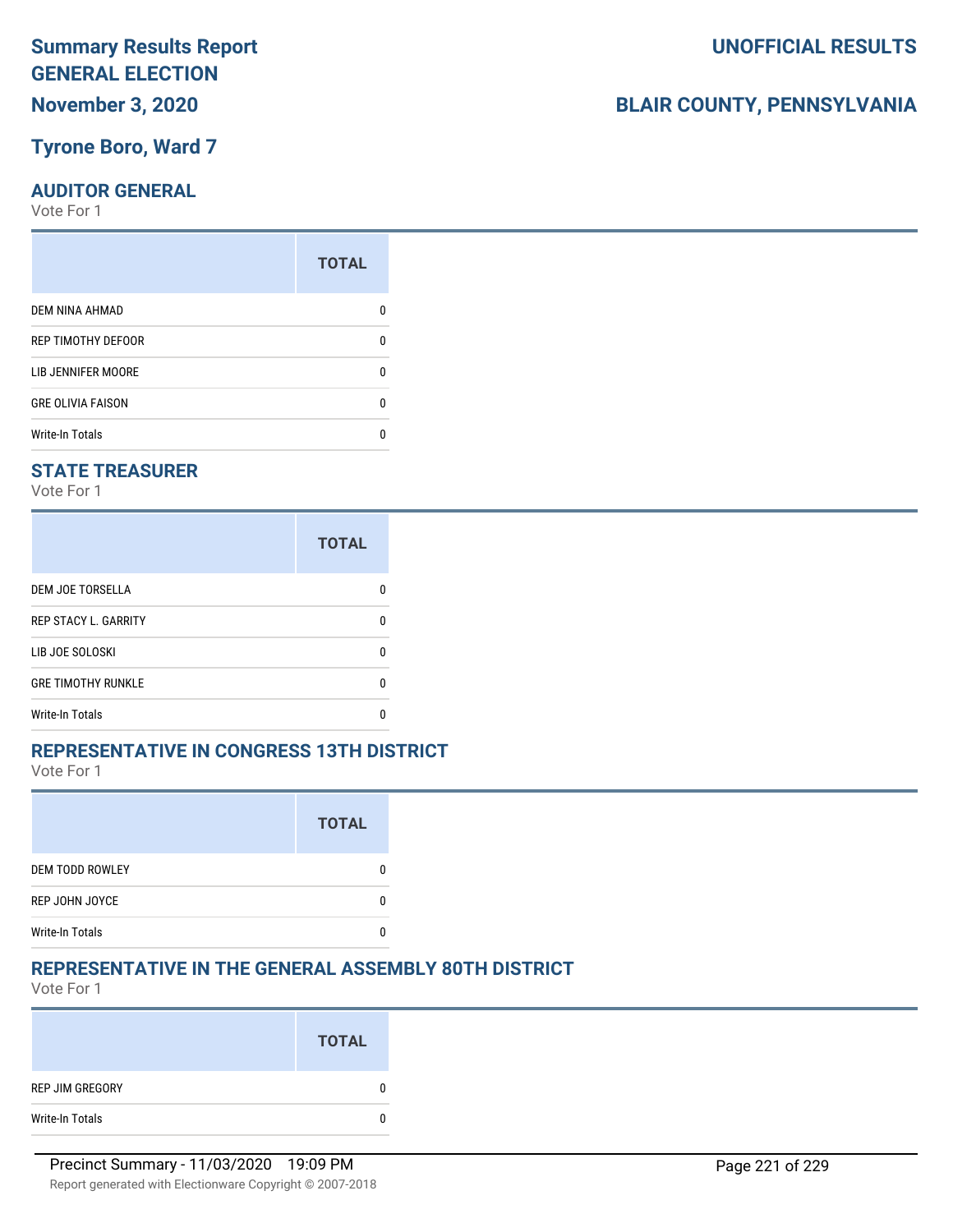## **Tyrone Twp, District 1**

| <b>STATISTICS</b>           |              |
|-----------------------------|--------------|
|                             | <b>TOTAL</b> |
| Registered Voters - Total   | 0            |
| <b>Ballots Cast - Total</b> | 0            |
| Ballots Cast - Blank        | 0            |
| Voter Turnout - Total       | 0.00%        |

## **PRESIDENTIAL ELECTORS**

Vote For 1

|                             | <b>TOTAL</b> |
|-----------------------------|--------------|
| <b>DEM BIDEN and HARRIS</b> |              |
| <b>REP TRUMP and PENCE</b>  |              |
| LIB JORGENSEN and COHEN     |              |
| <b>Write-In Totals</b>      |              |

### **ATTORNEY GENERAL**

|                            | <b>TOTAL</b> |
|----------------------------|--------------|
| DEM JOSH SHAPIRO           | n            |
| REP HEATHER HEIDELBAUGH    | 0            |
| <b>LIB DANIEL WASSMER</b>  | n            |
| <b>GRE RICHARD L WEISS</b> | n            |
| <b>Write-In Totals</b>     |              |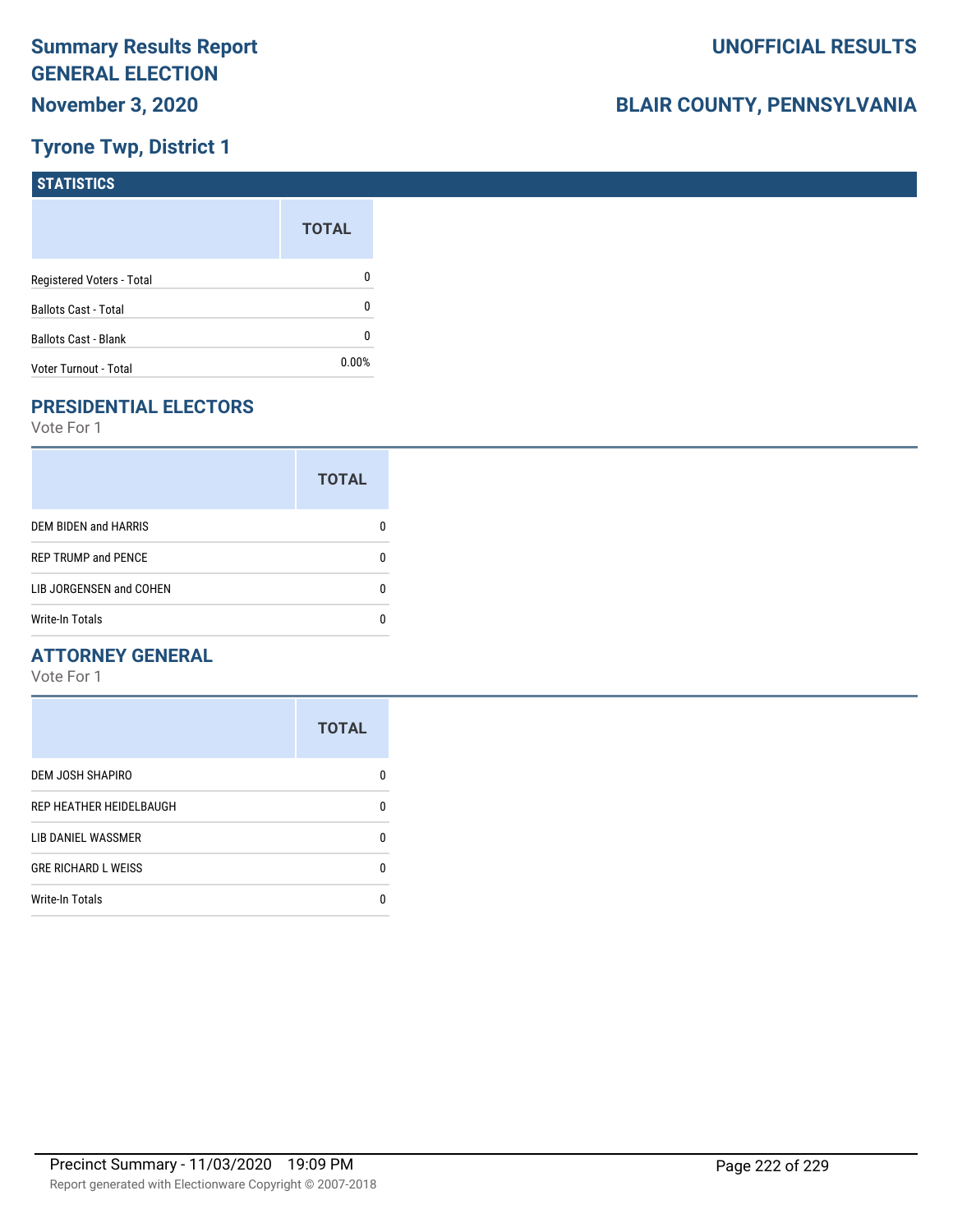## **Tyrone Twp, District 1**

#### **AUDITOR GENERAL**

Vote For 1

| ŋ |
|---|
| n |
| n |
|   |
|   |

### **STATE TREASURER**

Vote For 1

|                             | <b>TOTAL</b> |
|-----------------------------|--------------|
| DEM JOE TORSELLA            | n            |
| <b>REP STACY L. GARRITY</b> | n            |
| LIB JOE SOLOSKI             | U            |
| <b>GRE TIMOTHY RUNKLE</b>   | n            |
| <b>Write-In Totals</b>      | n            |

### **REPRESENTATIVE IN CONGRESS 13TH DISTRICT**

Vote For 1

|                        | <b>TOTAL</b> |
|------------------------|--------------|
| <b>DEM TODD ROWLEY</b> |              |
| REP JOHN JOYCE         |              |
| <b>Write-In Totals</b> |              |

### **REPRESENTATIVE IN THE GENERAL ASSEMBLY 80TH DISTRICT**

Vote For 1

|                 | <b>TOTAL</b> |
|-----------------|--------------|
| REP JIM GREGORY | 0            |
| Write-In Totals | 0            |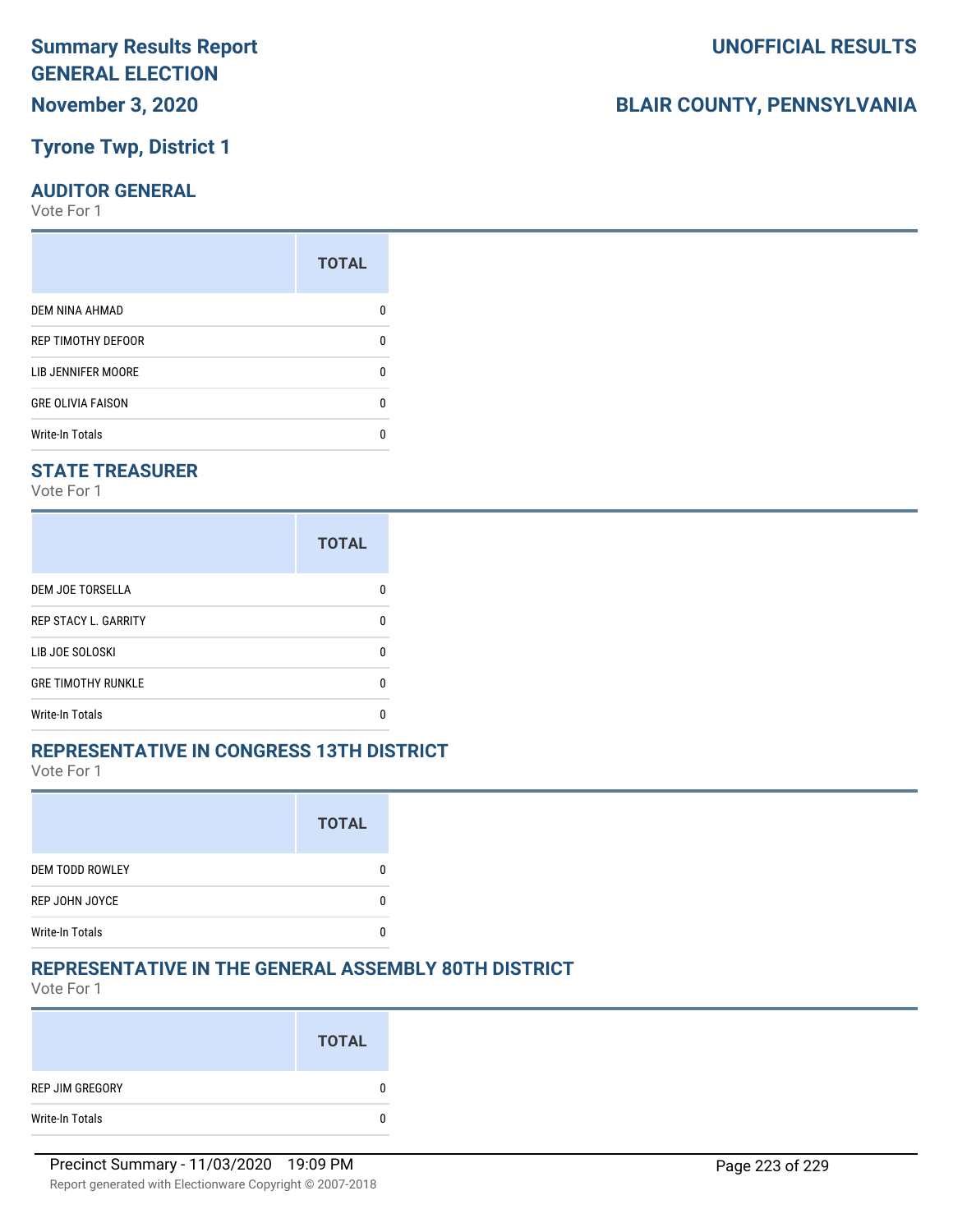## **Tyrone Twp, District 2**

| <b>STATISTICS</b>           |              |
|-----------------------------|--------------|
|                             | <b>TOTAL</b> |
| Registered Voters - Total   | 0            |
| <b>Ballots Cast - Total</b> | 0            |
| Ballots Cast - Blank        | 0            |
| Voter Turnout - Total       | 0.00%        |

## **PRESIDENTIAL ELECTORS**

Vote For 1

|                             | <b>TOTAL</b> |
|-----------------------------|--------------|
| <b>DEM BIDEN and HARRIS</b> |              |
| <b>REP TRUMP and PENCE</b>  |              |
| LIB JORGENSEN and COHEN     | n            |
| <b>Write-In Totals</b>      |              |

### **ATTORNEY GENERAL**

|                            | <b>TOTAL</b> |
|----------------------------|--------------|
| DEM JOSH SHAPIRO           | O            |
| REP HEATHER HEIDELBAUGH    | 0            |
| LIB DANIEL WASSMER         | n            |
| <b>GRE RICHARD L WEISS</b> | 0            |
| <b>Write-In Totals</b>     |              |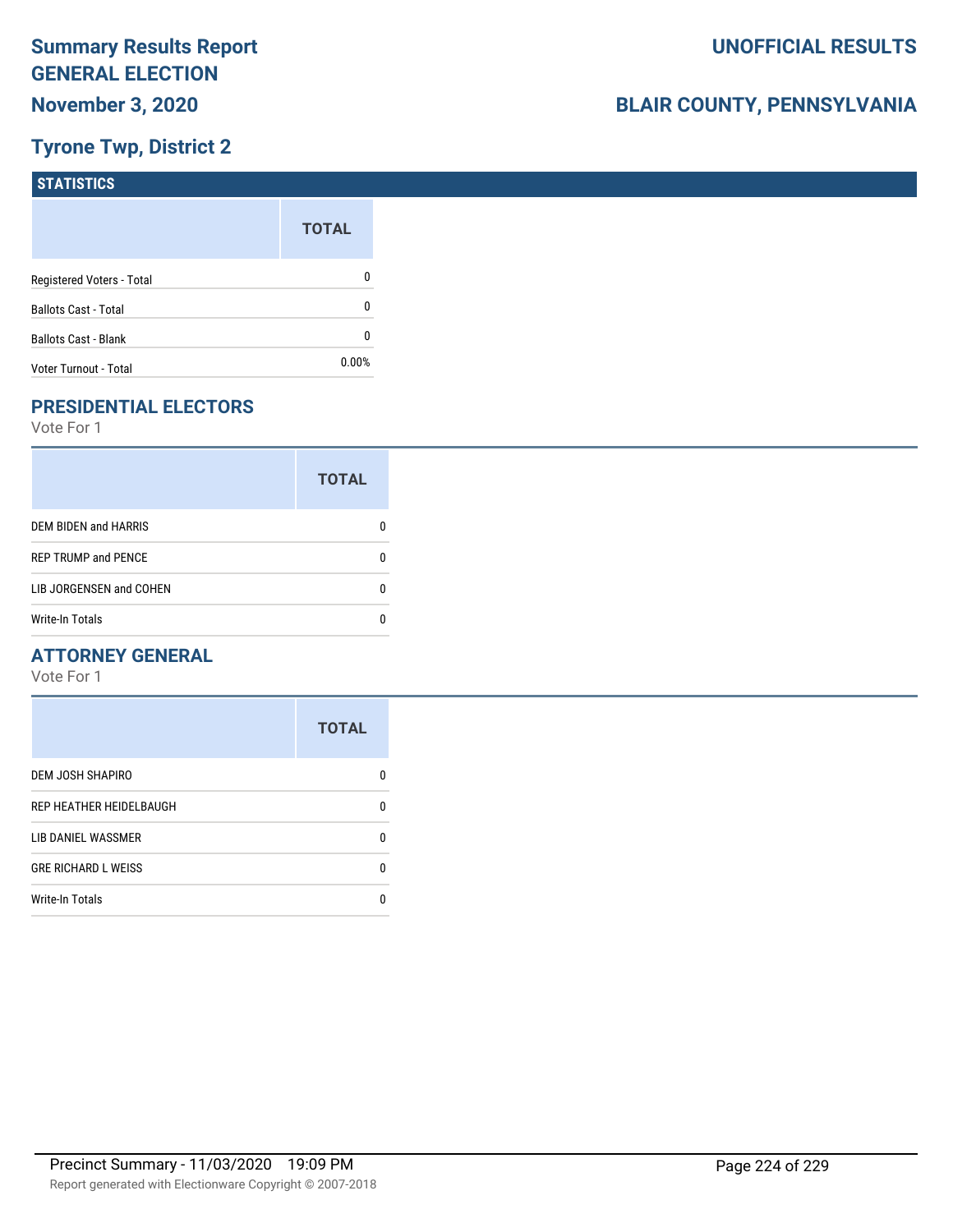## **Tyrone Twp, District 2**

### **AUDITOR GENERAL**

Vote For 1

| ŋ |
|---|
| n |
| n |
|   |
|   |

### **STATE TREASURER**

Vote For 1

|                             | <b>TOTAL</b> |
|-----------------------------|--------------|
| DEM JOE TORSELLA            | n            |
| <b>REP STACY L. GARRITY</b> | n            |
| LIB JOE SOLOSKI             | U            |
| <b>GRE TIMOTHY RUNKLE</b>   | n            |
| <b>Write-In Totals</b>      | n            |

### **REPRESENTATIVE IN CONGRESS 13TH DISTRICT**

Vote For 1

|                        | <b>TOTAL</b> |
|------------------------|--------------|
| <b>DEM TODD ROWLEY</b> |              |
| REP JOHN JOYCE         |              |
| <b>Write-In Totals</b> |              |

### **REPRESENTATIVE IN THE GENERAL ASSEMBLY 80TH DISTRICT**

Vote For 1

|                 | <b>TOTAL</b> |
|-----------------|--------------|
| REP JIM GREGORY | 0            |
| Write-In Totals | 0            |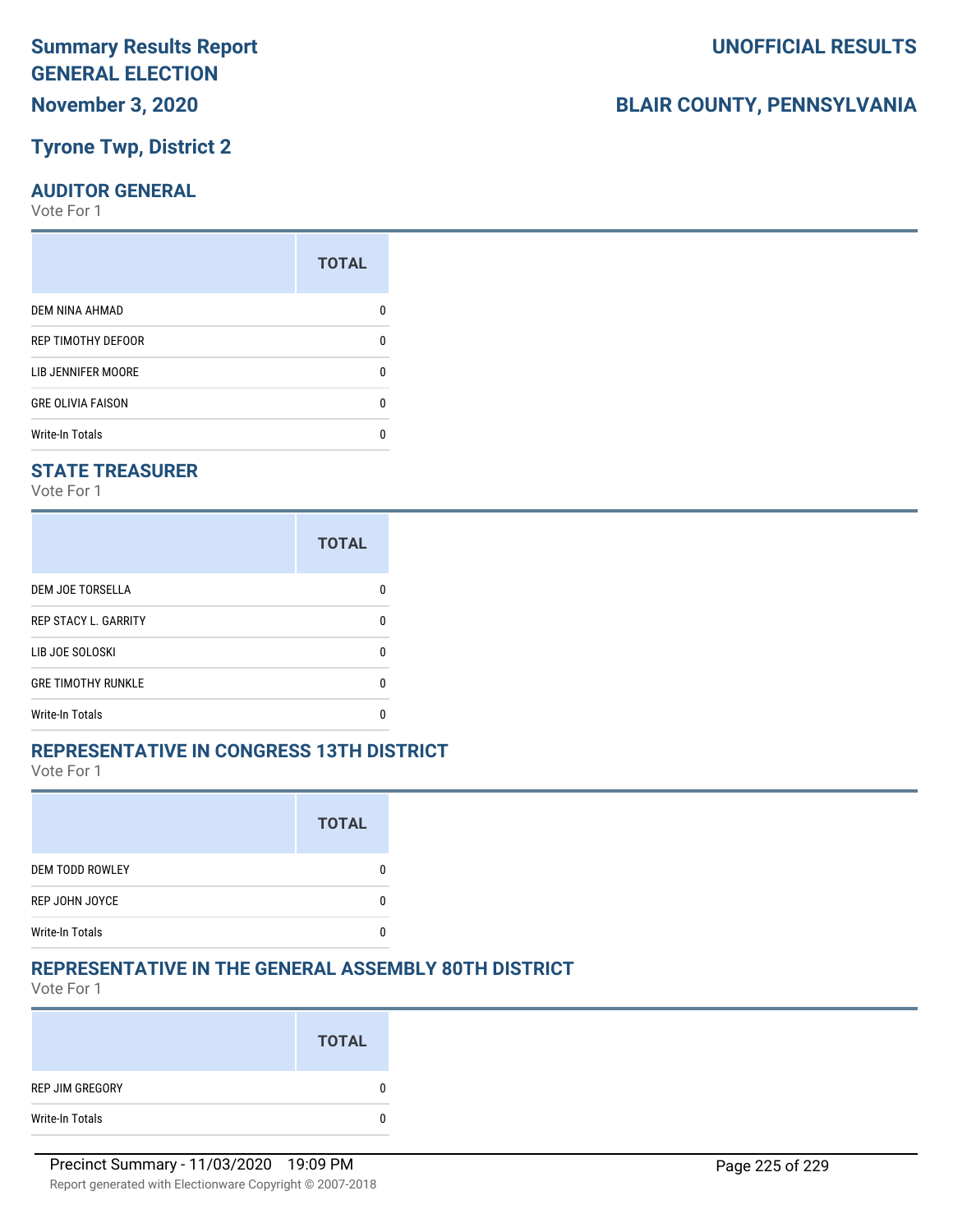## **Williamsburg Borough**

| <b>STATISTICS</b>           |              |
|-----------------------------|--------------|
|                             | <b>TOTAL</b> |
| Registered Voters - Total   | 0            |
| <b>Ballots Cast - Total</b> | 0            |
| Ballots Cast - Blank        | 0            |
| Voter Turnout - Total       | 0.00%        |

## **PRESIDENTIAL ELECTORS**

Vote For 1

|                             | <b>TOTAL</b> |
|-----------------------------|--------------|
| <b>DEM BIDEN and HARRIS</b> |              |
| <b>REP TRUMP and PENCE</b>  |              |
| LIB JORGENSEN and COHEN     |              |
| <b>Write-In Totals</b>      |              |

### **ATTORNEY GENERAL**

|                            | <b>TOTAL</b> |
|----------------------------|--------------|
| <b>DEM JOSH SHAPIRO</b>    | n            |
| REP HEATHER HEIDELBAUGH    | 0            |
| LIB DANIEL WASSMER         | n            |
| <b>GRE RICHARD L WEISS</b> | n            |
| <b>Write-In Totals</b>     |              |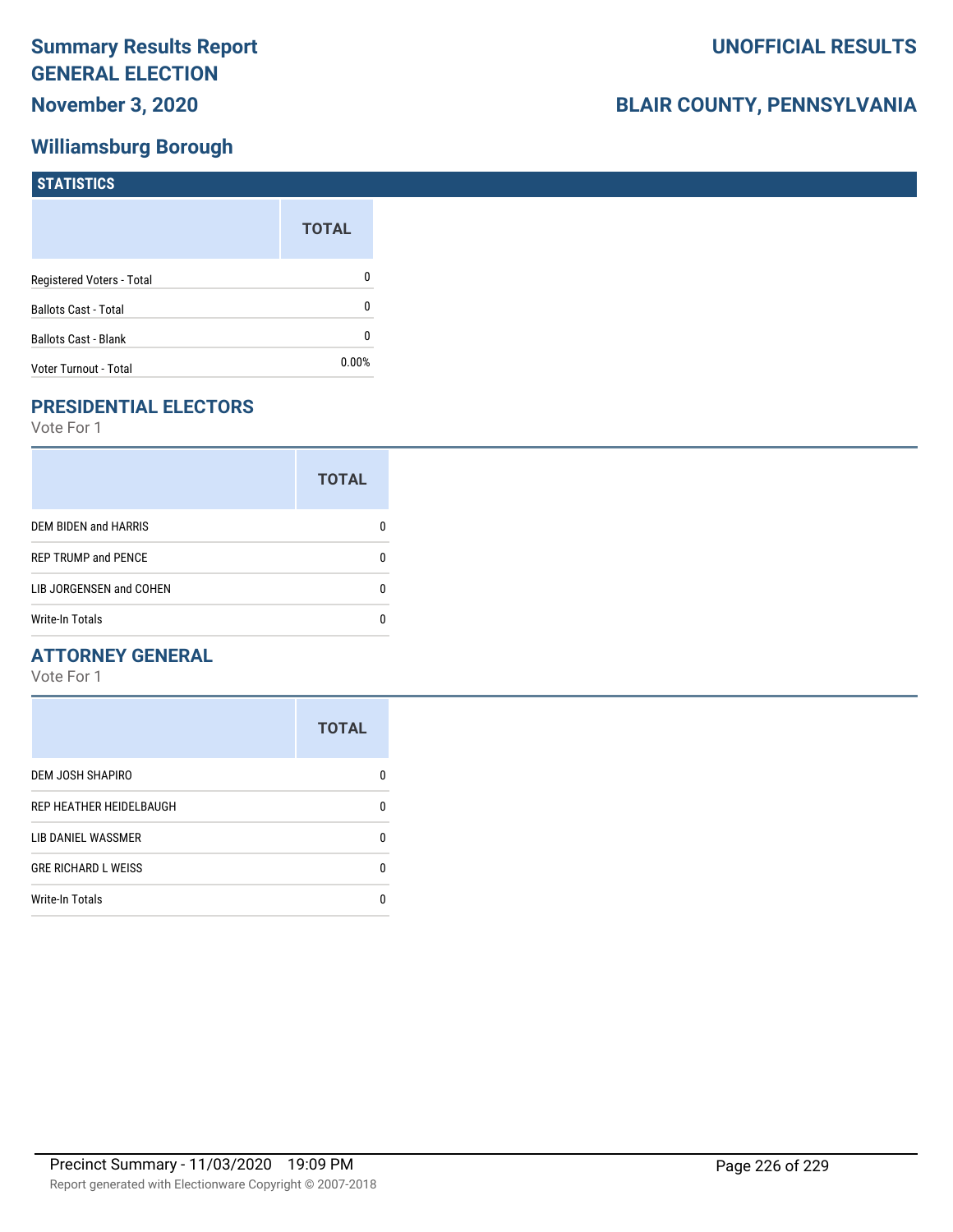# **Summary Results Report GENERAL ELECTION**

## **November 3, 2020**

## **Williamsburg Borough**

#### **AUDITOR GENERAL**

Vote For 1

|                          | <b>TOTAL</b> |
|--------------------------|--------------|
| DEM NINA AHMAD           |              |
| REP TIMOTHY DEFOOR       | n            |
| LIB JENNIFER MOORE       | n            |
| <b>GRE OLIVIA FAISON</b> | n            |
| <b>Write-In Totals</b>   |              |

### **STATE TREASURER**

Vote For 1

|                             | <b>TOTAL</b> |
|-----------------------------|--------------|
| <b>DEM JOE TORSELLA</b>     |              |
| <b>REP STACY L. GARRITY</b> |              |
| LIB JOE SOLOSKI             |              |
| <b>GRE TIMOTHY RUNKLE</b>   |              |
| <b>Write-In Totals</b>      |              |

### **REPRESENTATIVE IN CONGRESS 13TH DISTRICT**

Vote For 1

|                        | <b>TOTAL</b> |
|------------------------|--------------|
| <b>DEM TODD ROWLEY</b> |              |
| REP JOHN JOYCE         |              |
| <b>Write-In Totals</b> |              |

## **REPRESENTATIVE IN THE GENERAL ASSEMBLY 80TH DISTRICT**

Vote For 1

|                 | <b>TOTAL</b> |
|-----------------|--------------|
| REP JIM GREGORY | 0            |
| Write-In Totals | 0            |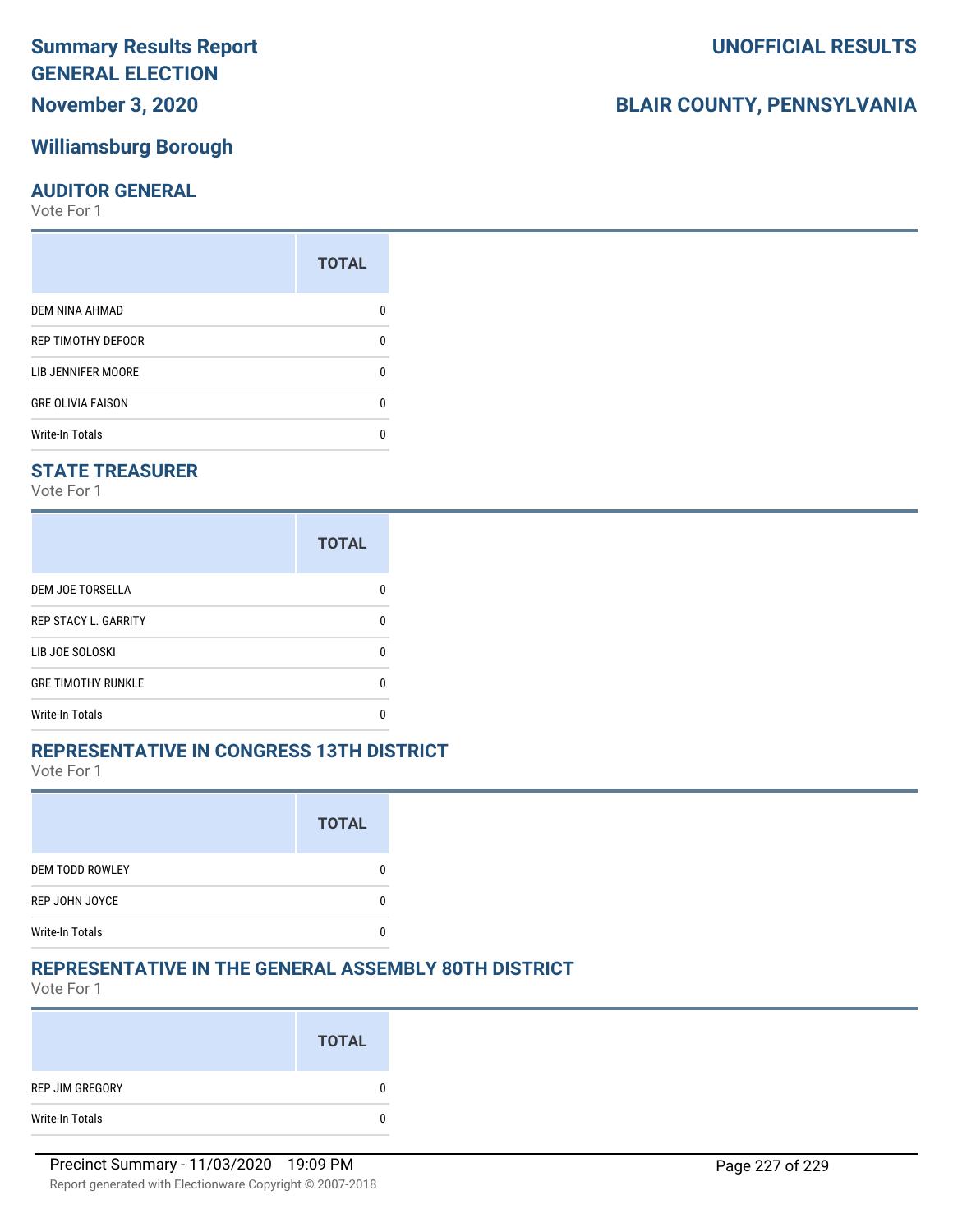## **Woodbury Township**

## **BLAIR COUNTY, PENNSYLVANIA**

| <b>STATISTICS</b>           |              |
|-----------------------------|--------------|
|                             | <b>TOTAL</b> |
| Registered Voters - Total   | 0            |
| <b>Ballots Cast - Total</b> | 0            |
| Ballots Cast - Blank        | 0            |
| Voter Turnout - Total       | 0.00%        |

## **PRESIDENTIAL ELECTORS**

Vote For 1

|                            | <b>TOTAL</b> |
|----------------------------|--------------|
| DEM BIDEN and HARRIS       |              |
| <b>REP TRUMP and PENCE</b> |              |
| LIB JORGENSEN and COHEN    | n            |
| <b>Write-In Totals</b>     |              |

### **ATTORNEY GENERAL**

|                            | <b>TOTAL</b> |
|----------------------------|--------------|
| DEM JOSH SHAPIRO           | n            |
| REP HEATHER HEIDELBAUGH    | 0            |
| LIB DANIEL WASSMER         | 0            |
| <b>GRE RICHARD L WEISS</b> | 0            |
| <b>Write-In Totals</b>     | n            |